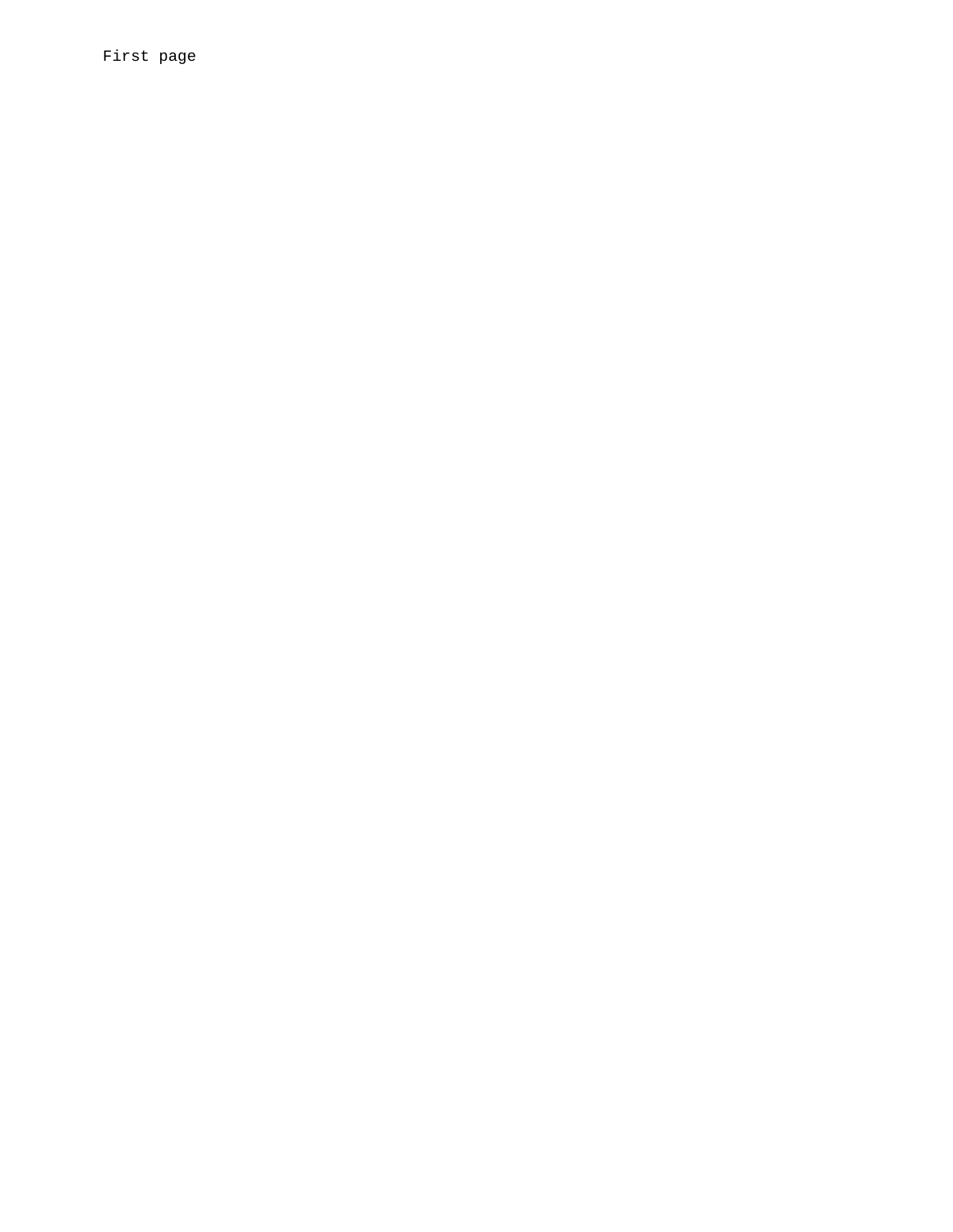**28th Annual Conference of the International Association of School Librarianship**

> **Birmingham, Alabama, USA November 10-14, 1999**

### **Unleash the Power!**

**Knowledge - Technology - Diversity**

**Papers Presented at the Third International Forum on Research in School Librarianship**

**Edited by**

**Lynne Lighthall and Eleanor Howe**

**with assistance from Vicki Lee**

**1999 International Association of School Librarianship Seattle, Washington, USA**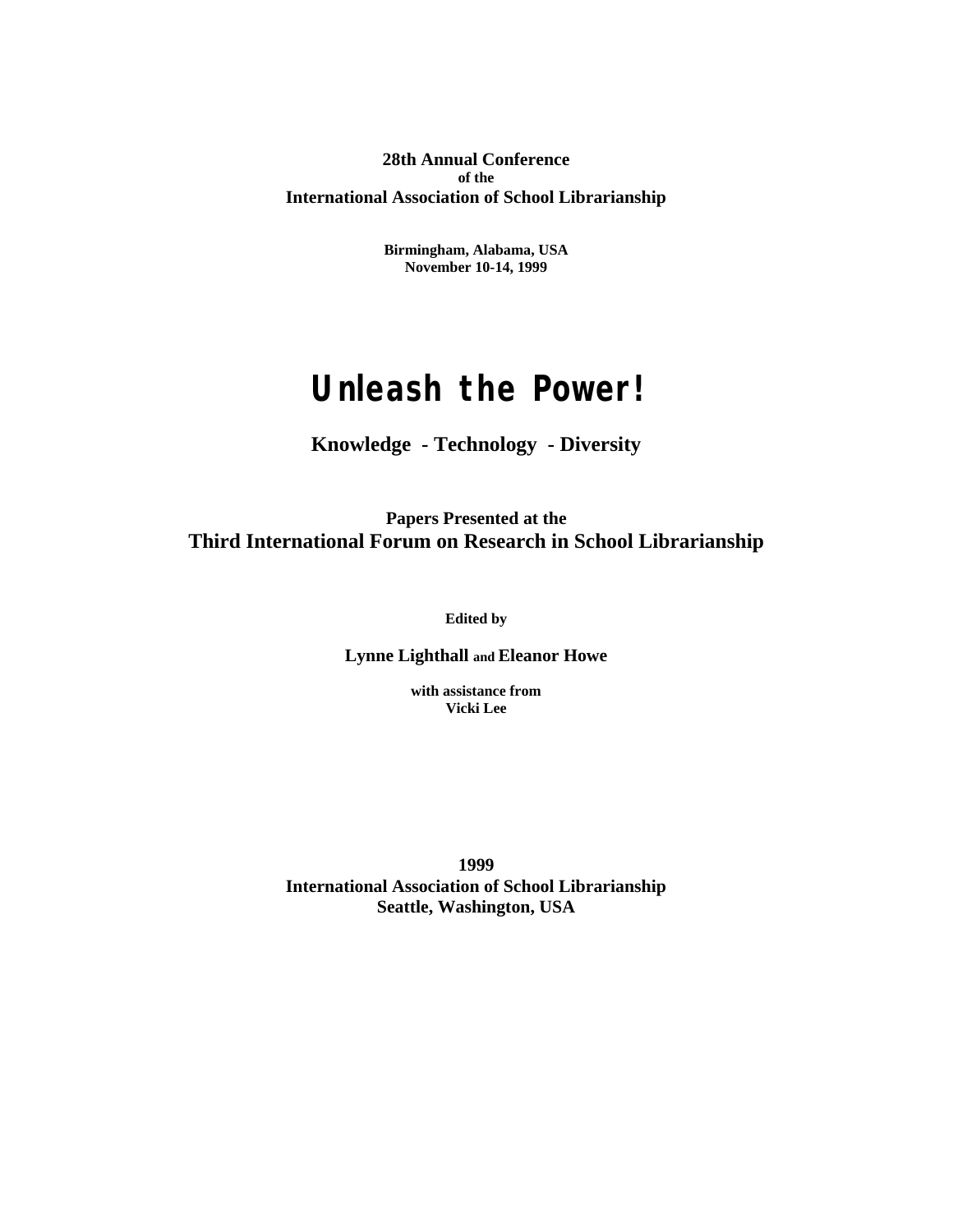Copyright © 1999, International Association of School Librarianship

All Rights Researved

Printed in the United States of America

No part of the publication may be reproduced for commercial gain without prior written permission of the publisher. Authors retain copyright of their own articles in this publication and should be contacted for permission to reproduce their articles or parts, thereof.

ISBN: 1-89861-23-5

Orders to:

LMC Source PO. Box 270400 San Jose, CA 95172-0400 800-873-3043 831-634-1456 URL: http://www.lmcsource.com

This publication may be available in an electronic version. Check the web site for further information.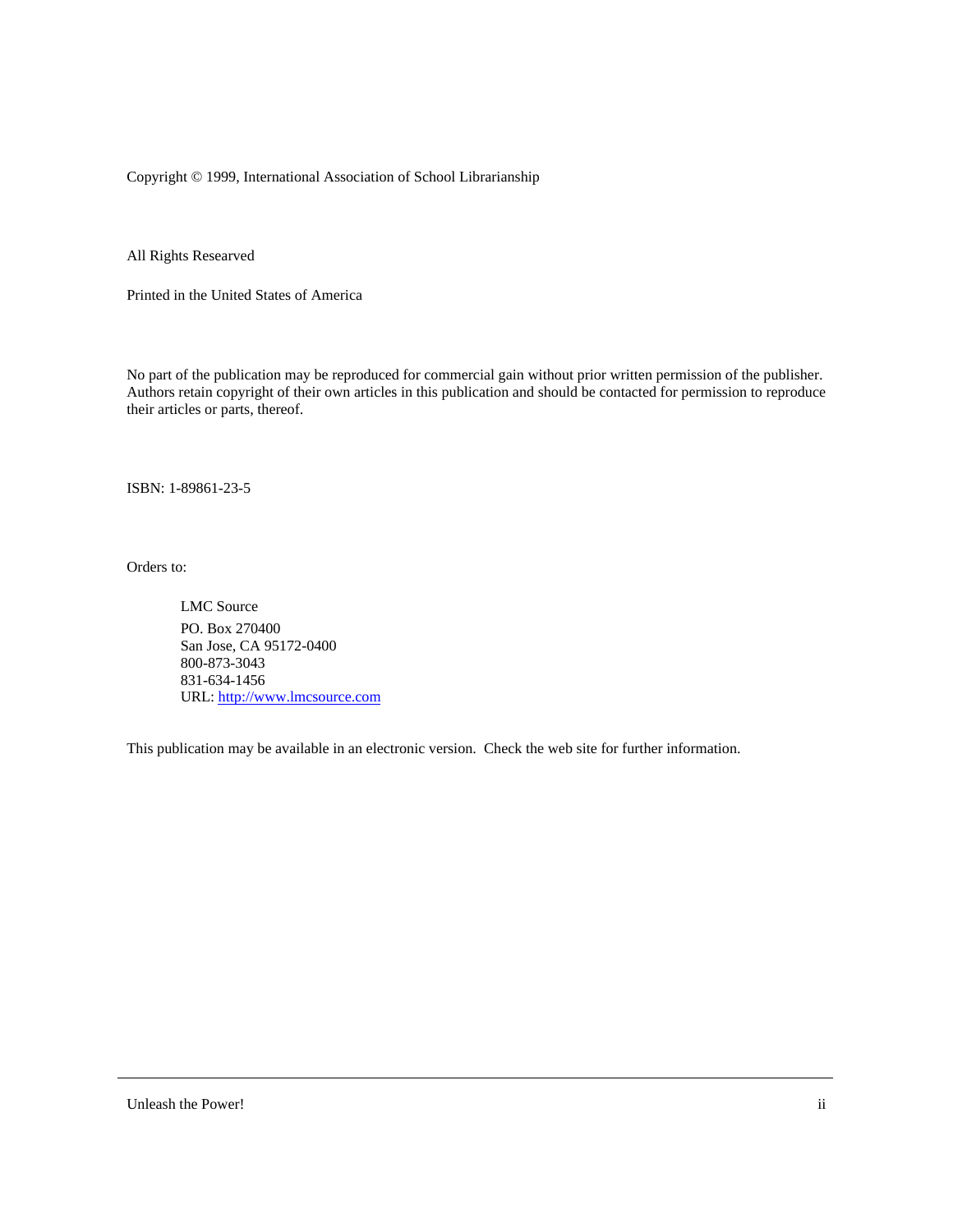### Table of Contents

| Joy H. McGregor (United States of America)                                                                                                              |  |
|---------------------------------------------------------------------------------------------------------------------------------------------------------|--|
|                                                                                                                                                         |  |
| Connecting Marketing and Implementation Research and Library Program Development: A Case Study of the                                                   |  |
| Ken Haycock & Pat Cavill (Canada)                                                                                                                       |  |
| The United States National Library Power Program: Research, Evaluation and Implications for Professional                                                |  |
| Dianne McAfee Hopkins & Douglas L. Zweizig (United States of America)                                                                                   |  |
|                                                                                                                                                         |  |
| Kay Bishop (United States of America)                                                                                                                   |  |
| Denise Streitenberger & Joy McGregor (United States of America)                                                                                         |  |
| Jan Murray (Australia)                                                                                                                                  |  |
| The Impact of Whole Language on Four Elementary School Libraries: Results from a Comparative Case Study  83<br>Sandra Hughes (United States of America) |  |
| Images of Poverty in Contemporary Realistic Fiction for Youth: Preliminary Results of a Content Analysis                                                |  |
| Shirley A. Fitzgibbons & Carol L. Tilley (United States of America)                                                                                     |  |
| Sandra Olën, Amy Chamberlain, & Myrna Machet (South Africa)                                                                                             |  |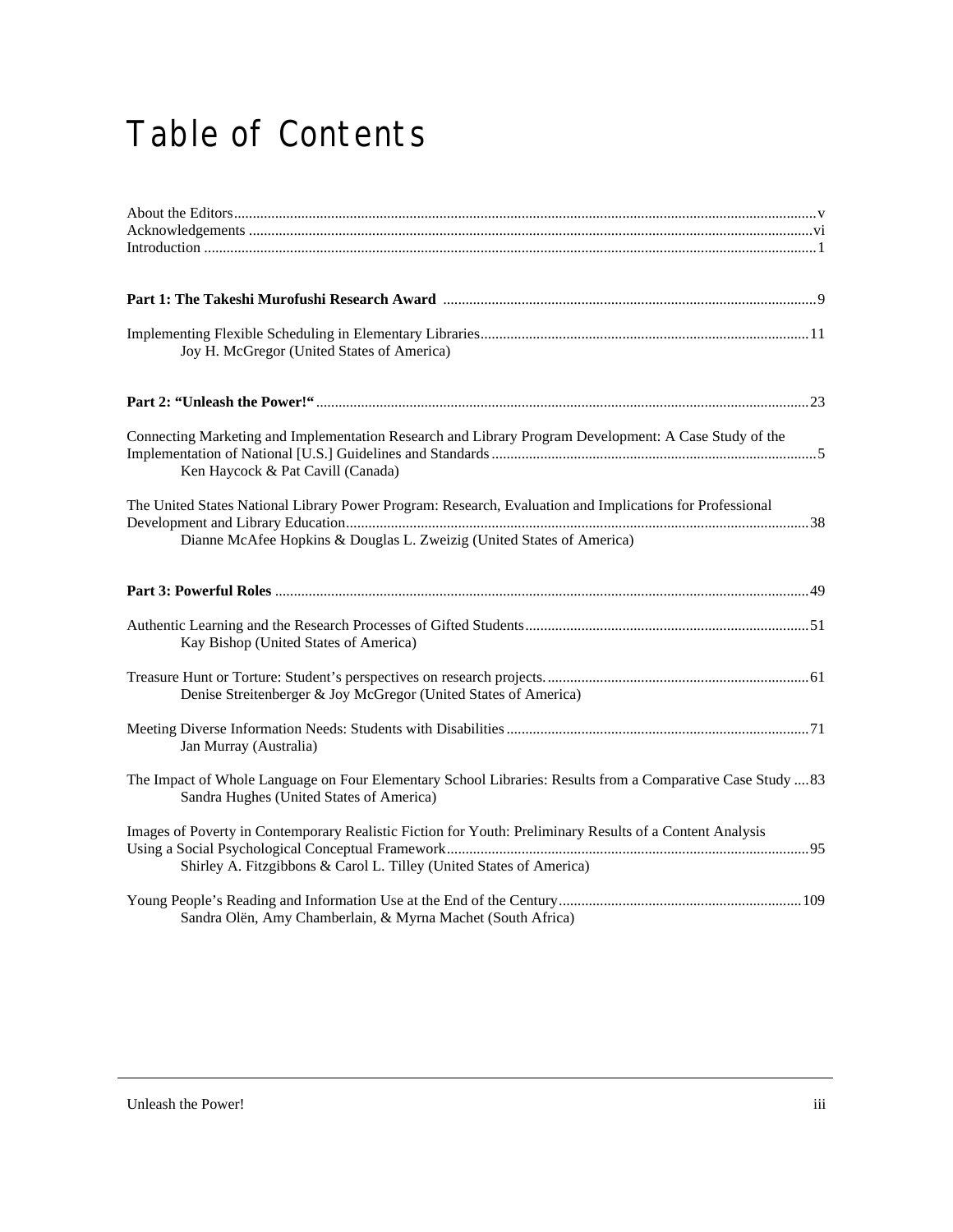| Unleashing the Theory: Connecting Learning Theory to Building Information Seeking Skills121<br>Elizabeth B. Danley (United States of America), Janet Lynch Forde (St. Lucia), Jo Ann Lahmon<br>(United States of America), & Beverly K. Maddox (United States of America) |  |
|---------------------------------------------------------------------------------------------------------------------------------------------------------------------------------------------------------------------------------------------------------------------------|--|
| Penny Moore (New Zealand)                                                                                                                                                                                                                                                 |  |
| University/School Library Collaborations to Integrate Information Technology into Resource-Based Learning<br>Roy H. Doiron (Canada)                                                                                                                                       |  |
| Linda L. Wolcott, Kimberly A. Lawless & Deborah Hobbs (United States of America)                                                                                                                                                                                          |  |
| The Role of the Principal in an Information Literate School Community: Findings from an International Research<br>Dianne Oberg (Canada), Lyn Hay (Australia), & James Henri (Australia)                                                                                   |  |
|                                                                                                                                                                                                                                                                           |  |
| Margaret Mackey (Canada)                                                                                                                                                                                                                                                  |  |
| Jinx Stapleton Watson (United States of America)                                                                                                                                                                                                                          |  |
| Ruth V. Small and Marilyn P. Arnone (United States of America)                                                                                                                                                                                                            |  |
| Web-based Instruction for School Library Media Specialists: Unleash the Power of the World Wide Web207<br>Mary Ann Hindes (United States of America)                                                                                                                      |  |
| James E. Herring (Scotland)                                                                                                                                                                                                                                               |  |
| Laurel A. Clyde (Iceland)                                                                                                                                                                                                                                                 |  |
|                                                                                                                                                                                                                                                                           |  |
|                                                                                                                                                                                                                                                                           |  |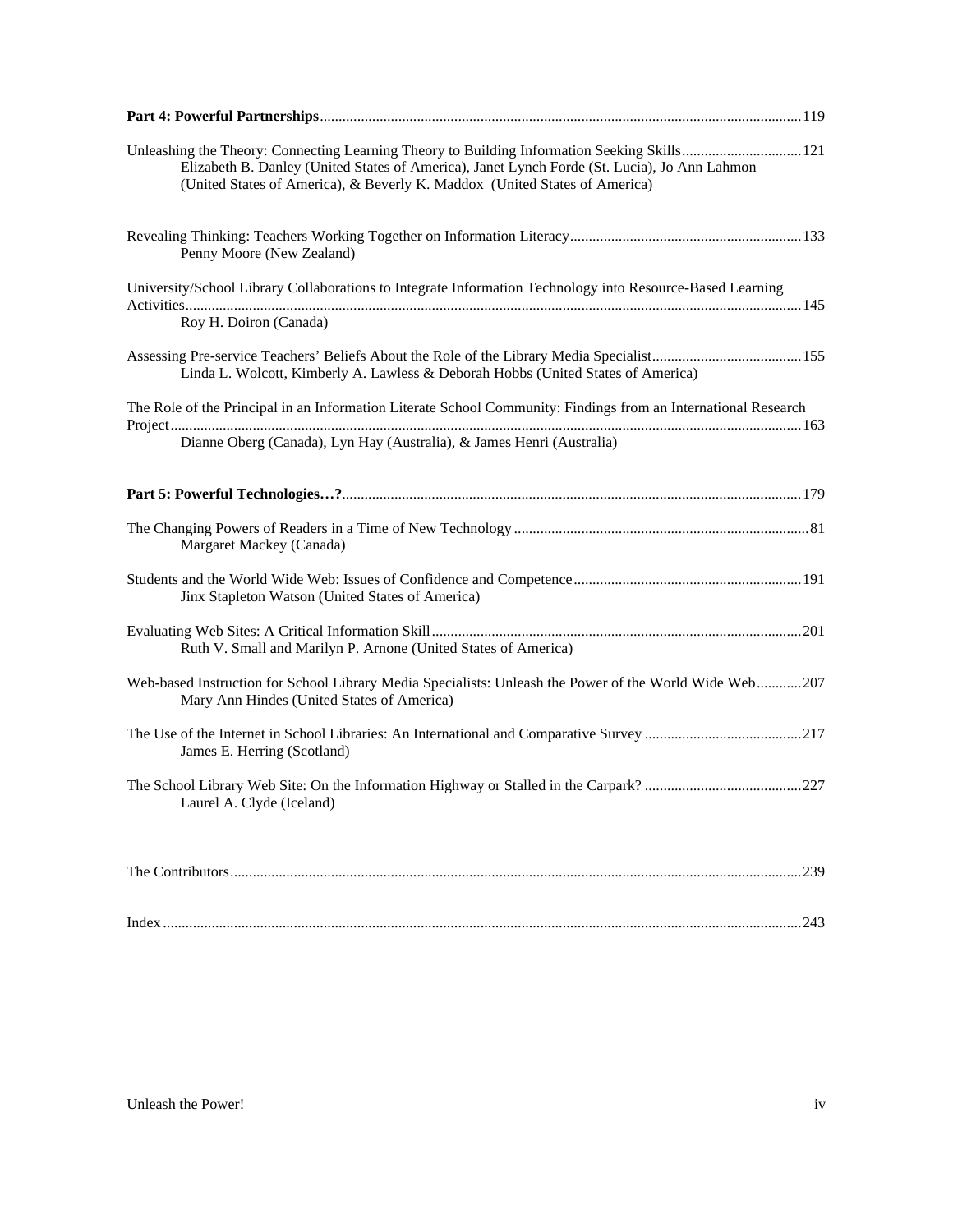### About the Editors

**Lynne Lighthall** is Associate Professor and Graduate Advisor in the School of Library, Archival and Information Studies at the University of British Columbia. (Canada). For nine years prior to her appointment at UBC, she was manager of library services for the Vancouver School Board overseeing technical services and the implementation of a district-wide automation project. Her major research interests include school library automation and the effective organization of learning resources, topics on which she has spoken and written widely. More recently her interests in library and information studies education have prompted her to explore alternative modes of delivery, particularly via the World Wide Web. Prof. Lighthall is co-author, with Marilyn Kogon, of *The Canadian Library Handbook: Organizing School, Public and Professional Libraries* and editor/compiler of *Sears List of Subject Headings: Canadian Companion*. She is currently Associate Executive Director for the International Association of School Librarianship with responsibility for conference coordination, and Chair of the Third International Forum on Research in School Librarianship.

**Eleanor Howe** has been the librarian at the Shady Side Academy Senior School in Pittsburgh, Pennsylvania (USA) since 1993. She earned a MEd at Millersville University and a MSLS at Clarion University where she has also taught. She has published articles and presented sessions at the local, state, national, and international levels on implementing technology and action research. She attended the Leadership Institute at Snowbird in 1998 and Oxford University in summer 1999. She has served on the IASL Research Committee and is currently chair of the IASL Research Special Interest Group, as well as a member of AASL's Global Awareness Team.

**Vicki Lee** is a 1998 graduate of the MLIS program at the School of Library, Archival and Information Studies, University of British Columbia, where she worked as Information Technology Lab Manager to August 1999. She is now an independent consultant to medical and social services agency resource centres.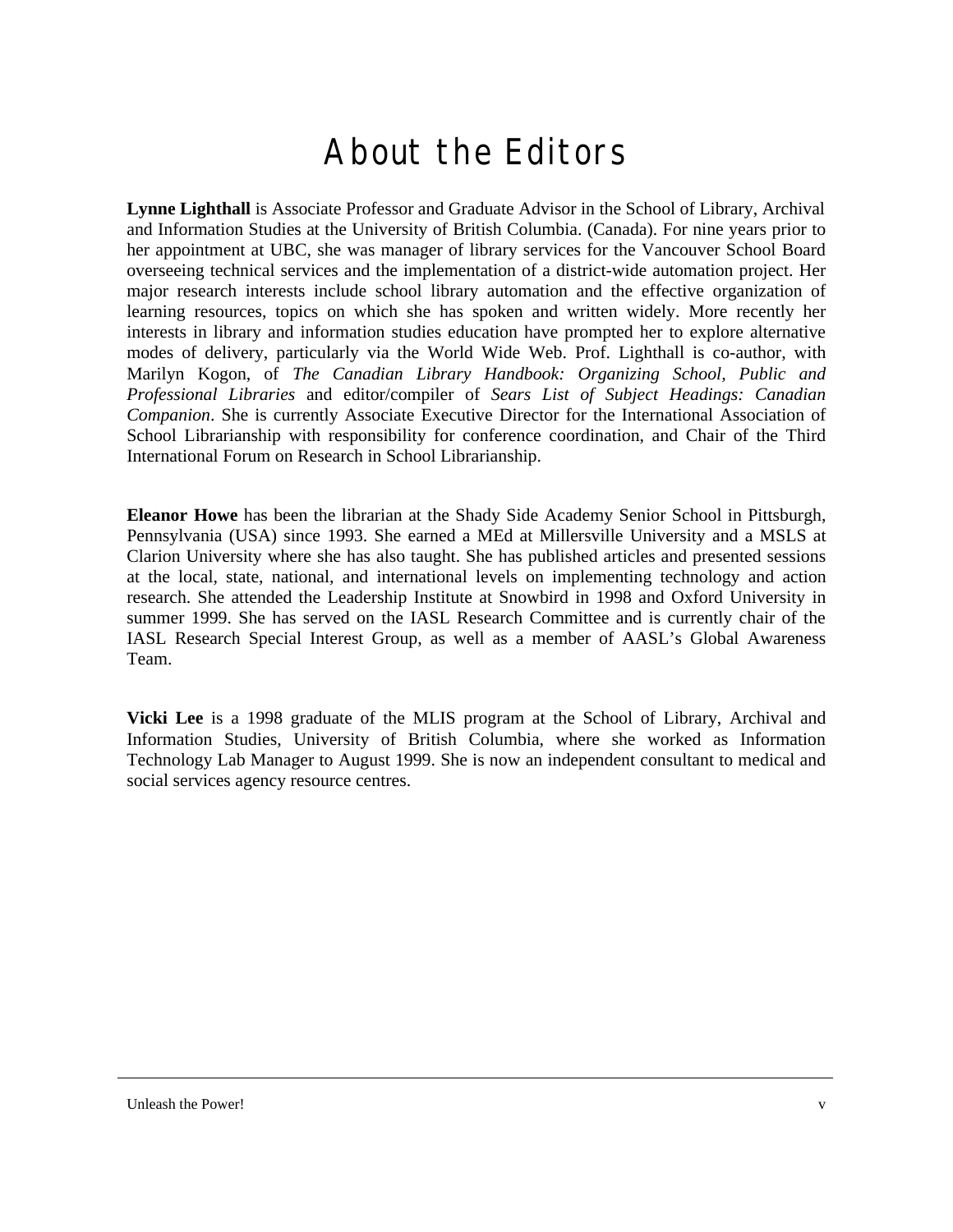## Acknowledgements

The editors are most grateful to the following scholars and researchers who served as the review panel for the Third International Forum on Research in School Librarianship:

Dr. Daniel Callison School of Library and Information Science, Indiana University, USA

Dr. L. Anne Clyde Faculty of Social Science, University of Iceland

Dr. Ray Doiron Faculty of Education. University of Prince Edward Island, Canada

Dr. Shirley Fitzgibbons School of Library and Information Science, Indiana University, USA

Dr. James Henri School of Information Studies, Faculty of Science and Agriculture, Charles Sturt University, Australia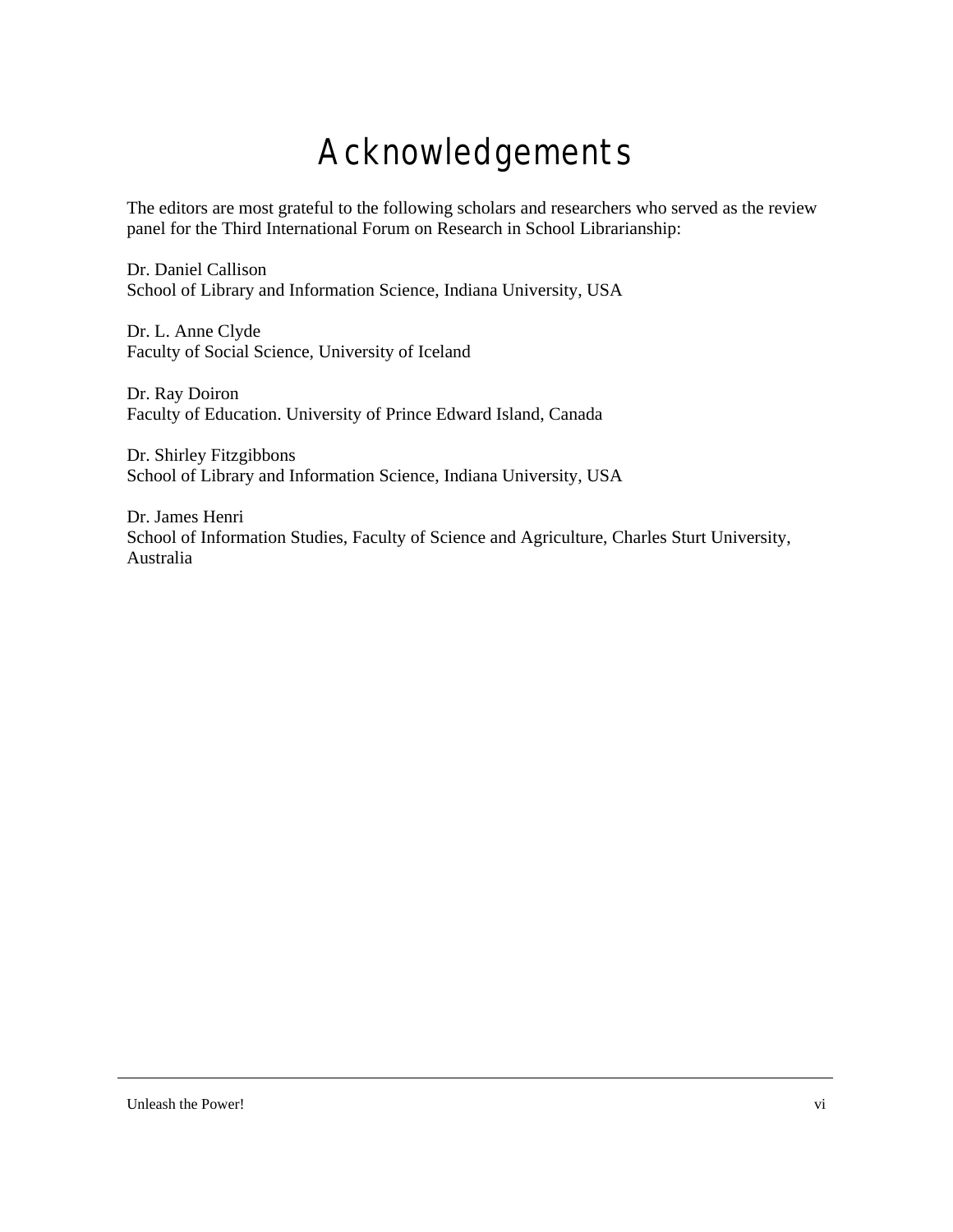### **Introduction**

The Third International Forum on Research in School Librarianship was a featured component of the 28<sup>th</sup> annual conference of the International Association of School Librarianship, held jointly with the Ninth National Conference of the American Association of School Librarians. The conference theme "Unleash the Power! Knowledge Technology Diversity" speaks specifically to *Information Power: Building Partnerships for Learning* the recently released (1998) guidelines for school library media specialists in the United States and to Library Power the privatelyfunded program focussing on the implementation of the 1988 version of *Information Power*. It also speaks more generally to the power that all school librarians have to positively affect and enhance students' learning experiences.

Each of the papers presented here contributes to our KNOWLEDGE. Many focus on the increasingly present and important role of TECHNOLOGY in all that we do. In addition, all the papers reflect the DIVERSITY of our discipline. There is diversity among the researchers themselves, among the research questions and/or hypotheses they proposed, among the methodologies they employed, among the results they achieved, and among the locales where the studies took place.

Despite this diversity, there are common themes. All the authors stress that research in school librarianship is a continuum. Each quotes or at least makes reference to previous studies and each notes the need and includes suggestions for further research. Each is careful to state what their research does not attempt to cover thus paving the way for future studies. In this same vein, many of the researchers note the limitations of their methodologies. For example, some of the papers report results of action research projects in individual schools, and while generalization may be difficult from small samples and case studies, the findings and insights are nonetheless valuable. But, perhaps most importantly, there is a strong common theme in that each of these research studies has important implications for best practice. They demonstrate clearly that practitioners can benefit from research.

The papers focus on major concerns in the profession such as the implementation and impact of technology and the collaborative role of school librarians. *Information Power: Building Partnerships for Learning* (AASL & AECT 1998) defines the professional roles of school librarians as collaborators in student learning as well as managers of library resources and library program administrators. Several of these papers point out the importance of good interpersonal skills and relations with teachers. They also show that greater collaboration between the school librarian and teachers brings benefits to students by providing better library services in existing programs and by implementing changes in the school library that reflect the school's educational philosophy and/or the student body. Collaboration has the potential to benefit student learning if students apply themselves to the assignment, the materials, and professional services available in the school library. Another recurring conclusion from these studies is that school librarians must be knowledgeable not only of their own field but also of the issues and trends in education in order to collaborate successfully with teachers, to implement new philosophies and programs, and to contribute to students' learning.

Several papers, however, note the critical need to inform and convince teachers and administrators of the collaborative role of school librarians in instruction because they are as yet

Unleash the Power!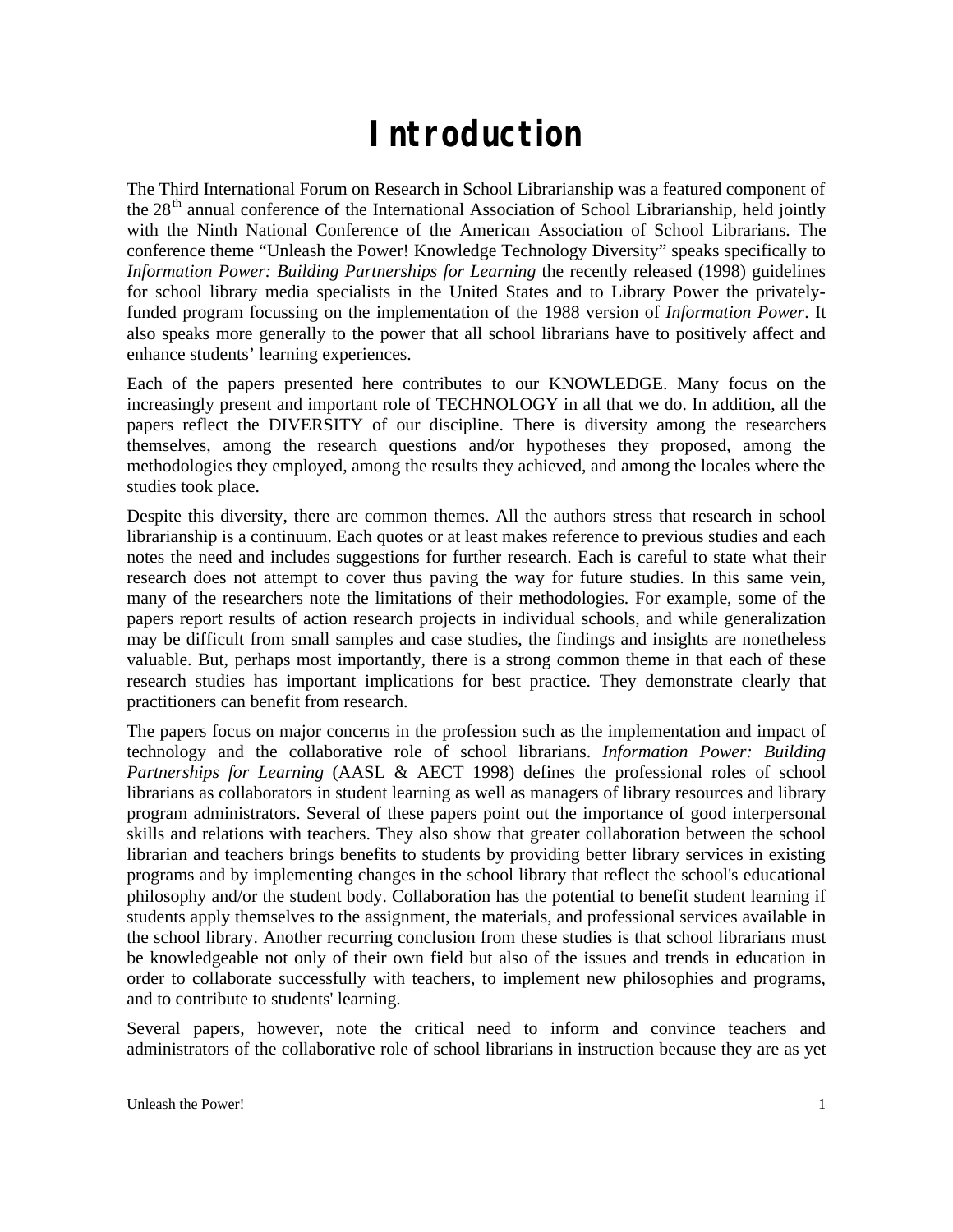unaware of it. The profession apparently has preached to itself while other educators have not heard or been convinced of the message. School librarians cannot collaborate without the support of the principal and teachers in the building. Collaboration is a two-way street that will not likely be achieved until teachers of teachers and administrators of teachers are convinced of this role of the school librarian in student learning.

The papers recommend ways to help other educators accept the collaborative role of school librarians. One is to ensure that teacher educators model to pre-service teachers the importance of libraries in student learning. For example, all pre-service teachers should experience a model of librarian-teacher collaboration during their practicum. The next step would be for teacher educators across the curriculum to require library research of their pre-service teachers; in that way new teachers would view the library as an essential part of their own as well as their students' education in all content areas. Even in-service teachers need to experience directly the positive impact of collaborative information skills on student learning in order to be convinced of its importance. Another paper recommends that bridges be built to other educational associations through personal contact. Personal contact, modeling both the importance of libraries in education and the desired collaboration, and direct experience with students seem to be the most effective means of encouraging other educators to accept the collaborative role of school librarians.

#### **Papers from the Third International Forum on Research in School Librarianship**

#### *Part 1: The Takeshi Murofushi Research Award*

Joy McGregor's proposal for her study "Implementing Flexible Scheduling in Elementary Libraries" earned her the Takeshi Murofushi Research Award for 1998. The award was initiated through the generosity of Mr. Murofushi and colleagues and is adjudicated by the IASL Research Committee, an international panel of researchers and scholars.

The paper included here presents some "preliminary assertions" prime among them that flexible scheduling is only an instrument or tool, albeit an important one, to benefit and enhance student learning. In each of the study cases, a particular curricular need was the impetus to implement flexible scheduling. It provided a means for teachers and librarians to engage in consultation, for example; flexible scheduling did not cause the collaboration. (Sandra Hughes (see below) echoes this sentiment when she claims that the whole language approach will not work in the absence of flexible scheduling.) This finding contrasts with the Library Power program (see Hopkins  $\&$ Zweizig) where flexible scheduling in the school was a requirement for participation, and seen as an end in itself.

Dr. McGregor also notes the challenges in educating all stakeholders about the impacts on student learning of flexible scheduling. Teachers and principals will not support flexible scheduling and such support is crucial to successful implementation if they do not understand its benefits. Librarians cannot implement flexible scheduling if they do not know what strategies are most effective.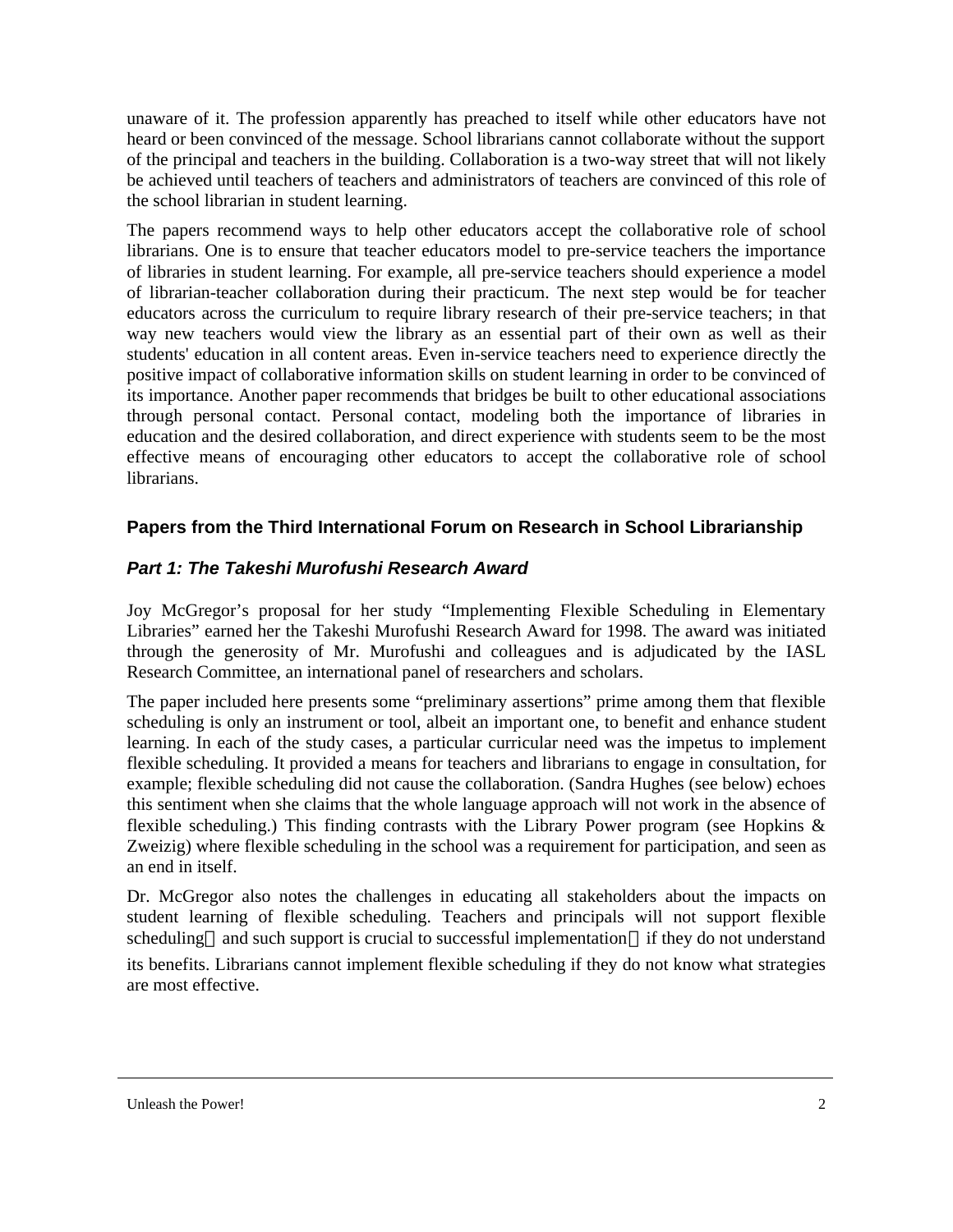#### *Part 2: "Unleash the Power!"*

Borrowing from market research plus research in program implementation and staff development, Ken Haycock and Pat Cavill determined that treating the introduction of the 1998 version of *Information Power* as a "product relaunch" would be the most effective means of disseminating its vision. Their case study describes the development and implementation of marketing strategies. Of central importance were identifying key target groups, such as the National Association of Secondary School Principals, and establishing personal contacts with administrators at each level of the educational hierarchy. The study stresses the importance of impact rather than just actions taken (changes in beliefs and actions, not just delivery of books and videos) and the critical role of personal intervention in achieving impact. The authors also remind us wisely that other educators make decisions for their own reasons and that advocacy by school librarians should help those others achieve their goals rather than appear self-serving.

In response to a request from the sponsors, and using a mix of survey and case study methods, Dianne McAfee Hopkins and Douglas Zweizig examined the impact of the privately funded Library Power program in the United States. They find that the program led to improved collections in school libraries, increased collaboration with teachers, and more flexible scheduling and that these changes have been institutionalized and are expected to remain in practice after the end of funding. Thus, school library programs and school librarians have much to offer toward achieving teaching and learning excellence. By Haycock & Cavill's definition of impact (changes in behavior), the Library Power program was a success. The study also notes that collaboration involves adding a time-consuming activity to an already full schedule and confirms the findings of Danley and her colleagues (see below) that little time is spent on collaboration. The vision of the school library must be recognized and articulated by many (teachers and administrators), not just school librarians. This confirms what McGregor notes (see above) about the importance of educating all stakeholders in the role of the school librarian.

#### *Part 3: Powerful Roles …*

Kay Bishop's case study (using observations, interviews, and analysis of written documents) of ten ninth grade students engaged in an independent research project extends and applies data from previous studies. It makes a valuable contribution to understanding the levels of student learning during resource-based learning projects, an issue related to Standard #3 in *Information Power*. It demonstrates that resource-based learning will lead to "authentic learning" only when students, even gifted students, have successfully developed a focus for their research projects. Disappointingly, the study also reveals the students' reliance on the teachers rather than the librarian, and the overall lack of use of the school library for the project. This raises the question of whether more collaboration between the school librarian and the teacher might have resulted in greater use of both the resources in the school library and the librarian's research and reference skills, which may in turn have helped some of the students develop a focus.

In their study, perhaps as noteworthy for its methodology ("uncontrolled observation" of "purposefully selected" third and eleventh grade students) as its results, Denise Streitenberger and Joy McGregor conclude that the students in both grades had surprisingly similar mental models of doing research and writing a research paper. There were differences, however, in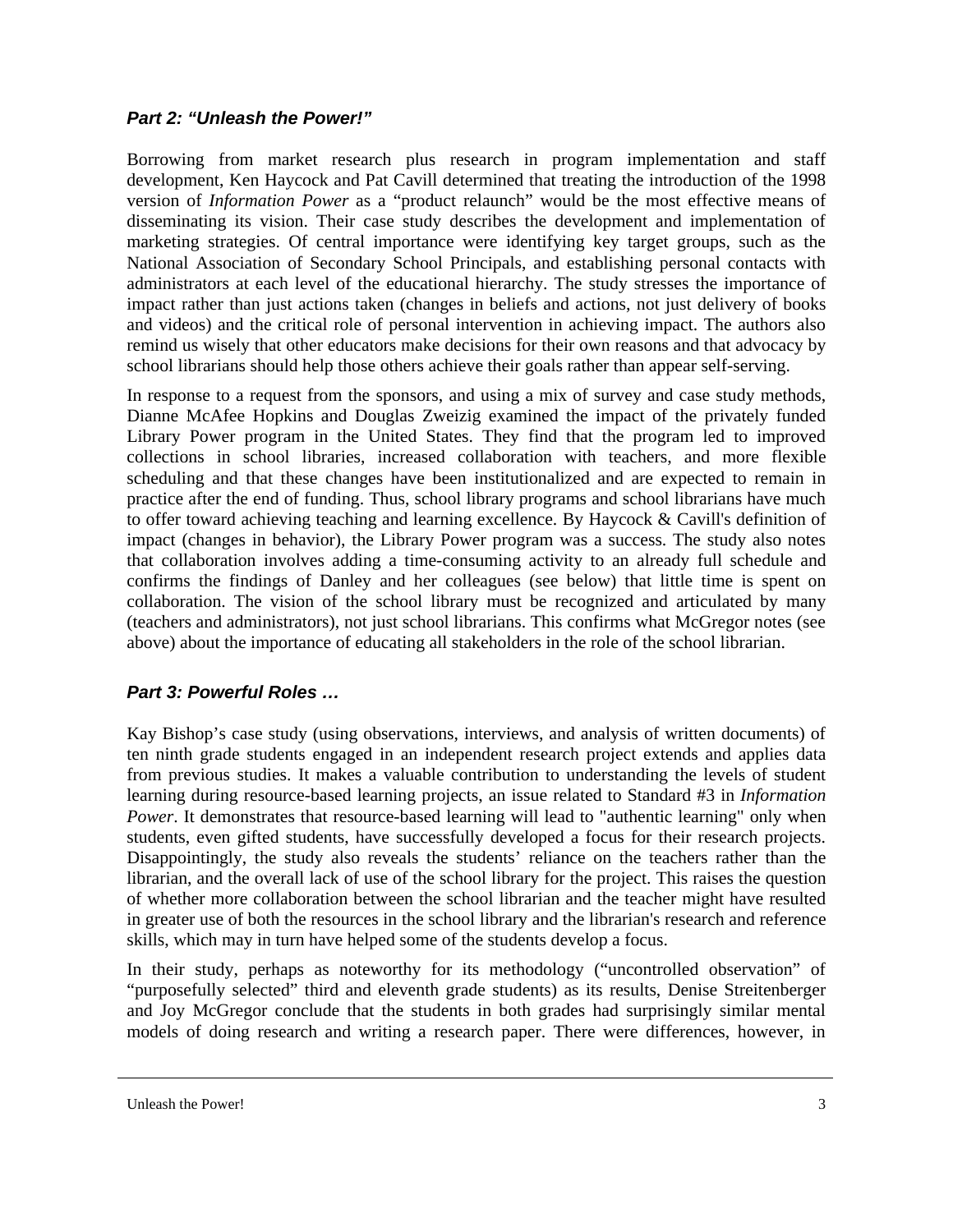emphasis between the two groups: the younger students enjoyed the research process (reading and telling content) while the older students used more sophisticated methods of paraphrasing and citing to produce a product. Differences in the students also arose from teacher interventions such as instructions for taking notes.

While Jan Murray's study investigates the impact of mainstreaming (i.e., integration or inclusion of "special needs" students in regular classrooms) on the provision of library services to those students, it also reveals that school librarians should be knowledgeable about those disabilities, appropriate resources, teaching approaches, and technologies as well as adept at managing change and relationships with teachers. Murray concludes that quality interaction between the librarian and the special education department is crucial to successful library service to these students but also sadly notes that there is not much consultation and collaboration between the librarians and teachers. This echoes Bishop's findings (see above) with respect to interaction between librarians and teachers of gifted students.

Sandra Hughes' comparative case study of four elementary school libraries extends earlier research in three areas whole language theory and practice, educational change theory, and change agent theory. The significance of this research lies as much in how school librarians can be successful in achieving desired changes as in what changes they do make. While Hughes studied the implementation of whole language in four elementary schools and its impact on their libraries, she also concludes that school librarians must have knowledge of educational philosophies and movements, leadership skills, and a positive attitude in order to effect desired changes in the library to support school programs. Particularly important are the personality and ability to engage in power sharing, form advocacy groups, and develop strategies to overcome resistance. Hughes' study provides an example of the need for school librarians to involve and work collaboratively with teachers on library policies to implement school programs as well as lesson plans and research. There are implications here for library educators as well.

Shirley Fitzgibbons and Carol Tilley chose to analyze the content of twenty young adult novels reflecting a diversity of poverty-related factors. (A second stage of the study will include another twenty books.) Their study indicates that such books rely heavily on concrete images of poverty (health, food, clothing, etc.) while seldom raising issues of the psychological and social impact of poverty. Although students had the opportunity to experience poverty vicariously through these books, the authors conclude that teachers and librarians can play a key role by helping students to reflect and expand on concrete fictional images and by encouraging the use of this fiction as related readings for curricular topics such as homelessness.

Middle school librarians will enjoy reviewing Sandra Olën, Amy Chamberlain, and Myra Machet's study of the reading preferences and information use of young adults in the United Kingdom and South Africa. These students do tend to judge a book by its cover! The conclusions may affect collection development strategies for middle schools in other countries as well. The authors' comments on their methodology are also instructive to other researchers in the "international" setting and/or who are engaged in comparative studies. For example, the pilot study revealed certain cultural differences that prompted the researchers to question the validity of the data.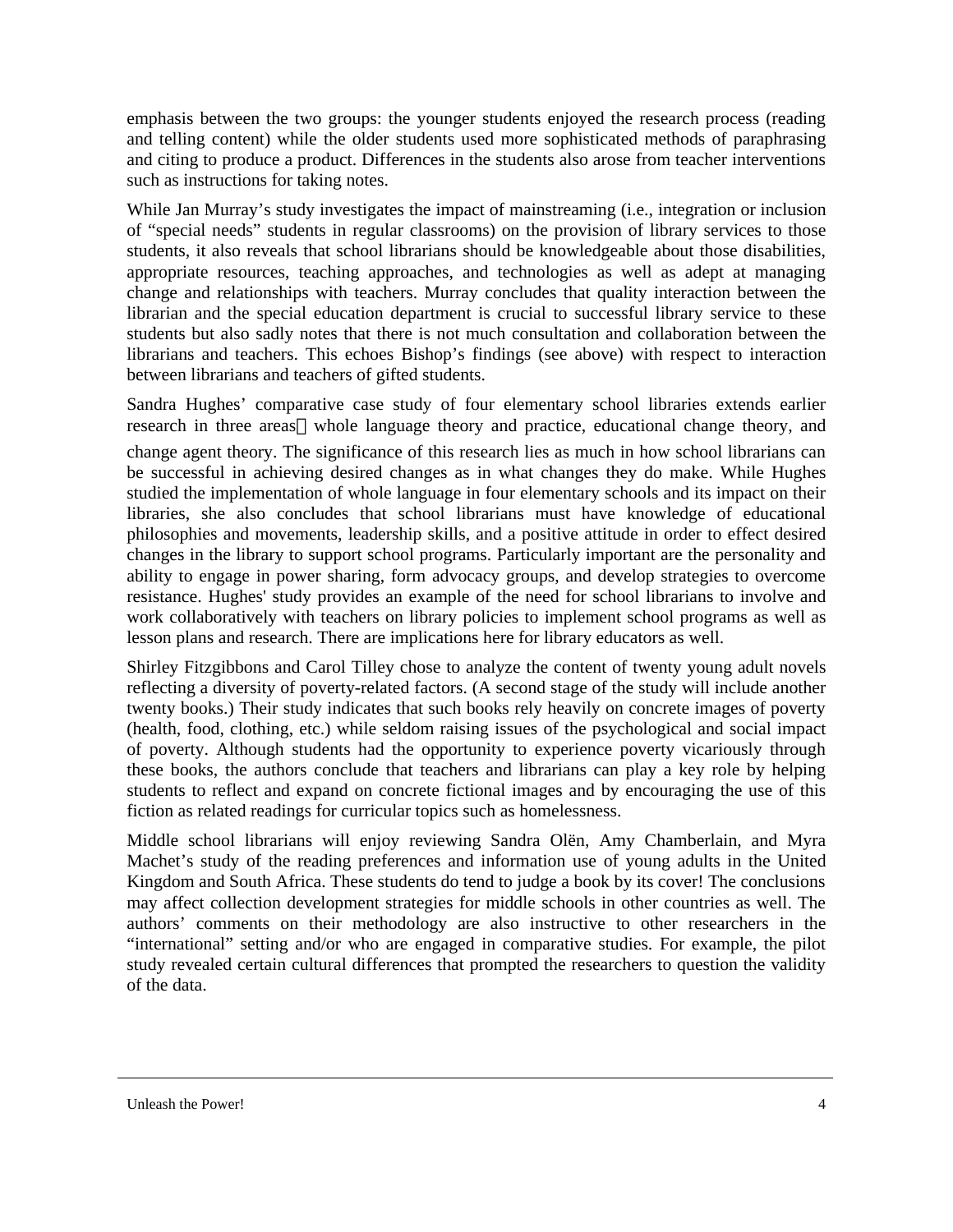#### *Part 4: Powerful Partnerships …*

The Danley, Forde, Lahmon, & Maddox survey of 126 school librarians in the USA and seventeen other countries around the world indicates that school librarians are knowledgeable of a variety of educational theorists and have similar goals of information literacy and techniques for teaching. In accordance with *Information Power*, school librarians see themselves as facilitators and learners with the constructivist's perspective on learning but, unfortunately, most teachers do not share that view of the librarian's role. The study also reveals that the respondents spend less than 25% of their time collaborating with teachers and that most school libraries are understaffed. Obviously, more staff support would enable more time for collaboration, but teachers must also be willing to join in that collaboration.

Penny Moore concludes from three case studies of elementary schools in New Zealand that even when collaboration between teachers and librarians went well, it may not be repeated or lead to sustained collaboration. She also finds that even when the principal had a vision of such collaboration and an integrated skills approach, teachers may not implement it; there may be a gap between school policy and practice. For example, the teachers emphasized only the beginning stages in most commonly accepted information literacy models as being important, or they required students to draw conclusions without completing the intervening stages .As in the Wolcott, Lawless, & Hobbs study (see below), most of these teachers believed the role of the school librarians was to provide resources rather than to teach information literacy skills or collaborate despite the fact that "information skills" have been an integral part of the New Zealand National curriculum since 1993. The study also suggests that the key to changing teacher perceptions of information skills was direct experience in observing students' learning outcomes; reading research does not convince teachers. Perhaps pre-service teachers in New Zealand should participate in a project such as Ray Doiron describes immediately below..

This project suggests an excellent means of stimulating greater use of school libraries: require pre-service teachers to do an integrated learning project with the teacher and school librarian during their practicum. Interviews with participants at the end of the study provided the basis for the present analysis and report. The overall project's significance lies in its creation of an "authentic" working environment requiring and enabling collaboration among all participants. Such an experience introduces the incoming teachers to a model of collaboration with the school librarian that they can implement on the job.

The study by Linda Wolcott, Kimberly Lawless, and Deborah Hobbs examines the important question of whether teachers share the three roles of school librarians envisioned in *Information Power*: collaborator in teaching and learning, provider of information, and program administrator. This is a highly significant question because it would be difficult for school librarians to achieve the role of collaborator if this vision were not shared by either teachers or administrators. The study concludes that pre-service teachers do not understand a librarian's role as program administrator nor as collaborator in teaching and learning. As with the teachers in the studies reported by Bishop, Murray, and Moore (see above), pre-service teachers in this study saw the primary role of the school librarian as provider of information; they did not see the librarian as having a role to play in curriculum and instruction. The authors offer several suggestions for helping to bring the vision of *Information Power* to pre-service teachers including collaborative projects such as Doiron describes above.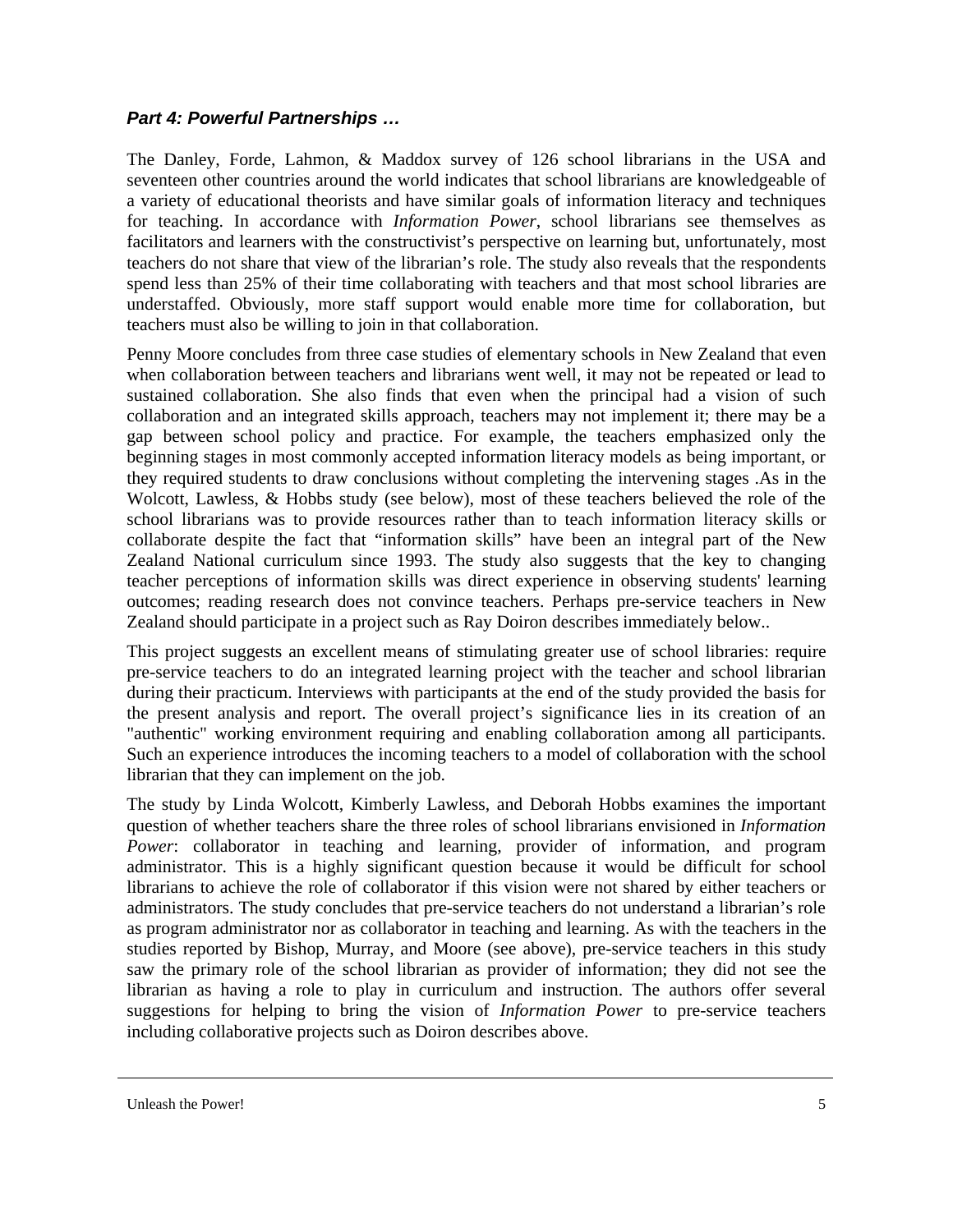The international study by Dianne Oberg, Lyn Hay, and James Henri reported here has its origins in two qualitative studies in Australia and Canada to determine how principals support librarians and what methods librarians use to garner that support and involve principals in information literacy programs. The present quantitative study examines these factors across a broader range of schools and contexts and identifies some common concerns, priorities, and beliefs of principals and librarians. For example, principals and librarians generally agree on the role of the principal in supporting the implementation of effective school library programs. They also agree that teachers' attitudes and beliefs can be a major barrier to integration of information literacy skills across the curriculum.

#### *Part 5: Powerful Technologies …?*

Margaret Mackey's study of a small number of bright and privileged fifth and eighth grade students appears to confound many stereotypes about their generation. The results of the first phase of this longitudinal study show that the students were neutral in selecting the media format (print, video, CD-ROM) for a fiction title and judged the appeal of the text by personal recommendations, "personal salience," and ease of access. Although these students had home access to videos, computers, and the Internet, none expressed a preference for one particular format and none was impressed by technology or dismissive of print. The study demonstrates that this small sample of technically sophisticated students evaluated and selected a particular format in terms of its own appeal for a specific text rather than its latest bells and whistles. Further results from this study as well as from similar studies replicated elsewhere and/or with a larger sample should provide useful data for school librarians in terms of collection development and program planning.

Based on her interviews with four incoming high school juniors, Jinx Watson concludes that there were different levels of comfort between personal use and school use of the Internet among seasoned Internet users. While these students were both confident and competent in personal uses such as email with friends and locating hobby sites, they were decidedly suspicious of the authority of Web sites for academic purposes and believed that use and assessment of Internet sites on a new subject was not easy. Their admitted lack of instruction in information skills in school indicates a need for direct instruction in searching and evaluating Web sites for academic use in school courses.

Interestingly, and unlike the majority presented here, Ruth Small and Marilyn Arnone's paper focuses not on the results of a project but on the creation, development, and testing of a product. Since instruments for measuring the validity and functionality of Internet sites already exist, Small and Arnone developed three instruments that elementary, middle, and senior high students may use to determine the motivational quality of a Web site. Based on Vroom's E-V theory of motivation, the Web Site Motivational Analysis Checklist indicates a site's level of motivation according to its perceived value (fun) and expectation of success (ease of use or no skills needed). The Checklists are available worldwide in several languages. Watson (see above) concludes, however, that students tend to experience such motivation in exploring sites for their own personal use but not for school use.

Mary Ann Hindes describes the design, development, and implementation of a Web-based distance learning course at the University of Georgia (USA): Advanced Reference: Online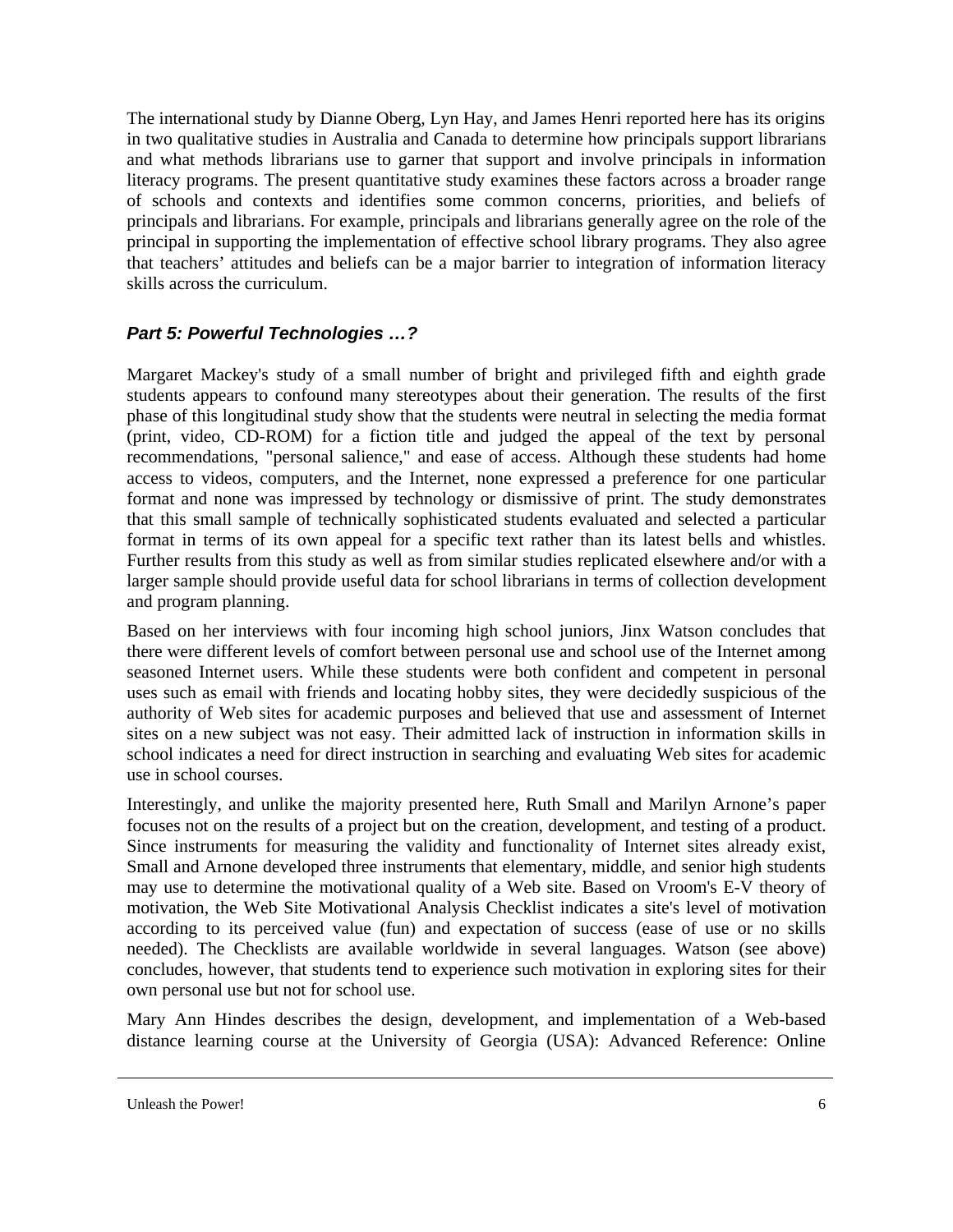Searching Techniques. This limited initial study indicates that the students had positive attitudes toward Web-based instruction and that such instruction provided a suitable environment for improving electronic literacy skills. However, the author (as do others in the papers presented here) cautions readers about the preliminary nature of the results and that there is no clear evidence to support specific conclusions. Students felt the course content and delivery were "positively matched" although they missed face-to-face social interaction. The design and delivery of this course underscore the importance of school librarians acquiring current information technology skills before entering service so that they can offer leadership and competence in this area.

James Herring used a questionnaire in 1998 to survey school librarians in the United Kingdom and South Africa. The results provide a snapshot of Internet use in school libraries in those countries. They indicate that the Internet was not then as firmly established in school libraries as in the schools themselves, that school librarians used the Web for curricular and professional purposes, that geography and science teachers used the Web more than teachers in other fields, and that the concerns of practising school librarians about the future of the Web were similar to those expressed in the professional literature: information skills development, the future role of the school librarian, supervision, plagiarism, and support. A similar survey taken again in these two countries and/or elsewhere would reveal how use and concerns have or have not changed with increasing use of the Web. But these too would be only snapshots reminders that the ever-

changing nature of the Internet makes it difficult to study and that any generalizations based on such studies are tentative at best.

Anne Clyde's 1996 survey describes the then current state of school library Web sites/pages and reveals little commonality in the goals, design, and focus of those Web sites/pages. Indeed, some seemed to have no discernible purpose or focus. Her study has been replicated and enhanced in 1999 to determine what changes have occurred. (She will present the results of this longitudinal study at the conference in Birmingham summarized, most appropriately, on a Web page.) Clyde makes an important point when she argues that in an era when school librarians are teaching their students how to evaluate Web sites for academic use, there should be clear goals and evaluative criteria for school library Web sites/pages as well.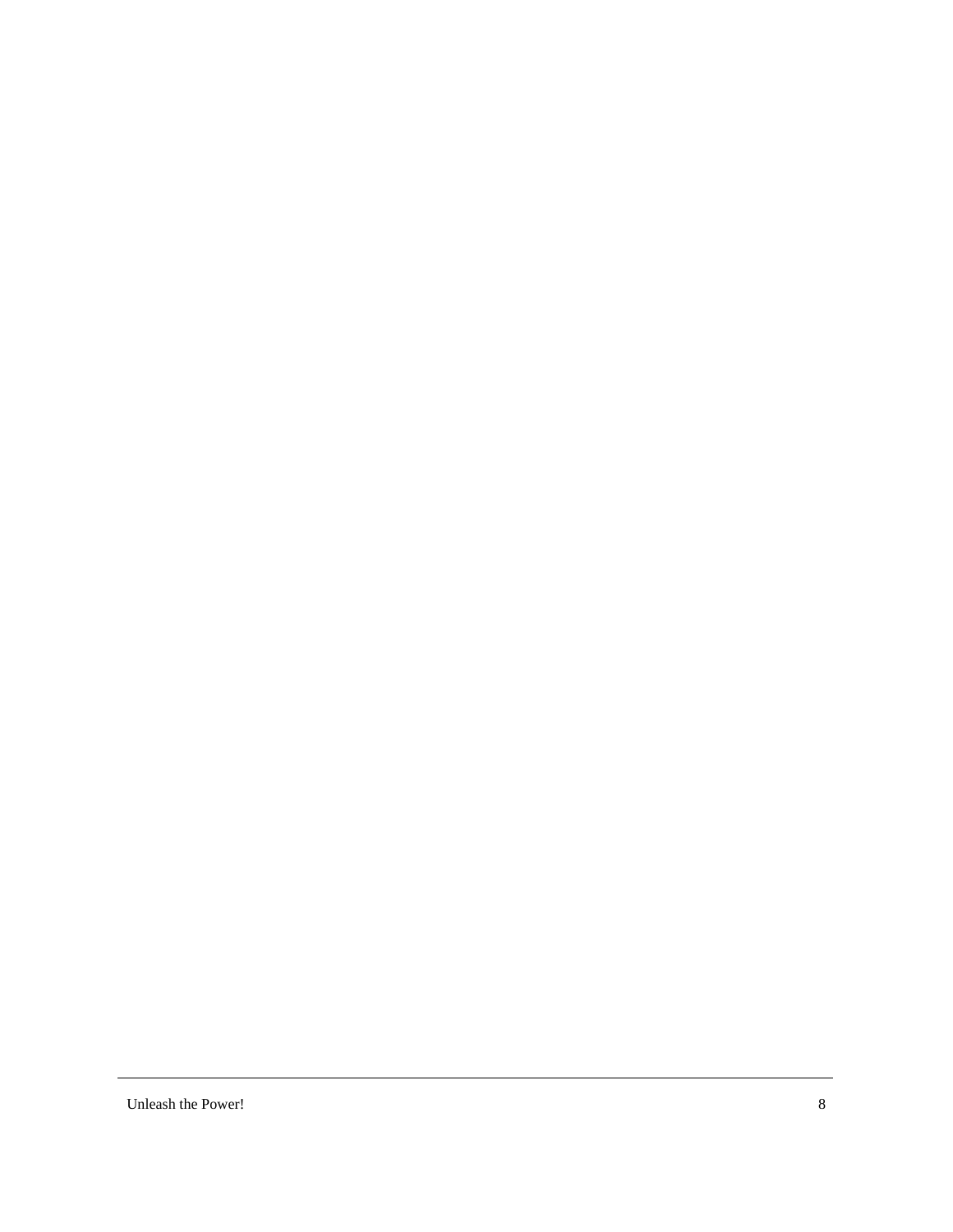## **Part 1:**

## **The Takeshi Murofushi Research Award**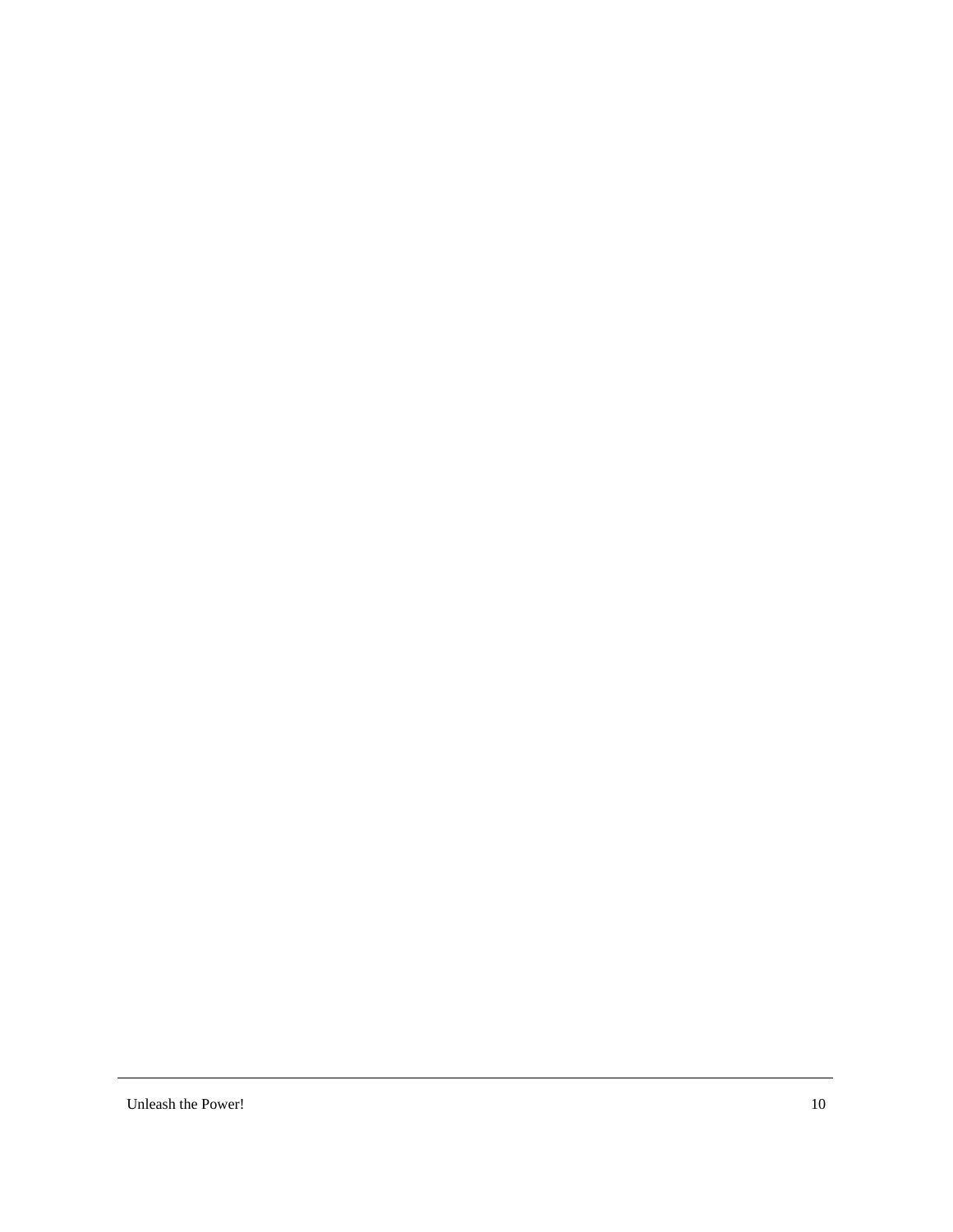### **Implementing Flexible Scheduling in Elementary Libraries**

#### **Joy H. McGregor, Ph.D.**

<joymal@gte.net>

*Associate Professor, School of Library and Information Studies Texas Woman's University United States of America*

*Flexible scheduling in school libraries can provide a mechanism for achieving the learning goals and objectives of both the school library program and the curriculum by making information available at the point of need and by promoting use of the library and its services at a relevant moment instead of on a predetermined schedule. This study examined the successful implementation of flexible scheduling in six elementary schools where no funding was received to support implementation. Telephone interviews with librarians, principals, and teachers provided the data. The preliminary results indicate that, in those schools with successful implementations, flexible scheduling was only a tool to achieve another internal curricular objective, such as curriculum integration or literacy improvement. In addition, education of stakeholders is essential; and it must emphasize strategies for effective use of the programs supported by flexible scheduling and their potential learning outcomes rather than simply provide information on how flexible scheduling works.*

#### **Introduction**

Based on a history of educational research showing that learning is most effective at the point of need, flexible scheduling in school libraries can be seen as an effective model for achieving the learning goals and objectives of both the school library program and the curriculum. Jean Donham van Deusen and Julie Tallman studied flexible scheduling through a national survey funded by the AASL/Highsmith Research Grant in 1994. Their research provided valuable information about the extent of flexible scheduling in school libraries and the degree to which curriculum consultation and information skills instruction occurred in school libraries using fixed, flexible, or mixed scheduling. They found that more positive environments for curriculum consultation and teaching activity existed where a) principals expected team planning in libraries with flexible or mixed scheduling, b) principals expected school librarians to meet with teaching teams, and c) librarians were fulltime and did not cover teacher planning time. They also found that collaboratively planned and taught units were more common in flexibly scheduled libraries where at least one formal planning session occurred (Donham van Deusen & Tallman, 1994).

In 1997, a study by Ken Haycock of Canadian school libraries confirmed Donham van Deusen and Tallman's findings. He suggested that flexible scheduling might be "more indicative of leadership practices and collaborative activities than having a causal relationship with consultative tasks" (Haycock, 1998, p. 23).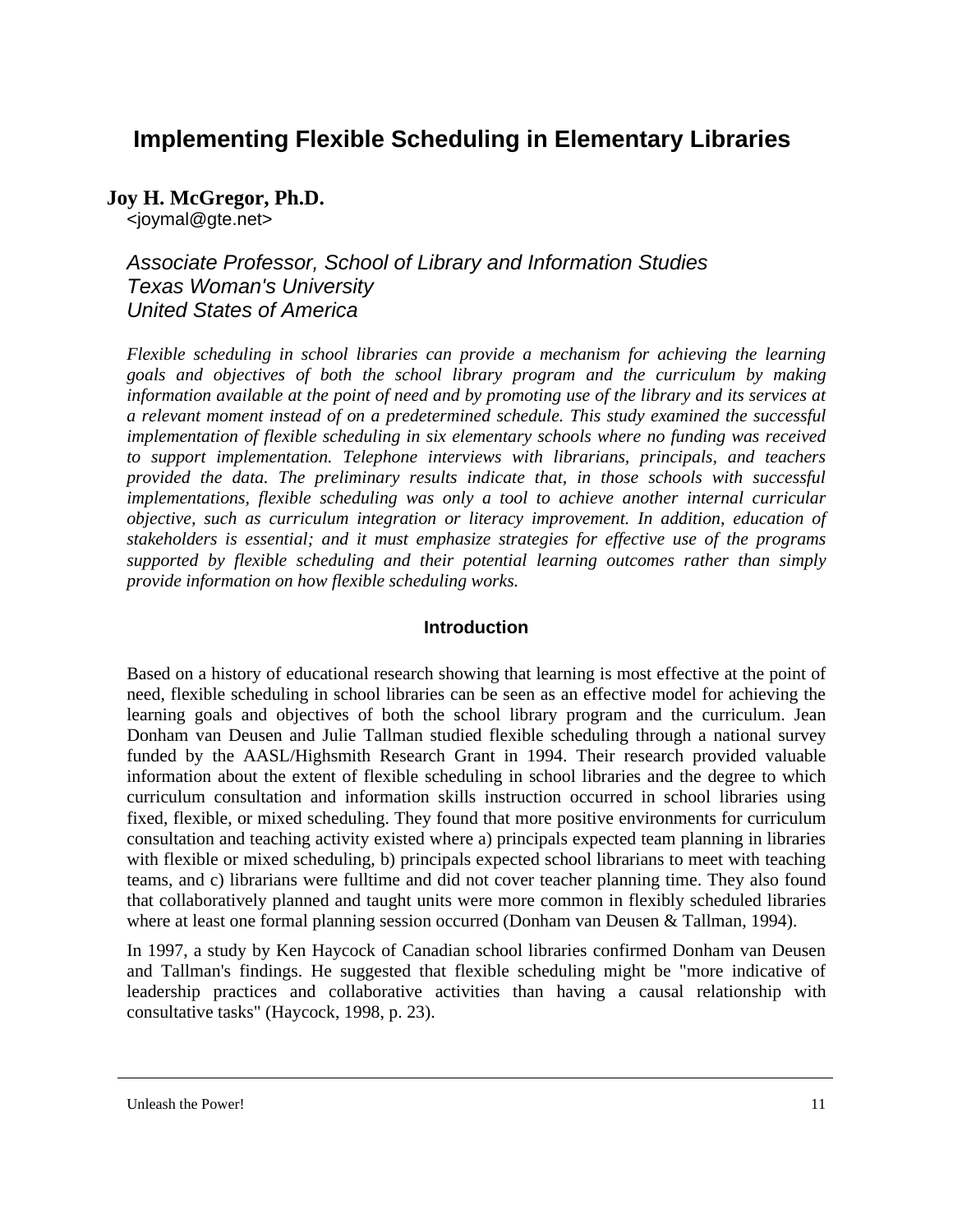These findings are useful as support for implementing flexible scheduling in order to encourage curriculum consultation and effective information skills teaching. However, little is known about effective implementation of flexible scheduling. Based on her previous research,

Donham van Deusen suggested that several conditions must exist for flexible scheduling to be implemented successfully. These are:

- an information skills curriculum matched with the content area curriculum
- flexible access to the library media center
- team planning
- principal expectations for collaboration with teachers
- a commitment to resource-based learning (1995, p. 17-18)

Donham van Deusen also suggested two factors that might enhance flexible scheduling implementation: adequate support staff and an assessment plan for the school library media center (1995, p. 18). There has been non in-depth study of the actual importance of these factors, however.

Library Power, a project funded by the DeWitt-Wallace Readers Digest Fund, created flexibly scheduled school libraries in nineteen communities across the United States. Dianne Hopkins and Douglas Zweizig have evaluated this program through case studies, questionnaires, and extensive documentation of practice. Flexible scheduling was a requirement for participation in the Library Power program and the evaluation showed that "for many ... teachers, experience with the flexible schedule was required for them to have some sense of the benefits it could bring their teaching" (Zweizig, 1999, p. 20). Principals were often credited with making flexible scheduling work by providing strong support and by devising creative solutions to the problem of providing planning time for both teachers and librarians (Zweizig, 1999).

Donna Shannon investigated the development of flexible scheduling in two Library Power schools in Kentucky. She, too, found that changing the way teachers think about scheduling their classes into the library was the biggest challenge (Shannon, 1996). These studies reveal a great deal about implementation of flexible scheduling in situations where significant monies are provided for such implementation. Most schools around the world, however, do not receive extra funding contingent on implementing flexible scheduling. In schools where no mandate related to funding exists, how and why does implementation of flexible scheduling occur? What effects do school librarians, administrators, and teachers observe in these situations?

This research project examined the implementation of flexible scheduling in elementary schools where the incentive for implementation was not access to additional funding. Elementary schools were selected for study since flexible scheduling seems to have been more difficult to implement there than in secondary schools. The purpose of the study was to explore effective flexible scheduling implementation in elementary school library media centers, to determine how successful implementation occurs, and factors that impact that success. When school-based stakeholders (librarians, teachers, and administrators) agree that flexible scheduling has been successfully implemented and has positive benefits, on what do they base that claim? While the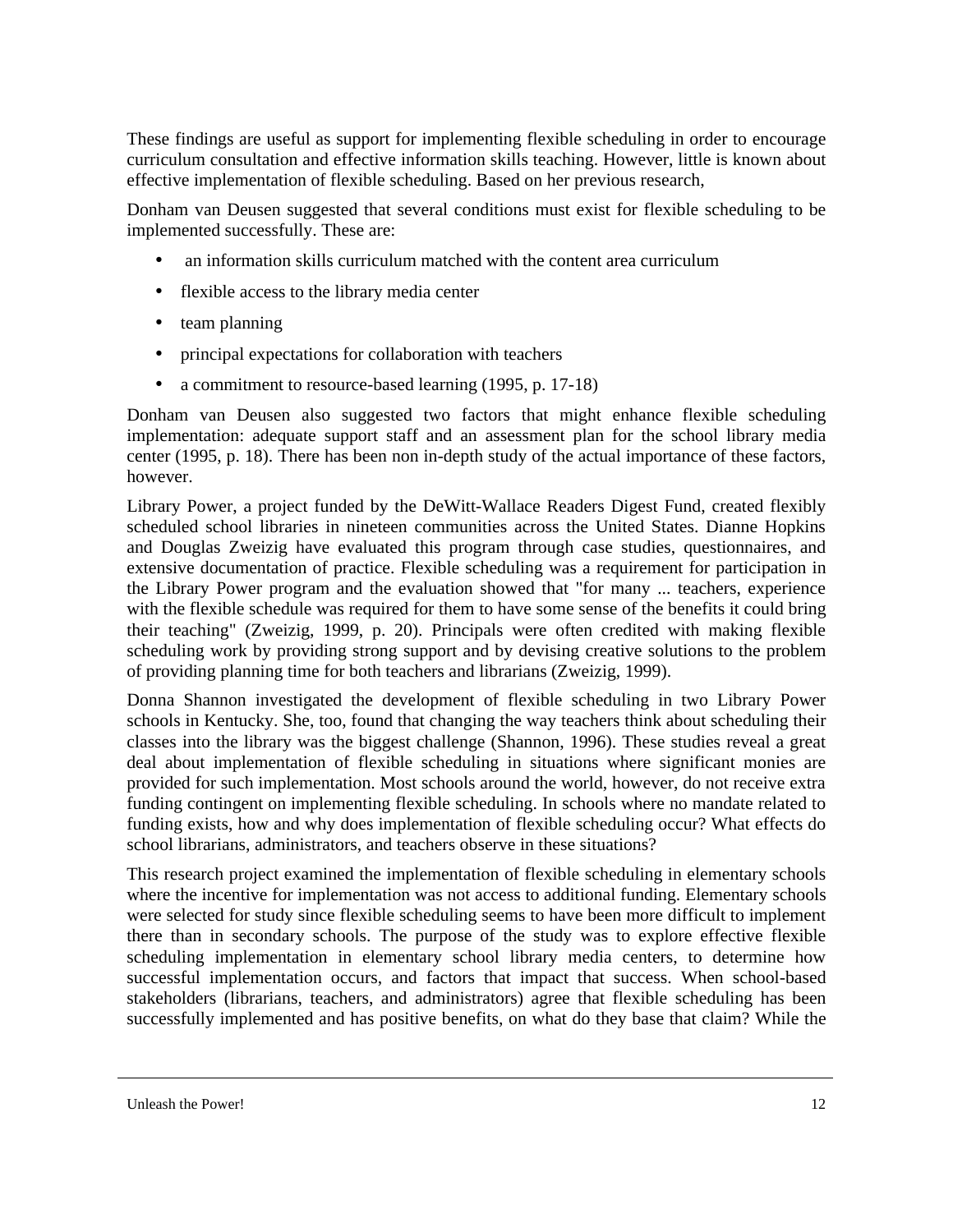study did not strive to prove outcomes of flexible scheduling, such as the impact of flexible scheduling on learning, it does include anecdotal evidence of some of those outcomes.

#### **Research Questions**

The primary objective of this pilot study is to add to the knowledge of what makes flexible scheduling work, so that elementary school librarians struggling with implementation can determine the source of their implementation problems and better identify solutions. It provides a basis for further exploration of the concept. The study also includes an examination of the impact of this implementation process on learning, as well as the variables that impact implementation itself.

The specific research questions were:

- Why was flexible scheduling implemented in elementary schools where funding was not contingent on flexible scheduling?
- What factors influence the implementation?
- On what do stakeholders base their claim for success of the implementation?

#### **Methodology**

A preliminary Delphi study established the concepts and ideas to be explored during the current study. Delphi participants were district coordinators who had been instrumental in implementing or expanding implementation of flexible scheduling in their school districts. These experts provided rich data on many aspects of flexible scheduling implementation, such as support for flexible scheduling; the necessity and effect of pre-existing factors; the importance of teachers' and school librarians' understandings of the concept and the advantages; ongoing needs during implementation; barriers to implementation; and the importance of a number of variables such as school size, clerical help, and teaching philosophies. These responses were used to frame questions for participants in the current study.

#### *Population*

The current study, partially funded by the IASL Takeshi Murofushi Research Award and the AASL/Highsmith Research Grant, involved personnel from six schools in widely dispersed school districts and with diverse characteristics. School librarians were identified as the primary source of data for this study, and also as the logical gatekeepers to approach to find participants. Several expert groups in the United States provided suggestions of school librarians working in schools in which flexible scheduling had existed for at least two years, and in which the current school librarian had been responsible for implementation of flexible scheduling. In addition, the schools were not part of the Library Power initiative. The leadership of the American Association of School Librarians, school library educators, and the original Delphi participants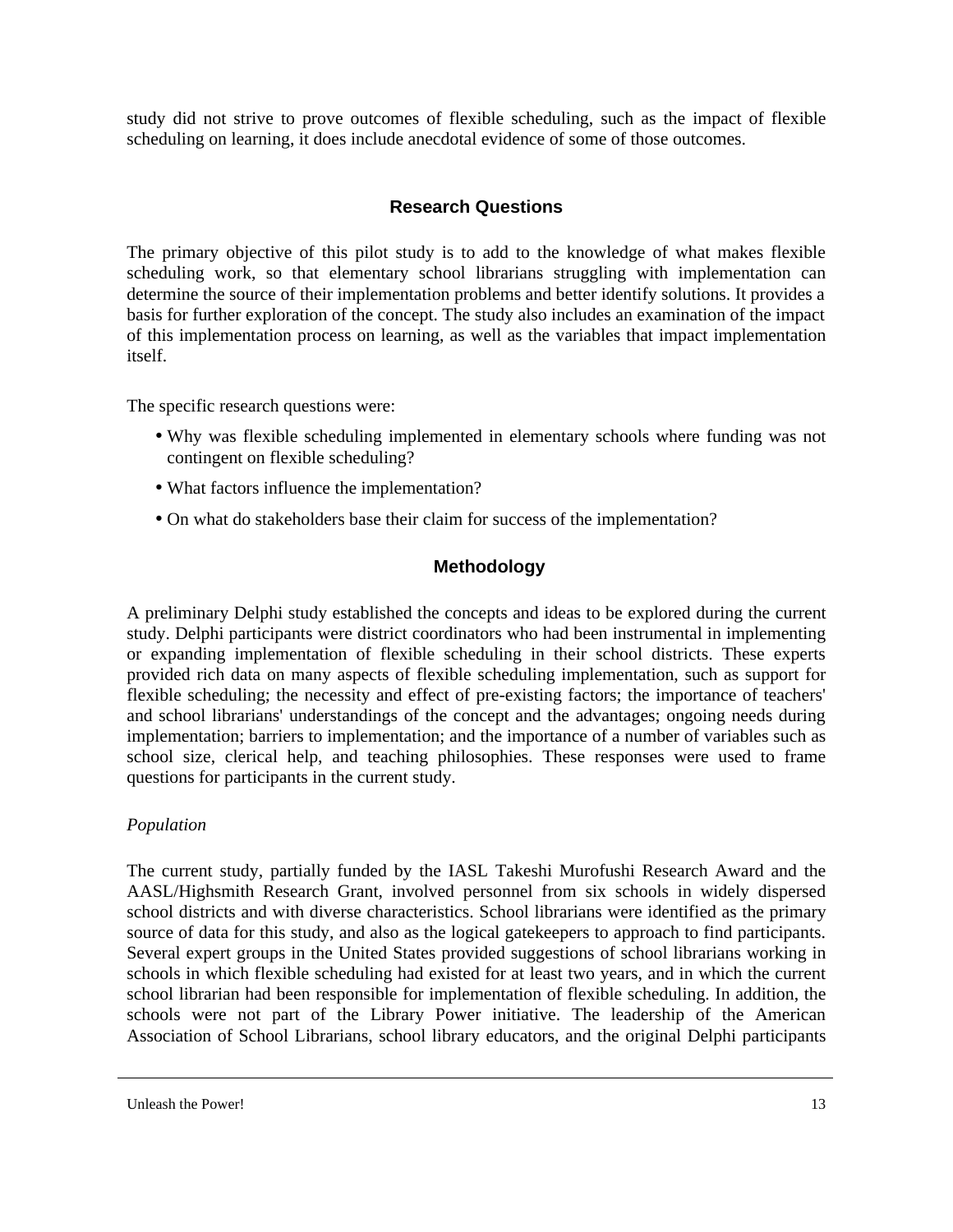made recommendations. Potential participants were also invited to identify themselves through the LM\_NET discussion list. Together these sources identified twenty-one school librarians as potential participants in the study. Criteria to select the final six participants were:

- flexible scheduling must have been in place for at least two years
- the principal was willing to be interviewed
- the current librarian had been responsible for implementation of flexible scheduling
- the librarian believed that there would be substantial agreement among teachers and administrators that flexible scheduling implementation had been successful.

School librarians were contacted and asked to respond to the first three criteria. If those criteria were met, then all teachers in their schools received a simple, one-question questionnaire that stated "The implementation of flexible scheduling in our library has been successful" and were asked to choose a response ranging from Strongly Agree to Strongly Disagree. Schools in which the responses indicated 75% or more agreement with that statement were selected. The final determination was based on attempting to represent a wide variety of situations so that many who would potentially use the findings might have a basis for comparison. Obviously, it was impossible with such a small sample to represent all variations.

| Public/<br>Private   | Grades                                          | Socio-economic or<br><b>Other Relevant</b><br><b>Descriptor</b> | Number of<br><b>Students</b> | Number of<br><b>Classroom Teachers</b> | Number of<br>Librarians | <b>Support Staff</b><br><b>Time</b> |
|----------------------|-------------------------------------------------|-----------------------------------------------------------------|------------------------------|----------------------------------------|-------------------------|-------------------------------------|
| School #1<br>Public  | $K-5$                                           | Primarily middle-to-<br>high                                    | 560                          | 19                                     | 1                       | 1.3                                 |
| School #2<br>Public  | K-6                                             | Mixed; over half<br>low-middle                                  | Not available                | 22                                     | 1                       | $\mathbf{1}$                        |
| School #3<br>Private | PreK-8<br>(data<br>collected<br>re<br>$PreK-6)$ | Gifted students                                                 | 310                          | 17                                     | $\mathbf{1}$            | $\mathfrak{2}$                      |
| School #4<br>Public  | $K-5$                                           | Low-middle                                                      | 220                          | 10                                     | $.5\,$                  | .5                                  |
| School #5<br>Public  | $K-4$                                           | Middle-upper middle                                             | 600                          | 26                                     | $\mathbf{1}$            | 1.5                                 |
| School #6<br>Public  | K-6                                             | Mixed                                                           | 700                          | 29                                     | 1                       | none                                |

#### **Table 1. Participant schools.**

Table 1 shows the great variation among the selected schools. Only pre-kindergarten (PreK) to 6 were included in data collection, although schools represented several different grade ranges. The schools varied in size and in source of financial support. One school had no support staff and another had only a half-time librarian. One school had a strong reading incentive program in which the library was heavily involved.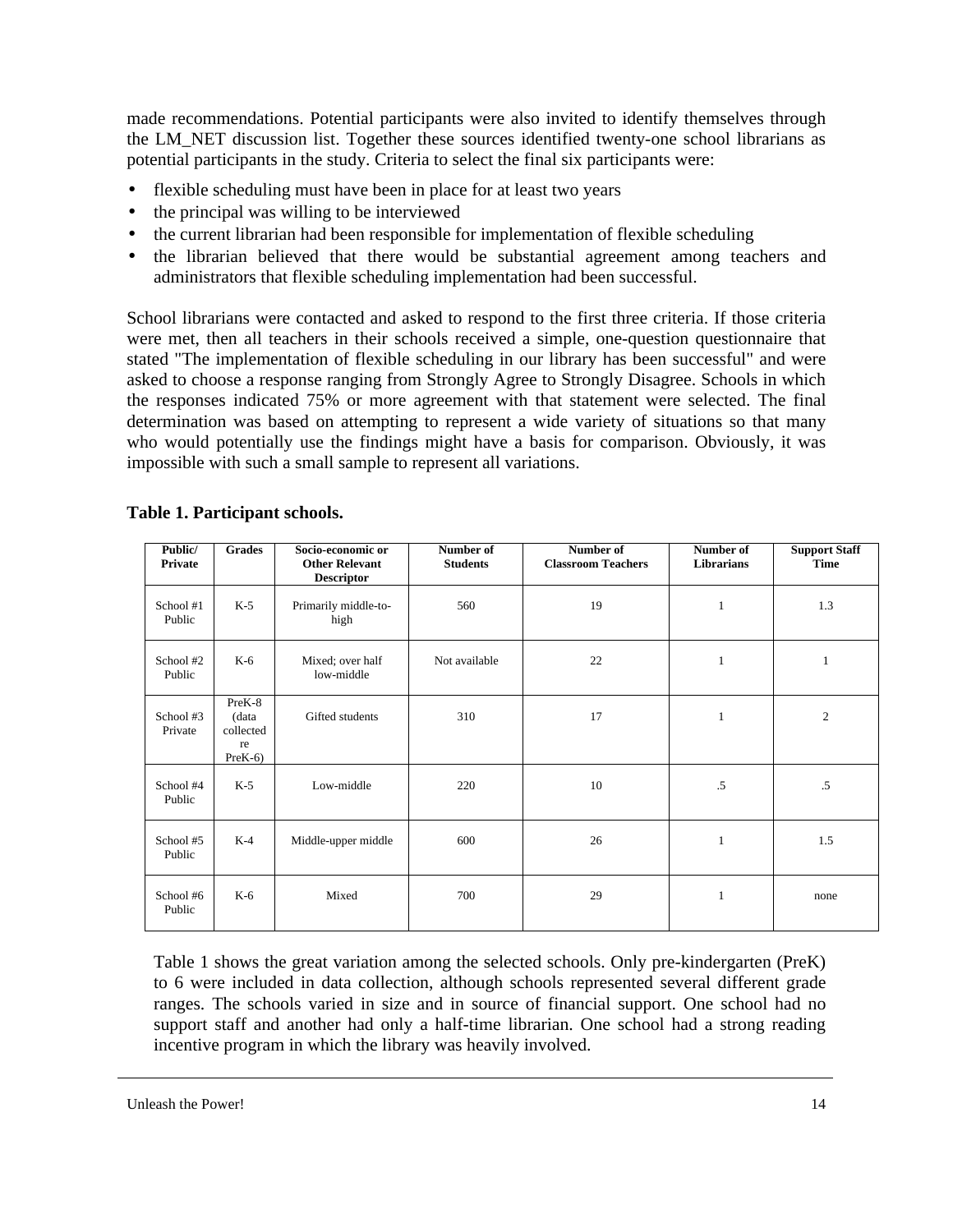Telephone interviews were conducted with the librarian, the principal, and a stratified random sample of three teachers from each school—one from PreK to grade 2, one from grades 3-6, and one from the entire list of teachers. The interview questions, determined from the responses in the Delphi study, were open-ended and qualitative, allowing respondents to expand in whatever direction they felt was appropriate.

#### *Librarian Interviews*

The librarian interviews were the most comprehensive, ranging from one to two hours. Most of the principal interviews took from twenty to thirty minutes, and teacher interviews lasted about fifteen minutes. A planned second interview with librarians, for confirmation, expansion, and elaboration had not occurred at the time of writing this paper.

Librarians were asked to provide an overview of flexible scheduling as it currently exists in their schools. They described how it works; whether any other kinds of scheduling are also used (e.g., fixed scheduling for kindergarten students); whether and how much support staff is available; how teacher planning time is provided; what kind of support exists for the concept in the administration, the teachers, and the district. They described the planning stage by explaining how the idea came about, what initial support was available, what planning process was used, and what problems had to be considered. They discussed problems that occurred during the implementation phase and what understandings were the most difficult to communicate to teachers during that phase.

Librarians were then asked about their personal characteristics that affected implementation, their reaction to change, and what kinds of relationships they had had with teachers at the time of implementation. They described the personal characteristics of teachers who work most effectively in a flexibly scheduled atmosphere, how the teachers plan and teach, and what teachers had to learn in order to make effective use of flexible scheduling. They were asked to describe principal characteristics that best supported implementation and what principals had to learn. They were asked about support from the district, from students, and from parents.

Librarians were also asked to discuss how things had changed during the years of implementation. How had the support changed? What staff development was carried out? How did collaborative planning occur? How much contact did the librarian have with students? How were records kept of information literacy? They were asked to indicate if they perceived any difference flexible scheduling had made to learning and what difference it had made to their jobs. They described barriers to continuing with flexible scheduling and the financial costs involved. They discussed the importance of the size of the collection, the size of the facility, the size of the school population, the amount of clerical help, the way teachers teach, and their own teaching philosophies. They were asked to discuss their hopes and fears for the future: what changes would they like to implement and how? They were asked to provide advice to librarians wanting to implement flexible scheduling with and without the support of the principal.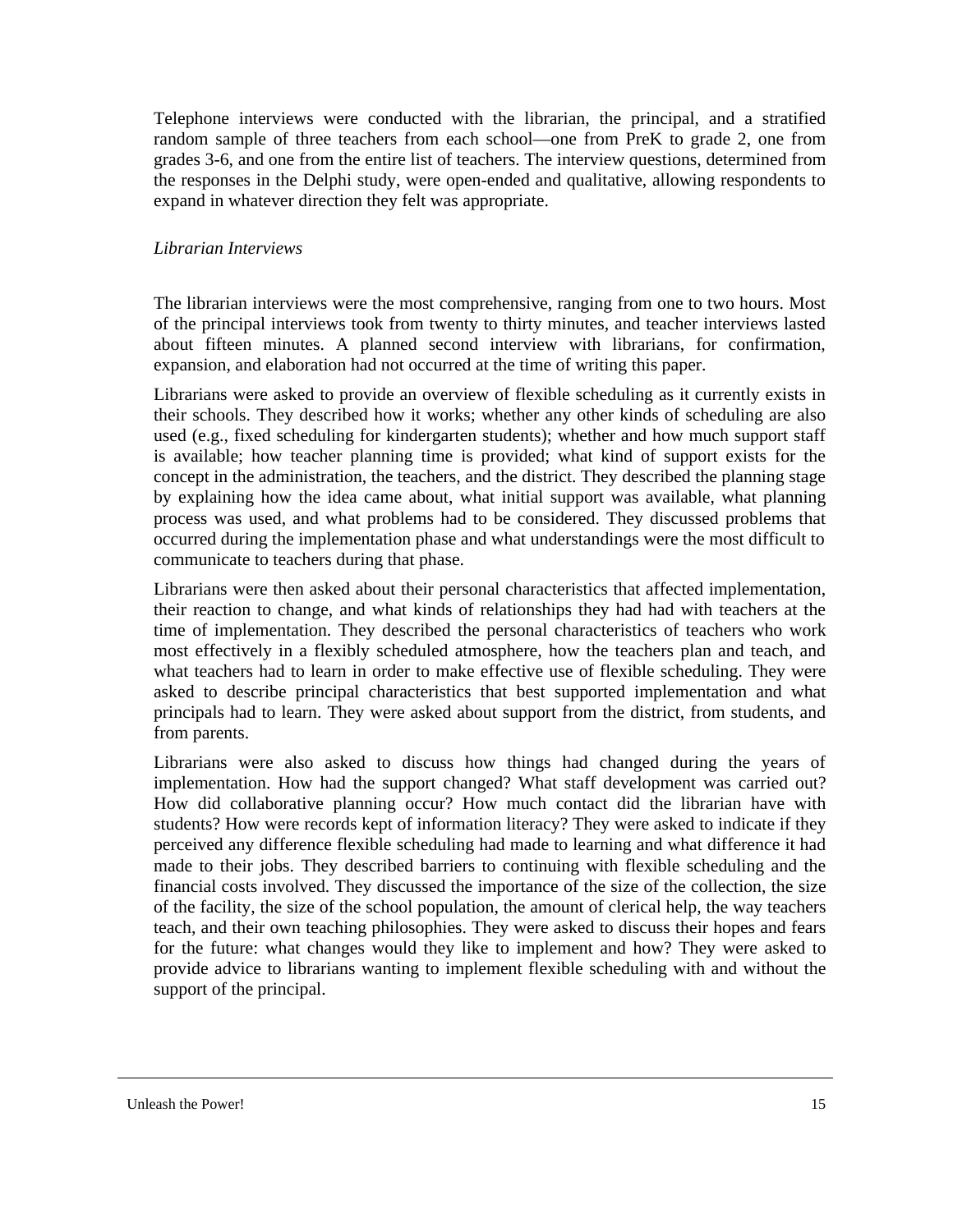#### *Principal Interviews*

Principals were also asked to define and describe flexible scheduling as it works in their schools. They described their roles in implementation, why they had supported flexible scheduling, and what their prior knowledge and experience had been. They described the demands made on a principal; the advantages and disadvantages of flexible scheduling; the benefits to students, teachers, and librarians; the implementation process; the problems they had dealt with, and the solutions to those problems; and the fiscal implications of flexible scheduling. They identified characteristics of librarians and teachers that make flexible scheduling work. They described their perceptions about differences brought about by flexible scheduling, such as differences in their own thinking, in the way their teachers teach, and in the student learning or behavior. They provided advice to administrators and librarians considering flexible scheduling.

#### *Teacher Interviews*

Teachers were asked to define flexible scheduling and describe how it affects them and their students. They were asked to identify benefits and problems associated with flexible scheduling. If they were in that school during implementation, they provided their impressions about how it took place and described how they had felt about the idea initially. They then described whether and how their feelings or their teaching had changed, the professional development they had received, and how their students gained information skills.

#### **Results/Findings**

Findings at the time of writing this paper are preliminary, since circumstances forced postponement of the final stage of interviews with the school librarians. A number of patterns have emerged at this point, however, which will be confirmed and expanded with this final set of interviews.

Participants were not given a definition of flexible scheduling, since the term has many interpretations and variations of use. Instead, they were asked to provide their own definition and to explain how flexible scheduling works in their schools in order to get a sense of the variations that existed among the different sites. Each participant answered this question a little differently, with some emphasizing learning outcomes that result and some emphasizing flexible access to materials. The application of flexible scheduling varied from some fixed at the lower grades to complete flexibility at all grade levels.

Principal's descriptions of flexible scheduling typically dealt with access for students at the point of need, although one principal saw it as a way for teachers to be able to plan and conduct resource-based units for their students. They emphasized meeting needs at the appropriate time and the ability to provide constant and consistent service.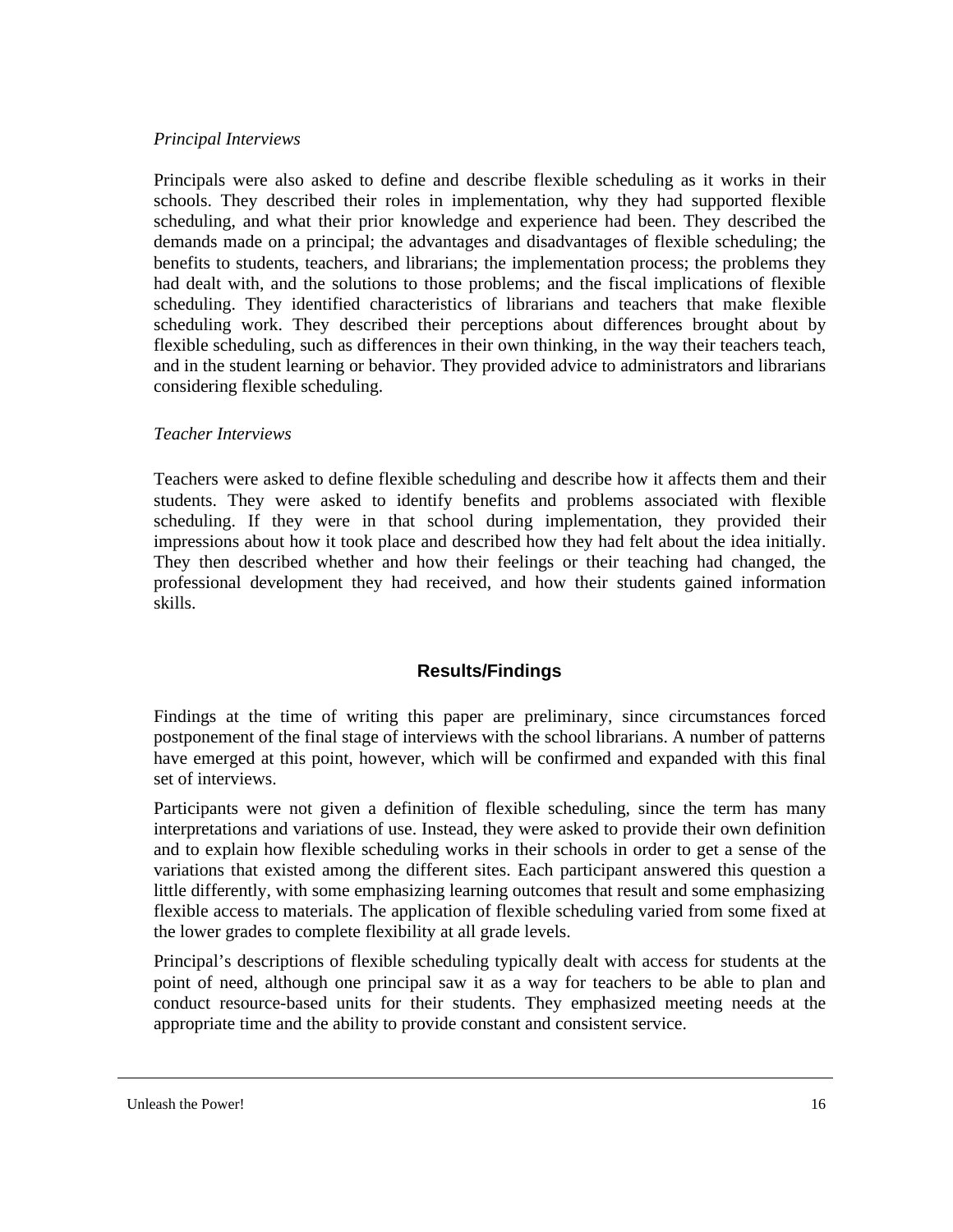#### *Preliminary Assertions*

Several patterns, to be confirmed and/or extended by the final interviews with the librarians, are stated here as preliminary assertions.

The first assertion is that, in each case, a particular educational need drove the move to flexible scheduling. In four schools, the desire to create or further implement an integrated curriculum was emphasized. In one the implementation of flexible scheduling was driven by a strong literacy focus, tied to an intense reading promotion initiative. In the sixth, the push came from a desire to support the curriculum in a more meaningful way, but it also was related to facilitating a strong reading initiative. In all cases the scheduling promoted both of these foci, but the original drive and incentive varied. Flexible scheduling driven by internal curriculum needs contrasts with schools in the Library Power program (Shannon, 1996; Zweizig, 1999), in which flexible scheduling was a requirement for participation in the program. In Library Power schools implementation was driven by an external force (funding) and the link to curriculum or literacy support came as another requirement of the program. In those schools, the requirement for flexible scheduling to be in place might have created the opportunity to make curriculum integration work. Teachers, however, might have seen flexible scheduling as an end, not a means. Flexible scheduling in all cases in the present study was only an instrument, a tool to make something else work. It was never an end in itself. While flexible scheduling and the other element for which it was implemented might have happened concurrently, flexible scheduling did not cause the other element. This fact seems to support Ken Haycock's suggestion that the existence of flexible scheduling may say more about leadership practices and collaborative ideas than it does about why consultation occurs (Haycock, 1998). In all cases, flexible scheduling only provided a means for consultation between teachers and librarians to take place. It did not cause that consultation to happen. The fact that flexible scheduling existed could be attributed to the leadership of various people in the school, and to the acceptance by at least some of the stakeholders of the idea of collaboration.

Another assertion is that the principal's support was critical. Librarians emphasized this and described ways in which that support was provided. Principals, too, were aware that their support was key in the successful implementation. Interestingly, in one case, where the librarian was not completely satisfied with the support that the principal had given, the principal in that case stated strong support for the concept of flexible scheduling and believed that sufficient support had been provided. It seemed that the two did not have the same definition of principal support! While the librarian wanted the principal to be vocal and active about the support, requiring teachers to cooperate, the principal believed that support had been provided by concurring with the strategies the librarian planned to use. The principal believed that more active involvement was unnecessary because the librarian was doing such a wonderful job. Better communication between principal and librarian of how each perceived appropriate support would have helped both to understand the reactions of the other and perhaps eased this librarian's concerns.

Tied to this need for a principal's support is the need for education of principals. Most principals admitted that they had little or no knowledge of the concept of flexible scheduling before the idea was broached by their librarian. They described the education they received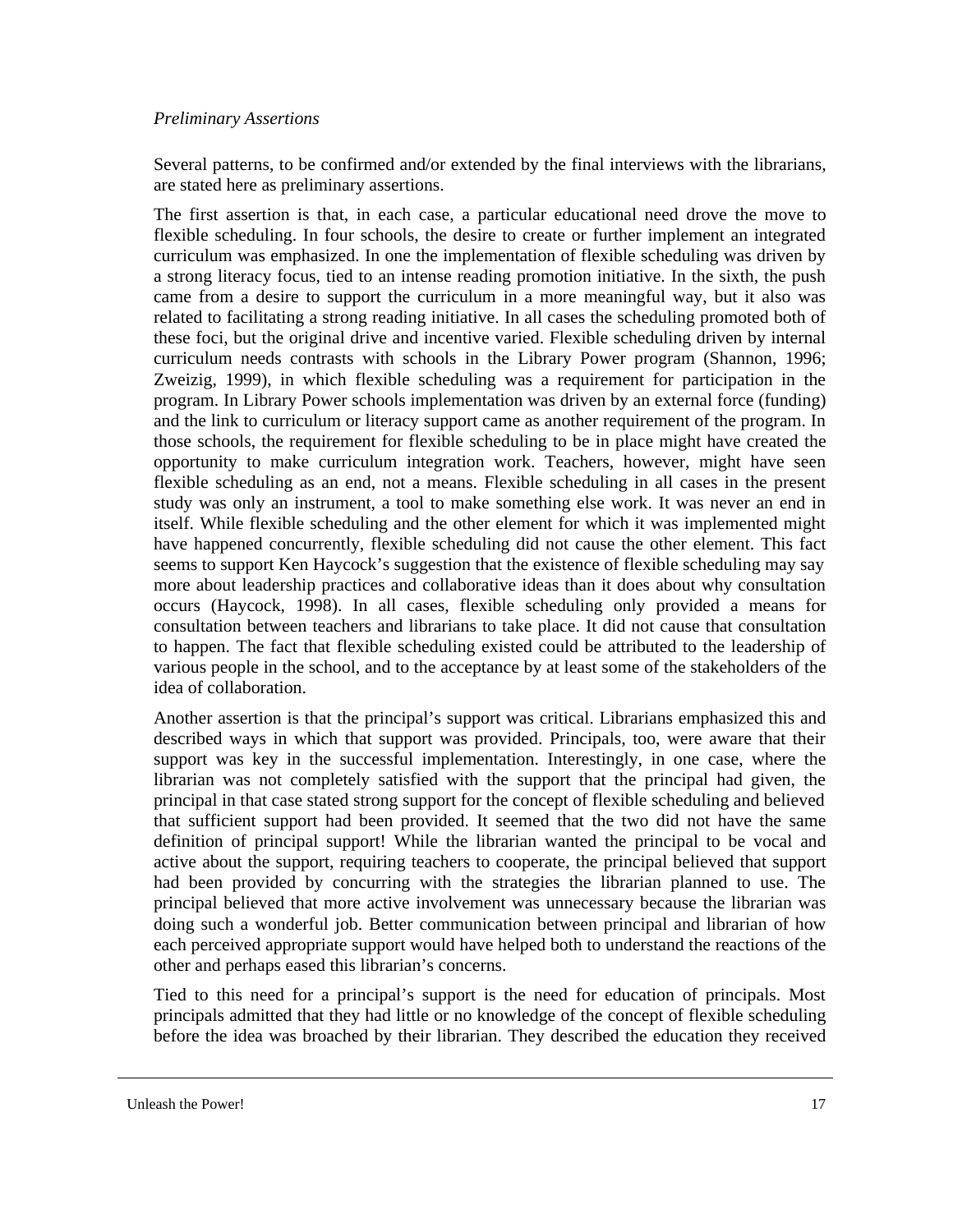from their librarians and emphasized that the benefits to students was the selling feature. Some of the librarians described the need to convince their principals of the value of flexible scheduling by making them familiar with successful examples, either in person or through reading articles.

A third preliminary assertion is that implementation was less stressful when the schools devised acceptable alternatives to providing teacher planning time. Traditionally, teachers get planning time when specialists take over classes to relieve the teacher of direct teaching responsibility for a period of time. Often the librarian has been one of the specialists involved as students rotate through the various specialists' subjects. Where creative solutions were implemented to take librarians out of this rotation, teacher objections seemed to be fewer. One school, for example, created a science lab time, which complemented a current thrust to improve students' science skills. The principal emphasized, however, that this was a staff decision, not the principal's alone. The decision was made because teachers were interested in making better use of their library media center and were willing to have slightly larger classes to accommodate the changes. Another school provides a frequently changing elective program, where all teachers and staff (and some parents and other community members) offer interesting options for students. During this option period, teachers take turns at using the time for their planning and do not offer an option on that day. Another school increased the subjects included in the rotation by adding a computer program and a literacy program to the typical art, music, and physical education classes.

A fourth assertion is that the personal qualities of the librarian appeared to be very important to successful implementation. Principals extolled their librarians' virtues and suggested that flexibility, energy, a sharing and facilitating mindset, competence, persistence, awareness of national trends and best practice, a sense of humor, enthusiasm, and an ability to deal with many different kinds of people were all important. The most commonly mentioned characteristic was flexibility. The librarians described themselves as enthusiastic, energetic, organized, accommodating, reliable, inquisitive, risk-taking, willing to experiment, not uncomfortable with change, hard-working, and willing to compromise and adapt to meet teachers' needs. Again, the characteristic that kept recurring in many of their answers and anecdotes was flexibility. Teachers also mentioned flexibility as an important characteristic of a librarian who wishes to implement and successfully carry out flexible scheduling.

Most stakeholders identified support staff as playing a crucial role in successful implementation, because services could be provided that enable librarians to work directly with teachers and students. Surprisingly, though, one librarian has no support staff and minimal volunteer assistance. In spite of that, she is able to carry off a relatively successful flexibly scheduled program that emphasizes curriculum integration. She did agree that having support staff assistance would make the program much easier to conduct successfully and expressed a wish for more assistance. She was prepared, however, to deal with a projected increased student population in the coming school term, which would mean a growth from 250 to 900 students since she began flexible scheduling several years ago.

Each school was in a slightly different situation as the idea of flexible scheduling was broached. In each case, the approach to implementation varied depending on the situation (the sixth assertion). In some cases, curriculum integration was mandated from the district administration, and schools were expected to follow the mandate. In these cases, the mandate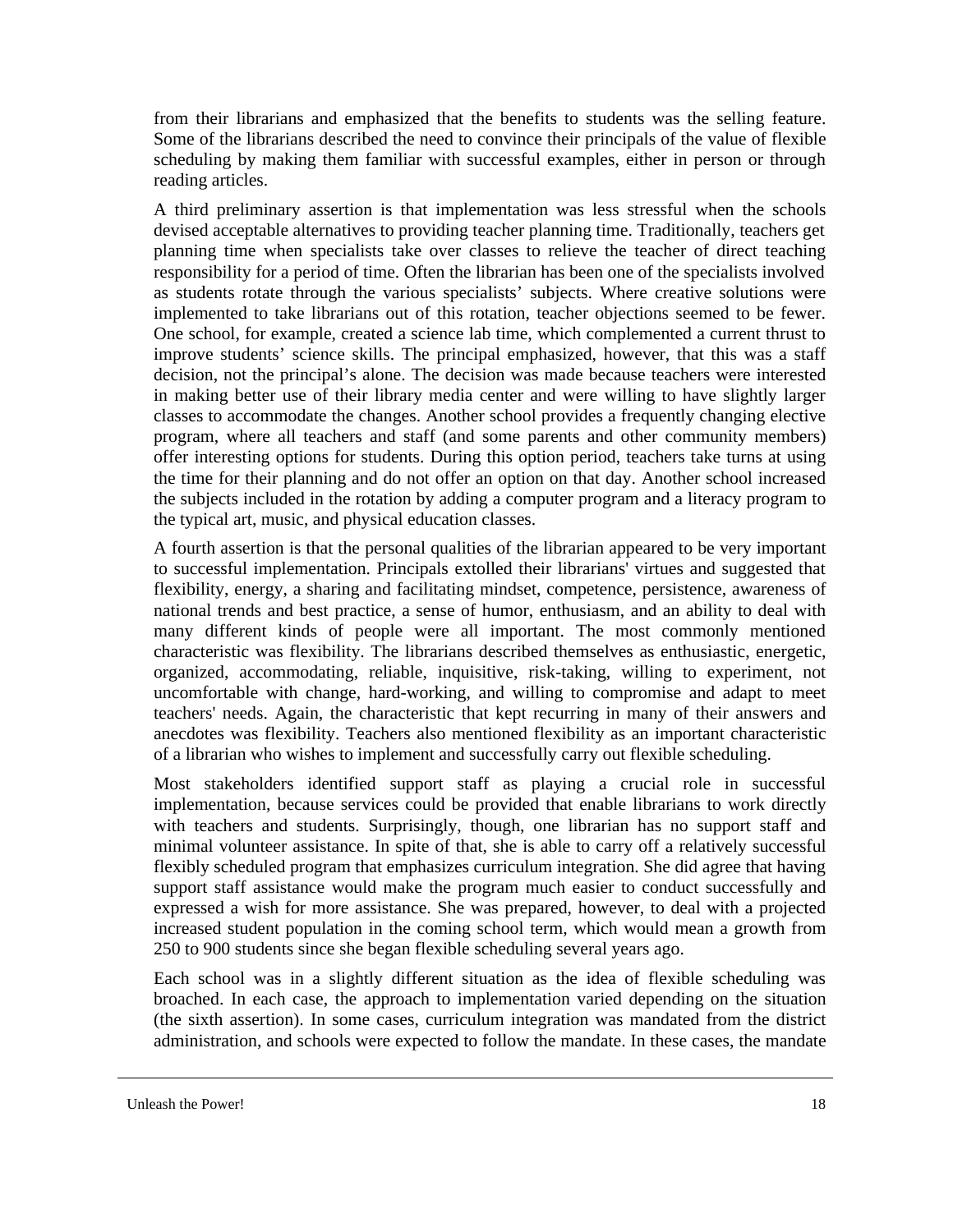was intended to increase the role of the librarian in curriculum integration and resource-based learning. Flexible scheduling was instituted to make this type of teaching and learning possible. In these cases, the approach to implementation was simply to work out whatever problems might arise and institute the program across the board. Teachers were given some professional development at the beginning to promote effective use of the library under the new form of scheduling. In other cases, the librarian knew that rigid scheduling did not provide the best learning situation for the children and became determined to bring about change. The approach in these cases was more evangelistic, with the librarian convincing the principal first and then at least some of the teachers that the idea could work. Sometimes flexible scheduling was implemented gradually, perhaps a grade at a time. Although convinced by the librarian that the idea was sound, one principal waited for the right moment before she pushed for flexible scheduling. When a committee of teachers examined another school program and recommended change, she realized that not only was this the right moment to bring in flexible scheduling, but also it was the moment to move the library to the room vacated by the other program, a move that made concurrent multiple activities in the library possible. This principal maintained that if the implementation of flexible scheduling had not occurred at the right moment, it would not have had the success it did. In all cases, the librarian believed in the value of the change at the beginning, whether or not anyone else did.

A seventh preliminary assertion, based only on perceptions not testing, is related to the difference flexible scheduling (and its related curriculum innovations) has made to students. Stakeholders described students as being more motivated and exited about learning, They suggested that learning and the library are both more relevant to students because they know they need the information and the skills related. Children have changed from being passive recipients of knowledge to being active learners. Students now consider the library as a primary source of information, not an afterthought.

Another assertion is that librarians and principals typically perceived the costs of flexible scheduling differently. Most librarians identified no fiscal implications to flexible scheduling, or suggested only that an improved collection was a potential cost. Principals recognized the need for improved collections, but several also pointed out the cost of support staff and of maintaining a full time librarian.

A final preliminary assertion is that acceptance typically comes slowly. Though some of these librarians were tempted to abandon the idea because of resistance from teachers, they all expressed the importance of persisting, of not being discouraged by seeming indifference or resistance, of looking for small successes and building on those over a period of years, not just months. While they did not name patience as a virtue, they certainly could have done so.

#### *Recommendations from Participants*

Librarians, principals, and teachers were all asked to make recommendations that would promote successful implementation.

• Visit successful sites together to study how to implement effectively. Include principals, teachers, and librarians in these visits.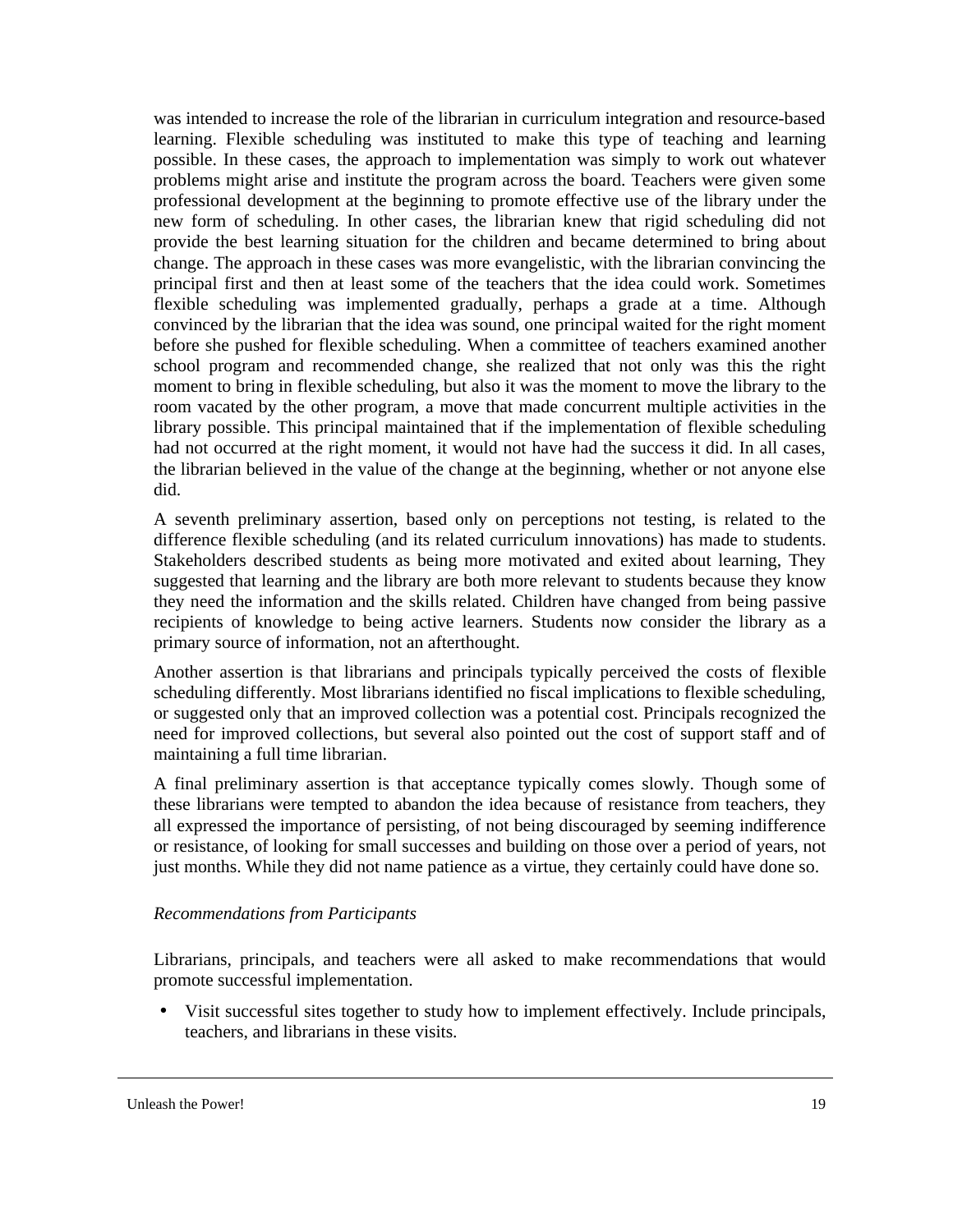- Form district committees of teachers to study the concept and bring the study's findings back to the school
- "Just wait for the right moment and then seize it" (principal quote).
- Teachers do not know how to take advantage of the situation; they must be taught how to make the best of it.
- The librarian will have to make something happen in the beginning. Actively seek out people to with whom to plan or the place will be empty.
- Keep a visible public schedule so everyone can see what's happening in the library.
- Loan out rotating and constantly changing classroom libraries to provide regular access to a collection of reading material. Teachers might be more comfortable with their classes not coming to the library for a weekly book checkout if the students have ready access to books.
- Be able to accept disorganization, uncertainty, and change.
- Be aware that you can't please all of the people all of the time.
- Be intuitive—figure out where teachers are, meet them wherever they are, and bring them along a continuum of effective use.
- Plan as a district to continually educate new superintendents and administrators.
- Plan to educate new administrators and teachers locally.
- Conduct inservices for each other in other schools.

#### **Preliminary Conclusions and Recommendations**

It is difficult to draw conclusions without having collected the final dataset. However, it appears that in successful cases of implementation, flexible scheduling is only a tool. It is not an end in itself. It is important to promote the benefits for student learning, not the flexible scheduling concept itself. Flexible scheduling is a concept that might be familiar to librarians but is less likely to be familiar to principals and teachers. Education of those who will be affected by flexible scheduling is essential, because they are unlikely to already understand its goals and benefits.

As an illustration, when librarians discussed about flexible scheduling they typically spoke as much about the educational initiative that had driven flexible scheduling in the first place as about the mechanism that had enabled that initiative. When they discussed the difference in students, or the evidence of student learning, they described the effects of resource-based learning or unlimited access to a collection of reading materials instead of limiting their discussion to the concept of flexible scheduling. Teachers and principals, on the other hand, were more likely to discuss flexible scheduling as a separate concept, not necessarily tied to an educational initiative. They did describe the independence of the children, the willingness to search for information to solve a problem, the switch from a passive to an active learning role, but typically did not make the point that the change was related to an educational initiative as much as it was to the change in scheduling practice.

Caution must be exercised in generalizing from these findings and conclusions. Not only are they preliminary, they were based on a very small sample. Some early recommendations do seem to be in order, however, with the proviso that anyone attempting to follow these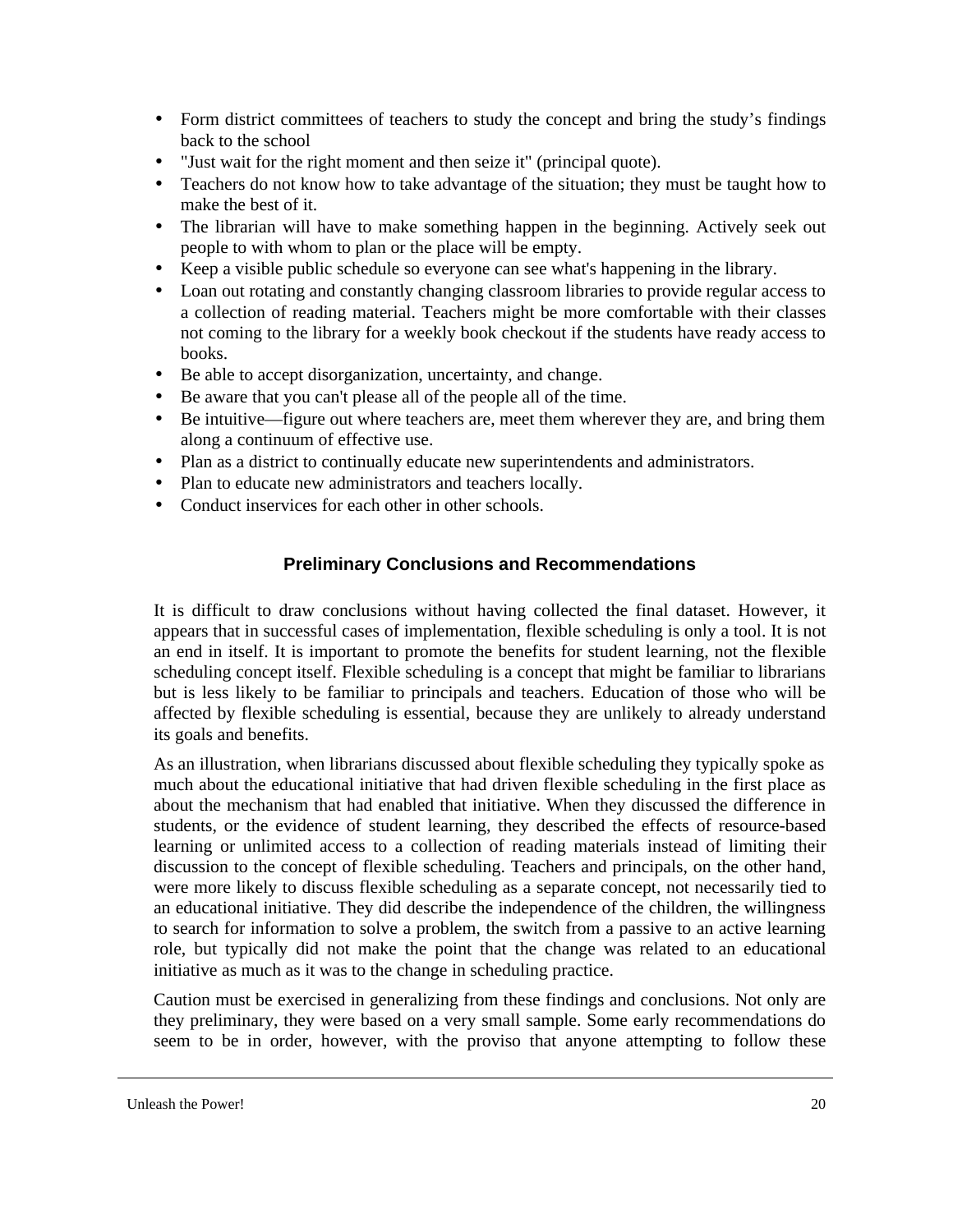recommendations be aware that their own situation might not parallel the schools in the study.

Librarians hoping to implement flexible scheduling will need to promote the program, not the schedule. They must promote the concept of flexible scheduling in terms of what teachers (and students) stand to gain. Librarians must convince teachers that they can provide a service that teachers need and that flexible scheduling is an effective mechanism to provide this service. Education of administrators and teachers is crucial, again emphasizing the benefits to learning. Librarians can provide principals and teachers with reading material to begin the educational process. They can also "model" the results by working with a single teacher or grade level to demonstrate the process and the benefits of flexible scheduling. This should lessen the concerns of principals and teachers and inspire other teachers to get involved too.

#### **References**

- Donham van Deusen, Jean. (1995). Prerequisites to flexible planning. *Emergency Librarian*, 23 (1), 16-19.
- Haycock, Ken. (1997). The impact of scheduling on cooperative program planning and teaching (CPPT) & information skills instruction. *School Libraries in Canada*, 18 (3), 20-23.
- Shannon, Donna. (1996). Tracking the transition to a flexible access library program in two Library Power elementary schools. *School Library Media Quarterly*, 24 (3), 155-163.
- Tallman, Julie, & Donham van Deusen, Jean. (1994). Collaborative unit planning-Schedule, time, and participants. Part Three: The 1993-1994 AASL/Highsmith Research Award Study. *School Library Media Quarterly*, 23 (1), 33-37.
- Zweizig, Douglas. (1999). Access and use of library resources in Library Power*. School Libraries Worldwide*, 5 (2), 16-28.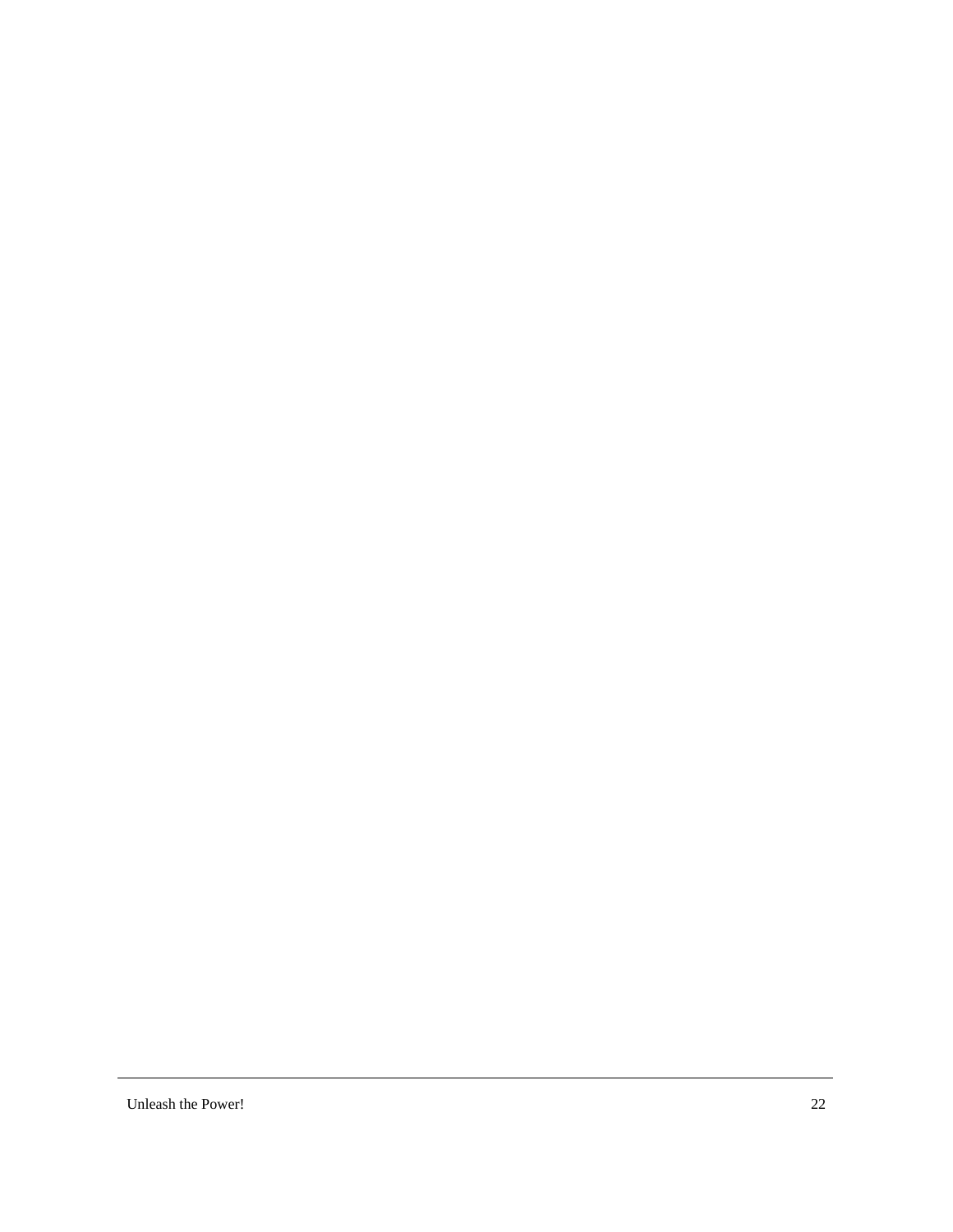## **Part 2:**

# "Unleash the Power!"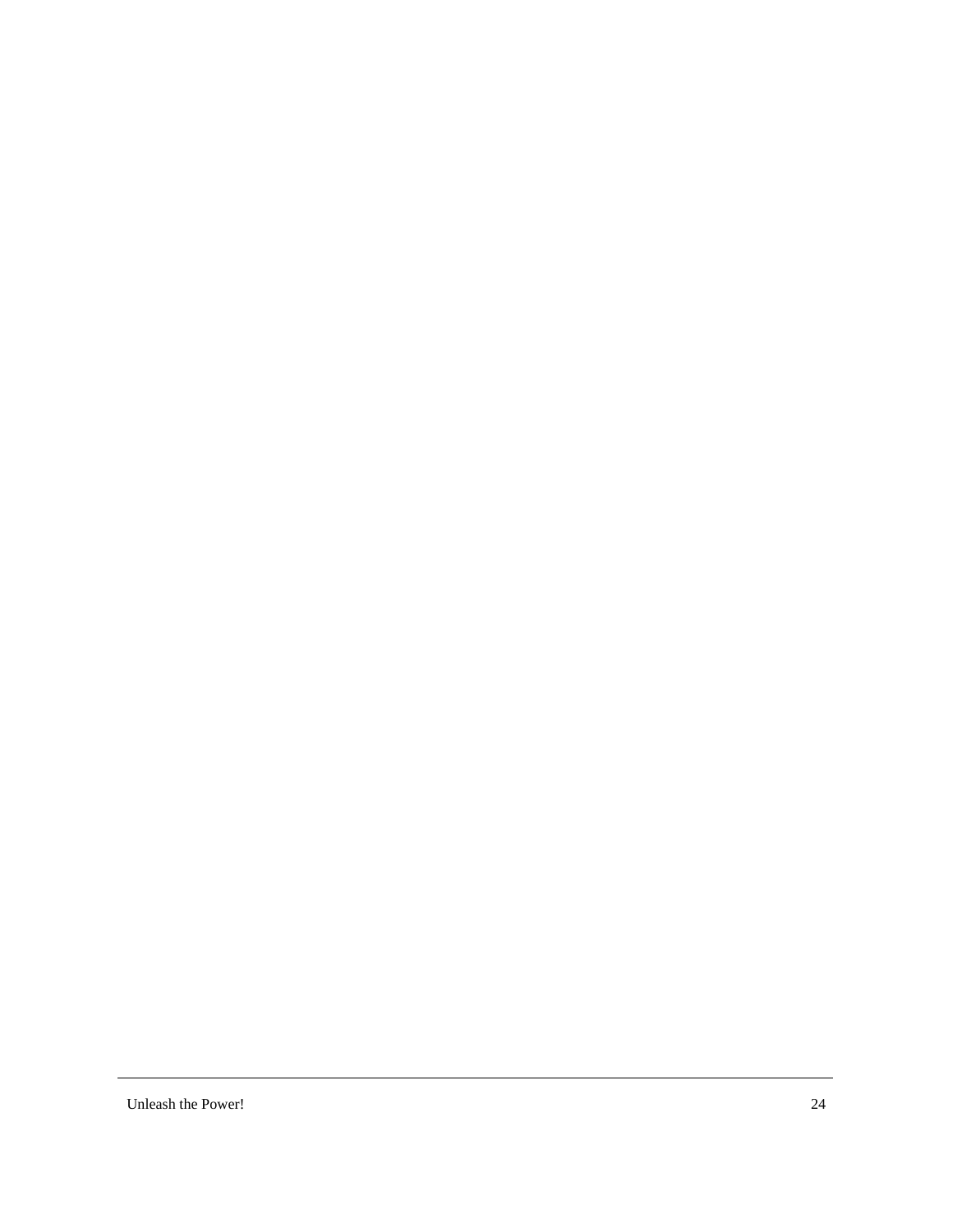### **Connecting Marketing and Implementation Research and Library Program Development**

### **A Case Study of the Implementation of National [U.S.] Guidelines and Standards**

#### **Ken Haycock, Ed.D**

<ken.haycock@ubc.ca>

*Professor, School of Library, Archival and Information Studies The University of British Columbia Canada*

#### **Pat Cavill**

*President Pat Cavill Consulting, Calgary, Alberta* Canada

*The American Association of School Librarians developed a detailed plan, with more than 30 specific objectives and more than 75 target audiences, for the implementation of Information* Power*, the 1998 national guidelines for effective programs. Clear delineation of responsibilities at the national, state, district and school levels was a key part of the plan. Marketing research allowed the Association to increase sources of information for planning and to report that information more clearly and consistently, to reduce error and to manage the Association's marketing program more aggressively. Research from the implementation of change and effective staff development was incorporated in the training for state coordinators. Implementation is now underway with documented achievement of the early objectives.*

#### **Introduction**

In the current political and economic environment, library associations have been focusing on advocacy, recognizing that the long-term survival of libraries of all kinds is at stake. Libraries have long had a fundamental role as centers of knowledge and cultural identity and symbols of intellectual freedom but the integral role of libraries in society is being undermined by low visibility, passive community support, and the myth that books, libraries and librarians will be replaced by computer terminals and virtual connections. Although the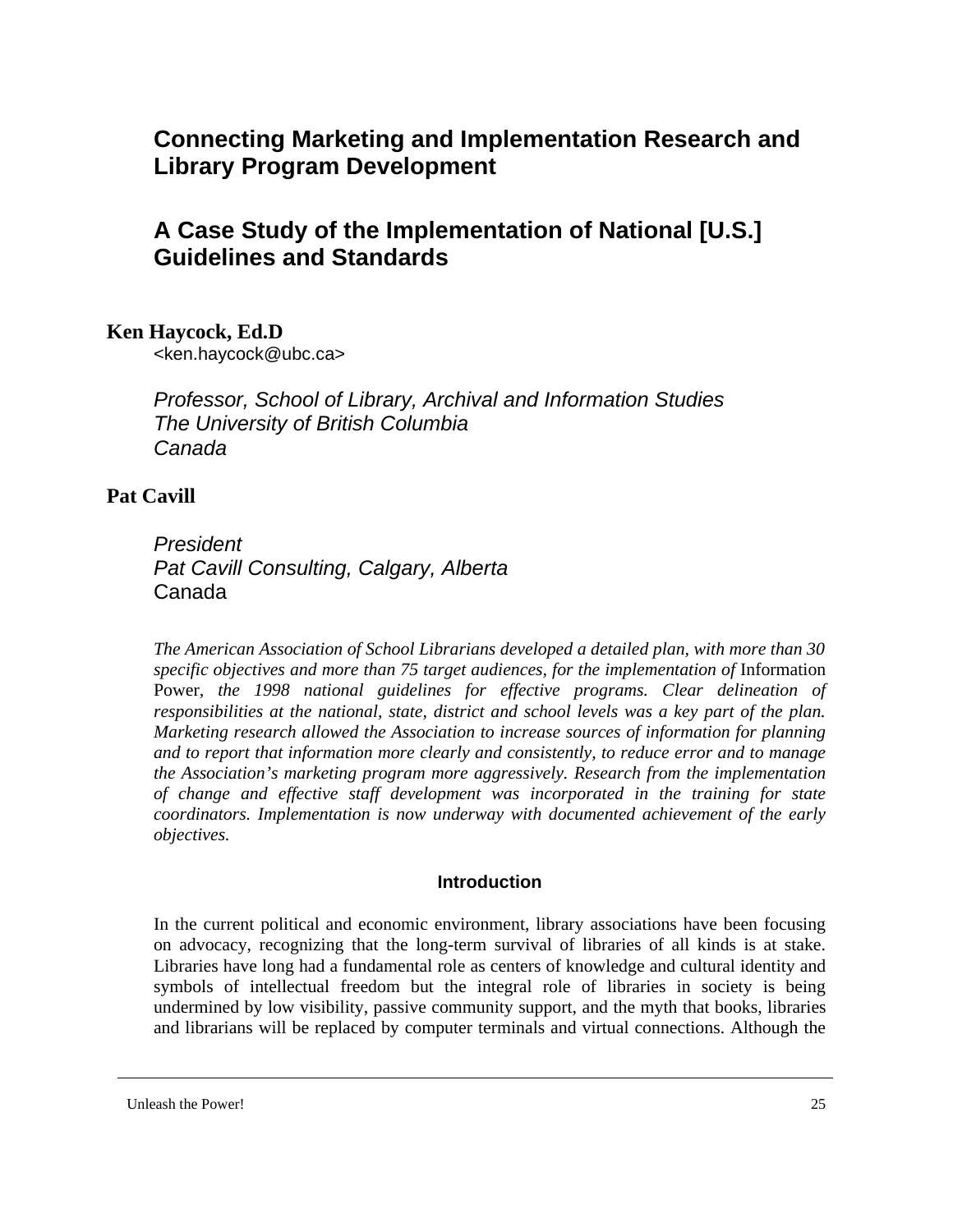public regards library services as essential, decision-makers regard them as "soft services" (Cavill, 1997).

Research shows that school libraries and teacher-librarians have a positive effect on student achievement (Haycock, 1995) yet concerns about continued school library services are also apparent. Over a two-year period, however, the American Association of School Librarians (AASL) found itself in an ideal position to develop a national advocacy plan, based on current marketing and implementation research, for the implementation of new national guidelines and standards. *Information Power: Building Partnerships for Learning* (AASL/AECT, 1998) had been three years in development to articulate the role of the library media specialist (teacher-librarian) in collaboration, technology, and leadership and to define standards for student competency in information literacy.

The need for an effective, coordinated approach to implementation of the new guidelines and standards had been identified from the outset, and library media specialists and their state associations were looking to AASL for leadership in this area.

#### **Research Questions**

(1) What market research is required for planning for the implementation of *Information Power* (AASL/AECT, 1998)?

(2) What are the issues that need to be addressed and the target audiences required to effect change? How might these best be identified and reached?

(3) What are the implications of research in program implementation and staff development for the implementation of these national guidelines and standards?

#### **Methodology**

Marketing research provides a systematic, objective approach to the development and provision of information for decision making regarding a specific marketing problem, in this case the need for library media specialists and programs. The marketing plan requires a determination of information needs and use of both primary and secondary sources.

In order to develop a coordinated approach across the country the primary source of information for gathering information and responding to draft plans was the Affiliate Assembly (AA) of the AASL. This Assembly consists of representatives of state and regional school library media associations.

The Affiliate Assembly represented both a convenience and judgement sampling whereby respondents were selected partly on the basis of the researchers' judgment. As a reference group the AA represented individuals and organizations who influence individual attitudes and behavior, that is, they provide a reference point for evaluation of one's own behavior. As leaders in their states, the representatives to the AA were opinion leaders in the profession as well as in their organizations.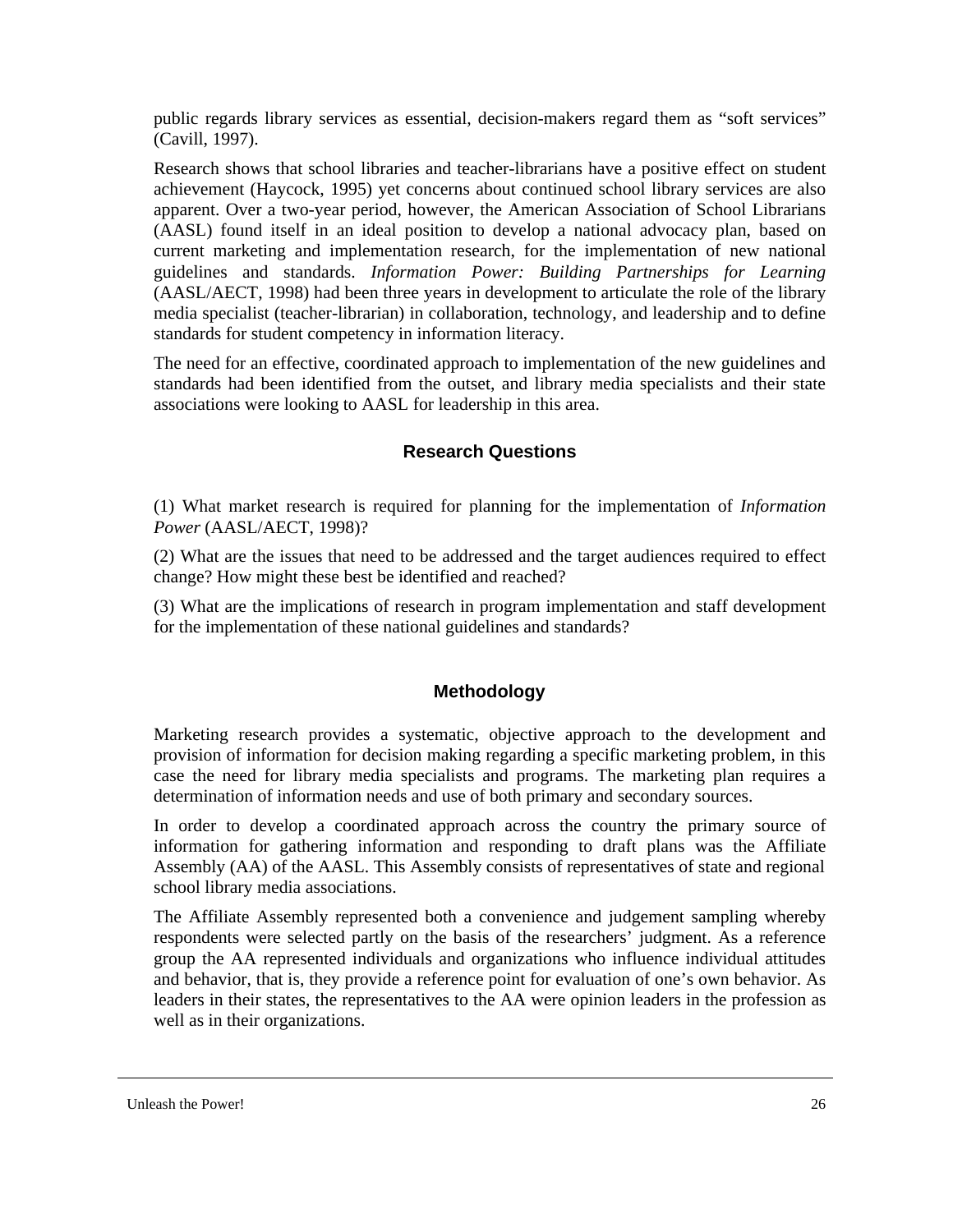Through both focused and open-ended questions in face-to-face and telephone interviews, the researchers began to define and redefine the problem, learned what further questions to ask, determined how they should be phrased, and came to understand what answers to expect. From these interviews, draft plans were developed for presentation to the Assembly.

Sources of information included professional marketing and implementation consultants, representatives of the target audiences, colleagues inside and outside the parent Association (e.g., the president of the American Library Association (ALA), the director of the ALA Public Information Office), public documents and association web sites, vendors and suppliers, and the related professional literature in staff development and training, implementation and marketing.

The main documents analyzed in the review of secondary sources of information were the Association's existing record of research through surveys of the field, literature reviews, and the expert opinion and recommendations of task forces and groups.

In marketing terms, the Association needed a strategic plan of at least five years duration with a "product relaunch" to focus on finding untapped market segments and new ways to stimulate increased understanding, support and use of school library media specialists and programs as delineated in *Information Power* (AASL/AECT, 1998). The plan would specify resource requirements, costs, expected benefits, and activities necessary to achieve the Association's goal(s).

Implementation research provided an understanding of the common elements for furthering the Association's agenda. Different levels of implementation might be categorized as

- initiation, implementation, and institutionalization, or as
- awareness, understanding, acceptance, commitment, and renewal.

In each case it was obvious that awareness-building activities, while important, can only be considered a first step in the initiation of change (Haycock, 1993); examples include articles in journals read by the target audiences and presentations at their conferences.

Similarly, the training of leaders in advocacy and implementation would need to model the elements of effective staff development—presentation of information or theory, demonstration of the change(s) sought, opportunities to practice and to gain credible feedback, and continued coaching through a combination of both pressure and support for change (Haycock, 1993).

Effective marketing of national guidelines and standards, and the development of a network of advocates and trainers, would require considerable leadership, time, and resources.

#### **Findings**

An examination of the current and recent work of the Association showed some convergence of philosophy and activity for a national implementation and advocacy plan. The Association contracted with a major marketing research firm to undertake a survey of the profession (PCI, 1996), including both members and nonmembers. This study pointed to critical needs for effective continuing education and a long-term advocacy program. The report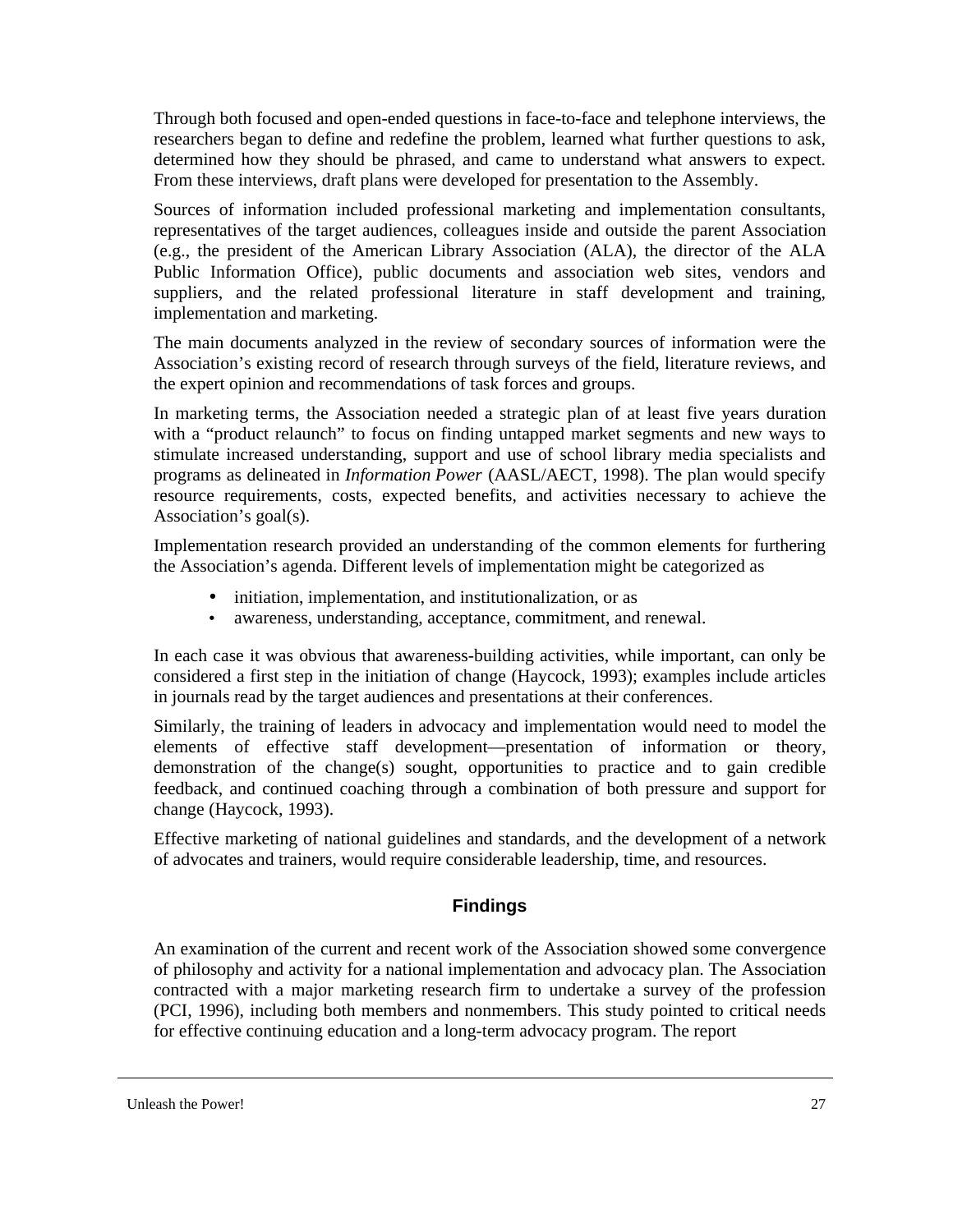- affirmed the continuing education requirements of library media specialists;
- identified time and money as chief barriers to professional development;
- made suggestions for improved communications; and
- identified a need for a long-term advocacy and public relations program.

The AASL Continuing Education Plan, also completed in 1996, provided a research-based, philosophical framework for professional development activities. It specifically noted that such activities must be centered in school reform efforts directed toward standards-based education for students and teachers, must focus on improved student achievement, must be job-embedded and part of a coherent long-range plan, and must involve shared decisionmaking. Further, professional development activities must make best use of new technologies, model desired teaching practices, reflect research, provide time for inquiry, reflection and mentoring, and be continually assessed based on results and adjusted as needed. The primary audience was the building level library media specialist (AASL, 1998, Appendix B).

The AASL Advocacy Task Force, working in 1997, used the impending release of new national guidelines and standards as the impetus and content for a national advocacy campaign with training modeling the principles for effective staff development. They

- affirmed the concept of advocacy first to the school library community;
- supported the concept of advocacy training on national, regional and state levels;
- recognized the importance of the responsibility of the individual library media specialist;
- recognized that the decision-makers who need to be influenced are themselves, adult learners.

The Association's Implementation Task Force similarly identified the need for advocacy training in 1997 and included a number of public relations tools. They also recommended ways to involve building level library media specialists (AASL, 1998).

Other groups within AASL also had an advocacy component to their activities.

There were enormous opportunities for coordination, cooperation and strength in numbers. Equally, there was enormous potential for duplication of effort, too many messages, mixed messages and "stepping on toes" if such coordination did not occur.

The fact that advocacy was high on the list of many within AASL was in itself very positive. It meant that the membership was becoming more aware of the need for advocacy and more ready for action.

AASL was in danger, however, of getting caught in some classic communication pitfalls by:

- concentrating on "getting the message out" rather than assisting in advancing the agenda of the target audiences to be reached;
- focusing efforts on telling decision-makers how important school libraries are and about the critical role of the library media specialist, not realizing how self-serving that sounds to decision-makers;
- confusing marketing with public relations and promotion;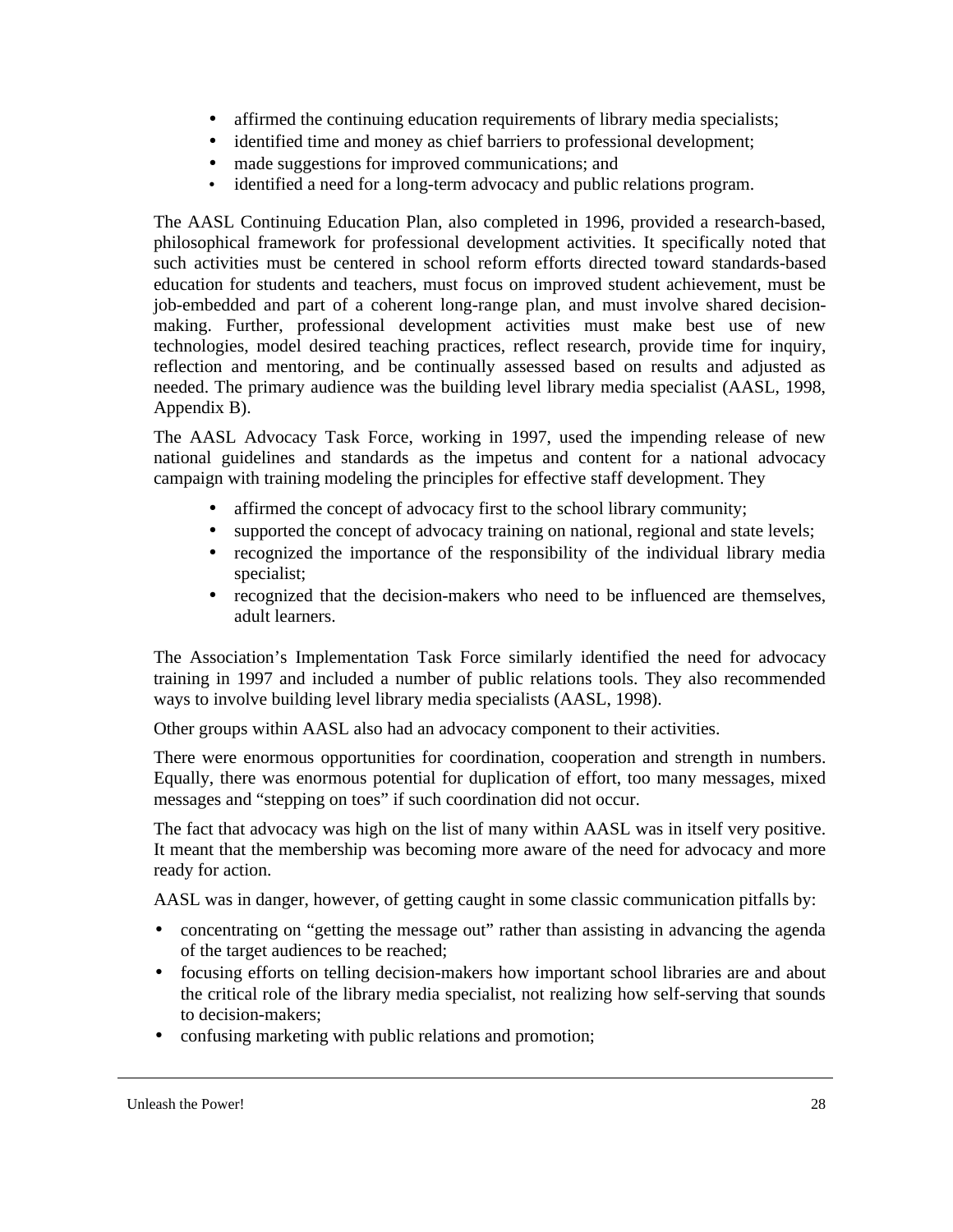- spending limited resources on expensive communication tools (brochures, videos, etc.) without assessing the needs of the target group or providing measures for evaluating whether the tools actually contributed to awareness, understanding and action; and
- "dusting off" some of the successful promotional activities from the last time that *Information Power* was released (1988) without a clear understanding of how the current political and economic environment may require different tools and approaches.

Library marketing tools, techniques and models are considerably more sophisticated and more widely available than before (Weingand, 1987, 1995). More strategic marketing approaches could be taken this time around, with more carefully defined target groups.

The AASL Executive Committee took a close look at all the advocacy-related activities that were being proposed to determine if there was a congruence of purpose, a mutual understanding, and any duplication of effort. They recognized that it was not sufficient, in an era of tight resources, to have groups doing similar things merely "letting each other know what they are doing." This meant taking a close look at the role and function of each group and redefining the advocacy component. It meant that leadership and direction had to come from the Executive Committee as they took a greater role in advocacy themselves.

The AASL Executive Committee served as a "jury of expert opinion" to estimate potential for coordination and congruence and to reach consensus. Marketing specialists (Ries & Trout, 1993) suggest that the greatest marketing successes often come from "a single bold stroke", and the AASL Executive Committee did just that. They created a new structure that allowed all advocacy and related activities to be strategic, accountable, and carefully measured, using only one consistent planning model. This new structure was called the Presidential Task Force on the Implementation of the New Standards and Guidelines. The group was charged with developing the national plan as a major focus for the next five years, and resources would be identified and appropriately assigned to it. All of the other committees and task forces were disbanded.

The new Task Force was chaired by an implementation and staff development specialist (Ken Haycock), and the marketing consultant (Pat Cavill) was retained by the Association. The Task Force reflected both members with solid track records in the former committees and geographic and work environment nonprobability stratification. The Task Force used the tools of marketing research to take a systematic, objective approach to the development and provision of information for decision making regarding the specific marketing problem (the need for school library media specialists and programs). The Task Force also served as a reference group to influence individual attitudes and behaviors.

The Task Force began with the consultant delineating the differences among public relations, including promotion, and marketing and advocacy. Public relations consists of getting the library's message across: "this is who we are and what we do, this is when and where we do it and for whom..."). Marketing, on the other hand, is finding out what the customer needs: "who are you, and what do you need, how, where and when can we best deliver it to you—and what are you willing to pay?"). Advocacy involves building support and awareness incrementally over time and connecting agendas and priorities: "your agenda will be assisted by what we have to offer…"). AASL needed to focus on connecting agendas with the target audiences, e.g., school principals, to be reached rather than on simply producing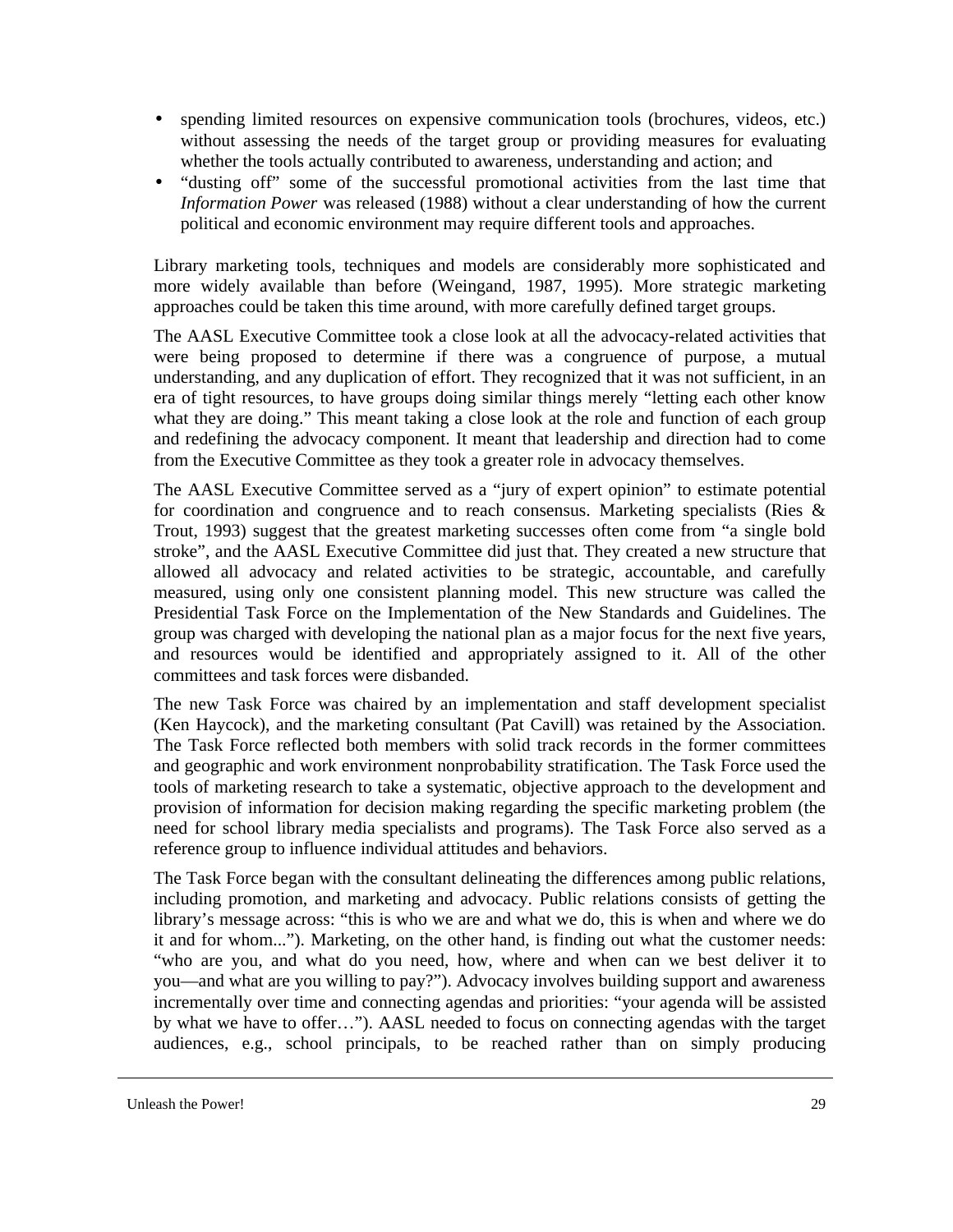communication tools to "get the message out". It was clear that all parts of the AASL did not have the same definition of advocacy and an understanding of how it differs from marketing and public relations.

The Association had engaged the marketing consultant to work as well with the Affiliate Assembly to identify the strengths, weaknesses, threats, and opportunities in the current political and economic climate. A "summit" of representatives was held in February, 1997 with a second national session for refinement of needs, requirements, and directions in July, 1997 and with a third to respond to a draft plan in January, 1998. Specific suggestions and recommendations were incorporated in draft documents. Descriptive information emerged about markets and competition with perceptions of cause and effect. These perceptions corroborated the PCI study (1996) and were validated through personal interviews and the consultant's prior and current work with focus groups of library users and administrators. A further series of open ended questions enabled elaboration of the concerns and possibilities for participants.

The Association adopted one planning model (see Appendix A), which had been developed and successfully used by the consultant for more than 20 years (Cavill, 1984). The model enabled market segmentation and development of a separate marketing program for each group. The overall goal was to communicate effectively with decision-makers to establish a distinct place for school library media specialists in their minds, that is, to position school library media professionals as an essential fixture on the educational landscape.

Market segmentation is a marketing strategy in which a large heterogeneous market (e.g., "school principals") is broken down into small more homogeneous segments (e.g., elementary, middle or secondary school principals, at the local, state or national level), and planners develop and implement a unique marketing mix for the target segment(s). Positioning is a process in which the marketer communicates with consumers to establish a distinct place for its product or brand in their minds.

Marketing research mirrored implementation research in attitude development—from no awareness of "the product", i.e., the appropriate role of the library media specialist; to awareness of the product; to actual knowledge of the product; to liking the product; to a preference for the product, e.g., in the face of competing demands or approaches; to an intention to act on the preference; to an actual "exchange" whereby the administrator or teacher engages the library media specialist for a collaborative exchange of expertise and particular contributions (Lavidge & Steiner, 1961).

Here the "product" [library media specialists] is a combination of the features that enable library media specialists to impact student achievement and positive, collaborative work environments. The new guidelines and standards enabled the "product relaunch" to find new untapped market segments and to stimulate increased or different uses by existing customers, e.g., teachers, and the "product development," in this case effective staff development based on research and best practice in the profession, to enable library media professionals to implement the expectations articulated in the guidelines.

The resulting draft plan formulated the problem, segmented the market to ensure that all audiences were identified and a separate marketing program developed for each. It also determined "smart" objectives that were specific, measurable, active, relevant, and timed,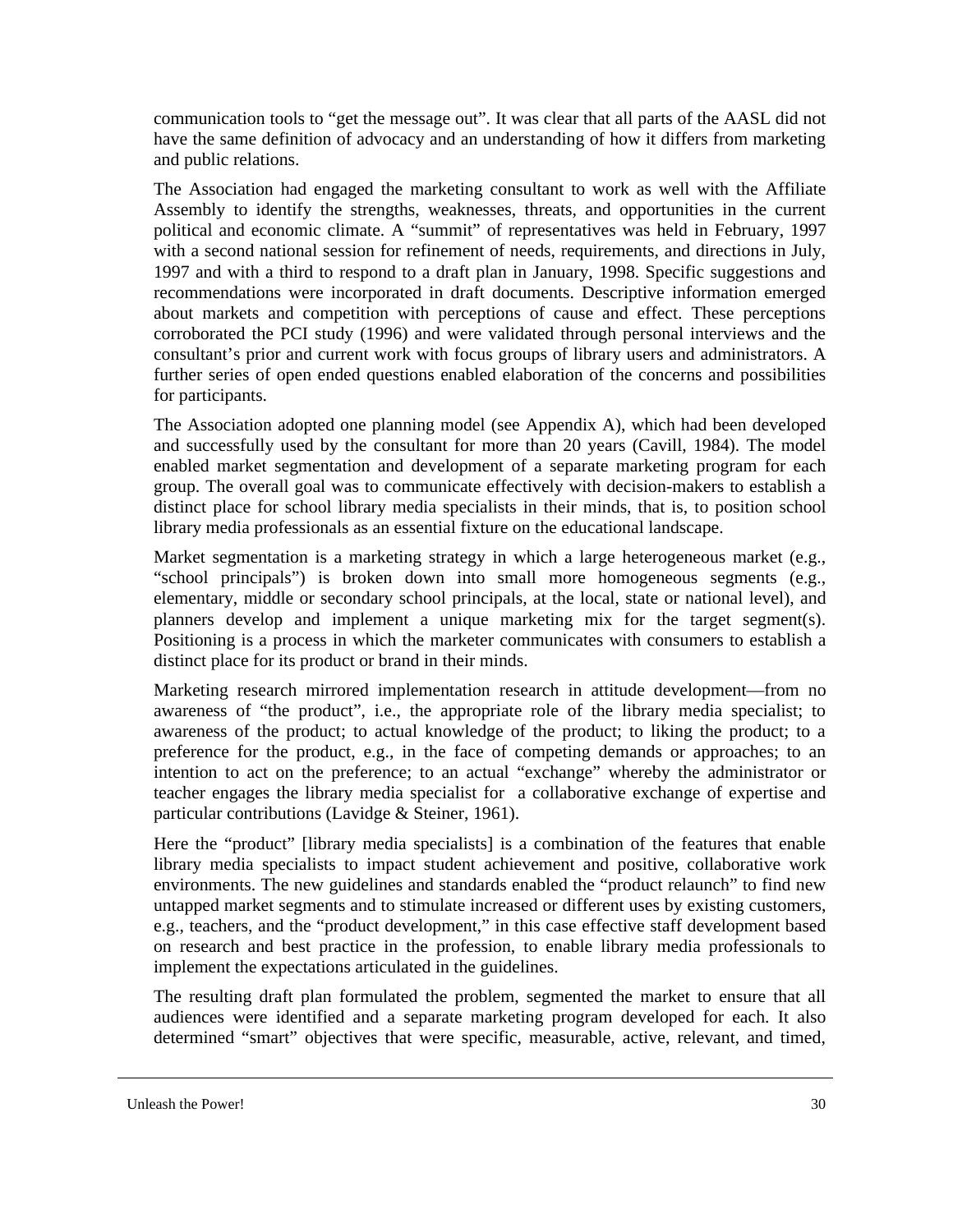with clear accountability for completion. Evaluation would match objectives, rather than simply determine whether activities were completed. A single common message would be used throughout--*Information Power*: Because Student Achievement *Is* The Bottom Line.

In January, 1998 the 80-page draft plan, with more than 30 specific objectives and more than 75 target audiences, was endorsed, with some modification, by the AASL Affiliate Assembly and the AASL Board of Directors. The plan included the determination of priorities and allocation of resources and a clear delineation of responsibilities at the national, state, district and school levels. The Affiliate Assembly affirmed that the resulting plan (AASL, 1998) met their needs and responded to their requests and requirements.

#### **Results**

The marketing plan (AASL, 1998) includes more than 30 specific objectives, each with target groups, including AASL's members and non-members, strategies, timelines, communication tools and evaluation criteria and measures. Responsibilities are delineated for the national, state and local levels. For example, for school principals, AASL has responsibility for national associations such as the National Association of Secondary School Principals (see Appendix B), while state library media associations bear responsibility for their state association(s) of school principals. District coordinators and district library media associations have responsibility for school district principals, while the individual library media specialist works with the building level principal.

Objective 10 is the action plan for specific, measurable, active, relevant and timed objectives to enable work with each of the approximately 75 national teacher and library associations. The AASL planning and monitoring charts (AASL, 1999 June) provide the name of the person(s) responsible for each project, progress notes, achievements, and completion dates.

Initial successes include the first annual summer training institute for state implementation coordinators. These targets exceeded each year their objective of ten states participating in 1998 and in 1999. These coordinators develop state level plans with their associations and partner groups that are congruent with the national plan; i.e., they are on message, targeted, and consistent. The role of the state coordinator was clearly delineated (AASL, 1998), and the training institutes modeled the research in implementation and staff development (Haycock, 1993). This research enabled the Task Force to recognize and plan for each discrete phase of implementation requiring time and resources: readiness, preparation, training, implementation, and maintenance.

The plan for the National Association of Secondary School Principals (NASSP) received a boost through a cooperative arrangement of the AASL, NASSP, and the National Forum on Information Literacy, an AASL and IASL partner group. The past president of AASL was invited to guest edit a special issue of the *NASSP Bulletin*, with 44,000 secondary school principal subscribers, on information literacy and the new guidelines and standards (Haycock, 1999). It is important to note, however, that publications as a communication tool need to be reinforced and moved from awareness to action. Other successes are being identified, celebrated and built on as the marketing plan moves forward.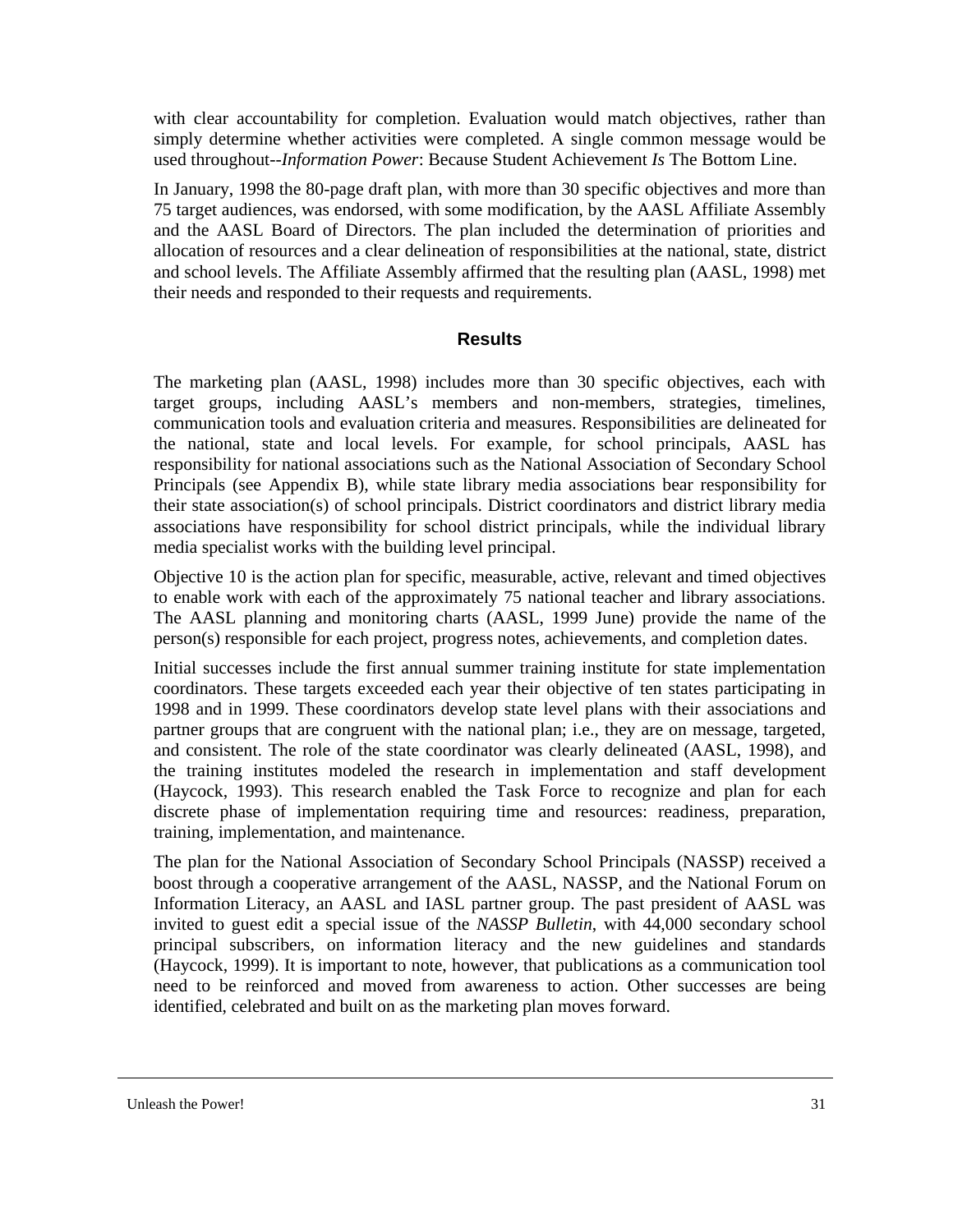Descriptive studies were selected for the first phase of implementation, with information about markets and awareness- and commitment-building plans and projects. Causal studies will be undertaken in three ways: through observation, including collection of statistics of attendance and improved support; through experiment, identifying one target group with one variable and a control group; and through surveys, employing personal interviews, questionnaires, and focus groups.

#### **Conclusion**

Careful planning and marketing strategies allowed the American Association of School Librarians to increase sources of information and to report that information more clearly and consistently, to reduce error and to manage the Association's marketing program more aggressively. Clear timelines and assigned responsibility ensured implementation, and ongoing monitoring and adjusting assure relevance and effectiveness. Implementation is now underway with documented achievement of the early objectives.

#### **References**

- American Association of School Librarians and Association for Educational Communications and Technology (AASL/AECT). (1998). *Information power: Building partnerships for learning*. Chicago: American Library Association.
- American Association of School Librarians (AASL). (1998). *Information power: Because student achievement is the bottom line: A national plan for coordinating the implementation of* Information power: Building partnerships for learning. Prepared by the National Task Force for Coordinating the Implementation of National Guidelines and Standards. Chicago: The Association.
- American Association of School Librarians (AASL). (1999 June). *Planning chart with progress notes and completion dates for Objective 10 for "Information power: Because student achievement is the bottom line; A national plan for coordinating the implementation of* Information power: Building partnerships for learning*".* Revised. Chicago: The Association.
- Cavill, P. (Ed.). (1997). *Library advocacy now!: For the future of Canada's libraries and librarians: A national training program for advocates for libraries and librarians: Trainer's guide.* Ottawa: Canadian Library Association.
- Cavill, P., & Labuik, K. (1984). *Impact: A community awareness project*. Ottawa: Canadian Library Association.
- Haycock, K. (1993). Research in professional and staff development in education: A synthesis with implications for library and information science professionals. In B. Woolls (Ed.), *Continuing professional education and IFLA: Past, present and a vision for the future, papers from the IFLA CPERT Second World Congress on*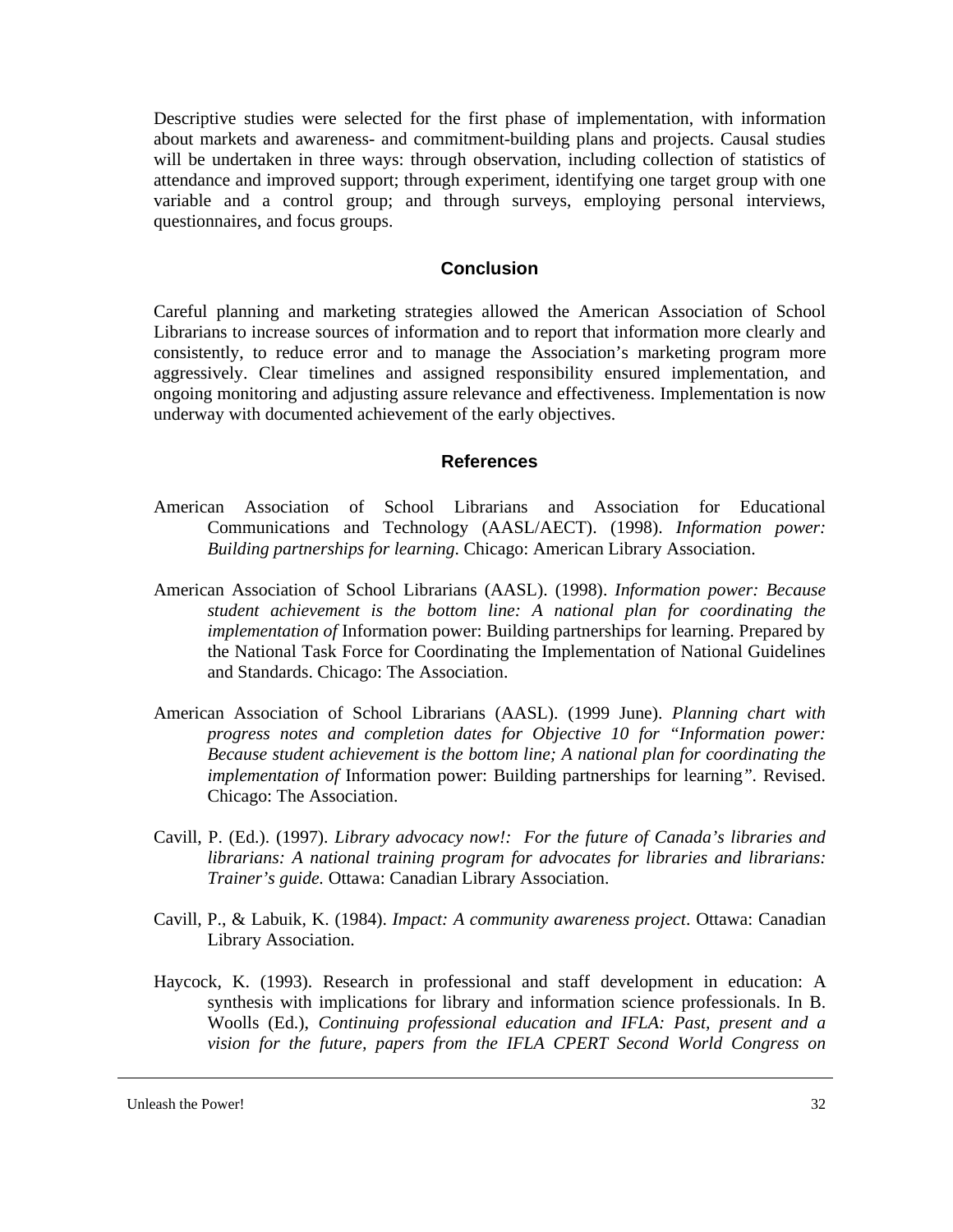*Continuing Professional Education for the Library and Information Science Professions* (pp. 94–106). New York: K. G. Saur.

- Haycock, K. (1996). Research in teacher-librarianship and the institutionalization of change. In L. A. Clyde (Ed.), *Sustaining the vision: A collection of articles and papers on research in school librarianship* (pp. 13–22). San Jose, CA: Hi Willow Research and Publishing.
- Haycock. K. (Ed.) (1999). Information literacy [Special issue]. *NASSP Bulletin: The Journal for Middle Level and High School Leaders 83*.
- Lavidge, R., & Steiner, G. (1961). A model for predictive measurements of advertising effectiveness. *Journal of Marketing 25(40),* 61
- Public Communications Inc. (PCI). (1996 June). *American Association of School Librarians: Survey of the field; Report and recommendations*. Chicago: The Association. Executive summary is included as Appendix A (pp. 50-60) in *Information power: Because student achievement is the bottom line: A national plan for coordinating the implementation of* Information power: Building partnerships for learning (AASL, 1998).
- Ries, A., & Trout, J. (1993). *The 22 immutable laws of marketing: Violate them at your own risk!* New York: HarperBusiness.
- Weingand, D. E. (1987). *Marketing/planning library information services*. Littleton, CO: Libraries Unlimited.
- Weingand, D. E. (Ed.) (1995). Marketing of library and information services [Special issue]. *Library Trends 43 (3*).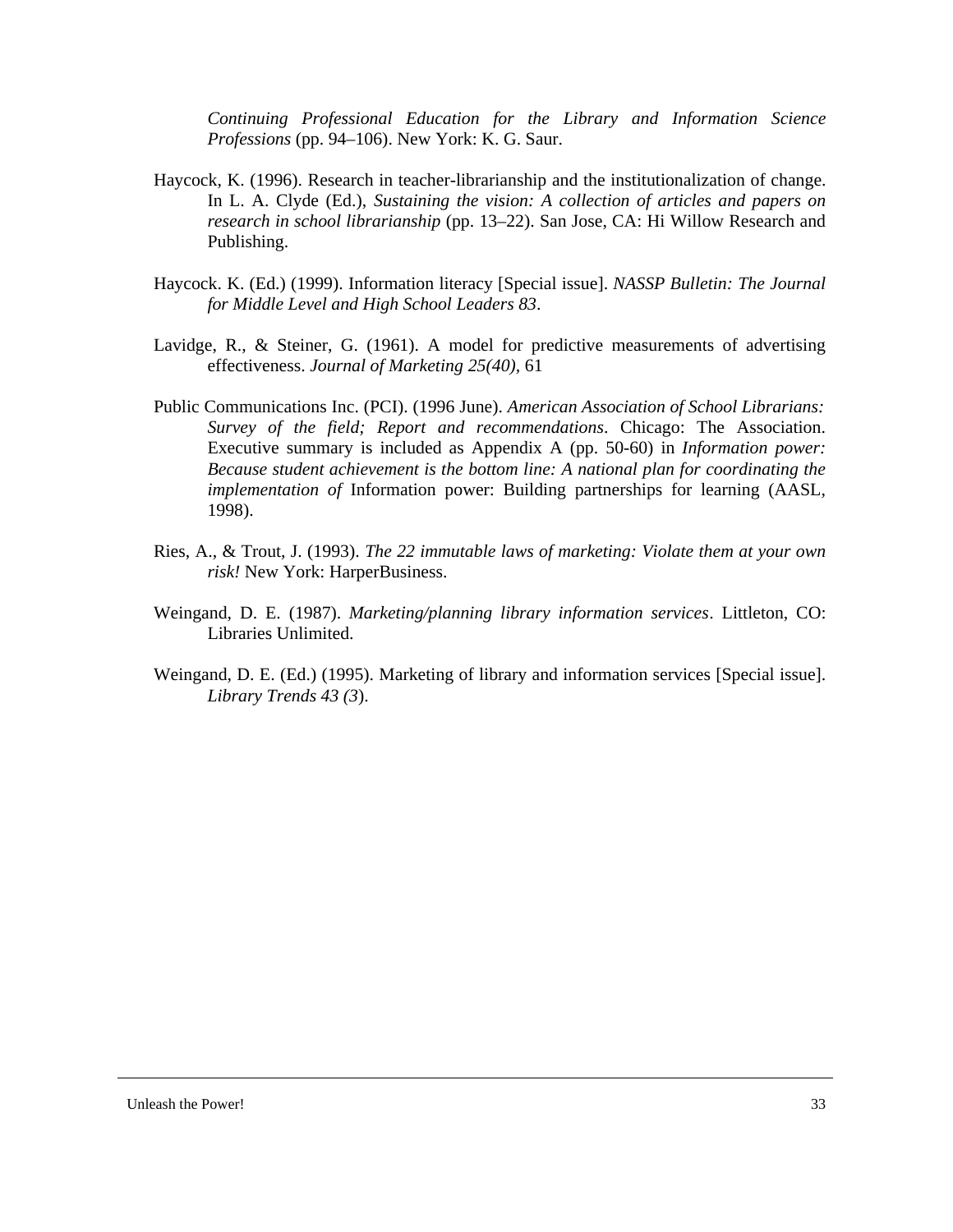## **Appendix A**

#### **PLANNING MODEL**

#### **Objective:**

A "smart" objective is specific, measurable, active, relevant, and timed.

#### **Target Group(s):**

An audience segmentation is very specific. The most important audience is often the smallest (e.g., the secretary of education).

#### **Strategies:**

#### What?

What are the obstacles? What will inhibit achievement?

Where?

When?

Who?

Who is going to do it?

H<sub>ow</sub>?

The message is *Information Power: Because Student Achievement* is *the Bottom Line.*

#### **Communication Tools:**

What tool(s) best suits the specific objective?

- face-to-face meeting?
- video?
- brochure?
- telephone conversation?
- a combination?

#### **Evaluation:**

Be absolutely certain that your evaluation measures match your objectives and that attitudes and behaviors were changed. How do you know? How will you use this information to revise your strategies? The objective is not simply that the activities were completed, i.e., the video was produced and people watched it.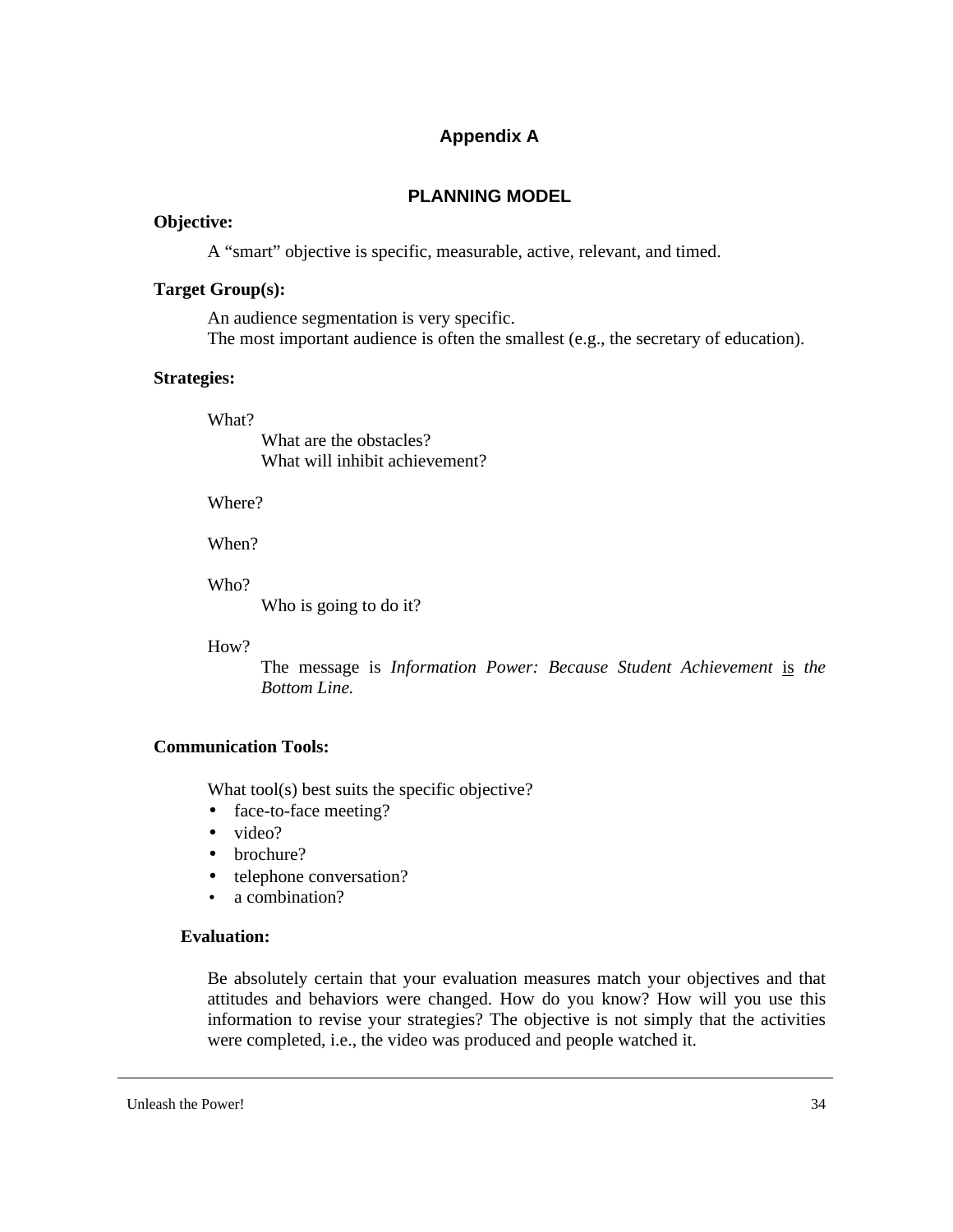# **Appendix B**

# **MODEL PLAN FOR ONE TARGET GROUP:**

# **NATIONAL ASSOCIATION OF SECONDARY SCHOOL PRINCIPALS**

## **Objective:**

To introduce the guidelines and standards to the national educational and administrative organizations which will have the most influence over their implementation.

*This will be a priority activity for 1998 and 1999.*

*One individual/group took responsibility for each national organization following the gathering of the preliminary data as outlined for the association template (AASL, 1998). This template provides specific directions for gathering information about each of 75 associations, including contact information, current executive board, publications, conferences, professional development programs, current priorities, and other useful information.*

*State affiliates developed similar plans for state organizations and coordinated activity at the district level.*

*This planning model can be used any time a national or state association or organization is targeted.*

## **TARGET GROUP**

National Association of Secondary School Principals [NASSP]

These are some of the questions to which we need answers:

- How large an organization is the NASSP?
- Where is it headquartered?
- Who is the Executive Director; who is on its Executive Board?
- Where do they meet, what time of year?
- What is its decision-making and communications structure?
- What sorts of activities does it carry out? When is the annual conference and what is its planning cycle?
- What continuing education activities does it typically sponsor?
- What have conference programs featured in the past two or three years?
- Does it do research or provide incentives for research? What are its research priorities?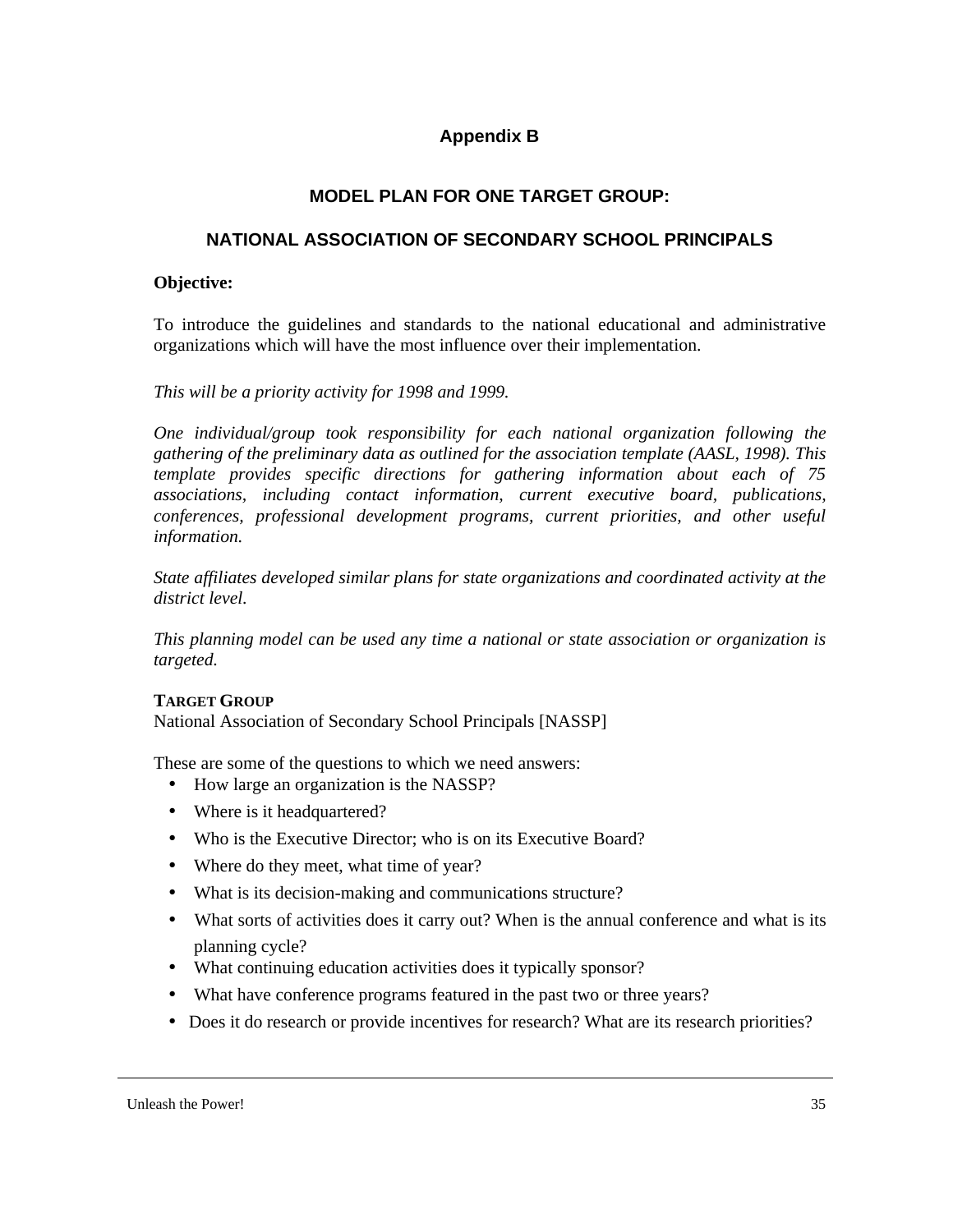- Does it have a newsletter or journal, and can we get copies from the past two or three years?
- What are the major issues?
- Where are the Executive Members from? Are any of them from places where we have strong AASL members, strong local champions or strong school library media programs? Are any of them former library media specialists, or married to them? Are any of them from places where the reverse is true? (e.g. not much school library support?)
- Have library issues featured anywhere on its agenda in the past few years?
- What collegial relationships do they have to other national associations?
- Do they have a catalog of publications? Would they distribute *Information Power?*

Much of this information is available from the associations' websites and reference works; other information can be gained through telephone calls. Individuals will need to assume responsibility for gathering this information from the various associations and move forward to develop specific and concrete plans.

Once we have answered all these questions we are ready to move into Strategies.

## **STRATEGIES**

## **What?**

What are the obstacles that could get in the way of our achieving our objective? These will be very dependent on the answers we get to the above questions. If our research shows that

- a couple of the key Executive Members come from areas of strong school library programs,
- libraries have been mentioned as an emerging issue at conferences and in the newsletter,

subsequent strategies will be quite different than if our research shows that school libraries have never appeared anywhere as a concern, or the President comes from an area of the country where school libraries are in serious decline.

The obstacles we should consider will fall under the following categories:

*Physical*: Are the key people in NASSP in easily accessible parts of the country to AASL leaders? Who are the member leaders? What about time zones? What time commitment can AASL Executive members and staff devote to this? How much money can be spent'?

**Personal:** Are the members of the NASSP likely to have any negative perceptions of school library media centers or school librarians? What are they likely to know about school libraries and their role? What might their attitudes be? Do AASL leaders have any negative perceptions of NASSP that might unwittingly surface? Do they see these decision-makers as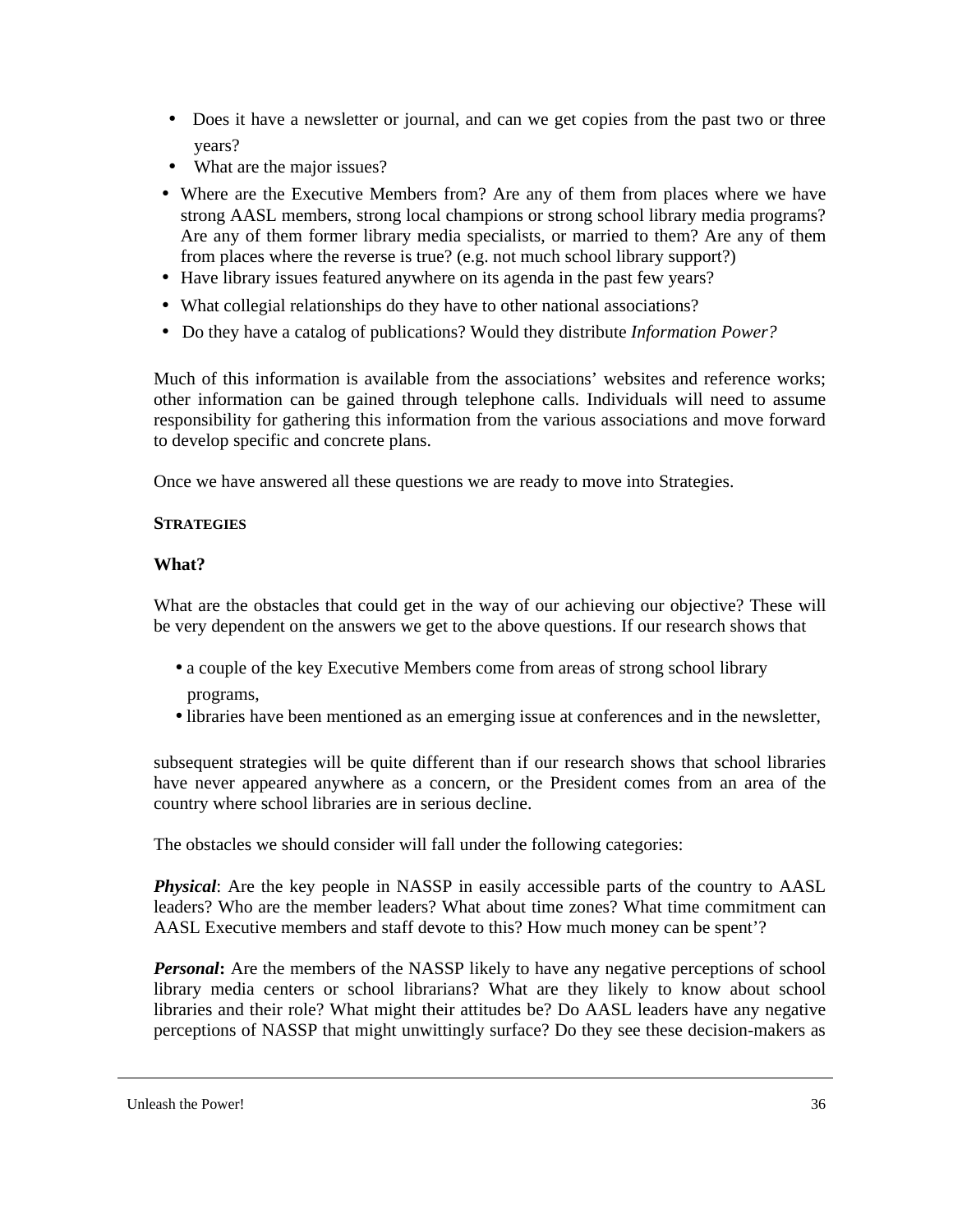"the enemy" or as potential partners? How might partnerships advance each group's agendas?

**Semantic:** What are *their* buzzwords? What are the key new concepts? What educational jargon has been overused and now has a negative impact?

*Environmental***:** Does our association and their association have goals that conflict in any way? If we are fighting for the survival of school libraries and they don't see it as an issue, is there an "agenda gap" that has to be closed? If their job is finding new ways to finance education, how receptive are they going to be to a message asking for more support for school libraries? We must provide them with solutions to some of the problems they are addressing. If attitudes are negative toward school libraries, what would it take to change their minds'? What argument can be made that is more compelling than their need to "hang tough" in the current environment? Spend most of the planning time on these three steps:

- 1. Determine your objective;
- 2. Identify your target group (and find out everything you can about them);
- 3. Identify the obstacles.

People do things for *their* reasons, not yours. People pay attention to the things that *they* love and value, not to the things that *you* love and value. If you understand the priorities, agendas and passions of your target group, you will have a better idea of how to motivate them to act on your behalf. Assuredly, it is not a group of school librarians telling them how important the school librarians are. The above steps will tell you a great deal about how to proceed. In fact, the rest of the process falls into place when you have done your homework this far.

#### **When?**

Meet their schedule.

#### **Where?**

Go to their turf.

#### **Who (will do it)?**

Match people carefully for credibility.

Match members in school districts with NASSP leaders.

# **How? (the message)**

*Information Power: Because Student Achievement* is *the Bottom Line*

#### **COMMUNICATION TOOLS**

What communication tools will be most appropriate for the target group, given all of the above? One-on-one communication, if possible, is ultimately going to be the most effective. There can also be cosponsored events and programs, presentations, meetings, videos, promotional materials, new publications [new advocacy handbook? new titles in Lessons Learned series?]

#### **EVALUATION**

Measurable objectives mean that activities have to be put in place to ensure that measurements are taken. If you can't measure it, you probably shouldn't be doing it.

- What questions did they ask?
- What commitments did they make?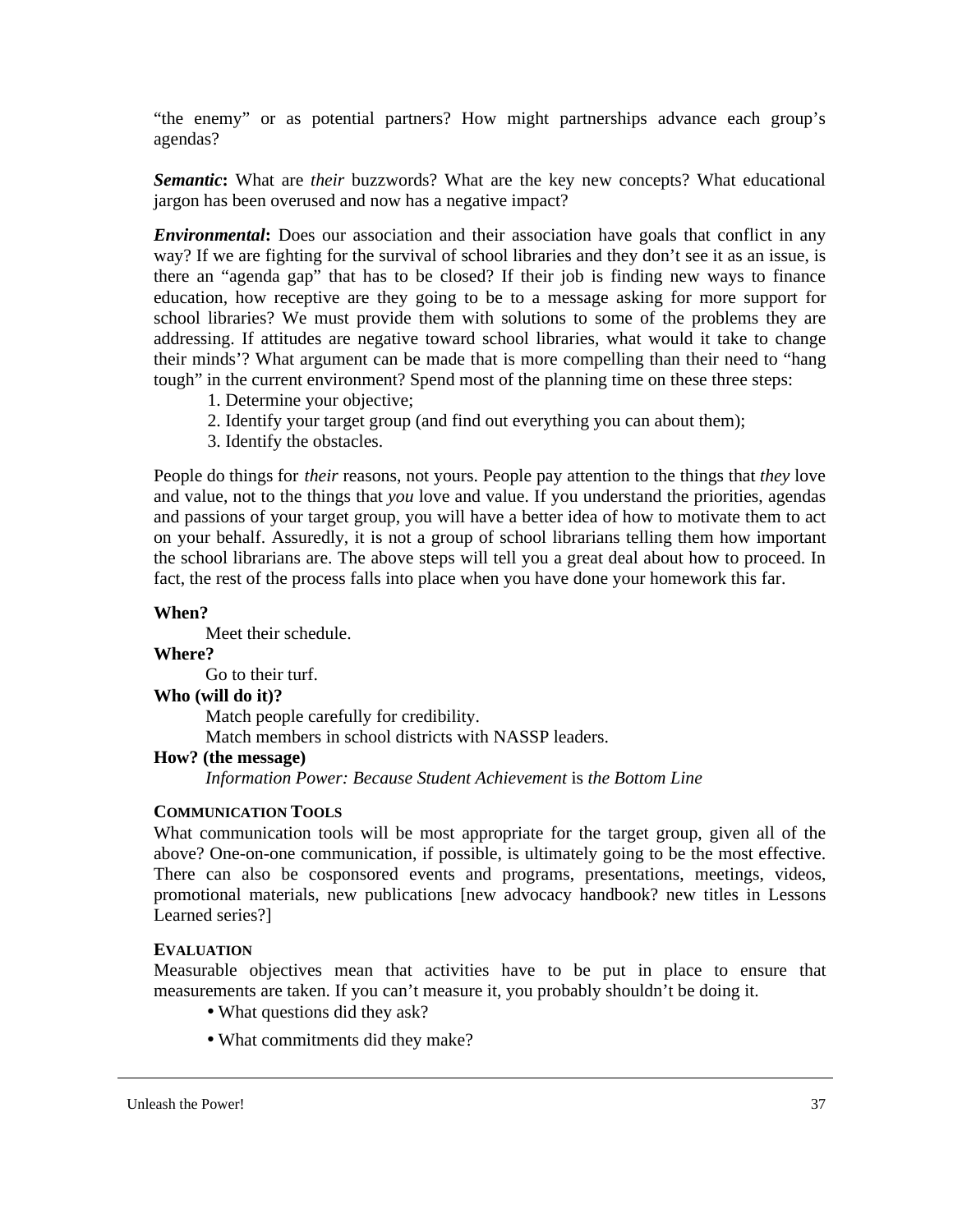- Whom else did they suggest that you contact?
- How much time did they give you?
- What kind of follow-up have they requested?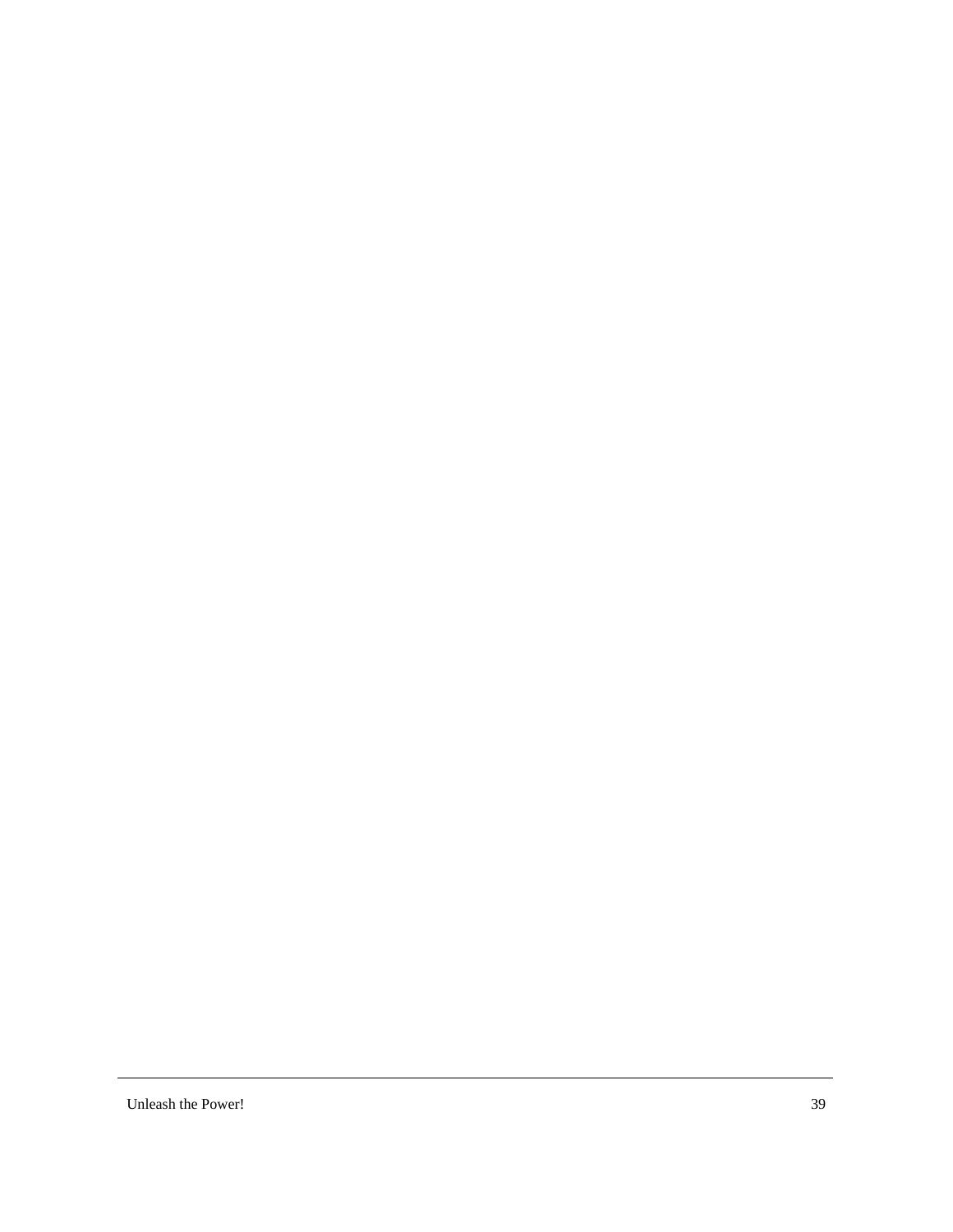# **The United States National Library Power School Program Research Evaluation and Implications for Professional Development and Library Education**

# **Dianne McAfee Hopkins, Ph.D.**

<Dhopkins@facstaff.wisc.edu>

*Professor, School of Library and Information Studies University of Wisconsin – Madison United States of America*

# **Douglas L. Zweizig**

*Professor, School of Library and Information Studies University of Wisconsin – Madison United States of America*

*The Library Power Program is a school improvement initiative of the DeWitt-Wallace Reader's Digest Fund that began in 1988. With a total investment exceeding US\$45 million, Library Power is the largest nongovernmental funding for school library media programs in over 30 years. It operated in approximately 700 schools and served more than one million students. Library Power sought to create a national vision of public elementary and middle school library media programs through the instructional leadership of the library media specialist, and through partnerships within the district and with the community. An evaluation of the Library Power Program found that the Library Power initiative advanced the notion of a student-centered library media program in a learning community. It showed that given the right conditions, school library media programs can promote positive opportunities for excellence in teaching and learning.*

## **Introduction**

Library Power is a nationally funded initiative in the United States designed to promote the full integration of the school library media program into the school curriculum in public elementary and junior high/middle schools. The primary goal of Library Power is the promotion of school excellence in teaching and learning through the school library media program. This ambitious initiative was funded by the DeWitt Wallace-Reader's Digest Fund. The Fund's mission as listed in its annual reports is "to foster fundamental improvement in the quality of educational and career development opportunities for all school-age youth, and to increase access to these improved services for young people." The US\$50 million initiative is the largest privately funded initiative for school library media programs in more than thirty years. This study summarizes selected findings of the national evaluation of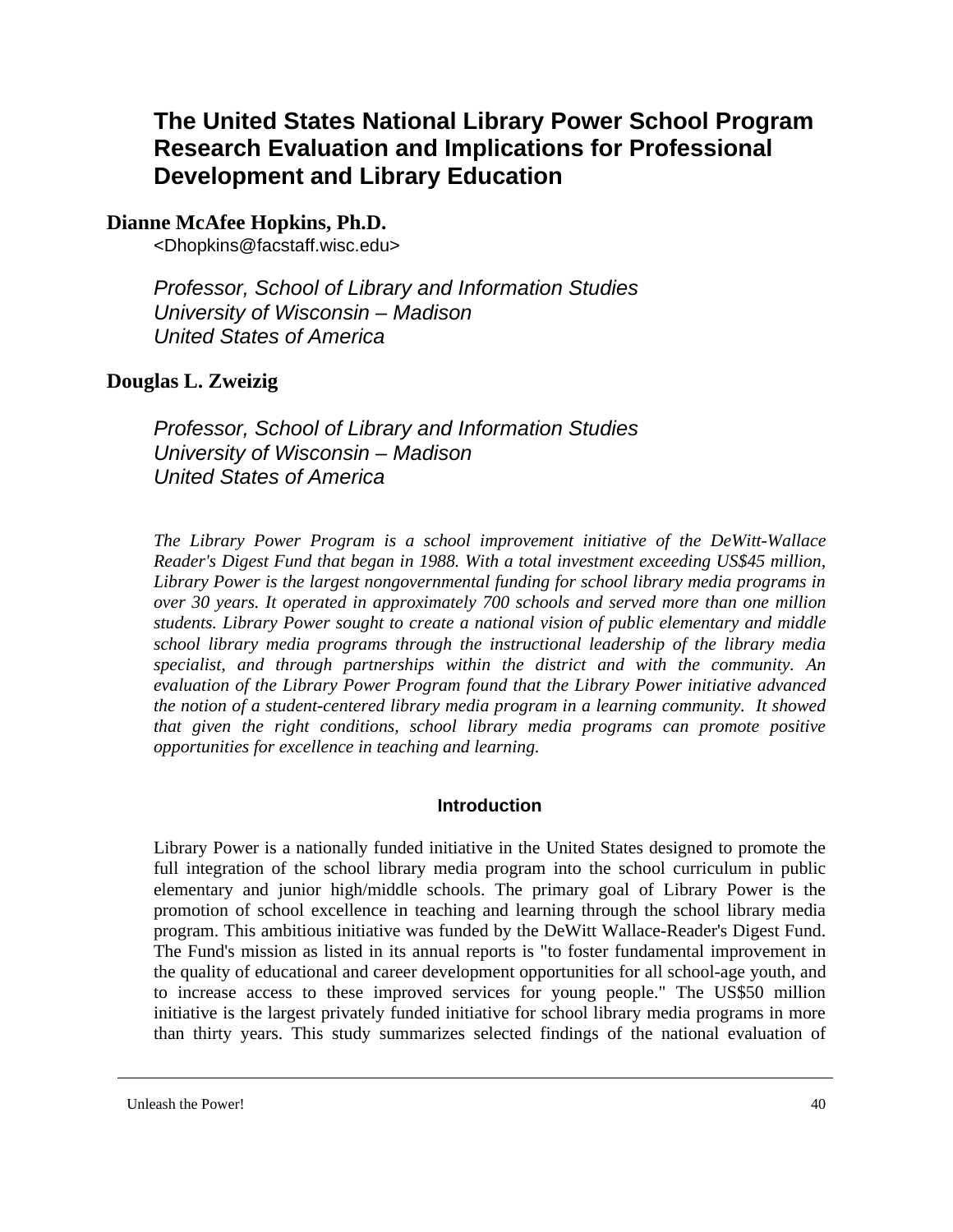Library Power, along with a brief discussion of implications for pre-service and continuing education of teachers, principals, and library media specialists. It also discusses the likelihood of institutionalization of Library Power practices.

Library Power created goals that were an outgrowth of the vision and professional practices recommended in the United States national guidelines *Information Power: Guidelines for School Library Media Programs*, published in 1988 by the American Association of School Librarians and the Association for Educational Communications and Technology. These goals supported the program's emphasis on teaching and learning and the involvement of many in student learning:

- To create a national vision and new expectations for public elementary and middle school library programs and to encourage new and innovative uses of the library's physical and human resources;
- To create model library programs that are an integral part of the educational process;
- To strengthen and create awareness of the role of the librarian as a teacher and information specialist who assists teachers and students;
- To encourage collaboration among teachers, administrators and librarians that results in significant improvement in the teaching and learning process;
- To demonstrate the significant contributions that library programs can make to school reform and restructuring efforts;
- To encourage the creation of partnerships among leaders in school districts, public libraries, community agencies, business communities, academic institutions and parent groups to improve and support school library programs.

# *Library Power Background*

Library Power began in 1988 as a program to revitalize school library media centers in New York City where the Fund was located. The program soon became a national effort. Using a competitive grant process, nineteen communities in the United States were selected as Library Power communities. Each community received US\$1.2 million over the three-year period of its grant. Funding for the initiative from the DeWitt Wallace-Reader's Digest Fund was provided to community agencies known as local education funds (LEFs). These tax exempt, non-profit, community-based organizations work to build community support for high-quality public K-12 education. A Library Power Director, hired by the LEF, worked directly with the school district(s) in the community and others, including the district's library media supervisor, to improve student learning through school library media programs.

Most, but not all, of the Library Power communities represented urban environments. The level of library service being provided at the time Library Power grant funds were received ranged from communities with almost no elementary school library media specialists and no school libraries all the way to communities with school library media centers, full-time library media specialists, and district-level library media supervisors. All communities had needs for improving their school library 's role in promoting student learning. Most Library Power communities were single district communities, but three of the Library Power sites were multi-district sites involving several districts in proximity to each other.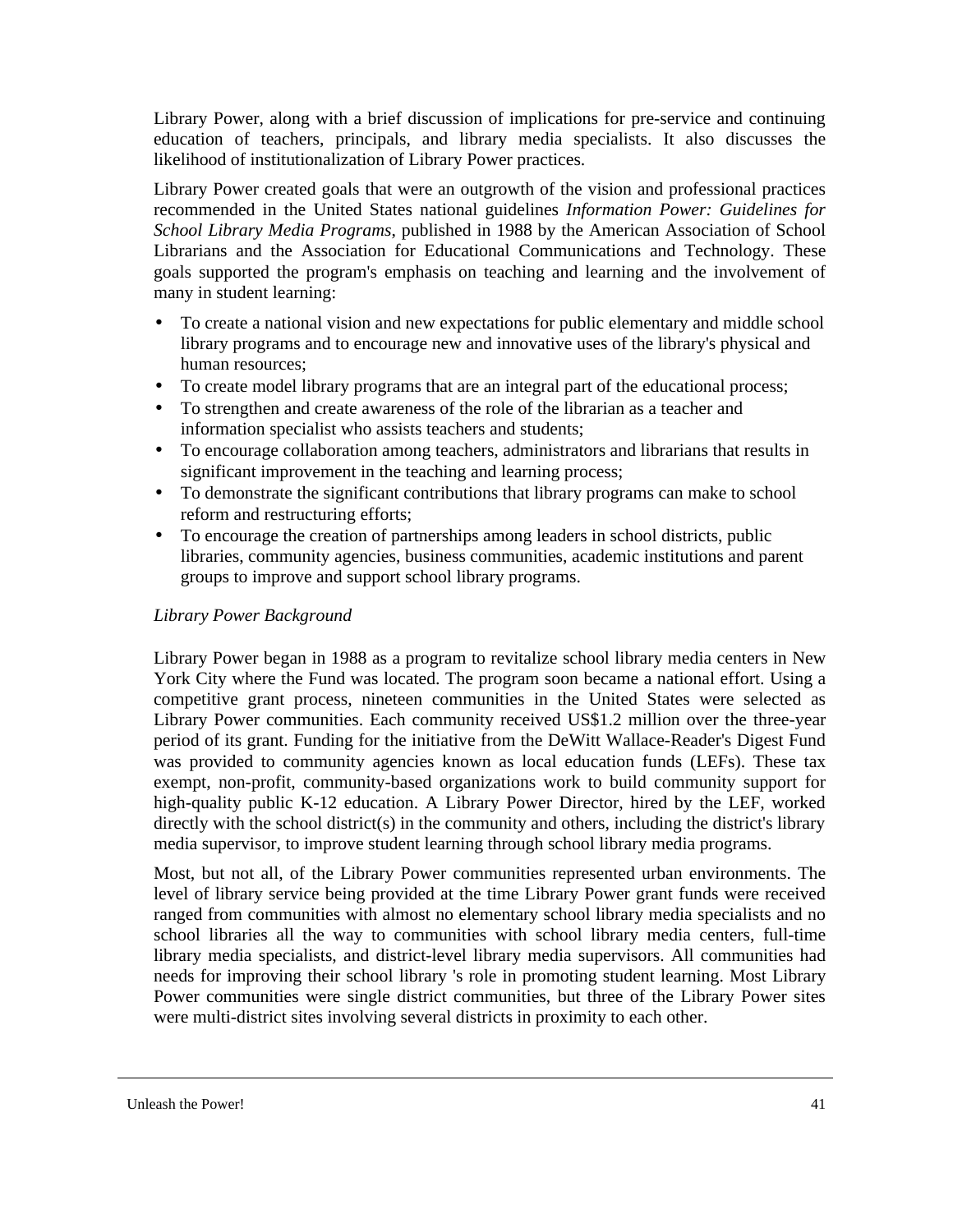Schools in communities that participated in Library Power were required to have:

- a full-time library media specialist
- opportunities to improve library media collections with matching money from Library Power
- flexible scheduling (student access to the library media center as needed)
- professional development programs for librarians, faculty, and administrators.
- opportunities to improve library facilities to accommodate multiple uses and to be more inviting to its users
- a team at the building level that focused on planning and implementing Library Power goals.

# **Research Questions and Methodology**

An investment of almost US\$50 million to promote the central, instructional role of school library programs needed to be evaluated. The central questions of the evaluation were: What are the contributions of the Library Power Program?, and What can be learned from the Library Power Program for the future? The DeWitt Wallace-Reader's Digest Fund sought answers to these questions through a contract with the University of Wisconsin - Madison, School of Library and Information Studies. Following four months of planning, the evaluation of Library Power began in the fall of 1994 with data collection continuing through June 1997. During these years, more than fifty researchers, including school library media program experts, administrators, and other educators comprised the interdisciplinary evaluation effort. This interdisciplinary focus was important because the Library Power program itself involved professionals in a variety of educational roles: library media specialists, classroom teachers, building principals, and district leaders. The use of researchers with a range of perspectives provided an ability to observe and respond to the multiple roles performed in Library Power schools.

In the methodology, standardized observations across the national initiative were sought as well as specific observations that would capture the uniqueness and richness of local experiences. A major emphasis was a mixture of survey and case study approaches.

Surveys were designed for library media specialists, principals, and teachers in Library Power schools. Library media specialists responded to three years of surveys containing a number of constant questions, as well as questions as that were refined as the evaluation progressed. These surveys focused on staffing, collection quality, facilities improvements, collaboration activities, and expectations for continuity beyond the project. In addition, library media specialists were asked to work with their teachers to create and send to the evaluators collection maps that described the current strengths of their collections, and that proposed directions for collection growth that closely aligned the collection to the school's curriculum. Library media specialists also maintained records (called logs) of each collaboration activity carried out with teachers, and sent the evaluators their top five collaboration logs along with a summary of all collaborations in the school year.

All principals in Library Power schools and all teachers from sampled schools were surveyed in 1996 and 1997. Principals were asked about their observations of how the library was being used. Teachers offered their perspectives on how the initiative was working for them.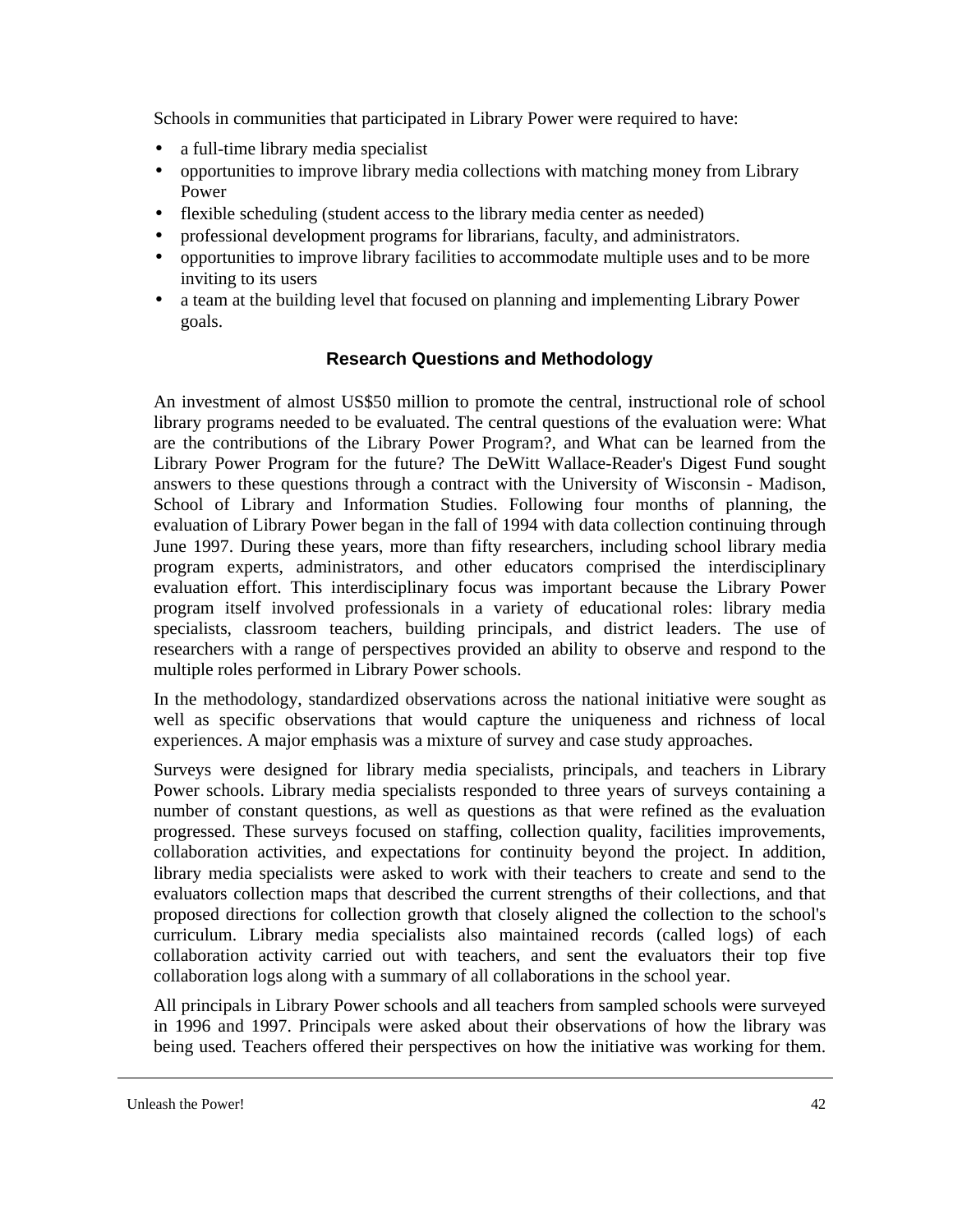On these surveys to library media specialists, principals, and teachers, a number of common questions were asked of all three groups, so that the project could be viewed from these different perspectives. In 1997 survey responses were received from 446 library media specialists, 417 principals, and 1,185 teachers, exceeding 75% response rates on all three surveys.

To augment the data obtained from surveys and to get a sense of how Library Power worked in a local context, multi-case sets of case studies were conducted in eight of the nineteen Library Power communities. In each of these eight communities, one case study focused on the project at the community level, looking at the work of the local education fund, and at the functioning of the site team, which consisted of the director of the local education fund, the Library Power director, the district-level library supervisor, and a central office administrator who was usually the assistant superintendent for curriculum. The remaining case studies focused on individual Library Power schools. In all, thirty-four case studies were conducted, eight at the site level and twenty-six at the school level. The general pattern was for case study researchers to make two visits per year, one visit in the fall and another in the spring.

# **Findings**

Based on multiple data sources, including the instruments described above, as well as multiple perspectives that included teachers, library media specialists, and principals, a great deal was learned about the Library Power program. The findings will be summarized below, focusing especially on school library media collections, access, and collaborations.

In terms of collections, Library Power schools, like most school library media centers in the United States, were faced with two common problems. The first problem was that of dated collections, and the second problem was the under-use of the collection for instruction. Library Power addressed both problems. First, the program provided money to match local expenditures for library material purchases. In most instances, funding for library materials in each building doubled. Second, through professional development programs and other incentives, teachers were encouraged to be directly involved in the selection of materials.

Library Power collections improved. Librarians rated 14 parts of the collection for currency and quality. Each area improved, especially picture books, fiction, and biography—those likely to be used in reading improvement or reading motivation efforts. Other collection improvements were found especially in science and technology, geography, and reference. Multicultural materials in the collection also improved. When library media specialists were first surveyed in 1995, 72% rated the collection adequate or excellent in meeting the school's needs in multicultural education. By 1997, 86% of library media specialists rated the collection at this level.

Thanks to the creation of collection maps, several meaningful opportunities for collaborative collection development were introduced. Developed by San Jose University (California, USA) library educator David Loertscher, collection maps represent a systematic approach to school library development based on the actual curriculum that is taught in the school. As a result of discussions between the library media specialist and teachers, library material purchases became directly tied to the curriculum, and teachers became directly involved in determining the collection emphases.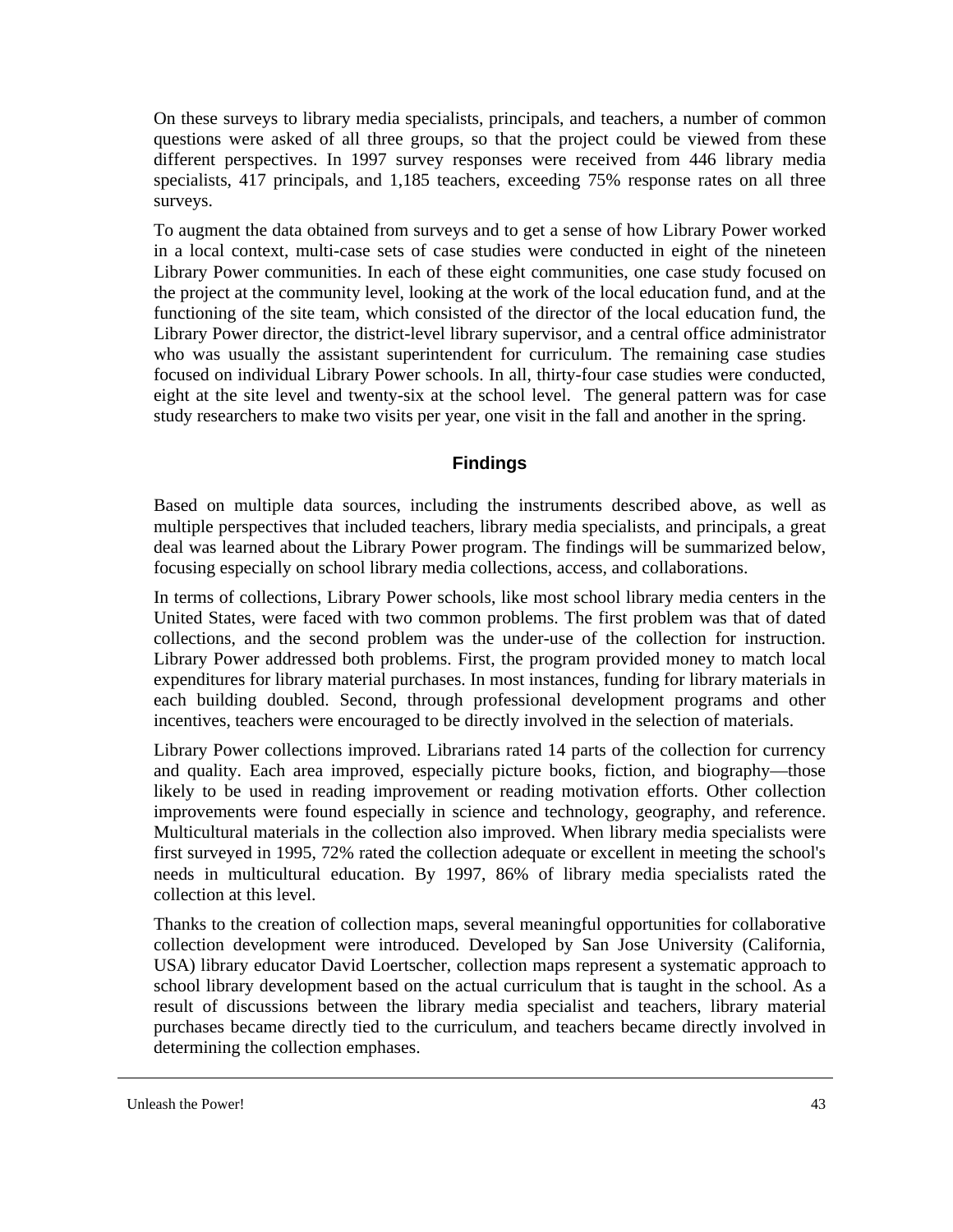In Library Power schools, 85% of teachers indicated that the collection was better than before in meeting their needs. More than 70% of teachers indicated that the collection supported teacher and student needs well. Throughout the Library Power initiative, teachers became more involved in collection development and used the library collection more in instruction. Most teachers, (81%), felt that they influenced the selection of materials, and even more (89.4%) indicated increased use of the collection in instruction.

There was increased involvement of the library media specialist in unit planning, particularly through the use of the library collection. Library media specialists indicated that they were overwhelmingly (99%) involved in classroom instructional unit development through the identification and gathering of materials and resources. Similarly, more than half of all teacher respondents, 59%, indicated that library media specialists usually participated in instructional units in this way.

The collection was so important to instruction that, unprompted, 64% of teachers named the collection as the most important contribution of Library Power to their teaching. The collection was also necessary to many school-wide reading initiatives, supporting the quantity of resources necessary, offering the variety of resources needed, and providing attractive materials that students were motivated to use.

The study revealed several important themes:

- New collection development practices led to improved collections and expanded use of collections in instruction.
- Strong connections were established between library collections and instruction.
- Up-to-date collections selected by both teachers and library media specialists represented the basis for most collaborations between library media specialists and teachers. The wide availability of appropriate resources is clearly the first basis for collaboration efforts between most librarians and teachers.

The key premise of access in a Library Power school is that library facilities and resources can support instruction best if they are available at the time most suited to a lesson or when spontaneous interests arise. Therefore, flexible scheduling—the ability to use the library when needed—was a requirement to participate in Library Power.

Most Library Power schools, about 95%, had some form of flexible scheduling. About 75% of library media specialists indicated that they had a completely open schedule, while about 20% indicated that there were some regularly scheduled classes in addition to access through a flexible schedule. Case studies were especially helpful in demonstrating the variety of beliefs about flexible scheduling and showing the variety of flexible schedule patterns.

It was found that the degree to which a school library media center can fulfill the intentions of flexible scheduling is strongly related to the center's facility, its capacity, and features. Library Power funding could be used to support minor renovations to the library media center and to add attractive, comfortable furnishings to make the library media center more appealing, in concert with local support. Nearly half of the Library Power schools added more space for comfortable reading. A third added space where students could work on computers and where teachers and librarians could read aloud to groups of students. One fourth of schools added space where individual students could read, view, or listen to library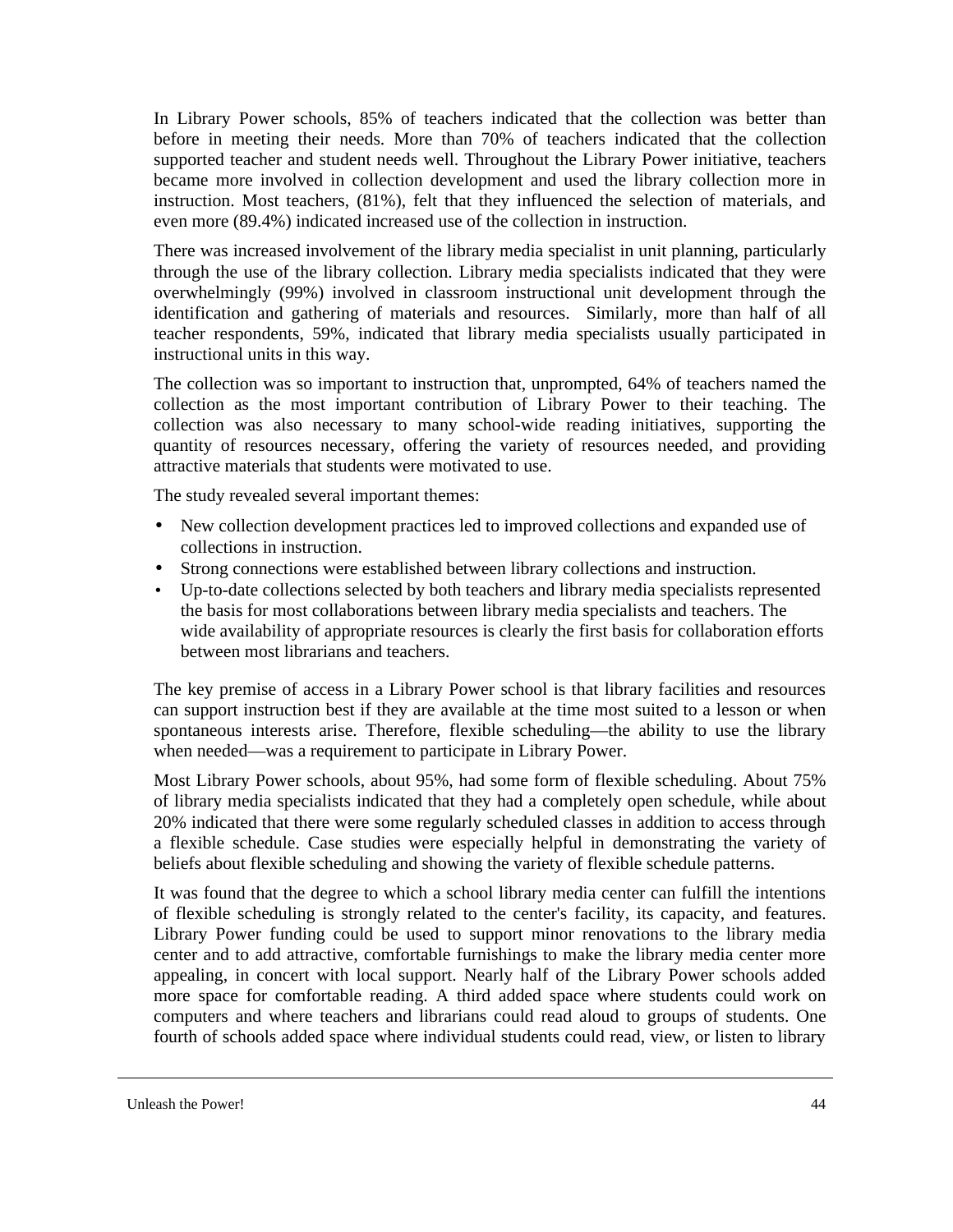materials. They provided areas where students could work in small groups, large groups, or spaces to allow different simultaneous activities. Overall, more than three fourths of Library Power library media centers, were able to support large and small groups, reading aloud, computer use, and multiple simultaneous activities.

For many schools, there was a clear interaction between the facilities renovations and the degree to which they were implementing flexible scheduling. Libraries that provided more flexible access were more likely to have multiple use space. For example, no libraries that were regularly scheduled added space for individual reading/viewing/listening. Almost 80% of libraries with the capability of supporting multiple activities simultaneously were fully flexibly scheduled; fewer than 60% of those not having such capability were fully flexibly scheduled.

In addition, there was a strong pattern of seating capacity in the library and form of scheduling. Libraries that allowed only regularly scheduled access reported an average of 43 seats; libraries with a mix of access schedules reported an average of 50 seats; and libraries providing fully flexible access reported an average of 61 seats. Thus, it is clear that aspects of facilities and scheduling co-occur in ways unlikely to be due to chance.

A major goal of Library Power is to encourage collaboration between teachers and library media specialists. While school library media specialists have been aware of the importance of collaboration for many years, collaborations in planning instruction with teachers has not been commonplace in schools. Yet both the 1988 and the 1998 U.S. guidelines for the school library media profession demonstrate a recognition of the value of collaboration. For example, in the 1998 guidelines, *Information Power: Building Partnerships for Learning*, the third school library media program learning and teaching principle indicates that the library media program performs and promotes collaborative planning and curriculum development. Goals in this section show that the library media specialist is expected to use the book's information literacy standards for student learning as a basis for curricular and instructional planning. The goals also include the expectation that there will be regular curriculum collaboration with teachers and other members of the learning community.

Nearly all principals indicated that Library Power was at least partly responsible for the increase in collaboration in their schools. Over half of the principals attributed the increase in collaboration directly to Library Power. Overall, over 90% of principals indicated that Library Power, working alone or with other school reforms, was responsible for increasing collaboration. Among reasons for the increase in collaboration were professional development programs for principals, teachers, and library media specialists; time for planning and collaboration; and principal accountability.

Library media specialists reported that before their schools became Library Power schools, they had regularly collaborated in planning or providing instruction with 22% of the teachers in their schools. After the schools became Library Power schools, library media specialists reported in 1997 that they regularly collaborated with over half (57%) of the teachers on the faculty.

Findings from the evaluation based on analysis of data from over 400 schools show that Library Power made a positive difference in collaborations between teachers and library media specialists. Principals overwhelmingly indicated that library media specialists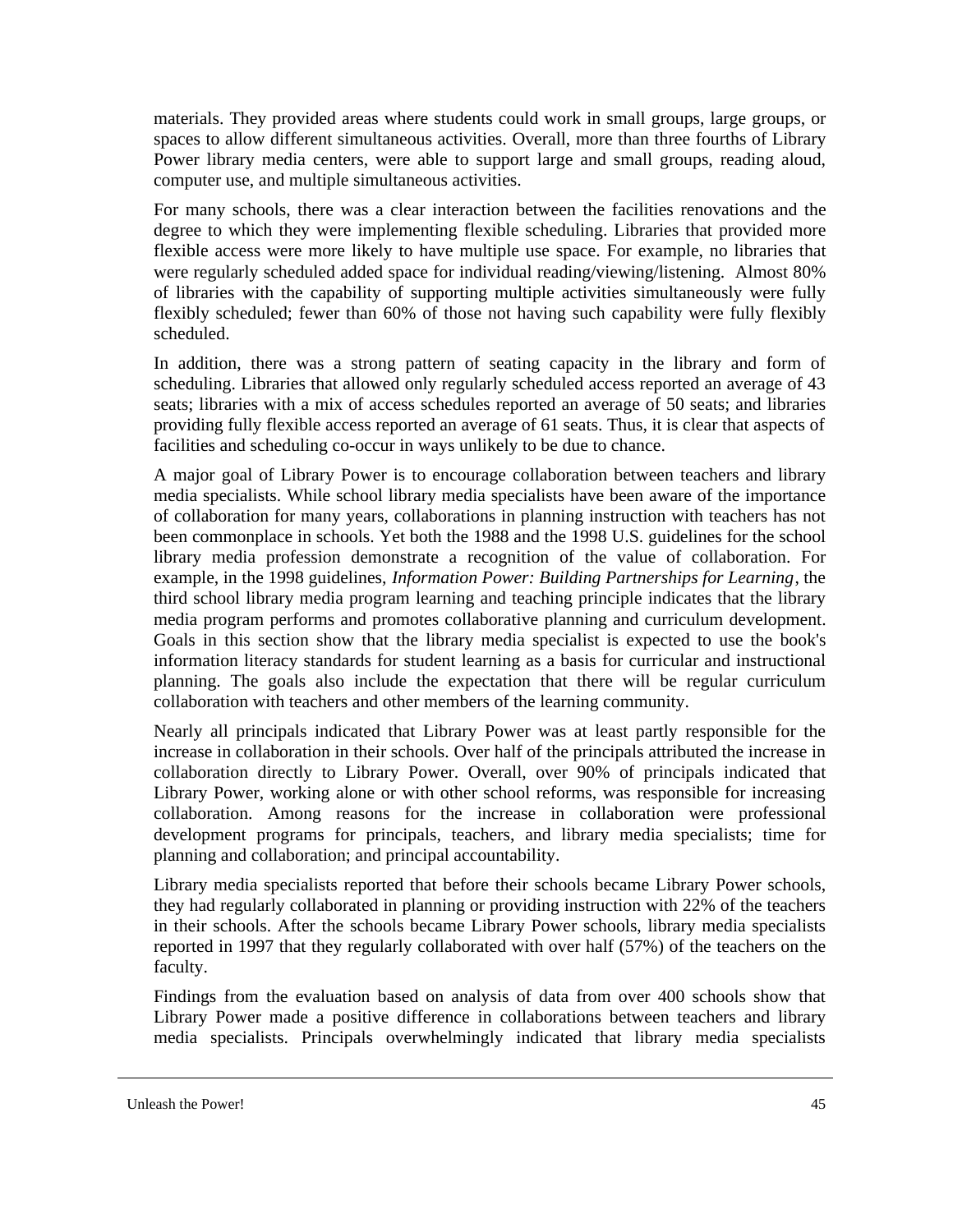collaborated with at least some teachers to plan and design curriculum and develop the collection. For some teachers, according to principals, the collaboration between the library media specialist and the teacher occurred for the first time. In 1997, 80% of principals reported that at least some teachers at their school had begun to collaborate in planning and designing instruction with the library media specialist. A majority of principals (72% in 1997) also reported that some teachers had begun to collaborate with the library media specialist in developing the library's collection.

While the nature of the collaborations varied, most activities reported in a sample of collaborations were interdisciplinary projects. In most activities, the teacher and library media specialist coordinated a division of labor and responsibilities for instructional activities.

Of special interest was the area of information/library skills instruction. In far too many library media programs that are not integrated with instruction, information skills instruction is an event that is isolated from the school's instructional program. An examination of records kept by library media specialists about their collaborations (called collaboration logs), showed that skills were no longer being taught in isolation. Thanks to collaborations, information skills instruction was systematically being integrated into day-to-day instruction. Collaboration records showed that many information skills areas were essential to achieving the curriculum objectives established by teachers and the library media specialist.

While the results of the collaborations are promising, the evaluation also found that instituting and advancing collaborations throughout a school are difficult. Collaboration requires time in an already full schedule. In addition to the need to learn the skills involved in collaboration, support necessary to create a climate where collaboration is valued is also important.

## *Institutionalization*

As with any effort at school improvement and reform, questions are naturally raised about the extent to which Library Power will leave a permanent mark on teachers' practices and students' learning opportunities. Such permanent impact can be construed as institutionalization—a reform or innovation that has become a regular practice, one that has become part of a school's routine. The evaluation of Library Power looked at the likelihood that Library Power practices would become institutionalized through two approaches. First, survey questions asked librarians, principals, and teachers whether eight aspects of Library Power practice would continue beyond the grant period, and whether they thought they should continue beyond the grant period. In all areas but one, well over 90% of all parties said that they expected that the Library Power practices would continue. In the one exception, all parties were uncertain that the addition of large quantities of new materials would continue. With their experience of boom and bust budgets, librarians were most skeptical: only 50% of the librarians thought that the strong support for new materials would continue. With two exceptions, over 95% of all parties thought all practices should continue; only 85% of teachers thought that flexible scheduling should continue and 90% of teachers thought that on-demand access to the library should continue. With these few exceptions, the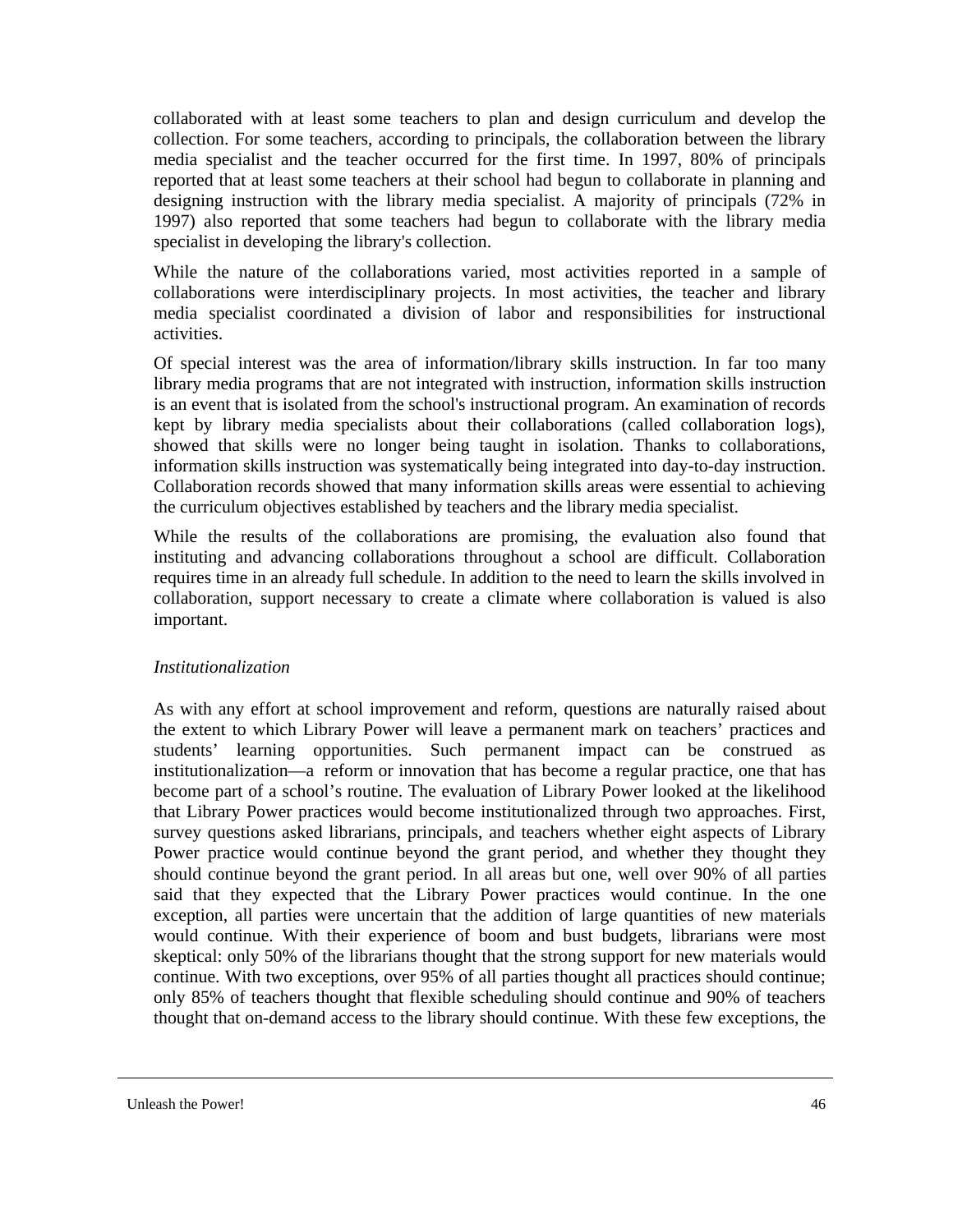participants gave a strong vote of confidence in the continuity of Library Power practices beyond the funding period.

The second approach was to look at Library Power programs two years after their funding had ended to see to what degree the practices were persisting. For example, one of the more controversial practices was that of flexible scheduling, a requirement for participation in the initiative. In 1997, access to 95% of all Library Power school libraries was fully or partially flexibly scheduled. In those schools that had ended their funding in 1995, 84% were still fully or partially flexibly scheduled. This figure corresponds with the percentage of teachers who thought the practice should continue. In addition to these survey-based approaches, case study researchers were asked to make observations that would document likelihood of institutionalization.

Institutionalization of Library Power requires that its core practices become routine. A culture is established in which teachers, students and the community believe that such practices are valuable because they provide for high quality student learning. In Library Power schools, the researchers noted the accepted belief that students must learn to use modern library resources and that collaboration, flexible scheduling, and collection development are important components in promoting this kind of education. Such beliefs and structures combine to institutionalize Library Power.

Evidence from a number of study sites suggested that the core practices have been genuinely accepted for their success in providing students with a richer variety of resources. Educators and the public in the sites have come to see value in the structures and practices of Library Power and hope that they can be institutionalized. To the extent that communities, especially through their local education funds, continue to demand that schools offer the practices and resources associated with Library Power, it will become institutionalized.

## *Implications for Higher Education*

With its interdisciplinary base, Library Power demonstrated the importance of a common vision within a school community and beyond. It demonstrated the importance of articulating the vision by many, not just the library media specialist. Library Power demonstrated the importance of collaborations in promoting excellence in teaching and learning. It also provided evidence of the important role that the library media specialist can play as a curriculum partner or leader.

Library Power suggests that it is important that the notion of a learning community be fostered, not only in K-12 environments, but in higher education, as well. It suggests the importance of collaborations between Schools of Library and Information Studies programs and Schools of Education. It suggests that future teachers, library media specialists, and administrators (as well as educators in continuing education programs) would benefit from opportunities to work together in learning communities. These would include, but not be limited to, shared courses, shared course assignments, and field experiences involving both practicing library media specialists and cooperating classroom teachers.

The realization that, given the right conditions, the leadership of school library media specialists and school library media programs can make a difference in opportunities for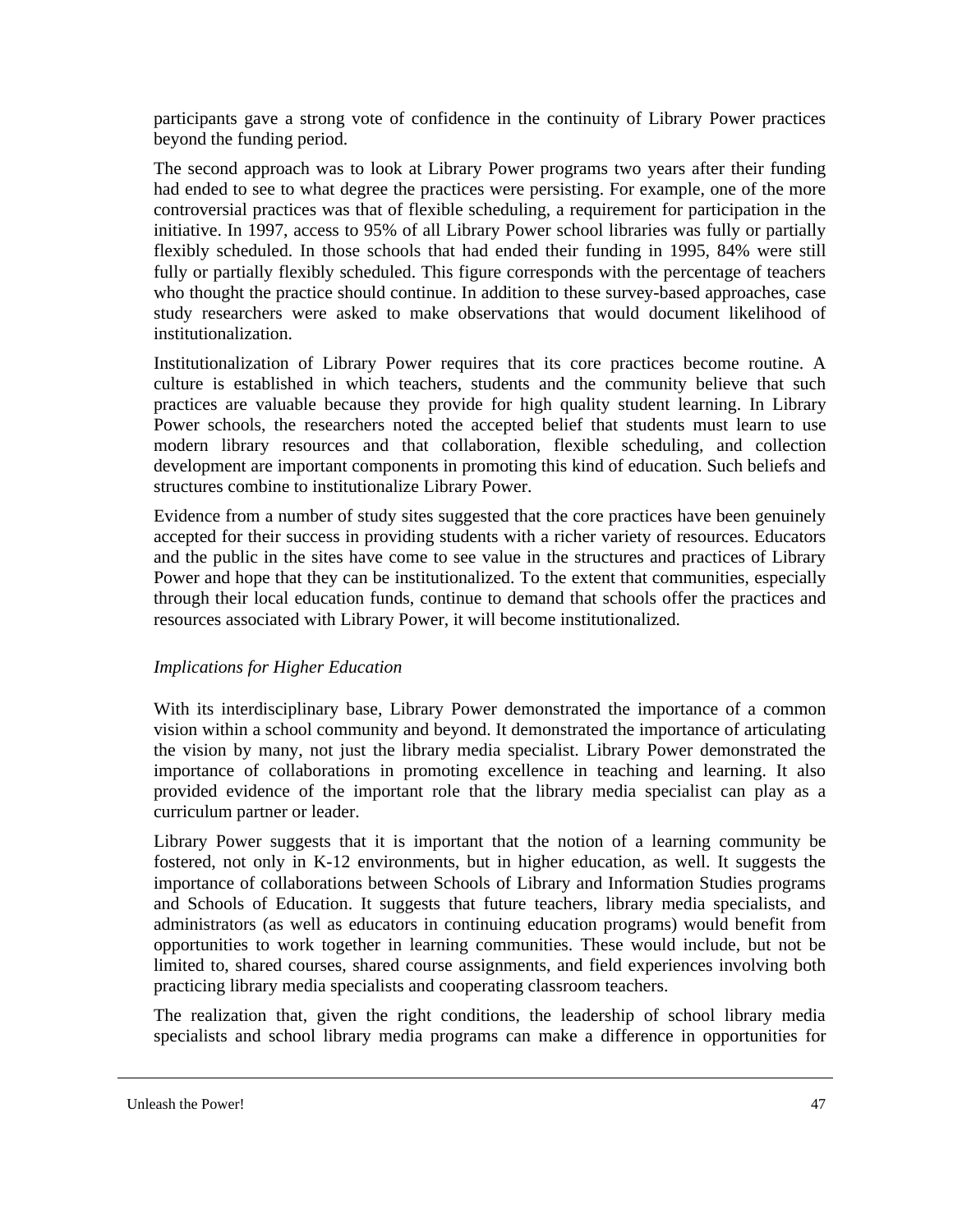student learning, is important. As a vital part of the learning community, school library media programs have much to offer in achieving the goal of excellence in teaching and learning.

#### **References**

- American Association of School Librarians & Association for Educational Communications and Technology. (1998). *Information power: Building partnerships for learning*. Chicago: American Library Association.
- American Association of School Librarians & Association for Educational Communications and Technology. (1988). *Information power: Guidelines for school library media programs*. Chicago: American Library Association.
- Hopkins, D. M. (1999). Issues in the education of school library media specialists. <www.ala.org/congress/hopkins.html> American Library Association's Congress on Professional Education.
- Hopkins, D. M. (1999). The school library collection: An essential building block to teaching and learning. *School Libraries Worldwide*, 5 (2), 1-15.
- Webb, N. L., and Doll, C. A. (1999). Contributions of Library Power to collaborations between librarians and teachers. *School Libraries Worldwide,* 5 (2), 29-44.
- Zweizig, L. (1999). Access and use of library resources in Library Power*. School Libraries Worldwide*, 5 (2), 16-28.
- Zweizig, D.L., and Hopkins, D. M. with G. Wehlage and N. Webb. (1999). *Lessons from Library Power: Enriching teaching and learning*. Englewood, CO: Libraries Unlimited.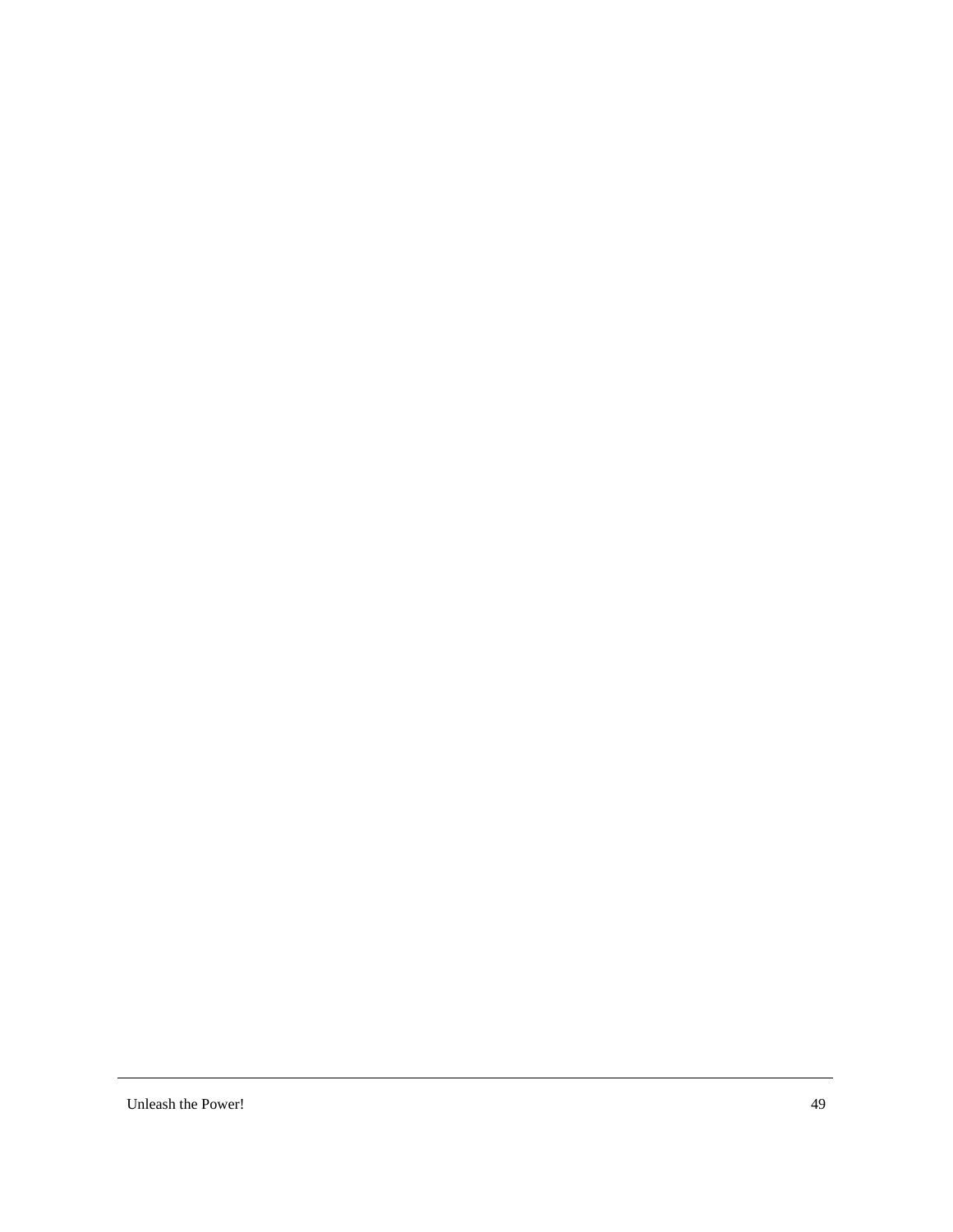# **Part 3:**

# **Powerful Roles**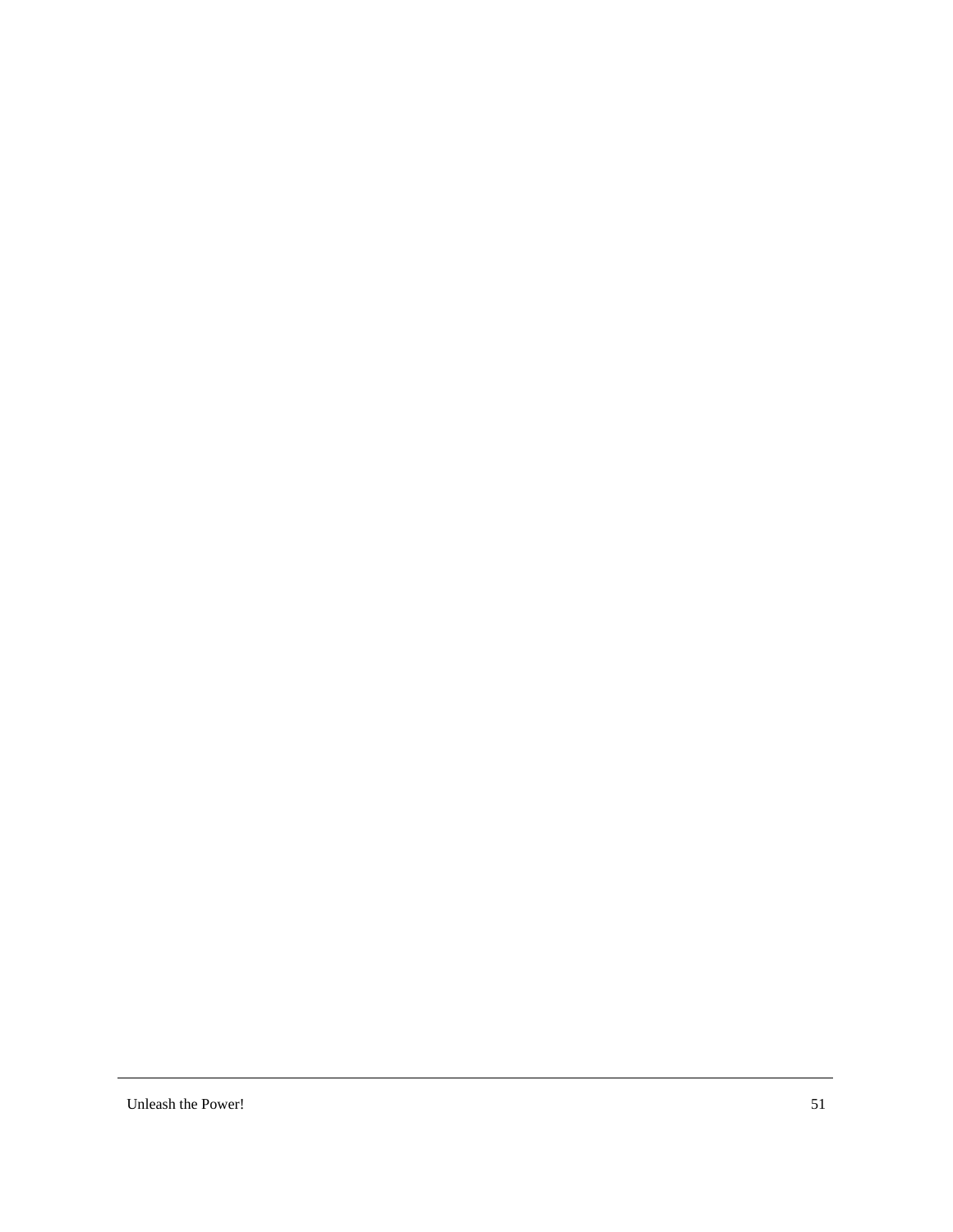# **Authentic Learning and the Research Processes of Gifted Students**

# **Kay Bishop, Ph.D**

<kbish0@pop.uky.edu>

*Associate Professor University of South Florida United States of America*

*This study utilizes qualitative research methods (observations, interviews, and analysis of written documents) to investigate the research processes of ten gifted students who participated in independent research projects. Research stages dealing with exploring and forming a focus presented the most difficulty for the students. The three students who were able to establish a clear focus were the only ones who demonstrated all aspects of authentic learning. An additional research question deals with the types of resources used by the students. Books and videocassettes were the primary sources used by the students. All students were highly dependent on the teacher as a source of information. The researcher points out the absence of collaboration between the teacher, the school librarian, and the public librarian. The researcher also calls for the examination of cooperative learning, intervention, required assignment deadlines, and the format of products as each of these relate to independent research projects.*

## **Introduction**

Teachers frequently give gifted the opportunity to participate in independent research projects, reasoning that such assignments allow the students to explore their own interests, produce creative products, and engage in meaningful learning experiences. But how important is understanding the research process itself and being able to access and utilize a variety of sources to such an assignment? Are the independent research projects fulfilling the intended goals for all gifted students? How might the process be altered to make such an assignment produce more authentic learning experiences for each gifted student? This case study of ten ninth grade students in a junior high class for gifted students investigates these questions. $<sup>1</sup>$ </sup>

This study extends and applies the information obtained from previous studies that have dealt with (a) the research processes of young people, (b) the types of information sources used by gifted students, and (c) the application of authentic assessment standards to learning.

Previous studies related to these topics include a research model developed and tested by Kuhlthau (1985, 1988, 1989, 1990, 1993), a study by Burdick (1996, 1997) that used Kuhlthau's model and emphasized the focus formulation stage of the model, studies by McGregor (1994) and Pitts (1994, 1995) that provided insights into the research processes of young people, and Reis and Renzulli's (1992) research describing a twelve-step methodology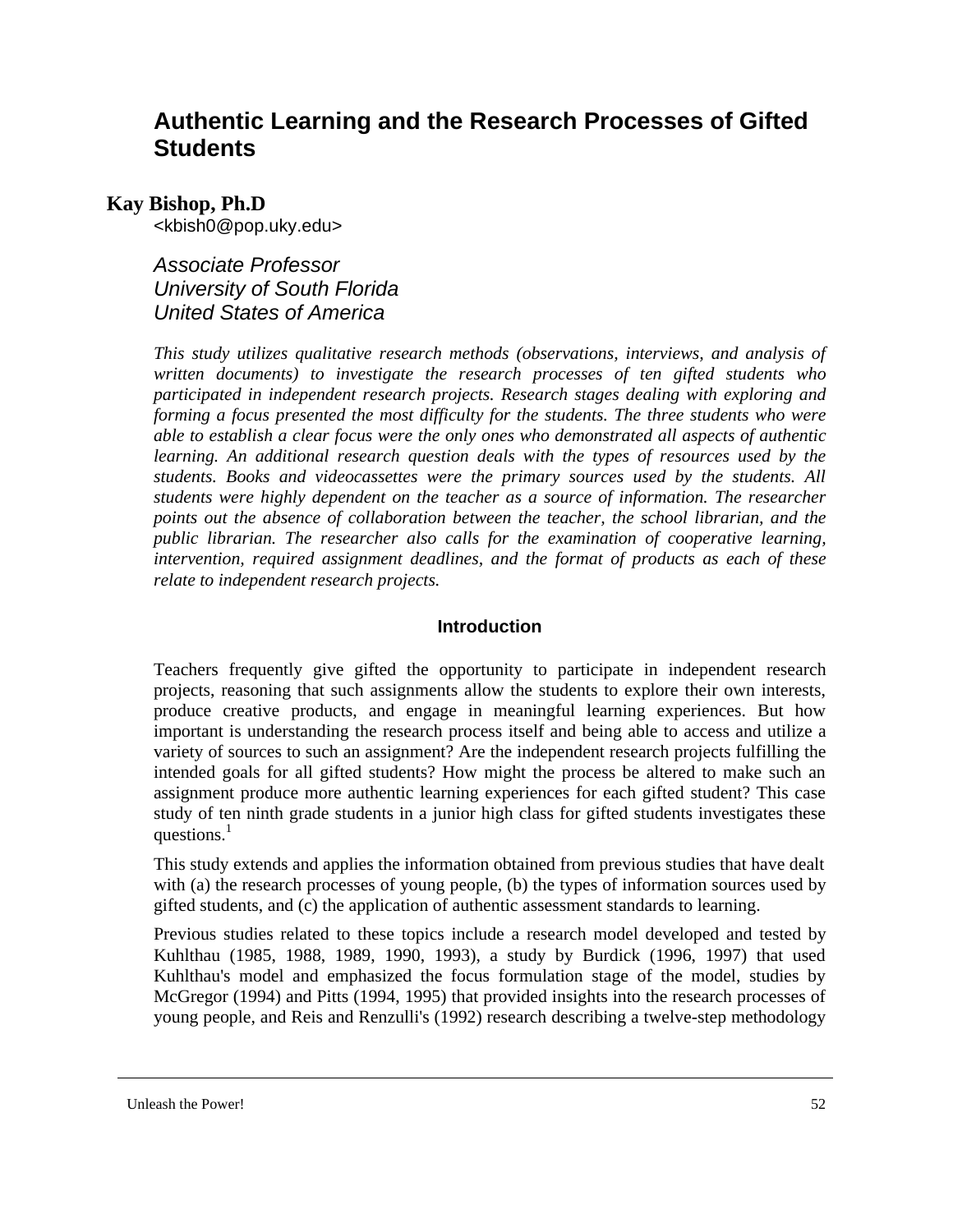that teachers or media specialists can use to guide high ability students in independent research projects.

Latrobe and Havener (1997) explored the types of information consulted by high school honor students, and Newmann, Secada, and Wehlage (1995) wrote a monograph in which they defined authentic learning by using three criteria: construction of knowledge, disciplined inquiry, and value beyond school.

## **Research Questions**

A case study using qualitative research methods was selected as the most appropriate means of obtaining data to investigate the following research questions that served as guides to the study: (1) What are the processes, thoughts, and feelings that gifted students experience while participating in an independent research project? (2) From what sources do gifted students obtain their information for an independent research project? (3) Do independent research projects produce authentic learning for gifted students?

# **Methodology**

Purposive sampling was used to select a school district where there was a well-established gifted program for students. The selected classroom was in a junior high school in a southeastern state. At the request of the school district, the school remains anonymous in the study and fictitious names have been used for the teacher and the students. The teacher had several years of experience as a teacher of gifted students. The school was located in a primarily middle class neighborhood, with a variety of racial backgrounds represented in the student body. The ninth grade classroom chosen for the study consisted of ten students—six girls and four boys, nine Caucasians and one African-American. All the students were formally identified as gifted using a combination of criteria that included formal testing. The students were in the gifted classroom during one period of the day.

During the three days prior to the beginning of the independent research project the researcher observed the students while they participated in panel discussions relating to a NASA project in which they had been involved. Most of the students were friendly and outgoing. They chatted informally with the researcher, and none of the students seemed uncomfortable with the presence of the researcher in the classroom. Thus, the researcher assumed the role of "participant observer," the term used to describe the researcher who enters the world of the people he or she plans to study (Bogdan & Biklen, 1982).

The researcher spent twelve weeks during the spring semester gathering data related to the students' independent research projects. Data gathering methods included the following: (1) observations, during which field notes were recorded; (2) informal interviews with the students, the teacher, a public librarian, and the school librarian; and (3) analysis of documents including papers distributed by the teacher, information sources gathered by the students, and the final student research products. Qualitative researchers recommend the use of multiple data sources and research techniques (Pyke & Agnew, 1991). This method of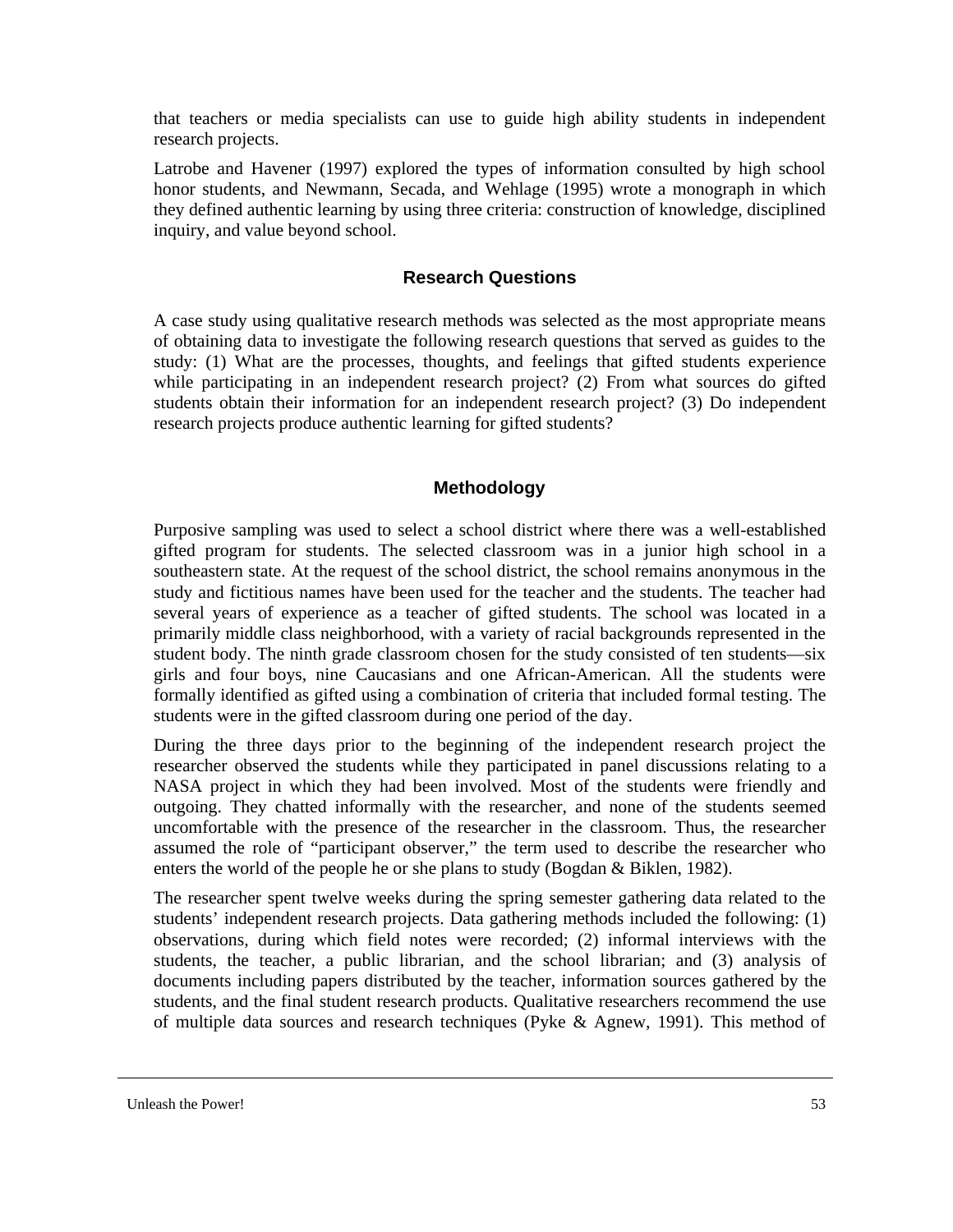"triangulating" data sources minimizes bias and maximizes the amount and quality of data gathered (Westbrook, 1989).

Field notes from observations and interviews, as well as notes taken from the analysis of documents, were coded and analyzed. The researcher looked for patterns and trends that provided the findings for the study.

# **Results/Findings**

*The Research Process*

Receiving the Assignment. Before beginning the independent research project the instructor, Mr. Roberts, spent one class period discussing the assignment. He provided the students with handouts and talked to them about note-taking. There were no specific deadlines for the independent research project, but he did mention that the class would spend about nine weeks on it.

Selecting a Topic. Students were allowed to select their own topics for independent research. Before walking with the students to a nearby public library Mr. Roberts discussed project ideas with the students. Two of the nine students, Mary Ann and Scott, had fairly definite ideas of the topics they planned to research. One of the students had many ideas, four had a few ideas, and three had no ideas. The amount of time for topic selection varied greatly, from the first day the students discussed topics to twelve days later. Elaine waited until the twelfth day and selected a topic (Janis Joplin) only after Mr. Roberts checked out some books from the public library and placed them in her research carrel. Elaine did state, however, that she was glad to finally have a topic. This was the first sign of enthusiasm or optimism expressed by her since the beginning of the assignment. Elaine's response coincided with Kuhlthau's model in which students have feelings of optimism when a topic is selected. All the students expressed a sense of optimism as they selected their topics, although again there was great variation in their level of optimism.

Exploring for a Focus. Kuhlthau's third stage in the research model is exploring for a focus. In her model feelings of confusion, frustration, and doubt accompany this stage. Kuhlthau reports that half of the students in her studies was successful obtaining a clear focus for their research, while the other half of the students was not. Burdick's (1997) findings were similar, but in her study she went on to delineate three types of students in regard to the focus of their projects: Navigators (students who were highly focused), Tourists (students who narrowed their topics somewhat), and the Lost and Wanderers (students who were only able to express a vague description of their topics).

The researcher classified four of the students—Michael, Lara, J.C., and Elaine—as Lost and Wanderers. Although they did collect some materials and go on to make presentations, they never seemed to have a clear focus. When questioned by the researcher at various times about their projects, they were unable to verbalize what questions they had about their topics or what they were trying to discover.

The researcher placed three of the students in the Tourist category: Linda and Jana (who worked collaboratively on the topic of magic) and Steven (who investigated nonverbal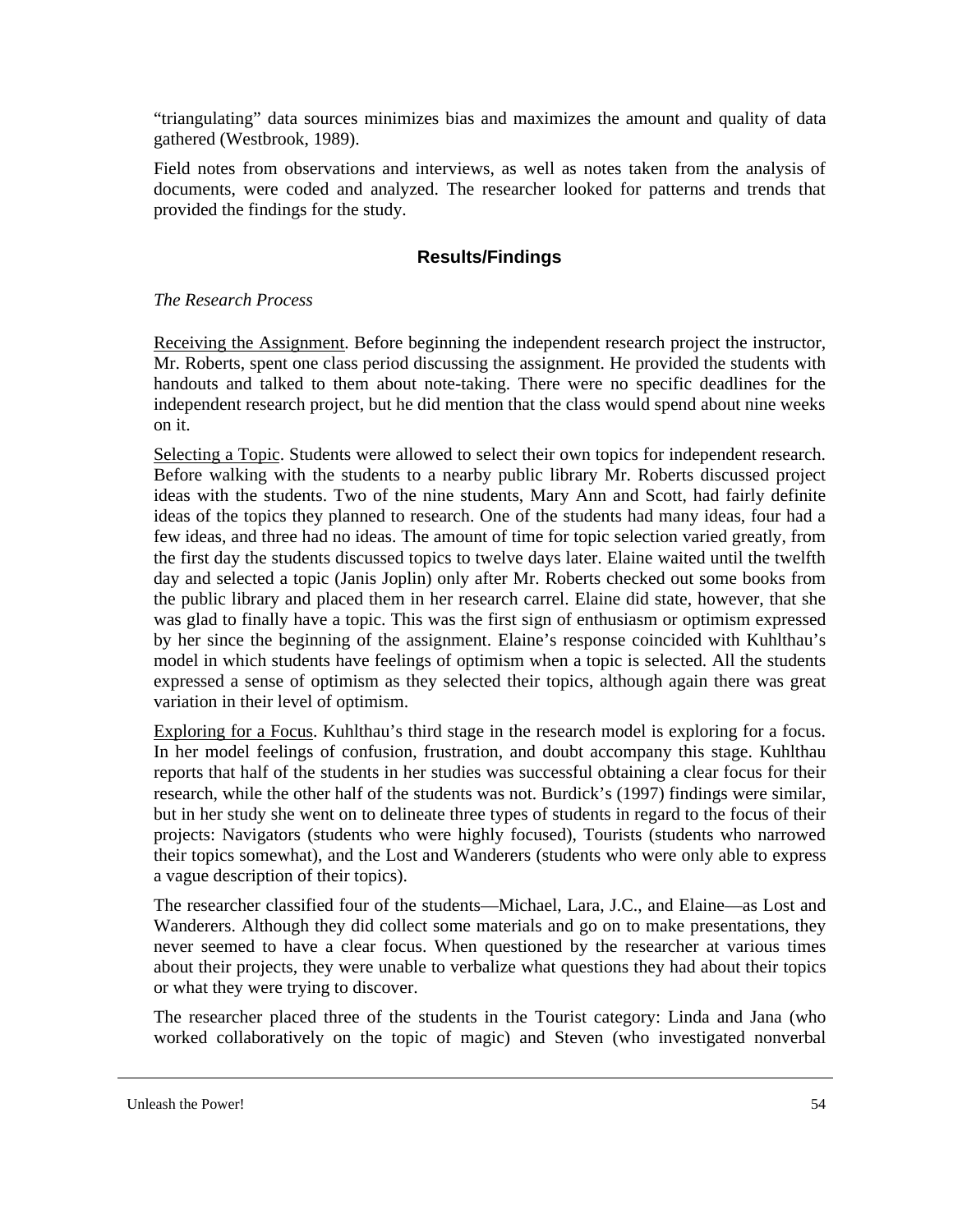expression using a clay model). They somewhat narrowed their topics and explored them by collecting information.

Three students, Jennifer, Scott, and Mary Ann, achieved the attributes of Burdick's Navigators. Each of these students formulated a clear focus, and each followed the cognitive and affective stages of Kuhlthau's model. As mentioned earlier, Scott (robotics) and Mary Ann (polymer science) selected their topics almost immediately. Mary Ann was unable to find the sources she needed, but clearly focused on the topic of bubbles when she switched topics. Scott, although using a fairly small number of information sources in the collection stage, kept a clear focus throughout his research. Jennifer, who investigated autism, was perhaps the most "classic case" of Kuhlthau's entire research process in this study.

Forming a Focus. Jennifer provided an interesting case study during this fourth stage, which Kuhlthau calls "forming a focus," and the following stage, "collecting information." After trying to suggest the topic of autism to Elaine, she decided to explore it herself. Up to that point she had been thinking in the broader areas of sign language or child prodigies. She told the researcher she was trying to figure out a way of tying sign language to autism. She became clearly focused on the topic and had a number of questions she wanted to investigate.

Collecting Information. Jennifer stayed focused on her topic during the remainder of the research process. She immediately began gathering sources from a variety of places. She contacted people who knew about autism, checked out books and videos from the public library (and put others on reserve), and borrowed videos from video rental stores in town. She clearly displayed a sense of direction and much confidence throughout this stage.

Preparing to Present. In this stage Kuhlthau describes the students as feeling either a sense of satisfaction or dissatisfaction. The feelings of satisfaction were apparent in the students who were focused (the Navigators) during the research process. Mary Ann, Jennifer, and Scott were all excited about their presentations and talked with the researcher about what they planned to do. All of their presentations were well organized and displayed much creativity.

The other students lagged noticeably behind in their preparations to present. Jana, Linda, and Stephen (the Tourists) presented during the eleventh week of research. Their presentations exhibited information they had obtained but lacked the organization and focus of the three previous presentations.

Elaine (categorized as a Lost or Wanderer) was the next to present. As mentioned earlier, Elaine showed little interest in the research process, and she received much assistance in her preparations for her presentation. When she decided to make a video for a product ("because Mr. Roberts suggested it and Steven is making a video so I guess I will"), she was very dependent on Mr. Roberts and Jennifer to help her complete her video. However, once she got into her topic presentation and began to relax, she surprised Mr. Roberts, the researcher, and the other students with the amount of information she had gathered and how much she had learned about Janis Joplin's life.

Assessing the Product and Process. Although Kuhlthau's original model did not include a stage for assessing the process, she did include it as one of her stages in her book, *Teaching the Library Research Process* (1994)*.* This step is important enough to merit inclusion in the current study.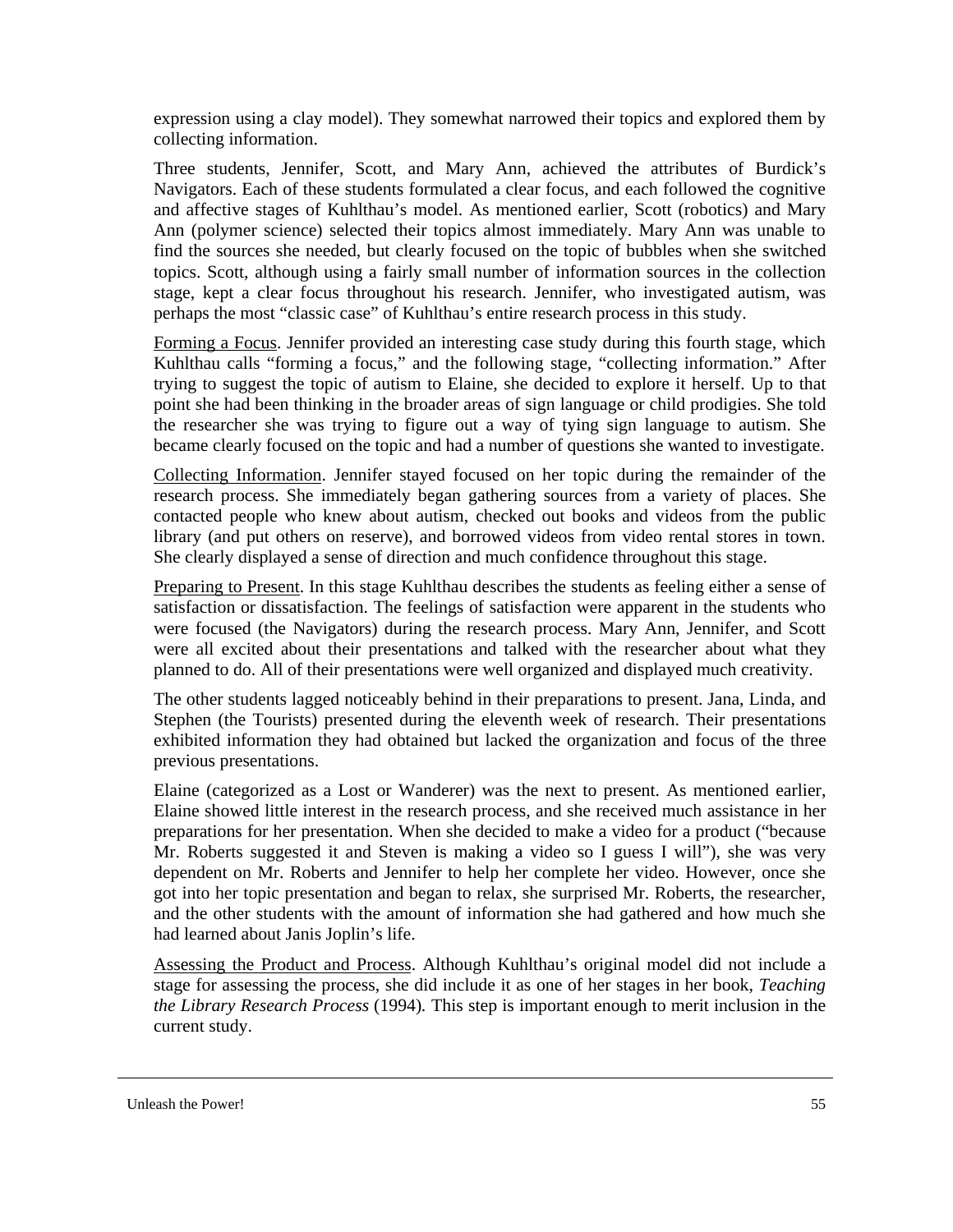Mr. Roberts continually stressed self-assessment throughout the research process. Early in the research process he talked about evaluation: "How the product performs is your evaluation. Does it support your hypothesis? It doesn't mean if the hypothesis doesn't prove out, you haven't learned."

During the sixth week he called the students together and had them fill out a form, "Almost There: Putting the Finish on an Independent Study Project," that both assessed their progress and guided them to look at the things they needed to accomplish before their presentation. The students then shared their responses orally. Mr. Roberts and the other students offered suggestions for each project. When all the students' presentations were completed, Mr. Roberts and the students evaluated both the research process and their own products.

Mr. Roberts also orally shared with the students his assessment of how he had structured the independent research project: "I think it would have been helpful if I had set some deadlines. Maybe we should have sat down as a class and agreed on some deadlines." He also thought he should have required the students to do more writing, even though the final product was an oral presentation: the writing would have supported the oral presentation. Jennifer's product was the only one in the class that included an accompanying written paper.

Mr. Roberts talked to the researcher after class on one occasion and noted the independent research projects had decreased in quality through the years. He wondered if it had something to do with reading as he said many of his gifted students did not seem to be readers. The projects in the earlier years were set up on a more formal basis, with research questions stated and "discoveries" presented in well-organized, written papers.

#### *Sources of Information*

The second research question for the current study concerns the sources of information used by the students for their independent research projects. The most extensively used sources of information for all the students were books. Most of the students obtained their books from the nearby public library; however, several of the students also brought books from home.

All students appeared to know how to access the online catalog in the public library. One of the students told the researcher that Mr. Roberts had taken the students to the library when it first opened and showed them how to search the catalog. However, similar to the students in Pitts' (1995) study, if these students did not find a source in the catalog they assumed the library had no information on the topic. Although other electronic sources, such as magazine indexes, were available on CD-ROM in the public and school library, the researcher observed only one instance of their use—Jana ran a printout of Houdini from an electronic encyclopedia at the public library. Some students read magazine articles about their topics, but these were primarily provided by Mr. Roberts, who seemed to have large amounts of information in his school files (although much of the information was quite old). On several occasions Mr. Roberts retrieved articles and presented them to the students.

The second most used sources of information were videos. They came from a variety of places—the public library, home, video rental stores, Mr. Roberts' collection, and in one case the school library. The students particularly enjoyed watching the videos and frequently spent entire class periods viewing them. The unfocused students, particularly Lara and J.C.,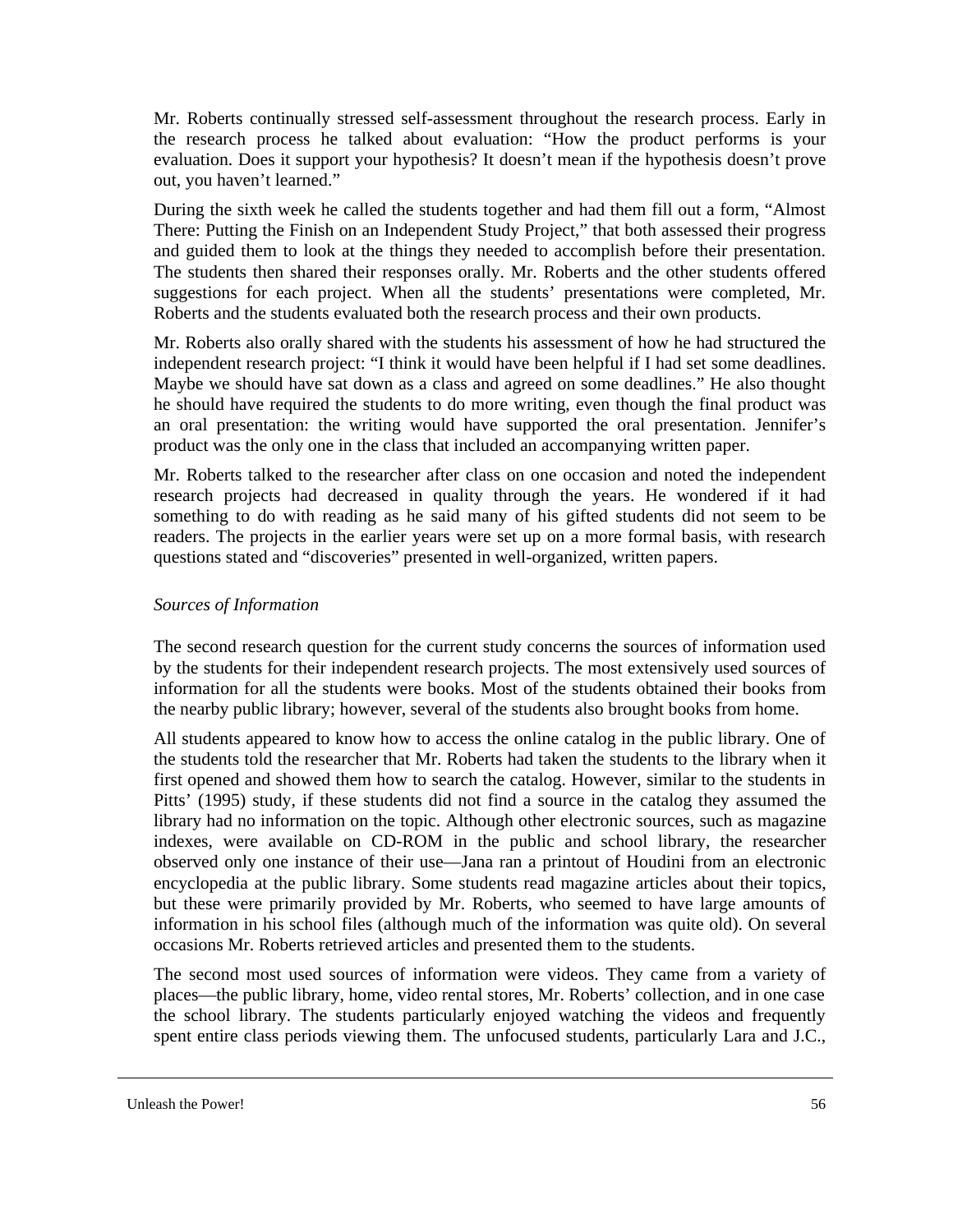spent time viewing other students' videos instead of working on their own projects. Most students took no notes during the videos.

Two students used audiocassettes were used to obtain information. Lara used a cassette of an Irish folktale, and Elaine used a Janis Joplin cassette. In neither case did the student locate the audiocassette on her own.

In Latrobe and Havener's (1997) study of information-seeking behavior, the ninth grade honor students relied heavily on other people for information, and 100% of those students reported consulting with their teachers. This was also true in the current study where every student in the class relied on Mr. Roberts to provide them with information on their topics. He was remarkably well-rounded in his interests and was able to verbally contribute in-depth information on every student's topic. Additionally, he provided several of the students with materials on their topics or for creation of their products.

Jennifer was the only student who obviously consulted with other adults besides Mr. Roberts for her information needs. Some other students, however, did mention their parents helped them obtain materials for products that they built.

Both the students and Mr. Roberts consulted the librarians at the public library and the school library only for the location of materials. The researcher informally interviewed the reference librarian on duty at the public library and the school media specialist. Both were knowledgeable professionals who were well acquainted with a variety of information sources, possessed the ability to conduct reference interviews, and knew how to integrate information skills into the research process. Both were pleasant individuals who were willing to help the students. However, neither librarian was asked to assist the students in any way except to locate a book on the shelf, put a book on reserve, or provide a blank videotape.

Neither the school library nor the public library had Internet access at the time of the study. Thus the students did not access Internet resources except Jennifer who reported using e-mail on her home computer to obtain some information from individuals about autism.

The use of the school library seemed to be an omission in the research process. When questioned about the school library, Lara responded, "I don't check out books from the school library. Mr. Roberts takes us, but not for research projects. Maybe for something else. He usually brings us here (public library)."

J.C. noted that the public library had more materials than the school, but the university library had the most. He explained he had access to the university library since his mother worked there but many of the students in the class could not check out books from the university library.

When Mr. Roberts was asked about the resources in the school library, he responded that the school library was limited for the depth of research that the gifted students conducted.

The researcher found the school library to be a busy place, with an average number of books for the size of the school. Most of the gifted students in Mr. Roberts' class could have found at least some materials on their topic, except perhaps for Mary Ann's first topic of polymer science. The school librarian stated she did provide resources for Mr. Roberts and his students if they came in during their independent research projects. "If I know his students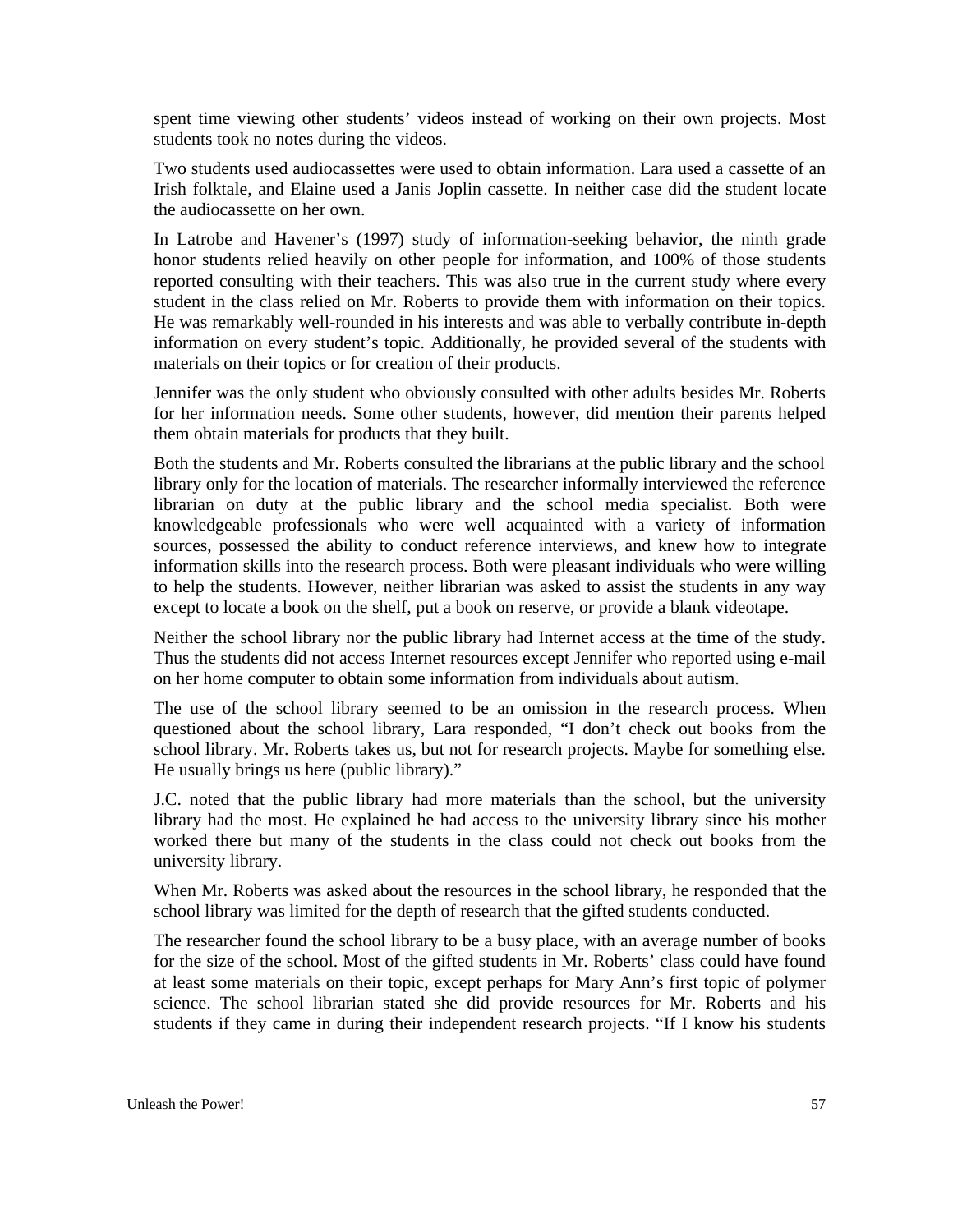are working on a certain unit, then I'll direct him (Mr. Roberts) and I'll gather resources for him," she explained. Then she added, "He pretty much follows his own curriculum."

## *Authentic Learning*

Three students (Mary Ann, Jennifer, and Scott) demonstrated authentic learning. All built their research on a prior knowledge base, gained in-depth understandings of their topics, and communicated their learning through complex narratives, rather than simple, brief responses. When asked questions at the end of their presentations, they were able to give involved explanations and all three students talked of additional questions or understandings they had formulated in the research process. They were able to communicate how their research could help them beyond the value of getting a grade for the class. "From reading and building a robot, I got great knowledge of robotics and electronics which can help me with lots of things, like fixing a car," explained Scott.

Aspects of authentic learning, particularly construction of knowledge and the use of a prior knowledge base, could be found in the seven other projects, but none of these projects demonstrated *all* the aspects of authentic learning as described by Newmann, Secada, and Wehlage (1995). The aspects of authentic learning that were most often absent from the other seven projects were in-depth understanding and the expression of conclusions in complex communication. Most of the seven presentations demonstrated rather simple explanations of what they had learned.

Because Mr. Roberts had directed the students to assess their process and products, all of the students made comments about their research. Some comments were quite insightful and "on target," such as Scott's indication that he thought he should have done more book research, and less hands-on. Steven said, "I wasted two weeks of time. I know I was just bouncing around the room for the first couple weeks." After her presentation, Elaine was more willing to share her thoughts with the researcher, noting, "I guess my presentation went OK—I guess. I guess it could have been better. I could have worked harder. I'm lazy. I admit it." She went on to explain that she had difficulty making decisions and concentrating.

# **Conclusions and Implications**

Students in the current study experienced the most difficulty with the focus stages (exploring for a focus and forming a focus) of the research process. Kuhlthau (1985, 1988, 1989, 1990, 1993) and Burdick (1996, 1997) also indicated similar problems and numbers of students having difficulties in the focus stages. Thus, the fact that a student is gifted does not mean he or she will have less difficulty in obtaining a clear focus in an independent research project.

Obviously the focus stages are crucial in the success of the research process. Studies that concentrate on these particular stages of the research process would help educators to better understand how to help students explore and narrow a focus. In the current study the teacher had the students fill out forms to help them establish a focus for their projects. However, there was little or no follow-up with the forms. One-on-one interviews with the students at that point, dealing with both the cognitive and affective aspects of the process, might have helped the students form a clear focus or help them understand why they were experiencing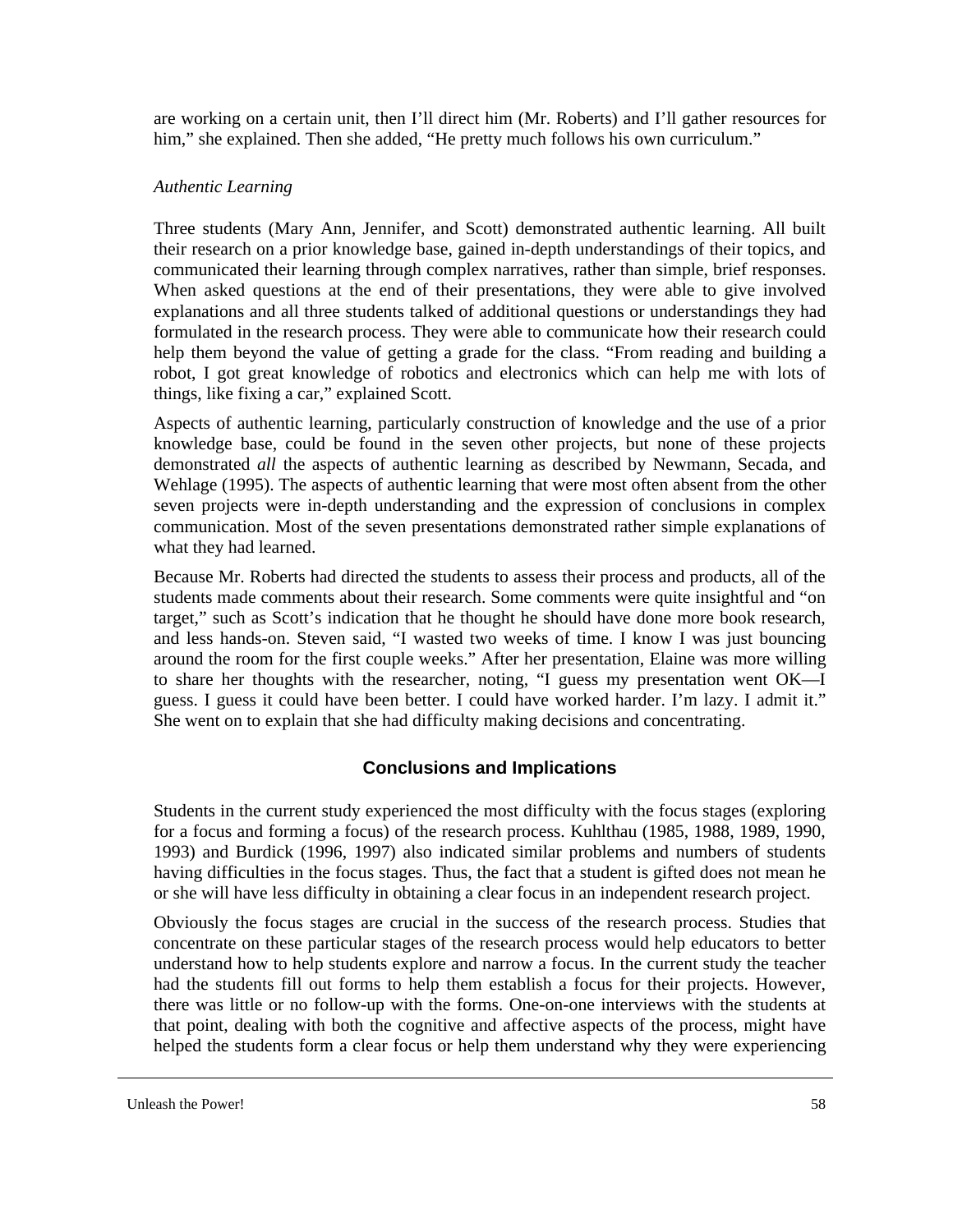difficulties. A teacher might also consider not having a student move on to the next stage (collecting information) until the student verbalizes the research questions and obtains a clear focus.

Intervention made a significant impact on the research process in this study. Although the teacher in the current study frequently intervened positively with the students, he did not utilize other adults to assist in the intervention process. School library media specialists, in particular, are trained in the teaching of the research process, the integration of information skills into the research process, and the utilization of information resources. It is important that the teachers of gifted students work collaboratively with the school library media specialists, thus using the expertise and knowledge of these professionals and providing another adult who could make positive interventions. Phone calls made to the parents of the students soliciting their help might also be an additional means of increasing positive intervention in the independent research projects.

The impact of collaboration among students on independent research projects also needs further study. Questions of when, how, and with whom student collaboration positively affects the research process should be investigated. The current study revealed both positive and negative instances of student collaboration. Although educators have joined the rush to get on the "student collaboration bandwagon," this study indicates there is a need to stop, observe, and reflect on examples of student collaboration or cooperative learning. It is important to determine how collaboration best functions so it can be used effectively in the education of gifted students.

Another aspect of educational reform needs some reflection as well. Educators have emphasized producing creative products in research projects, particularly with gifted students. In this study there was little writing produced in those products. It is possible that those students who struggled to find a focus for their projects might have benefited by organizing their thoughts and information in some written form. Teachers of the gifted and school library media specialists need to consider the importance of the written word in research, particularly as they prepare college-bound students who will be asked to produce formal research papers. There should be an appropriate balance in the formats of the student research products.

The teacher in the current study did not want to place pressure on the gifted students by setting up deadlines for selecting topics or moving into the various stages of the research process. Yet, the students who completed the projects first were those who obtained a clear focus in their research and presented the most creative and complete products. Thus, this lack of deadlines to relieve pressure from the research process is an educational opinion that needs careful consideration.

Similar to the females in Burdick's (1996, 1997) study (who were not limited to gifted students), four of the six girls in this study exhibited some lack of self-confidence in the independent research process. Even though some boys had similar problems in selecting a topic, finding a focus, or producing an effective presentation, none of them verbalized any lack of confidence. Most said they were satisfied with their efforts. This lack of selfconfidence among the females is a characteristic of the research process that needs further investigation and solutions.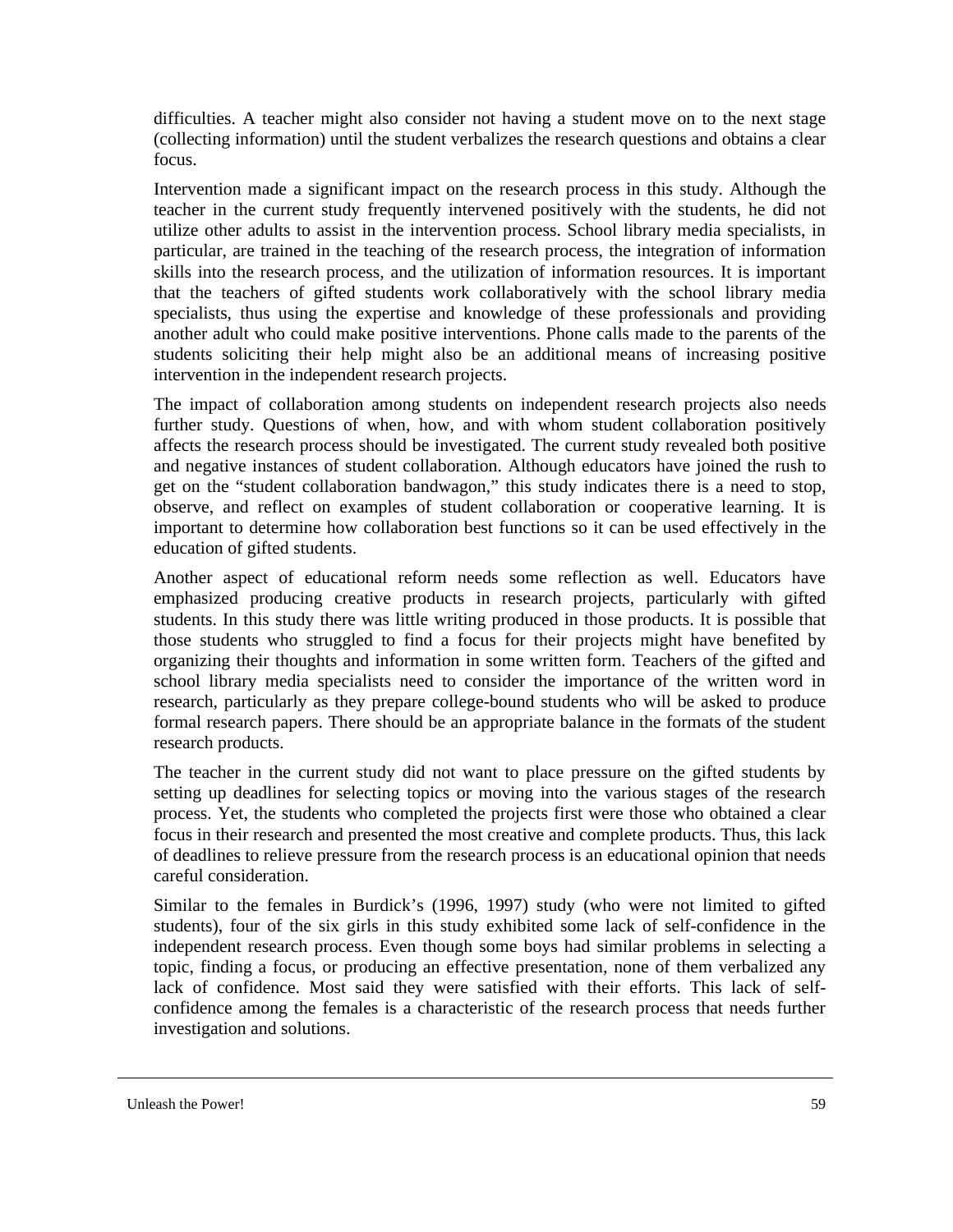The most disappointing finding in the current study was that authentic learning was not displayed in all the gifted students' research projects. The three students who were able to find a clear focus and follow through all of Kuhlthau's stages were those who displayed all the criteria of authentic learning. Thus, this study indicates gifted students need to successfully follow through research stages in order to achieve authentic, relevant learning. It cannot be assumed all gifted students will have meaningful learning experiences in an independent research project. It is important that educators reach these underachieving gifted students. These students will continue to need to utilize information for research. As they progress through high school and into college or university, learning how to access and utilize information for research and to successfully move through the research process will significantly improve the chances of obtaining meaningful learning experiences for all gifted students. How best to instruct and guide the students in an independent research project is a serious challenge for all teachers of the gifted and for all school library media specialists.

#### **Notes**

<sup>1</sup>An article based on this study will appear in the Winter 2000 issue of *Gifted Child Quarterly.*

#### **References**

- Bogdan, Robert C., & Biklen, Sari (1982). *Qualitative research for education.* Boston: Allyn and Bacon.
- Burdick, Tracey (1996). Success and diversity in information seeking: Gender and the information search styles. *School Library Media Quarterly*, 25 (1), 19-26.
- Burdick, Tracey (1997). Snakes and snails and puppy dog tails: Girls and boys expressing voice in information research projects. *Journal of Youth Services in Libraries,* 11 (1), 28-36.
- Kuhlthau, Carol C. (1985). A process approach to library skills instruction. *School Library Media Quarterly*, 13 (1) 35-40.
- Kuhlthau, Carol C. (1988). Developing a model of the library search process: cognitive and affective aspects. *Research Quarterly*, 28 (2), 232-242.
- Kuhlthau, Carol C. (1989). The information research process of high-middle-low achieving high school seniors. *School Library Media Quarterly,* 17 (4), 224-228.
- Kuhlthau, Carol C., Turock, Betty J., George, Mary W., & Belvin, Robert J. (1990). Validating a model of the search process: A comparison of academic, public, and school library users. *Library and Information Science Research*, 12 (1), 5-31.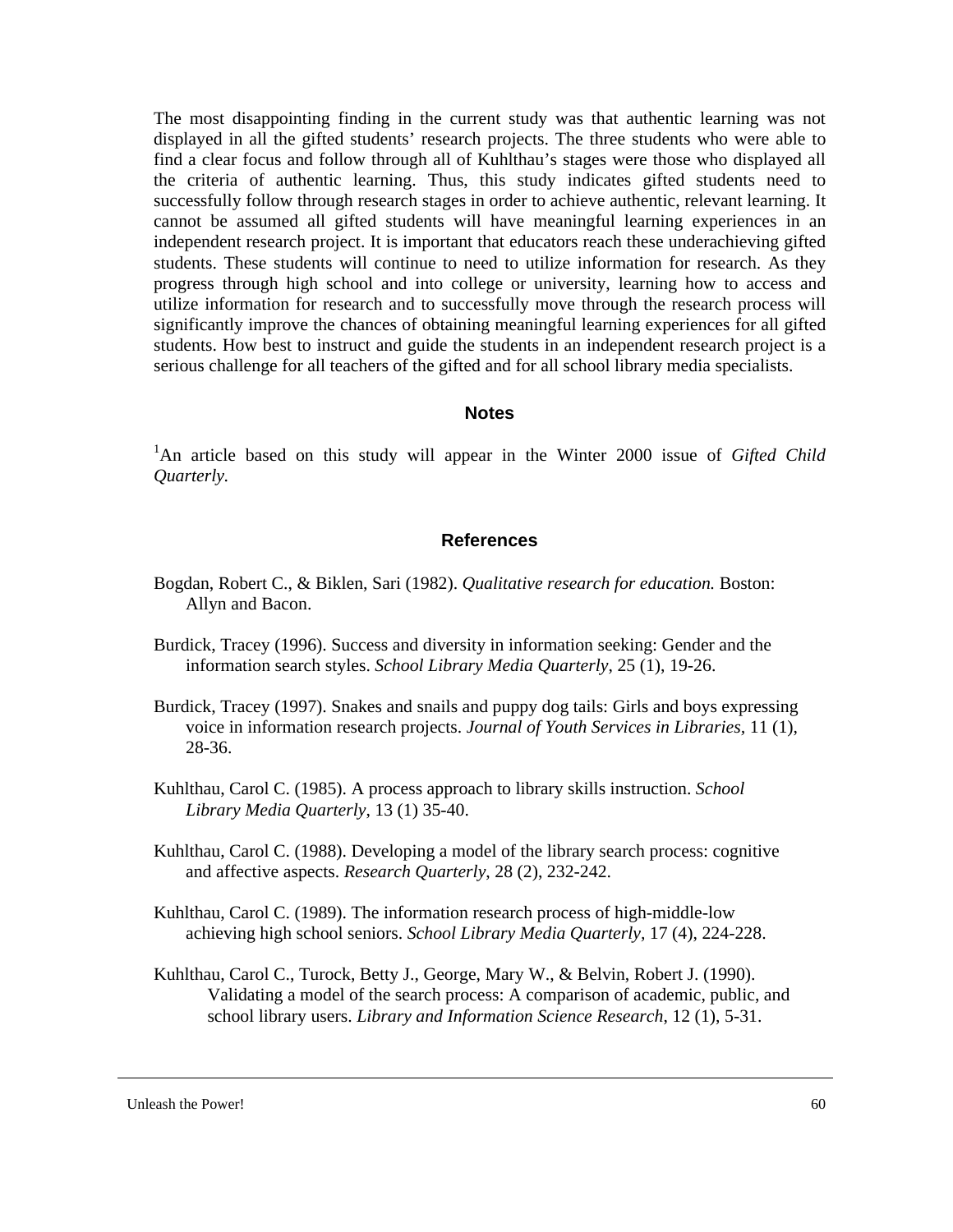- Kuhlthau, Carol C. (1993). *Seeking meaning: A process approach to library and information services.* Norwood, NJ: Ablex.
- Kuhlthau, Carol C. (1994). *Teaching the library research process.* Metuchen, NJ: Scarecrow Press.
- Latrobe, Kathy, & Havener, W. Michael (1997). The information-seeking behavior of high school honors students: An exploratory study. *Youth Services in Libraries*, 11 (2), 188-200.
- McGregor, Joy H. (1994). Cognitive processes and the use of information: A qualitative study of higher-order thinking skills used in the research process by students in a gifted program. In Carol C. Kuhlthau (Ed.), *School Library Media Annual 1994, Volume 12* (pp.124-133). Englewood, CO: Libraries Unlimited.
- Newmann, Fred M., Secada, Walter G., & Wehlage, Gary G. (1995). *A guide to authentic instruction and assessment: Vision, standards and scoring.* Madison, WI: Wisconsin Center for Education Research.
- Pitts, Judy M. (1994). Personal understandings and mental models of information: A qualitative study of factors associated with the information seeking and use of adolescents (Doctoral dissertation, Florida State University). *Dissertation Abstracts International, 55,* 4616.
- Pitts, Judy M. (1995). Mental models of information: The 1993-94 AASL/Highsmith Research Award Study *School Library Media Quarterly*, 23 (4), 177-184.
- Pyke, Sandra W., & Agnew, Neil McK. (1991). *The science game: An introduction to research in the social sciences.* Englewood Cliffs, NJ: Prentice-Hall.
- Reis, Sally M., & Renzulli, Joseph S. (1992). The library media specialist's role in teaching independent study skills to high ability students. *School Library Media Quarterly,* 21 (1)*,* 27-35.
- Westbrook, D. Lynn (1989). *Qualitative evaluation methods for reference services.* Washington DC: Office of Management Services, Association of Research Libraries.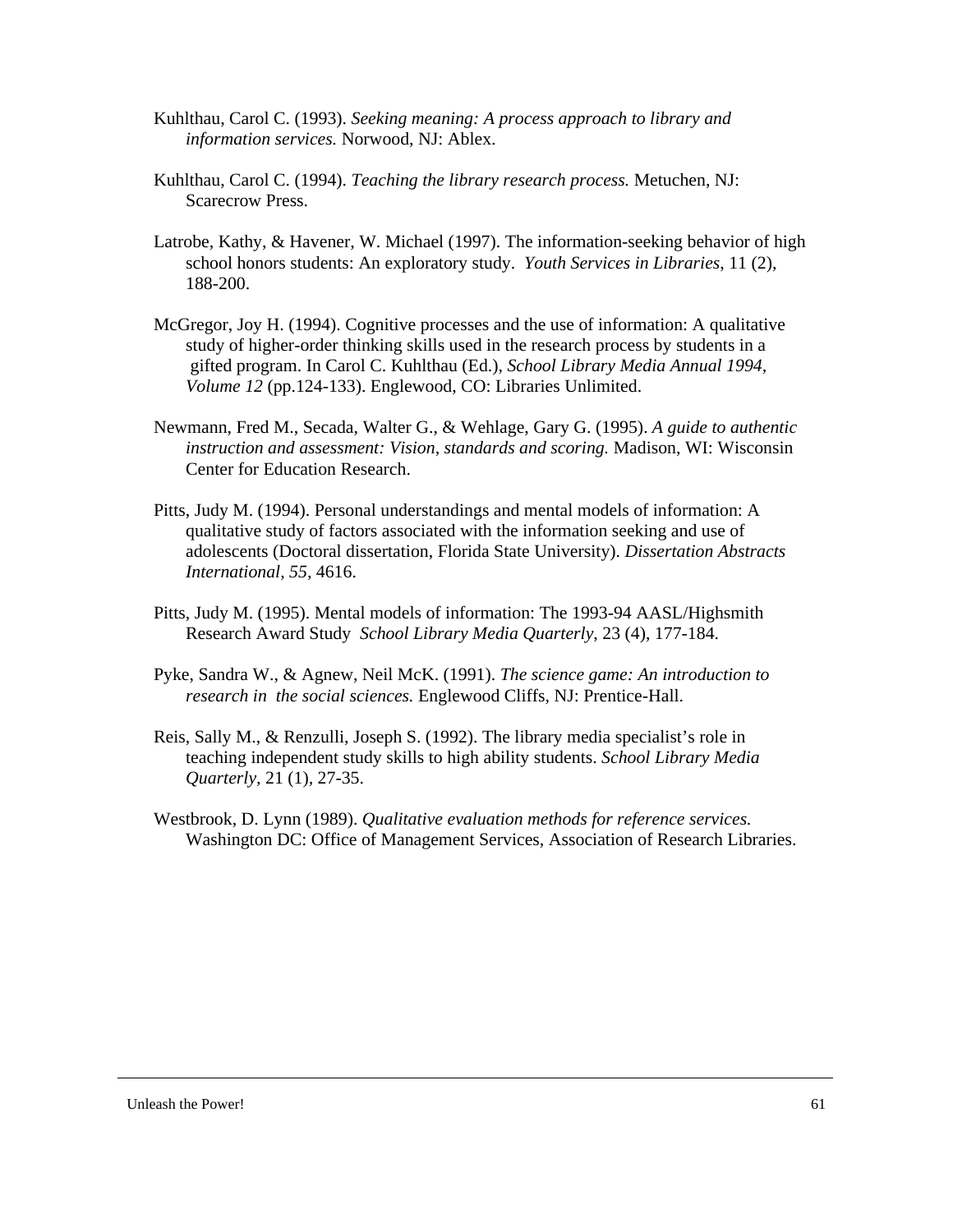# **Treasure Hunt or Torture**

# **Student's perspectives on research projects.**

# **Denise Streitenberger, Ed.D.**

<mtnhkr@msn.com>

*School Library Media Specialist Tahoma School District United States of America*

# **Joy McGregor, Ph. D.**

*Assistant Professor, School of Library & Information Studies Texas Woman's University United States of America*

*Two naturalistic research studies observed forty-five eleventh grade students carrying out research paper assignments and a third such study focussed 26 third grade students. The studies took place in Alberta (Canada) in 1993; Texas (USA) in 1996; and in Washington state (USA) in 1999. From data analyzed in the interviews and written documents, the initial findings indicate that third grade and eleventh grade students feel and think about research writing activities similarly. The younger students seemed more process oriented than the older ones. The third grade students commented on enjoying reading the information on their topic and telling the facts they had learned. The older students used methods of citation and more sophisticated paraphrasing techniques. The younger students did not use any citations. The amount of blatant copying for the Texas study and the Washington study were comparable. The mental models of both age groups were surprisingly similar.*

## **Introduction**

Near the end of a school year, students were asked, "What was the best thing about your experience?"

One student sighed with relief as he replied, "It's over. I'm done. I won't have to do **that** again." Was the experience to walk the plank? To read the entire encyclopedia set? To calculate pi? What could be so awful that it was a relief to have finished the experience?

Another student cheerfully replied, "All the stuff I learned." Was this her summary of an outstanding school year? Was the experience the result of a masterfully taught lesson? Had she read a great nonfiction book? What experience resulted in so much learning?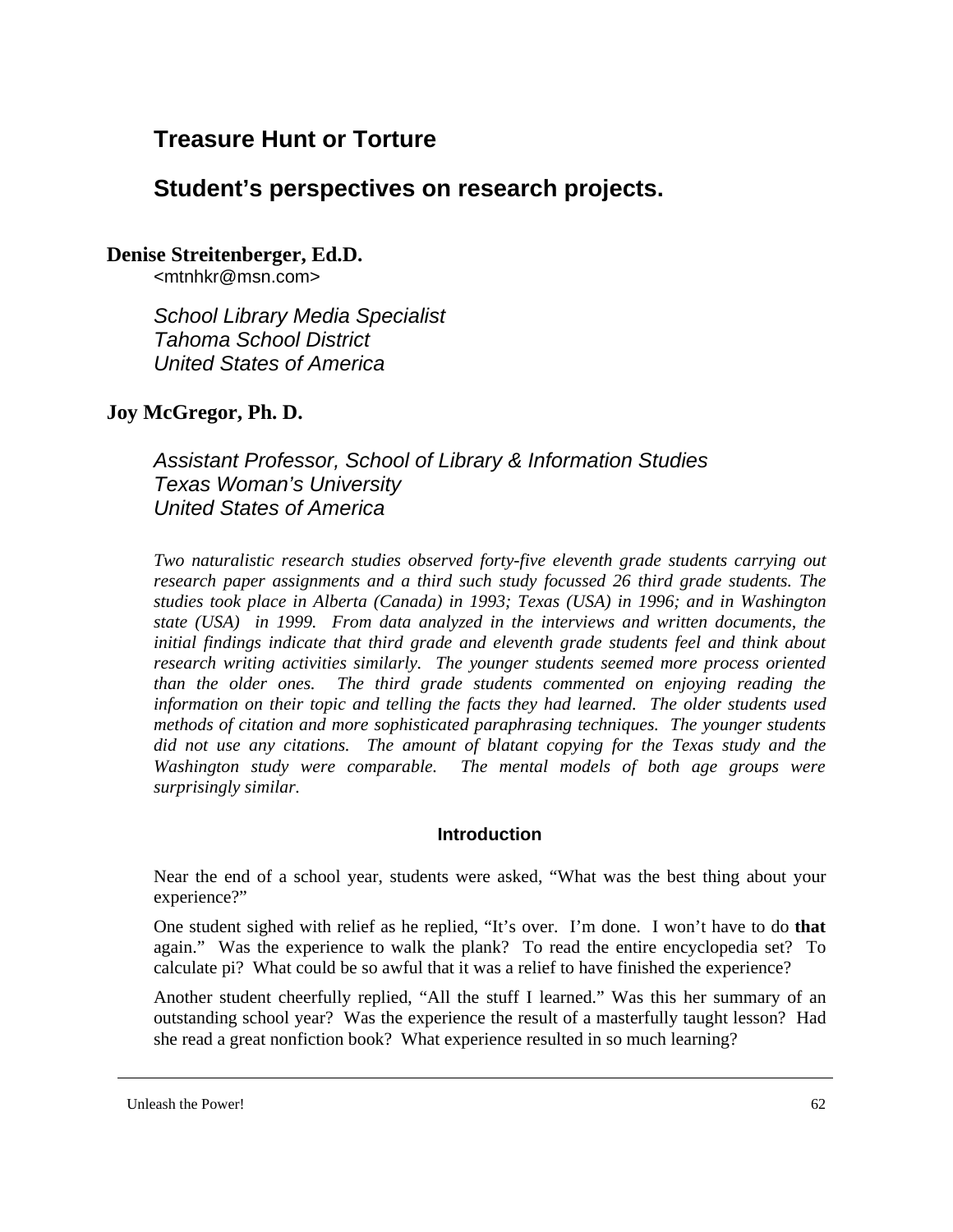This question was asked of students who had handed in their research reports. These responses are typical of students assigned research papers, reports, or projects. Students feel that research assignments can be both a treasure hunt and pure torture.

Research papers have become an integral part of today's curriculum for students of all ages in North America. With the push toward developmentally appropriate curriculum, primary students in kindergarten through third grade have been considered too young to be required to manage such a monumental task (Bredekamp, 1987). Yet, the push toward academic accountability and changes toward resource-based learning requires younger and younger students to be engaged in library research. School librarians/library media specialists all over the world are asked about resources with low reading levels. "Do you have a fact filled book on rain forests with a first grade reading level?" Some teachers feel that teaching young children research skills gives them more time to perfect the skills before high school and college where the research paper is a mainstay. Other teachers feel that exposure to research projects at an early age is a great way to involve parents.

#### **Research Questions**

What do young children learn from research assignments? Do students construct their own understanding of content matter during a research assignment? Do students at different cognitive stages think about research differently? What thinking skills do students use during each phase of a research project? What are the mental models of third grade students? Does plagiarism occur when there is primarily a product orientation rather than a combination of product/process orientation? Are younger students more process oriented?

## *Theoretical Background*

Piaget first observed and investigated children building their own knowledge of the world in the 1920s. His constructivist theory can best be summarized by this statement, "…knowledge of reality must be discovered and constructed by the activity of the child" (Ginsburg & Opper, 1969, 14.) Several researchers in the field have used constructivist theory to provide a framework for their work. Kuhlthau (1993) investigated children's physical and mental activity during information use. This research focused on the student's ability to construct understanding rather than simply acquire knowledge. Tastad and Collins (1997) used constructivist theory in their research with information use and the writing process. A constructivist philosophy was found to be more productive and even necessary to teach the process of using information and writing.

The mental model is a psychological and scientific concept employed to understand the human thought process (Gentner & Stevens, 1983). Johnson-Laird (1983) defined mental models, "…human beings understand the world by constructing working models of it in their minds" (p. 10). Students of all ages construct mental models of concepts and processes throughout their educational experience. Several researchers in the field of library and information studies have explored mental models. The mental models of administrators, teachers, school library media specialists, and student's of all ages have been the focus of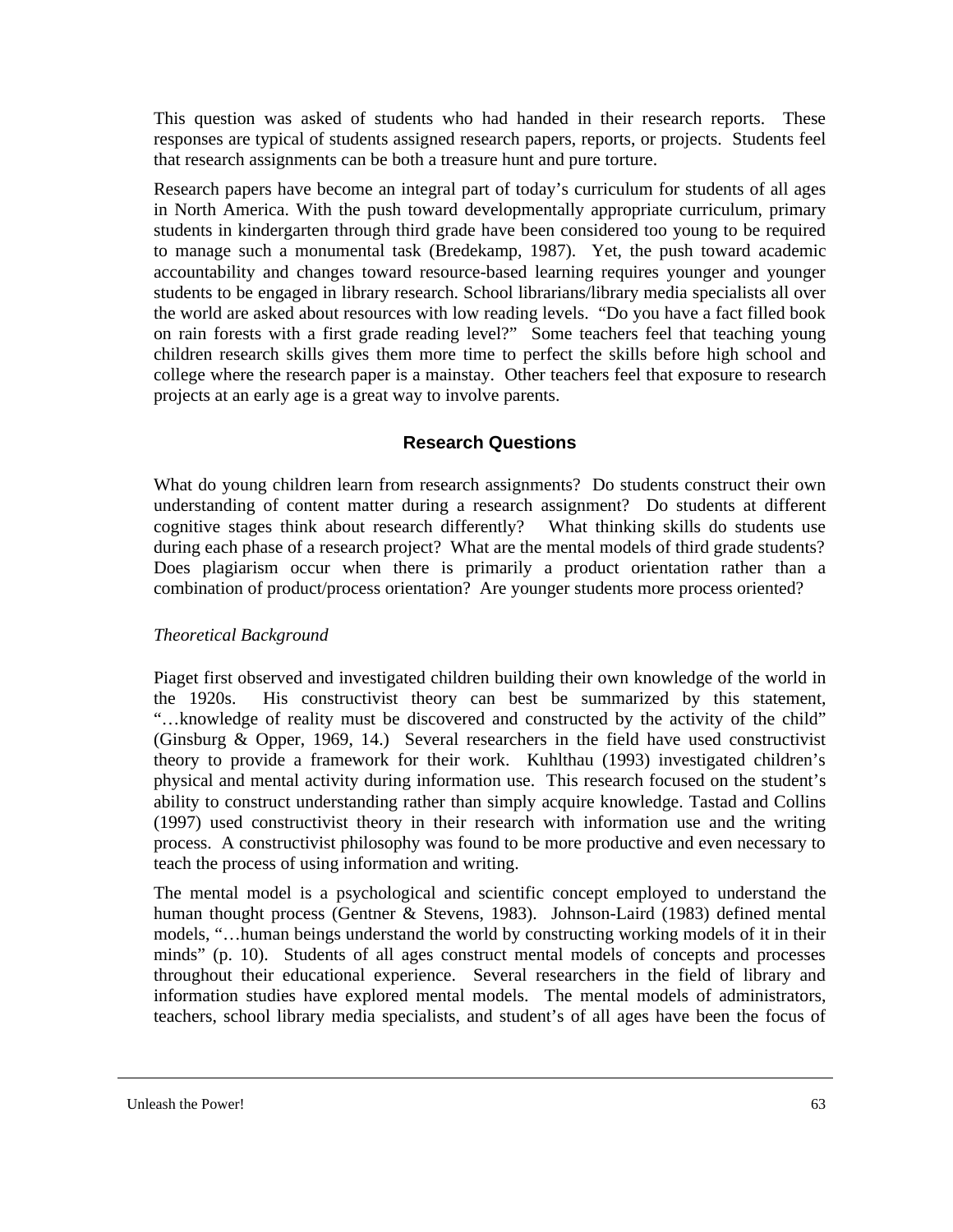many recent studies (Mevorach & Strauss, 1995; Moore, 1998; Pitts, 1995; Tallman & Henderson, 1999).

# **Methodology**

Two independent researchers have spent several years collaborating on a series of qualitative studies of a phenomenon from several perspectives in order to provide a broader scope of the problem. The phenomenon observed was that of students using information during a research writing assignment in a naturalistic setting. The populations were purposefully selected to enhance the likelihood of rich data. There was no control of any of the situations involved in the studies. The library media specialists at each site served as the gatekeepers for the research studies. The studies took place in Alberta (Canada) in 1993 (McGregor, 1994), Texas (USA) in 1996 (McGregor & Streitenberger, 1998), and in Washington state (USA) in 1999.

Previously, two naturalistic research studies observed forty-five eleventh grade students carrying out research paper assignments. One study explored student information use in general and probed the possibilities of the link between product orientation and plagiarism. This 1996 study in Texas grew out of a 1993 study in Alberta, Canada which generated a model of student thinking.

The selected samples provided the researchers with an opportunity to observe eleventh grade students writing research papers as part of their normal educational experience. The sites were chosen to provide as much similarity as possible, but the populations were different in several ways. The Canadian students were International Baccalaureate (IB) students whereas the American students comprised a more heterogeneous group. The Alberta sample was on the assumption that IB students might be able to describe their thinking most easily. The more heterogeneous Texas sample was selected to allow observation of a wider range of behaviors.

The Alberta study observed and interviewed students during the information collection phase of their research projects, and analyzed audio taped think-aloud protocols of their paperwriting phase. The Texas study observed and interviewed students throughout the information collection and writing phases. Data in both cases (research logs, notes, and final drafts of the research papers) were collected and analyzed, and sources of information were examined.

As a result of these two studies, a third exploration of this naturalistic research began in January 1999 with 26 third grade students. In a rural area outside of Seattle, Washington, USA. The single researcher's role was that of observer. The purpose of this study was to explore the role of cognitive development in mental models and information use.

As were the previous subjects, the students who were the subjects in this study were purposefully selected for their ability to verbalize their thinking. An interview of the subjects was followed by observation in the classroom as they entered the information collection and writing phase of the research project. Data collected included transcripts of interviews, field notes, student notes taken, webs, rough drafts, and final copies. All written documents were analyzed and written sources were examined.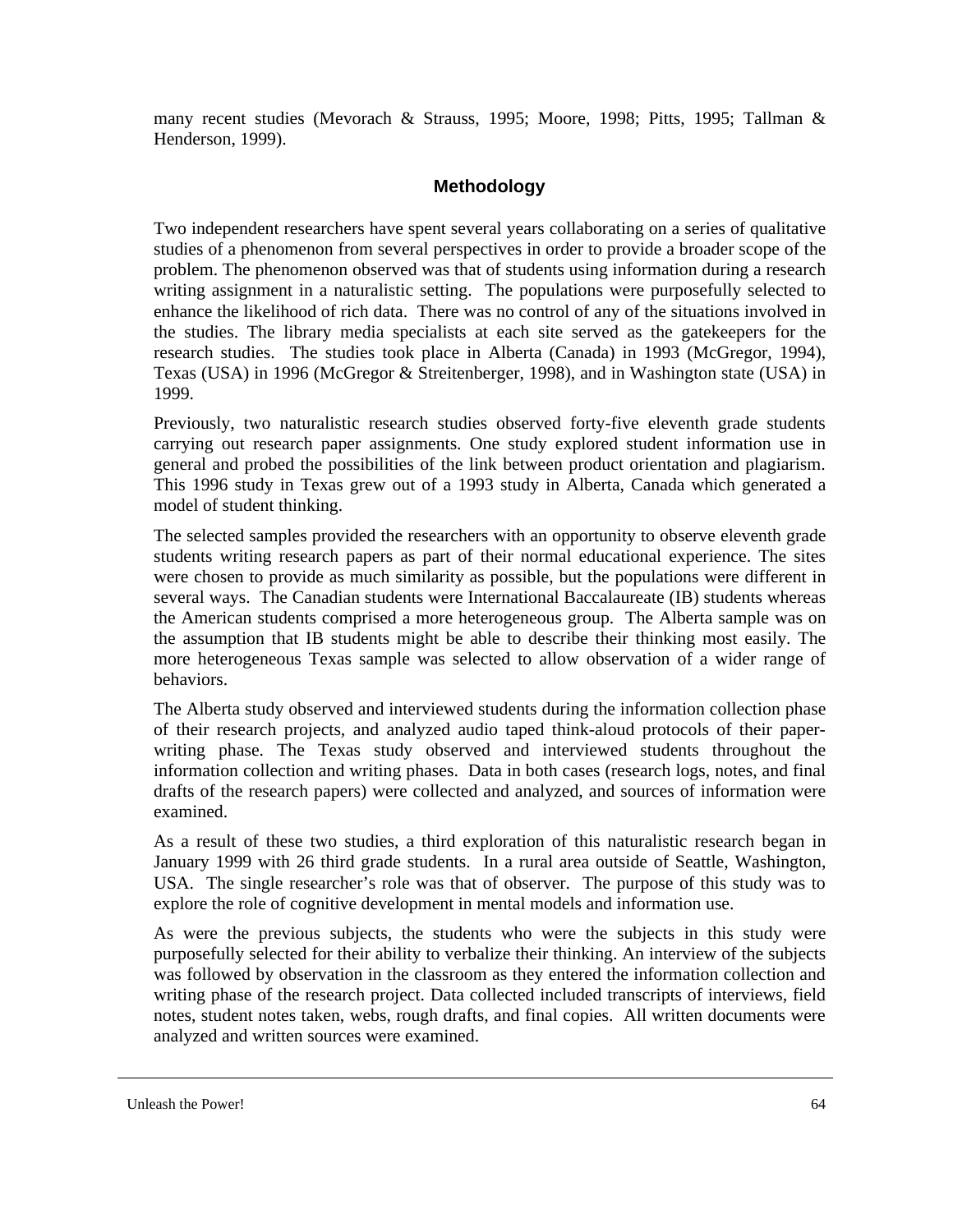The analysis of data in all three studies included the comparison of the students' final papers with the original sources of information. Due to teacher intervention in the form of emphasis on proper citation, the Texas group was very conscious of avoiding plagiarism and the need to cite appropriately. The Alberta group received little direction with respect to citation or plagiarism. The Washington group received no instruction on citation. The Texas students used a citation pattern nonexistent in the Alberta group's papers; they included many passages that were taken directly from the sources, parenthetically referenced, but not enclosed in quotation marks.

The Washington group presented an interesting situation. This group of younger children wrote reports about African animals. The information in the source was written very simply, for example, "Hippo skin is thick and tough." (Banks, 1990, p. 17). Third grade students possess limited writing skills to paraphrase that sentence. During analysis it became apparent that the students had either copied information word for word with no quotations or they attempted to paraphrase. For example, the information from the source above in the final paper read, "The Hippopotamus has thick tough skin." This attempt was considered copying because the original sentence pattern was not rewritten. Attempts at paraphrasing were considered copying due to the lack of evidence that the student understood the information.

The Texas students did not demonstrate the connection between paraphrasing and citing ideas in most of their papers. Citation errors in these passages suggested that students were simply scribing, trying to fulfill a requirement, and not thinking about the topic or about synthesizing information. Interventions based on format and rules seem to have some effect on limiting the amount of blatant copying but not on helping students learn from information or construct their own understanding.

Further data analysis in both the Alberta and Texas studies consisted of coding transcripts of the formal interviews. The coded transcripts were then scrutinized for patterns of mental models, process/product orientation, and information use. The results of the Alberta study led to a model of student thinking, which is currently being refined with the results of the Texas study.

## **Findings**

In the Washington study, the initial analysis of interview transcripts and documents reveals interesting patterns of young children's thinking. The patterns emerging from the preliminary data analysis include: limited previous understanding of the topic, evidence of the mental models of novice learners, and process orientation. Further analysis will provide deeper understanding.

Children with vast amounts of differing experiences utilize concrete thought processes to make sense and store information (Ginsburg & Opper, 1969). Using a metaphor borrowed from Pitts (1995), third grade students do not have much of anything stored in their cognitive attics. At the ripe old age of nine most students have had limited life experiences. Certainly, in the population of this study the experience with African animals consisted of photographs, documentaries seen on television, and possibly a visit to the zoo. A majority of the students therefore had no concrete experience with the animal they were writing about. Some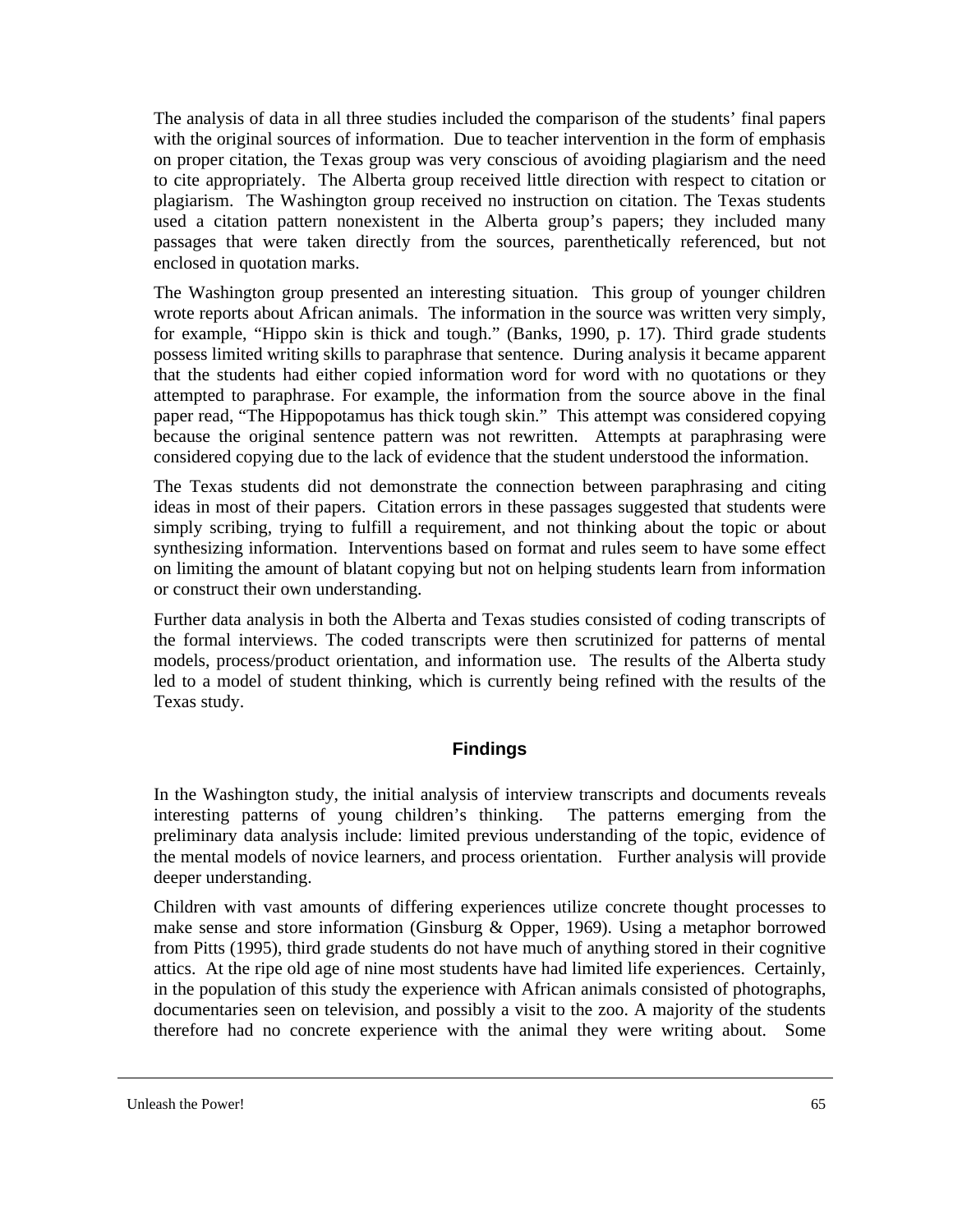students had first hand experience with pets or farm animals. Misunderstanding is likely to be possible when new information is acquired and used based upon the knowledge of a topic gained by looking at a photograph.

Their lack of life experiences and prior knowledge is evident in the reports written by third grade students. One student who obviously had limited experience with pregnancy, except the underlying truth that it takes a long time to have a baby, lacked the prior knowledge to correctly report the gestation period of elephants. She wrote, "Elephant babies are in their mothers stomach for 4 whole years." The source text stated that elephant cows were pregnant for 21 months (Overbeck, 1981). One would think that applying some mathematical calculation would have adjusted the student's thinking. However, division is typically only an introductory concept in third grade. The student did not have enough prior knowledge to accurately paraphrase the source and build new understanding.

Unorganized and fragmented understanding are characteristics of novice learners (Pitts, 1995, 178). Mental models constructed on a novice knowledge base have accurate and inaccurate personal understandings. An analysis of the research reports on African animals reveals that some third grade students had an unorganized and fragmented understanding. Paragraphs were written with facts on different aspects of the animal chained together: "Monkey's usaly eat fruit, leaves, seeds, buds, bark, and stems. Mostly Monkeys eat fruit. Some monkeys live on ground like baboons and chimps. Most live in trees. Some Old World monkeys have flat noses." The student listed many types of plant material that monkeys eat, yet the understanding of the student was that monkeys mostly eat fruit. This personal understanding was probably based on the media created notion that monkeys eat bananas and there were oranges in the cage at the zoo when the student visited. The student's understanding is shown to be clearly fragmented particularly when referring to the original source information that was found on pages 22, 10, 11 (Barrett, 1988). The information was presented in an organized format and the notes written from the source followed the organization for the most part. The student created a web from the notes which grouped all of the facts relating to food were around it. In writing the report, the student presented the facts in an unorganized and fragmented manner. This student has a mental model of monkeys that continues to lie on the novice end of the continuum (Pitts, 1995, 178).

The mental model of an expert has complex and organized understandings of the topic (Pitts, 1995, 178). Students were asked if they considered themselves experts after spending two weeks gathering, organizing, and reporting information on the topic. Most students said no, they wouldn't consider themselves experts because they didn't understand the animal well enough. After a few probing questions, the students revealed that they might know more than their peers and certainly they knew more about the animal than before reading the sources.

Process orientation is reflects the students' enjoyment and focus on the information, the learning, and the task of doing research rather than on the finished product or the final grade. The third grade students in this study enjoyed reading for information about the animals, working in groups during the note taking phase, and using computers at home. A majority of the students said they liked reading all the books, magazines, and computer print outs about the animals. The task that they liked the least was editing the rough draft and making the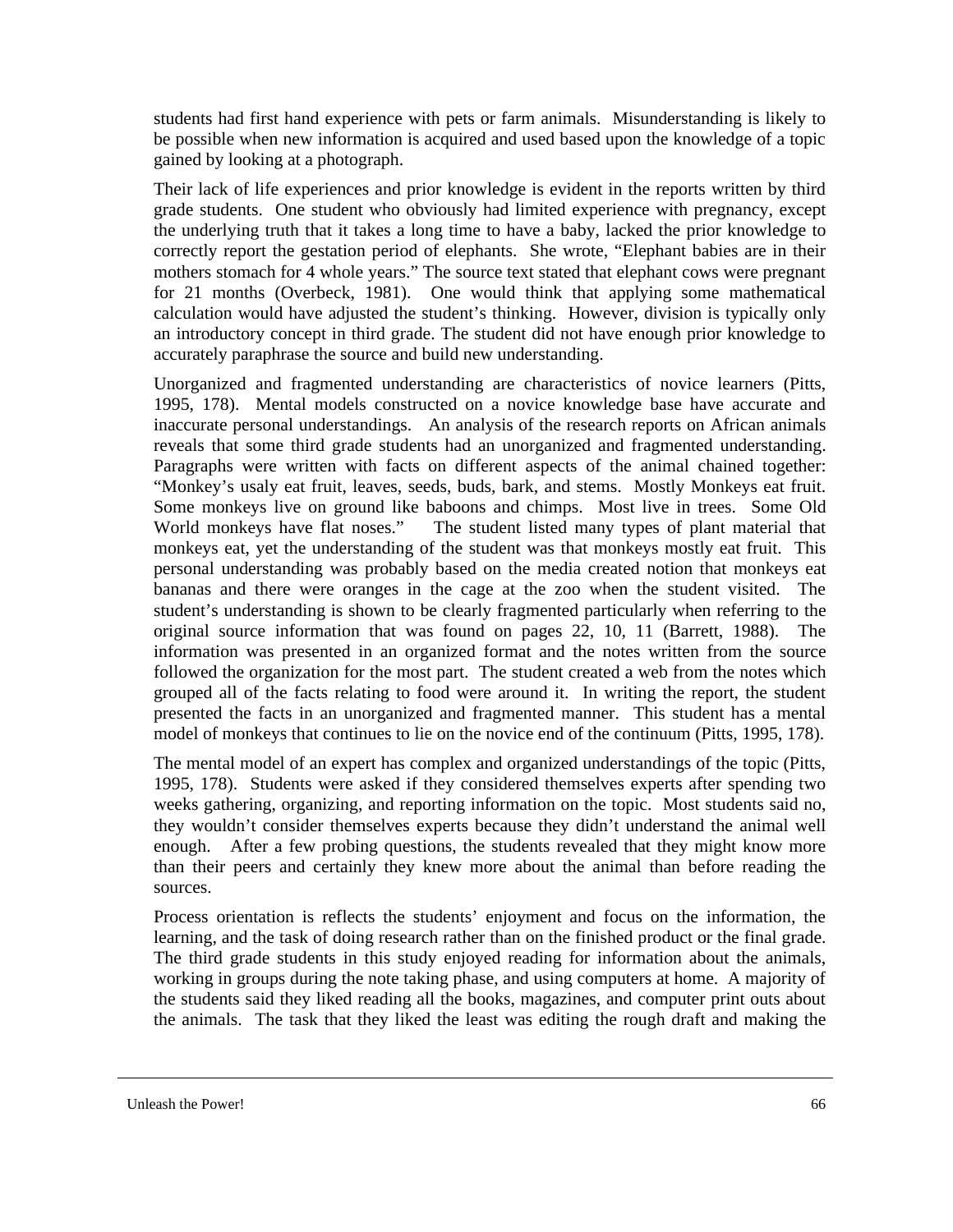final copy. Clearly students enjoyed the research process much more than creating the product.

Another example of process orientation was the lack of concern or awareness that the report would be graded. The researcher had to ask students and the teacher if the reports were graded. The teacher replied, "Oh, yes!" A question was then put to the students, "If you could give yourself a grade on this report, what grade would you give yourself?" Several students did not know. They could not fathom giving a grade or earning a grade. A majority of students gave themselves the equivalent of a B. They felt they had written a good report but that it would have been better if the conventions (spelling, capitals, and punctuation) were better or there was more information in the report. Overall, there was a general disinterest in grades or the finished product. Most students were focused on the research process of reading for information.

The most significant evidence of process orientation is the lack of blatant copying by third grade students. A comparison of the written reports to the original source material revealed very little plagiarism. More than half of the papers had less than 15% of the written material copied. A majority of the papers were 100% "kid language, " i.e., completely in the students' own words. Third grade students showed they had used the information and made sense of it constructing their own understanding of African animals.

Some of the similarities and differences noted in the thinking of students in the Washington study became evident when compared to students in the Texas study. Third grade student's mental models were compared to eleventh grade student's mental models using responses to interview questions. Another comparison of both groups written papers showed some initial differences. The amount of plagiarism committed by both groups in the form of copying was compared only quantitatively. Further qualitative analysis will reveal more similarities and differences.

Responses to interview questions allowed comparisons between the third grade students'mental models and the eleventh grade students' mental models. Another comparison of both groups written papers showed some initial differences. There was only quantitative comparisons of the amount of plagiarism committed by both groups in the form of copying. Further qualitative analysis will reveal more similarities than differences.

The researchers also used transcripts of interview questions to compare the mental models of third grade students and eleventh grade students. Both the Texas group and the Washington group were asked, "What is research?" and "What is a research paper?" These open-ended questions were designed to allow the student's thinking to emerge. The questions were asked either before or at the very beginning of the research study.

One third grader described research as follows: "Like if you need to do a report on something you got to research in books and stuff. Like if you had to research on like, boats and stuff you could get, like a Titanic book and look how it did everything and write down how it did stuff." An eleventh grade student's mental model of research was similar: "…looking up, finding out information about the past, or something that has been going on. And, um, finding out as much as you can about it, and putting it in to a way that people can read it and understand it. And know about it." Both students described research as a process involving information collected from sources and then writing down the information for a purpose.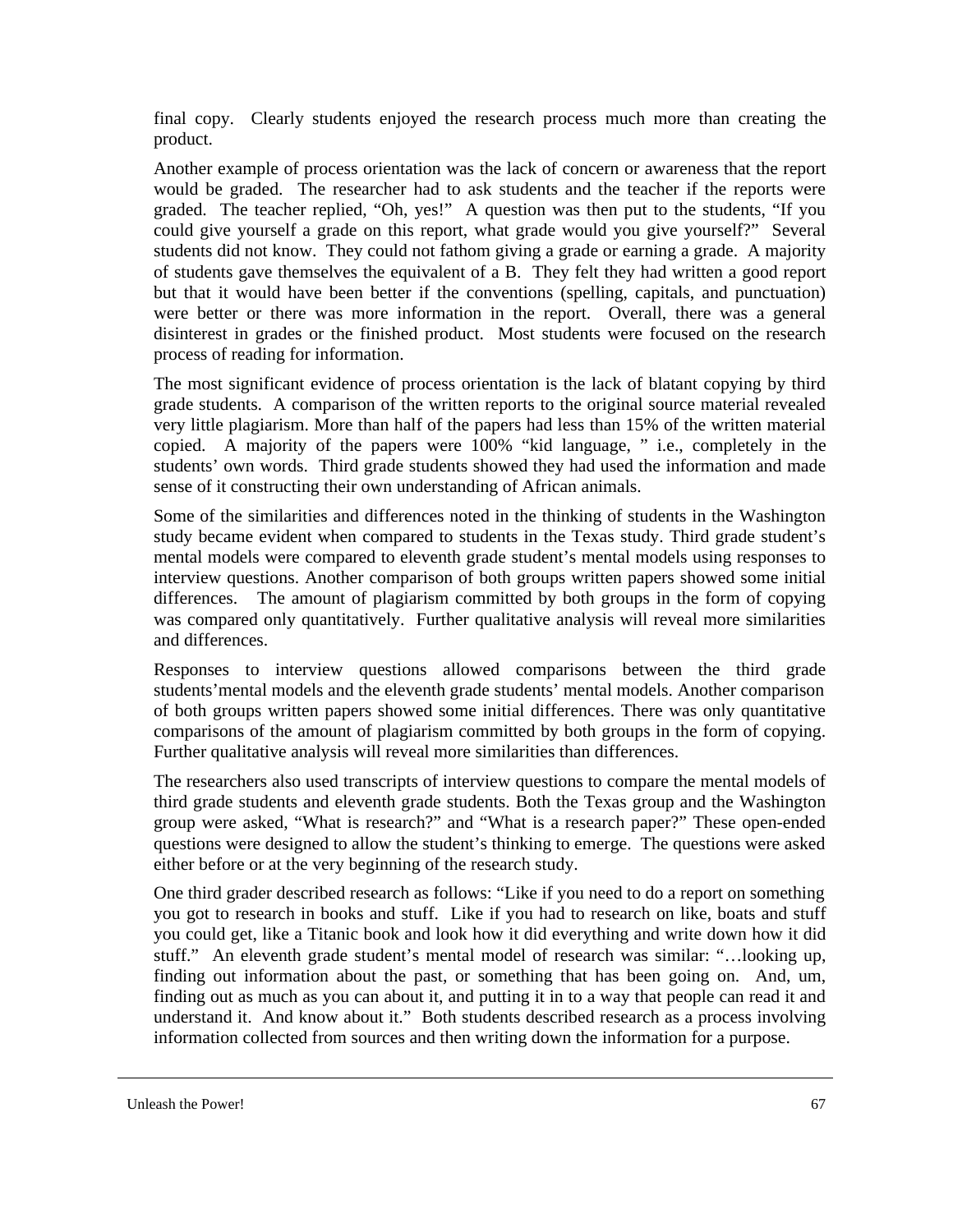The mental model of research papers from both groups seems to emphasize the written product. A third grade student explained that research is " something that you study and do a report on." Similarly, an eleventh grader mused that a research paper was: "… kinda hard to explain. Like, all the information on paper, you just put it into a format, so it's a really easy paper." Both age groups' mental models include using information in the writing process. Even though the older student emphasized the format and structure of the paper the basic definition is parallel.

Some differences were not age specific but were due to teacher interventions. During the Texas study, teachers told the students to take notes on note cards by copying directly from the source. In the Washington study, the teacher modeled note taking on a piece of paper paraphrasing the source text with a different fact on each line. It was evident that the students who took notes from source material by paraphrasing were less likely to copy than students who copied the source text verbatim.

During analysis of the note taking pages it was often difficult for the researcher to determine which source had been used. The sequence of information usually determined the source. A third grader took the following notes about camels: "lazy, mean, stuiped; spits; tamed in 2,600 B.C.; mite be exstenct; fewer then 1,000; sharp theeth; strong lips; can eat thorns." The only information from this section of notes that was included in the final draft was the fact that camels eat thorns. The final report read, "The camel can eat many things like thorns, cactus, grass, and anything it can get to." The paraphrasing, including the misspelled words, indicate the student's making sense of the information. If the student were merely scribing, that is, copying straight from the book on to the paper without any thought process, the words would more than likely have been spelled correctly.

## **Conclusions and Implications**

From data analyzed in the interviews and written documents, the initial findings indicate that third grade and eleventh grade students feel and think about research writing activities similarly. Teachers led students through an educational process that produced a piece of writing. The piece of writing should contain a synthesis of the information learned during the educational process. Curiously, the initial research experience for the group of third grade students was not much different from the experience of eleventh grade students. For some of the eleventh grade students their experience was their initial research paper. Something is definitely lacking in educational experiences if students begin and end them without significant growth. Teachers, researchers, and library media specialists should be mortified that between third and eleventh grade students do not gain sophistication in their use of information and writing.

The younger students seemed more process oriented than the older ones. Primary teachers should be commended for emphasizing the process. The third grade students commented on enjoying reading the information on their topic. The students enjoyed telling the facts they had learned about African animals.

Creative and alternate ways of reporting the information could be advantageous to students with limited writing skills. The older students used methods of citation and more sophisticated paraphrasing techniques. The younger students did not use any citations. The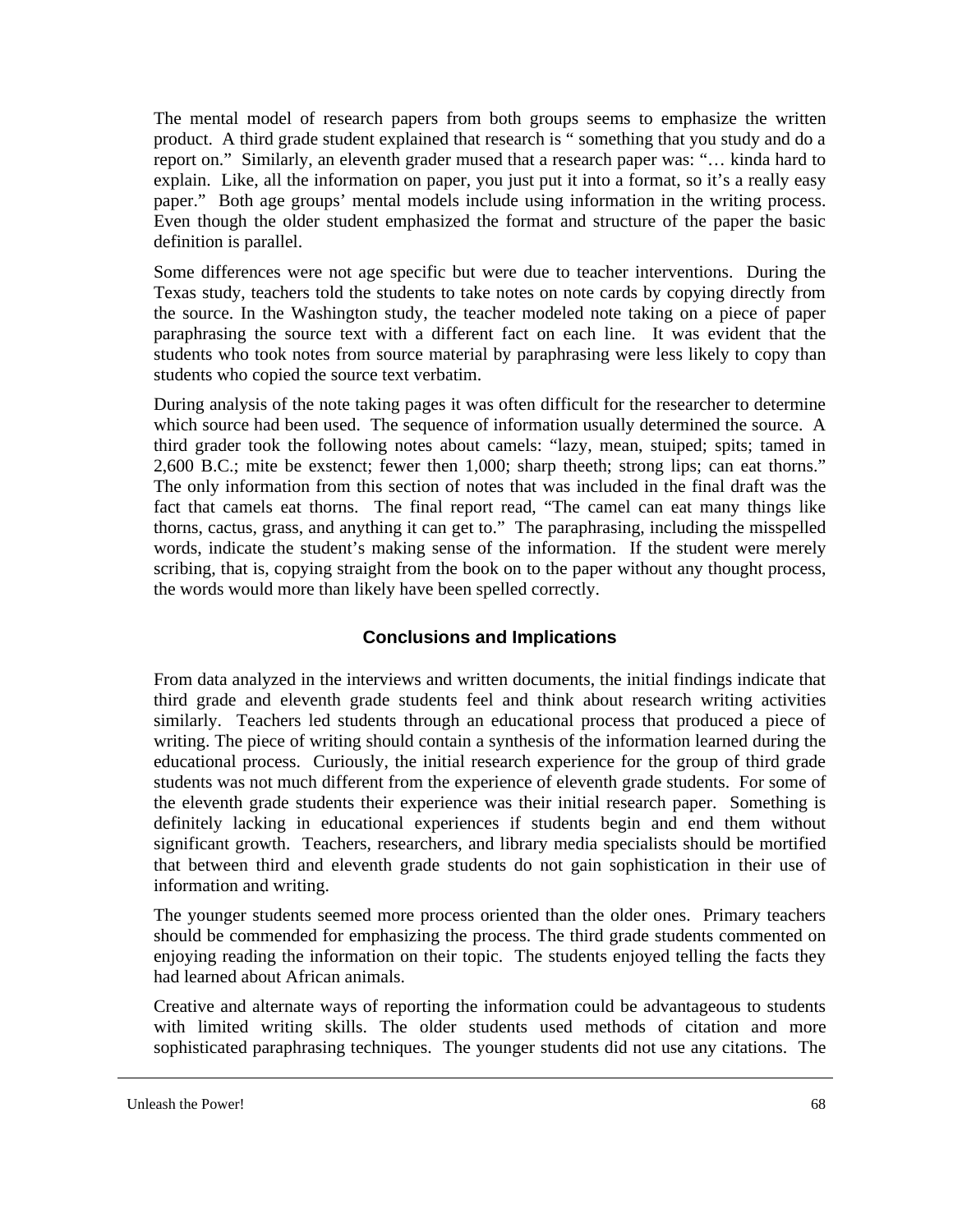amount of blatant copying in the Texas study and the Washington study was comparable. Students can be taught to use citation styles and paraphrasing techniques to successfully minimize copying. The implications of this finding could ultimately bring changes to curricula at all levels. Students are capable of building an understanding of a topic and communicating the synthesized information to others.

The mental models of both age groups were surprisingly similar. Students have not progressed very far on the continuum from novice to expert in eight years of educational experience. Comparing mental models of "expert" information users to "novice" information users could be fruitful. Action research cooperatively undertaken by school library media specialists and teachers could broaden the understanding of mental models of students at different ages and stages of cognitive development. Research involving mental models, use of information, and plagiarism will continue to influence educational practice. Developing theory from qualitative studies will lead the way into the next century.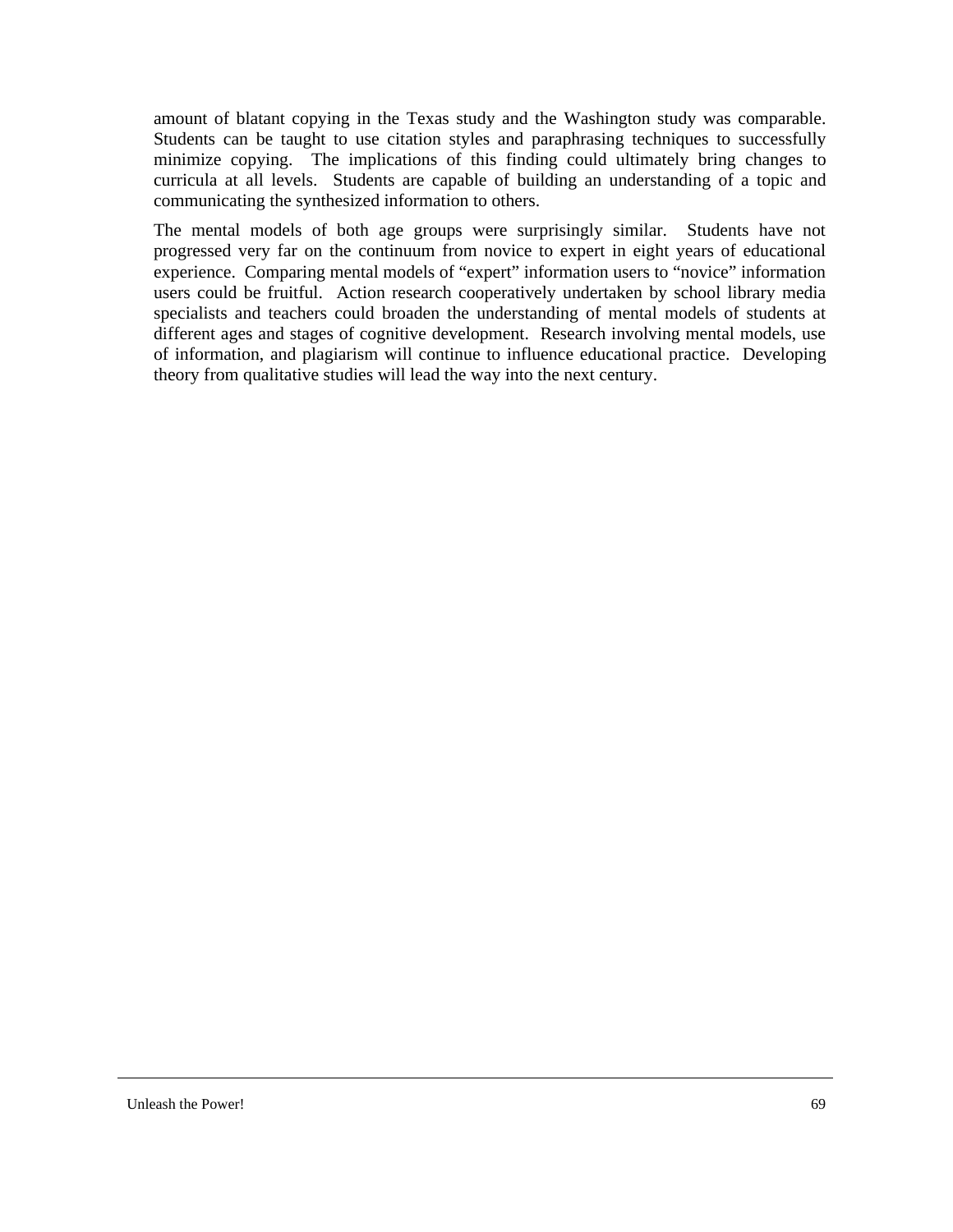#### **References**

Banks, S. (1990). *Nature's Children: Hippopotamus.* Connecticut: Grolier.

- Barrett, N.S. (1988). *Picture library of monkeys and apes.* New York: Franklin Watts.
- Bredekamp, S. (1987). *Developmentally appropriate practices in early childhood programs serving children from birth through age 8*. Washington, D.C.: National Association for the Education of Young Children.
- Gentner, D., & Stevens, A.L. (1983). *Mental models.* Hillsdale, NJ: Lawrence Erlman.
- Ginsburg, H. & Opper, S. (1969). *Piaget's theory of intellectual development: An introduction.* Englewood Cliffs, NJ: Prentice-Hall.
- Johnson-Laird, P. (1983). *Mental models: Toward a cognitive science of language, inference, and consciousness.* Cambridge: Harvard.

Kulthau, C.C. (1985). A process approach to library skills instruction. *School Library Media Quarterly*, 13 (1), 35-40.

- Kulthau, C.C. (1993). Implementing a process approach to information skills: A study identifying indicators of success in library media programs. *School Library Media Quarterly,* 22 (1), 11-18.
- McGregor, J.H. (1994). Cognitive processes and the use of information: A qualitative study of higher order thinking skills used in research process by students in a gifted program. In Carol Kuhlthau (Ed.), *1994 School Library Media Annual*. (pp. 124- 133). Englewood, CO: Libraries Unlimited.
- Mevorach, M. & Strauss, S. (1995). Teachers' in-action mental models of children's minds and learning. Paper presented at the annual meeting of the American Educational Research Association, San Francisco, CA. April 18-22. ERIC Document Reproduction Service, No. ED 385 518.
- Moore, P. (1998). *Teaching information problem solving in primary schools.* Wellington, New Zealand: Ministry of Education.
- Overbeck, C. (1981). *Elephants.* Minneapolis, MN: Lerner.
- Pitts, J.M. (1995). Mental models of information: The 1993-94 AASL/Highsmith Research Award study. *School Library Media Quarterly,* 23 (3), 177-184.
- Tallman, J.I. & Henderson, L. (1999). Constructing mental model paradigms for teaching electronic resources. *School Library Media Research Online,* 2. Online: <http://ala8.ala.org/aasl/SLMR/mental.html>.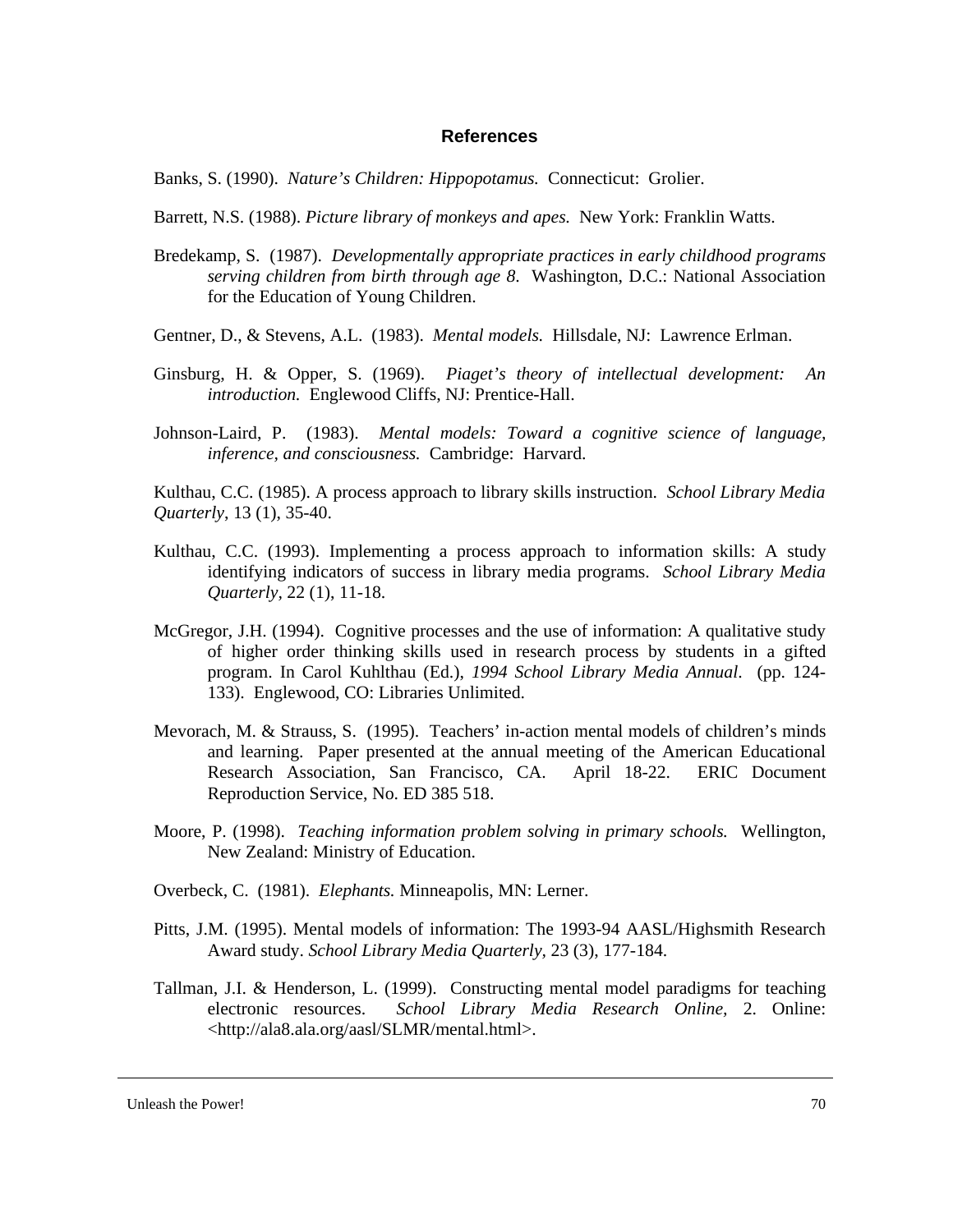Tastad, S.A. & Collins, N.D. (1997). Teaching the information skills process and writing process: Bridging the gap. *School Library Media Quarterly,* 25 (3), 167-169.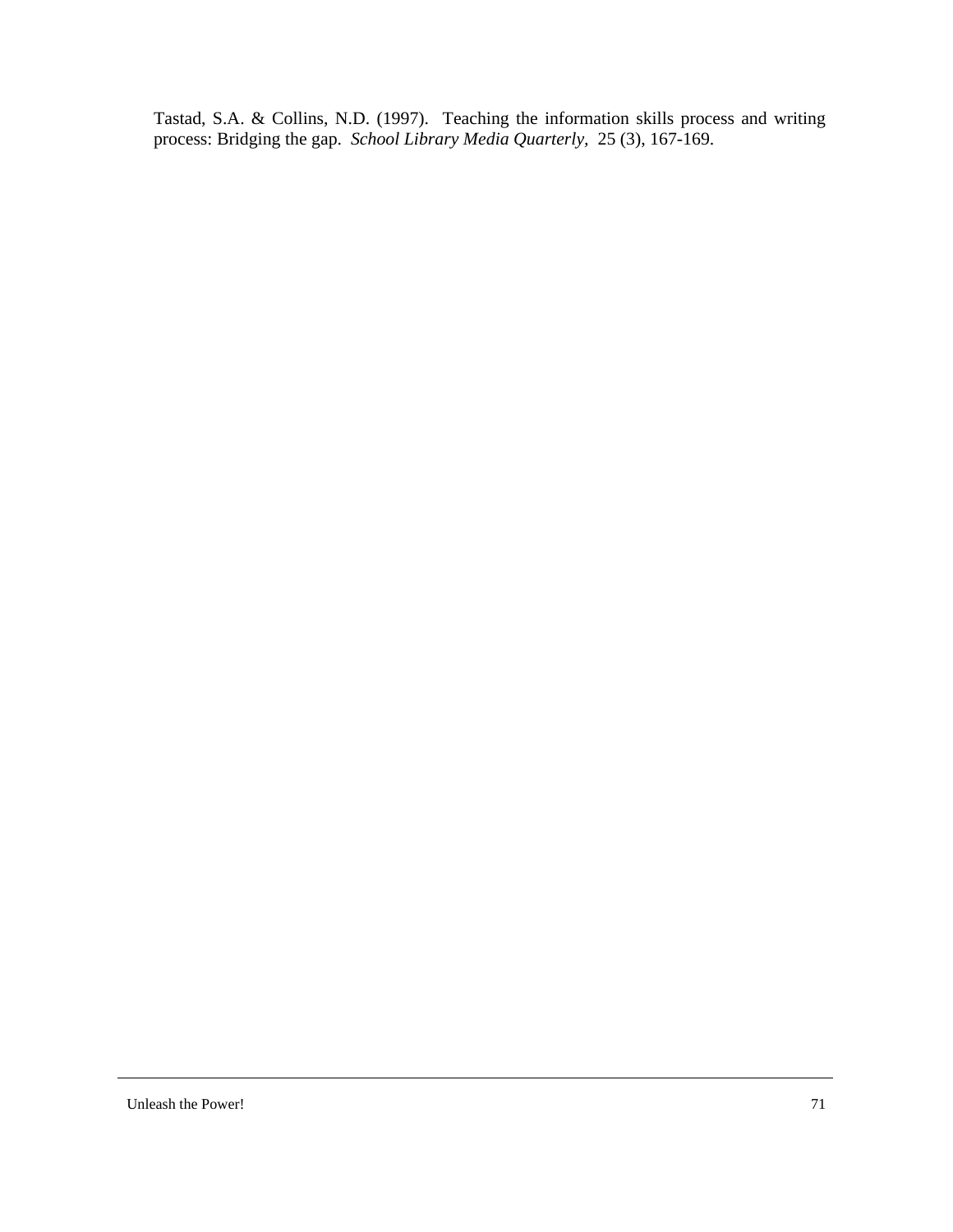# **Meeting Diverse Information Needs**

## **Students with Disabilities**

## **Jan Murray**

<murryan@gsat.edu.au>

## *Doctoral Candidate, School of Information Management and Systems Monash University, Melbourne Australia.*

*This paper presents the results of a four-year study conducted in primary and secondary schools from all sectors in two Australian states, Victoria and New South Wales. The study investigated the impact of inclusive schooling on the provision of library and information services to students with disabilities. The methodology used in the study incorporated both survey and case study. Empirical data collected by survey concentrated particularly on the current level of service provision to students with disabilities, whilst case study investigations also looked at management factors. The focus was on the relationship between the school library staff and the special education staff, and the effect this had on school library provision and the acquisition of information skills by students with disabilities. The discussion includes the level of service provision to students with disabilities, as well as the managerial approach of teacher-librarians and their awareness of appropriate resources, teaching approaches and technology.*

## **Introduction**

Educational legislation and policy has promoted for sometime the inclusion of students with disabilities in mainstream school. Most schools have some students with disabilities and usually follow one of two models: either there is a special education team providing support to students with disabilities in the mainstream, or there is a separate unit or support classes attached to the school catering to children with one or more specific disabilities. Although there are several prescriptive texts on school library services to students with disabilities (Walling & Karrenbrock, 1993; Wesson & Keefe, 1995; Marshall, 1991), little evaluation has been carried out. The only recent piece of evaluative research appears to be the British Library funded Learning Support for Special Educational Needs (LESSEN) project (Heeks & Kinnell, 1997) which investigated the role of learning support for Year 7 pupils with learning difficulties in ten United Kingdom secondary schools and was in progress at the same time as the current study. The project identified ways in which school libraries could contribute to the education of students with special needs; these included creating a welcoming library environment; development of library policy that is linked to school policy; and knowledge by professional library staff of both students with special needs and appropriate resources for them.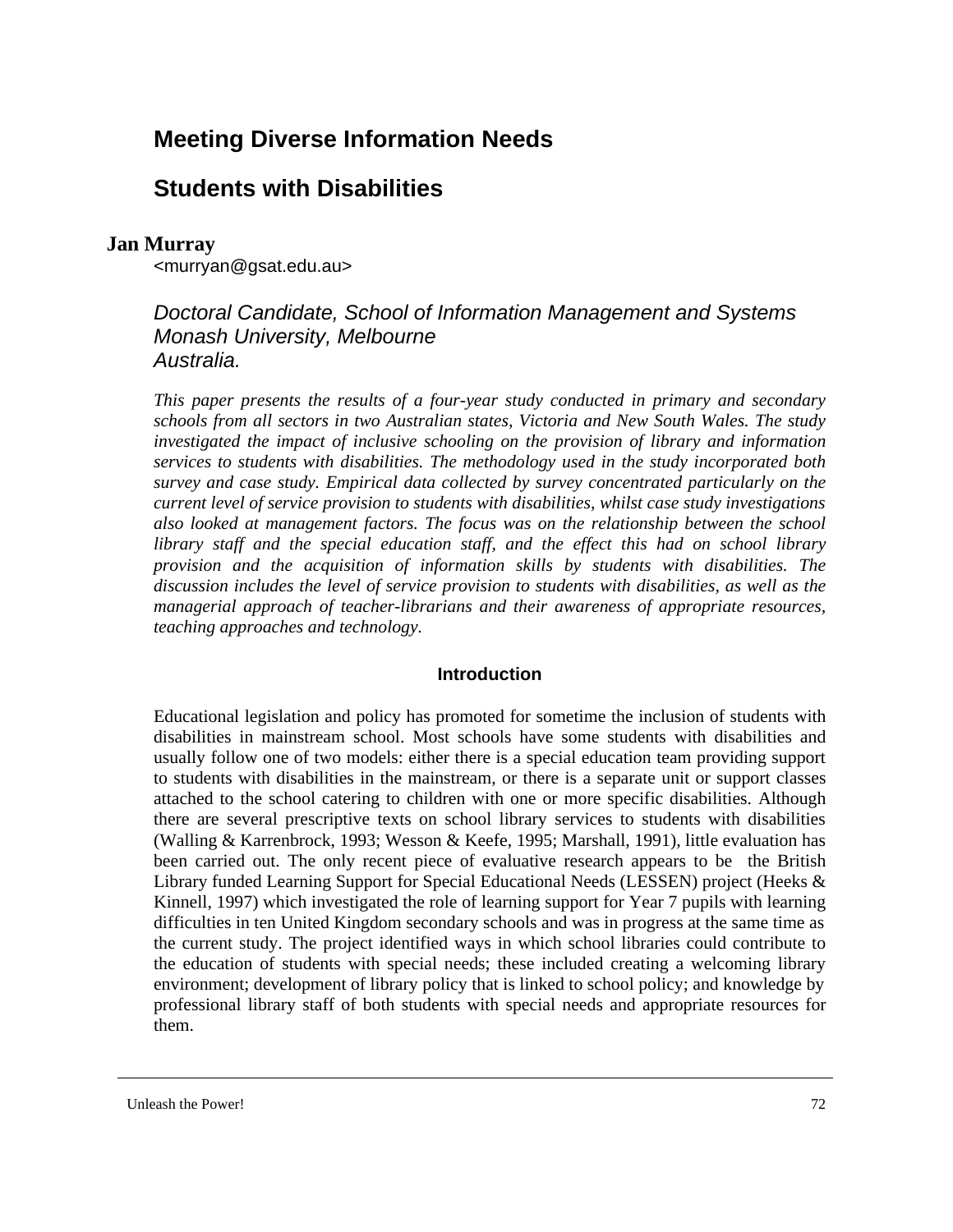#### **Definitions**

The study took as its reference the Federal disability legislation, and *disability* was used as it is defined in that legislation. The *Disability Services Act* 1986 (DSA) was the first piece of disability legislation in Australia. It recommended that services such as education, transport, and accommodation for people with disabilities should be mainstreamed. The DSA covers people with intellectual, psychiatric, sensory, or physical impairments. The *Disability Discrimination Act 1992* (DDA) makes it illegal to discriminate against any person because of a disability. The DDA extends the DSA definition to include learning disability. These definitions could a very wide range of school students.

## **The Focus of the Research**

Research questions were identified to direct data collection that would demonstrate the success or failure of school library managers to meet the legislative requirements of disability legislation. Empirical data collected by survey would concentrate on the current level of service provision to students with disabilities, whilst case study investigations would also look at management factors. Awareness of the need for an inclusive curriculum could be investigated by finding out how information skills are being taught to students with disabilities. Development of policy documents that ensure acceptable standards of school library service to students with disabilities would indicate an awareness of legislative requirements as well as good management practice in creating such documents. Additional funding of school libraries to enable the legislative requirements for service provision to be met would be a similar indicator. Public, state, and voluntary agency libraries play an important supportive role to school libraries, and the extent of this support and knowledge of such services by school librarians were important issues. Knowledge of disability legislation, and the source from which the knowledge was acquired, would indicate the level to which government had been effective in disseminating information about mandatory requirements.

## **Methodology**

Methodological triangulation was achieved by using multiple case studies and document analysis alongside a longitudinal survey approach. Exploratory interviews were conducted in some case study schools prior to the design of the survey instrument so that data collected might assist in the questionnaire design. A second survey was administered almost two years later to measure changes in provision and knowledge and attitudes towards the research questions. Documents analyzed included federal and state legislation and policy documents, school policy documents, and professional standards that had relevance to the research questions.

## *The Surveys*

The survey instrument was a self-administered questionnaire, which was designed to collect mainly quantitative data but also included some open questions. A sheet defining the disabilities being covered was attached to the questionnaires. The first questionnaire was sent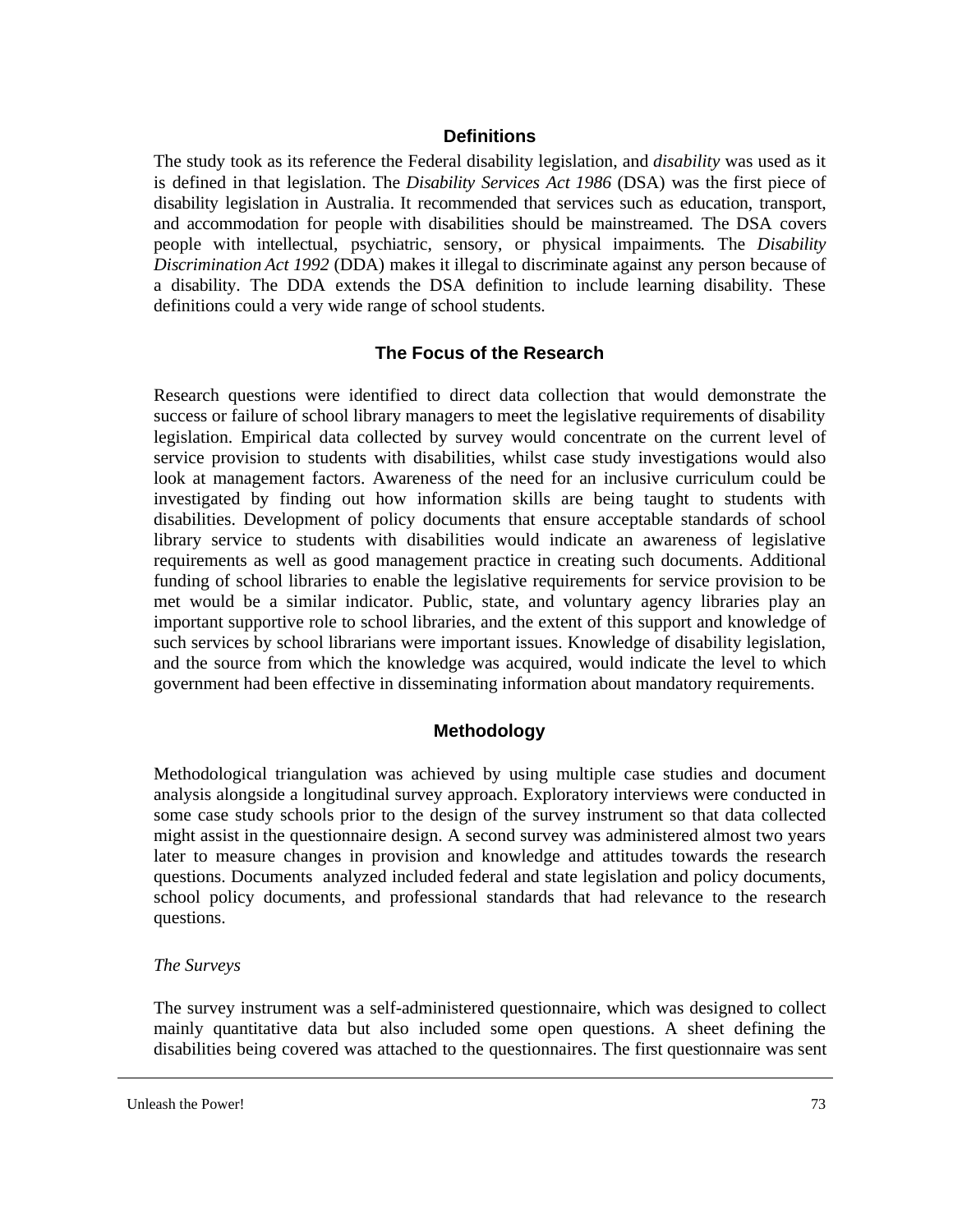to the principals of 1500 schools, 750 in Victoria and 750 in New South Wales (NSW). A computer generated stratified random sample ensured distribution across all school sectors and levels equivalent to the proportion of schools in each sector. An accompanying letter requested that the questionnaire be completed by the staff member responsible for managing the library or resource centre in the school.

The second survey was distributed in June 1996 to all 492 respondents to the first survey. The questionnaire was amended slightly and piloted beforehand by the same school librarians who had piloted the first questionnaire. Three questions about staff development, funding, and physical access were amended to ask if anything was different since 1994. One question was added about legislation that had the most effect on school library services to students with disabilities .

There were 492 (33%) valid responses to the first survey: 285 from Victoria and 206 from NSW. Representation across sectors from the two states compared favourably with the national statistics: there are 72% government schools, 19% Catholic schools, and 9% independent schools (Lemos, 1994); the sample was 72% Government schools, 25% Catholic schools, 3% Independent schools. The follow-up questionnaire was distributed to the 492 respondents to the first questionnaire, and achieved a response rate of 53.5% (264). School sector representation again compared well with the national average (77% Government schools, 19% Catholic schools and 3.4% independent schools).

*SPSS-X* was used for all quantitative data analysis of fixed response questions. This consisted mainly of frequency distributions and cross-tabulations. Where chi-square tests were used, results were regarded as statistically significant if the level of significance or probability was less than 0.1 or more than 0.5.

## *The Case Studies*

Case study schools were selected through personal contacts and professional networks and met the following criteria: a qualified librarian or teacher-librarian managed the school library; and, teaching staff within the school administered the special education program. All educational sectors at both primary and secondary levels were represented. Fourteen case study schools were selected from a range of socio-economic areas within the metropolitan districts of Sydney and Melbourne. There was also an opportunity to visit three schools in British Columbia, Canada and two schools in Nottinghamshire, United Kingdom. Both of these education authorities had established reputations in both school library provision and special education; thus additional data were collected to offer some point of international comparison.

Each Australian school was visited several times during the four years of the study. Data triangulation was achieved by interviewing a range of people in each school: library staff (teacher-librarians, librarians, library technicians, clerical assistants), special education staff (teachers and aides), and students with disabilities. Interviews were not structured beyond the use of interview guides. This open-ended approach allowed any avenue to be explored within the interview. The literature review indicated that research into special education had rarely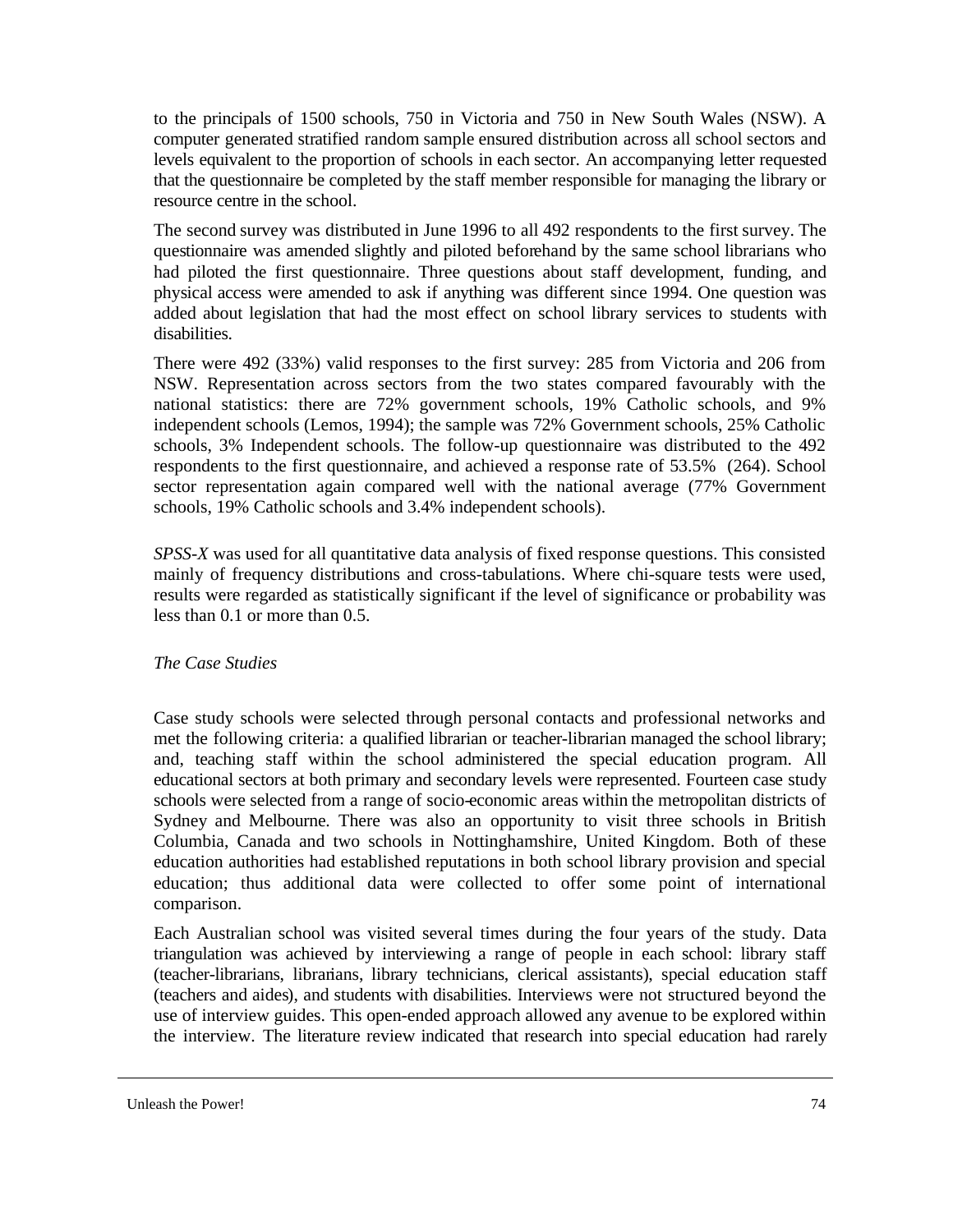involved interviewing students, and this was perceived to be a future research need (Wade  $\&$ Moore, 1993). Thus the present study could contribute to this gap in research to some extent.

The focus was on the relationship between the school library staff and the special education staff, and the effect this had on school library provision and the acquisition of information skills by students with disabilities. Clearly there would be a considerable range in facilities, staffing, and funding between the case study schools. Thus the decision was made to work in less depth with a number of schools, rather than intensively with one or two schools. In this way the data collected might indicate which model of special education best facilitated effective use of the school library and the teaching of information skills. The managerial and communication skills of the school librarian would be an important factor determining the level of library service provided within a school; therefore it was desirable to observe and record the skills of school librarians operating in different school environments. These requirements favoured the adoption of the constant comparative case study method that was initially developed in the work of Glaser and Strauss (1967).

#### **Results**

#### *The Surveys*

Of the schools in the study, 92 (18%) had no students with disabilities; 209 schools (42%) had between 1-5 students with disabilities; 88 schools (18%) had 11-15 students with disabilities; and 83 schools identified 16 or more.

The results of a cross- tabulation for students with disabilities by school sector is shown in Table 1 below*.*



**Table 1. Students with Disabilities by School Sector**

The highest number of students with disabilities were enrolled in government schools, the majority of which had between one and five students. In 1996, school librarians reported higher numbers of students with disabilities, especially in the higher grade ranges. So, whereas in 1994, 6% of schools reported 11-15 students with disabilities enrolled, in 1996 it was 9%. In 1994, 2.4% of schools reported 16-20 students with disabilities enrolled; in 1996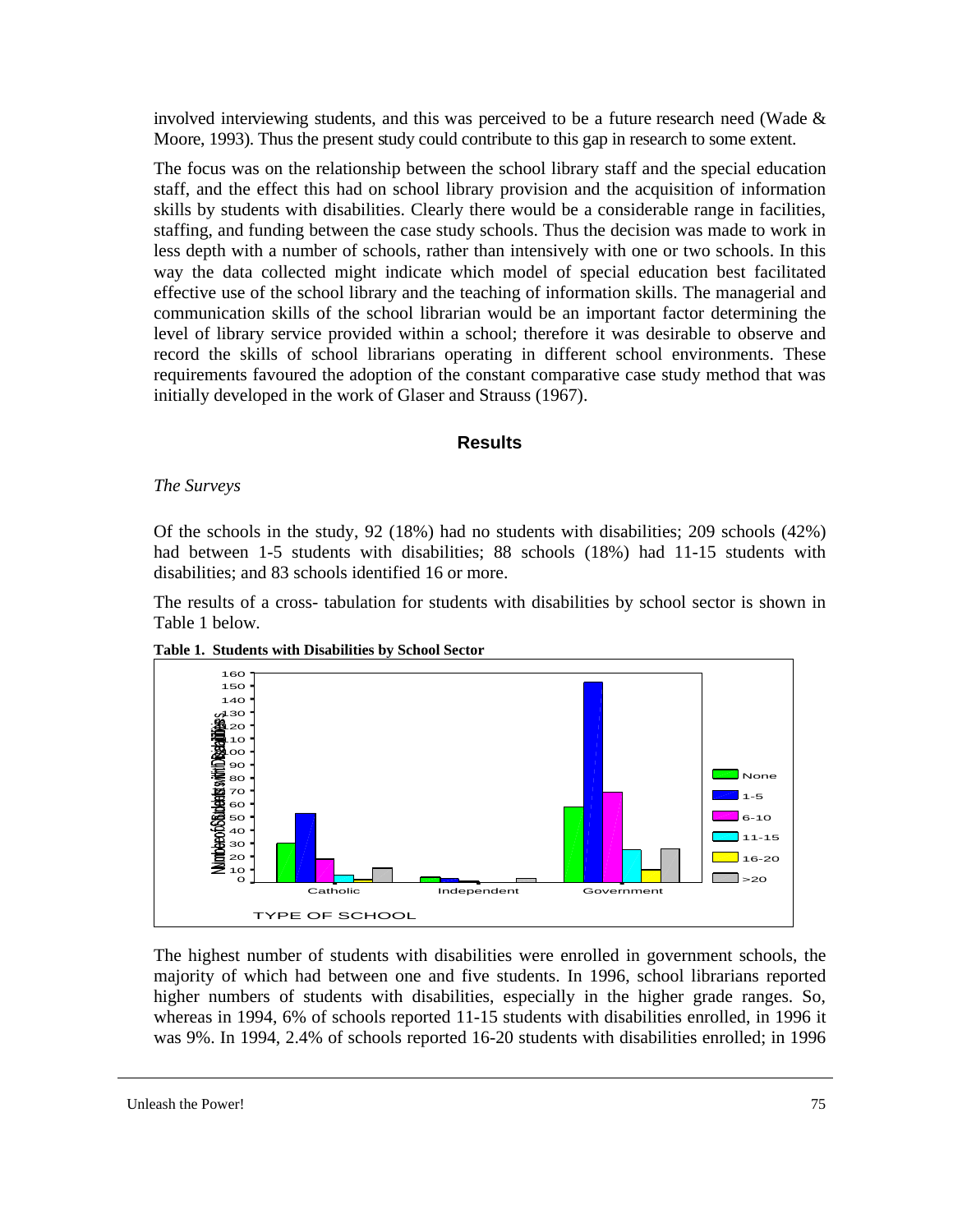this had risen to 4.5%. In 1994, 4% of schools reported that there were no students with disabilities enrolled; in 1996 only one school (.4%) reported no enrollments.

Staff development programs relevant to serving students with disabilities were available in 52% of the schools which had students with disabilities enrolled. special staff meetings, inhouse staff development activities, or talks by external experts were some of the programs mentioned by the questionnaire respondents.

Only 15 schools (3%) had allocated extra funding to purchase resources for students with disabilities. Qualitative comments indicated that in several cases the special education department had purchased material to be housed in the school library. A few respondents indicated that they had received funding for specialized resources or equipment.

The library was easily accessible for students with disabilities in 301 (61%) schools. Problems with accessibility were frequent because libraries were not on the ground floor or access involved negotiating steps. Respondents' comments also pointed out that some school library staff members were aware of less obvious barriers to physical access such as insufficient space between shelves for wheelchairs and high and low shelves that are inaccessible to wheelchair users. Thirty-six libraries (13.7%) improved physical access between 1994 and 1996.

Many of the school libraries in the study (141 or 28.7%) did not offer any special facilities for students with disabilities. Of those that did, the services most frequently provided were personal help, flexible borrowing, and clear signage. Table 2 below shows the pattern of provision.





In 1996, more libraries were providing large print screens for the catalogue, adapted height furniture, and flexible borrowing.

The questionnaire asked if libraries stocked large print books, audio books and magazines, subtitled videos, and books with high interest but low vocabulary level (generally referred to as hi/lo books). Thirty-five libraries (7%) did not stock any of these materials; 72% stocked hi/lo books; 54% had audio books; 27% had large print books; 3.7% stocked videos with subtitles; and 3.3% had audio magazines.

Unleash the Power! 76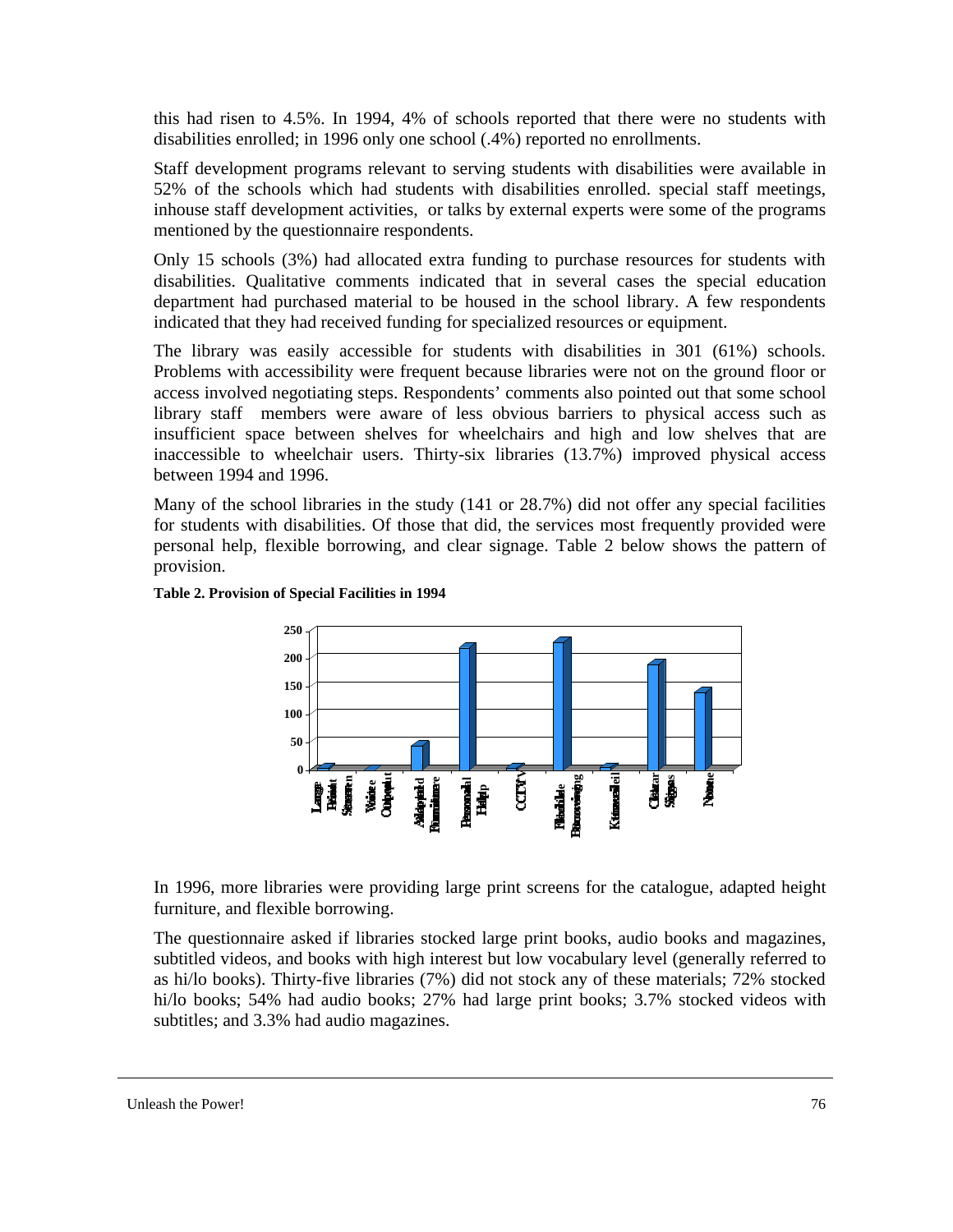In 1996 fewer libraries reported stocking large print books and other alternative format materials. Two hundred and forty-two respondents (49%) stated that they knew where to obtain specialized or transcribed materials for students with disabilities; sources cited were local public libraries, state libraries or agency libraries.

Qualitative comments collected as part of the survey data indicated a range of approaches to the teaching of information skills to students with disabilities. Some school librarians included such students as part of the main class; others organized one-to-one instruction by either library staff, a special education teacher, or an aide, whilst other children were taught by a librarian. Other respondents indicated they used a wide range of teaching strategies in dealing with these students and were very aware of their specific needs, often modifying worksheets and other teaching materials as necessary. Some reported that there was insufficient staffing and time to cater for any extra needs.

The questionnaire asked whether the school had a formal policy on integration (this term was used as it was the terminology currently in use in both states) and also whether the school library itself had a policy statement about services to students with disabilities. In 57 schools (11%) the library manager did not know whether the school had a formal policy. In 1994 only 23 school libraries (4.7%) had a formal policy regarding services to students with disabilities, and in 1996 only eight libraries (3%) had such a policy.

Respondents were asked to indicate their awareness of disability legislation on a scale of one to five. Table 3 below shows the results.



#### **Table 3. Awareness of Disability Legislation in 1994**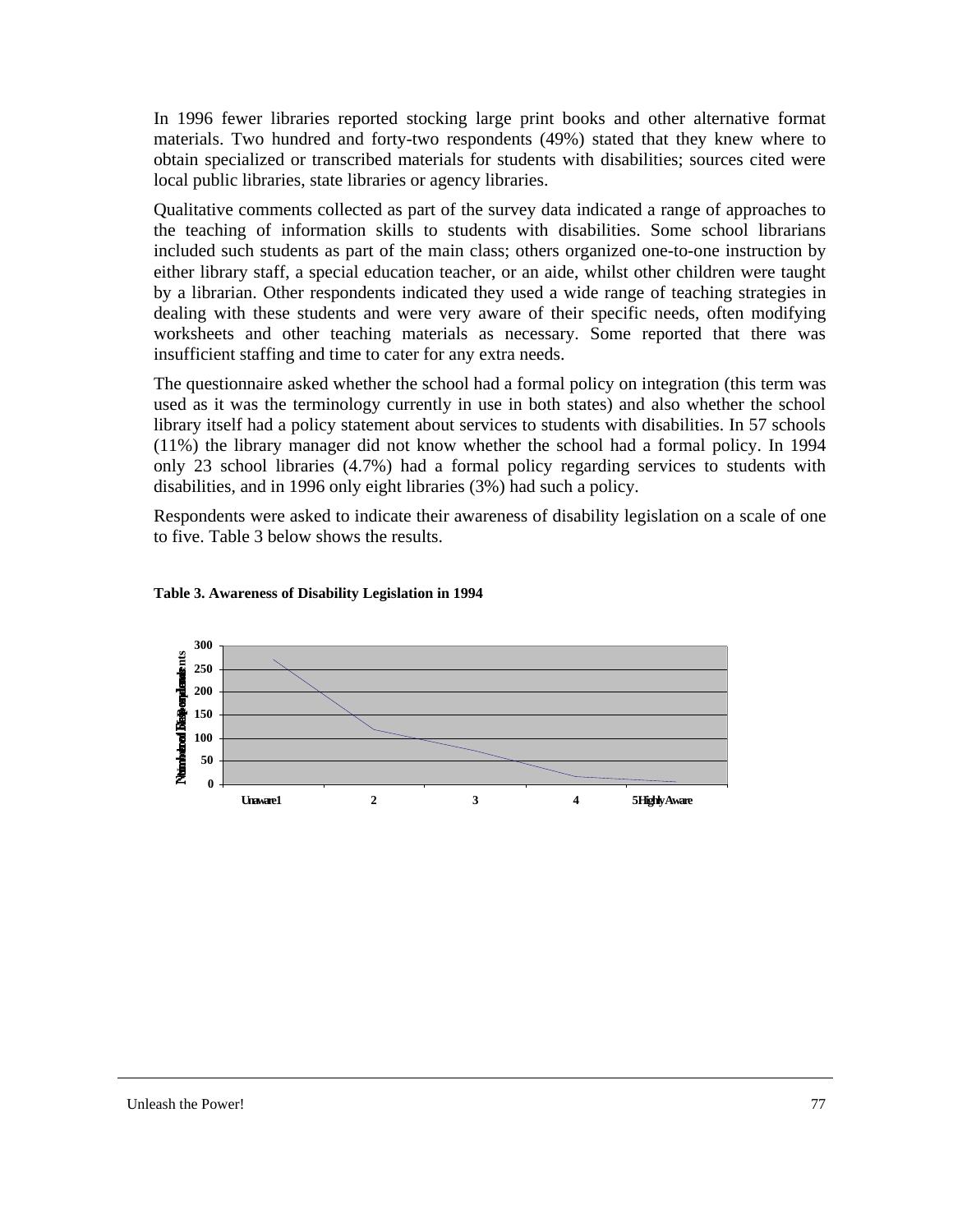Those respondents who were aware of the legislation, were asked how they found out about it. Table 4 shows the results.





There was very even distribution across the various sources, the highest sources of information about disability legislation being professional networks (14.2%) and educational publications (15%). This same group of respondents was asked to comment on the extent to which the DDA had affected their library practice, and the results are shown in Table 5 below.





#### *The Case Studies*

There did not seem to be any overt connection between the special education model used in the school and the overall effective use of the library by students with disabilities. In some schools with a special education support unit, there was a distancing of the students from the rest of the school population, especially when the support unit was physically remote from the main school buildings. In these schools special education teachers might be reluctant to go to the library with their students because it took up too much time. In some schools, the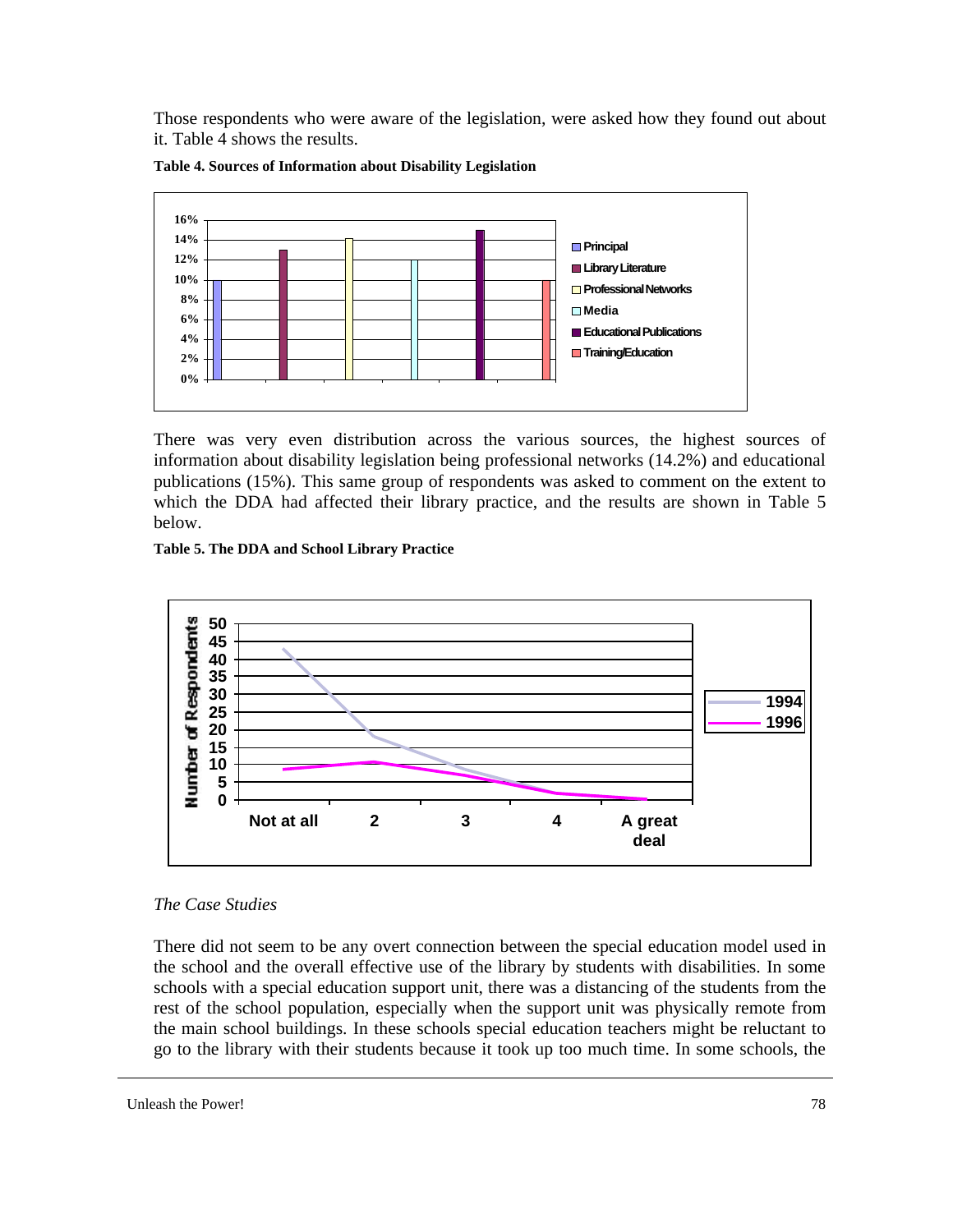"ownership" of students with disabilities was an issue for special education staff: in these cases special education teachers did not give school librarians the opportunity to teach information skills to these students, or felt it was not a high priority.

Only two school libraries covered services to students with disabilities in policy documents. However, most school librarians emphasized that their services were attuned to the individual needs of every student. Awareness of disability legislation was very low; most school librarians were aware of equal opportunity legislation but not the disability legislation. They were aware that there was a legal requirement to provide services for students with disabilities, but they were not cognizant of the legal consequences of non-compliance or discrimination.

Several school library staff working in the case study schools had personal experience of disability from a variety of experiences: teaching, community work, or the involvement of family members in the disability field. This did appear to be a factor in the understanding of the needs of students with disabilities, especially if library staff had not had the opportunity to attend staff development activities related to service provision for people with disabilities. Special education staff in nearly all the case study schools did provide staff development activities of some kind for the teaching staff, but these either did not include clerical staff or were held outside of school hours and clerical staff were not willing to stay to attend on their own time.

Many school libraries still have entrance doors that are heavy and difficult to handle so that wheelchair users are forced to use entrances different from those used by other students. Some libraries provided less obvious features of good physical access such as providing an enquiry terminal at wheelchair height, and is sufficient space between shelving for wheelchairs. Unfortunately, most libraries are so restricted by space that all shelves have to be used with the result that students in wheelchairs have to rely on library staff or other students to access material for them on higher or lower shelves. Several students with physical disabilities expressed great frustration at being limited in their browsing in this way. Sometimes accessibility can be improved at little cost by rearranging shelving or providing furniture at a particular height. One school librarian noticed that when she had temporarily moved an enquiry terminal to a low table whilst upgrading the system, students in wheelchairs and also shorter students preferred using it: she now has one enquiry terminal permanently at that level.

Provision of alternative format materials in school libraries was mainly restricted to hi/lo books and book/tape kits. Captioned videos were held in the libraries of the two schools which had units for students with hearing impairment but in no others. Very few libraries stocked large print books, even when there were students with vision disabilities enrolled in the school. The only case study school that had many large print books in its collection was Nottinghamshire, United Kingdom which had 16 students with visual impairment. Initially all students at the school were allowed to borrow large print books, but due to demand, borrowing was eventually restricted to the students with visual impairment. This indicates that large print books may be a more useful resource than school librarians realize. Several school librarians found that their collection of mature age picture books were a useful resource for students with intellectual or learning disabilities. Such books were a worthwhile resource investment as they could be used in other curriculum areas such as art and design. In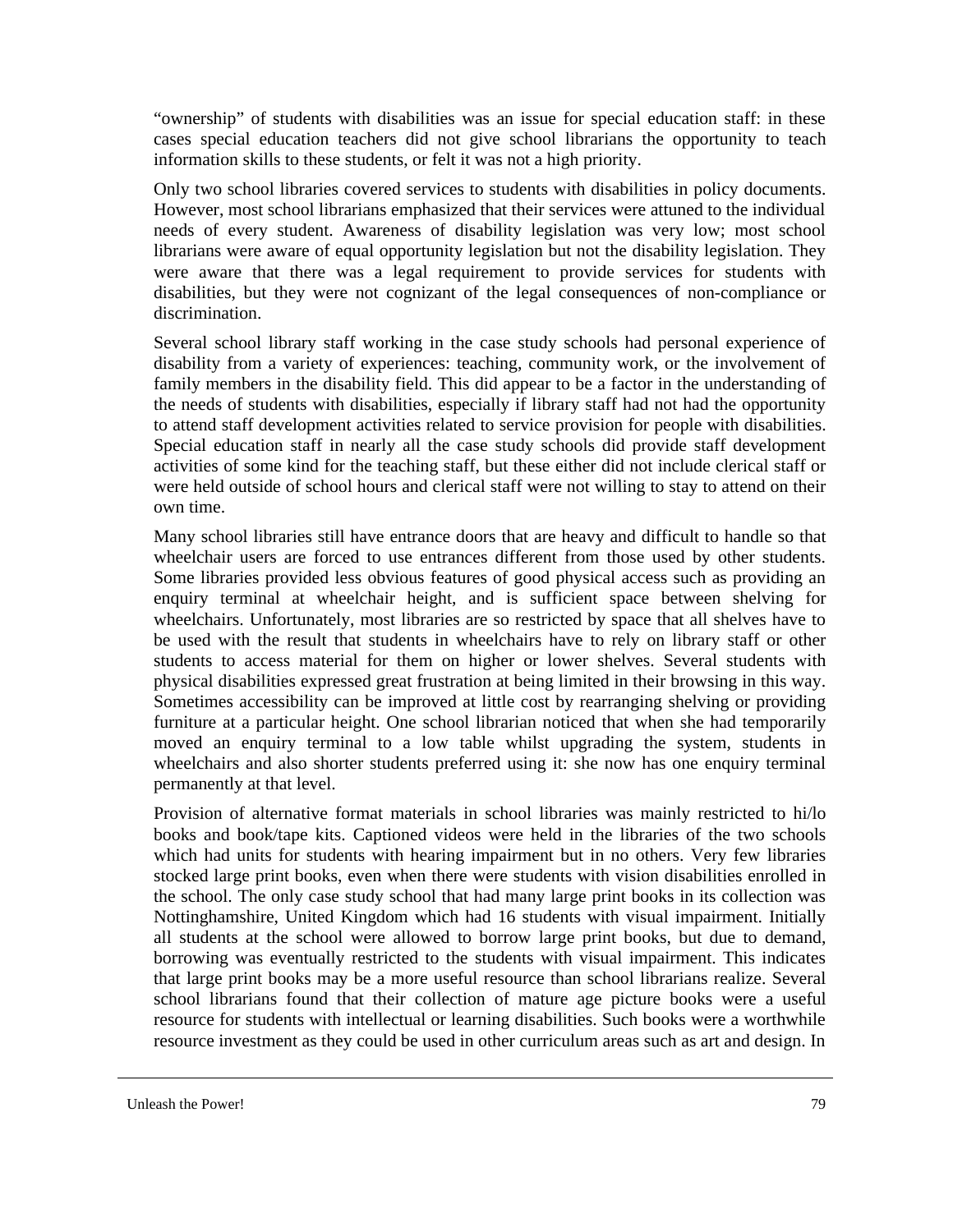some schools the special education department had placed a collection of easy reading material in the library for the use of students with intellectual or learning disabilities. However, several school librarians did not favor "separate " collections as the students using them tended to be stigmatized. As an alternative, easier reading materials were interfiled with the rest of the collection, but were tagged in the catalogue so that they could be readily identified.

The involvement of special education staff in the selection of resources was not always evident. In some schools there had been no initiative by either library or special education staff. In others there was constant involvement in selection by the school librarian and the special education teacher as a team. Few special education teachers, however, considered using the school librarian as a source of advice for selection of classroom resources. Dissemination of information about resources to special education staff from the library seemed to be limited to directing appropriate publishers' fliers and catalogs, or publicizing bookseller visits to the school. Special education teachers located the resources they required through publishers' catalogues or by browsing through displays at conferences. They also consulted with specialists visiting the school or other professional colleagues. Many had identified and worked with booksellers who specialized in the type of materials they needed.

Although school librarians are experienced users of information technology, there was no evidence of the recognition of the role of technology in compensating for disabilities. Adaptive technology can provide many options such as access to print for visually impaired students and keyboard use for students with little motor control. Several school librarians had realized the benefits of electronic information sources for many students, especially those with intellectual disabilities or learning difficulties. These related to the relative ease of searching some electronic information products compared to their more traditional print counterparts.

Most of the school libraries assessed offered extra services, such as extended loan periods, and made staff available to assist students with physical disabilities in retrieving items from the shelves. Some school library staff would enlarge materials by photocopying, but often the adaptation of materials was the responsibility of the special education staff.

Very few schools cooperated closely with their local public library, except for a specific information need. One school library borrowed large print material from the local public library from time to time for a student with visual impairment. In one case study school, the school librarian exchanged for a year with a Canadian librarian. The Canadian librarian had worked very closely with the local public library in his home situation, and on arrival at the Australian school, he automatically used the public library when needed. To him, it was the obvious thing to do.

There were a variety of scenarios for teaching information skills to students with disabilities. Some students participated in library activities with their normal class; others visited the library in small groups with their special education teacher; and some visited the library on an individual basis with their aide. Students with sensory disabilities, intellectual disabilities, or learning disabilities usually needed some modifications in information skills instruction. In some cases the aide would work with the student in the library lesson, modifying material as necessary. Frequently the school librarian would adapt worksheets and other material to suit an individual student's needs, or modify the expectations for individual students. This latter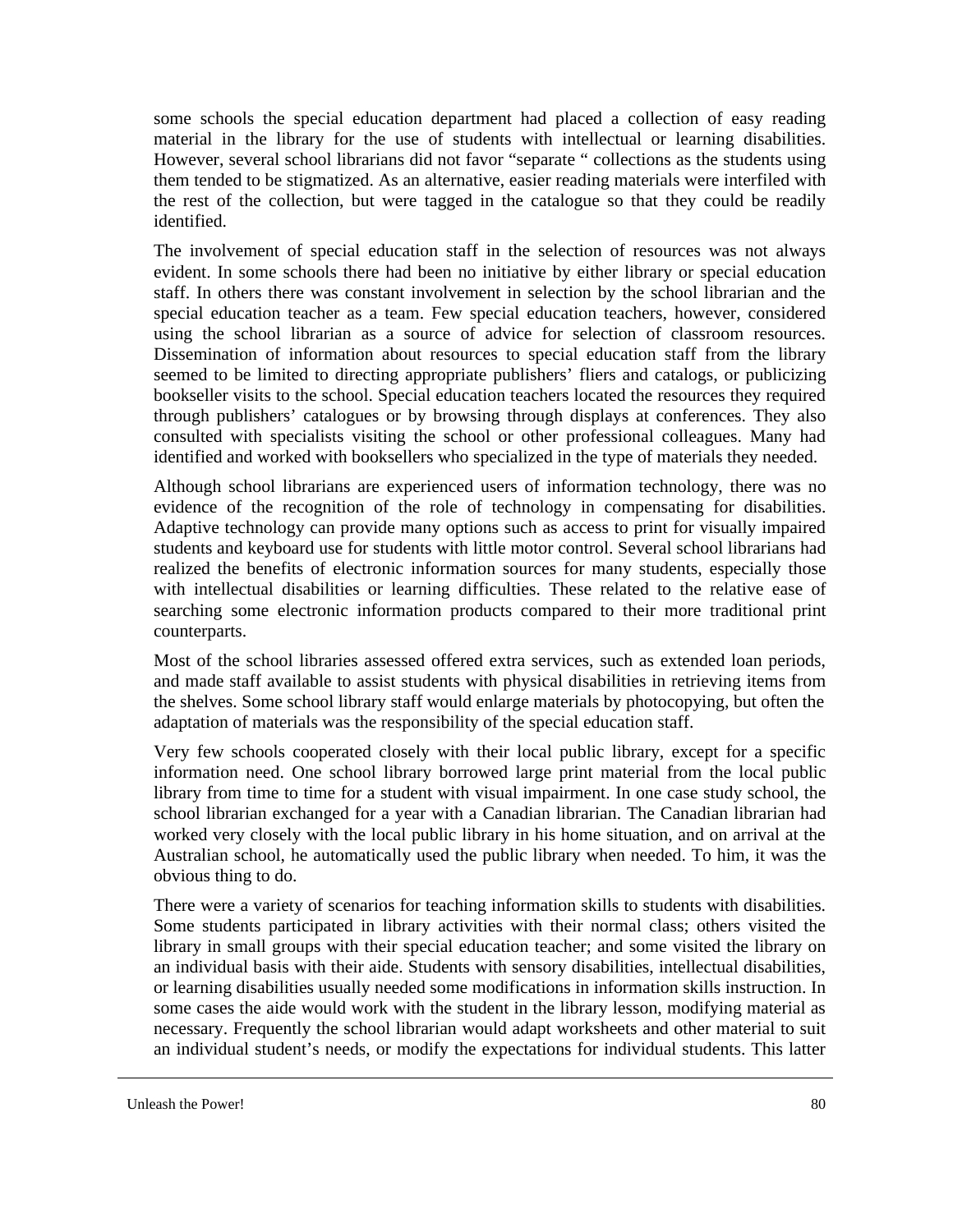option ensured the inclusion of a student with a disability, as he or she would be doing the same work as the other students, but with either modified outcomes or a different tool. The most successful situations were those where the school librarian had consulted closely with the special education teacher as to the content of information skills programs. Aides did not always accompany students to the library. In some cases this gave the opportunity for the student to exercise some independence, but in others it was detrimental to the information skills teaching process. If a student needed one-on-one attention, the librarian could not effectively assist while dealing with the class as a whole. If one of the chief roles of the aide was to keep the student on task or modify materials, it was crucial for the aide to accompany the student to the library.

## **Conclusion**

The results of this study show that the inclusion of students with disabilities in mainstream schools is increasing. School librarians cannot ignore the needs of this client group, and they certainly need to develop a library policy that reflects the school policy on inclusion. They must also be aware disability legislation when planning library services. However, successful delivery of services is dependent on appropriate support, both practical and financial, for resources and teaching programs.

The researcher's previous experience indicated that disability awareness training was essential for library staff, especially in a school environment. The case study and survey responses indicated that current school staff development programs were not meeting the needs of library staff. Professional associations and education department training units might consider offering specific programs for library staff from a group of schools.

School libraries with limited funding are not able to purchase a vast range of alternative format materials, some of which can be expensive. School library managers need to be more assertive in ensuring that some of the funding provided to support students with disabilities is apportioned to the library. Otherwise resources have to be obtained from outside of the school on a temporary basis; often there can be a delay in obtaining such materials, and many library staff were not aware of where such resources were available.

The incidence of facilities and services available for students with disabilities in school libraries was also of concern. If these factors were considered in collection development and service planning as a matter of course, then individual libraries would be better equipped to deal with the differing needs of students with disabilities who might enrol in the school. For students with disabilities, apart from access issues, the effective use of technology can improve academic performance, classroom behaviour, motivation and self-concept. (Lewis, cited Male, 1997).

Both surveys showed that good physical access existed in a reasonable proportion of school libraries, a result to be expected as access is the primary issue addressed by most organizations in complying with the legislation. Even so, everal case study schools had libraries with significant problems regarding physical access. School librarians must be aware of legislative requirements for physical access, especially when planning new library buildings.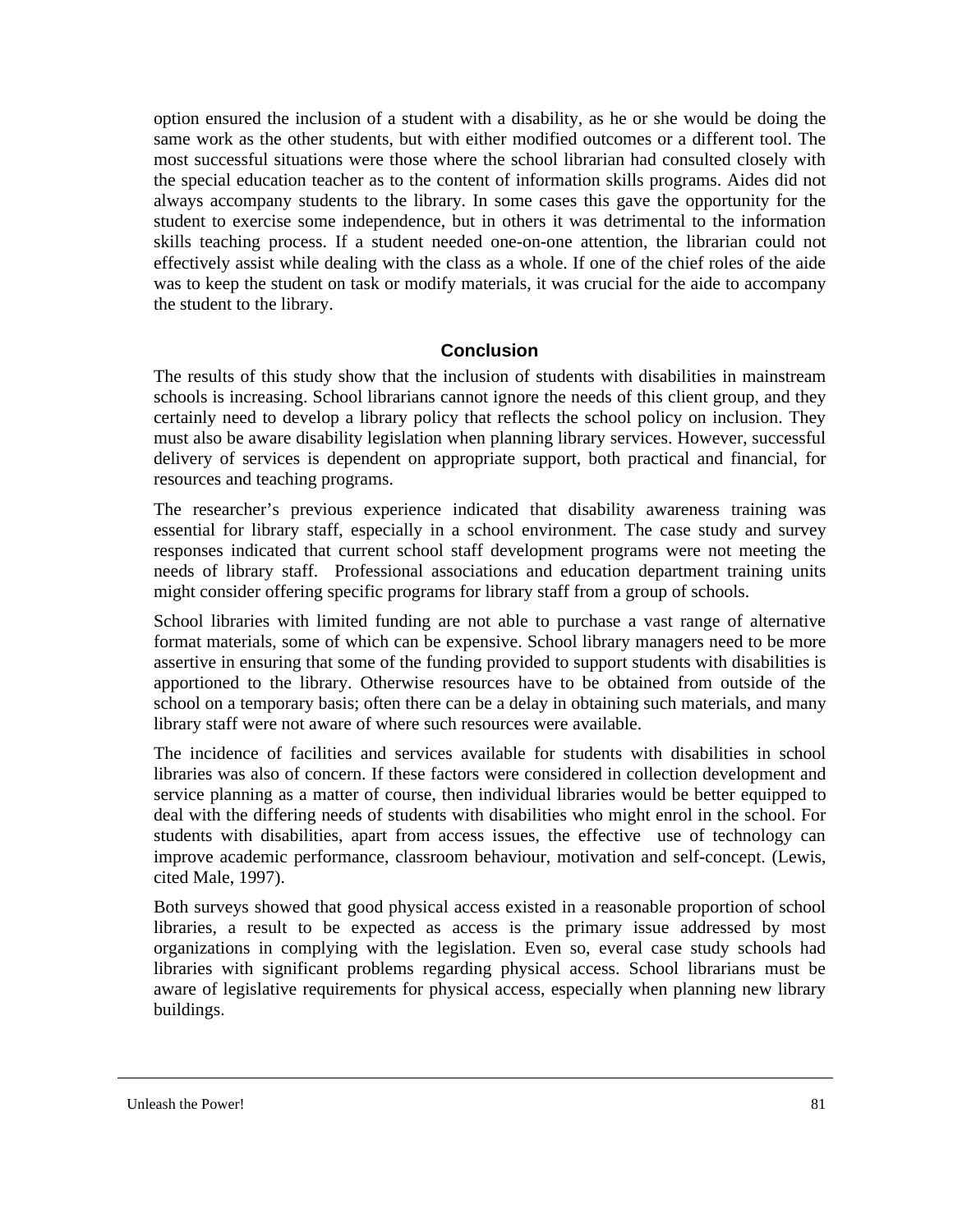The qualitative data collected about information skills teaching indicated that school librarians were aware that students with disabilities had specific needs in this area, but as inclusive schooling becomes more established, teaching strategies in this area will need more attention.

The results of the study indicate that there is considerable room for improvement in the provision of school library services to students with disabilities. School library managers must have knowledge of students with disabilities in the school, provide appropriate resources for them, and develop library policy that is linked to school policy.

The case study data indicated that the following key factors are critical in effective delivery of library services to students with disabilities: well established two way communication between the library staff and the special education staff; size of the school; personal experience of disability or disability awareness training on the part of the library staff; involvement of special education staff in the selection of library resources; involvement of special education staff in the information skills program; and the support of aides where necessary. In addition, information gathered from case study schools made it clear that the culture of the school affects the amount of interaction between the school library and the special education department. Apart from this, the personalities and managerial approach of the school librarian and the head of the special education department were crucial to success. Where the school librarian was a good manager, the resulting level of service meant that students with disabilities were supported, within funding restraints. Observations and data collected from schools in the UK and Canada indicate that these issues and challenges have universal application for school librarians.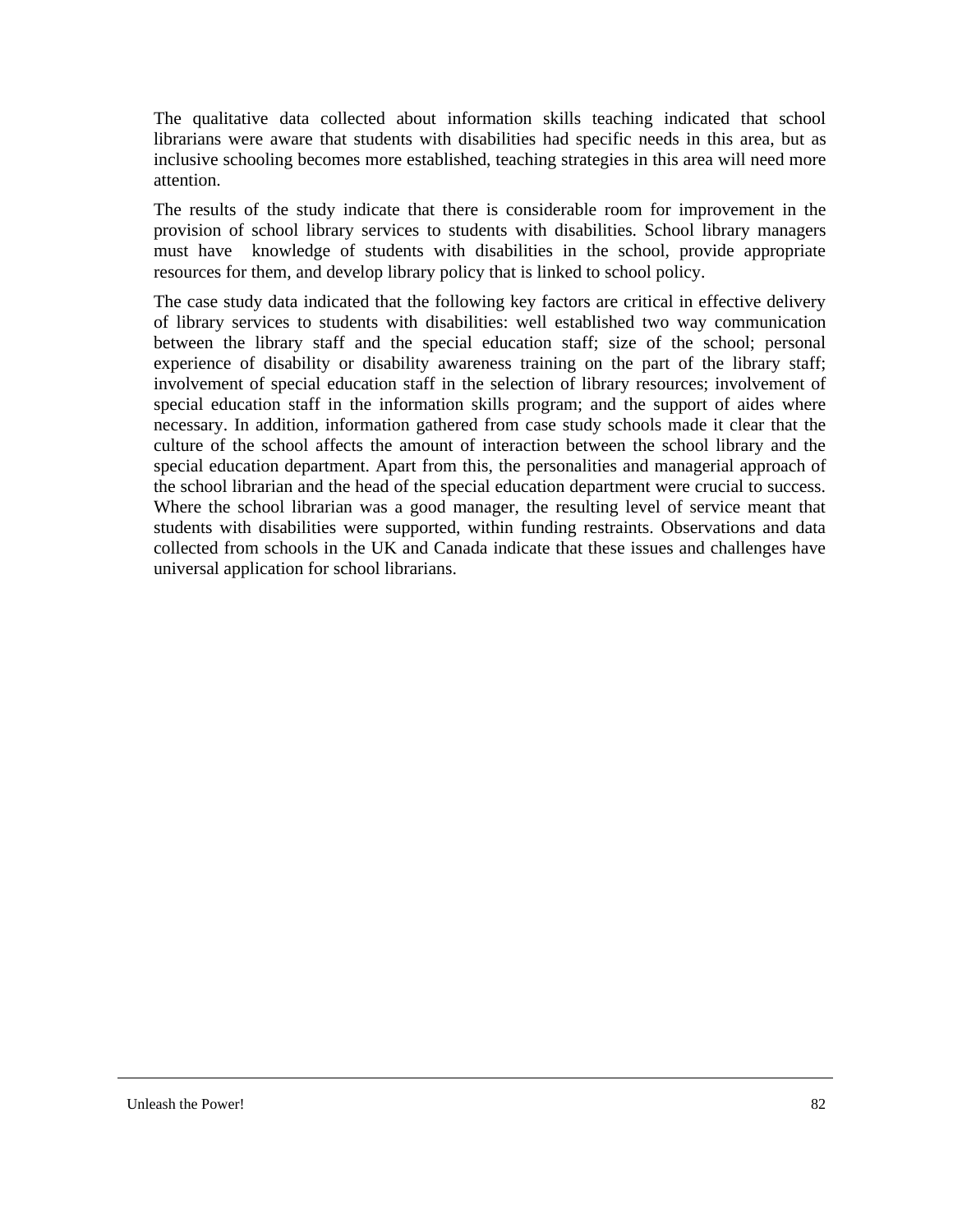#### **References**

- Alliance for Technology Access. (1994). *Computer resources for people with disabilities.* Alameda, CA: Hunter House.
- *Disability Services Act, 1986.* Canberra: Australian Government Publishing Service.
- *Disability Discrimination Act, 1992.* Canberra: Australian Government Publishing Service.
- Glaser, Barney G., & Strauss, Anselm L. (1967) *The discovery of grounded theory : Strategies for qualitative research.* Chicago: Aldine.
- Heeks, Peggy & Kinnell, Margaret.(1997). Learning support for all? Special needs pupils and learning resources. *Journal of Librarianship and Information Science*, 29 (3), 143- 153.
- Lemos, Molly de. (1994). *Schooling for students with disabilities*. Canberra: ACER/DEETYA
- Lewis, R. (1993). *Special education technology: Classroom applications.* Pacific Grove, CA: Brooks/Cole; cited by Male, Mary. (1997) *Technology for inclusion: Meeting the special needs of all students*. Boston, MA: Allyn & Bacon.
- Marshall, Margaret. (1991). *Managing library provision for handicapped children.* London: Mansell.
- *SPSS Base 8.0 for Windows User's Guide.* (1997). Chicago: SPSS Inc.
- Wade, Barrie, & Moore, Maggie. (1993). *Experiencing special education*. Buckingham: Open University Press.
- Walling, Linda Lucas, & Karrenbrock, Marilyn H. (1993). *Disabilities, children and libraries: Mainstreaming services in public libraries and school library media centers.* Englewood, CO: Libraries Unlimited.
- Wesson, Caren L., & Keefe, Margaret J. (Ed.). (1995). *Serving special needs students in the school library media center.* Westport, CN: Greenwood Press.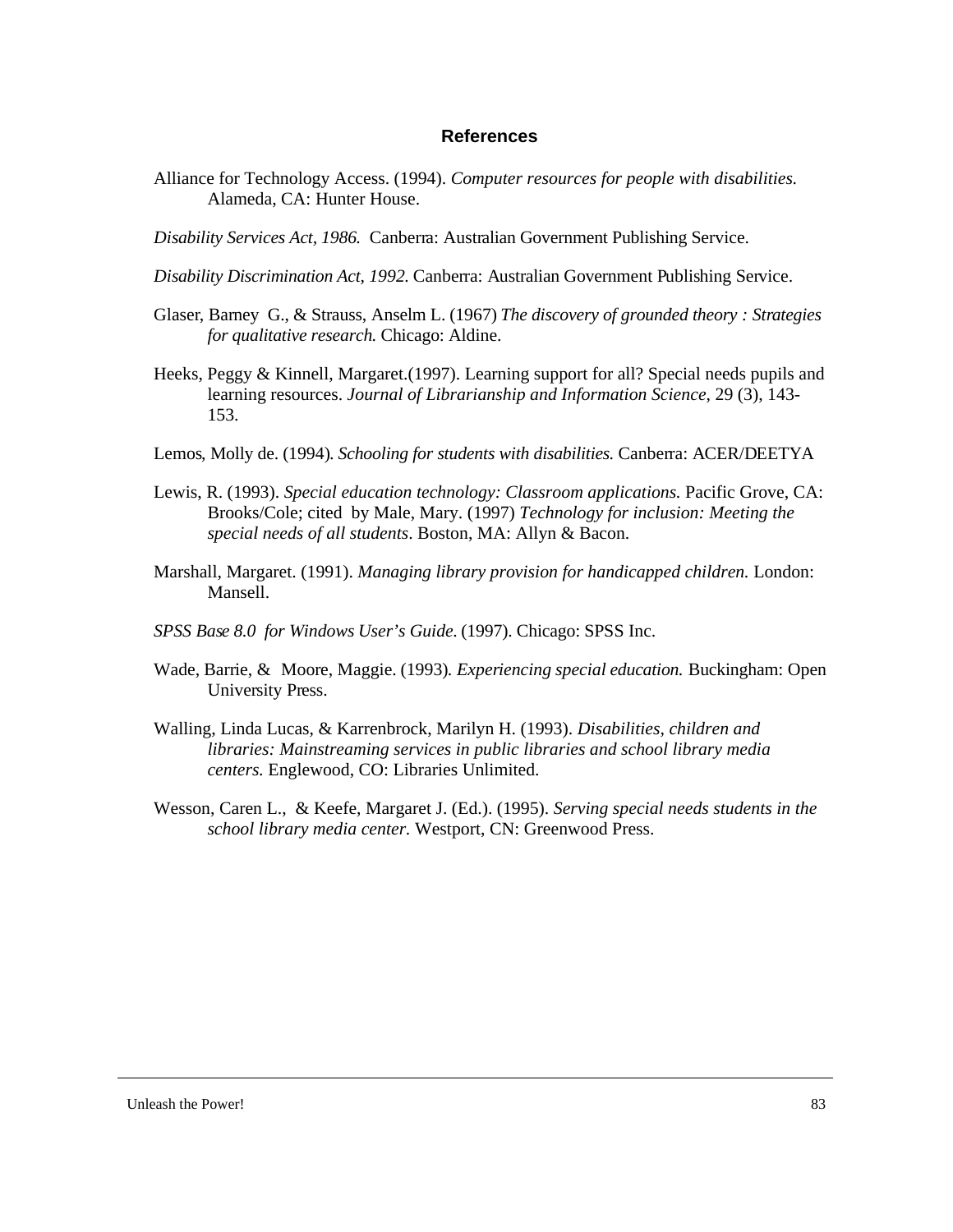# **The Impact of Whole Language on Four Elementary School Libraries**

# **Results from a Comparative Case Study**

## **Sandra Hughes, Ph.D.**

<Sandra.Hughes@cis.drexel.edu>

*College of Information Science and Technology Drexel University, Philadelphia, PA United States of America*

*This paper reports the findings of a comparative case study designed to describe how the implementation of whole language, an educational philosophy influencing many of today's elementary schools, evolved in four school libraries in Virginia. The study examines the impact of whole language in terms of its effect on the library program and its effect on the librarian. The study also seeks to understand the change agent role each librarian played during implementation of the philosophy. It provides recommendations for practicing school librarians and library school educators.*

#### **Introduction**

In the 1980s, the public and the educational community began to question the effectiveness of America's public schools, particularly their success in teaching students to read and write. Researchers, teacher educators, and practitioners began to seek more effective ways to teach literacy. The research generated by this national reading debate led many elementary schools to adopt a new philosophy of literacy instruction known as whole language.

The whole language philosophy emphasizes holistic, meaning-based literacy instruction. It supports teaching language and all its systems—semantics, syntax, and graphophonics—intact. Rather than being taught discrete decoding skills, children in whole language classrooms learn to read and write during the process of reading and writing. Teachers, acting as models and facilitators of literacy development, create literature rich classrooms in which children are encouraged to take risks, try new things, formulate hypotheses, self-correct, and work as a community of learners (Goodman, 1986; Smith, 1994; Routman, 1996).

Leaders in the school library field believe the implementation of whole language poses significant challenges for school librarians (Stanek, 1993; Haycock, 1988; Vandergrift, 1988b; Veatch, 1988). Haycock (1988, p. 19), describes whole language as "the greatest threat the school library profession has faced in years." He predicts that if school librarians continue to operate isolated scheduled classes and to act as unitary teachers, they risk the dissolution of the centralized school library.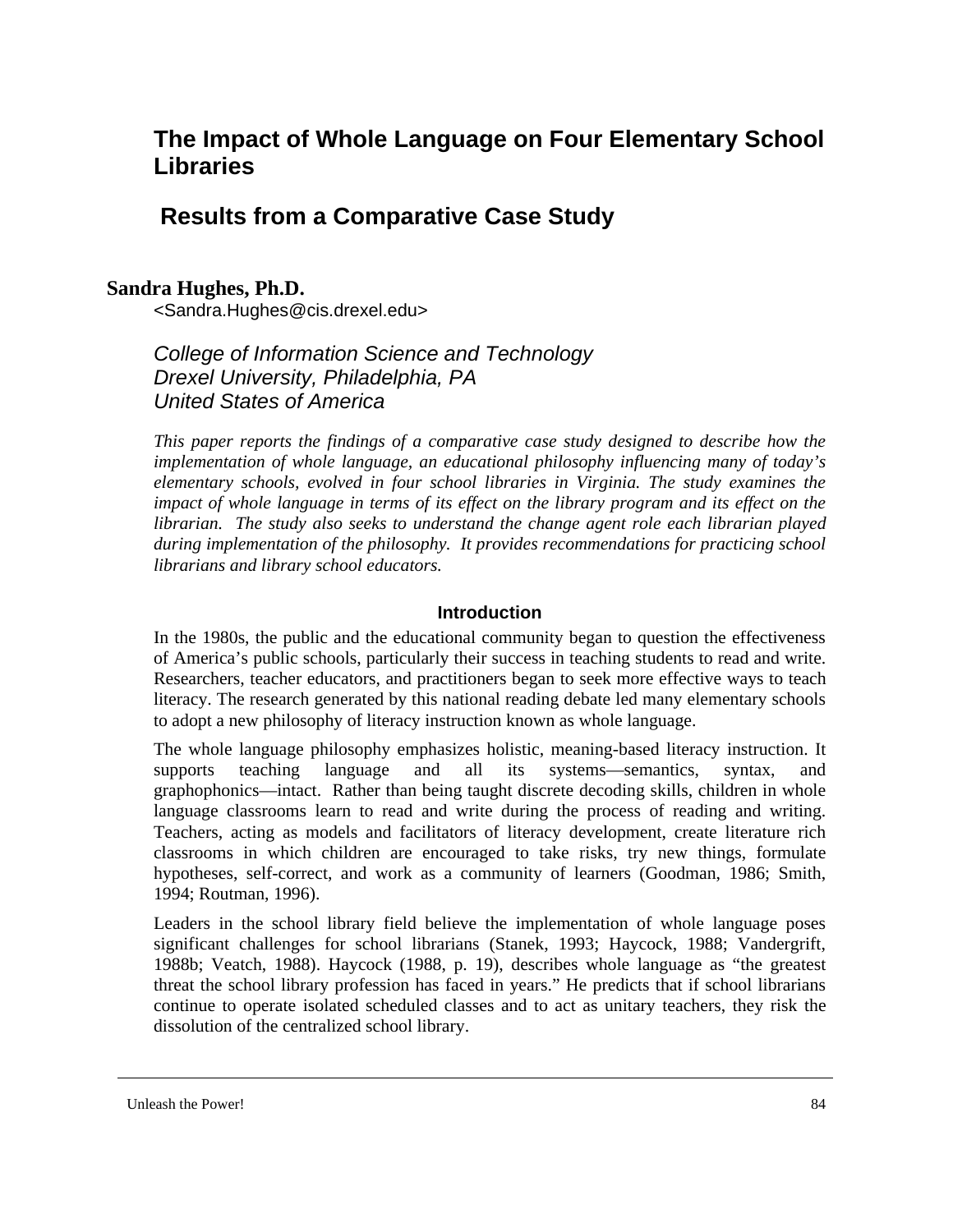Research in the area of educational change also indicates that whole language will challenge the attitudes and skills of school librarians. According to Fullan (1982, p. 26), change, especially the implementation of an innovation, "represents a serious personal and collective experience characterized by ambivalence, uncertainty, loss, and anxiety." Individuals experiencing change have concerns about their adequacy to learn new skills and use new materials. They question how an innovation will benefit students, how it will affect them personally, and how it will alter the culture and structure of the school.

The purpose of this study is to understand how school librarians in four elementary schools responded to the implementation of whole language and to describe the philosophy's impact on the library program. It extended earlier research (Barlup, 1991; Hughes, 1993; Bishop & Blazek, 1994; Jones, 1994; Delgado et al., 1995) by using three theoretical lenses to analyze the data—whole language theory and practice, educational change theory, and change agent theory.

## **Research Base**

The research on whole language provided a deeper understanding of the philosophy and the changes it creates in the organization and climate of the classroom, the resources teachers use, teacher behaviors, and student-teacher interactions (Goodman, 1986; Routman, 1991). Theories of planned educational change revealed the complexity and multidimensional nature of educational change (Berman & McLaughlin, 1976; Herriot & Gross, 1979; House, 1979; Rosenblum & Louis, 1981; Rossman, Corbett, & Firestone, 1981; Bolman & Deal, 1984; Hall & Hord, 1987; Sarason, 1996). Empirical data indicated that implementation of an innovation involves structural, political, psychological, cultural, environmental, and technological changes. Last, research on the role of change agents emphasized the important role change agents play in the successful initiation, implementation, and continuation of educational change, and described characteristics of successful change agents (Grossman, 1975; Shirk, 1978; Feehan, 1991; Fullan & Stiegelbauer, 1991).

## **Research Questions**

Given four elementary schools in the process of implementing whole language, how did the implementation and continuation of the philosophy affect the library programs and the librarians in these schools? Specifically, this study addressed the following questions:

- 1. What changes occurred in the knowledge, perceptions, practices, and beliefs of the librarians?
- 2. What changes did the librarians make in the library programs as a result of whole language?
- 3. What roles did the school librarians play during the implementation of whole language?
- 4. How did the librarians feel about the whole language philosophy and its impact on the library program?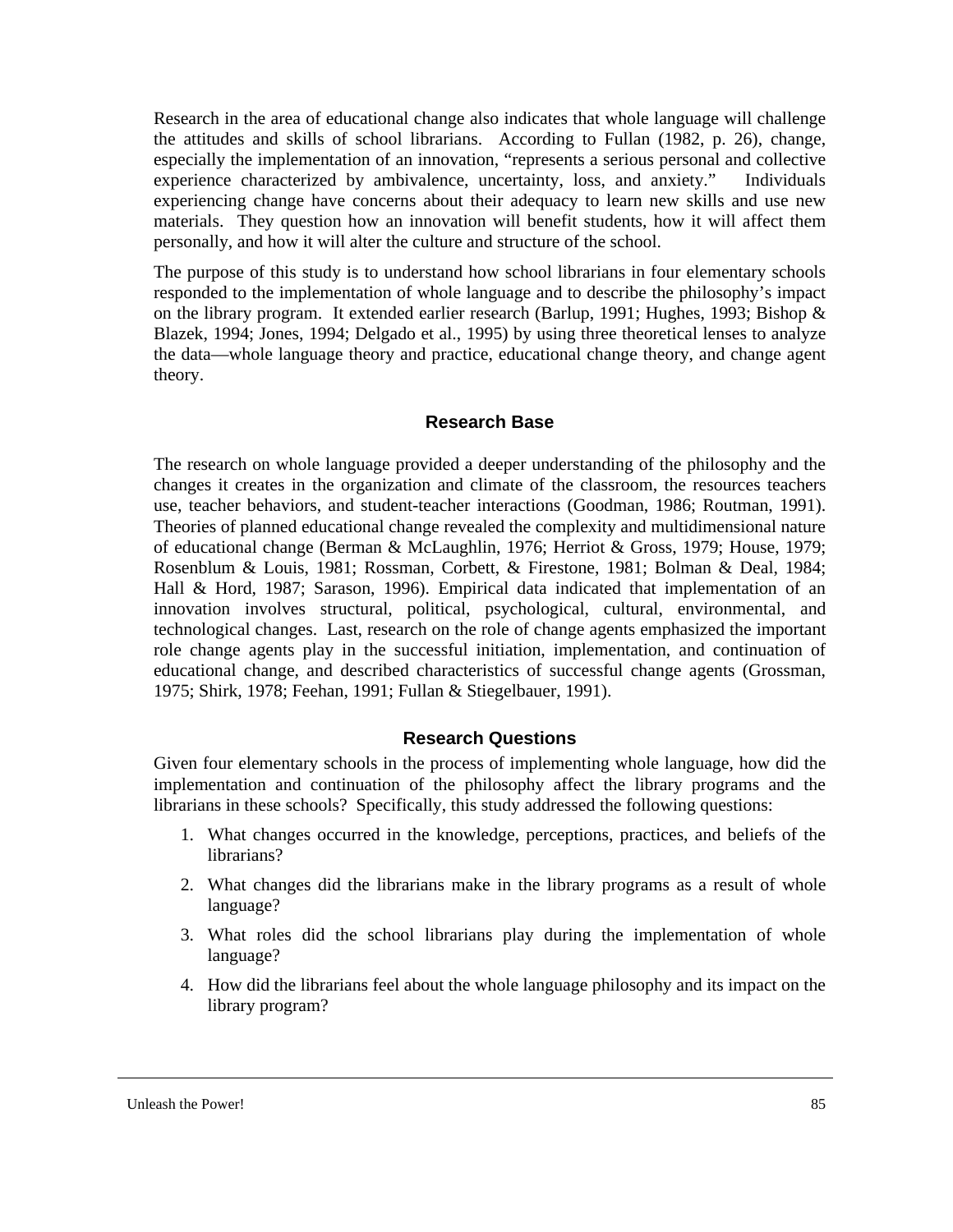## **Methodology**

Qualitative research techniques were selected for this study because they provide detailed descriptions of the impact of planned educational change (Herriot & Gross, 1979). A comparative case study was designed to examine the role school librarians played in the implementation of whole language, to provide practitioners with concrete examples of how library programs change when teachers begin to use whole language strategies in their classrooms, and to identify factors that affect the ability of librarians to support and implement change.

#### *Sample and Population*

The study took place in four elementary schools in a medium-size school district in central Virginia. The site was chosen for two reasons: (1) the school system has a history of successfully implementing planned educational change (Walsh, 1993), and (2) the school system received national recognition for its efforts to implement whole language (White et al., 1992).

## *Procedure*

Data were collected over a four-month period the winter and spring of 1993. Data collection techniques included: (1) participant observation, (2) formal and informal interviews with librarians, (3) formal interviews with principals, (4) interviews with teachers at each school, and (5) the collection and examination of relevant documents.

Data analysis occurred in two phases. Each school was treated first as a comprehensive case in and of itself. The data from each school was then used to build categories and themes that conceptualized the data across the four cases, thus establishing the generality of the findings.

## **Findings**

The findings presented here represent a summary of the data that were gathered and analyzed for this study. For a more in-depth discussion of the data, see *The Impact of Whole Language on Four Elementary Schools* (Hughes, 1998).

*What changes occurred in the knowledge, perceptions, practices, and beliefs of these school librarians?*

While each of the librarians believed in the theoretical principles of whole language, none of them felt they had enough knowledge about the philosophy to support teachers and students or to implement the philosophy in the library. They committed themselves to learn about the philosophy. They attended conferences, participated in workshops offered by the school system, read widely in the professional literature, and learned from the teachers in their buildings.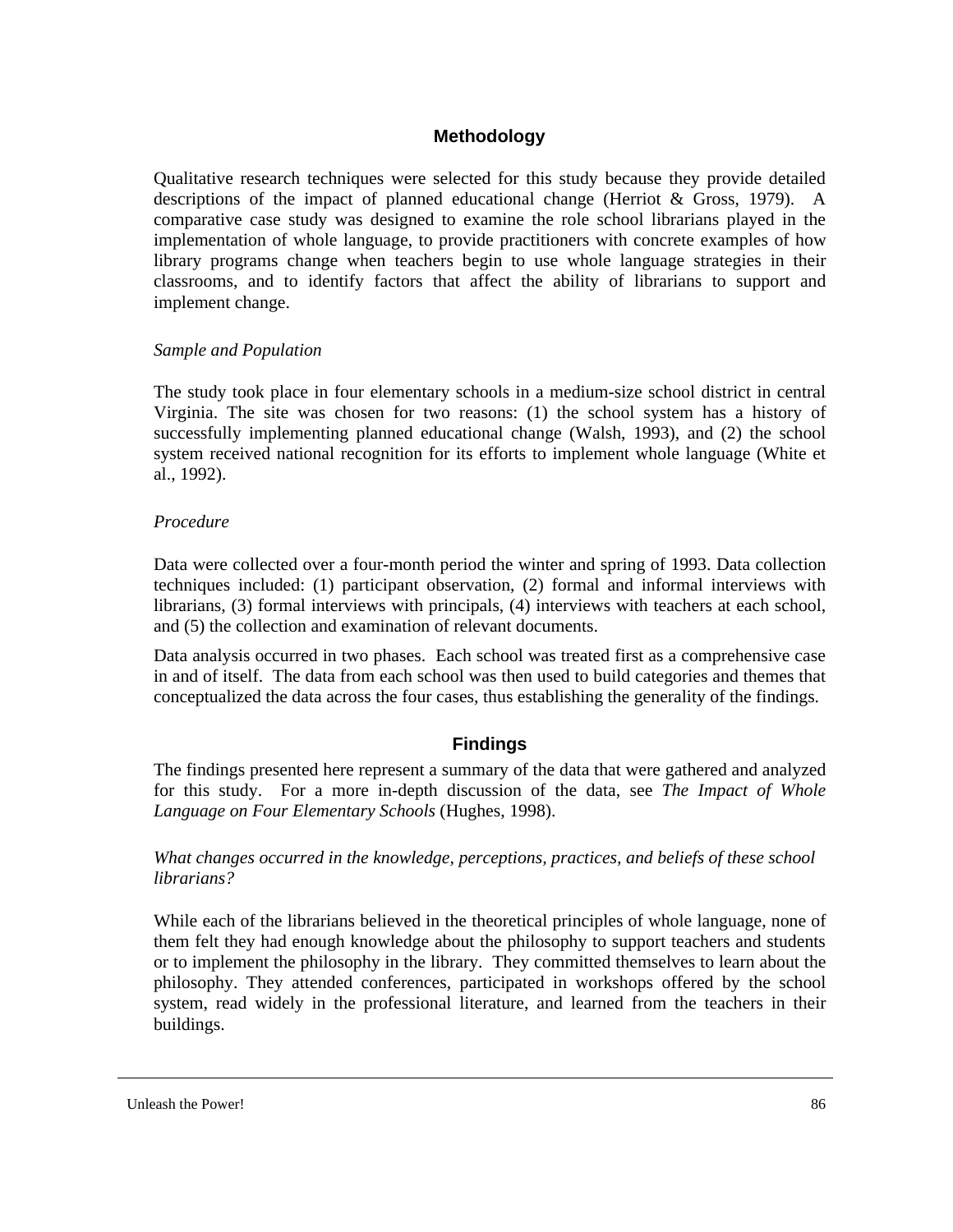The librarians' efforts to learn about the philosophy enabled them to successfully implement whole language practices in the library. They used whole language strategies such as literature circles, story mapping, conferencing, mini-lessons, webbing, journaling, and modeling. The librarians organized their instruction so that the students learned from each other, as well as from them, and they encouraged students to reflect on what they had learned.

The librarians also realized that a cooperative relationship with teachers was no longer adequate—they needed to become active members of the instructional team. As one of them explained, "Whole language shows us that it's a group effort. We're all responsible for what our children learn and how they accomplish their tasks." The librarians energetically reached out to teachers by joining the school's leadership team, scheduling time to plan instruction with grade groups and individual teachers, and conducting professional development sessions for teachers.

In addition, it became evident to the librarians that internalization of the research process was crucial to student success—it could no longer be left to chance. They worked with teachers and students to learn how to develop essential questions, access prior knowledge, locate and evaluate print and nonprint resources, use specific note-taking strategies, and communicate their knew understandings.

## *What changes did the librarians make in the library programs as a result of whole language?*

The four librarians in this study found that fixed library schedules interfered with the flow of learning and with equitable access to information. As one of them explained, "Whole language won't work if [the librarian] sees scheduled classes everyday. Teachers and kids need to be able to get in the library. [The librarian] needs to be able to work with teachers." Each of the librarians instituted a more flexible and open schedule that allowed students and teachers to use the library in many different ways: for individual reading and browsing, small group research, work on the computer, and whole class instruction.

The librarians also made changes to the physical layout and climate of the library. They created spaces for students to work independently, in small groups, and in large groups. There were comfortable reading areas—story blocks, rocking chairs, sofas, and even Clifford's Dog House. Emergent readers, beginning-to-read books, and transition novels were either shelved in separate areas of the collection or specially designated in the online catalog. Student work was displayed both inside the library and on the walls outside the library. And, as Calkins (1991) put it, the librarians made an increased effort to know the students' stories. They asked about their families and outside interests or hobbies, discussed books with them, and followed up on projects they had begun in the library and finished in their classrooms.

The librarians changed their approach to collection development as a result of whole language. As teachers began to teach differently, their needs for library materials changed. It was no longer enough for the library to provide supplementary materials. Teachers expected the library to provide instructional resources—trade books to support the "read to," "read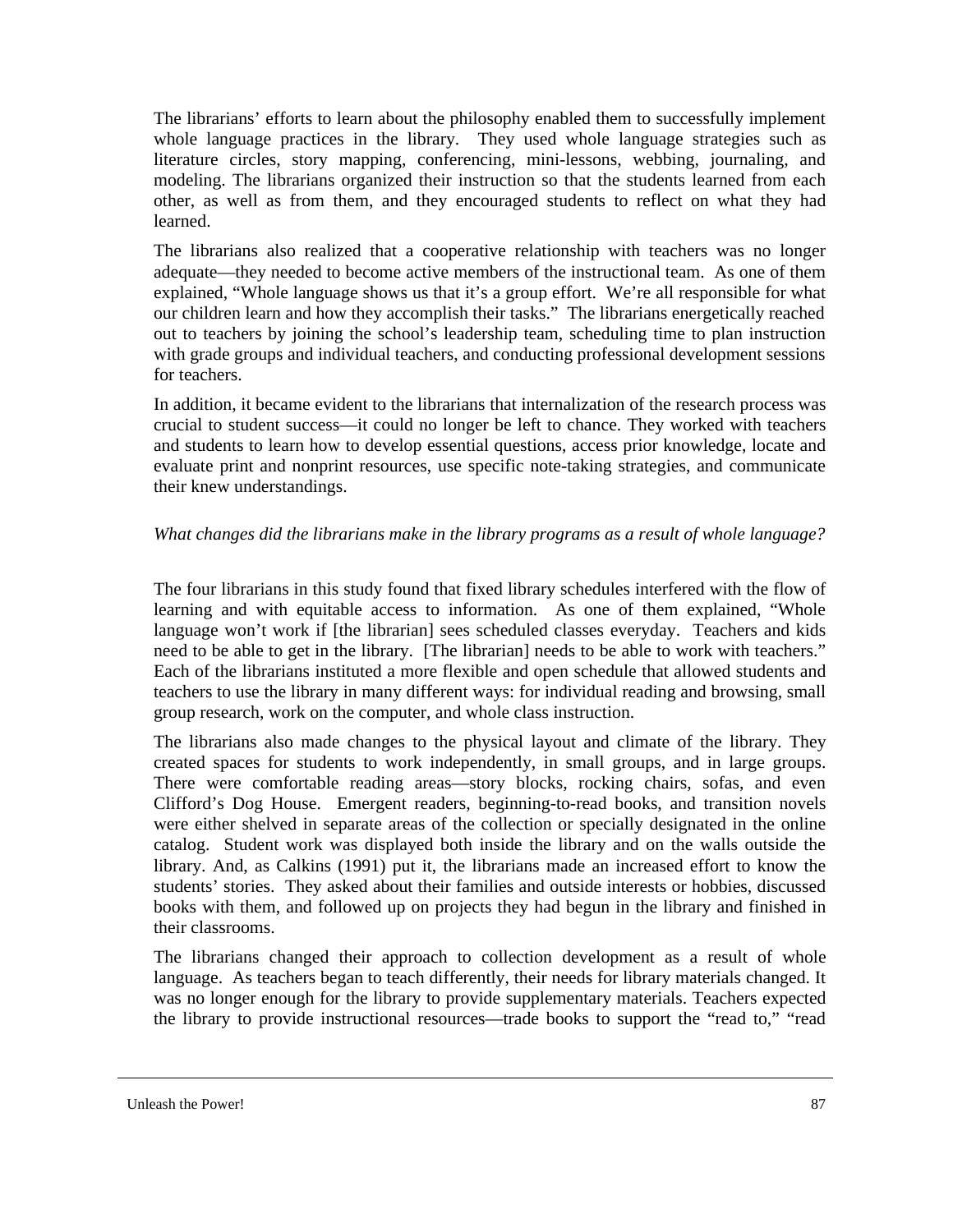by," and "read with" components of the literacy program, and nonfiction tradebooks and other print and nonprint resources to support student learning in the content areas.

Students' information needs also changed as a result of whole language. As one librarian put it, "The kids became more demanding consumers." Students in kindergarten and first grade asked for books they could read independently. Students in the upper grades searched for specific titles and authors and browsed less. The amount and level of research also increased. Students in the primary grades conducted basic research. Students in the upper grades moved beyond simple fact-finding to interpreting, synthesizing, presenting, and evaluating new knowledge.

In response to these demands, the librarians shifted their focus from developing balanced collections to identifying the enacted curriculum and purchasing resources to support student learning in each curricular area. They purchased more nonfiction, especially nonfiction written at lower reading levels, science big books, and nonprint resources like videos, audiobooks, laser discs, and CD-ROMs to support student research needs.

They also purchased more resources to support literacy development—emergent readers, beginning-to-read books, transition novels, big books, and classroom sets of books. As one of them explained, "…I wasn't aware that I needed to be so careful in purchasing. I got what was out before, and now it's critical that I have things on all reading levels...particularly things on the lower end of reading levels."

The librarians also changed the selection tools they used to include journals like *Reading Teacher*, *Language Arts*, *Booklinks*, and *The Web*—resources that are more thematically organized. In two of the schools collection development became a more collaborative process. Several teachers in these schools were children's literature experts. The librarians relied on these teachers to help select emergent readers, beginning-to-read books, and transition novels.

## *What role did the school librarians play during the implementation of the whole language philosophy?*

The librarians in these four schools played two important roles during the implementation of whole language. First, they helped teachers understand and implement the philosophy in their classrooms by providing instructional and professional resources, modeling whole language practices in the library, and helping teachers develop problem-based research assignments.

Second, they used whole language as a springboard for implementing the vision for school library programs in *Information Power: Guidelines for School Library Media Programs* (American Association of School Libraries & Association for Educational Communications and Technology, 1988).<sup>1</sup> It was clear to them that whole language and *Information Power* (AASL & AECT, 1988) were based on the same key theoretical principles and that a dynamic, student-centered library program was essential to authentic student learning.

<sup>&</sup>lt;sup>1</sup> This study was conducted prior to revision of <u>Information Power: Guidelines for School Library Media Programs</u>.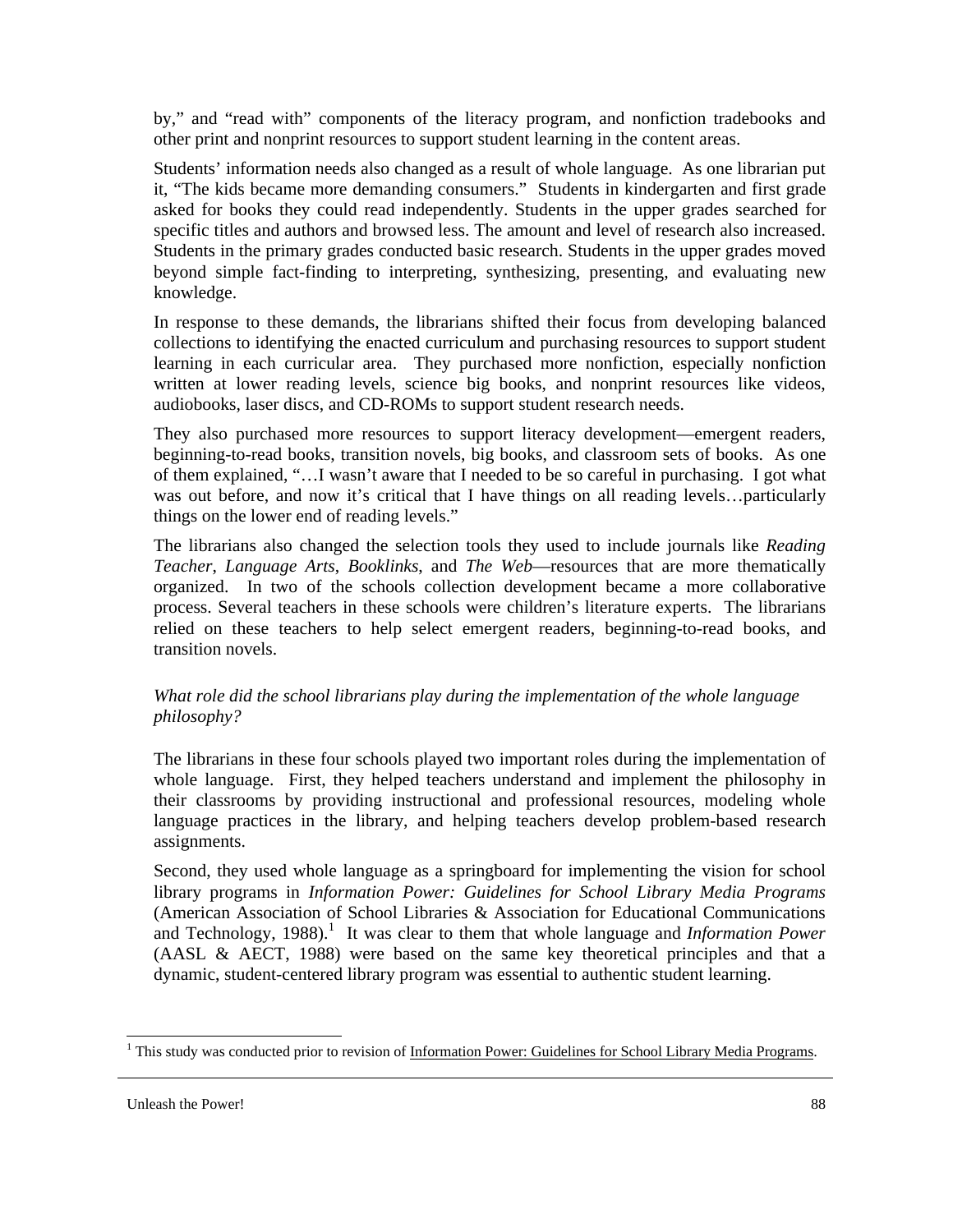In order to implement *Information Power* (AASL & AECT, 1988), the librarians became change agents. Two of them acted as enablers—change agents whose primary role is to provide encouragement and support to teachers as they implement an innovation (Grossner, 1973). The other two acted as catalysts—change agents whose primary responsibility is to upset the status quo and prod and pressure teachers to make changes (Shirk, 1978).

The level of success each librarian experienced varied and was dependent on five factors: (1) the culture of the school; (2) principal support; (3) the librarian's knowledge and interpersonal skills, (4) the librarian's reaction to district level changes, and (5) time.

## *Culture of the School*

The librarians were most successful in schools where there was an already-existing collaborative and collegial culture among the faculty. In two of the schools, the faculty and staff were used to working in a host of cooperative ways. They spent time together "hammering out" what whole language meant to them, figuring out what it would look like in the classroom, and creating a shared vision for the school library program.

At the other two schools the teachers interacted in a friendly way, but there were tensions that prevented the librarians from implementing a more student-centered library program. At one school the tensions resulted from too much change too quickly—a new building and a new principal, increased enrollment accompanied by staff turnover, the adoption of whole language, and the introduction of site-based decision making. Teachers in this school needed support adjusting to these changes, not pressure to implement a new library program.

At the other school, the faculty worked cooperatively on many projects, but a small yet powerful group of them opposed the changes to the library program. Instead of working with the librarian to create a shared vision for the program, they engaged in turf battles over issues like who should decide how the library program functions, who owns the research process, and who knows more about children's literature.

## *Principal Support*

All the major research on innovation and school effectiveness shows that principal support strongly influences the likelihood of successful change. In these four schools, the principals understood the theoretical connection between whole language and effective library programs. They actively promoted the library program with their faculties, supported the change to flexible scheduling, encouraged teachers to plan with the librarian, and maintained or increased the level of funding for the library program. As one principal put it, "an effective whole language school is dependent on a quality school library program—one that is studentcentered and promotes authentic learning."

## *Knowledge of the Librarian*

Individuals matter in school reform. In these four schools, the knowledge and skill of the librarian were critical to the ability to implement an effective integrated library program.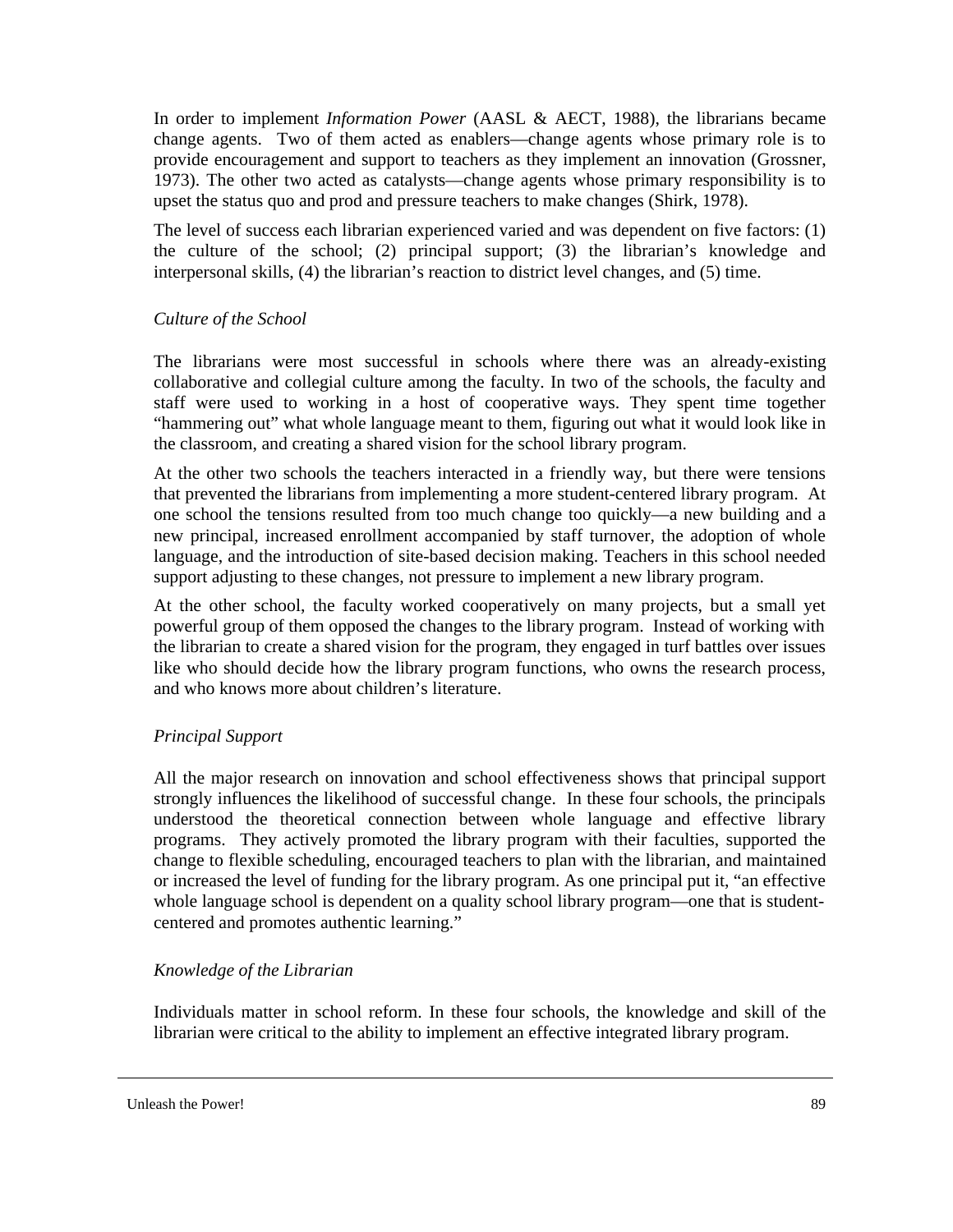Two of the librarians seemed intuitively to understand the change process. They realized that if they wanted teachers to accept a new vision for the school library program, they needed to focus on changing teachers' perceptions and beliefs, not just their behaviors. To do this, they engaged in power-sharing and formed advocacy groups. They involved opinion leaders in their schools in decisions about how the library program would function and what resources were needed. They also gave teachers time to adjust to changes in the library program. Rather than insisting that teachers immediately change the way they used the library, they met the teachers "where they were" and provided them with the level of assistance that would make them "happy with what they were doing."

The other two librarians were less knowledgeable about the change process, and as a result, experienced first-hand the frustration that internal change agents experience when they learn about the change process incidentally through trial and error. Both of them falsely assumed that if they made changes to the structure of the library program—that is, if they moved to flexible scheduling and implemented a formal process for collaborative planning—teachers would change their beliefs and attitudes about how the library program fit into the overall educational program. Both of them seemed unaware of the significance of power-sharing as a way to build trust and give teachers ownership in the change process. Each of them made key decisions about the library program that directly affected teachers and their students without involving them in the decision making process. In addition, they expected teachers to immediately change how they used the library—an unrealistic expectation that increased teacher resistance.

## *Librarians' Interpersonal Skills*

According to Lippitt & Lippitt (1978), effective leaders must possess not only intellectual abilities and aptitudes, but they must also have personality characteristics that make it possible for them to work effectively with people. Two of the librarians had personalities that made them natural change agents. Teachers described them as "bubbly," "outgoing," friendly," and "energetic." Teachers perceived them to be patient, realistic, and empathetic. Teachers liked and trusted them.

The other two librarians, while certainly friendly, were more formal and business-like. The teachers at one school described the librarian as "inflexible" and "negative." At the other school, teachers perceived the librarian to be overwhelmed. They described her as "harried" and "running ragged."

## *District Level Changes*

Changes in higher levels of the educational system affect the implementation of change at the school level. In 1992, the school board eliminated the central office media supervisor position and changed school board policy to allow schools to hire reading specialists to take on the responsibilities of school librarians. Librarians in the district believed these decisions showed how little the school board understood and valued the role of the school library program. Their beliefs were reinforced when several schools in the county used site-based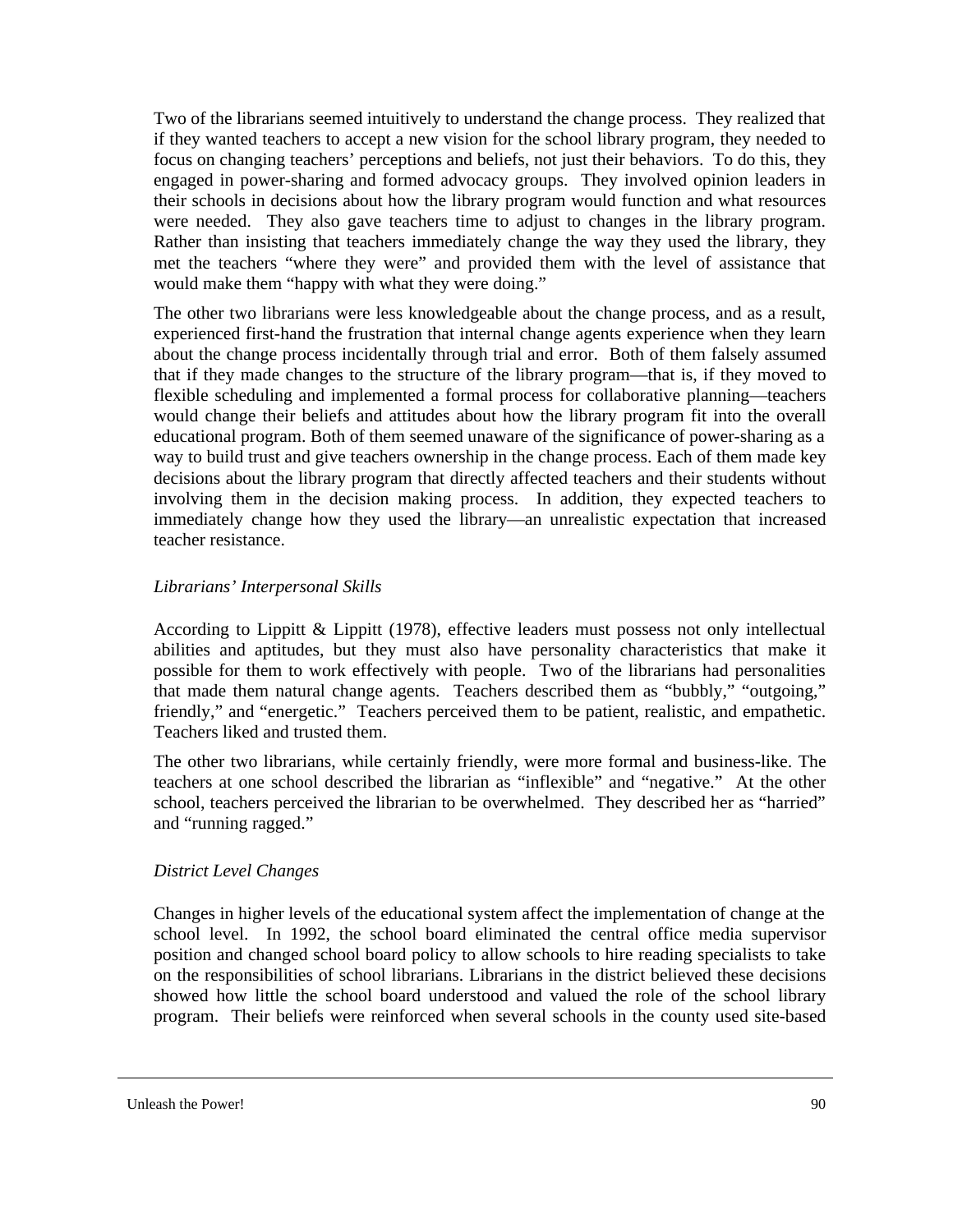decision making to reduce funding, and in one case eliminate funding, for the school library program.

Two of the librarians reacted strongly to the school board's decisions. They were angry and worried that library programs were in danger of being eliminated. They felt isolated from the staff at central office and the decision–making process. Unfortunately, they brought their fear, anger, and resentment to their interactions with teachers. Teachers described these librarians as self serving, negative, and inflexible.

The other two, while not happy about the changes, saw them as a reason to become more proactive. They responded by joining the school's leadership team, attending additional professional development, and forming collaboartive relationships with key leaders in their school and at the central office.

#### *Time*

Change takes time. Individuals need time to learn about an innovation and how it will affect them; to adjust to new organizational structures, materials, skills, and methods; and to negotiate new roles and relationships (Hall & Hord, 1987). For two of the librarians time was an important factor in their success. The teachers at their schools were leaders in the whole language movement. As Hall & Hord predicted, they had moved beyond issues of management and organization to concerns about how whole language would impact student learning. They were ready to work collaboratively with other teachers, including the librarian, to implement additional instructional changes that would benefit students.

Teachers at the third school were still gathering information about whole language and determining how it would affect their classrooms. They were not yet ready to think about how their use of the library and their relationship with the librarian should change. Teachers at the fourth school were comfortable with whole language, but felt they did not have enough information about integrated library programs to embrace the change.

## *How do the school librarians feel about the whole language philosophy and its impact on the library program?*

When the four librarians in this study heard that the school system planned to adopt the whole language philosophy they were excited and hopeful. One of them remembered thinking, "It's about time. They finally figured it out." They believed the implementation of whole language was exactly what librarians and libraries needed, that it would enable them to bridge the gap between the old view of the school library and the vision described in *Information Power* (AASL & AECT, 1988).

As implementation progressed, two of the librarians maintained their enthusiasm and optimism. At their schools, student and teacher use of the library increased, students became more excited and purposeful readers, teachers worked more collaboratively with them, the research process was taught K-5, and library instruction was tied directly to the classroom curriculum.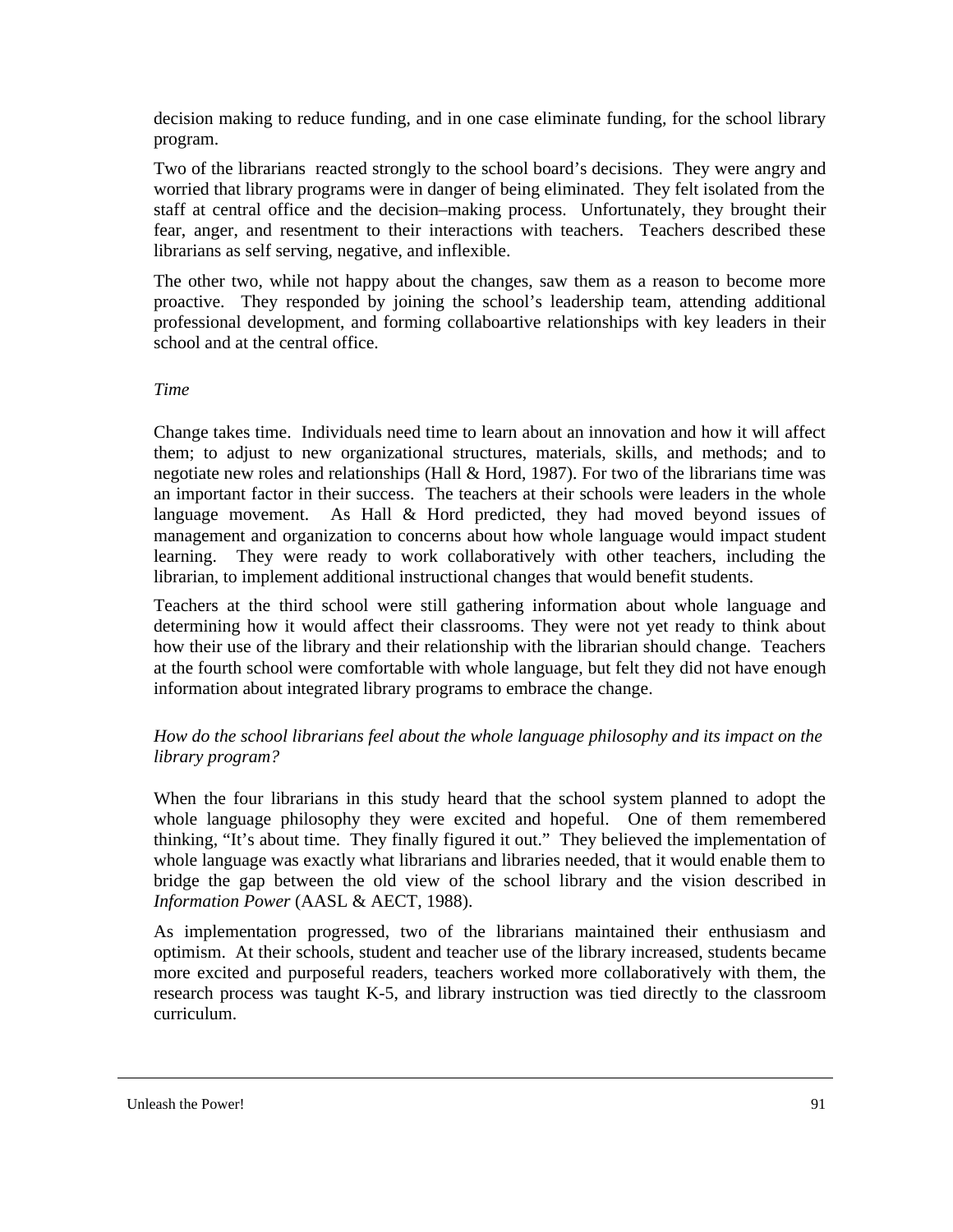At the other two schools, the librarians became disappointed and discouraged. At their schools, despite their efforts, use of the library decreased, circulation dropped, and teachers became less willing to work with them than before. They attributed their difficulties to the increased size of classroom collections, the lack of support from central office staff, and a lack of district-wide professional development for teachers about the role of the library program in a whole language school.

## **Conclusions**

The findings of this study show that school librarians are capable of being active participants in the implementation of whole language. The four librarians in this study openly embraced the principles of whole language and succeeded in integrating them into their instruction. They helped teachers in their efforts to understand and implement the philosophy by providing instructional and professional resources, modeling whole language practices in the library, and helping teachers develop problem-based research assignments. The findings also indicate that school librarians can use school reform efforts, like whole language, as a tool for implementing the national guidelines for effective library media programs. In order to be successful, however, they must be knowledgeable about the innovation, the change process, and the role of change agents.

## **Implications for Practitioners and Library Educators**

The findings of this study suggest that school librarians must have an understanding of current research on teaching and learning and the factors that affect successful implementation of change. They must assess their ability to function as change agents. They must ensure that they have the knowledge, leadership skills, attitude, and personality to guide the change process effectively. They must understand how to engage in power sharing and form advocacy groups, and they must anticipate resistance to change and develop strategies for overcoming this resistance. They must also attend professional development opportunities with teachers. Teachers must view the librarians as partners in the change process and perceive them as knowledgeable about instructional innovations. Lastly, librarians must advocate for school library programs, not by demanding or expecting changes, but by actively and thoughtfully entering the educational dialogue. This means listening carefully and with an open mind to teachers' concerns and questions, knowing how and when to communicate, and knowing from whom to seek support.

Library educators must provide opportunities for pre-service librarians to learn about educational change and current research on teaching and learning. In addition, they must provide students with opportunities to work collaboratively with teachers prior to entering the field. Courses such as resources for children and young adults, the instructional role of the library media specialist, and web design lend themselves to collaborative efforts both with practicing and pre-service teachers.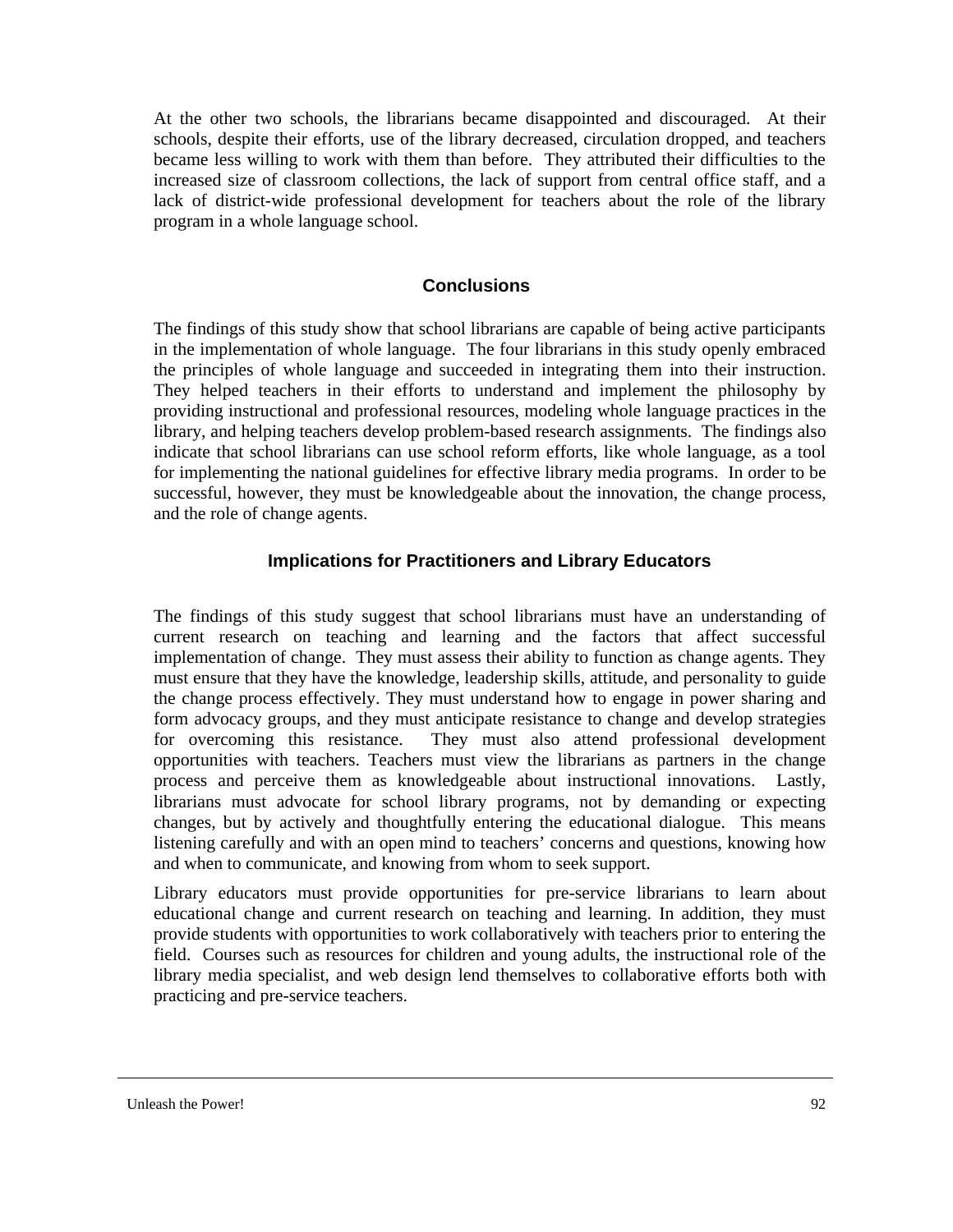#### **References**

- American Association of School Librarians & Association for Educational Communications and Technology. (1988*). Information power: Guidelines for school library media programs*. Chicago: American Library Association.
- Barlup, J. H. (1991). Whole language, the librarian, and children's literature beyond the basal reader: A case study of the attitudes of students, teachers and librarians with literature-based reading. (Doctoral dissertation, University of Pittsburgh, 1991). *Dissertation Abstracts International*, 53/02.
- Berman, Paul, & McLaughlin, Milbrey W. (1976). Implementation of educational change. *Educational Forum,* 15 (3), 345-70.
- Bishop, Kay, & Blazek, Ronald D. (1994). The role of the elementary school library media specialist in a literature-based reading program. *School Library Media Quarterly,* 22 (3), 146-150.
- Calkins, Lucy. (1991). *Living between the lines.* Portsmouth, NH: Heinemann.
- Delgado, Lisa J., Hilley, Mary Jane, Bowie, Melvin, & Allen, JoBeth. (1995). Whole language, media centers, and classroom libraries: Research in action. In JoBeth Allen, Marilyn Cary, & Lisa J. Delgado (Eds.) *Exploring blue highways: Literacy reform, school change, and the creation of learning communities.* New York: Teachers College Press.
- Feehan, Pat E. (1991). State library agency youth services consultants: Their potential as agents of change. (Doctoral dissertation, University of North Carolina at Chapel Hill, 1991). *Dissertation Abstracts International*, 52/10, 3466.
- Fullan, Michael. (1982). *The meaning of educational change.* New York: Teachers College Press.
- Fullen, Michael, & Stiegelbauer, Suzanne. (1991). The new meaning of educational change  $(2^{nd}$  ed.). New York: Teachers College Press.
- Goodman, Ken. (1996). *What's whole in whole language?* Portsmouth, NH: Heinemann.
- Grossman, Lee. (1975). *The change agent*. New York: Amacom.
- Haycock, Ken. (1988). Whole language issues and implications. In Jane B. Smith (ed.), *School Library Media Annual, Volume 6* (pp. 15-19). Littleton, CO: Libraries Unlimited.
- Herriot, Robert E., & Gross, Neal. (Eds.). (1979). *The dynamics of planned educational change*. Berkeley, CA: McCutchan.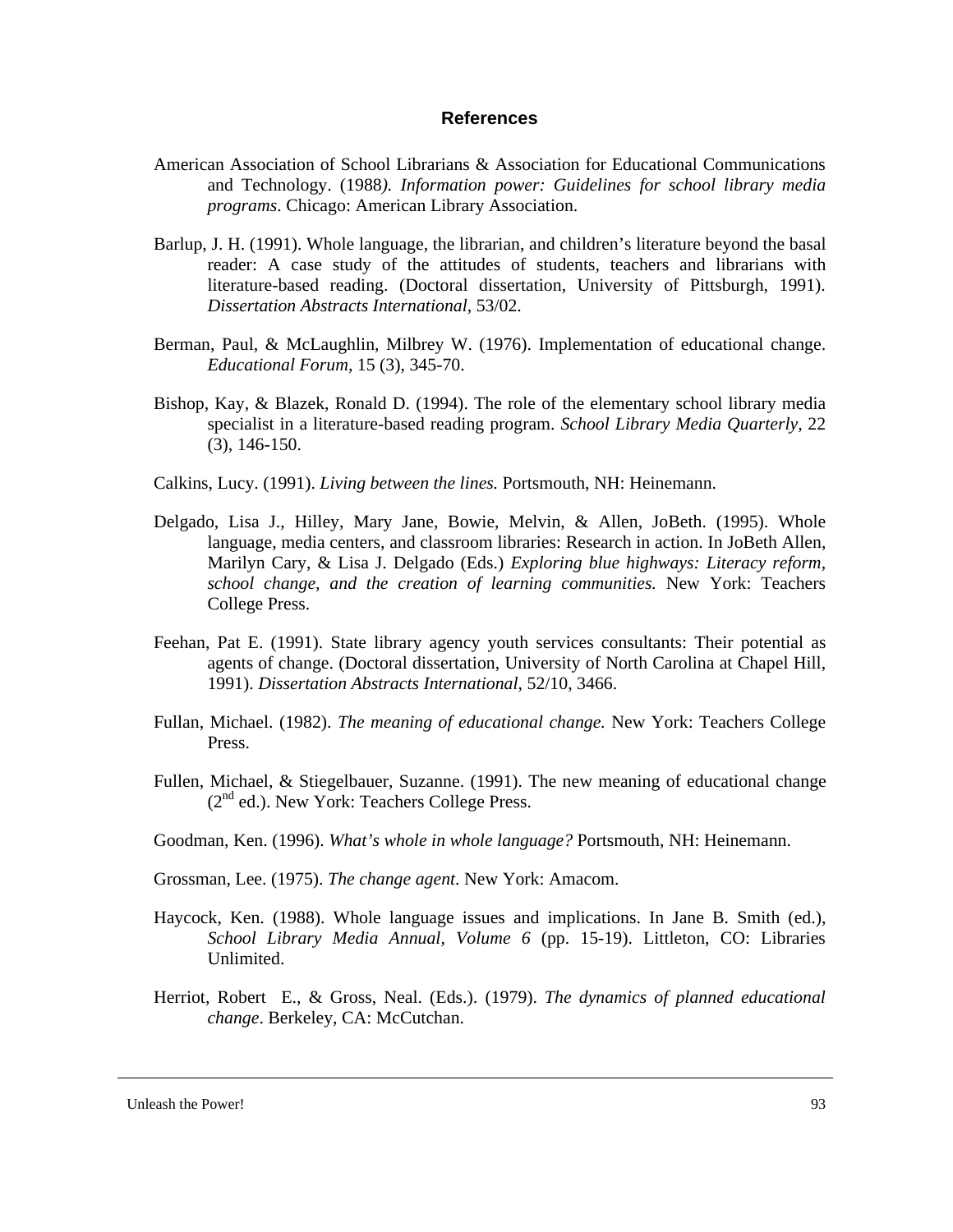- Hall, Gene E., & Hord, Shirley. (1987). *Change in schools: Facilitating the process*. Albany, NY: State University of New York Press.
- House, E. R. (1979). Technology versus craft: A ten year perspective on innovation. In P.H. Taylor (Ed.) *New directions in curriculum studies (*pp. 237-151). Sussex, England: Falmer Press.
- Hughes, Sandra M. (1993). The impact of whole language on four elementary school libraries. *Language Arts*, 70 (5), 393-399.
- Hughes, Sandra M. (1998). The impact of whole language on four elementary school libraries. (Doctoral dissertation, University of North Carolina at Chapel Hill, 1998). Ann Arbor, MI: UMI. UMI Number 9914852.
- Jones, J. R. (1994). The teacher-librarian partnership in a literature-based approach. (Doctoral dissertation, Arizona State University, 1994). *Dissertation Abstracts International*, 55/04.
- Lippitt, Gordon L. & Lippitt, Ronald. (1978). *The consulting process in action*. San Diego, CA: University Associates.
- Rosenblum, Shelia, & Louis, Karen S. (1981). *Stability and change: Innovations in an educational context*. New York: Plenum.
- Rossman, Gretchen C., Corbett, H. Dickson, & Firestone, William A. (1988*). Change and effectiveness in schools: A cultural perspective*. Albany, NY: State University of New York Press.
- Routman, Regie. (1991). Invitations: Changing as teachers and learners. Portsmouth, NH: Heinemann.
- Routman, Regie. (1996). *Literacy at the Crossroads.* Portsmouth, NH: Heinemann.
- Sarason, Seymour B. (1996). *Revisiting the culture of the school and the problem of change*. New York: Teachers College Press.
- Shirk, J. T. (1978). An introduction to strategy for change: The librarian as change agent. *Public Libraries*, 17, 8-10.
- Smith, Frank. (1992). Learning to read: The never-ending debate. *Phi Delta Kappan,* 73, 432-441.
- Stanek, Lou W. (1993). Whole language: A movement out of sync. *School Library Journal,* 39 (3), 110-112.
- Vandergrift, Kay E. (1998). Whole language, literacy, and the school library media center. In Jane B. Smith (Ed.), *School Library Media Annual, Volume 6* (pp. 27-35). Littleton, CO: Libraries Unlimited.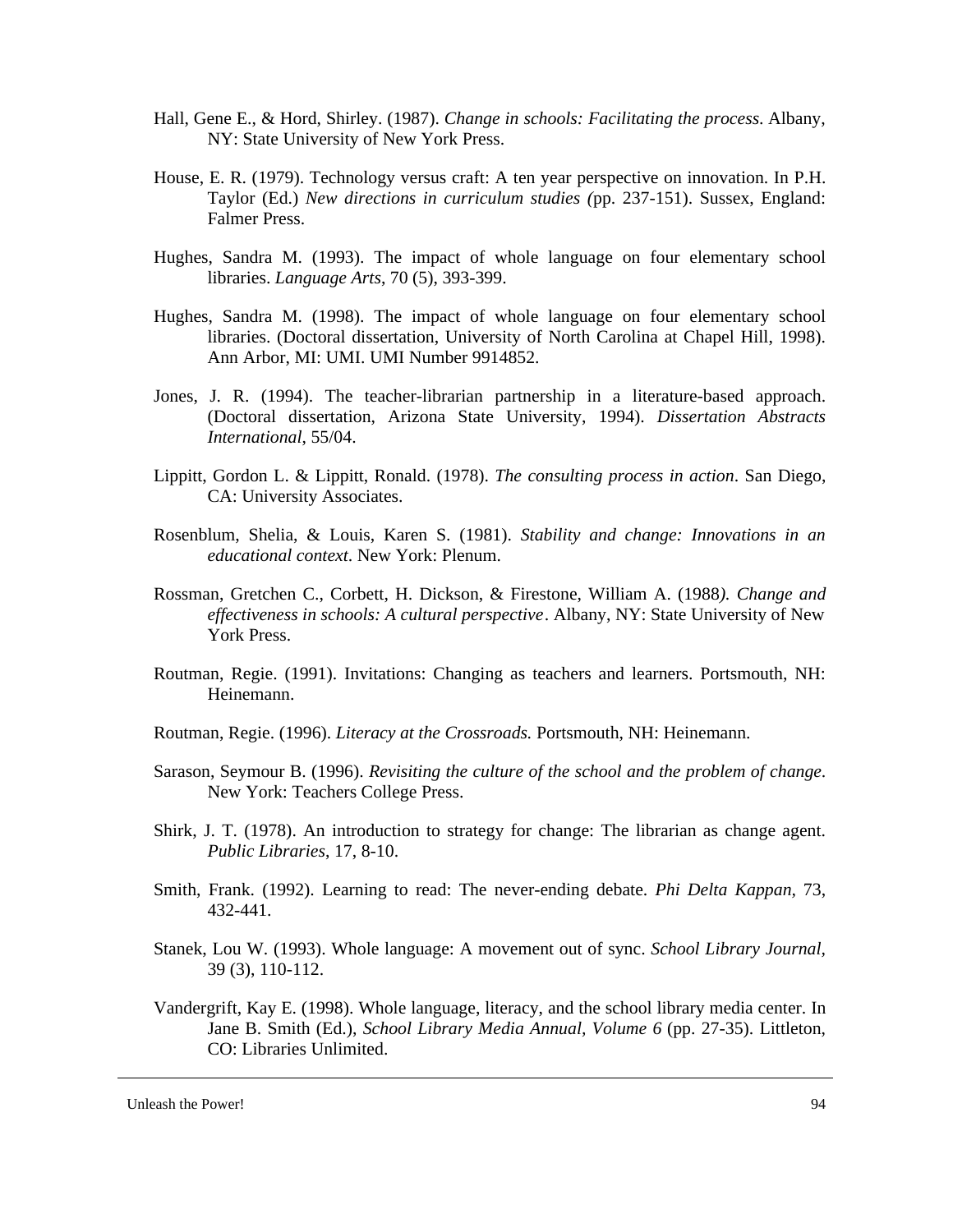- Veatch, Jean. (1988). En garde, whole language. In Jane B. Smith (Ed.), *School Library Media Annual, Volume 6* (pp. 8-14). Littleton, CO: Libraries Unlimited.
- Walsh, Daniel J. (1993). The defeat of literacy: Tragedy in Albemarle County*. New Advocate*, 6 (4), 251-264.
- White, Pat, Eiden, J., Shelor, D., Lear, C., Hutson, L., Love, Pat, Butler, L. Spicer, Pam., Knight, K., Dovel, C., Secoy, Susan, Derr, S., Dwier, A., & Walsh, Daniel. (1992). Teachers talk to their school board and their community. *New Advocate*, 5 (1), 87-99.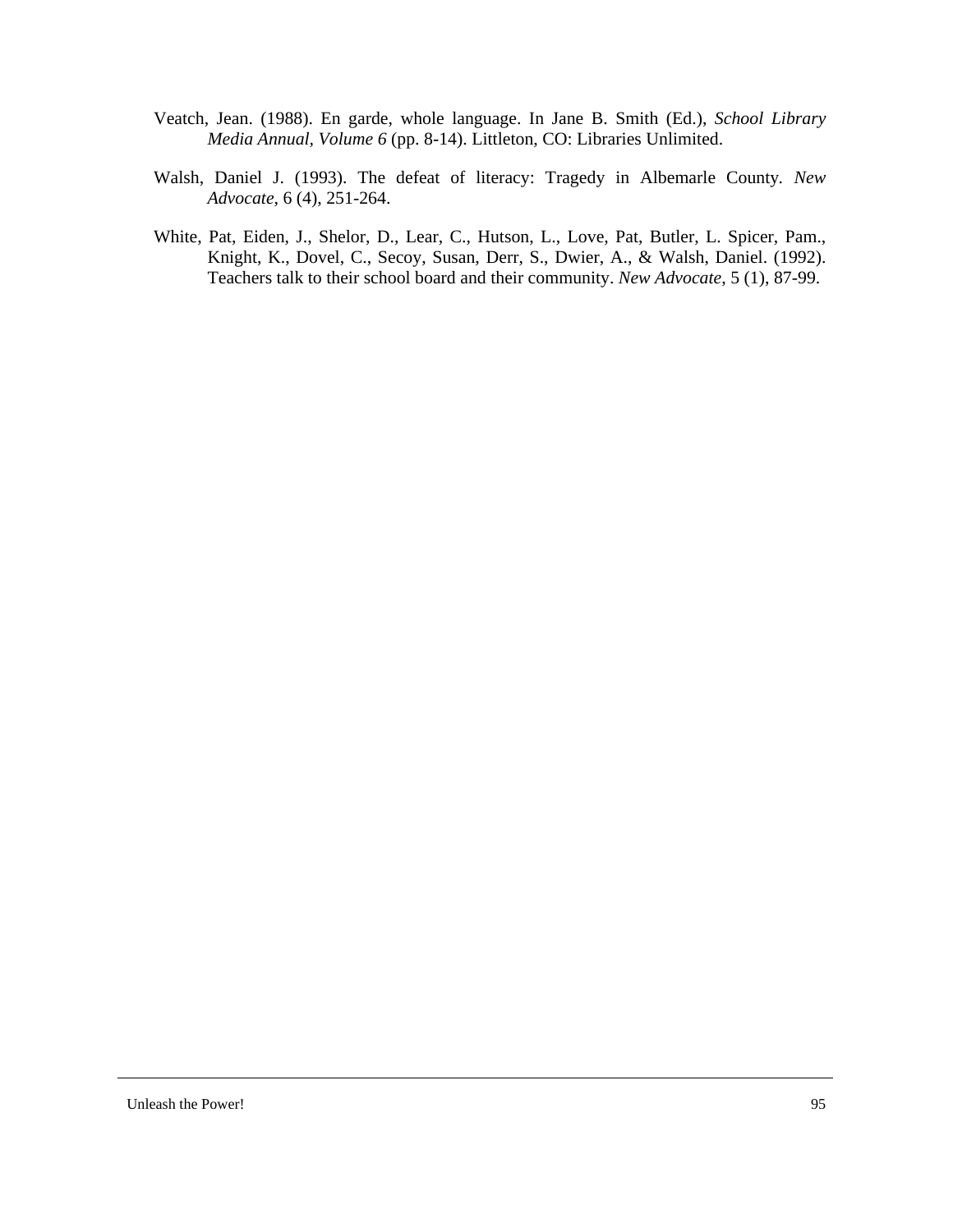# **Images of Poverty in Contemporary Realistic Fiction for Youth**

# **Preliminary Results of a Content Analysis Using a Social Psychological Conceptual Framework**

## **Shirley A. Fitzgibbons, Ph.D.**

*<*fitzgibb@othello.ucs.indiana.edu*>*

*Associate Professor School of Library and Information Science, Indiana University United States of America*

## **Carol L. Tilley**

## *Adjunct Lecturer/Doctoral Student School of Library and Information Science, Indiana University United States of America*

*This preliminary study of 20 contemporary realistic fiction books for youth in middle school and above, analyzed images of poverty using a framework adapted from Leahy (1981, 1983). Findings indicate that, as a whole, the books in this sample rely on concrete images of poverty and do not adequately represent current demographic data for people living in poverty in the United States. The paper concludes with suggestions for how teachers and school librarians/media specialists can use these books with students.*

## **Introduction**

The incidence of poverty among children is staggering. Even in a time of national economic prosperity as evidenced throughout the 1990s, almost 20% of all children in the United States under the age of 18 live in poverty (U.S. Census, 1997). In addition, one child in three spends at least one year in poverty during his or her lifetime and for more than 5% of these children, poverty lasts ten years or more (Children and Poverty, 1997).

There are various suggestions for how to reduce child poverty. For example, sociologists and public policy leaders have suggested that "child poverty can be reduced by a combination of policies…[and] programs that provide benefits in the form of goods and services (such as food, housing, and health care) which are vital to children's well-being" (Children and Poverty, 1997). As these authors note, these policies and programs must be consistent with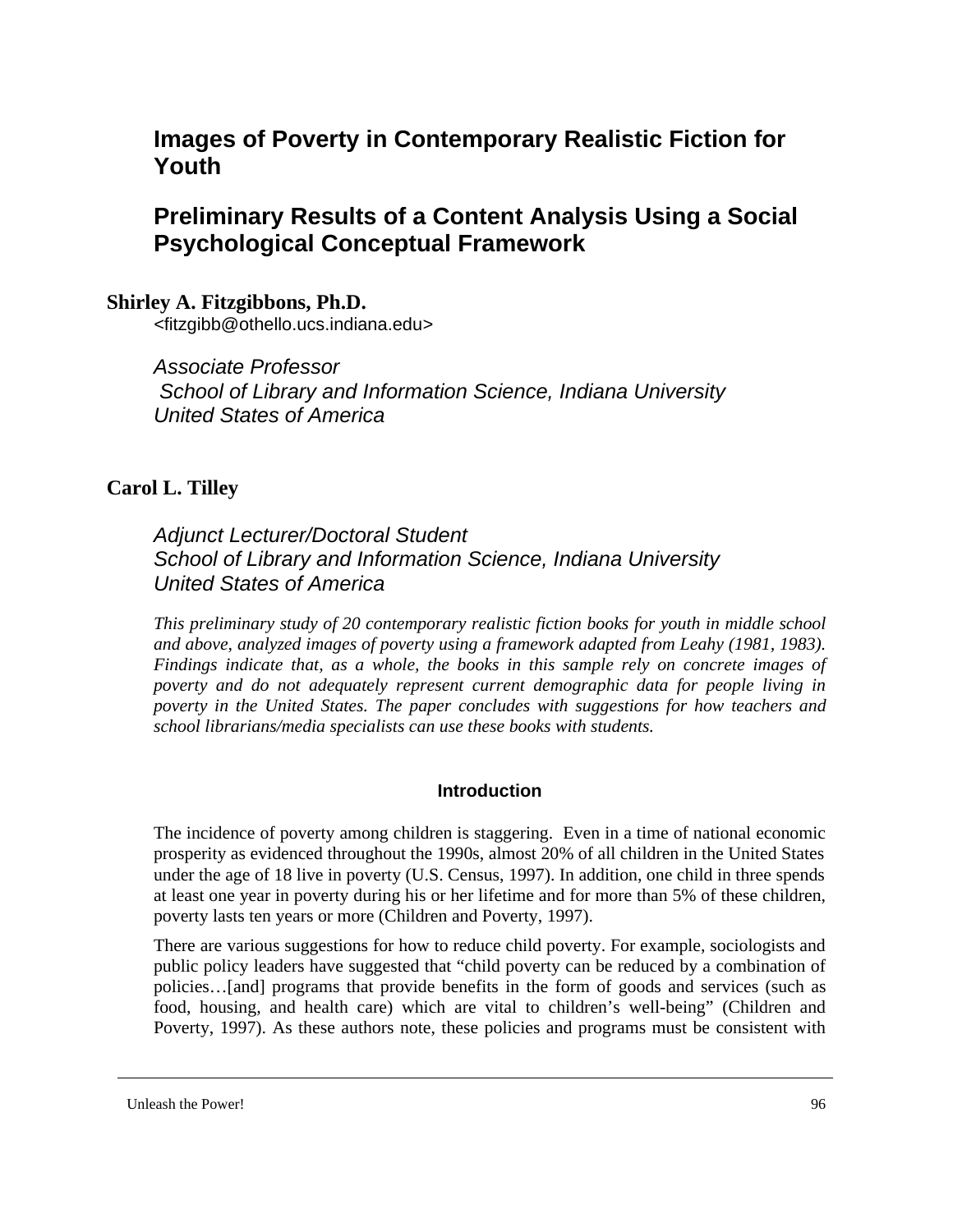public beliefs, and in recent years, public support for welfare and food stamp programs has waned.

Mass media often shapes public opinion, and there is evidence that individuals' social behaviors and opinions are formed early. Developmental and social psychology research indicates that beliefs and value systems related to gender roles, pro-social behavior, and economic inequality develop through childhood (Dickinson, 1990; Eisenberg, 1995; Katz, 1983,1988; Leahy, 1981, 1983). As children begin to question the values of their parents and other significant adults, the media—including books—have a potentially powerful influence on their value systems (Campbell & Wirtenberg, 1980; Dickinson, 1990).

Children's books and their images of society have long been considered an influence on the thoughts and perceptions of the young reader. Previous work has examined children's books for their images with respect to race (Edmonds, 1986; Alexander, 1987; Monroe, 1988), gender (Nelson, 1991), and age (Odoms,1992). Most of these studies have relied on content analysis as a methodology because it allows for an objective and systematic evaluation of texts "according to a particular theoretical, political, sociological or psychological framework" (Short, 1995). Few studies exist, however, which examine poverty or economic concepts in books for children (see Chafel, Fitzgibbons, et al., 1997 for a review of these). According to Chafel, "one factor that has contributed to the persistence of poverty emanates from existing societal images that portray the economically deprived in negative ways *and limit policy on their behalf*" (1997, p. 432). Yet, it remains uncertain how accurately poverty is portrayed in these books and whether, as Campbell and Wirtenberg (1980), Machet (1993), and Chafel (1997) argue, inequalities are being perpetuated by these portrayals.

## **Questions and Conceptual Framework**

This study seeks to answer the following general questions:

- What are the images of poverty found in contemporary realistic fiction for youth?
- Are these images consistent with findings from developmental psychological research on children's conceptions of economic inequality?

An earlier study (Chafel, Fitzgibbons, et al., 1997) analyzed eighteen contemporary realistic fiction picture books for children from preschool through third grade. The analysis considered nine demographic and sociological categories such as race/ethnicity, geographic setting, and occupation. This study found that the books presented poverty in a fairly realistic manner as compared to 1994 United States census figures. There were several limitations of this earlier study: the structure of the books allowed for limited exploration of poverty concepts, few books about poverty were available for this age level, and an analysis could not be carried out using a full conceptual framework such as that presented in the work of Leahy (1981; 1983).

Leahy's (1981; 1983) research investigating children's (ages 5-18) conceptions of economic inequality provides the analytic framework for the current study. Leahy found that as children mature their characterizations of economic inequality move from the concrete to the abstract. More specifically, their understanding evolves from peripheral conceptions (e.g., appearance, possessions) to psychological ideas (e.g., self-concept, values) and then to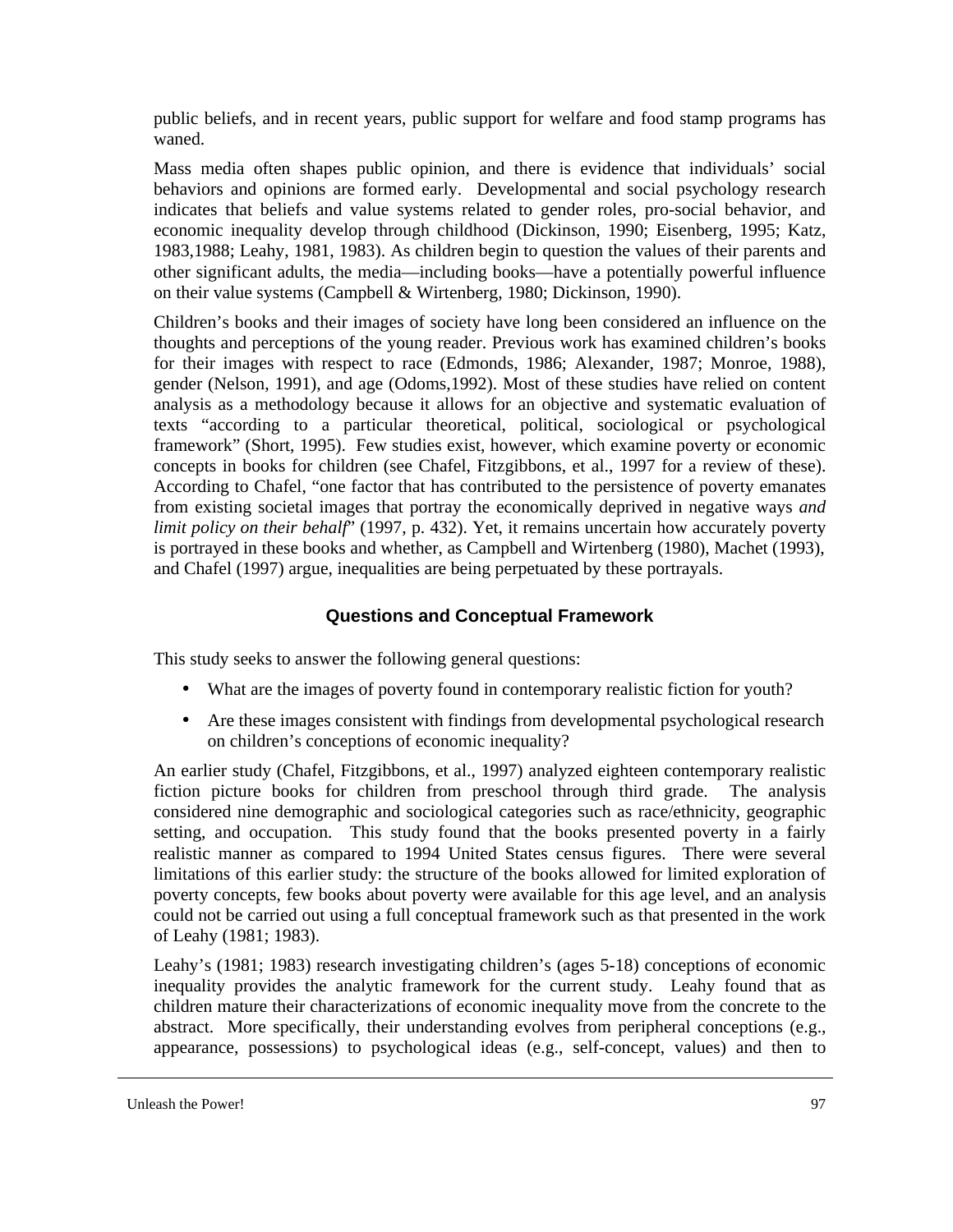sociological conceptions (e.g., life chances, class consciousness). These three main categories—peripheral, central (psychological), and sociological—along with demographic factors, serve as the framework for analyzing the content of the books in this study. (See Appendix A for a further description of this framework.)

## **Methodology**

Many more books are published than are readily accessible to youth due to the selective nature of most collections of juvenile literature in school and public libraries. For this reason, a comprehensive list of books with relevant subject headings was not chosen from *Children's Books in Print* or a similar source. Instead, works of contemporary realistic fiction for grades 5 through 12 published since 1979 with poverty as a central theme were identified through subject listings in basic and specialized selection sources (e.g., *Middle and Junior High School Catalog*, *Adolescents at Risk*), as well as from articles and bibliographies in journals. (See Appendix B for a complete list of selection sources.) This approach insured that the books met criteria of quality, popularity, and usefulness.

From the resulting list of approximately 60 titles, a sample of twenty books was selected to reflect the diversity of potential poverty-related factors such as geographic setting and race/ethnicity. (See Appendix C for a complete list of titles in the sample.) Of these twenty titles, twelve were published in the 1990s and eight were published between 1979 and 1989. Using selection sources, the age of the main character, and professional judgment, thirteen books were deemed most appropriate for middle and junior high readers, while the remaining seven titles were considered most appropriate for senior high readers. Of these seven titles, only two were considered potentially inappropriate for middle and junior high readers due to language and sexuality. Twelve titles had male central characters, six had female central characters, and two books had equally prominent male and female characters.

The two researchers read and analyzed in common six titles in order to establish consistent and reliable use of the coding scheme. One researcher read all twenty titles and analyzed an additional eleven titles on her own; the second researcher analyzed an additional three titles on her own. There will be formal inter-rater reliability checks in the second stage of the study when an additional twenty books from the initial list as well as a group of books from the 1970s will be analyzed.

## **Findings**

## *Demographics*

In this study, fourteen books portrayed white characters in poverty, four had Hispanic characters, one had a Native American character, and one had an African-American character.

In terms of the numbers of white and non-white characters, these figure are somewhat comparable to the data in the Chafel, Fitzgibbons, et al. (1997) study. In neither study were there Asian-American characters present. Since approximately half of those persons living in poverty in the United States are white (Blank, 1997), figures from both of these studies are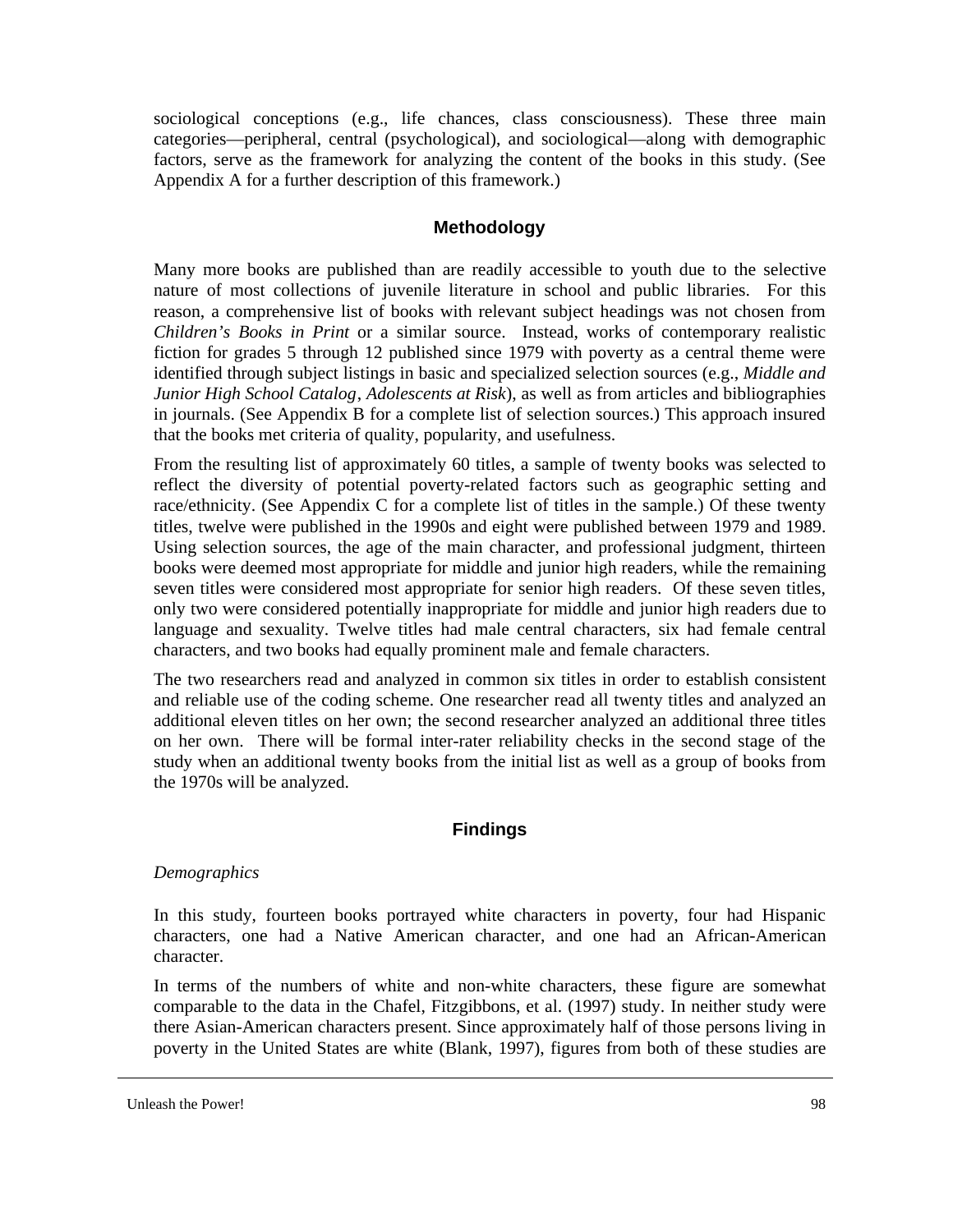fairly representative of those found in real life. The sample from the current study fails to reflect, however, the disproportionately large number of people of color who live in poverty compared to the number of non-Hispanic white persons who do (Blank, 1997).

Since more than 26% of African-Americans live in poverty (United States Census Bureau, 1997), the limited presence of African-American characters in the sample is surprising. In reviewing an earlier book list generated for this study, it is evident that many of the books about African-Americans living in poverty were published in the 1970s. Perhaps fewer books with African-American characters are being written or perhaps authors are trying to more fully depict African-American's lives. Conversely, it was surprising that so many Hispanic characters were present in the sample since articles have addressed the issue of the lack of Hispanic characters in literature for youth even though they are the fastest growing minority in the United States (Barry, 1998).

In examining family structure found in the books in the sample, six portrayed two-parent families (30%), seven had single-parent families (six single mothers, one single father) (30%), and seven (35%) had no parents due to death or abandonment. These figures are inconsistent with figures for single mothers heading poor families which indicate that this group makes up 60% of those living in poverty in the United States (Blank, 1997). Chafel, Fitzgibbons, et al., (1997) found a slightly higher, but still inaccurate, proportion of single mothers (40%) in their sample. The sample more accurately reflects reality in terms of the number of two-parent families, which make up about 35% of those living in poverty (Blank, 1997). The number of books in this sample in which characters have no parents is particularly disproportionate. This could be a plot device to enhance the tension in the books; the resulting image, however, is stereotypical, not accurate.

Determining geographic settings for the sample titles was a challenge because of vague descriptions provided by the authors as well as the transient nature of the characters' existences. Generally, there were more urban settings (eight books, 40%), than small town (six books, 30%) or rural (two books, 10%) settings. In four books (20%), characters live in vehicles, traveling frequently, or shift often between temporary hotels, the street, and homeless shelters. While the figures for urban areas are consistent with current figures (United States Census Bureau, 1997), the sample inaccurately represents the number of persons living in rural and small town settings—only 24.6% of persons living in poverty in the United States (Blank, 1997). Instead, the number of rural and small town characters in the sample mirrors the 1970 poverty demographic much more closely (Blank, 1997). The books in the sample fail to situate any of their characters in suburban areas, although 32.6% of persons living in poverty reside in the suburbs (Blank, 1997).

## *Images of Poverty*

Using the coding framework derived from Leahy (1983), an analysis of the images of poverty in these initial twenty books demonstrates that images in the peripheral category account for, on average, 70% of the poverty images in each book. The peripheral category contains subcategories such as physical appearance, residence, health and nutrition, and family life, all of which are tangible indicators of characters' lives in poverty. This dependence on tangible images to portray poverty is perhaps not surprising since, from an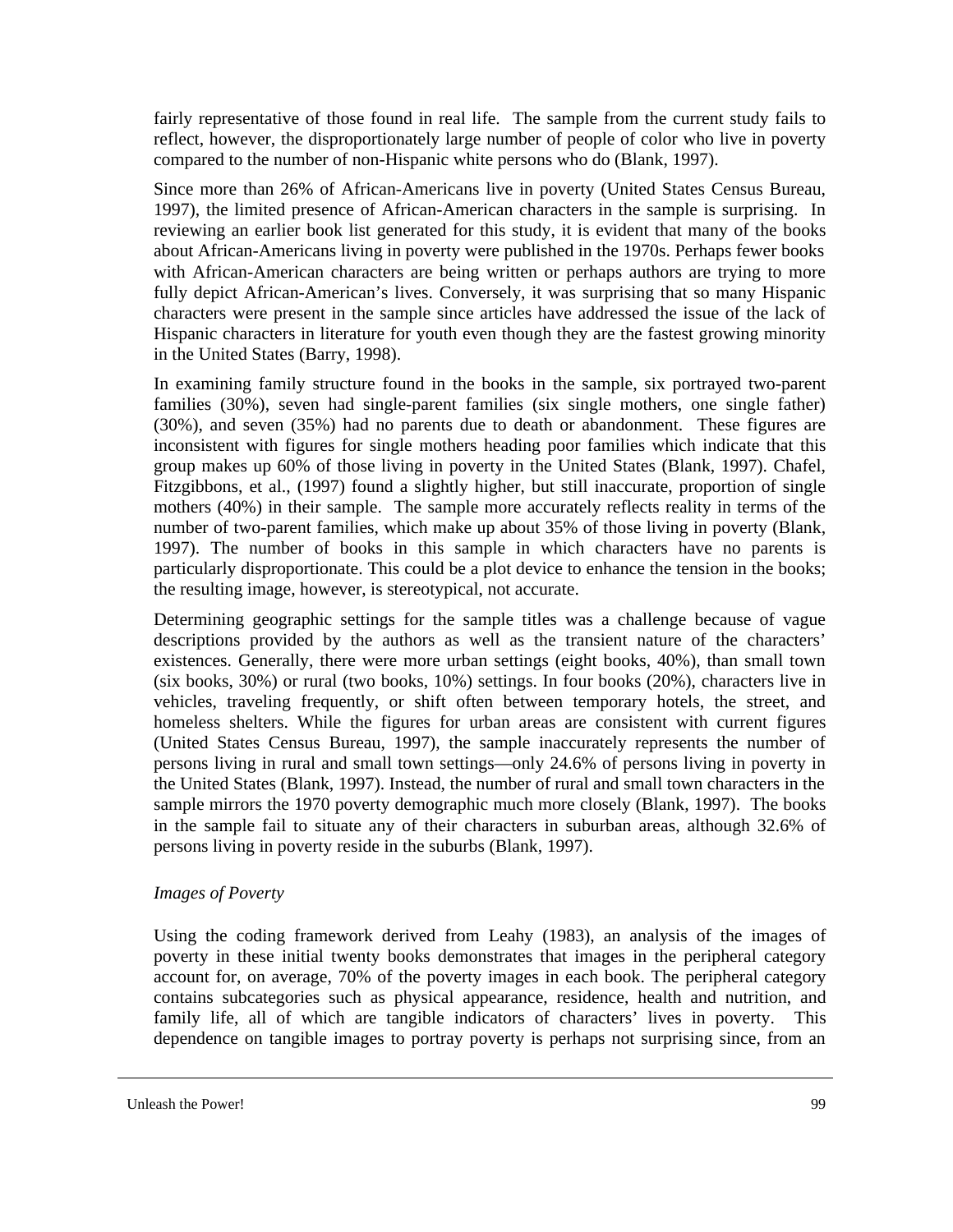authorial perspective, filling in details of characters' everyday lives and circumstances is perhaps easier than describing their psychological conflicts or sociological beliefs. Unfortunately, such a dependence on tangible aspects of living also tends to prohibit an extensive discussion of other variables relevant to poverty that might support young readers' growing awareness of and action on social issues (Katz, 1988).

Of the peripheral subcategories, the health and nutrition subcategory accounts for an average of 15% of the poverty images presented. Many of these references are to food, descriptions of what was eaten as well as to the scarcity of it. Sanitation and hygiene issues are also frequently noted in these books. Certainly this attention to images of health and hygiene is not unexpected since food is one of the basic needs for survival that is often compromised in impoverished conditions. Similarly, the references to health and hygiene issues reflect a variety of poverty indicators such as living conditions, available income, and reliance on social welfare services.

The other most frequently represented peripheral subcategory is money; this category represents on average 10% of the images of poverty portrayed in the sample. To some extent, the fact that money is the second, not the most highly, portrayed poverty image is surprising since poverty itself is defined in terms of money and income. In the sample, money is frequently depicted in terms of its insufficiency to meet current needs or as a precious commodity, where even a seemingly small amount is regarded with awe.

It is interesting to note that in only one book is there any explicit mention of banking or bank accounts; however, in several books characters save money on their own for purchases or to help provide for their families.

One of the prominent images drawn from the peripheral category is that of reading. In many of the books analyzed for this study, characters are shown engaged in reading as one of their principal activities and pastimes. For example, in *Maniac Magee*, Maniac is seldom seen without a book in his hand, and on several occasions he finds solace in the public library. Likewise, in *Monkey Island*, Clay is an avid reader whose favorite book is *Robinson Crusoe*; in *Shiloh*, David is a comic book fan; in *Mary Wolf*, books carry Mary far away from her troubles; in *Tex*, Tex frequently settles back to read something about horses; and in *Secret City, U.S.A*., Willie broadens his world by reading the newspaper. Not only, however, do characters read for pleasure, but they also engage in reading to others or in helping others learn to read. For instance, in *Cloud Dancer*, Eileen frequently reads the sports pages from the newspaper to her brother Neal, Maniac helps his older illiterate friend Grayson learn to read, and in *Make Lemonade*, LaVaughn reads to Jolly's children and helps tutor Jolly in reading, writing, and related school work.

Central, or psychological, images of poverty account for an average of 20% of the poverty images in each book. This category contains subcategories for morality, values, self-esteem, and emotional state that serve as indicators of the characters' responses to their conditions of poverty. According to research by Leahy and others, it is these sorts of indicators, reactions, and awareness that young people begin to bring to bear on issues of social and economic inequality at around the middle school level, developing more fully through high school. Although there were only four subcategories to represent these psychological images (as opposed to ten subcategories for the peripheral group), one might conclude that authors may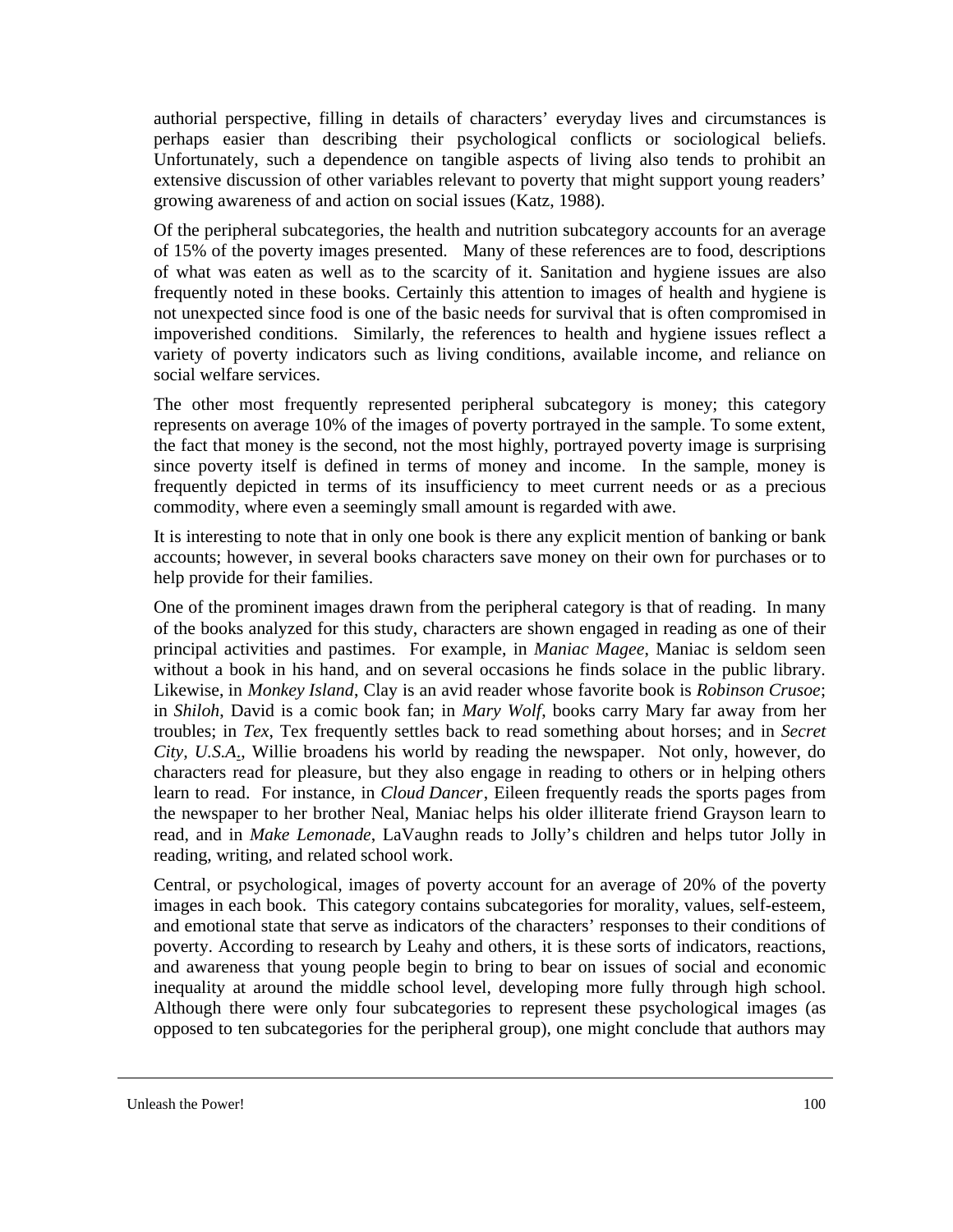not be reflecting adequately the developmental level or needs of their audience as they portray characters in poverty in young adult books.

Of the central subcategories, the two most frequently depicted are self-esteem and emotional state, each accounting for an average of 7% of the poverty images portrayed. Often, characters display signs of poor self-concept or of feeling defeated or insignificant because of their economic circumstances. Other times, characters seem to work deliberately hard to convince themselves of their worth. Unlike self-esteem, emotional reactions are portrayed more one-sidedly, frequently (and perhaps, realistically) showing anger, frustration, and disappointment instead of happiness, acceptance, and optimism.

Sociological images of poverty constitute an average of 10% of the depictions of poverty in the sample. Life chances, class consciousness, political power, and prestige are the four subcategories that constitute how the characters view poverty's effects on their lives and opportunities, especially in relation to people of differing economic statuses. These four subcategories, though sparsely represented in the sample, represent some of the most powerful images of poverty, giving young readers opportunities to see how their fictional contemporaries struggle to manage and change their lots in life. Of course, some characters are ashamed and frustrated by their circumstances. Disregard for public assistance as well as for people of higher economic classes is relatively common in the books.

Of the twenty books analyzed in this study, only one book, *Make Lemonade*, provides examples from each of the eighteen coding categories; *Tex* and *You're Dead, David Borelli* had instances of seventeen of the eighteen categories. Most books provided a more limited or narrow view of what it means to live in poverty. Political power and prestige were the least frequently used categories, found in only three and four books respectively, reflecting the lack of emphasis on sociological descriptions. The fact that examples of work were found in only eleven books would be, somewhat surprising except that the coding focused primarily on the central characters, almost all of whom were under the age of eighteen when getting a job is more expected. The four categories in which instances were found in each of the twenty books were all peripheral subcategories: activities and pastimes, residence, material possessions, and health and nutrition. Again, the emphasis of the books in this sample seems to be on tangible, easily represented images of poverty; yet, the examples of central (psychological) and sociological categories remain powerful images and potential targets for discussion among young adults.

## *Emerging Themes*

Though this content analysis has been primarily deductive rather than inductive, a number of important and relevant themes related to poverty have become apparent in the first twenty books. The themes, including homelessness and criminality/violence, do not fit neatly into the coding framework in large measure because these themes, like poverty, are evidenced by a variety of factors. These themes are important to the discussion of images of poverty because in many of these twenty books they loom as both causes and consequences of poverty.

Homelessness is one of the most prevalent themes in these initial books and in many peoples' minds, homelessness remains perhaps the most extreme example of life in poverty. In nine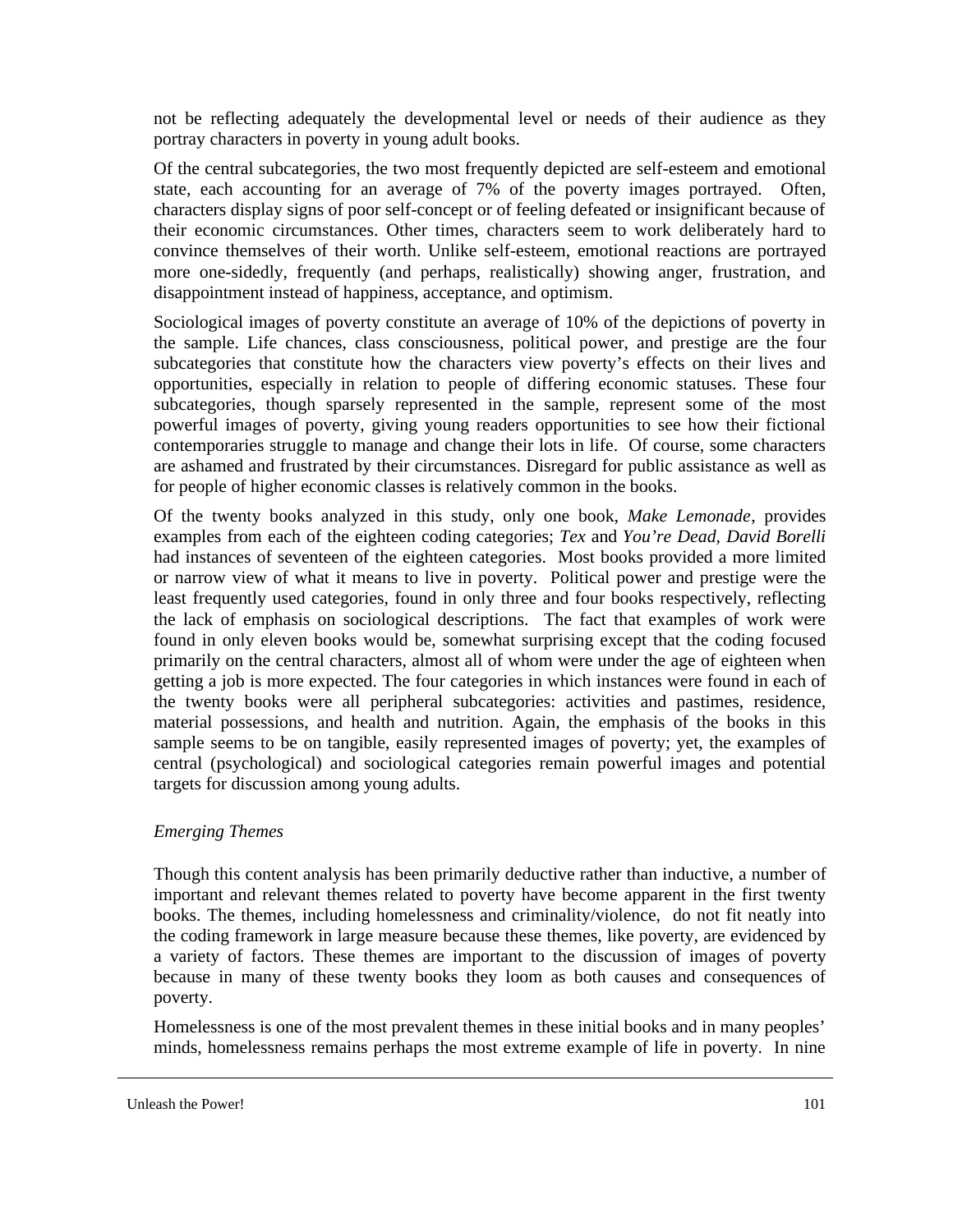of the twenty books examined in this study, a central character is homeless for at least a portion of the book. For example, in *Monkey Island*, *Street Family*, and *Maniac Magee*, the main characters are completely on their own—no families, no homes—although these characters find some haven and comfort with other homeless people. The characters in *Outside Looking In*, *Come the Morning*, and *Mary Wolf*, unlike those noted above, have families who share in their struggles, while the characters in *Lupita Manana* and *Secret City, U.S.A.* have families who are unable to give their children assistance.

Violence is another prevalent theme in the initial sample of books. In some instances, violence is a risk associated with being homeless (e.g., *Monkey Island*, *Street People*, *Maniac Magee*). In other instances, violence is a both a threat and a fact of life resulting from living in impoverished areas where public protection may be less available (e.g., *Make Lemonade*, *The Secret of Two Brothers*, *Secret City, U.S.A.*). In yet other instances, violence results from the frustration and anger of living in poverty (e.g., *Mary Wolf*, *Outside Looking In*). The notion of people in poverty as victims of crime and violence is consistent with statistics which indicate that low-income persons are substantially more likely to be victims of crime than high income persons (Blank, 1997).

## **Conclusion**

The new *Information Literacy Standards for Student Learning* (AASL/AECT, 1998) emphasizes the importance of teaching students to critically analyze and use information from a variety of sources, including fiction, in order to work with others and to participate proactively in a democratic society. As noted previously, literature has the potential to influence the developing belief systems of the children and adolescents who read it. Consequently, the books that form the sample for this study may have the capacity to affect young people's understanding of poverty as well as to effect their reactions to this pervasive condition. Teachers and school librarians/library media specialists, as the facilitators of students' critical use of information, are then key players in making this possible.

One way teachers and library media specialists can make good use of these books is as starting points for engaging students in active discussion and meaningful inquiry. For example, teachers and library specialists can help students explore the images in these books and how they compare with what they know and learn about their own communities, classmates, and experiences. Similarly, students could compare the images in these books with the more limited and stereotypical images of life in poverty that are presented in television and the movies (Blank, 1997). These discussions or inquiries might spur or culminate in an authentic learning activity where students work with other students, their schools, their families, and community leaders to inform others about poverty or to effect change in some particular aspect of poverty locally.

Other possible uses of these works of fiction are as the basis for a social justice curriculum or in reader-response activities. In his model curriculum on homelessness, a theme related to poverty, Lewis (1996) suggests that fiction is essential in helping students develop knowledge of opposing value systems. Hutchison (1993) suggests that fiction on homelessness can also serve as a useful foundation for reader-response because it encourages students to reflect on ideas and values that may be unfamiliar to them. It is this dissonance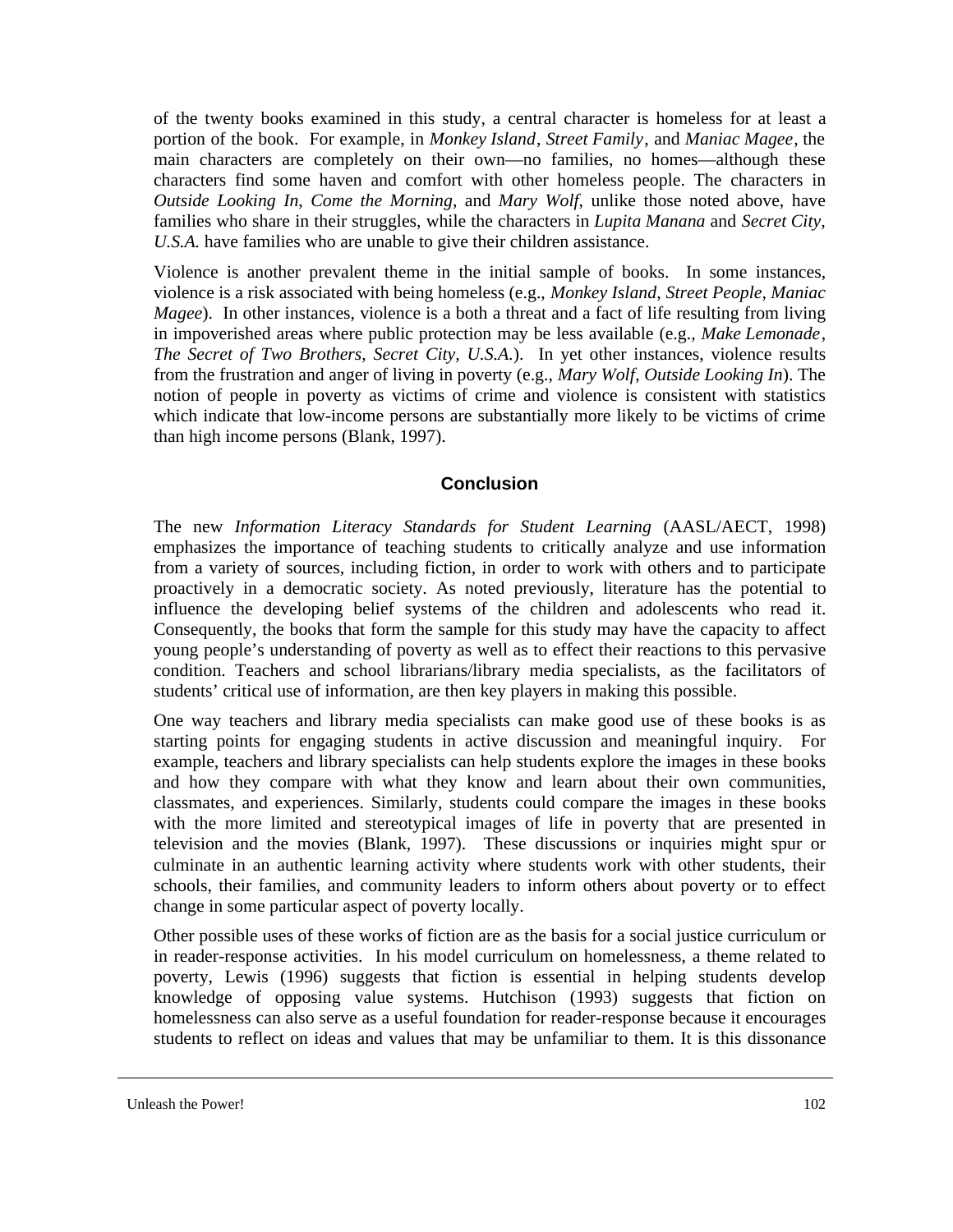created by these students' confrontation with ideas about poverty and inequality that are different from the ones they hold which drives the students' growth and development (Leahy, 1981, 1983).

For the fourteen million children under the age of eighteen who live in poverty in the United States, the images of poverty presented in this initial sample of twenty books are likely to be all too real. For the remaining 60 million children in this age group, these images present them with a rare opportunity to experience, albeit vicariously, the hunger, filth, shame, and hopelessness—as well as the elation experienced with a good meal, a safe bed, and a promise of something better—that are part of the poverty experience. There is room for improving the range and balance of poverty images presented in realistic fiction for youth so that more abstract images that spur students' cognitive and social development are present. However, the books that were analyzed as part of the study form a useful *base* from which educators can draw to assist all students in understanding life in poverty provided that the use of these books is augmented with additional resources, thoughtful guidance, and reflective activities.

#### **References**

- Alexander, Lynn G. (1987). Appalachian characteristics portrayed in children's literature set in Appalachia. Unpublished doctoral dissertation. The University of Tennessee, Knoxville.
- American Association of School Librarians (AASL) & Association for Educational Communications and Technologies (AECT). (1998). *Information literacy standards for student learning*. Chicago: ALA.
- Barry, Arlene L. (1998). Hispanic representation in literature for children and young adults. *Journal of Adolescent & Adult Literacy*, 41 (8), 630-637.
- Blank, Rebecca M. (1997). *It takes a nation: A new agenda for fighting poverty.* New York: Russell Sage Foundation; Princeton, NJ: Princeton University Press.
- Campbell, P. and Wirtenberg, J. (1980). How books influence children: what the research shows. *Interracial Books for Children Bulletin*, 11 (6), 3-6.
- Chafel, Judith A. (1997). Societal images of poverty: Child and adult beliefs. *Youth and Society*, 28 (4), 432-463.
- Chafel, Judith A., and Fitzgibbons, Shirley, et al. (1997). Poverty in books for young children: A content analysis. *Early Child Development and Care*, 139, 13-27. *Children and Poverty* (1997). *The Future of Children*, 7 (2). [entire issue]
- Dickinson, Julie. (1990). Adolescent representations of socio-economic status. *British Journal of Developmental Psychology*, 8, 351-371.
- Edmonds, L. (1986). The treatment of race in picture books for young children. *Book Research Quarterly*, 2 (3), 30-41.

Unleash the Power! 103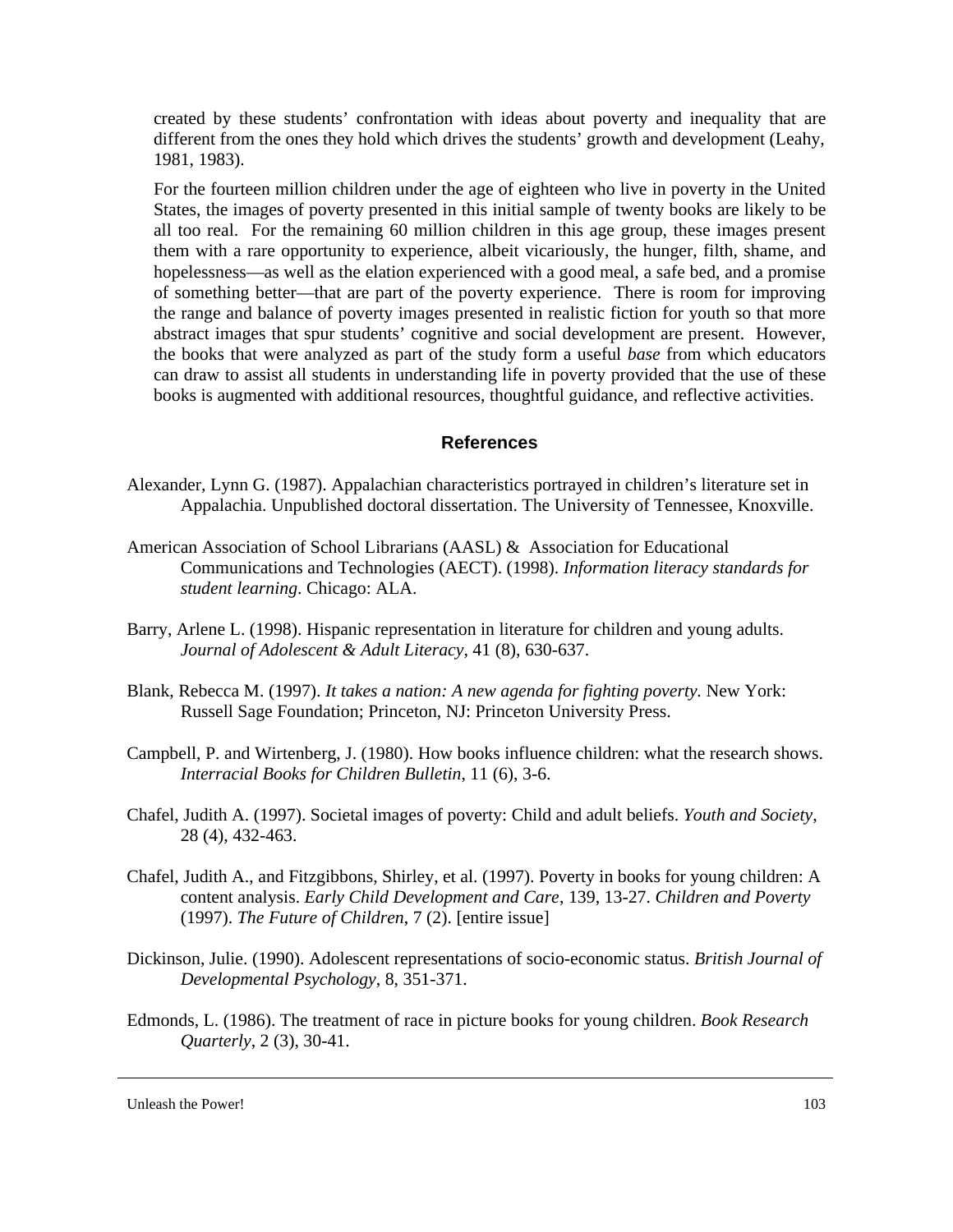- Eisenberg, Nancy, et al. (1995). Prosocial development in late adolescence: A longitudinal study. *Child Development*, 66, 1179-1197.
- Hutchison, Laura. (1993). Homelessness and reader-response: Writing with a social consciousness. *English Journal*, 82 (2), 66-69.
- Katz, Phyllis A. (1988). Children and social issues. *Journal of Social Issues*, 44 (1), 193-209.
- Katz, Phyllis A. (1983). Developmental foundations of gender and racial attitudes. In Robert Leahy (Ed.), *The child's construction of social inequality* (pp. 41-78). New York: Academic Press.
- Leahy, Robert L. (1983). The child's construction of social inequality: conclusions. In Robert Leahy (Ed.), *The child's construction of social inequality* (pp. 311-328). New York: Academic Press.
- Leahy, Robert L. (1981). Development of the conception of economic inequality. *Child Development*, 52, 523-532.
- Lewis, Mike (1996). Homelessness and social justice: A model curriculum, *NASSP Curriculum Report*, 25 (4), 1-4.
- Machet, Myrna (1992). The effect of sociocultural values on adolescents' response to literature. *Journal of Reading*, 35 (5), 356-362.
- Monroe, S. (1988). Images of Native American female protagonists in children's literature, 1928 -1988. Unpublished doctoral dissertation, University of Arizona.
- Nelson, C. (1988). A content analysis of female and male authors' portrayals of sex roles in science fiction for children from 1970-1990. Unpublished doctoral thesis. University of Minnesota.
- Odoms, L. (1992). A Content analysis approach to the depiction of the elderly in literature books for children published between 1950-1960 and 1970-1985 for grades five through eight. Unpublished doctoral dissertation, Temple University, Philadelphia.
- Short, Kathy (Ed.).(1995). *Research & professional resources in children's literature: piecing a patchwork quilt*. Newark: International Reading Association.
- United States Census Bureau (1997). Poverty estimates by selected characteristics. Poverty 1997. Online: <http://www.census.gov/hhes/poverty/poverty97/pv97est1.html> August 1999).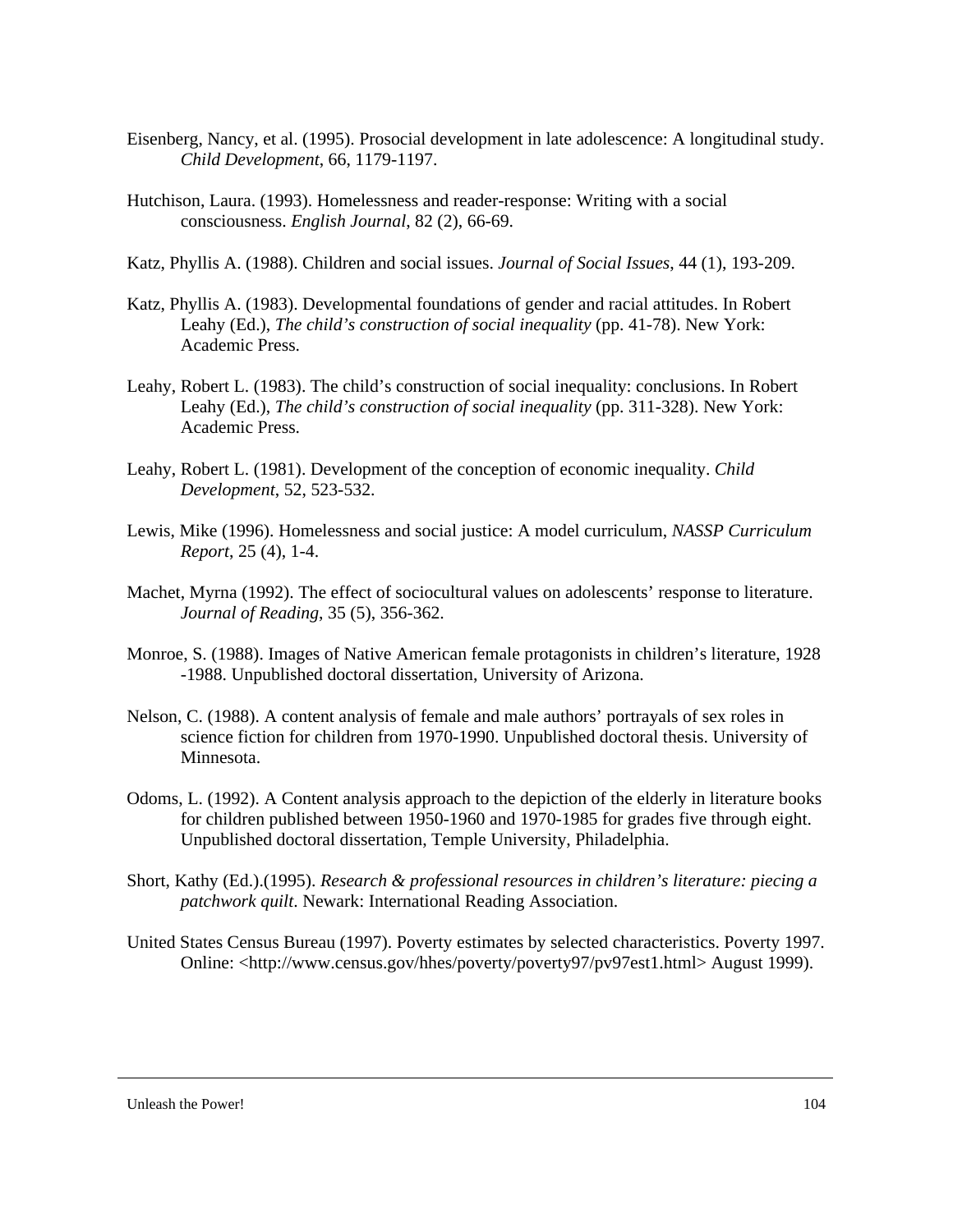## **Appendix A: Coding Categories Adapted from Leahy (1981; 1983)**

| <b>CATEGORY</b>                         | <b>DESCRIPTION</b>                                                                                                                                           |  |  |
|-----------------------------------------|--------------------------------------------------------------------------------------------------------------------------------------------------------------|--|--|
| Peripheral                              | External, observable qualities or surroundings of the central character which                                                                                |  |  |
|                                         | are not demographic characteristics and which are presented explicitly or                                                                                    |  |  |
|                                         | implicitly in the text                                                                                                                                       |  |  |
| Physical appearance<br>$\bullet$        | The central character's physical features and appearance of clothing which are                                                                               |  |  |
|                                         | not demographic characteristics                                                                                                                              |  |  |
| Activities and past-times<br>$\bullet$  | Hobbies, past-times, leisure activities, or other non-labor-related activities in<br>which the central character engages                                     |  |  |
| Neighborhood and community<br>$\bullet$ | Geographic or social environment in which the central character resides                                                                                      |  |  |
| Residence<br>$\bullet$                  | The central character's living quarters                                                                                                                      |  |  |
| Material possessions<br>$\bullet$       | Items, owned or borrowed, in the possession of the central character                                                                                         |  |  |
| Health and nutrition<br>$\bullet$       | Descriptions of the central character's diet, nutrition, personal hygiene, and<br>health conditions                                                          |  |  |
| Work<br>$\bullet$                       | Descriptions of the central character's for-pay activities                                                                                                   |  |  |
| Education<br>$\bullet$                  | Descriptions of the central character's school life                                                                                                          |  |  |
| Money<br>$\bullet$                      | Descriptions of the central character's absence or presence of money and related<br>purchasing/saving decisions                                              |  |  |
| Family life<br>$\bullet$                | Non-demographic descriptions of the central character's family life                                                                                          |  |  |
| <b>Central</b>                          | Psychological traits or qualities of the central character which may be presented<br>explicitly or implicitly in the text                                    |  |  |
| Morals/Religion<br>$\bullet$            | Ideas and actions concerning ethics, moral dilemmas and choices, and religion<br>held by the central character                                               |  |  |
| Values<br>$\bullet$                     | Ideas about the purpose of life, work ethic, value of education, etc. held by the<br>central character                                                       |  |  |
| Self-esteem<br>$\bullet$                | The self-esteem or self-worth held by the central character or other characters'<br>estimation of this                                                       |  |  |
| <b>Emotional</b> state<br>$\bullet$     | The general emotional state (i.e. happiness, sadness, anger, etc.) expressed by<br>the central character                                                     |  |  |
| Sociological                            | Conceptions of class held by the central character which are presented explicitly<br>or implicitly in the text                                               |  |  |
| Life chances<br>$\bullet$               | The central character's quality of life or opportunities which are explicitly<br>claimed as consequences of wealth or poverty                                |  |  |
| Class consciousness<br>$\bullet$        | Conflicts between the central character and persons of different economic<br>classes; central character's recognition of differences among economic classes. |  |  |
| Political power<br>$\bullet$            | The central character's influence on society or government which is contingent<br>on economic class position                                                 |  |  |
| Prestige<br>$\bullet$                   | Level of respect given to the central character which is contingent on economic<br>class position                                                            |  |  |
| Demographic                             |                                                                                                                                                              |  |  |
| $\bullet$<br>Age                        | Age of the central character                                                                                                                                 |  |  |
| Race/Ethnicity<br>$\bullet$             | Race or ethnic background of the central character                                                                                                           |  |  |
| Location<br>$\bullet$                   | Where the central character lives                                                                                                                            |  |  |
| <b>Family Structure</b><br>$\bullet$    | Structure of the central character's family (e.g. head of household, siblings,<br>extended family)                                                           |  |  |

## **Appendix B: Selection Sources**

Apseloff, Marilyn F. (1992). "Abandonment: the new realism of the eighties." *Children's Literature in Education*, 23 (2), 101-106.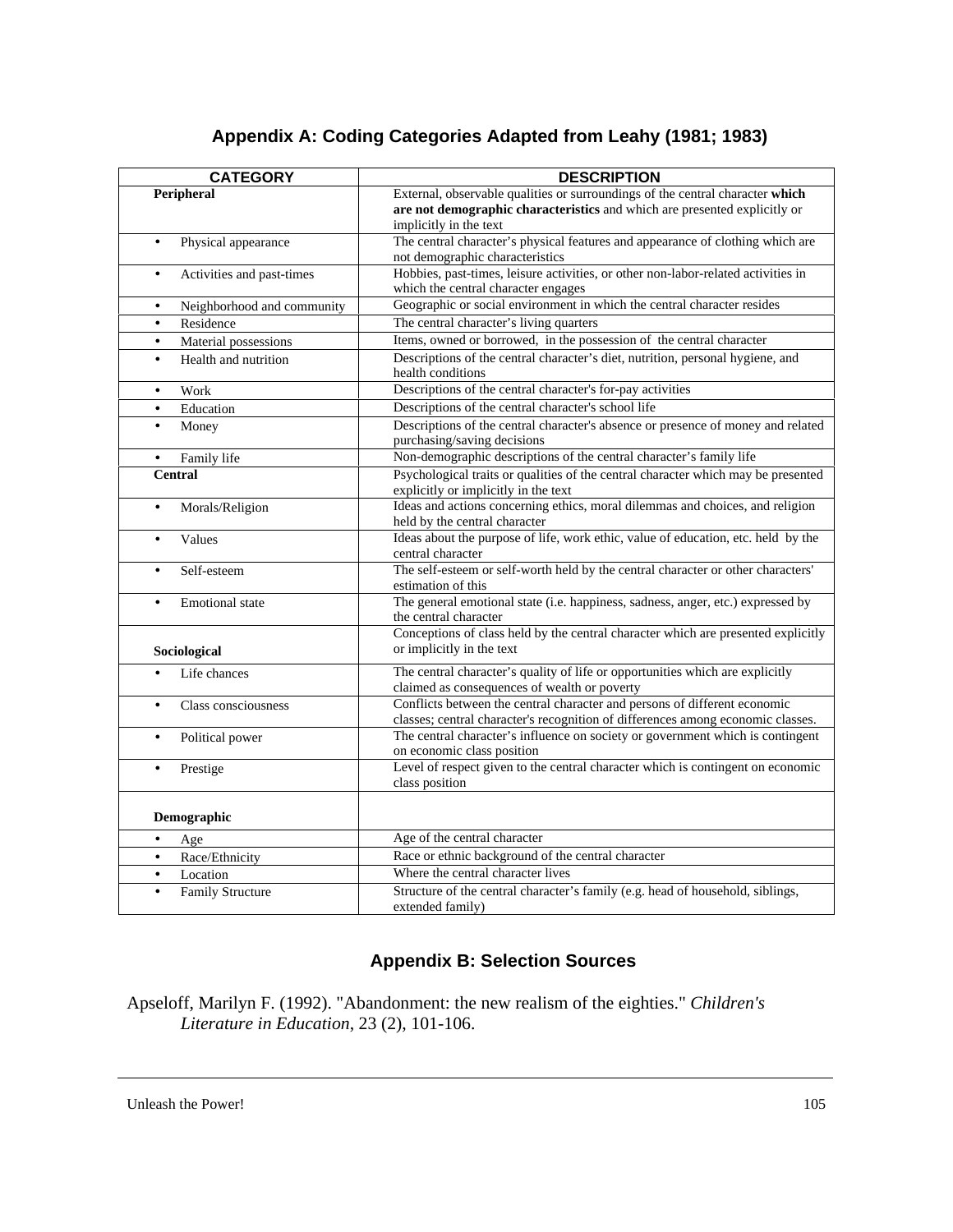*Books for the Teen Age, 1996-1997*. New York: New York Public Library.

- Calvert, Stephen J. (Ed.).(1997). *Best books for young adult readers*, New Providence, NJ: Bowker.
- Day, Frances A. (1997). *Latina and Latino voices in literature for children and teenagers*. Portsmouth, NH: Heinemann.
- Dreyer, Sharon S. (1992). *The best of bookfinder*. Circle Pines, MN: American Guidance Service.
- Higgs, Jessica. (1993). "The EL Buying Guide: The Homeless." *Emergency Librarian*, (May June), 53-55.
- Hoffbauer, Diane, & Prenn, Maureen. (1996). "A place to call one's own: choosing books about homelessness." *Social Education*, 60 (3): 167-69.
- Homa, Linda L. (Ed.). (1996). *Elementary school library collection (20th ed.)*. Williamsport, PA: Brodart.
- Homa, Linda L. (Ed.). (1998). *Elementary school library collection (21th ed.)*. Williamsport, PA: Brodart.
- Immel, Myra (Ed.). (1992). *Young adult reader's adviser*. New Providence, NJ: Bowker.
- Jensen, Julie M., & Roser, Nancy L. (Eds.). (1993). *Adventuring with books (10th ed.*). Urbana, IL: NCTE.
- Kaywell, Joan F. (1993) *Adolescents at risk: A guide to fiction and nonfiction for young adults*, *parents, and professionals*. Greenwood Press.
- Kaywell, Joan. (1997). "Using young adult realistic literature to help troubled teenagers: Something new, tried, and true, and recommended nonfiction." *English Journal*, 86 (5), 91- 95.
- Miller-Lachmann, Lyn (1992). *Our family, our friends, our world*. New Providence, NJ: Bowker.
- Noah, Carolyn. (1992). Tightrope walking: Children on their own. *School Library Journal* , 38 (April), 42+.
- Price, Anne, & Yaakov, Juliette (Eds.). (1996). *Children's catalog (17th ed.*). New York: Wilson. Supplements:1997, 1998.
- Price, Anne, & Yakov, Juliette (Eds.). (1995). *Middle and junior high school catalog (7th ed.).* New York: Wilson. Supplements: 1996, 1997, 1998.

Unleash the Power! 106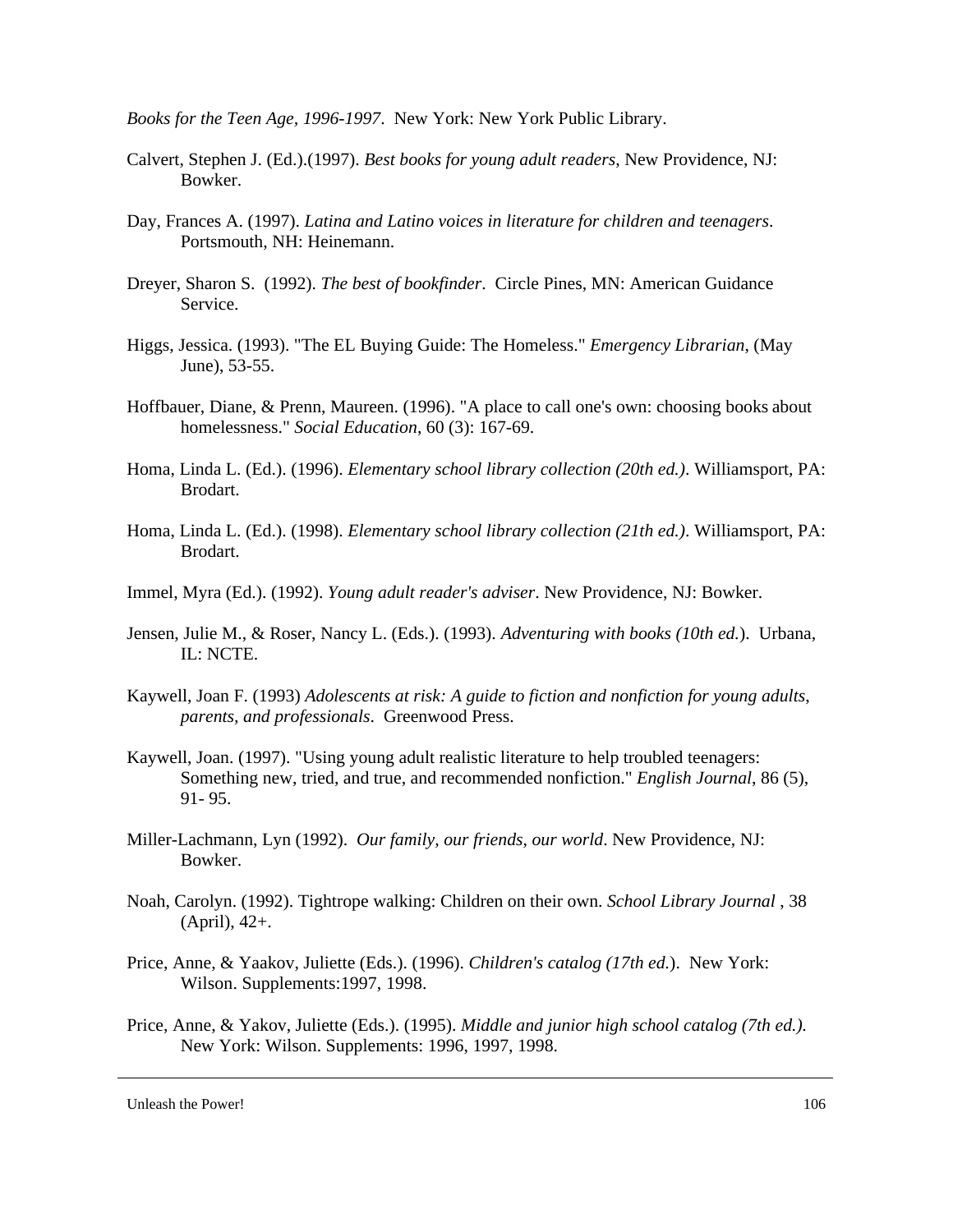Rasinski, T.V., & Gillespie, C.S. (1992). *Sensitive issues: An annotated guide to children's literature, K-6*. Phoenix, AZ: Oryx Press.

Rochman, Hazel (1991). Connections: Poor, pure, and invisible." *Booklist*, 87 (April 1). 1567.

- Rudman, Masha Kabakow, Gagne, Kathleen Dunne, & Bernstein, Joanne E. (1993). *Books to help children cope with separation and loss (4th ed.)*. New Providence, NJ: Bowker.
- Samuels, Barbara G. & Beers, G. Kylene (Eds.). (1996).*Your reading: A booklist for junior high and middle school (1995-1996 ed.).* Urbana, IL: NCTE.
- *Senior high school library catalog (14th ed.).* New Providence, NJ: Bowker. 1992. 1993-96 supplements. 15th ed.,1997.
- Stover, Lois T. & Zenker, Stephanie F. (1997). *Books for you: An annotated booklist for senior high (13<sup>th</sup> ed.)*. Urbana, IL: NCTE.
- *Subject guide to children's books in print*. New Providence, NJ: Bowker. 1995-1999 editions.
- Webb, C. Anne (Ed.). (1993). *Your reading: A booklist for junior high and middle school (9th ed.).* Urbana: NCTE.
- Wilkin, Binnie Tate (1993). *Survival themes in fiction for children and young people. 2nd ed.* Metuchen, NJ: Scarecrow Press.
- Williams, Helen E. (1991). *Books by African-American authors and illustrators for childrenand* y*oung adults*. Chicago: American Library Association.
- Zvirin, Stephanie (1992, 1996). *The best years of their lives: A resource guide for teenagers in* c*risis*. Chicago: ALA.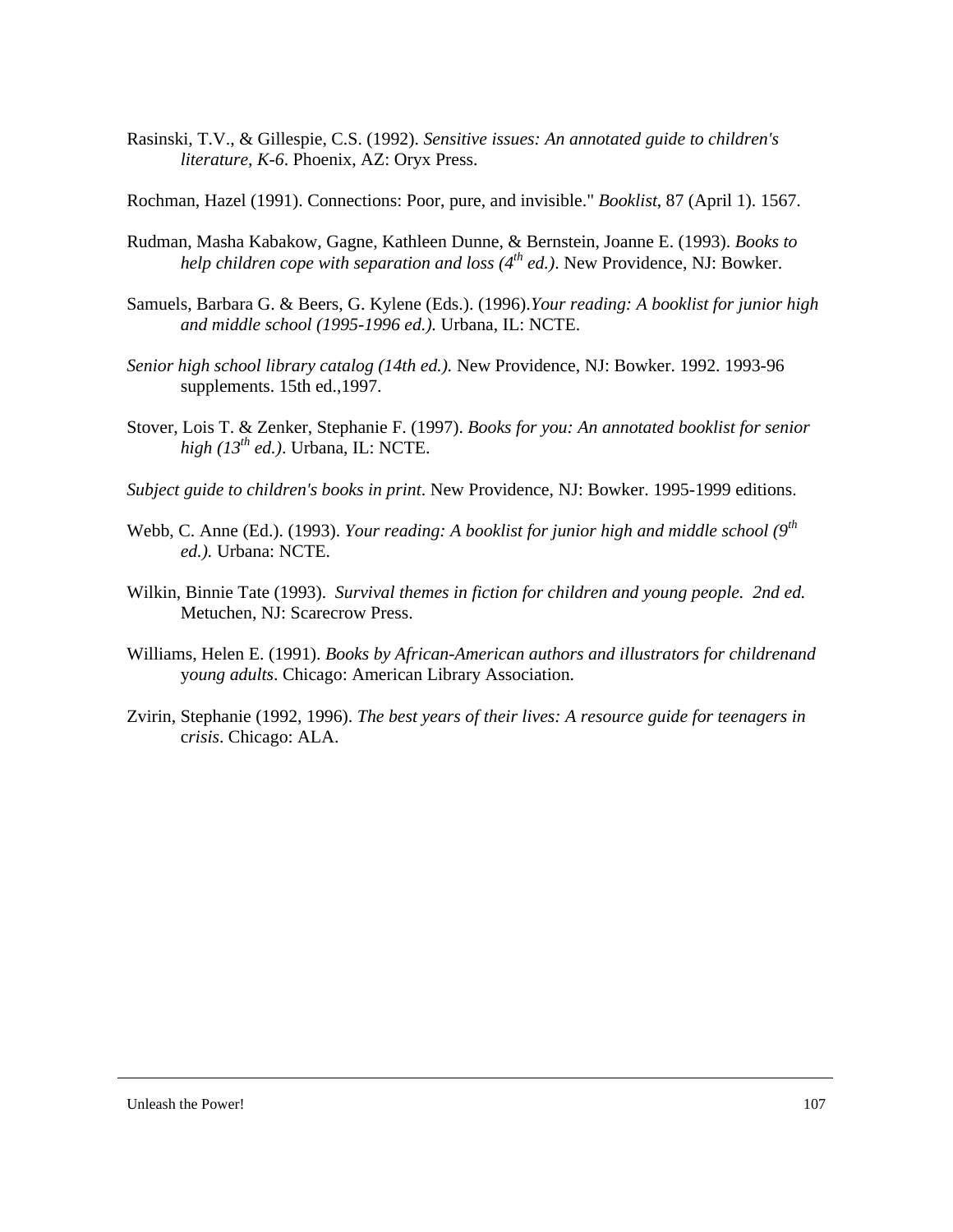#### **Appendix C: Complete List of Titles**

(Bullets indicate titles that are part of the preliminary analysis.)

Ackerman, Karen. *The Leaves in October*. Atheneum, 1991. Angell, Judie. *Dear Lola, How to Build Your Family*. Dell, 1986. Anderson, Mary. *The Unsinkable Molly Malone*. Harcourt Brace Jovanovich, 1991. Barre, Shelly A. *Chive*. Simon and Schuster, 1993.

- ! Beatty, Patricia. *Lupita Manana*. William Morrow, 1981. Betancourt, Jeanne. *Not Just Party Girls*. Bantam, 1990. Branscum, Robbie. *The Adventures of Johnny May*. HarperCollins, 1984.
- ! Brown, Susan M. *You're Dead, David Borelli*. Atheneum, 1995. Byars, Betsy. *Wanted ... Mud Blossom*. Delacorte, 1991.
- ! Collier, James Lincoln. *Outside Looking In*. Macmillan, 1987. Collier, James Lincoln. *When the Stars Begin To Fall*. Dell Laurel-leaf, 1989. Colman, Hila. *The Double Life of Angela Jones*. William Morrow, 1988. Cooper, Melrose. *Life Riddles*. Holt, 1994. Cottonwood, Joe. *Danny Ain't*. Scholastic, 1992. DeClements, Barthe. *The Pickle Song*. Viking, 1993. Edwards, Pat. *Nelda*. Houghton Mifflin, 1987.
- ! Eyerly, Jeannette. *Angel Baker, Thief*. Lippincott, 1984.
- ! Fenner, Carol. *Randall's Wall*. McElderry, 1991.
- ! Fox, Paula. *Monkey Island*. Orchard, 1991. George, Jean Craighead. *The Missing Gator of Gumbo Limbo*. Harper Collins, 1992.
- ! Grant, Cynthia D. *Mary Wolf*. Atheneum, 1995. Grove, Vicki. *Good-bye, My Wishing Star*. Putnam, 1988. Hahn, Mary Downing. *The Jellyfish Season.* Clarion, 1992. Hahn, Mary Downing. *December Stillness*. Clarion, 1983. Hamilton, Virginia. *Sweet Whispers, Brother Rush*. Philomel, 1982. Harris, Mark J. *Come the Morning*. Bradbury Press, 1989. Hassler, Jon. *Jemmy*. McElderry, 1980. Hermes, Patricia. *Cheat the Moon: A Novel*. Little Brown, 1998.
- ! Hermes, Patricia. *Mama, Let's Dance*. Little, 1991.

Unleash the Power! 108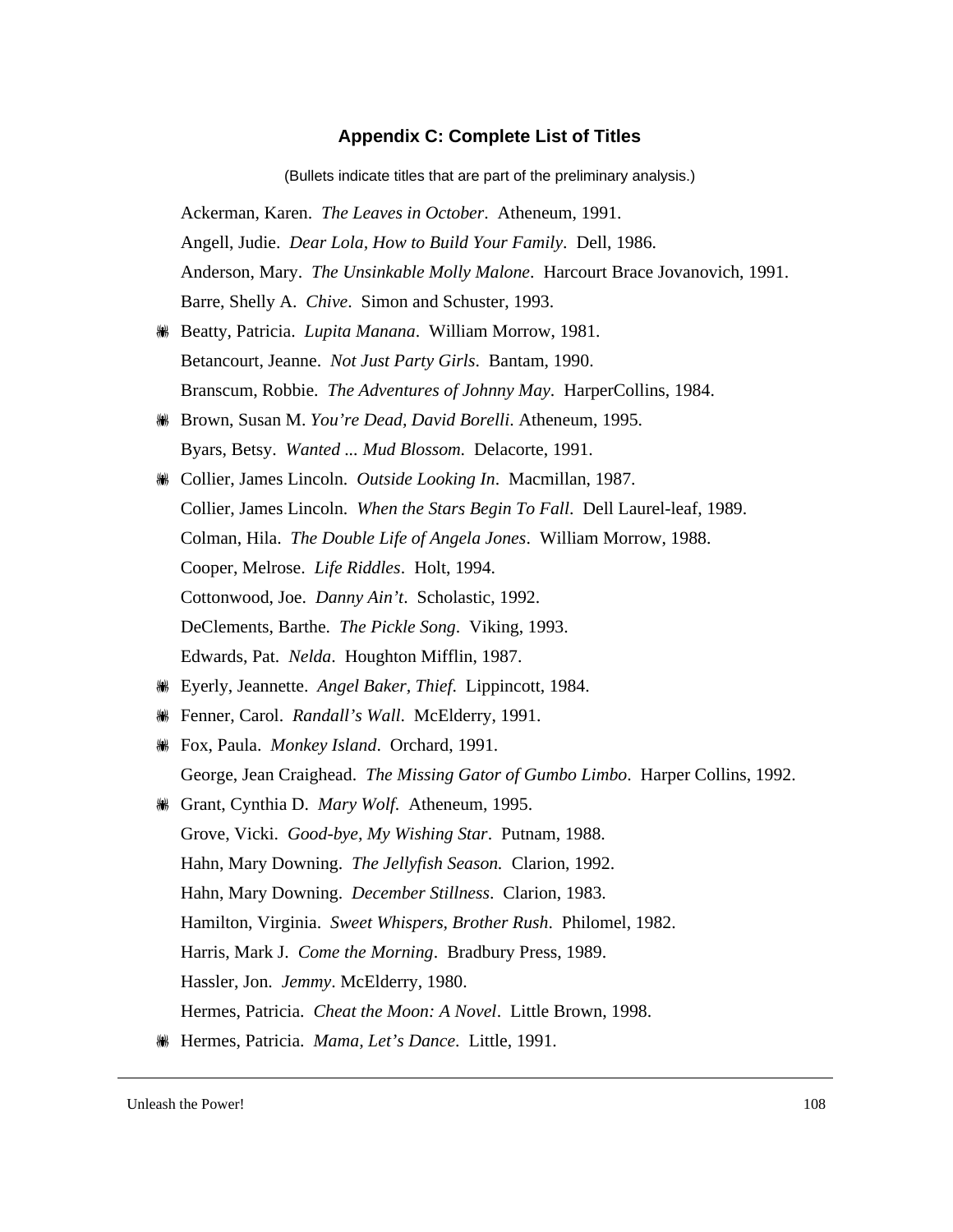- ! Hernandez, Irene Beltran. *The Secret of Two Brothers*. Pinata Books, 1995. Herzig, Alison, & Jane Laurence Mali. *Sam and the Moon Queen*. Clarion, 1990.
- **\\** Hinton, S.E. *Tex.* Delacorte, 1979.
- ! Holman, Felice. *Secret City, U.S.A*. Scribner's, 1990. Howard, Ellen. *Gillyflower*. Atheneum, 1986. Hughes, Dean. *Family Pose*. Atheneum, 1989. Hurmence, Belinda. *Tough Tiffany*. Doubleday, 1980.
- ! Jones, Adrienne. *Street Family*. Harper and Row, 1987. King, Buzz. *Silicon Songs*. Doubleday, 1990.
- ! Lipsyte, Robert. *The Brave*. HarperCollins, 1991. London, Jonathan. *Where's Home*. Viking, 1995. Lynch, Chris. *Shadow Boxer*. HarperTrophy, 1995.
- ! Mazer, Norma Fox. *Silver*. Morrow, 1988. McDonald, Joyce. *Comfort Creek*. Delacorte, 1996.
- ! McGuigan, Mary Ann. *Cloud Dancer*. Scribner, 1994. Myers, Walter Dean. *Motown and Didi*. Viking, 1984. Myers, Walter Dean. *Scorpions*. Harper and Row, 1988.
- ! Naylor, Phyliss R. *Shiloh.* Atheneum, 1991. Naylor, Phyllis R. *Send No Blessings*. Atheneum, 1990. Neufeld, John. *Almost a Hero*. Atheneum, 1995. Paulsen, Gary. *The Crossing*. Dell Laurel-Leaf, 1990. (1988 orig.) Rylant, Cynthia. *Missing May*. Orchard, 1992. Sachs, Marilyn. *At the Sound of the Beep*. Dutton, 1990.
- ! Santiago, Danny. *Famous All Over Town*. Plume, 1984. (1983 orig.) Smothers, Ethel Footman. *Down in Piney Woods*. Alfred A. Knopf, 1993.
- ! Spinelli, Jerry. *Maniac Magee; a novel*. Little, Brown, 1990.
- ! Springer, Nancy. *Secret Star*. Putnam, 1997. Wilson, Jacqueline. *Elsa, Star of the Shelter*. Whitman, 1996. Wojciechowski, Susan. *Patty Dillman of the Hot Dog Fame*. Orchard, 1989.
- ! Wolff, Virginia Euwer. *Make Lemonade*. Holt, 1993.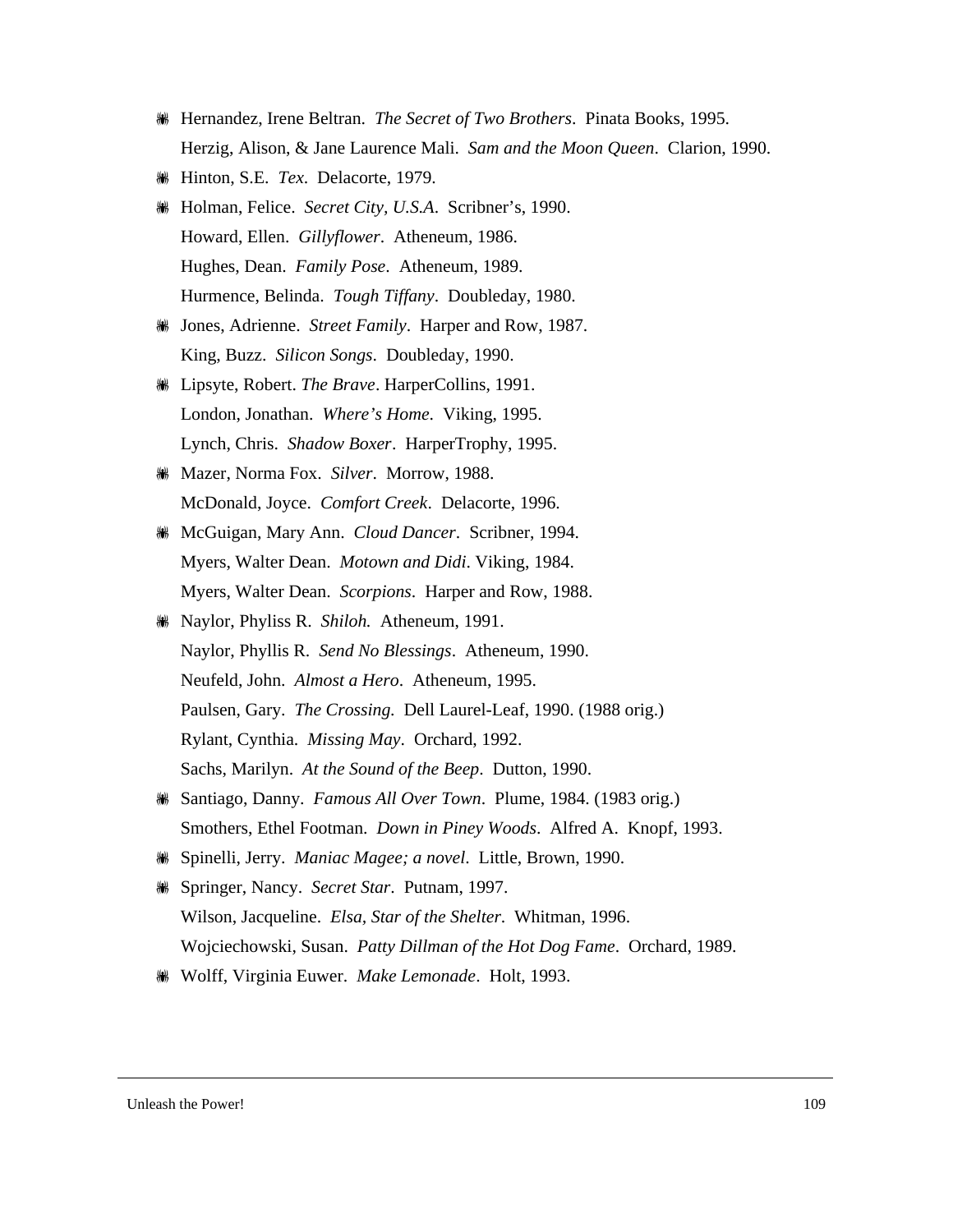# **Young People's Reading and Information Use at the End of the Century**

## **Sandra Olën, Ph.D.**

<olensii@alpha.unisa.ac.za>

*Senior Lecturer Department of Information Science, University of South Africa South Africa*

## **Amy Chamberlain**

## **Myrna Machet, Ph.D.**

*Lecturer Department of Information Science, University of South Africa South Africa*

*This paper presents a pilot research project carried out in five schools in a specific district in a province of South Africa, the survey methodology followed, as well as some of the key findings. This survey is based on a similar survey of young people's reading and information use carried out in the United Kingdom in 1995 and 1996. It provides information on young people's reading which is useful for publishers, librarians, writers, illustrators, teachers, and parents.*

## **Introduction**

This paper will focus on the 1997 pilot project in secondary schools in District N3 of the Gauteng Department of Education conducted by the Children's Literature Research Unit, which examined and will continue to study South African children's reading and their information use in South Africa. This project is part of a greater study carried out by The Children's Literature Research Centre, Roehampton Institute in London, UK, which examined what young people are reading at the end of the 20th century. The pilot phase which began in 1993 was completed in 1994 and a report on this phase entitled *Contemporary juvenile reading habits: a study of young people's reading at the end of the century* (1994) was compiled. The main research project was carried out in 1995-96 and resulted in the publication of *Young people's reading at the end of the century* (1996). Following the success of the British based study researchers from Roehampton Institute proposed that similar studies be conducted in other countries, such as South Africa. The Children's Literature Research Unit (CLRU) in the Department of Information Science at the University of South Africa (Unisa), Pretoria agreed to implement the research project, beginning with a pilot project. The CLRU thought that a preliminary project phase would offer insight into the most efficient ways of conducting a research project of this magnitude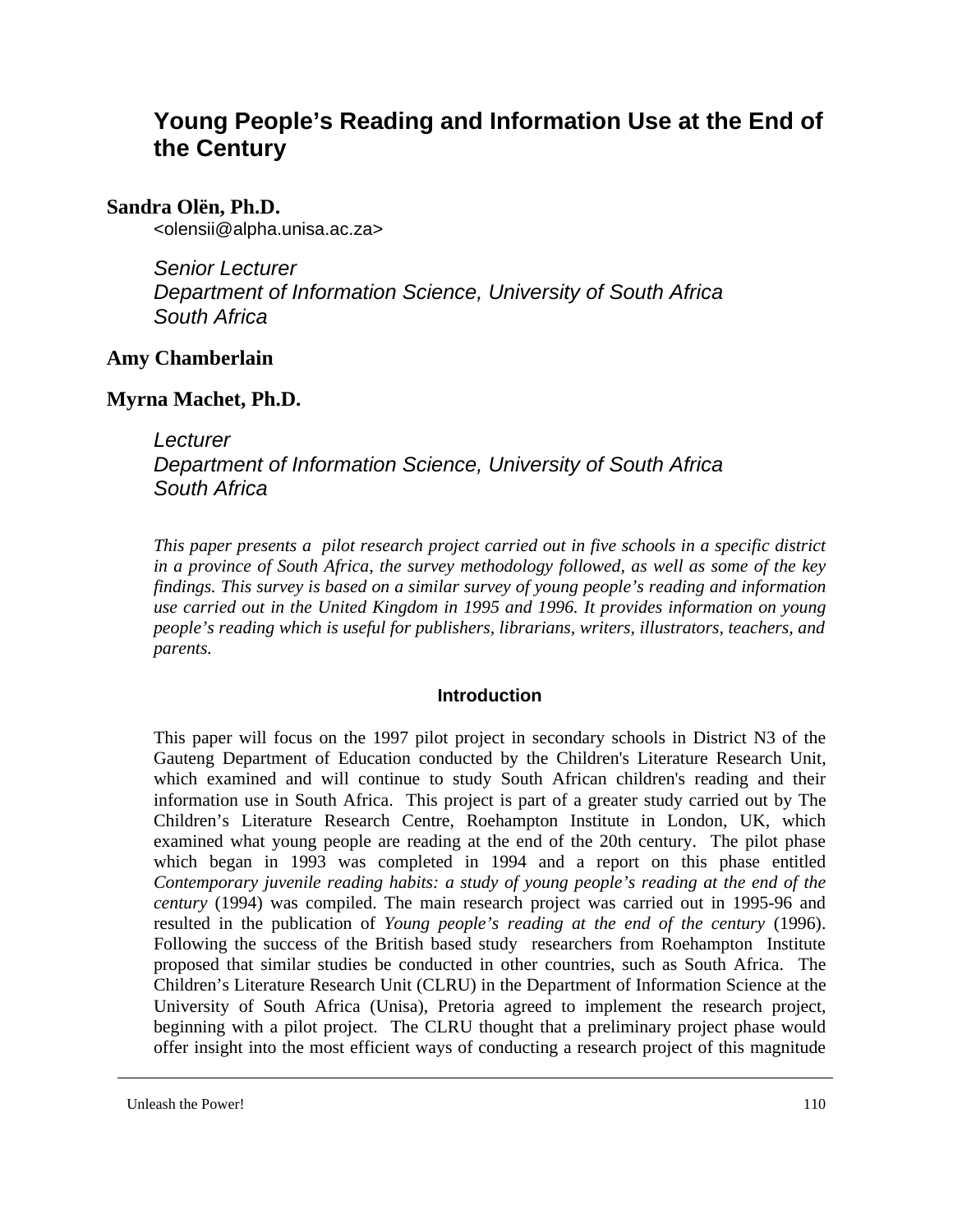in a country undergoing great political and social change. This paper will present the methodology used and findings of this pilot project.

In many countries extensive research has been done on children's reading interests. To date no extensive research has been carried out in South Africa and although some isolated studies have been done over the past decades this work is already outdated because of political changes in South Africa. One of the reasons the CLRU decided to conduct this research project in South Africa was because of the real need for accurate information on children's reading and information use by people working in the fields of education, library and information science and publishing as well as for local authors and illustrators of books for children.

Without insight into children's reading habits, preferences and information use it is difficult for publishers, librarians, teachers and parents to motivate children and young people to read and use information. Information skills such as collecting, organizing and analyzing, and communicating ideas and information have been identified as key competencies for effective participation in the emerging patterns of work and work organization. In fact, they are essential competencies for effective functioning in today's world. It is assumed that Africans will follow Western models and patterns, however reliable information on their reading interests and information needs are required in order to provide effective library services, to publish and provide books they will find interesting so as to motivate reading and thus promote literacy.

The completed project aims to include a fair representation of South African learners in Grade 5 through to Grade 10. Only learners in the age group 10 to 16 will be included in the final analysis - although many students in South African schools are already over the age of 16 when they are still in Grades 9 and 10 their questionnaires will not be included in the survey results as they could be regarded as adults. The sample of students will take into account variables such as the 11 different official languages used in South Africa; gender; geographical location (i.e. rural and urban schools in all nine provinces of South Africa); type of school attended (i.e. government funded and private) . The first phase of the pilot project, however, focuses only on secondary school students (Grades 8, 9, 10) in five Englishmedium schools in one school district of Gauteng Province's Department of Education.

## **Research Questions**

The goals incorporated into the South African pilot project are to understand the relationship between reading and attitudes to a range of topical social issues; examine the ways in which children and young adults encounter and choose what to read; provide information about the reading habits and information use of children and young adults of different age, sex, class, ethnic background, geographical location and educational sector; and discern between conventional forms of reading (printed matter) and new developments in the presentation of and interactions with text (including audio tapes, video games, CD-ROMs). The CLRU intends to compile a database of the research findings, which will allow academics, librarians, publishers, authors, illustrators and parents to consult these so as to better understand what children and young adults would like to read.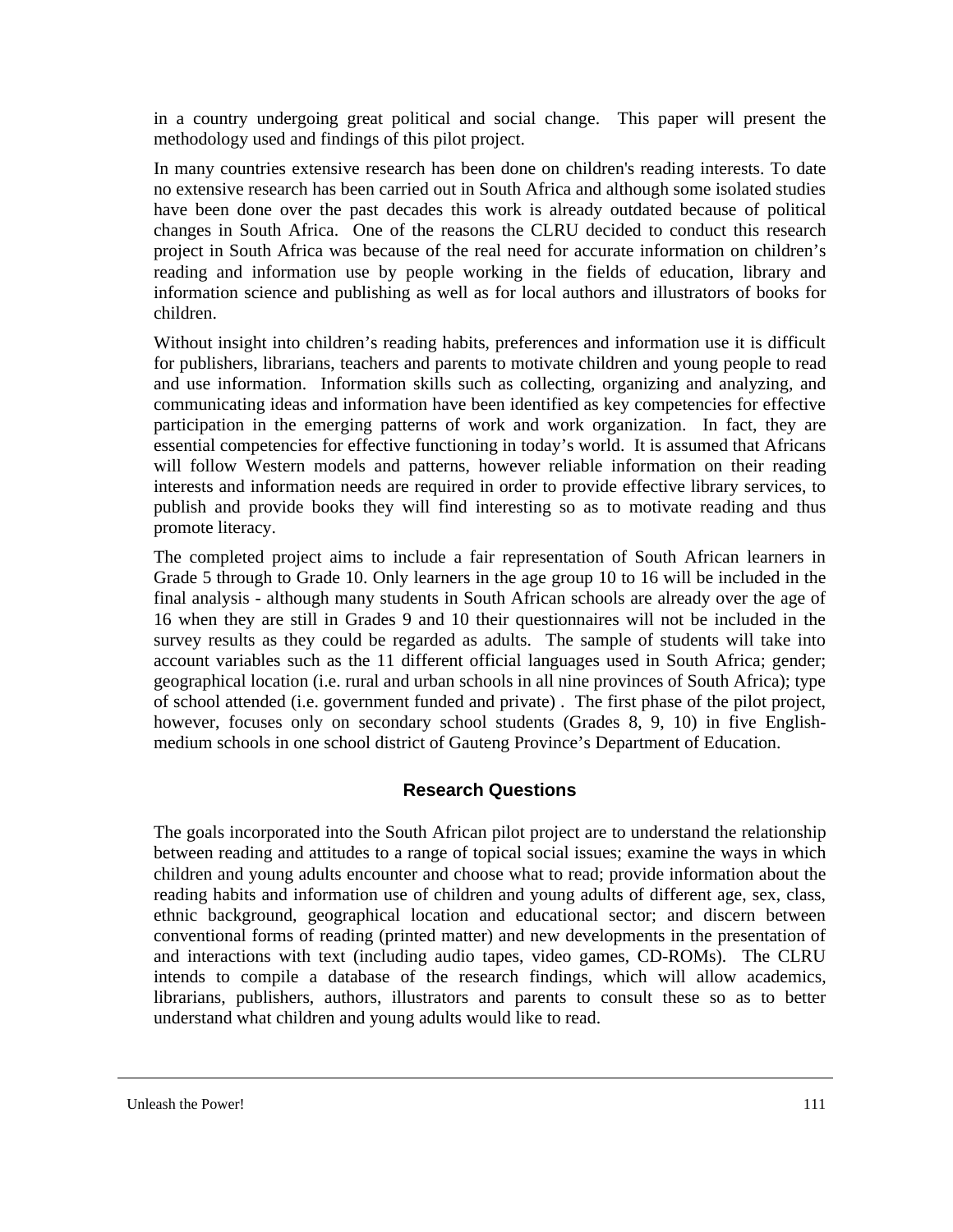## **Methodology**

#### *Questionnaires*

Dr. Kimberley Reynolds of The Children's Literature Research Centre, Roehampton Institute provided the CLRU with a copy of each of the questionnaires used for the different British key stages in their research project. Roehampton Institute holds the copyright to all these questionnaires, but Dr Reynolds agreed with the CLRU's suggestion that the questionnaires needed some modifications for use with South African learners. As the resarchers at the CLRU had decided not to survey learners in Grades 1 to 4 it was not necessary to use the questionnaire for key stage 1. Researchers at Roehampton Institute had found that teachers needed to help these very young learners to complete the questionnaires and that this was a very time-consuming process. The questionnaire for key stage 2 is appropriate for Grades 5 to 7 in the primary schools and the questionnaire developed for both key stages 3 and 4 is appropriate for Grades 8 to 10 in the secondary schools. Many questions simply required terminology changes (e.g. "newsagents" to "supermarkets" and "films" to "movies"). Some terms were omitted which the CLRU thought were pertinent to British learners only (e.g. "charity shops" and "specialist hobby shops"). Conversely, the CLRU added questions and terminology which were relevant to South Africans, or were considered essential to understanding all aspects of literacy in South Africa (for example, questions on oral traditions). All changes made to questionnaires were for purposes of clarity and relevance in South Africa. Researchers presented the questionnaires to youth librarians from the main and Mamelodi branches of the Pretoria City Library and to students in the Department of Information Science at Unisa in order to receive comments and suggestions from the perspective of librarians and different ethnic groups. Furthermore, the Sociology, Religion, and African Languages Departments at Unisa were contacted to determine proper terms for common religious affiliations and a complete list of the official languages in South Africa. Otherwise, as few textual changes as possible were made to the Roehampton questionnaires in order to ensure that many of the results could be compared.

Permission was sought from the Education Research Unit of the Gauteng Department of Education to carry out the pilot phase of the research project in schools in one of the 16 school districts under their jurisdiction. They requested that a number of organizations, such as the READ organization (a South African NGO: Read Educate and Develop), be contacted to ensure no overlap in research. They also requested some changes to the format of the questionnaire. The request was to divide the lengthy questionnaire for key stages 3 and 4 into three separate questionnaires and the questionnaire for key stage 2 into two separate questionnaires. Using shorter questionnaires would enable learners to complete a questionnaire in a much shorter time as each learner would still complete one questionnaire apiece. However this meant that the researchers had to use three times the number of secondary school learners and double the number of primary school learners in their samples than would have been used if only the original questionnaires had had to be completed by learners. The Educational Research Unit gave permission for the researchers at the CLRU to use schools in District N3 and provided a complete list of all the schools in this district so that a sample could be drawn.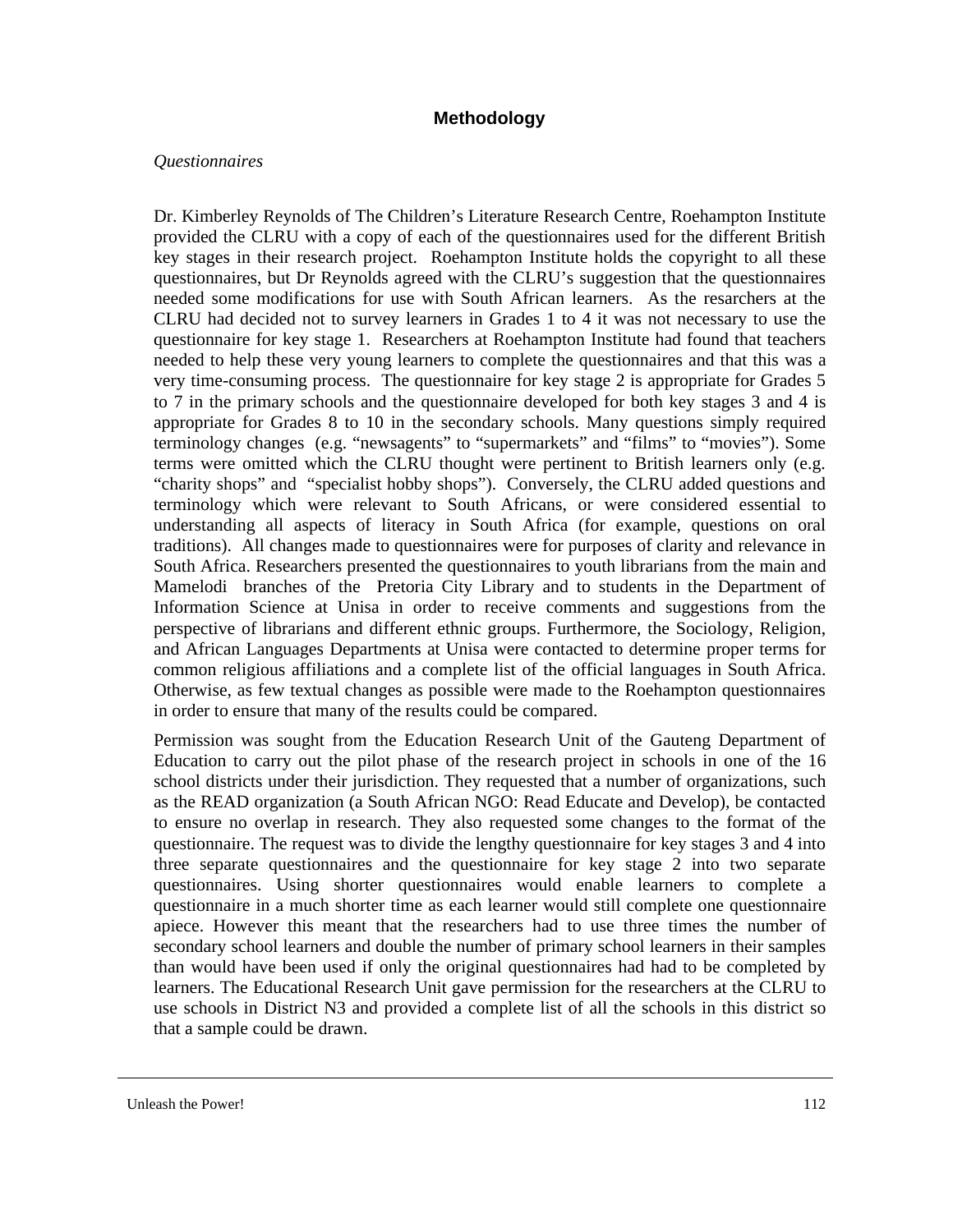After a pretest of the questionnaires using volunteer learners who were not part of the sample, it was decided that one class period of forty minutes was necessary for a researcher to explain the project, introduce the questionnaires, and answer any questions from learners before and during their administration.

Questionnaires were distributed to students between September 12, 1997, and October 10, 1997. Between October and December, questionnaires were checked, coded, and loaded onto SPSS, a statistical analysis and data management system also used by the researchers at Roehampton. The additional written information provided by respondents which could not be read statistically due to the \_open\_ nature of the question would have to be interpreted by CLRU members for evaluation in a supplementary report.

## *Ethics*

Throughout the pilot project great care was taken to keep research ethics in mind. The privacy/confidentiality of respondents was respected as no young person participating in the project was required to answer any questions to which s/he took exception. Furthermore, all students were guaranteed that questionnaires would be and will remain anonymous; no names or identifying numbers were attached to the questionnaires which were collected and placed in envelopes. The CLRU's researchers thought that to ensure students gave as truthful responses as possible they should not be inhibited by their teachers.

Each school that participated in the project received some donated and specially purchased books as a gesture of appreciation for their assistance and the principal was informed that a copy of the final report would be supplied.

## *Sample design*

Schools under the jurisdiction of the Gauteng Department of Education may only be surveyed between the months of April and September. Therefore, it was decided to divide the pilot project into two phases. Students in the secondary English-medium schools in district N3 would be surveyed before October 1997 and pupils in primary schools would be surveyed in April and May of 1998. A list of all 236 schools in district N3 and revealed that there were 47 secondary schools (or combined schools), 36 English schools, and 11 Afrikaans schools.<sup>2</sup>

The 36 English secondary schools included 17 state and state-aided secondary schools  $(includes 2 rural combined schools)<sup>3</sup>$ , 8 private secondary schools, and 11 combined (primary and secondary) private schools.

The number of students in N3 secondary schools in 1997 was 25,775 (includes Afrikaans schools, technical schools as well as students in Grades 11 and 12 in all schools). The total number of students in Grades 8, 9, and 10 in English schools could not be determined and as the sample should comprise 5% of these students it was decided to use 10% of the English-medium schools in the district in the hope that this would ensure a sample of approximately, if not more than 5%.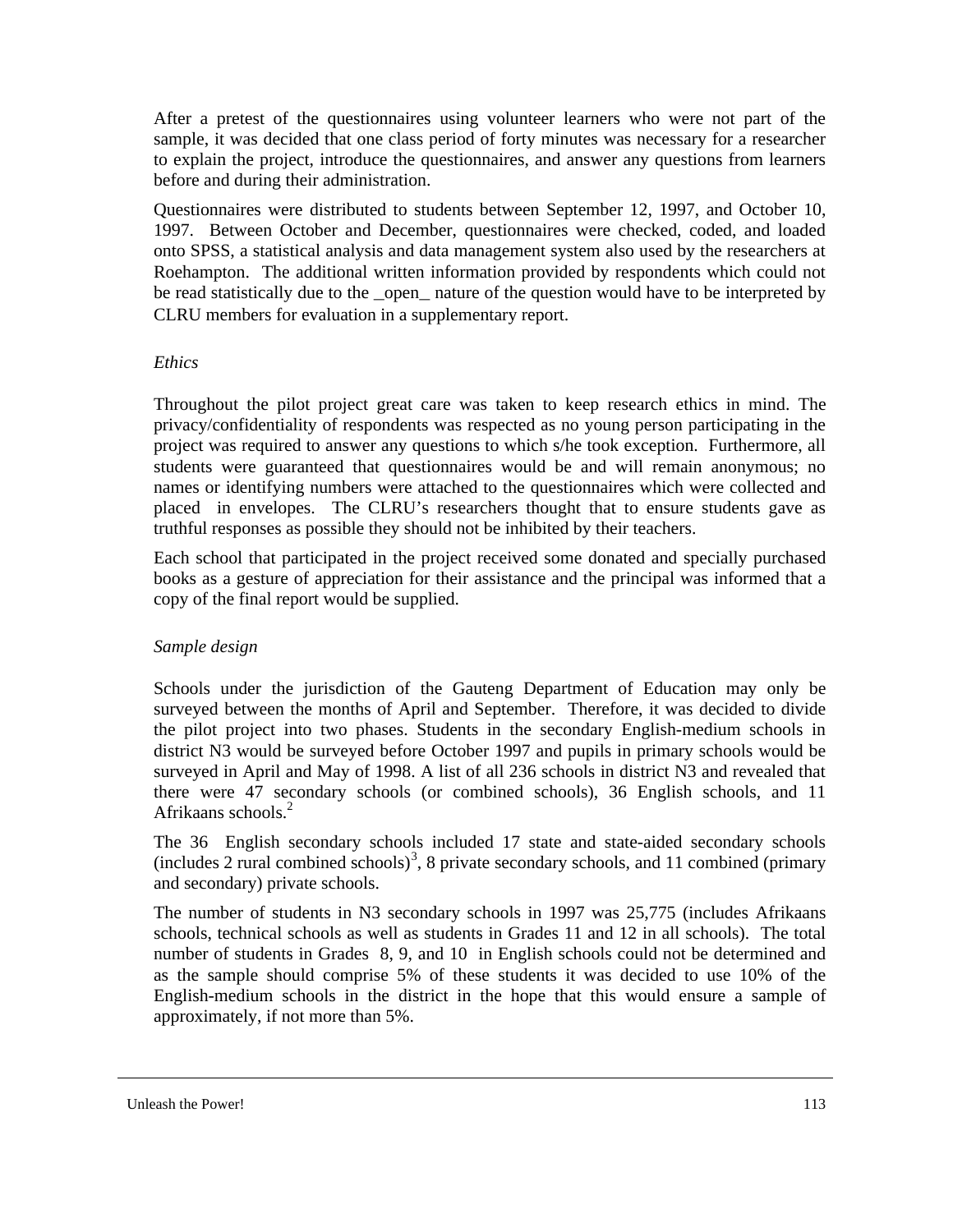Most schools in South Africa are coeducational; the only single-sex schools are convent schools and a boy's and girl's high school (see sample of schools drawn below). There was no conscious attempt to work with these single-sex schools as it was a randomly drawn sample. As for gender breakdowns, the ratio of girl to boy learners is roughly fifty-fifty.

In order to provide a representative sample taking the all variables into account, the CLRU researchers met with statistical consultants in the Department of Statistics at Unisa to decide how many schools were needed to acquire a representative sample. Once the schools were divided into the categories noted above, a volunteer randomly chose one school from each envelope (containing slips of paper with each schools' name). The sample included the following:

- secondary, urban, state-funded, single sex school
- combined, urban, private, single-sex school
- secondary, urban, state-funded, coed school
- secondary, urban, private, coed school
- secondary, urban, state-funded, coed school.

## *Fieldwork*

School principals were approached and asked to participate in the project. All schools agreed, although some asked that a preliminary meeting be set up in order to learn more about the project. Although the CLRU originally planned (Children's Literature Research Centre Roehampton Institute 1996:v) to conduct interviews with a small sample of learners at participating schools, the CLRU was unable to implement this aspect of the research project for time efficiency reasons.

## *Validity of the responses*

All errors recorded from the pilot project survey results will be examined and remedied prior to commencing follow-up phases. At least two researchers from the CLRU were present during administration of questionnaires in order to answer questions and explain phrasing or certain terms. For example, researchers found that many students were uncertain as to the meaning of "sibling," "dialogue" and "fiction." Each survey session began by writing these three words on the blackboard and defining them aloud to the class.

Many of the African students who use English as a second or third language, had difficulty understanding many of the questions. When the questionnaires for the primary schools (two for key stage 2) were translated into Tswana and Northern Sotho (two of the most commonly spoken African languages in Gauteng Province), it was learnt that there are no concepts for time gradation in the African languages. Therefore, questions asking a learner to indicate "never, hardly ever, sometimes, often, or very often" are most likely to be misunderstood by African students whose time frames include "doing something" or "not doing something"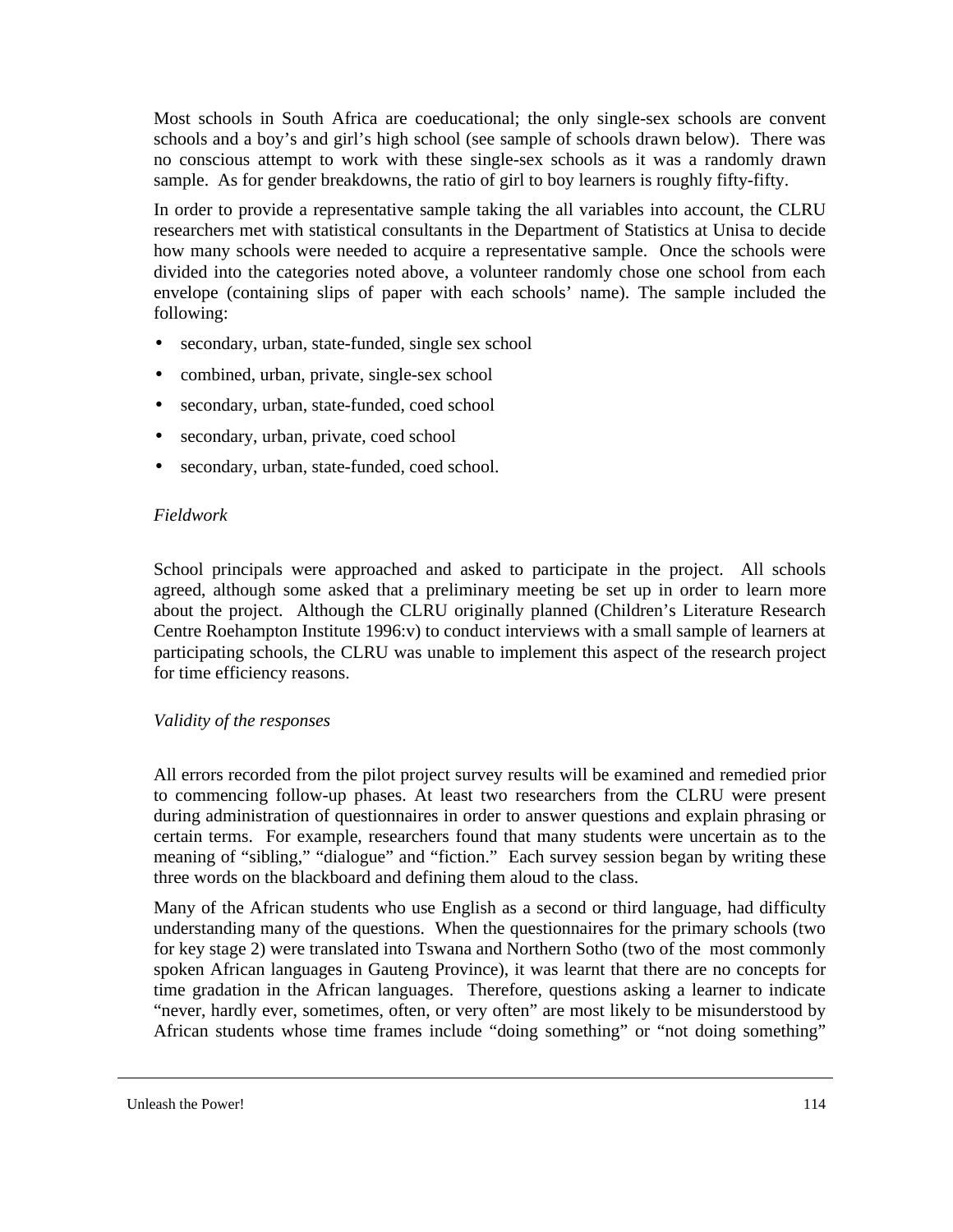(for example "visit the library" or "not visit the library"). Researchers found this may explain why many of the African students participating in the survey had problems filling out certain parts of the questionnaire. Cultural implications are important to note for further phases, and certainly must be taken into consideration when examining data validity for some questions posed in the pilot project.

Researchers found when examining the collected questionnaires that many students chose to omit certain questions, leaving blank answers. Other students who perhaps misunderstood the question (see reasons noted above) left open certain answers. These "incorrect" or "blank" responses were read by the computer as "missing cases." Therefore, computer data was supplied in two sets of percentages: one encompassing all learners participating in a given questionnaire (i.e., 154 boys for Q4), and another for valid cases only (after filtering out "missing cases"). Certain sections generated more "missing cases" than others, such as Poetry in Q4, which gave students the option to skip the entire section after answering "no" to the first question ("Do you ever read poetry?").

Another issue was the discarding of questionnaires altogether after collecting them from students. The researchers decided that if less than two-thirds of a questionnaire had been completed, it must be discarded. Furthermore, all questionnaires completed by participating students whose age did not fall within the set sample limits (10-16 years) had to be discarded. This proved to be a greater problem when surveying students in schools where some of them were aged 17 to 21 in grades 8, 9 and 10. For example, the urban township school enrolled many older students who lacked adequate English language skills and were therefore "behind" the average age for that grade. Because so many questionnaires had to be discarded, the researchers were disappointed that survey results would not be representational.

## *Survey details*

The sample selected for phase 1 of the pilot study consisted of five schools and 958 participants with 877 respondents (key stages 3 and 4). However, this number should be divided by three as the questionnaire for these key stages was divided into three separate questionnaires. This results in a much smaller number of only 292.3 full questionnaire equivalents. It would have been desirable to ascertain what percentage this was of the total number of students in grades 8 to10 in District N3 at the time, because 292.3 appears to be considerably less than the required 5%. The similarity between the numbers of 14, 15, and 16 year-olds means that the sample used in the pilot project is a reasonable representation of 8th, 9th and 10th graders.

## **Key Findings**

Time constraints do not permit a detailed discussion of the findings. This paper therefore highlights some of the key findings of the pilot study, as well as some similarities and discrepancies between these key findings and those of the original survey in the United Kingdom.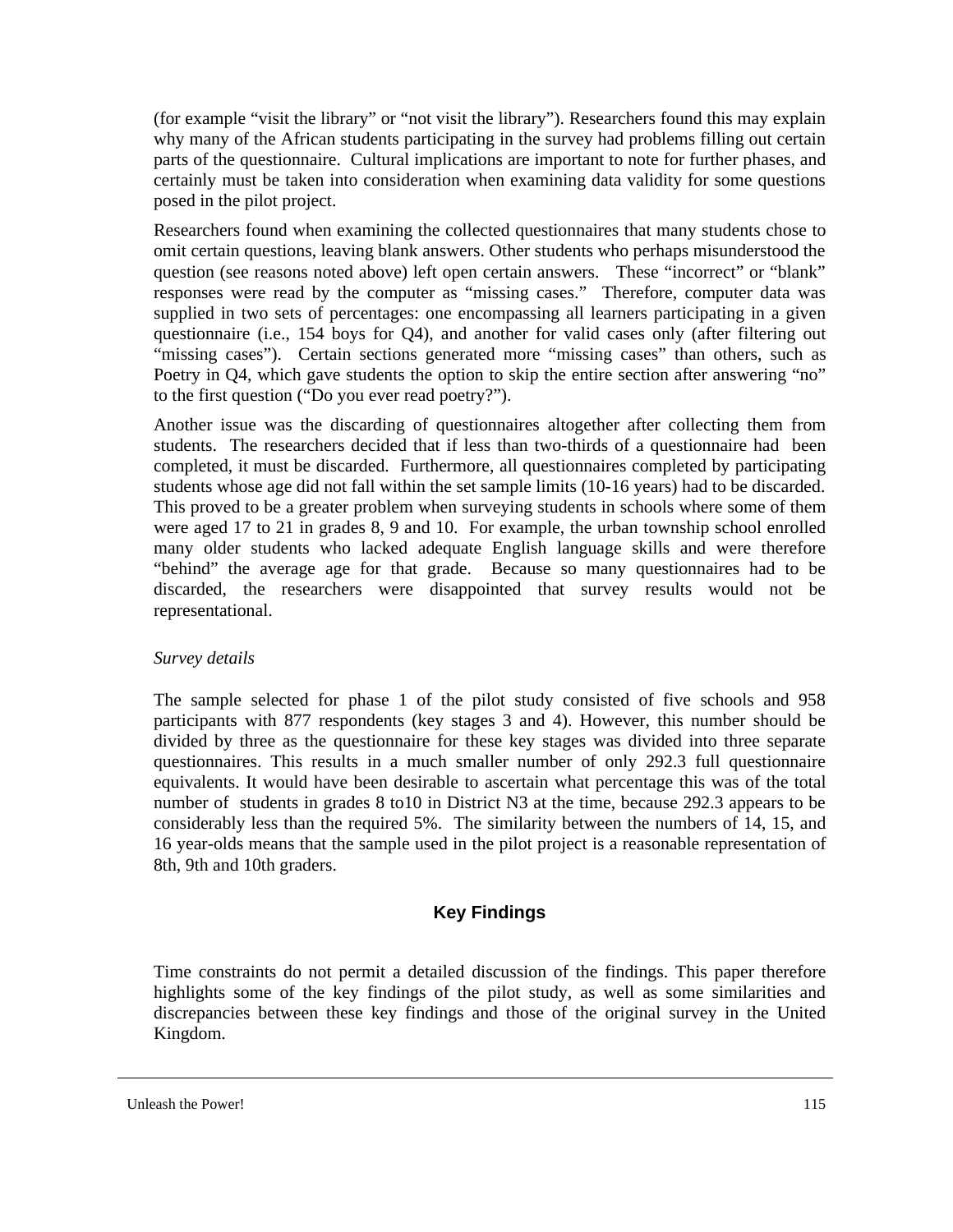#### *How young people choose books and comics*

When choosing what to read young people are more influenced by external attributes than by reflections of themselves in texts. In the United Kingdom (UK) survey nearly half of the young people surveyed say they choose the books they read because of the title and in the South African (SA) survey an interesting title was also an important factor with the boys who say they "often" or "very often" choose a book because of its title being 49.6% and the girls 53.3%. In SA media (TV, radio, book review, or audio tape version) had very little impact on the respondents choice of a book. On the issue of books in home languages, boys' responses were divided between "very often" (32%) and "never" (32.7%), whereas 46.8% of the girls claimed this factor is never an issue in their book selection. In the UK survey the blurb on the back or inside the cover was major factor in book choice for young people aged between 11 and 16 years; girls of this age said blurb and title are the most important factors affecting the way in which they chose books to read.

In the UK survey when young people chose a book because of the appearance of the cover, it is because "it looks up-to-date/modern." In the SA survey a modern look was also the most important factor by young people who are influenced by the cover's appearance ("often" 24.1% of the boys and 20.8% of the girls). Young people are influenced by fashions (clothes, music, and graphics), because books are obviously also part of this process, their covers need to be modern or fashionable.

One of the questions which was added to the SA survey was "Do you prefer reading books in Afrikaans, English or in an African language?" in order to determine what language preferences are being adopted by South Africans of the next generation. Interestingly, the vast majority of students (97.1% of boys and 98.4% of girls say they prefer to read English books. Although only one student chose Afrikaans this was not surprising as the survey excluded schools where Afrikaans is the language of instruction. Only 2.1% of boys and 1.6% of girls opted for books in an African language.

South African respondents read more magazines (93.9% boys and 97.9% girls) than comics (boys 77.6% and girls 72.9%) and their reasons for choosing magazines and comics were confined primarily to three of the options: you like its appearance, you like the illustrations, you think it is good value for money.

## *Thinking about fiction*

The 1996 UK survey revealed that horror is the most popular fiction genre for adolescents. While romance is the least popular choice for boys across all the ages, it is also not a popular choice for girls except at ages 14 to16 years (38.6%). Humor is also are popular with students of all ages.

In the SA survey the most popular fiction genres for the girl respondents were romantic stories (53.3%), school stories (47%), mysteries (40.6%), and religious stories (37.3%). Only 36% of the girls indicated that they "often" or "very often" read horror stories. However, the most popular fiction genre for SA boys was horror (42%), but this choice is closely followed by humor stories (38.9%) and mysteries (37.4%). It is possible that horror stories are not as popular in SA, particularly amongst township youth, because many of these young people are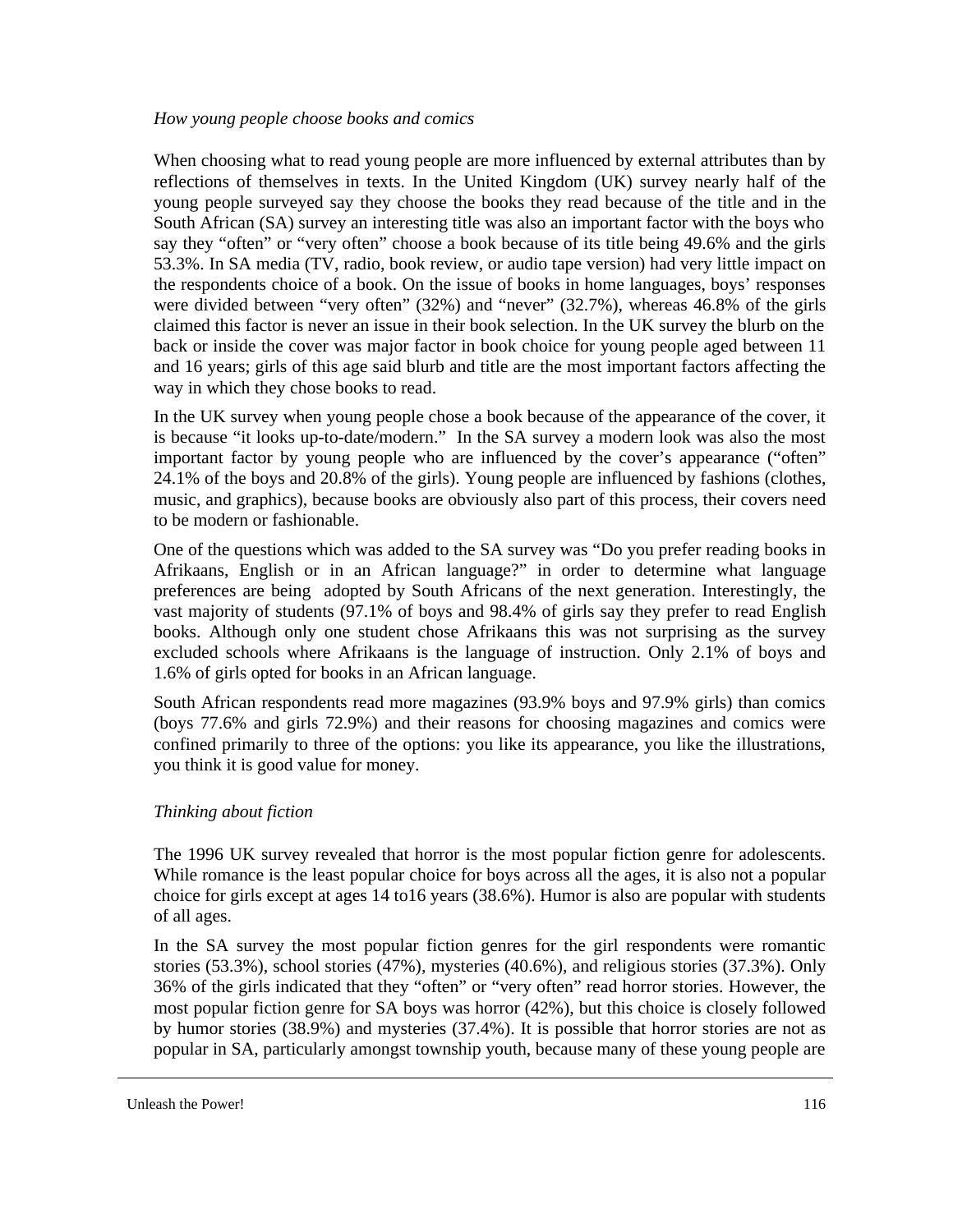exposed to a high level of violence and crime in their daily lives and so may have less desire to read about it.

## *Out of school (and after-school) activities*

The four out-of-school/after-school activities preferred by the boys in the SA survey are sports (48.6%), listening to music on tapes/records/CDs (48.1%), playing with friends (37.1%), and watching TV (34.5%). The three activities preferred by the girls are listening to music on tapes/records/CDs (49.6%), watching TV (41.5%), and listening to the radio (40.7%). More girls than boys spend time reading fiction for fun, but the most common answer for both genders is that they spend very little time (less than one hour per week) on this activity.

In the SA survey 58.9% of the boys claim to be average readers while 59.3% of the girls say they are average readers. More girls (21.3%) are enthusiastic about reading than boys (20.2%), and fewer girls (19.4%) than boys (21%) state that they are reluctant readers but these differences are very small. The UK survey findings in this regard were dissimilar because twice as many boys (23.2%) as girls (11.5%) regard themselves as reluctant readers.

## *Reading for information*

In the UK magazines are young people's favorite form of factual reading. In SA, however, more boys indicated that they prefer reading about social issues in newspapers (40.6%) than in magazines (36.1%). South African girls prefer reading about social issues in magazines (41.7%) but also like to read about these issues in novels/stories (20.9%). The UK survey found that girls' favourite non-fiction reading is about animals and plants, but SA girls favorite was reading about their bodies. Sport is the most popular nonfiction subject with SA boys. Overall this section on reading for information generated a greater number of responses and also more positive responses from the boys suggesting that more boys than girls prefer reading nonfiction.

## **Conclusions**

A great deal of information has been collected in the first phase of this South African pilot project and there are both interesting similarities, but also a number of differences, when these findings are compared to those of the larger survey carried out in the United Kingdom. The appearance of books and comics significantly affects their appeal to young people. Magazines and newspapers are important sources of information for young people, yet in SA there are no magazines or newspapers specifically published for teenagers as is the case in many other countries such as the UK, USA and Canada. It is hoped that these surveys will provide writers, publishers, illustrators, librarians, teachers, and parents with valuable insights into young people's reading preferences and information use.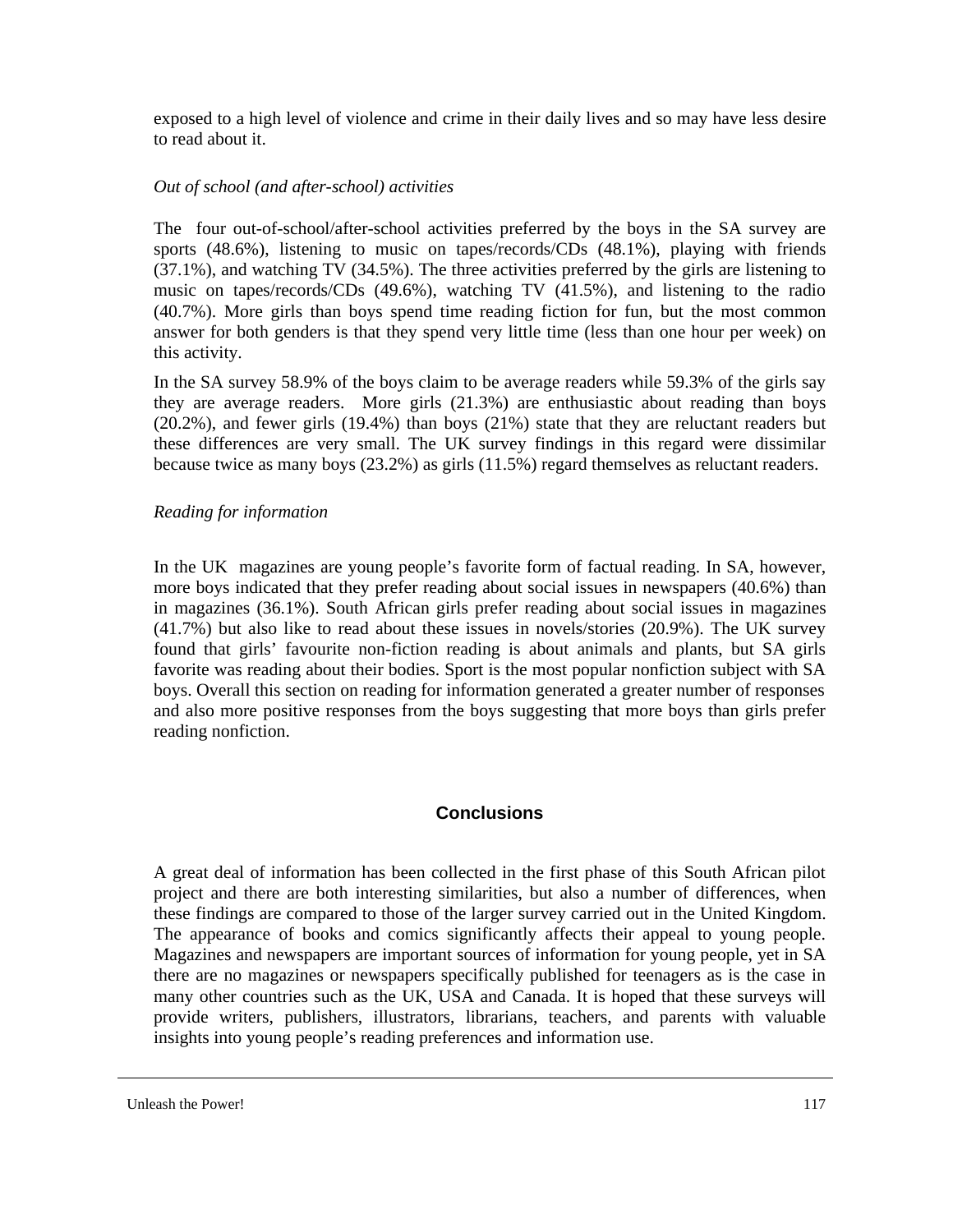#### **Notes**

- 1. The authors would like to thank Thomas van der Walt and Dr Felicité Fairer-Wessels of the Children's Literature Research Unit in the Dept of Information Science for their assistance in carrying out the survey.
- 2. (A postgraduate Masters student in the Dept of Information Science at Unisa is carrying out research within Afrikaans medium secondary schools for her Masters degree)
- 3. It was agreed not to separate the schools between urban, rural and township because there are only two rural (combined) schools in N3, making the figures too insignificant to count separately, so they were included in the 17 state and state-aided schools.

#### **References**

- *Contemporary juvenile reading habits: A study of young people's reading at the end of the century*. (1994). London: Children's Literature Research Centre, Roehampton Institute.
- *Young people's reading at the end of the century*. (1996). London: Children's Literature Research Centre, Roehampton Institute.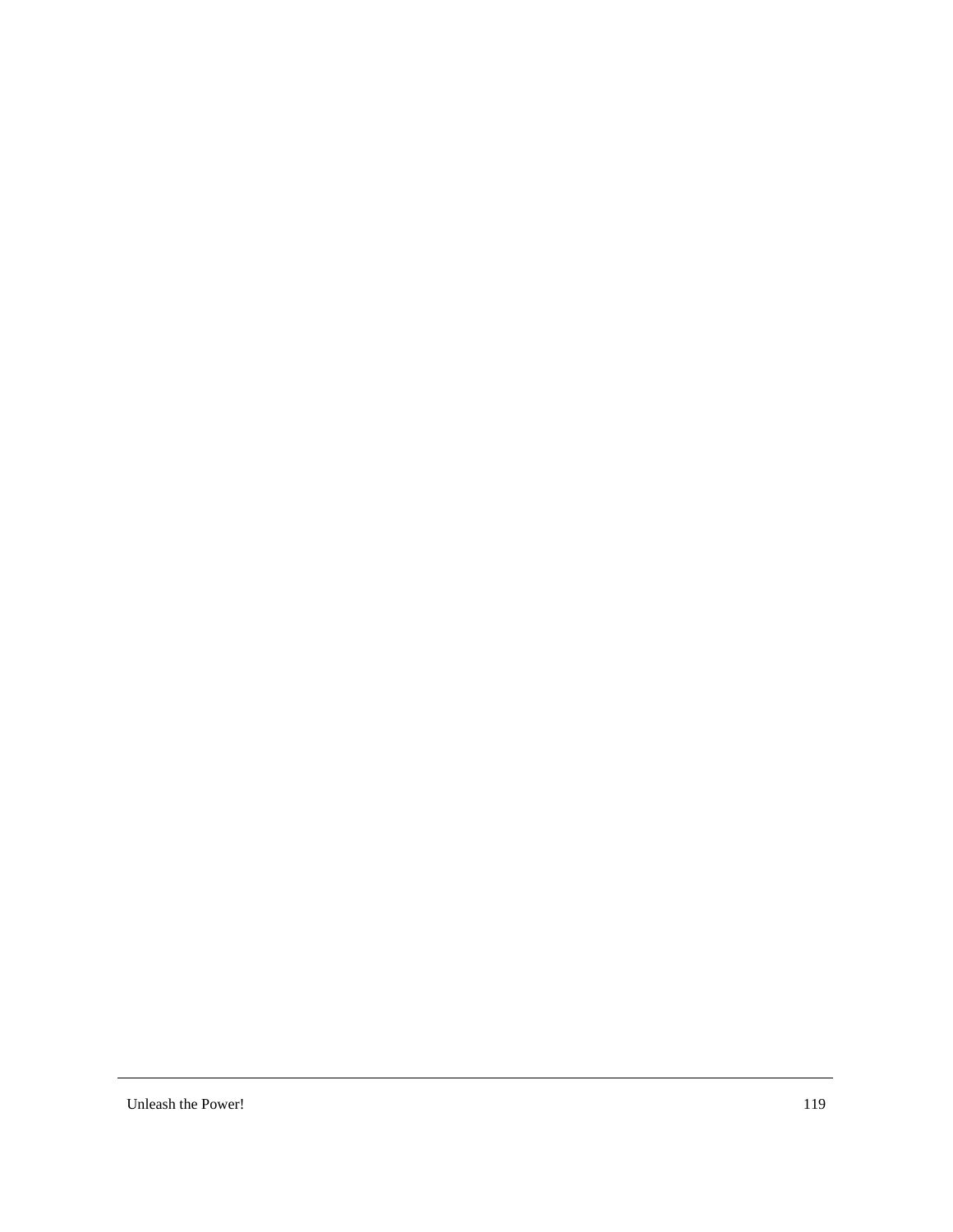# **Part 4:**

# **Powerful Partnerships**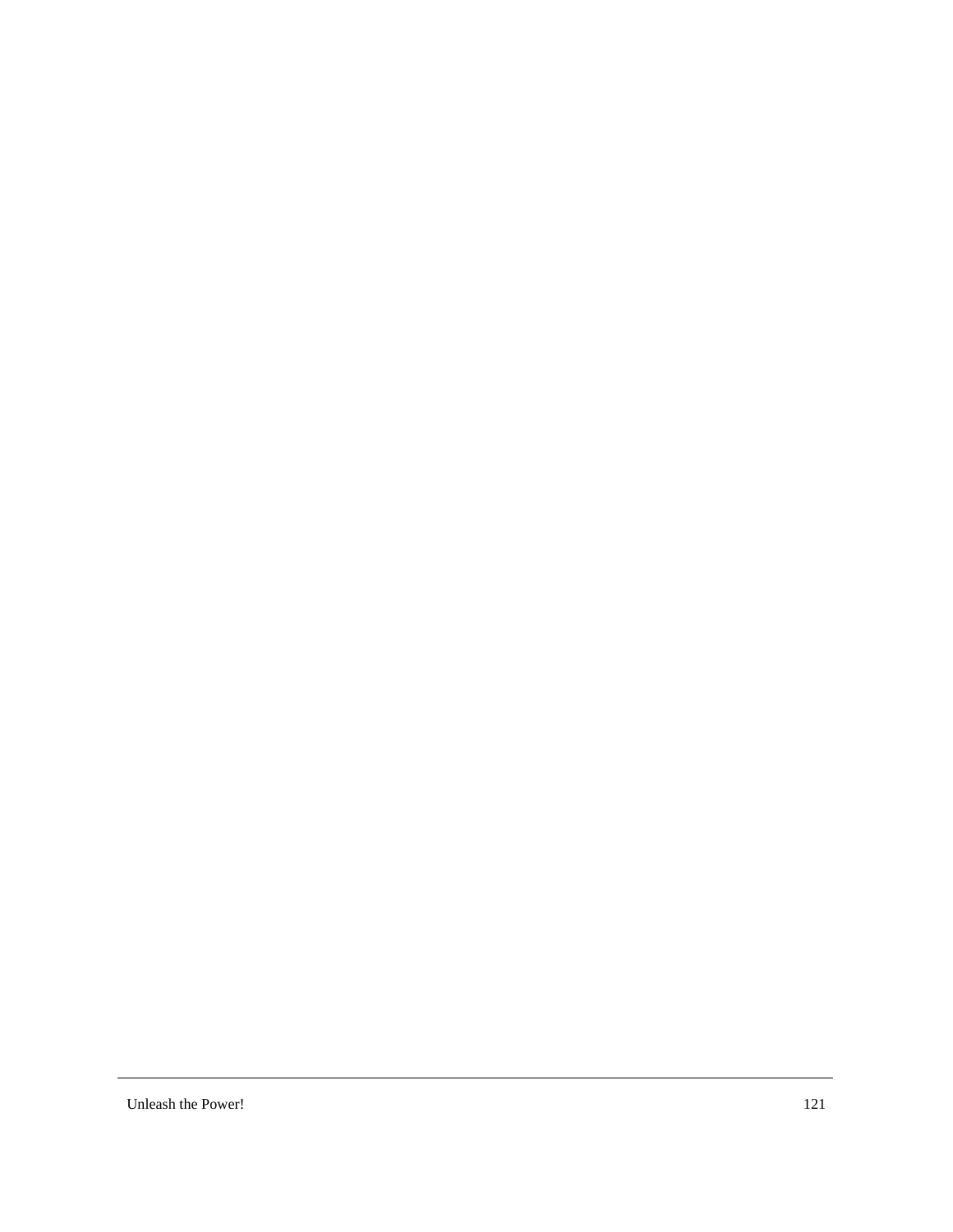# **Unleashing the Theory**

# **Connecting Learning Theory to Building Information Seeking Skills**

## **Elizabeth B. Danley, Ph.D.**

<edanley@asl.lib.ar.us>

*Arkansas State Library, Little Rock, Arkansas United States of America*

## **Janet Lynch Forde, Ph.D.**

*Retired College Librarian Sir Arthur Lewis Community College, Castries St. Lucia*

## **Jo Ann Lahmon, Ph.D.**

*Morehouse College, Atlanta, Georgia United States of America*

## **Beverly K. Maddox**

*Little Rock, Arkansas,School District United States of America*

*This study surveyed 126 school librarians in eighteen countries, representing 131 schools serving more than 113,260 students. The survey instrument requested respondents to describe techniques they used to facilitate information literacy, their perceptions of their functions in the development of independent learners, and the training they received that enabled them to mediate information seeking and use skills. Survey data revealed that the respondents relate information skills instruction to students' interests, work with other teachers to place information seeking skills within the context of students' course work, and encourage students to share ideas and skills with each other as they build their own search strategies. Results indicate that the creation of independent, self-directed, lifelong learners is the goal of school librarians over the world. But data also reveal that most of the respondents spend less than a quarter of their time working with teachers to plan connected programs and that many school libraries are understaffed.*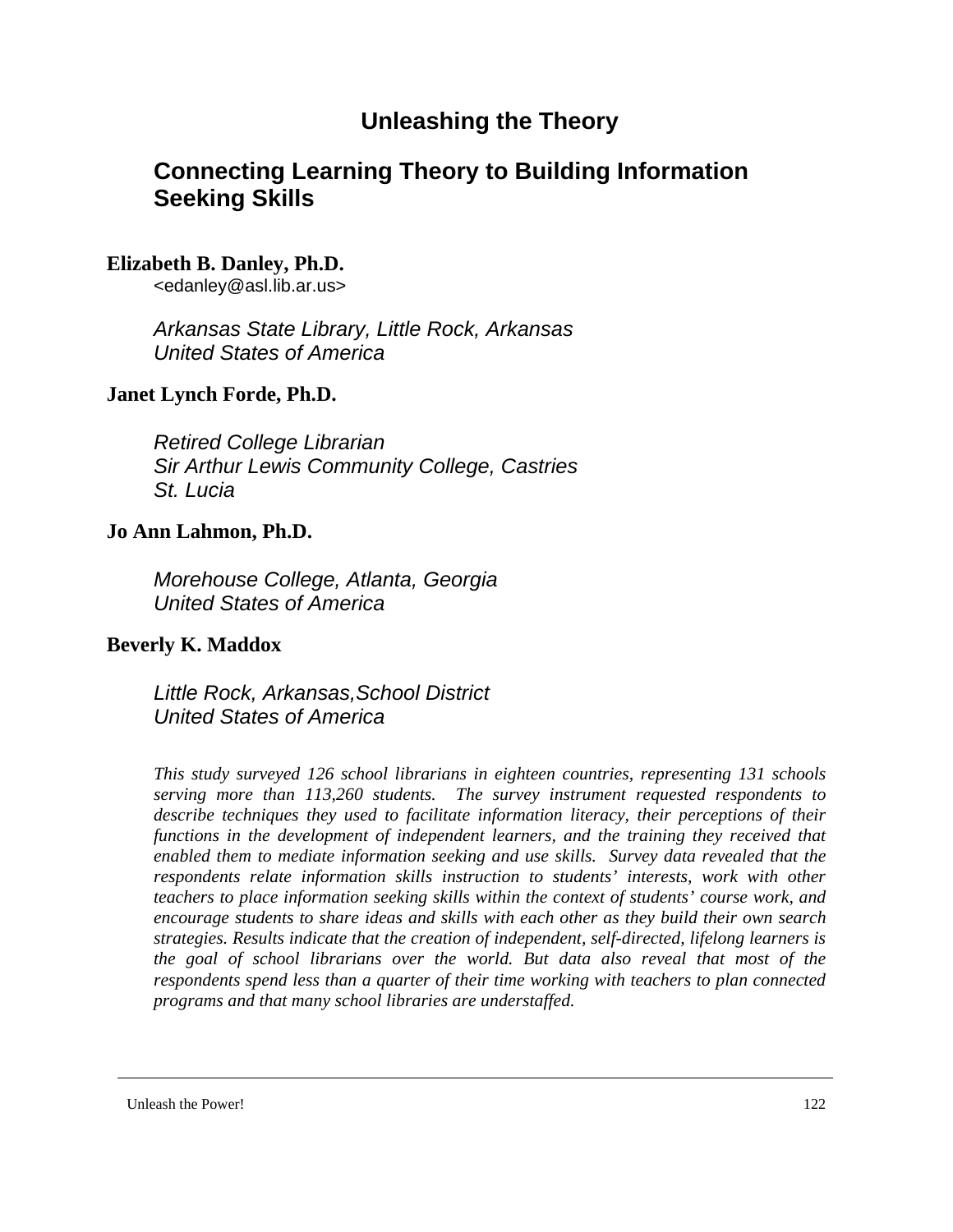#### **Introduction**

A function of library service is information skills training, also referred to as library user education, library orientation, bibliographic instruction and, most recently, the development of information literacy (Evans, Amodeo, and Carter, 1992). In the past the term "bibliographic instruction" was used to describe a process that focused almost exclusively on identifying and introducing resources organized within the library's walls. Today, through electronic information services, information professionals are able to provide access to information wherever it resides.

If a major facet of library service is to teach individuals to use information resources, why are potential users not using the resources? Faculty and librarians at universities and colleges note that, after twelve years of instruction in the schools and opportunity for exposure to the services of public libraries, incoming freshmen have not internalized prior information skills training and continue to resist bibliographic instruction (Mellon, 1987). Research suggests that group lectures focusing on specific locational skills isolated from personal context do not result in students' learning and applying information skills. Students also learn little from demonstrations when they are given no opportunity to practice what they have seen (Havighurst, 1952; Pitts, 1994).

Recognizing that effective instruction incorporates opportunity to practice and apply what is learned, leaders in information studies urge examination and application of the findings of cognitive science and constructivism in all kinds of libraries (Kuhlthau, 1993; McNeer, 1991; Nahl-Jakobovits & Jakobovits, 1990; Shirato, 1991). The teaching of library skills now includes the teaching of information skills with an emphasis on learning to solve information problems. Similarly, information professionals are now encouraged to talk about theory as it informs this process (Carey, 1998). Librarians, especially those working with children and adolescents, are becoming more effective as they learn more about how people learn and allow their knowledge of learning theory to shape their information skills training. As Kuhlthau states, "Experience solidly grounded in an understanding of [learning] theory is the basis for making diagnoses and designing services that respond to dynamic needs of clients," (1993, p. xviii).

From the early twentieth century empirical behaviorism dominated the practice of the educational establishment (Barsalou, 1992), but findings in linguistics, information theory, and computer science combined with developmental psychology after World War II to create the field of cognitive psychology. Cognitive psychology offers a way to study the invisible constructs of the human mind and presents a view of learning that provides an alternative to studying only behavior that can be observed (Barsalou, 1992; Resnick, 1987).

Educational constructivism yields some insights for librarians. It originated in Piaget's theories of the development of knowledge and the social-interaction theories of Lev Vygotsky and Jerome Bruner sees knowledge not as a single reality to be grasped by the learners. In constructivist theory, the concept of truth is replaced by workability, and reality becomes a personal interpretation of the world that changes through social interaction (Wheatley, 1991). Education is focused on the individual becoming a self-directed problem solver. Problem solving requires finding, interpreting, and using information (Tuckett &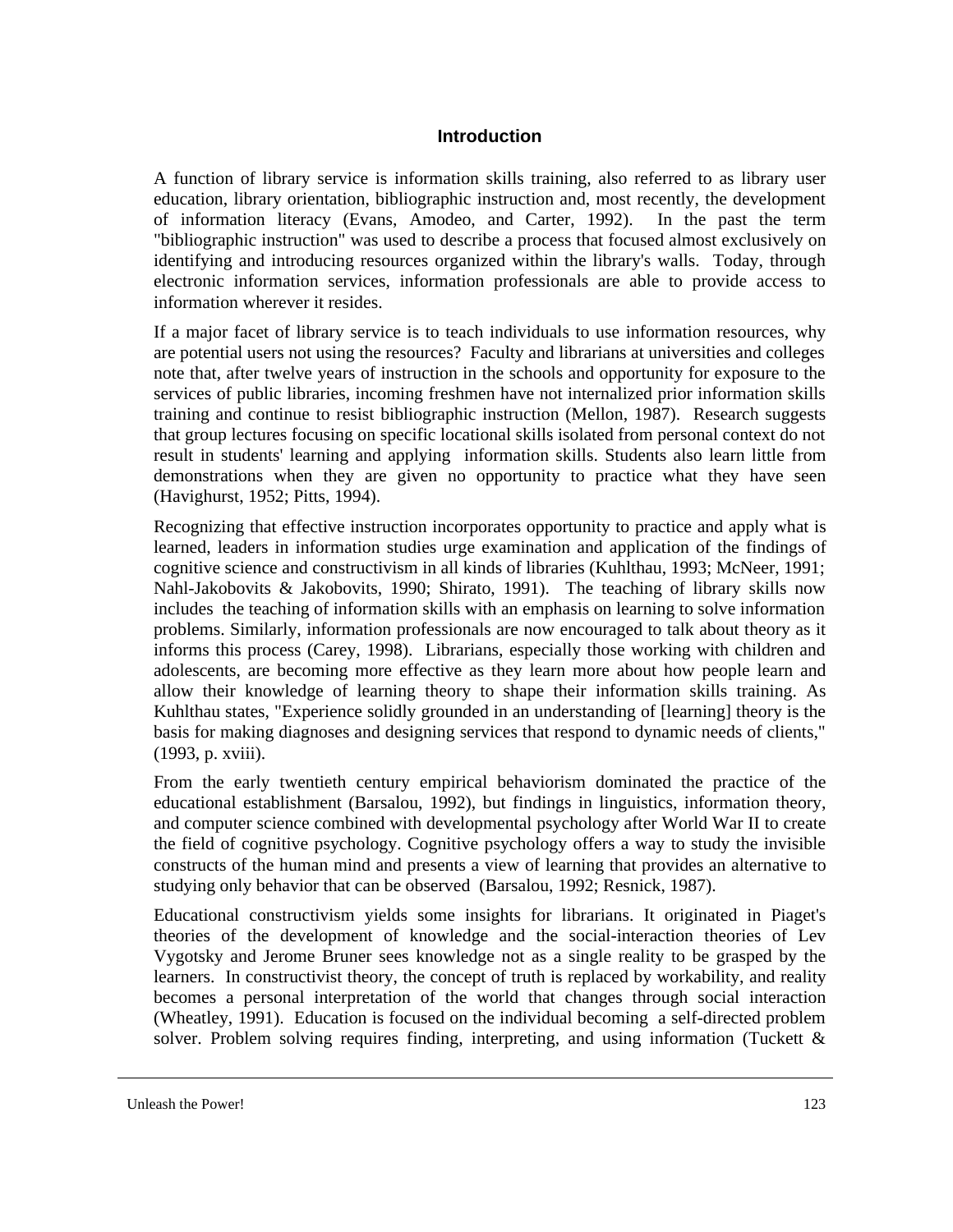Stoffle, 1984) and utilizing higher order thinking skills. As Aaron points out, "active learning goes hand-in-hand with critical thinking and effective problem solving" (1990, p. 40), substantiating the call for active involvement of the learner as he or she forms, tests, and revises mental models until a useful one emerges (Bruner, 1986; Dewey, 1933; Pitts, 1994). Librarians who provide information skills training and assistance to library users are clearly helping the users to think critically and solve problems while learning to meet informational needs.

Information seeking is a problem solving activity that has changed with technological advances. The advent of telecommunications has made available vast amounts of information of varying levels of accuracy. In addition to finding it, the information seeker must evaluate the pertinancy and relevancy to his or her personal store of knowledge. If we are to look on this task as a constructivist who sees that the application of what is learned is central to learning (Perkins, 1991), we recognize that the process of finding the information cannot be divorced from the process of using it. Librarians, therefore, are bound to facilitate understanding as well as physical access to information. In other words, the goal is to assist library users to attain "information power" by facilitating their development into independent, self-directed learners.

*Information Power: Building Partnerships for Learning*, the 1998 guidelines for school library media specialists/school librarians, speaks to the activities of the information professional in mediating the student's construction of knowledge. This document recommends that school librarians help students become self-directed learners by implementing three constructivist learning techniques:

- 1. Promote relationships with information sources in the contexts of learning experiences.
- 2. Model the attitudes and skills of the independent information seeker.
- 3. Collaborate with teachers, students and others in the learning community to develop efficient strategies of inquiry for responsible decision making.

With these principles in mind the investigators constructed a study to examine how school library media specialists/school librarians currently guide students to the attainment of information literacy. The purpose of this study is to identify certain characteristics of school information service programming in the United States and in other countries and to compare them, identifying training levels for and common practices employed in offering information skills instruction programs. The study reveals school librarians' awareness of and their utilization of current research to inform their instruction toward information literacy. It is hoped that this study will contribute to our understanding of how school library media specialists can apply research theories and models to library and information skills instruction, thereby closing the gap between theory and practice and improving our instruction toward information literacy for our students.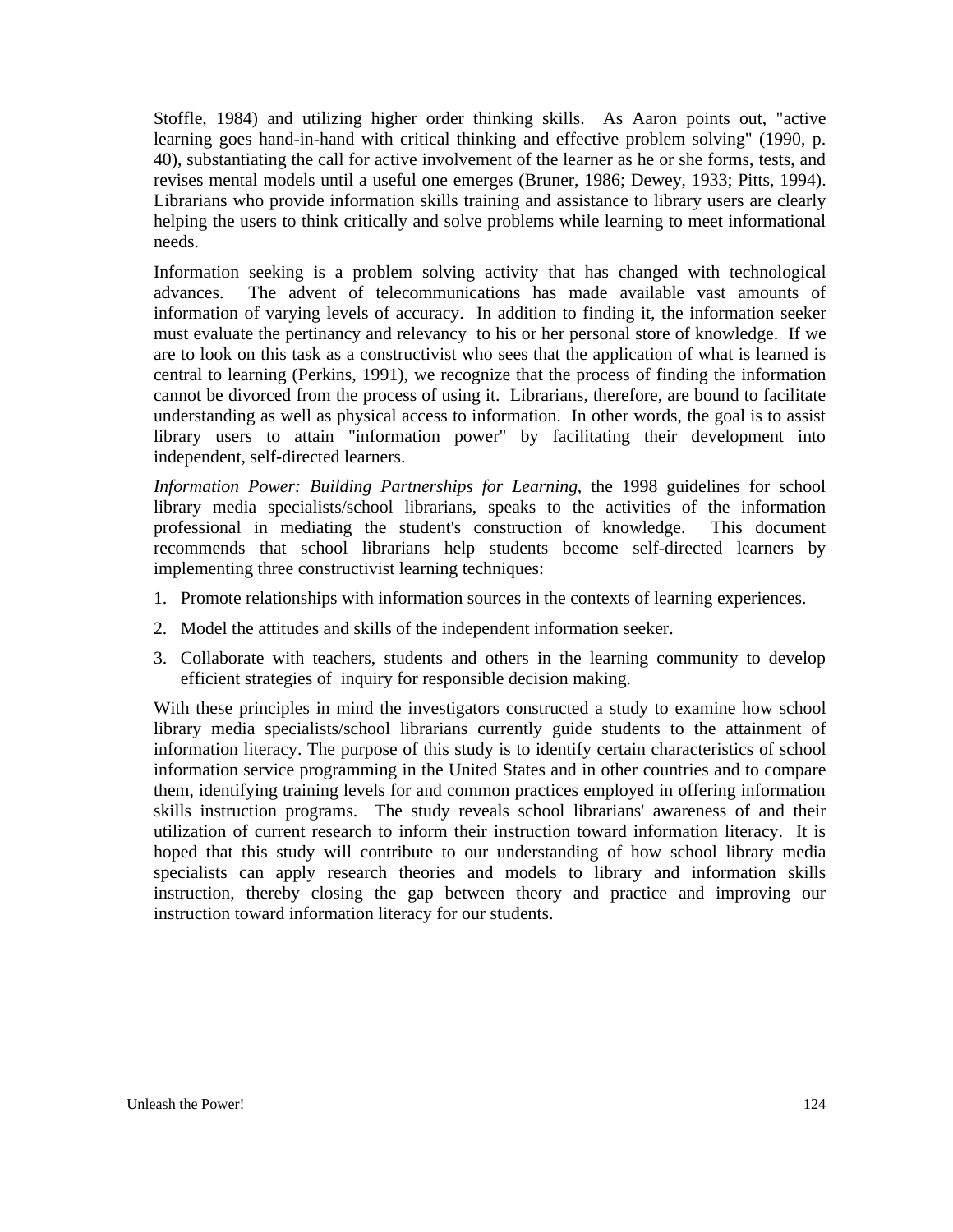## **Research Methodology**

## *Research questions*

This study addresses four questions:

- 1. What techniques do school library media specialists/school librarians use to facilitate information literacy?
- 2. What is the perceived function of school library media specialists/school librarians in the development of independent, self-directed learners?
- 3. What training do school library media specialists/school librarians receive to enable them to mediate information seeking and use skills?
- 4. What are international trends in provision of information seeking and use skills?

## *Respondents*

The basis of this study is the reports of l26 library media specialists/school librarians who are members of the American Association of School Librarians and/or the International Association of School Librarianship, a 19% response rate for the survey. The respondents represent eighteen nations and 131 schools serving 113,260 students. The investigators sent a total of 645 questionnaires to 370 randomly selected members of AASL and 275 of IASL. Of the respondents, 87 reported membership in AASL, 39 in IASL. and 16 in both organizations. Ninety-six respondents claimed membership in two or more professional organizations, and fifty (40%) in three or more. Six respondents also noted membership in various education associations. In total, the 126 respondents belong to a total of 97 separate professional and/or educational organizations.

 Since the IASL and AASL membership lists do not indicate whether individuals currently manage school libraries, the investigators enclosed a letter requesting that a recipient who was not now in a school library facility pass along the questionnaire to one who was. Eleven retired librarians used the return envelopes to wish us luck with our project.

#### *Questionnaire*

The four page questionnaire that investigators sent to potential respondents was divided into three areas: general questions concerning the facilities, questions concerning participants' educational backgrounds and exposure to learning theories, and questions concerning techniques they used in their information skills programs. The last ten questions were open-ended, inviting school librarians to describe the techniques they used to facilitate information literacy. Five media specialists in the United States and five school librarians in St. Lucia tested the questionnaire.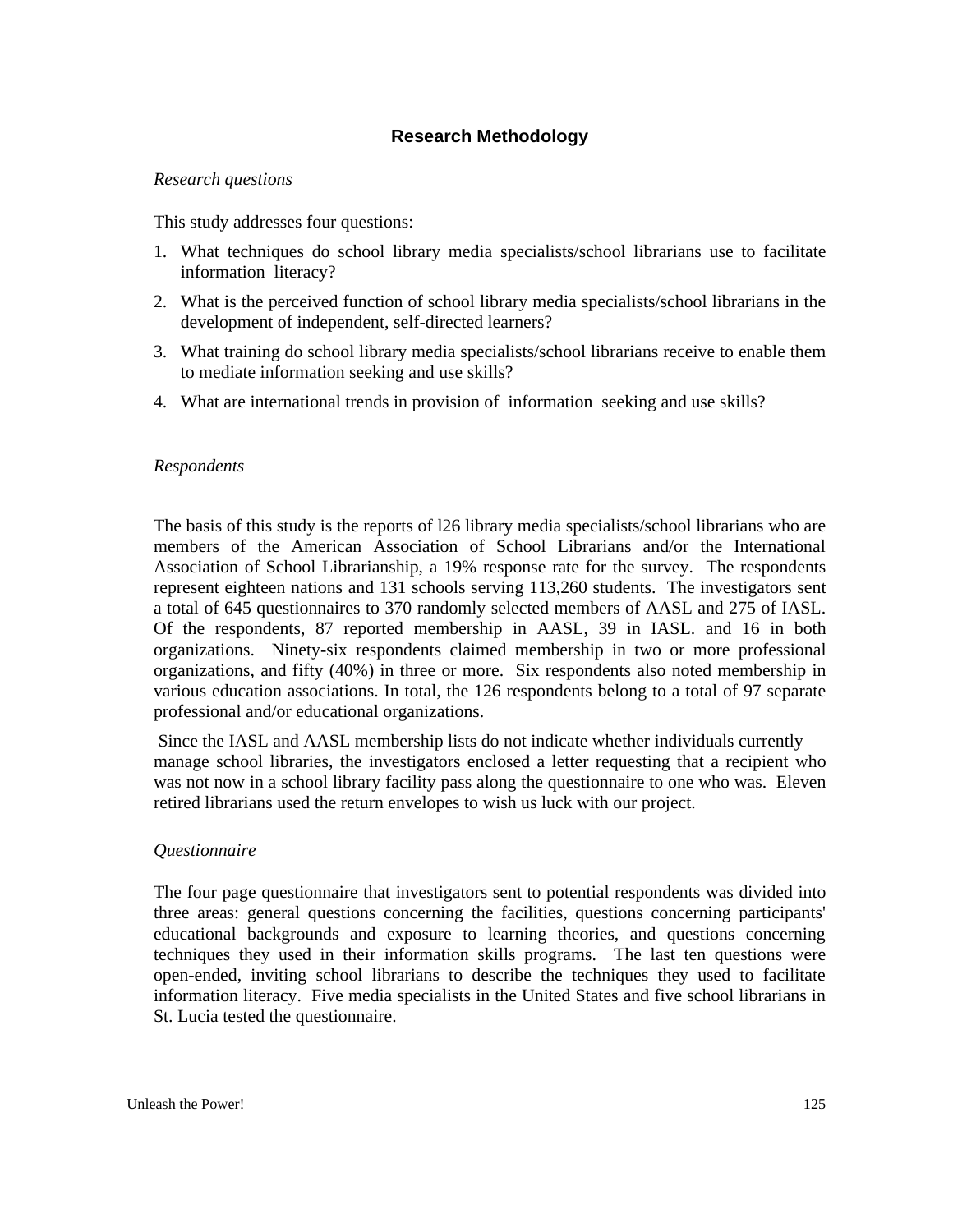## **Results**

## *Research question 1. What techniques do school library media specialists/school librarians use to facilitate information literacy?*

The strategies school librarians used for helping students find information fell into three general areas. Librarians communicated with teachers in order to make the information seeking tools relevant to students' immediate interests, that is, their course work. They modeled efficient actions and enthusiasm as they guided students through their information gathering experiences. They gave students opportunities to practice skills related to information quests, they asked students questions to help students articulate information needs, they provided environments that invited students to communicate with each other while brain storming and making predictions, and they encouraged students to write throughout the search process. The major difference between helping students find information for course assignments and for personal use was the involvement of other teachers in the former and the use of general booktalks, reading lists, and author visits in the latter.

Librarians reported that they used group-constructed checklists and rubrics to check sources (print, electronic, and interpersonal) against certain evaluation criteria: accuracy, reliability, authority, pertinency, relevancy, and currency. Here was an activity in which the differences between fact and opinion and between primary and secondary sources could be emphasized. One respondent indicated that students across the school were expected to cite sources in APA style. This way, the students not only learned the importance of citing sources in a consistent style and learned the style at the same time, but they also became aware of the issues of currency and authority. Respondents reported that they used educational web sites that provided evaluation activities for other web sites and that their students examined URLs to identify the authority of sponsoring entities.

Strategies for helping students complete the search process by making use of information resulted in some visible product of the search such as traditional written reports and static displays, multimedia slide shows, student bibliographies, and student-constructed web pages. One librarian reported that her students designed money market portfolios based on stock market research.

Respondents reported that they used oral discussion, journals, or learning logs to offer students opportunities for reflection throughout the research process. One who addressed the presence of prediction and evaluation in the reflection phase of the information seeking process wrote, "[I] ask a series of questions which helps them evaluate their level of success in locating what they need, to refocus if necessary, and to consider what results a different approach would yield. This is a good opportunity to help a student recognize that the Internet is not the answer to all information needs." Seven respondents noted that this reflection phase was either missing or minimal in their activities. Five said they did not do enough, one said she had never emphasized reflection but planned to, and one reported that she considered it to be something teachers, rather than librarians, did.

The question that most respondents chose not to answer was "How do you help students recognize the importance of information to a civil society?" Some who did answer this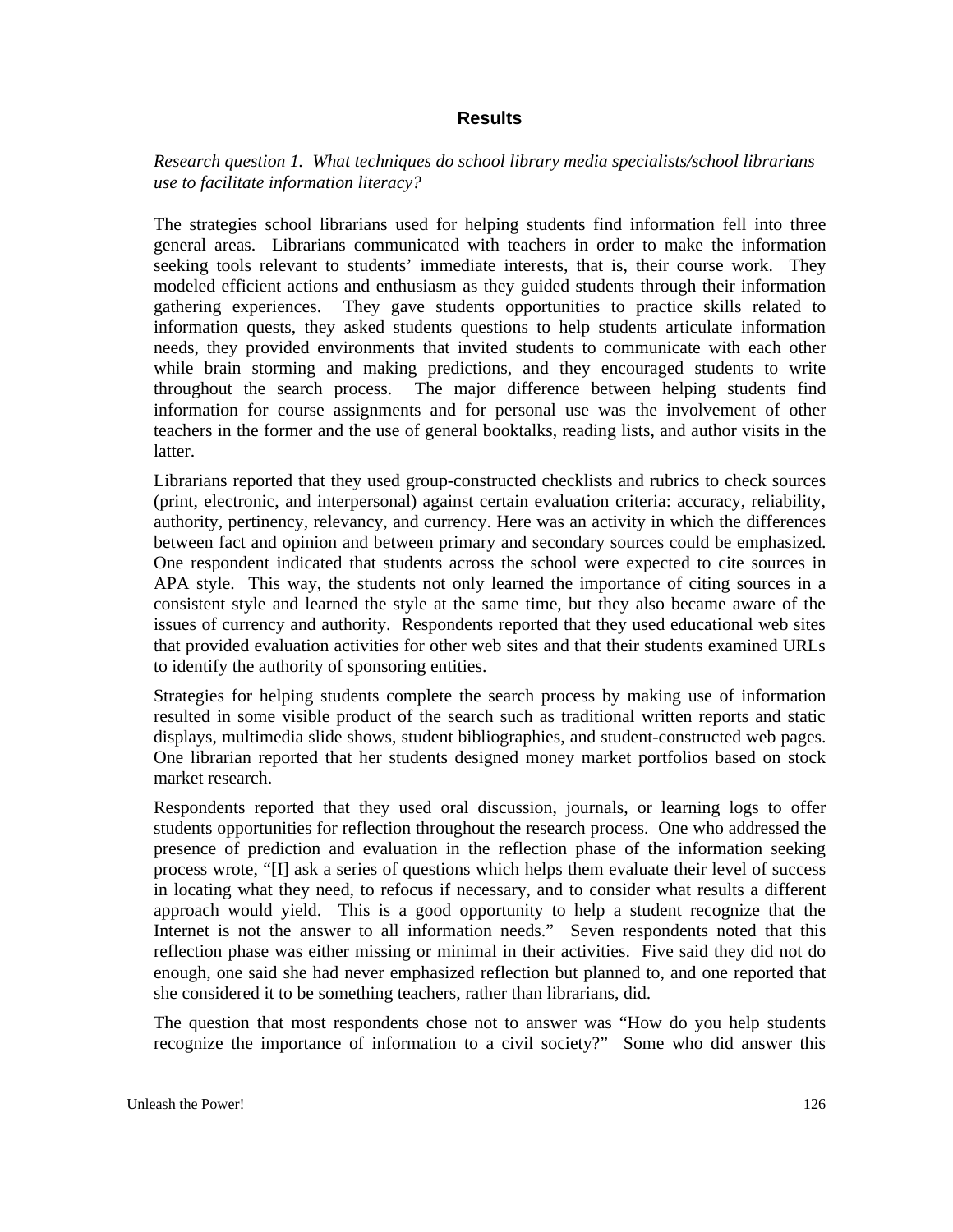question said that they encouraged students to compare news stories on television, radio, the newspaper, and the World Wide Web. Others indicated that they helped their students relate their findings to what was happening in their communities. Three respondents indicated that they were diligent about providing free, or at least "reasonable," access to a broad range of information through their libraries. Two people activities in which students investigated access to information in other time periods—one was the Middle Ages, the other was Ancient Egypt.

Respondents referred to the Internet Acceptable Use Policies established in their facilities as a major method for promoting ethical behavior in the information search process. Guarding against plagiarism and complying with the copyright laws were addressed through the requirement that all sources be shown. Respondents reported that learning to take clear paraphrased notes contributed to behaving ethically in the research process. The use of one style manual, district or school-wide, throughout the grades, was indicated as a method for standardizing the showing of sources leading to a situation in which source citation would be observed by students as a natural and integral part of the process. One librarian pointed out that she was scrupulous about modeling ethical behaviors in information gathering. She extended that behavior to helping teachers to follow suit. "[I] encourage teachers to do the same and support them with appropriate resources so they are not tempted to violate their intellectual property rights or others' in front of their students."

Respondents reported that they encouraged collaboration in the pursuit and generation of information through providing opportunities for group and cooperative learning situations. They also emphasized the importance of linking search strategies to course requirements through collaboration between librarians and other teachers. Strategies to achieve this collaboration included seeking input, notifying of new materials, and attending curriculum meetings. However, one librarian noted that she did not encourage group work, ". . .as the group work usually lands on one member." She said she generally limited group work to brain storming. One librarian indicated that she sent a weekly email newsletter to other teachers and that she requested that they team to write grant proposals. Another mentioned that she sought the expertise of individuals beyond the school community.

## *Research Question 2. What is the self-perceived function of school library media specialists/school librarians in the development of independent, self-directed learners?*

Respondents in the survey described the "ideal" graduate of their information skills instructional programming as an independent learner who could recognize a need, then access, evaluate, communicate, and create information from print, electronic, and interpersonal sources, and determine the most appropriate source for the needed information. The ideal graduate would read for personal pleasure—one respondent added that her ideal graduate would be a public library user. In addition, the confident and independent information seeker possesses the important characteristics of flexibility and resourcefulness.

Respondents wrote that knowledge, skills and attitudes (including enthusiasm and ethical behavior) combined to contribute to the evolution of the independent, self-directed,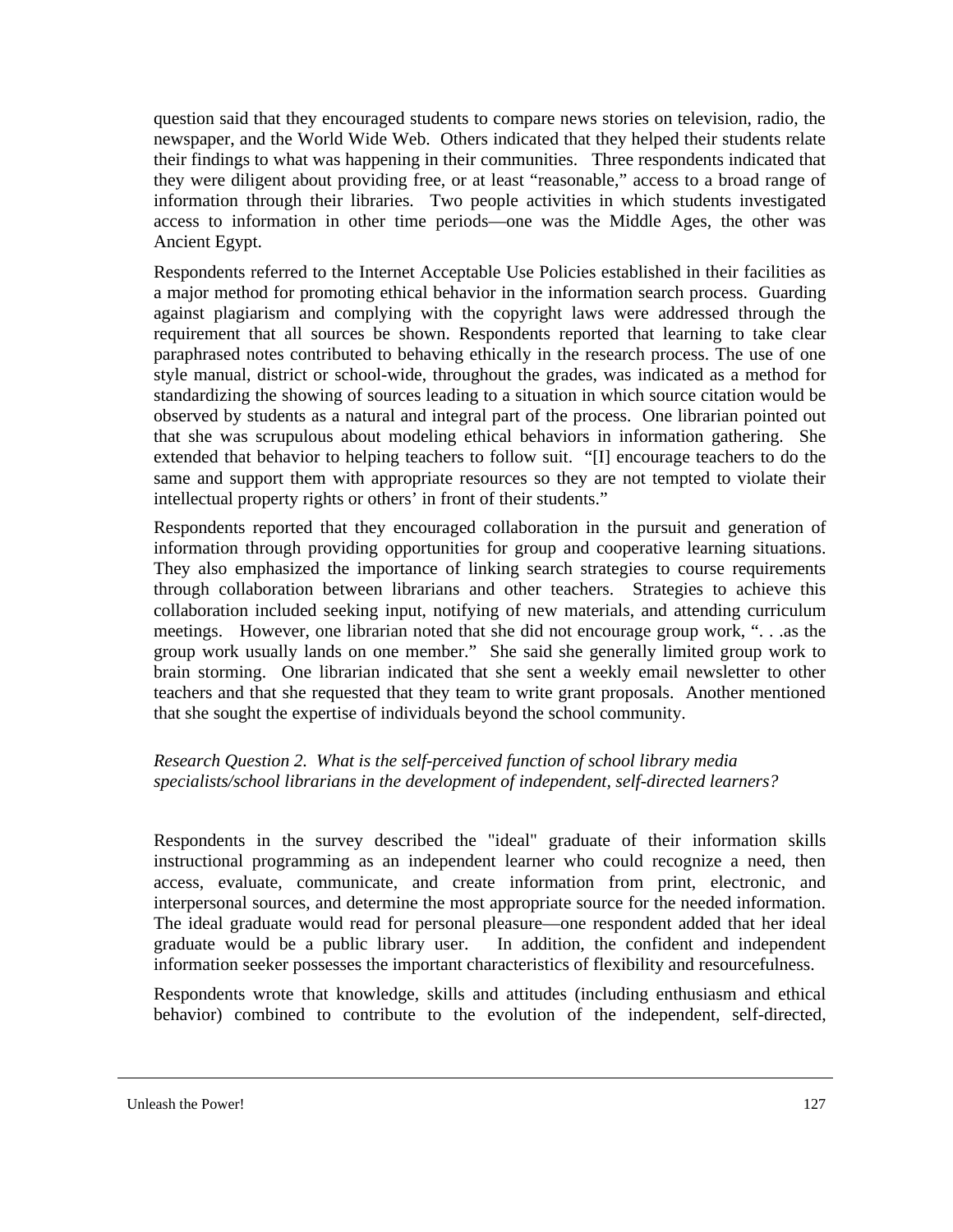confident, and questioning lifelong learner, and the librarians who responded viewed themselves as facilitators in the information seeking process.

Reactions to their school library varied among the respondents. Those who reported that their libraries received strong official support also noted that students responded enthusiastically to their programs and excelled in later pursuits. Those who reported that their facilities were understaffed noted that there was no time for collaboration with other teachers to integrate information searching skills with coursework and that students reactions were "lukewarm." One librarian related that, in her village, education was not given high priority and students were not receptive to her program. Another observed, "Staff need to believe in the program and give status and prestige to the need for the skills."

Respondents reported that they could see dramatically positive responses when the skills learned were directly related to assignments in other classes. One said that at first students indicated that they did not think they needed information skills training, that they already knew how to find and use information. But as they progressed in her program they delighted in their new found skills and wanted to share their new knowledge and skills with others. One wrote that students reacted enthusiastically when projects interested them or when the skills enabled them to do something new but that they reacted "with arrogance" when asked to plan Internet searches in order to save time. "They seem unable to believe that someone over 30 knows anything about computers. . ."

Respondents noticed attitudes reflected age level. A primary school librarian in a Caribbean country with competitive external exams related that children in grades 1 through 4 were excited about learning information skills. When they began concentrating on exams in grades 5 and 6, the children seemed to lose their enthusiasm. This respondent observed that, "Teachers also seem to motivate them less and feel that [information seeking] projects are a waste of time instead of enhancing lessons." A librarian in one high school in the United States observed that children in grades 8 and 9 were enthusiastic information gatherers but that in grades 10 through 12 motivation appeared to decline. On the other hand, a librarian in another school indicated that she thought that by the time students reached there second to last year in high school, they appreciated that their information skills training was preparing them for success beyond high school.

## *Research Question 3. What training do school library media specialists/school librarians receive to enable them to mediate information seeking and use skills?*

Of the respondents, 110 (88%) indicated that they were certified/trained librarians—77 had a master's degree in the field; and seven reported that they were currently working on certification. The respondents' qualifications as teachers were as follows: 104 (83%) indicated that they were certified/trained as teachers, and one reported working toward that goal; 44 had a master's degree in education; and five held doctoral degrees. Opportunities for continuing education more than once a year were available to 86 respondents; 22 reported they had annual opportunities. Ninety-three (74%) noted that they had read research related to learning theories during the last year.

When asked to identify educational theorists known to them from a list provided by the investigators (John Dewey, Jean Piaget, Carol Kuhlthau, B. F. Skinner, Jerome Bruner,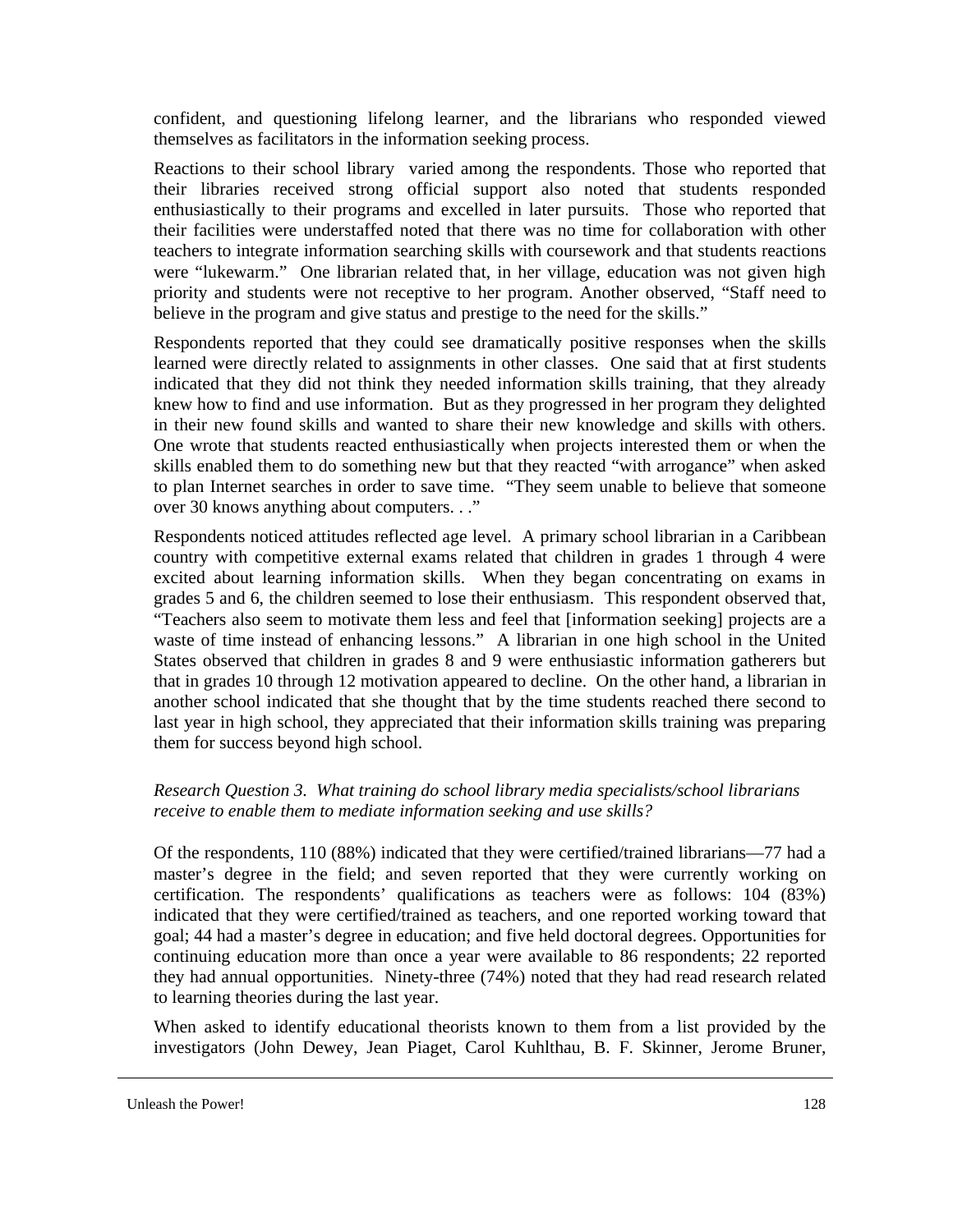Nicholas Belkin, Lev Vygotsky, Robert M. Gagne, R. S. Taylor), Dewey (113), Piaget (115) and Skinner (108) topped the list. Information theorists Kuhlthau (51),Taylor (15), and Belkin (11) were less familiar, and constructivist Lev Vygotsky was recognized by only 19 respondents. Respondents were then requested to list any educational theorists who had informed the development of their information skills programs. Of the names provided by the investigators, respondents credited Carol Kuhlthau (18), Jean Piaget (14), John Dewey (9), B. F. Skinner (5), Jerome Bruner (5), and Lev Vygotsky (3) with influencing their programs. These results indicate that school librarians in this study looked to the fields of education, information studies, and beyond to assist them in their practice as mediators of information seeking and use skills (see chart below).

| Influences on the Development of Information Skills Programs                                                                                                                                                                                                                                                          |                                                                                                                                                                                                                                                                                                                   |                                                                                                                                                                                                                                                                                                     |                                                                                                                                                                                                                                                    |
|-----------------------------------------------------------------------------------------------------------------------------------------------------------------------------------------------------------------------------------------------------------------------------------------------------------------------|-------------------------------------------------------------------------------------------------------------------------------------------------------------------------------------------------------------------------------------------------------------------------------------------------------------------|-----------------------------------------------------------------------------------------------------------------------------------------------------------------------------------------------------------------------------------------------------------------------------------------------------|----------------------------------------------------------------------------------------------------------------------------------------------------------------------------------------------------------------------------------------------------|
| Adler, Mortimer<br>Belkin, Nicholas J.<br>Berkowitz, Robert E.<br>Bloom, Benjamin<br>Brake, Terrance<br>Breivak, Patricia<br>Bruner, Jerome<br>Callison, Daniel<br>Carroll, John<br>Chiro, Dede<br>Chomsky, Noam<br>DeBono, Edward<br>Dede, Chris<br>Dewey, John<br>Dignazio, Fred<br>Eisenberg, Michael<br><b>B.</b> | Freeman, Judy<br>Gardner, Howard<br>Gawith, Gwen<br>Gilligan. Carol<br>Goodlad, John<br>Hay, Lynn<br>Haycock, Carol A.<br>Haycock, Ken<br>Helm, Judy Harris<br>Henri, James<br>Jacobs, Heidi Hayes<br>Hunter, Madeline<br>Illich, Ivan<br>Irving, Ann<br>Johnson, David W.<br>Johnson, Roger T.<br>Joyce, Marilyn | Katz, Lillian<br>Krashen, Stephen<br>Kuhlthau, Carol<br>Loertscher, David<br>Lundin, Roy<br>Maslow, Abraham<br>McKenzie, Jamie<br>McLuhan,<br>Marshall<br>McTighe, Jay<br>Meek, Anne<br>Montessori, Maria<br>Pappas, Marjorie<br>Piaget, Jean<br>Pipher, Mary<br>Pitts, Judy M.<br>Pollack, William | Sizer, Theodore<br>Skinner, B. F.<br>Smallwood, Carol<br>Solomon, Gwen<br>Stripling, Barbara<br>Sylvester, Robert<br>Tallman, Julie<br>Tepe, Ann<br>Todd, Ross<br>Trelease, Jim<br>Vygotsky, Lev<br>Wiggins, Grant<br>Wolfe, Pat<br>Yucht, Alice H |
| Eisner, Elliot                                                                                                                                                                                                                                                                                                        |                                                                                                                                                                                                                                                                                                                   | Shrock, Kathy                                                                                                                                                                                                                                                                                       |                                                                                                                                                                                                                                                    |

There were 99 references to the use of written standards/guidelines to assist school librarians with their information skills programs. These included *Information Power: Building Partnerships for Learning* (44), *Learning for the Future: Developing Information Services in Australian Schools* (8), IASL documents (2), state or provincial standards (21), district or school standards (16), Eisenberg and Berkowitz's "Big 6" skills curriculum (9), and general professional reading (6).

## *Research Question 4. What are international trends in provision of information seeking and use skills?*

Although response rates were disappointing and prevent use for meaningful statistical analysis, 144 individuals representing 20 nations responded. Among the respondents, 126 from 18 counties contributed information about their libraries, their users, their training and the information skills programming they provided. Within the United States, responses came from 34 states. Descriptive analysis of these results identifies some similarities and a number of differences between the respondents in the U.S. and those from outside the U.S.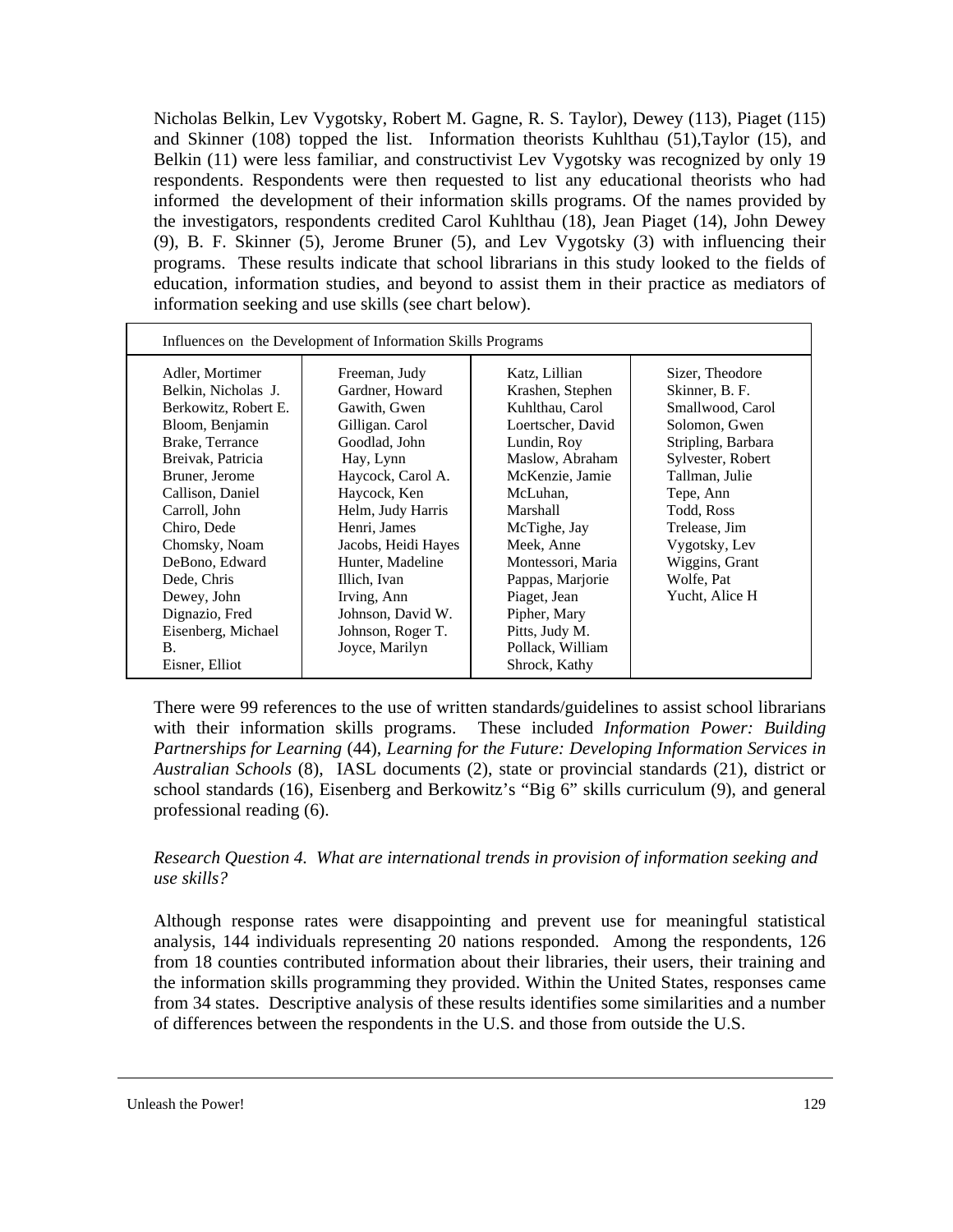Terminology was one of the most notable differences: only 34% of respondents called themselves "librarians", another 12% were "teacher-librarians," the rest were "media specialists" or "information resource coordinators." It is interesting to note that teacherlibrarian is a non-U.S. appellation, used by 48% of all of the non-U.S. respondents. Approximately half (51%) of the U.S. respondents and 34% of all those who replied estimated that they spent at least 50% of their time involved in direct teaching activities.

Respondents commonly reported understaffed facilities: 55% of U.S. respondents and 25% of the other respondents said they worked in one-person libraries with no additional support. Five percent of U.S. respondents and 18% of non-U.S. respondents were not trained as librarians. The same percentages of respondents indicated that they had infrequent opportunities for pursuing continuing education programs. Most of U.S. respondents (95%) reported purchasing materials for collections, as did most non-U.S. respondents (91%) reported purchasing materials for collections, and 85% of U.S. and 88% of non-U.S. respondents said their libraries or centers provided access to digital materials. OPACs were present in 85% of U.S. libraries in the study and 75% of non-U.S. libraries, 10% of U.S. respondents with OPACs provided only mediated searching due to shortage of equipment. All non-U.S. respondents with OPACs were able to allow direct student searching. Internet access in the school library was reported by 97% of U.S. respondents and 94% of non-U.S. respondents. In 8% of the U.S. and 19% of the non-U.S. respondents' libraries, equipment constraints meant that Internet access was mediated.

Responses to the survey showed that the creation of independent, self-directed, lifelong learners was the goal of both groups for both groups of respondents: 45% of the U.S. group and 35% of the non-U.S. respondents reported that they spent more than 50% of their time teaching. But over 81% of the U.S. and 84% of the non-U.S. respondents spent less than 25% of their time working with teachers to plan programs that linked skill development to their learning tasks.

Forty-four school librarians from the United States, Australia (two of eleven respondents), Canada (one of four respondents), and Finland (one), referred *to Information Power: Building Partnerships for Learning* as the guidelines that informed their practice. Eight of the eleven respondents from Australia referred to own their national standards and guidelines document, *Learning for the Future: Developing Information Services in Australian Schools*. One of the Australian respondents and the librarian in Jamaica indicated that they used guidelines provided by IASL. Twenty-seven of the U.S. respondents and one of the Canadian respondents referred to state, school or other regional standards and guidelines as did seven from Australia, one from New Guinea, and one from Jamaica. Seven U.S. librarians, one from Belgium, and one from Australia identified The "Big 6" as guidelines they used. Three from the U.S., one of the Australian respondents, the librarian from Jamaica, and a librarian from Iran indicated that their professional reading provided them with guidelines.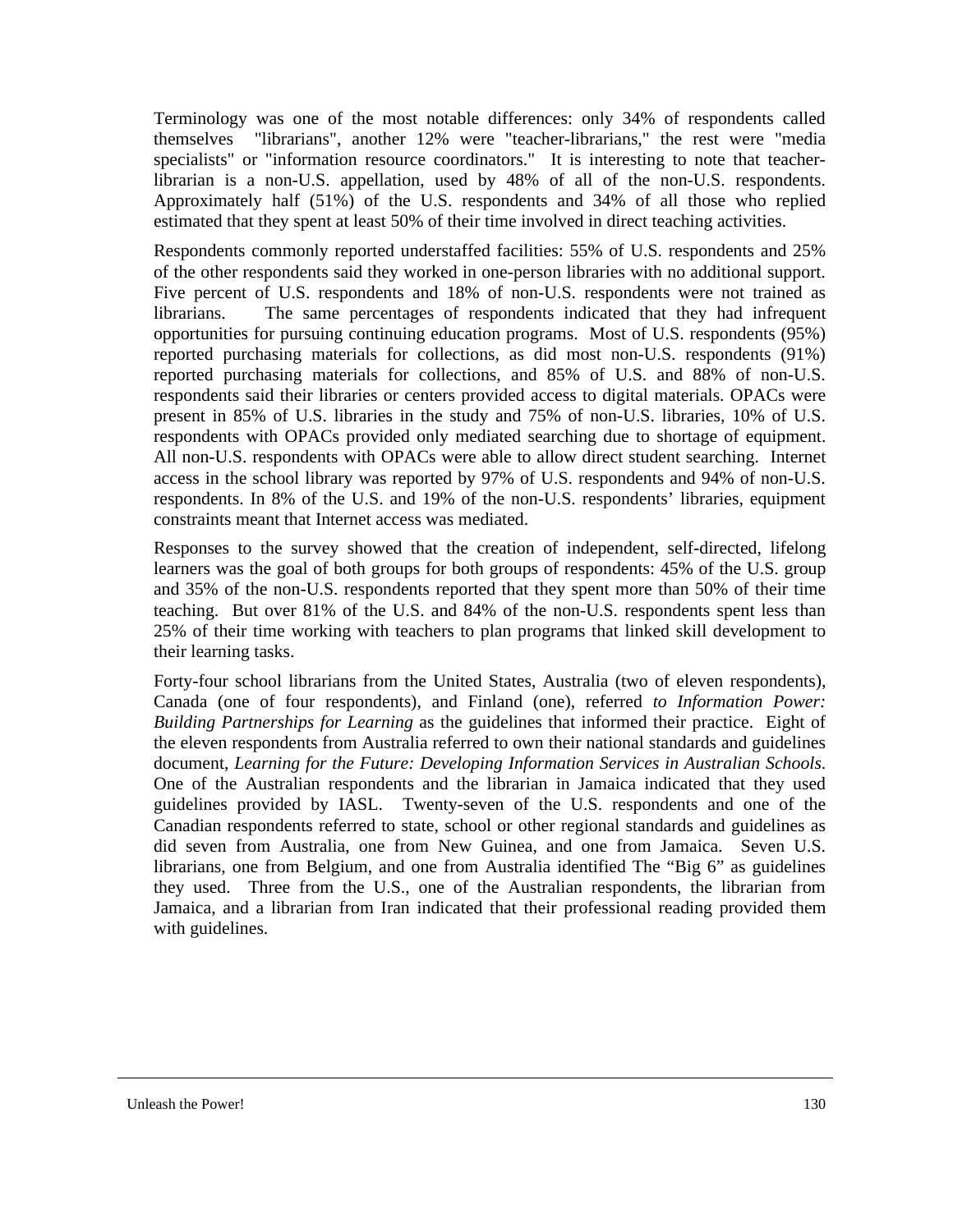## **Conclusions**

Worldwide, school librarians see themselves as facilitators and learners with the constructivist's perspective of learning. As facilitators, they provide safe environments for sharing ideas, coaching students by questioning, prompting and encouraging students to become independent information seekers. They assess learning while it is happening. Respondents indicated that they relied most heavily on observation, checklists and rubrics, and conferences as assessment tools--measures that can be applied throughout the learning and that invite student input in construction. Responses indicated that librarians strive to aid students to become efficient decision makers. Comments participants made indicated that their students usually appreciated the assistance of their school librarians. As learners themselves, school librarians read eclectically in the literature of information studies, general education, and information skills education. One librarian referred to Marshall McLuhan as someone who had informed the information skills program. School librarians use written standards and guidelines to evaluate their programs. They apply what they read to their programs, which they continually revise and refine.

The responses indicated that school librarians believe that strong school libraries require adequate staff support and up-to-date equipment. One librarian identified ingredients for a successful information skills program, writing that "We enjoy very high usage of our centre, both with formal classes and informal use from 7:30 a.m. to 5:00 p.m., due to a compilation of factors: instruction in the research process; collaboration with teachers who are very resource based; large relevant collection; good access to technologies."

Surprisingly, only 82 participants (65% of the sample) indicated that more than 50% of their information skills instructional programming related to course content taught by other teachers. Even more surprising is the high number (104) of participants who said they spent less than 25% of their time conferring with other teachers. Information skills research has shown that teaching information skills in the context of students' lives is key to their becoming information literate (Information Power, 1998). School librarians are urged in their coursework and their professional reading to connect to the other teachers through formal and informal conferences, marketing their resource centers, requesting input from other teachers, serving on education committees. Enlightening colleagues is not an easy task, as evidenced by comments made by respondents. One librarian characterized connecting information skills to other courses in her school as "an uphill battle." Another respondent's remarks summed up the consensus expressed in nearly all the responses: "Students who have gone through a structured program because their teachers are my partners have written in their learning logs that they have increased self-confidence and have a process for solving problems that they can apply to new situations. The trouble is convincing the more contentdriven teachers that they need to integrate information literacy skills into their curriculum." The findings of this study suggest that in schools in which all teachers view themselves as learners, facilitators, and team members in the way school librarians do, the students progress smoothly and naturally toward becoming lifelong learners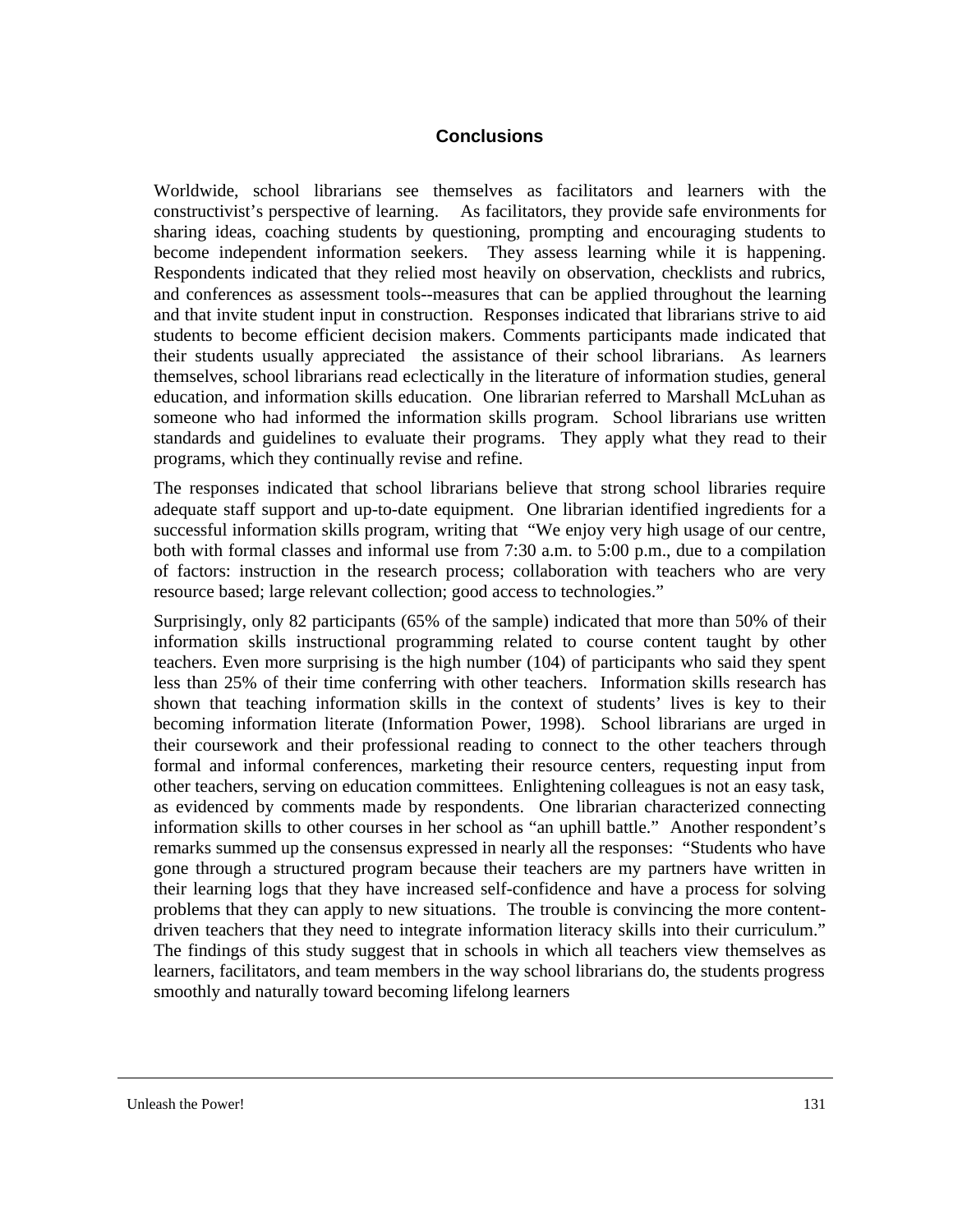#### **References**

Aaron, Shirley, (1990). Collection developer's link to global education. *School Library Media*

- *Quarterly*, 19 (1), 35-43.
- American Association of School Librarians and Association for Educational Communication and Technology. (1998). *Information power: Building partnerships for learning*. Chicago: American Library Association.
- Barsalou, L. W. (1992). *Cognitive psychology: An overview for cognitive scientists*. Hillsdale, NJ: Erlbaum Associates.
- Carey, J. O. (1998). Library skills, information skills, and information literacy: Implications for teaching and learning *School Library Media Quarterly Online*. <http://www.ala.org/aasl/SLMQ/skills.html> [January 10, 1999].
- Dewey, J. (1933). *How we think*. Lexington, MA: Heath.
- Evans, G. E., Amodeo, A. J., and Carter, T. L. (1992). *Introduction to library public services*. Englewood, CO: Libraries Unlimited.
- Havighurst, R. J. (1952). *Developmental tasks and education*. Chicago: Committee on Human Development, University of Chicago.
- Kuhlthau, C. (1993). *Seeking meaning: A process approach to library and information service.* Norwood, New Jersey: Ablex.
- McNeer, E. J. (1991). Learning theories and library instruction. *Journal of Academic Librarianship*, 17 (5), 294-97.
- Mellon, C. (1987). *Bibliographic instruction: The second generation*. Littleton, CO: Libraries Unlimited.
- Nahl-Jakobovits, D. & Jakobovits, L. (1990). Learning principles and the library environment. *Research Strategies*, 8 (2), 74-81.
- Perkins, D. (1991). What constructivists demand of the learner. *Educational Technology*, 31 (9), 19- 21
- Pitts, J. (1994). *Personal understandings and mental models of information: A qualitative study of factors associated with the information seeking and use of adolescents* (Doctoral dissertation, Florida State University, 1994).
- Resnick, L. (1987). Learning in school and out. *Educational Researcher*, 16, 13-20
- Shirato, L. (1991). Using learning theory in bibliographic instruction. *Research Strategies*, 9 (1), 48- 50.
- Tuckett, H. W. & Stoffle, C. J. (1984). Learning theory and the self-reliant library user, *RQ*, 24 (1), 58-66.
- Wheatley, G. (1991). Constructive perspectives on science and mathematics learning. *Science Education*, 75 (1), 9-21.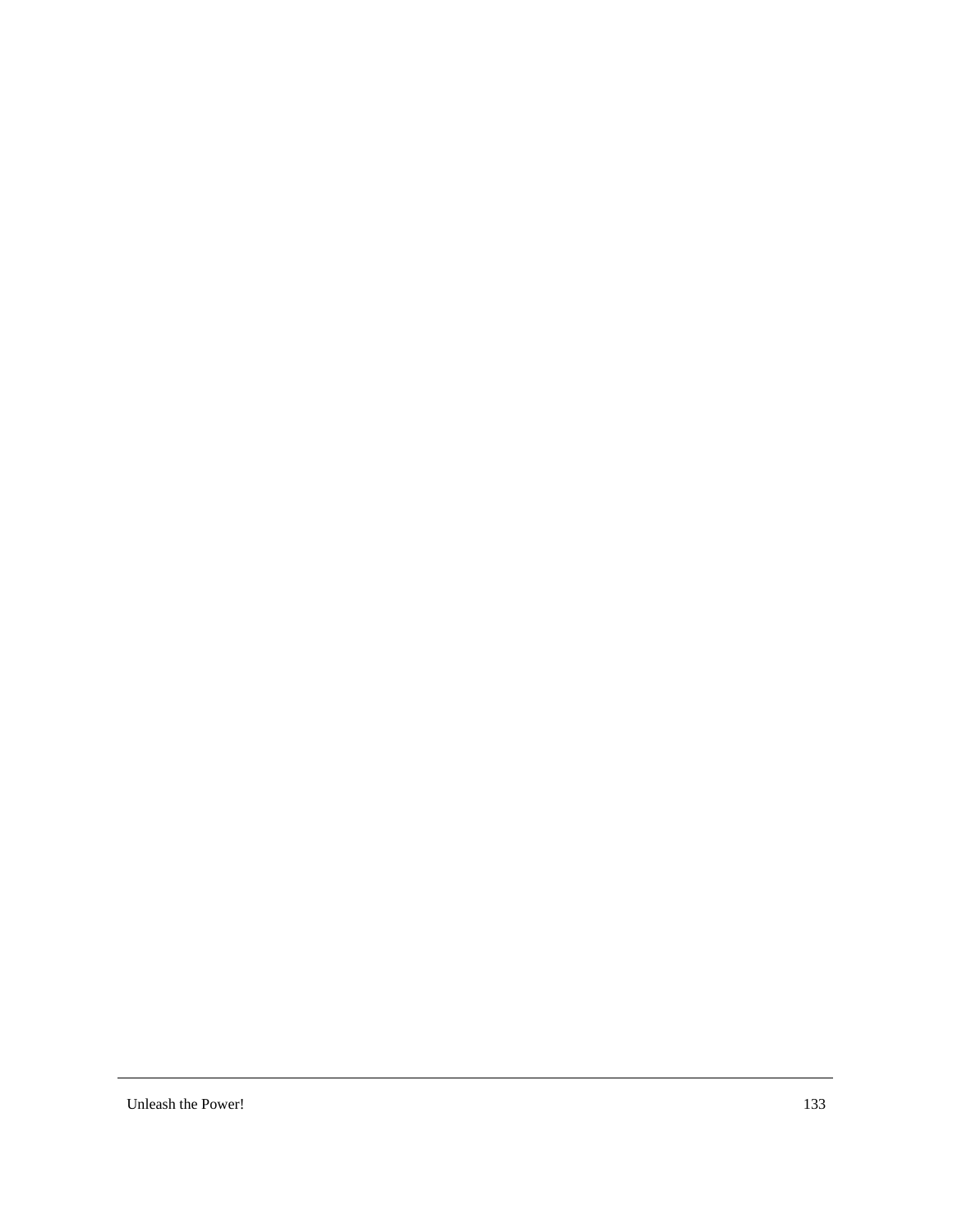# **Revealing thinking**

## **Teachers working together on information literacy**

## **Penny Moore, Ph.D.**

<penny.moore@xtra.co.nz>

## *Educational research consultant Wellington New Zealand*

*Collaboration between library and teaching staff on single projects often goes well, but does not always lead to sustained collaboration or independent teaching in support of information literacy. Where teachers' understanding of information problem solving processes is underdeveloped and library media support is not available, multiple approaches to professional development are essential if teachers and children are to be empowered as information problem solvers. This paper presents and discusses two research initiatives in elementary schools in terms of factors influencing the path of professional development and sustained attention to information literacy. One has information problem solving as the primary focus whereas the second centres on teachers as learners and information problem solvers in their own right.*

## **Introduction**

As we move into the  $21<sup>st</sup>$  century children are engaging with ideas and information sources that were not dreamed of thirty years ago, yet in some elementary classrooms changes in information literacy practice are hardly noticeable. The teacher may use a variety of information sources, the children may be enthusiastic, but they may not necessarily be *thinking with* and *about* the information they handle, or the processes they are in engaged in, in ways that empower them as future information problem solvers. While it is important to promote examples of excellent information literacy programmes, we need also to consider how to establish and maintain positive change in schools that are "stuck", where the spark of information literacy excellence has yet to be kindled.

Teachers' perceptions of information literacy and how it arises are critical factors in support for information skill development in the classroom. The question is how, in the face of competing educational pressures do we help the more reluctant teachers to explicitly support information literacy? From the outside, it can look like yet another curriculum add-on.

Focusing on information literacy in off-site courses provides one set of answers. Working collegially with school library media specialists provides another. A third option is for staff to participate in longer term distance learning, but none of these options deal with the wider issues of establishing and maintaining a different approach to teaching in the face of institutional pressures or collegial inertia. Research on school improvement outlines critical factors and sheds some light on the problem.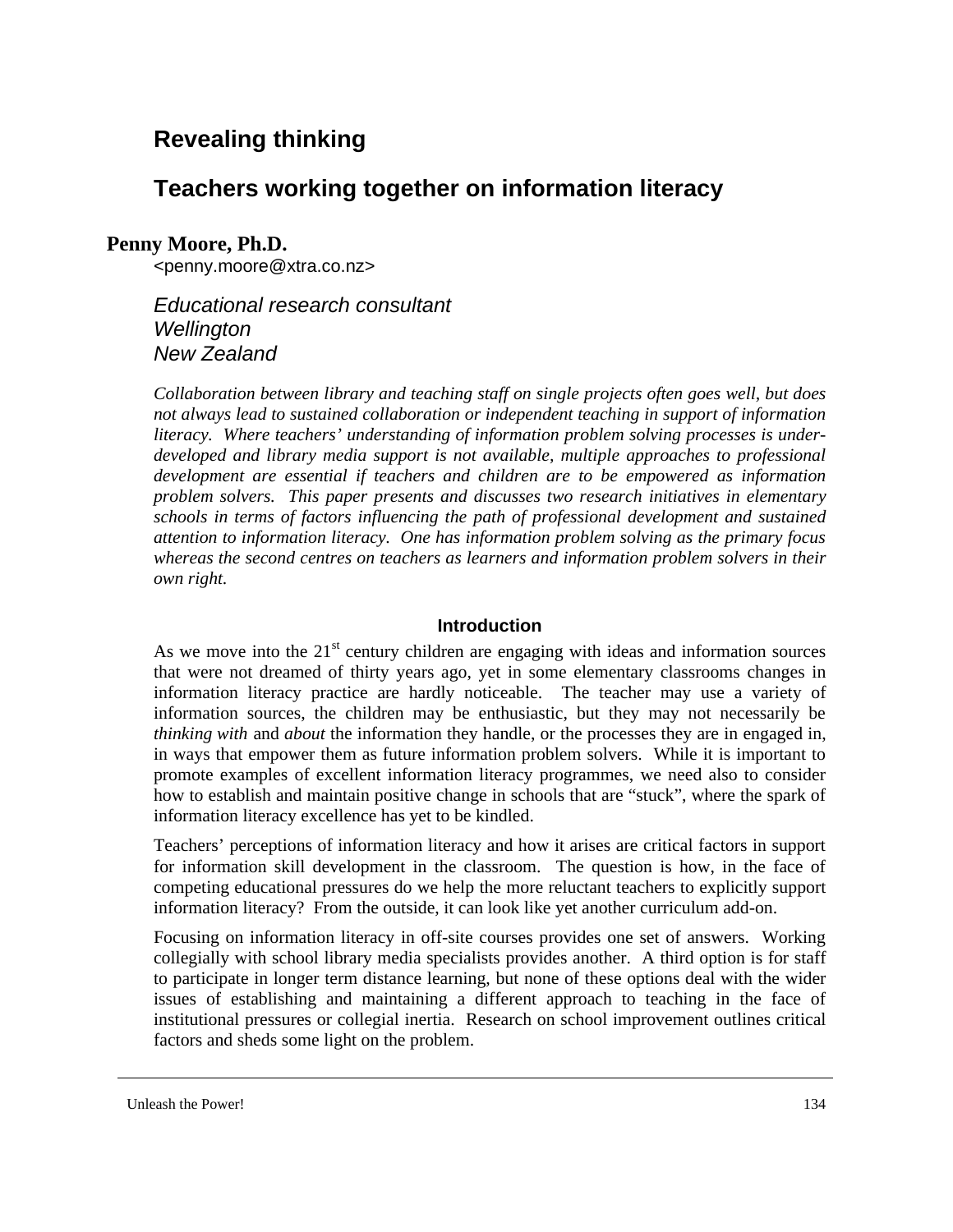For example, Hopkins, Ainscow and West (1994) have found that school improvement initiatives will be more effective where they focus directly on, and provide professional development specific to, a school's needs. Those needs depend on the conditions prevailing in the school: the characteristics of the children, teaching styles and available resources, together with relationships among staff and the community. In particular Hopkins (1996) discusses relationships between *frameworks* (policies, management structures etc), *roles and responsibilities* and *ways of working.* He points out that, "When teachers are faced with acquiring new teaching skills or mastering new curriculum material; the school is often faced with new ways of working that are incompatible with existing organisational structures." It follows that failure to acknowledge these issues is likely to undermine the effectiveness of the best workshops or courses and efforts of school library media specialists.

The factors outlined by Hopkins et al. were examined to varying extents within the two research projects to be discussed here. Both had professional development in information literacy as a central concern in situations where library media support was missing. In both, the gains for staff and children were significant but the need for further attention to the wider context of information literacy programmes is evident.

The catalyst for the first study was a suspicion that learning activities in some elementary schools did not reflect the fact that "information skills" had been a central feature of the New Zealand National Curriculum since 1993. Previous research had shown that the cognitive and metacognitive demands of information problem solving are often hidden from teachers (Moore, 1995). It was therefore likely that some would not be supporting information skill development effectively, but there was little information available about the nature of their needs for targeted professional development.

A comparison of professional development processes and children's learning outcomes in four elementary schools followed. Surveys used to uncover perceptions of information literacy development were followed by on-site workshops for teachers of 7 to 11 year olds (Moore, 1998). This provided a snapshot of challenges that are a function of different school cultures and teachers with varying levels of information literacy understanding and commitment, as well as revealing much about children as information problem solvers.

A further study involving *all* teaching staff at a fifth school was prompted by the findings (Island Bay School & Moore, 1999). Again, aspects of the teachers' information literacy were revealed alongside those of children. Observing the students' experience of information problem solving was a key element in professional development. Reflection on teaching practice was heightened by use of action research as the teachers' major learning activity.

## **Research Questions**

The extensive research questions for the two studies overlapped to some degree. Those of greatest interest here concerned description of :

- perceptions of information literacy among elementary school teachers,
- teachers' expectations of and children's experiences as information problem solvers,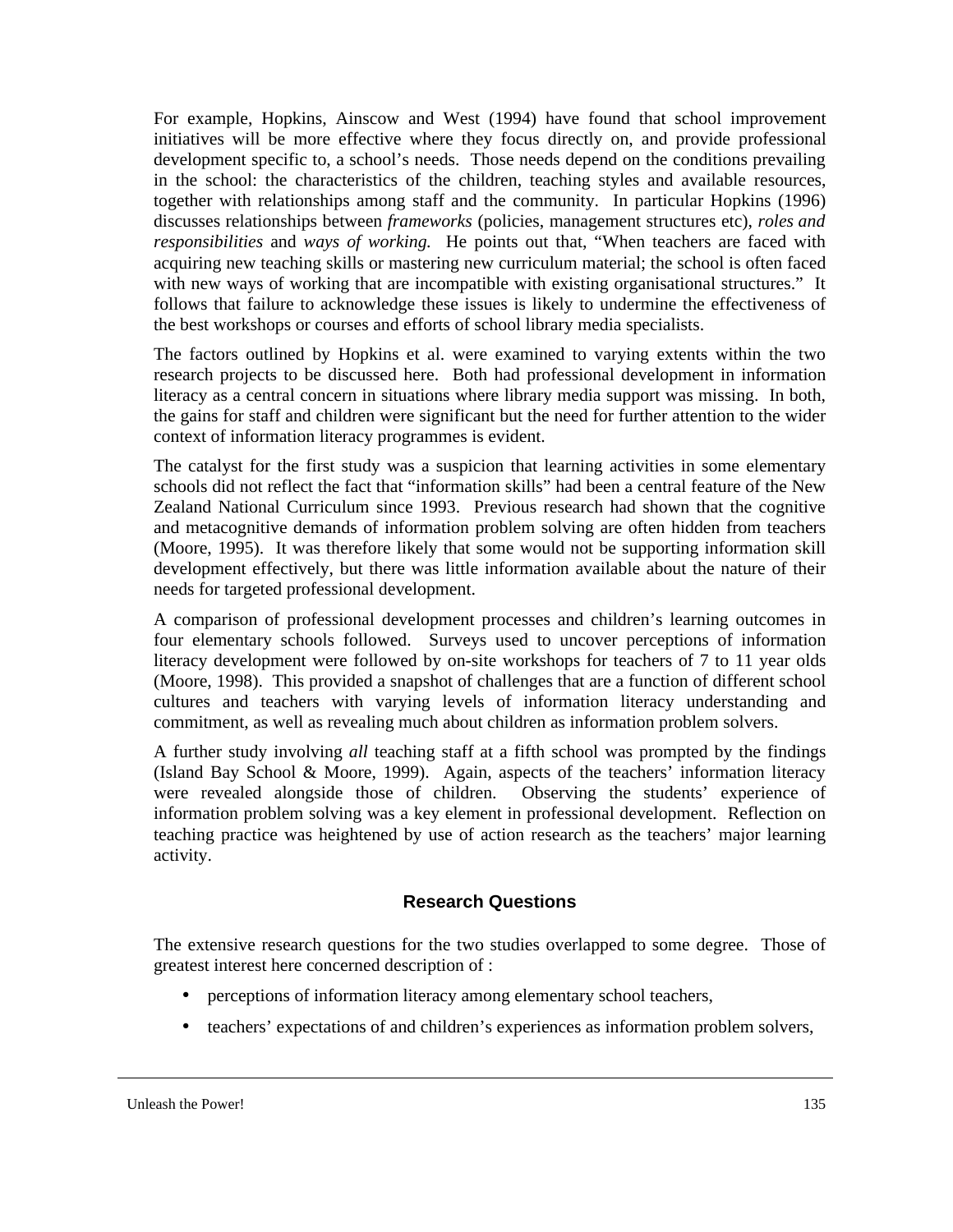- levels of support needed by children and teachers as information problem solvers, and
- ways of collaborating to make information literacy goals part of all learning activities.

An overall aim was to refine methods of professional development to promote continued integration of information skills across the curriculum beyond the life of the research.

## **Methodology**

The first project involved four parallel case studies in suburban elementary schools over a period of a school year. Triangulation across six methods of data collection was expected to increase reliability and validity of research findings. Sources of information were as follows:

- survey of school documentation for evidence that information skills were explicitly addressed at policy level,
- interviews with principals, teachers with library responsibility and school administrators,
- survey of all teaching staff (N=40) covering understanding and expectations concerning information skills, resource-based learning and the role of the library and technology,
- participant observation of a series of four workshops held in each school for teachers (N=16) of children in years 3-6 (age range 7 to 11 years),
- four sets of classroom observations of children working on information problems, and
- teachers' observational notes and records of activity development.

Professional development centred on four workshops conducted in each school which were tailored to teachers' expressed needs, but which had a formal progression through the information problem solving process as a common framework. Staff developed classroom activities and children's information problem solving attempts were observed between workshops. Discussion of observations by teachers and the author supplemented professional development. Newsletters were used to promote some exchange of ideas between schools.

The second study centred on intensive professional development for *all* staff at a single elementary school over a period of four months. Workshops examining several models of information problem solving were used to focus attention on the demands placed on adults and children at various stages of that process. The main professional development activity, however, was action research on issues identified by teachers concerning problem solving and learning outcomes in their own classrooms. Thus while the first project centred on the information problem solving process, the second more actively focused on factors Halsall (1998) prioritised in guidelines for effective professional development:

- *"A collaborative approach to diagnosing needs and to designing, implementing and evaluating teacher developmental activities*
- *using teachers' own experiences as the chief starting point for learning activities*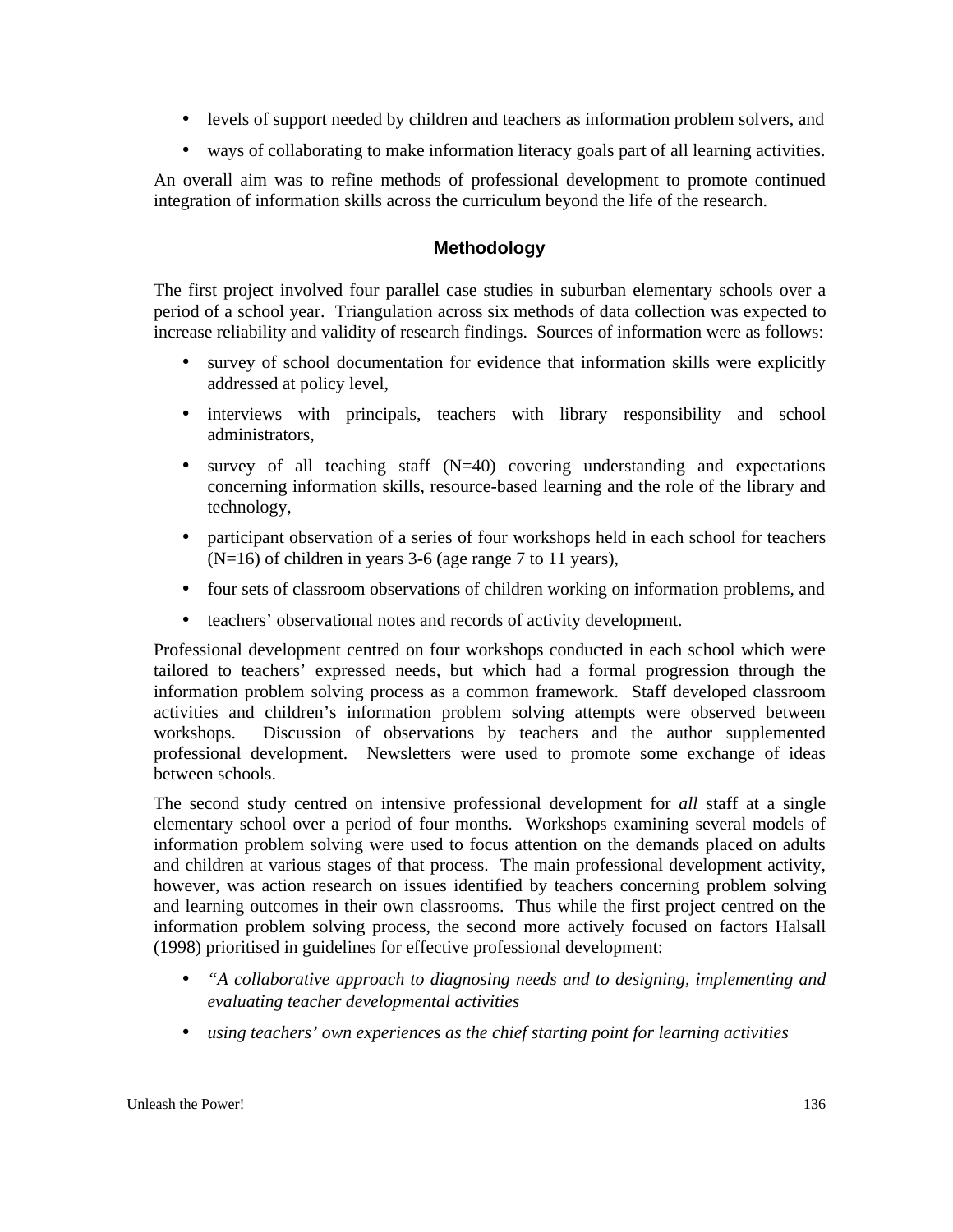- *encouraging and enabling staff to define their own learning objectives*
- *developing skills of critical, reflective thinking about classroom practice, school level issues and factors, and about the process of change*
- *integrating learning with action: the adoption of a problem posing and problem solving perspective." (p.3)*

In addition, there was an emphasis throughout both studies on more knowledgeable people taking responsibility for parts of information problem solving that were challenging for learners. Vygotskian notions of "scaffolding" learning were simultaneously applied to teachers and children (Vygotsky, 1978). Again, this was made more explicit in the second study. In this case, the author was on-site for four months, providing workshops on information literacy as needed as well as practical research and teaching support. Again, teachers were continually encouraged to reflect on challenges they faced and the implications for supporting children completing resource based learning activities.

Data collection for teachers' individual projects involved surveys, direct observation and documentary analysis. Information sources of particular interest here are related only to the author's overall evaluation of the professional development initiative. They included staff planning documents, project development records, field notes from individual research discussions and workshops, teachers' written research reports and two evaluation surveys. The documentary data collection points listed allowed comparison of pre- and post-project plans and curriculum development in terms of information literacy content. The Principal was also interviewed to capture impressions of the profile of information literacy in the school at the beginning of the project. Although this evaluation could not be impartial, agreement across the variety of sources of data was expected to increase confidence in drawing conclusions about the effects of the project.

Both of these studies took place in New Zealand elementary schools where qualified information professionals were not available to support information technology and school library services. Instead, in all five schools, a teacher with a full class load took responsibility for the development of these resources and leadership in integrating their use across the curriculum.

## **Results/Findings**

## *School Information Cultures: frameworks, policies and library management*

Although information skills should be taught across the curriculum at all levels, there was no evidence of their consistent integration into policies of the four schools first studied. At best they appeared in one curriculum policy (usually English or Social Studies), thus the *frameworks* Hopkins (1996) identified as a factor in successful school improvement were weak with respect to information literacy. Further, in the only school with a strong emphasis on library development and use, there was a gap between policy and practice since teachers did not share the Principal's vision or integrate library use into teaching as mandated.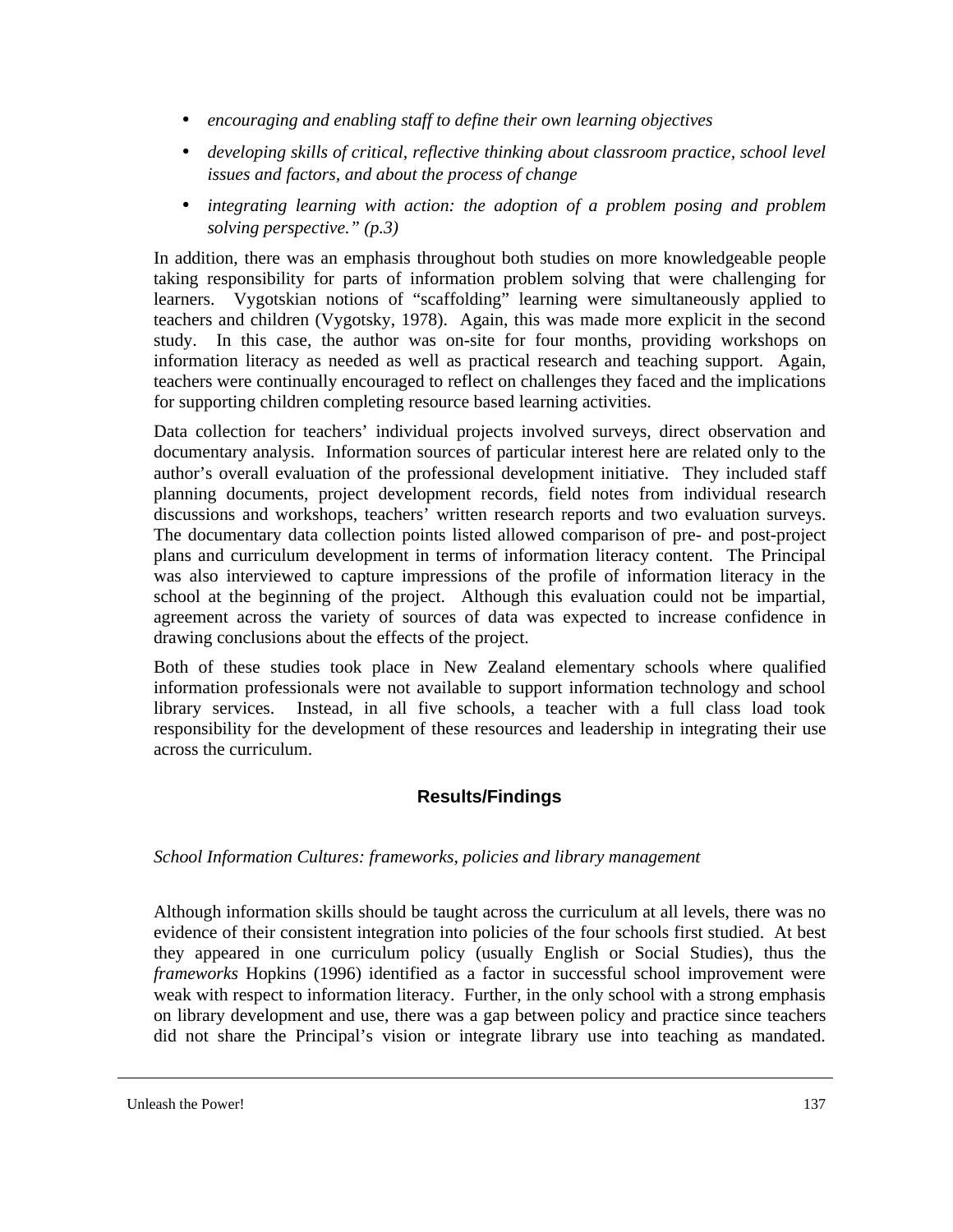Indeed, the management structures in all four schools were weak in that access to information via the library was limited to a fixed schedule and qualified library staff were not available. Moreover, staff with library responsibility had no regular teaching release time for their library duties, and use of information technology in classrooms was uneven and in its infancy. Finally, all principals and teachers with library responsibility thought that teachers' information skills needed improvement.

The school at the centre of the second study was comparable in the profile it accorded to information literacy. The principal considered that before the initiative, information skills were being addressed but with little specific attention or awareness on the part of the teachers. There was an expectation that given the chance, the skills would simply emerge  $- a$ view agreed by half the respondents surveyed in the first study. Moreover, when the 14 staff were asked about the most important purposes of the library, the most common response was "providing resources". Only one response made a possible reference to potential for information skills development, *"space to use their skills"*. Perhaps the clearest indication that the library was relegated to the periphery of teaching and learning was that none of the action research projects designed by teachers looked at library use at all! Despite this, the initial survey of teachers in this school indicated that children in ten classes were expected to use the school library for topic work. (Again, this is similar to the situation in the four other schools.)

Not only were policy and management structures not supportive of information literacy in the five schools studied, but survey responses in the first four suggested that teachers held confused ideas about information literacy and its development.

## *Teachers' understanding and expectations about information skills*

As discussed elsewhere (Moore 1998), only half of the teachers surveyed in the first study could describe any way to break information processes into manageable units for teaching. Those who could list components of any model at all focused mostly on defining a problem and locating resources. Actually evaluating, analysing, organising or otherwise operating on the information found did not feature in their responses to open-ended questions.

In the second study, as teachers worked through the information process for their own research, it was noticeable that needs for scaffolding of learning were greatest when defining the core information problem in *concrete, observable* terms and analysing and interpreting the data collected. Organising and presenting information in research reports was also very challenging for at least half the staff. (Publication demands and deadlines did contribute to that however, as did the fact that most staff had not done formal research before.)

One cannot generalize from case study material, but one wonders whether teachers' lack of ability and confidence during these phases of adult information problem solving are an echo of the fact that those responding to the survey did not refer to evaluating or interpreting information when describing the overall process. If so, it is little surprise that children were expected to develop these skills without explicit teaching. Certainly, as they worked through the action research process, as a group, the teachers in the fifth school provided a graphic illustration of the affective changes described by Kuhlthau (1987) as being associated with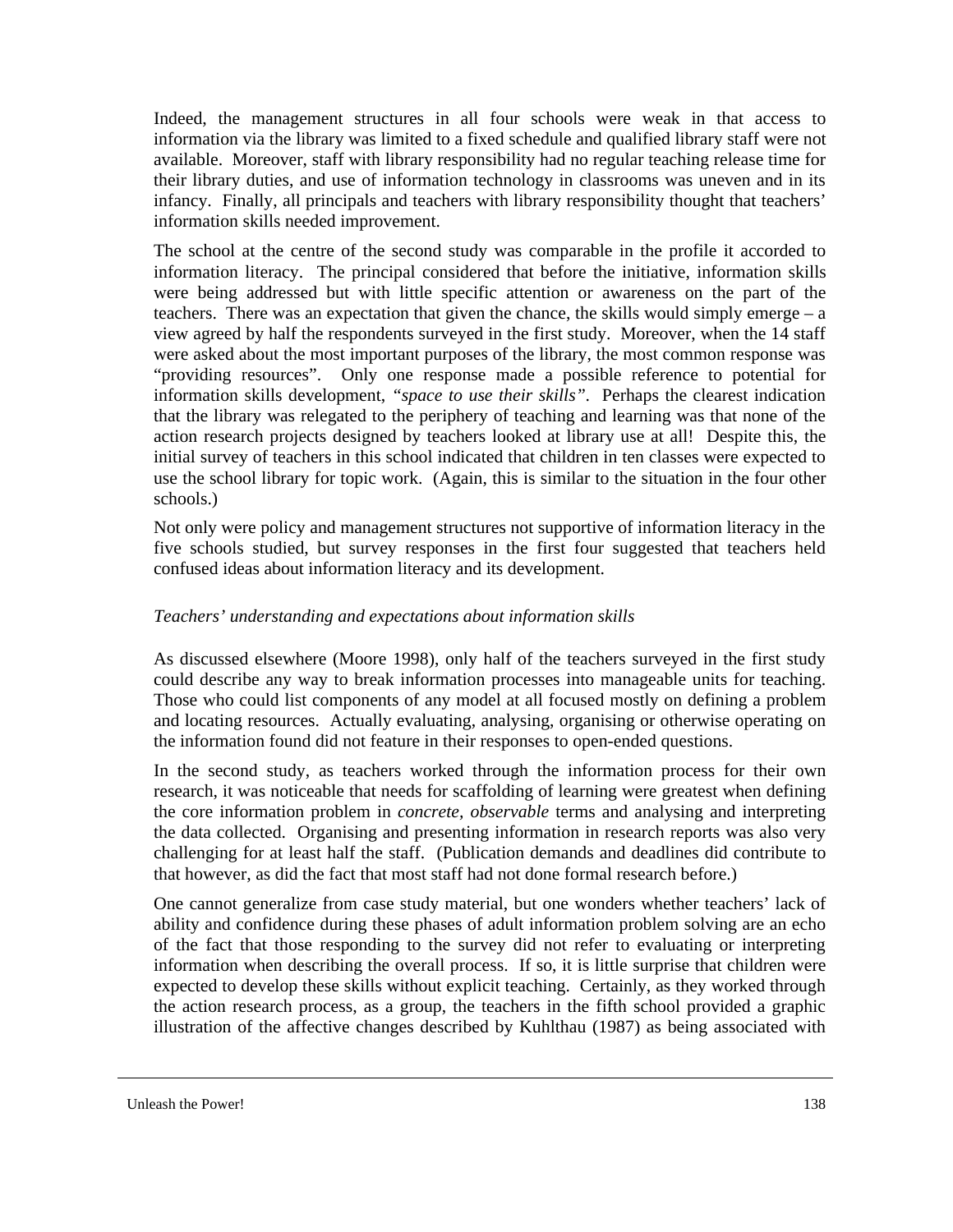phases of information problem solving. In general, it appeared that even for the more recently qualified teachers, information skills had not been included effectively in training.

### *Effects of expectations of and about children as information problem solvers*

Expectations about the children's abilities and information skills appear to have had a strong influence in the first study, not only on the learning activities designed for children and observed in class, but also on the participants' responses to professional development activities. For example, the four-school comparison showed variations in the extent to which the staff expected children to be knowledgeable, motivated, thinkers. Where expectations were high, workshop events were continually and spontaneously related to classroom experiences. Teachers already modelled reflective thinking in the classroom and extended this easily to discussion of information problem solving. Where expectations of children were low, staff seemed reluctant to apply workshop activities to classroom learning, clearly stating that this approach was too academic for their students. In class, they rarely praised children as thinkers, but expected children to distinguish independently between cognitive and social purposes of group-work as well as inferring demands of information tasks.

The school in the second study fell somewhere between these two extremes with children not rewarded frequently for thinking and only a few teachers modelling thinking and problem solving. Teachers did however frequently refer to children as a *"bright bunch and highly able"*. Tackling tasks from an information problem solving perspective was therefore not seen as beyond reach. This may of course be a function of the fact that teachers were engaged in the projects on different levels. In the first study they participated in workshops and created activities at least partly for the benefit of the researchers, whereas in the second, learning activities for children served teachers' curriculum, information skills and research goals.

So what did teachers expect 7 to 11 year olds to be able to do as information problem solvers? The majority of the 40 teachers in the first study recognised that every aspect of resource based learning sometimes presented difficulties for children. Despite this, they generally expected children to have a clear idea of what they were seeking and to complete activities at home where the consistency of support and access to resources was highly variable. Although at the beginning of the study it was difficult to assess the information skills support provided in class, only in one school was there a strong possibility that children would be expected to complete project work quite independently.

In terms of assessing resource-based learning products, across the schools teachers were fairly uniform in the emphasis given to drawing conclusions, asking questions and searching, integrating, examining and organising information. In general, as one might expect for 7 to 11 year olds, they gave most attention to asking questions and searching. However, there were large differences between schools concerning emphasis always or often placed on assessing fact finding and evaluating and deliberating on information. It is interesting that in three schools, there was more frequent emphasis on drawing conclusions than there was on evaluating and deliberating on information found.

The second study shed further light on teachers' understanding of the thinking involved in information problem solving. In the context of analysing planned curriculum activities for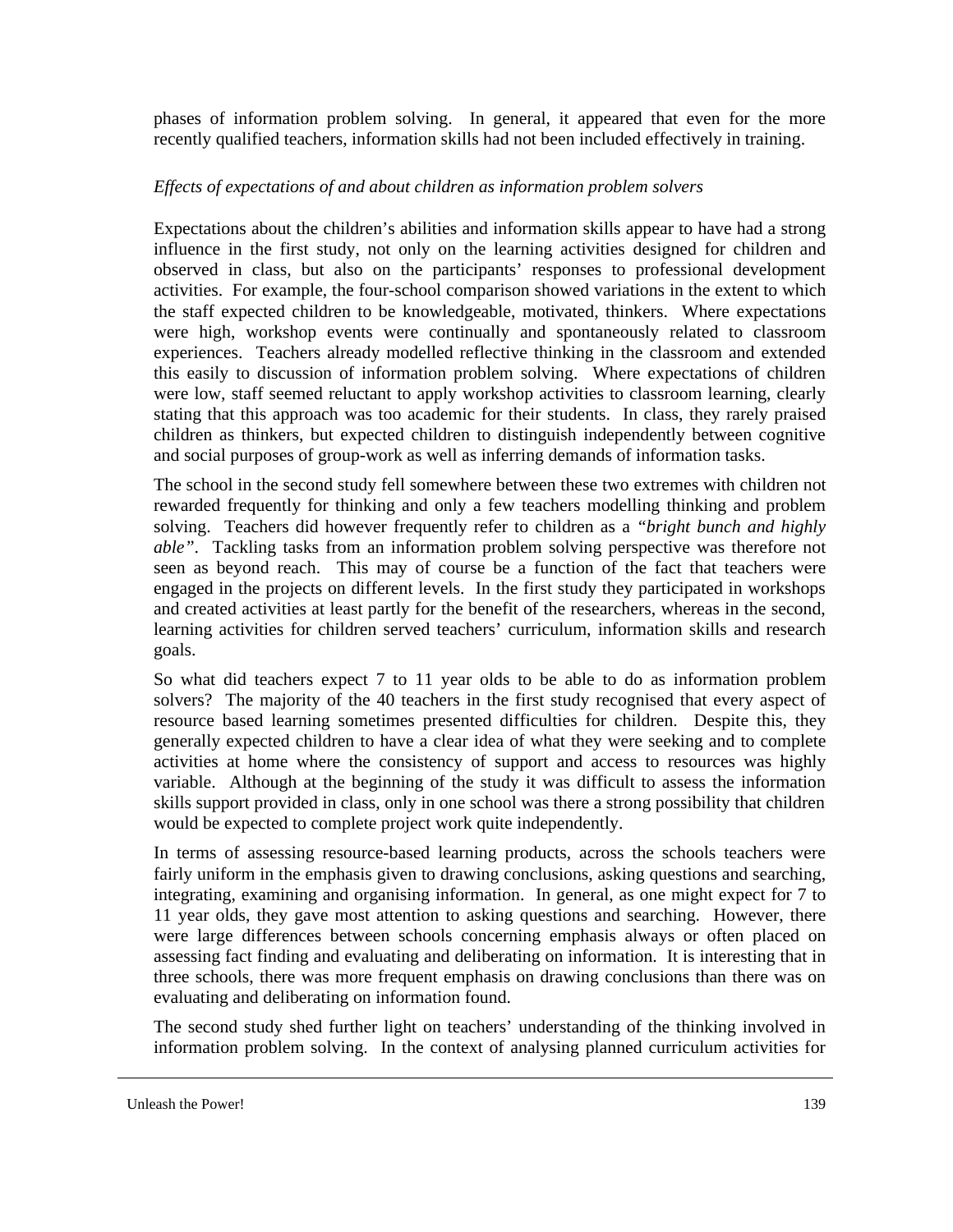individual research projects, it was found that working one to one, staff could recognise, but not independently identify underlying information skills, even though we had been talking about the information problem solving process for a couple of weeks. This prompted a further workshop in which various models of the process were re-examined and pairs of staff analysed old work plans. The feed back was that this was a difficult task. There was also surprise that teachers had been expecting children to engage in so many aspects of information problem solving.

By the end of both studies, teachers reached similar conclusions about the need to explicitly teach information skills and to support the information problem solving process through questioning and modelling. They were also more aware of the need to evaluate resources thoroughly themselves and to help children build strategies for interacting with media rather than providing simple rules.

| <b>Information skills focus expected</b> | One | Two | <b>Three</b> | Fou |
|------------------------------------------|-----|-----|--------------|-----|
|                                          |     |     |              | r   |
| Fact finding                             | 56% | 55% | 67%          | 36% |
| Asking questions and searching           | 78% | 73% | 89%          | 82% |
| Examining and organising                 | 67% | 46% | 67%          | 64% |
| <b>Evaluating and deliberating</b>       | 89% | 46% | 33%          | 55% |
| Integrating information from two or      | 33% | 36% | 44%          | 55% |
| more sources                             |     |     |              |     |
| <b>Drawing conclusions</b>               | 67% | 64% | 56%          | 64% |
| Conceptualizing                          | 67% | 64% | 44%          | 55% |

**Table 1. Percentage of teachers in each school always or often focusing assessment on particular levels of thoughtful research (after Stripling and Pitts, 1988).**

### *Connecting teachers' and children's thinking and expectations*

In both studies, participation in workshop activities that provided information literacy challenges for adults similar to those experienced by their students acted as a reality check and encouraged adoption of the student's perspective. Recognition of the role of prior subject and information systems knowledge was a major issue here. It is apparently very difficult for educators to set aside their own knowledge in creating assignments and evaluating resources. The key was changing the focus from teaching to learning and attending to information skills application rather than subject matter alone. The link could then be made to children's performance and the teacher's responsibility to support learning.

Reading research literature was not enough to gain commitment to adopting an information literacy approach to teaching. Teachers needed to experience changes in children's learning for themselves! In the final evaluation, all workshop participants in the four school study commented on the value of systematic classroom observations and discussion in revealing children's information skills.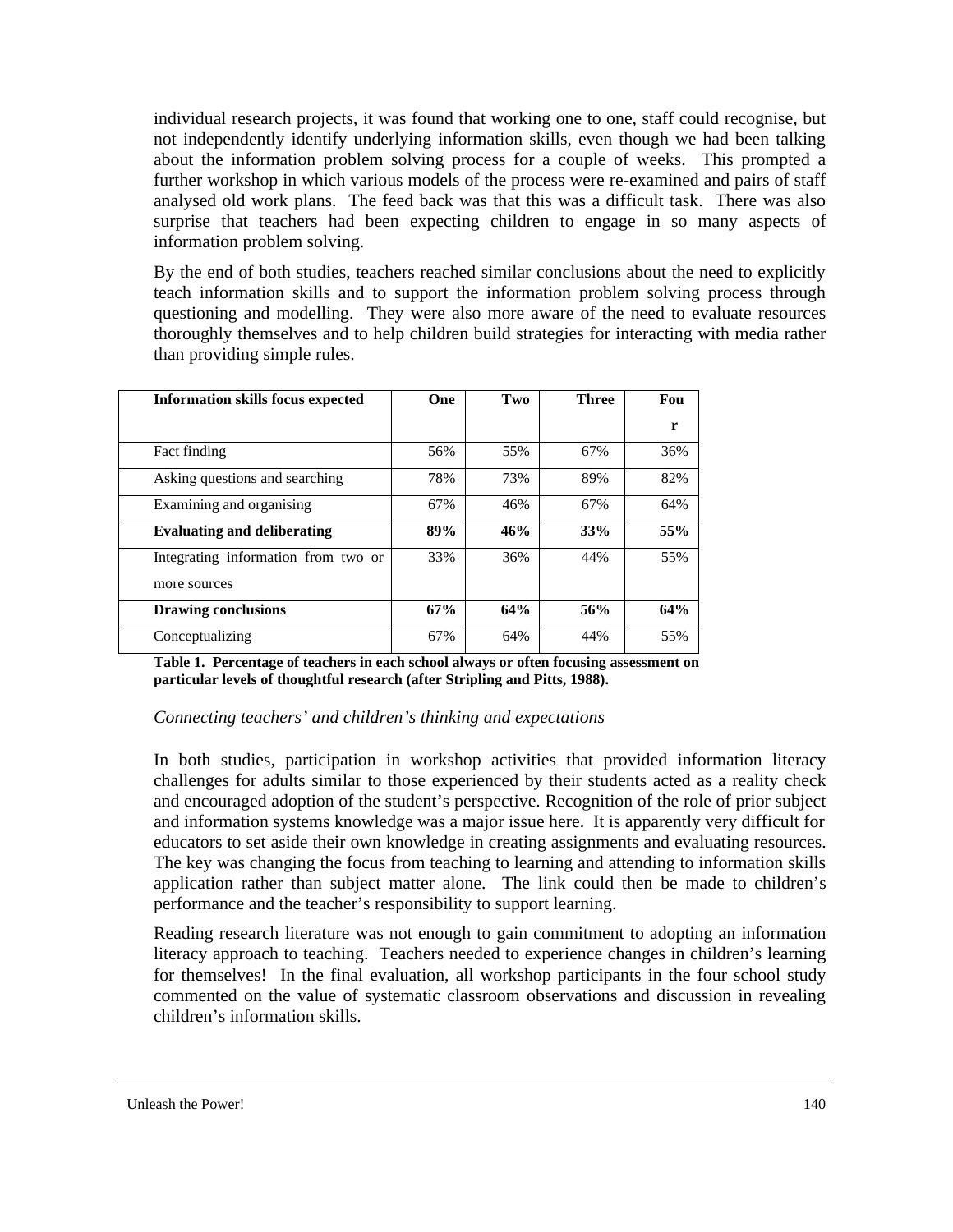This effect was greater in the second study where teachers had themselves defined the research focus and carried out some of the data collection. Here teachers had greater purpose for information gathering – they were required to analyse findings and decide not only which issues they would then address, but what they would look for as evidence of future improvement. Mostly, findings confirmed previous research, but some broke new ground. Seeing the practical benefits of their own research was crucial to creating a robust form of professional development.

In the single school case study, there was also a greater effect on teaching in areas of the curriculum outside topic work or resource-based learning. For example, a new entrant teacher found her 5 year olds capable of thinking about information critically and asking appropriate questions to extend knowledge. This started in shared news, but quickly and naturally flowed into reading and maths activities. Another used surveys in her research to examine children's perspectives on cd rom use. This was the stimulus for children collecting and interpreting data from a survey they designed themselves, thus integrating adult and child led research with social studies and mathematics.

### *The teaching and learning interface*

An earlier study had suggested that information problem solving would be an ideal vehicle for explicitly supporting the development of critical and reflective thinking (Moore, 1995). Both of the studies discussed here were predicated upon assumptions about learners taking responsibility for managing their own learning and the provision of appropriate support for the development of metacognition as an essential element of information problem solving.

However, comparison of the path of professional development in four typical elementary schools showed that each school faced different challenges in creating supportive learning environments. Not only did staff differ in willingness to reflect on practice, but the characteristics of the children demanded different responses. For example, in one school children often found that materials to support the curriculum related only poorly to their own experience and language difficulties meant that some would have to read the same paragraph many times to gain basic understanding. Consequently, teachers had to put more energy into building bridges between school and home experiences to activate prior knowledge. Some children seemed to need expressed permission to apply their existing knowledge and information skills needed breaking into smaller steps to be achievable. The result was that teachers felt challenged in covering the requisite number of topics in the curriculum. Connecting ideas and fields of knowledge through information problem solving was not a prime consideration. This contrasted strongly with other schools where children's experience was automatically applied to learning and staff could draw on that, making connections between fragments of information automatic to every discussion. Teachers in this case provided very different models of knowledge organisation and information problem solving.

These types of relationships are illustrated in Figure 1, which shows the interface between the child as a reflective learner, constraints surrounding the teacher, and the wider context of the school in relation to information literacy. The diamond on the right illustrates sets of variables contributing to students' understanding and self-management of learning situations (with information problem solving mediating between learning and assessment), while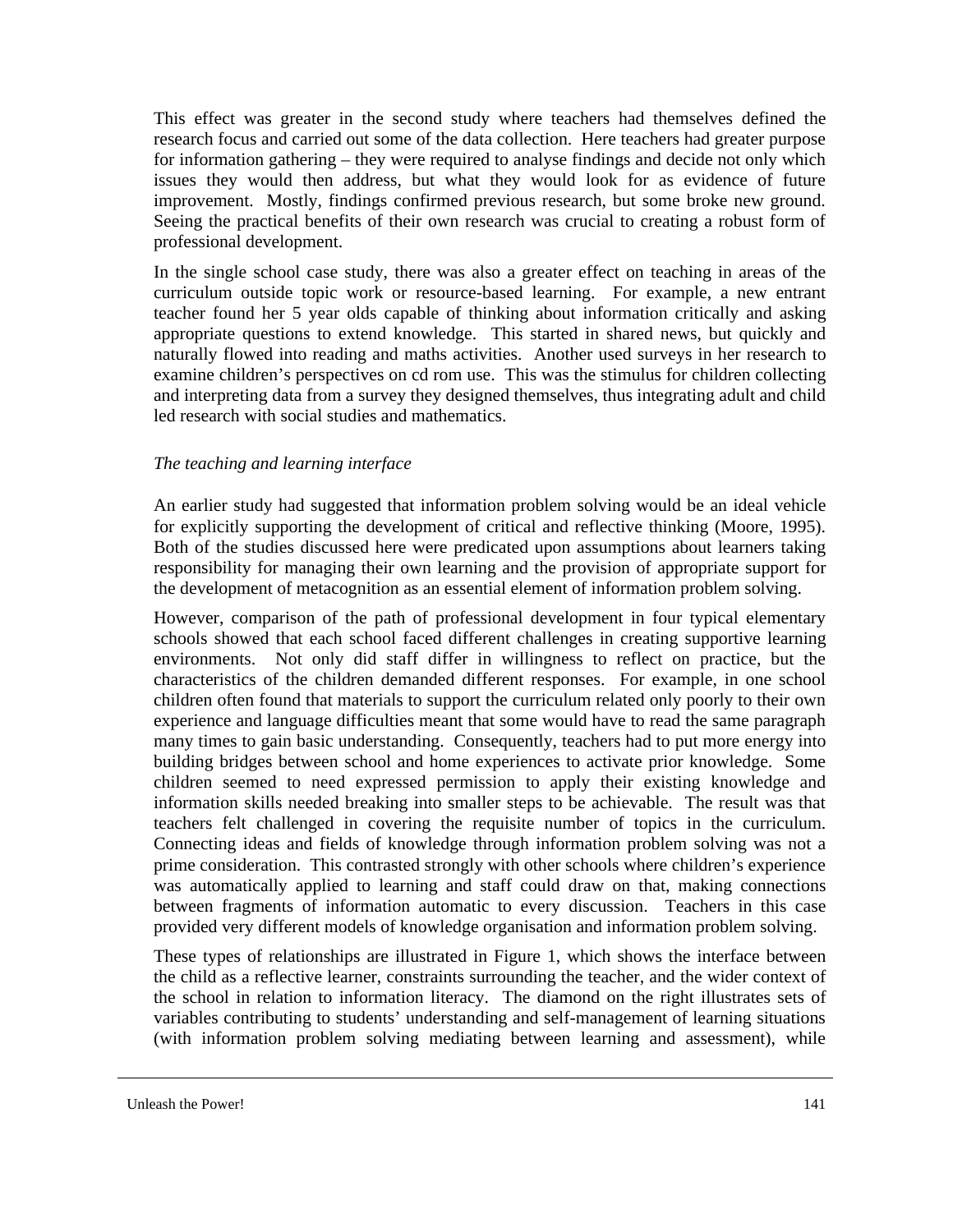factors that educators co-ordinate in creating a supportive learning environment are on the left. The teacher's personal knowledge of the complexity of information problem solving and expectations for students' ability, influence learning activity and assessment design. They also influence the type of support offered to learners, but school-wide frameworks and the extent to which teaching staff work together constrain implementation.

### *Relationships among staff*

In the four-school comparison, differences in group dynamics influenced the extent of information exchange and the way workshop activities were transferred to the classroom.

While all staff worked on the same aspect of information problem solving at the same time, even working in an open plan setting did not necessarily lead to collaboration on curriculum design. In addition, there was no apparent spread of professional development effects to other staff during the life of the project.



**Figure 1. Interface between the child as a reflective learner, teacher's perceptions and knowledge and the wider context of the school in relation to information problem solving**

In the single school case study, the intention had been to work on a small number of projects with several teachers addressing the same issues under the guidance of a group of teachers

Unleash the Power!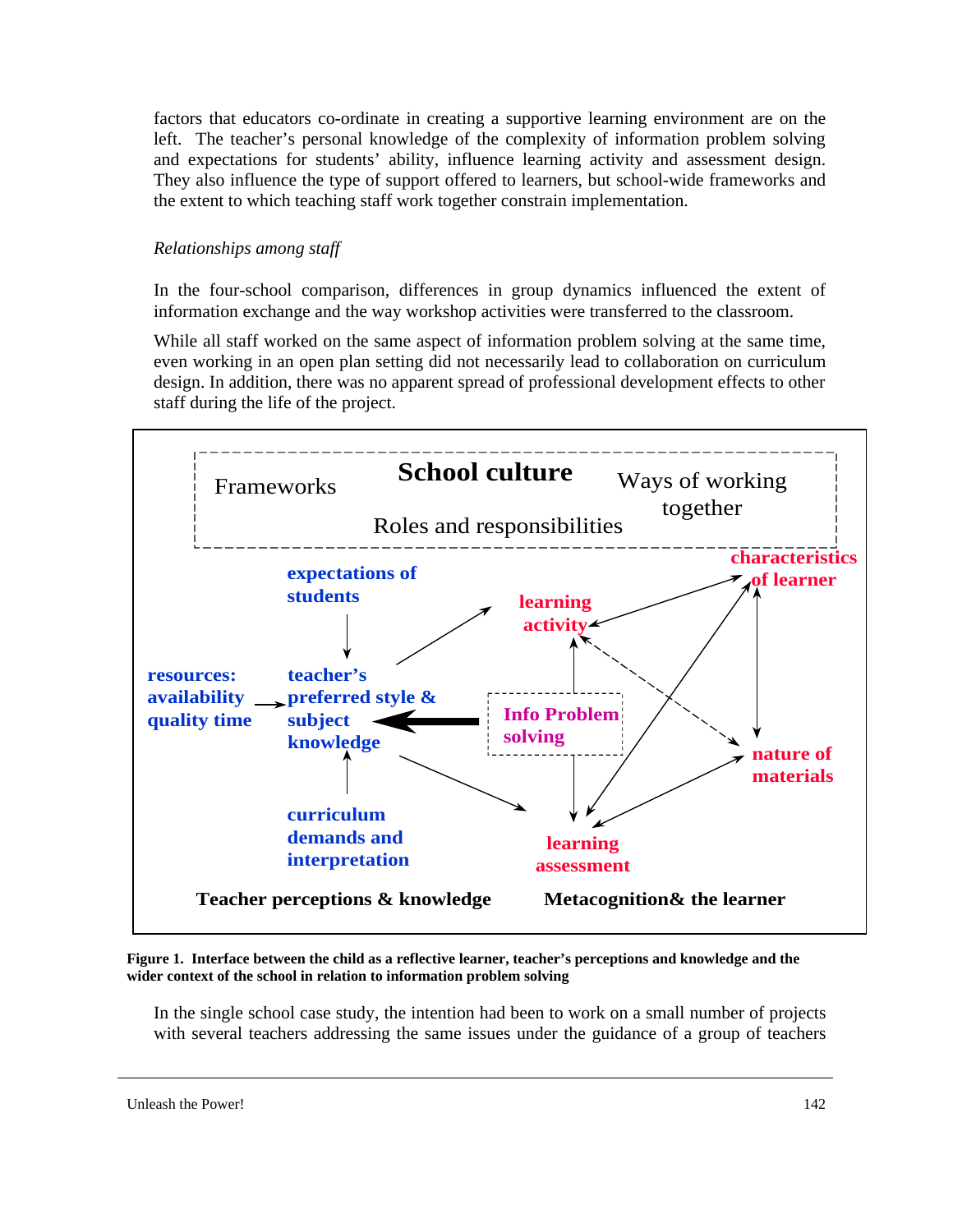acting as project co-ordinators. However, even those team teaching in open-plan settings chose to work on individual projects. The co-ordinators group met to keep an overview of the twelve staff projects and to gain an appreciation of research management, but while one co-ordinator called on another for research assistance, teachers did not. (One reason for this was that the school had not worked through a way of releasing staff from teaching so that coordinators could be available in school hours.)

Teachers did however meet with others examining similar information literacy topics and found themselves working outside usual curriculum and syndicate groupings. These appear to have prepared the ground for closer collaboration and knowledge sharing in the future. For example, plans were developed for each teacher to lead a professional development discussion based on their own research project. In addition, at least two teachers intended applying colleagues' insights and teaching methods to their own classes and to evaluate effects on children's learning. This is in contrast to the first study where information literacy practices had changed and were to be maintained in all schools, but participants did not spontaneously signal systematic evaluation or professional development for their colleagues.

## **Conclusions**

The schools discussed above were highly similar in the profile initially accorded to information literacy. In all cases, individual teachers' classroom practice changed as a result of the initiatives, but wider support for library media programmes has yet to emerge. Indeed, only in one school did observations of children focus on a library activity of any kind. Given the level of available on-site support it is not surprising that school libraries were not seen as central to teaching and learning. Creating excellent school library media programmes is difficult in this context and alternative strategies are needed to promote information literacy and empower teachers as well as children.

Attention to the frameworks suggested by Hopkins (1996) will help staff co-ordinate library, information technology and curriculum developments. However, the nature of the community of learners and the resources available had a profound influence on the level of support teachers needed for promoting information literacy.

Professional development centred on workshops about teaching information skills followed by classroom observations was sufficient to effect change in schools where staff were already reflective practitioners with high expectations of children as thinkers. These teachers simply needed a catalyst for making external knowledge their own. In contrast, in schools where teachers were struggling to ensure children met basic curriculum objectives, there was less energy for reflection and support was needed for recognising the educational potential and practicality of information skills. The key to changing staff perceptions was observing changes in children's learning outcomes for themselves.

In the single school study, the focus was not on *teaching* about information problem solving, rather it was on supporting teachers as *learners*. Their experiences of research were continually discussed in terms of information problem solving and implications for supporting children in similar tasks. In this context professional development moved from being a peripheral activity, to being part of the central life of the school. This is perhaps a more robust model for development in schools where information literacy has not been an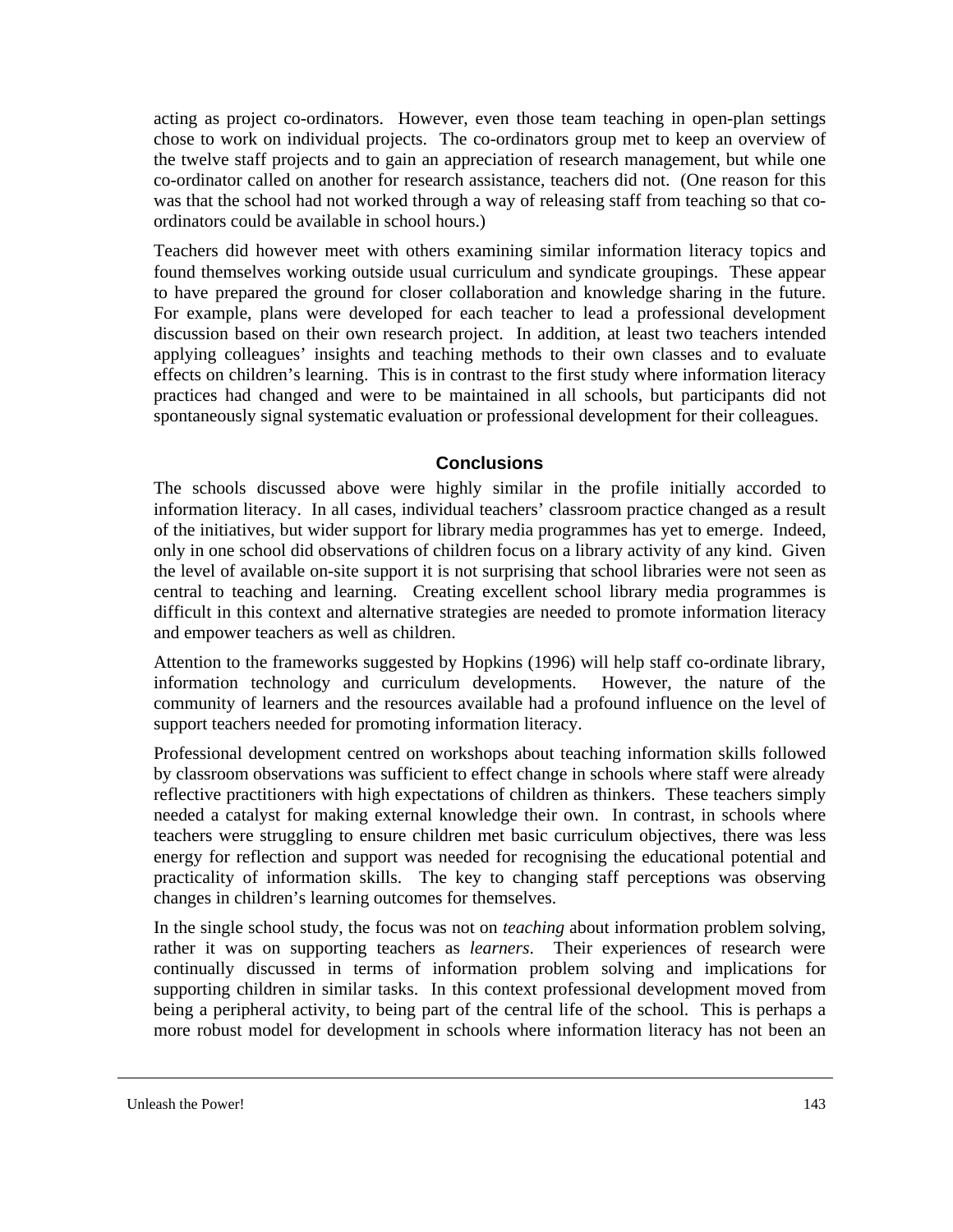accepted goal. In addition, such developments are not as vulnerable to collapse if teaching staff leave, particularly if school frameworks formally include attention to information literacy.

To make the most of the intellectual capital now invested in that school, future information literacy initiatives need to be centred on tasks that cannot be completed without input from everyone. Each teacher has skills and experience others lack. One such task is the development of information technology and library development plans that have to begin, not with discussion of physical surroundings and resources, but with the intellectual activities in which teachers and children will engage.

#### **Note**

The author gratefully acknowledges the support of the Ministry of Education and the New Zealand Council of Educational Research, Wellington, New Zealand, which funded these projects.

### **References**

- Halsall, R. (1998). *Teacher research and school improvement: Opening doors from inside*. Buckingham: Open University Press.
- Hopkins, D. (1996). Towards a theory of school improvement. In J. Gray, D. Reynolds, C Fitz-Gibbon & D. Jesson (Eds.), *Merging traditions: The future of research on school effectiveness and school improvement*. (pp.30-50). London: Cassell
- Hopkins, D., Ainsow, M., & West, M. (1994). *School improvement in an era of change*. London: Cassell.
- Island Bay School & Moore, P. A. (1999). *Towards Information Literacy: One school's journey*. In press, Wellington: NZCER
- Kuhlthau, C. C. (1987). Information skills: Tools for learning. *School Library Media Quarterly*, Fall, 22-28.
- Moore, P. A. (1995). Information problem solving: A wider view of library skills. *Journal of Contemporary Educational Psychology*, 20, 1-31.
- Moore, P. A. (1998). *Teaching information problem solving in primary schools*. Wellington: Ministry of Education.
- Stripling, B., & Pitts, J. (1988*). Brainstorms and blueprints; teaching library research as a thinking process.* Englewood, CO: Libraries Unlimited.
- Vygotsky, L. S. (1978). *Mind in Society: The development of higher psychological processes*. (M. Cole, V. John-Steiner, S. Schribner and E. Souberman. Eds. and Trans.). Cambridge, MA: Harvard University Press.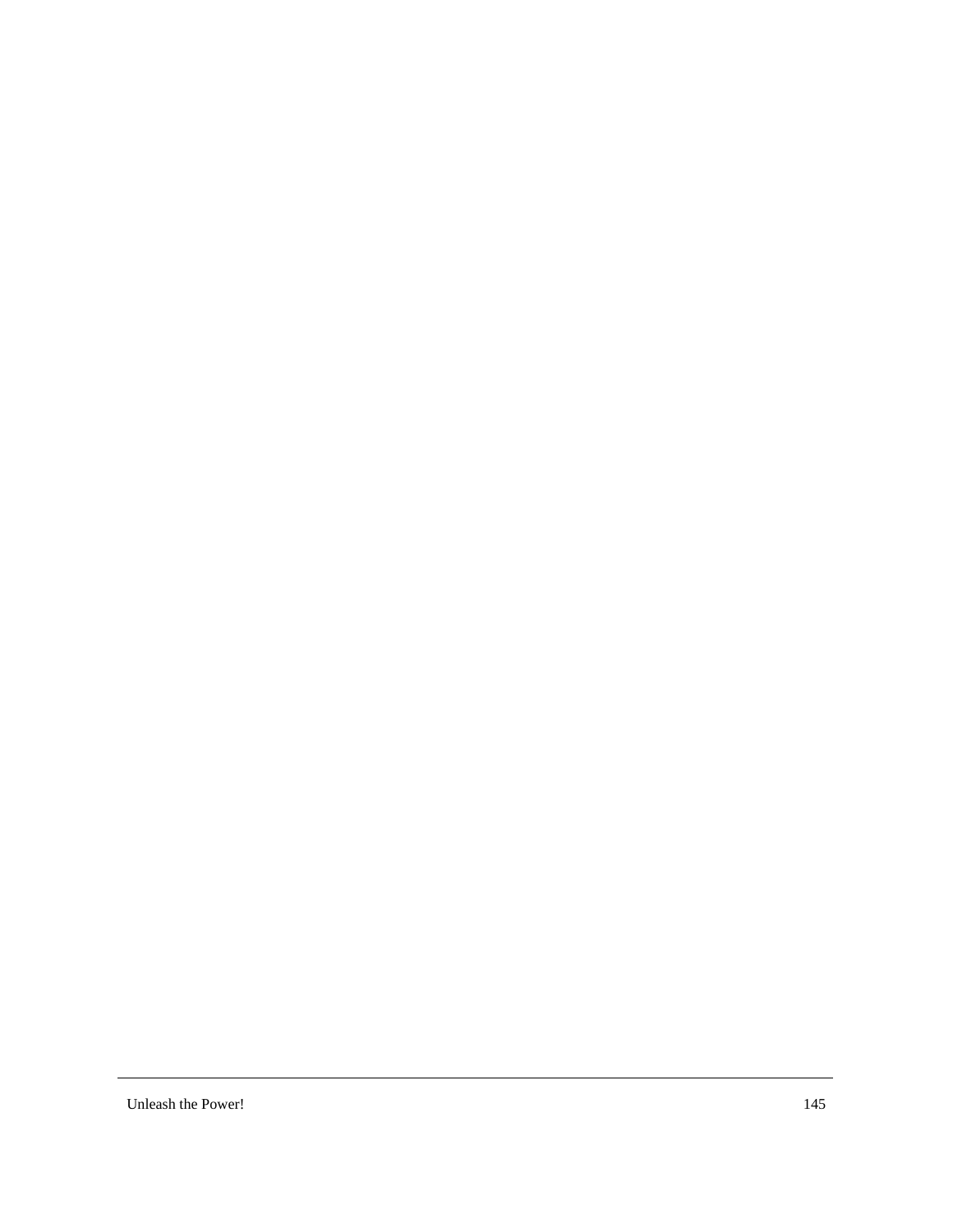# **University/School Library Collaborations to Integrate Information Technology into Resource-Based Learning Activities**

### **Ray Doiron, Ph. D.**

<raydoiron@upei.ca>

# *Associate Professor Faculty of Education, University of Prince Edward Island Canada*

*If the goal of teacher-librarians is to work with teachers to develop information literacy, then how do we model this collaboration for pre-service teachers during their teacher education program? This question was explored in a research study involving university researchers, teachers, and teacher-librarians in six elementary schools in Canada. Learning projects arose from collaborations among the pre-service teachers, classroom teachers, and teacherlibrarian as they developed IT projects that were integrated into the pre-service practicum. Data were collected on the learning strategies children used and on the collaborative relationship established between the pre-service teachers and the teacher-librarian. This study tracked how pre-service teachers reacted to working with teacher-librarians. Results indicated these projects created authentic environments where pre-service teachers learned the role of the teacher-librarian and how the curriculum development process associated with resource-based learning develops through school library programs.*

### **Introduction**

Throughout North America, pre-service teacher education programs are struggling to adapt to a rapidly changing educational context (Driskell & Cobbin, 1997; Shapson, 1998) particularly in the area of integrating information technologies into their education courses and practicum experiences. At the Faculty of Education at the University of Prince Edward Island, we recently replaced our four-year undergraduate and one-year, post-degree programs with a new two-year, post-degree program with an enhanced and extended practicum and many newly with professional development who designed courses. In some of the traditional approaches to preparing new teachers, students would study various methods, practice them amongst themselves and then go into the school system to "practice" their skills in a teaching practicum. Starting in 1997, we were looking for ways to integrate into our program more authentic situations in which pre-service teachers could experience how curriculum emerged in classrooms and how teachers were provided en new curriculum was implemented. Like other programs, we were faced with pre-service teachers with high expectations that technology would play a large role in their development as new teachers (Duffield, 1997). In addition, we were faced with many pressures to increase the role of technology in both the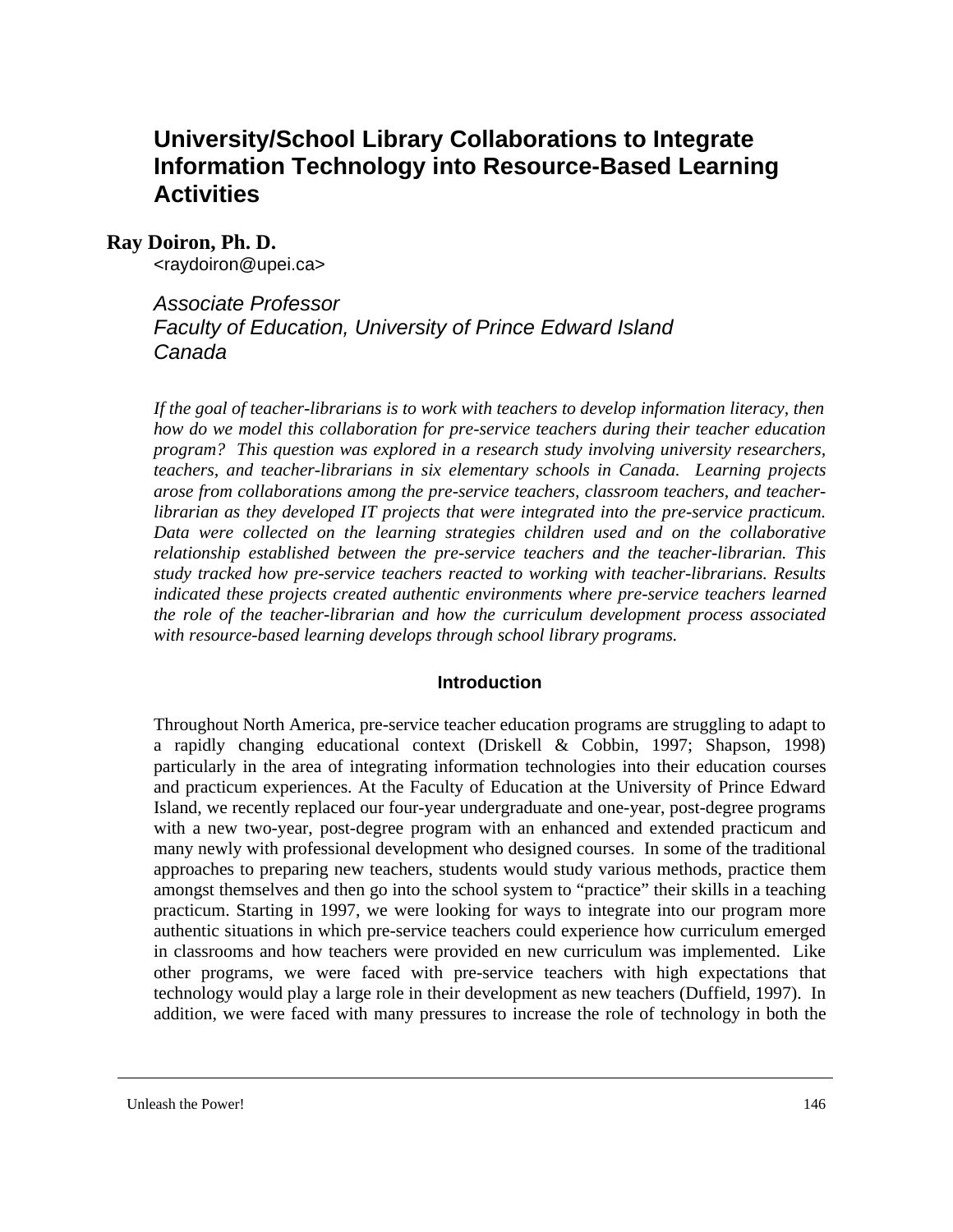way courses are taught and in the way pre-service teachers are expected to use information technologies in the planning, preparing and presenting of their lessons.

Both of these thrusts connected very well with the need to prepare new teachers to work with teacher-librarians and to have them graduate with an understanding of how resource-based learning develops through an integrated school library program. Since teacher-librarians play such a leadership role in the use of information technologies, it seemed a natural connection to have pre-service teachers work with teacher-librarians in the development of information technology projects that would model how information technology becomes integrated into learning outcomes associated with information literacy. It also created an ideal research environment to examine what pre-service teachers learned about the role of teacher-librarians and school libraries.

# **Background to the Study**

This study was part of a major two-year project that examined effective ways to integrate information technologies into the elementary school curriculum. Throughout the study, *Teaching and Learning with Information Technologies* (TILT), experienced classroom teachers, teacher-librarians, and pre-service teachers developed curriculum projects that involved children in the use of Internet, CD-ROM packages, email and web-based learning environments. All projects were integrated into existing language arts, social studies and mathematics programs or involved information literacy skills/strategies in grades 2, 3, 4, and 5. All of the projects were designed to achieve learning outcomes from the Atlantic Provinces Education Foundation (APEF) Curriculum. The researchers and pre-service teachers from the University of Prince Edward Island collaborated with educators in several schools across Prince Edward Island and with curriculum consultants from the Department of Education. The projects were a response to the increasing pressure for classroom teachers and teacherlibrarians to use more technology in their teaching, as well as the expectation that pre-service educators ensure that new teachers entering the school system are well-prepared to use information technology in a variety of ways.

We created project-based, collaborative learning situations (Driskell & Cobbin, 1997) in which new teachers and experienced teacher-librarians could work together to integrate various information technologies into authentic resource-based learning activities across the curriculum. Several examples of the projects include: 1) grade two students used C-D-ROM software to develop their patterning skills; 2) grade four students visited eight Internet sites and evaluated the benefits of each site; 3) grade five students used an electronic environment to collect and deposit information on their local community and communicated with other students in Iceland and Newfoundland; 4) grade three students used a CD-ROM package to collect information on animals; 5) grade five students used Internet sites to collect weather data for their local community; and 6) grade five students used word processing in the editing and revising of their poetry writing. The cycle of planning and preparing the projects, as well as the implementation and evaluation of the projects involved all partners and required a great deal of discussion and problem-solving along the way.

There were four faculty researchers involved in the TLIT project and each researcher focussed on one curriculum area: language arts, mathematics, social studies, and information literacy.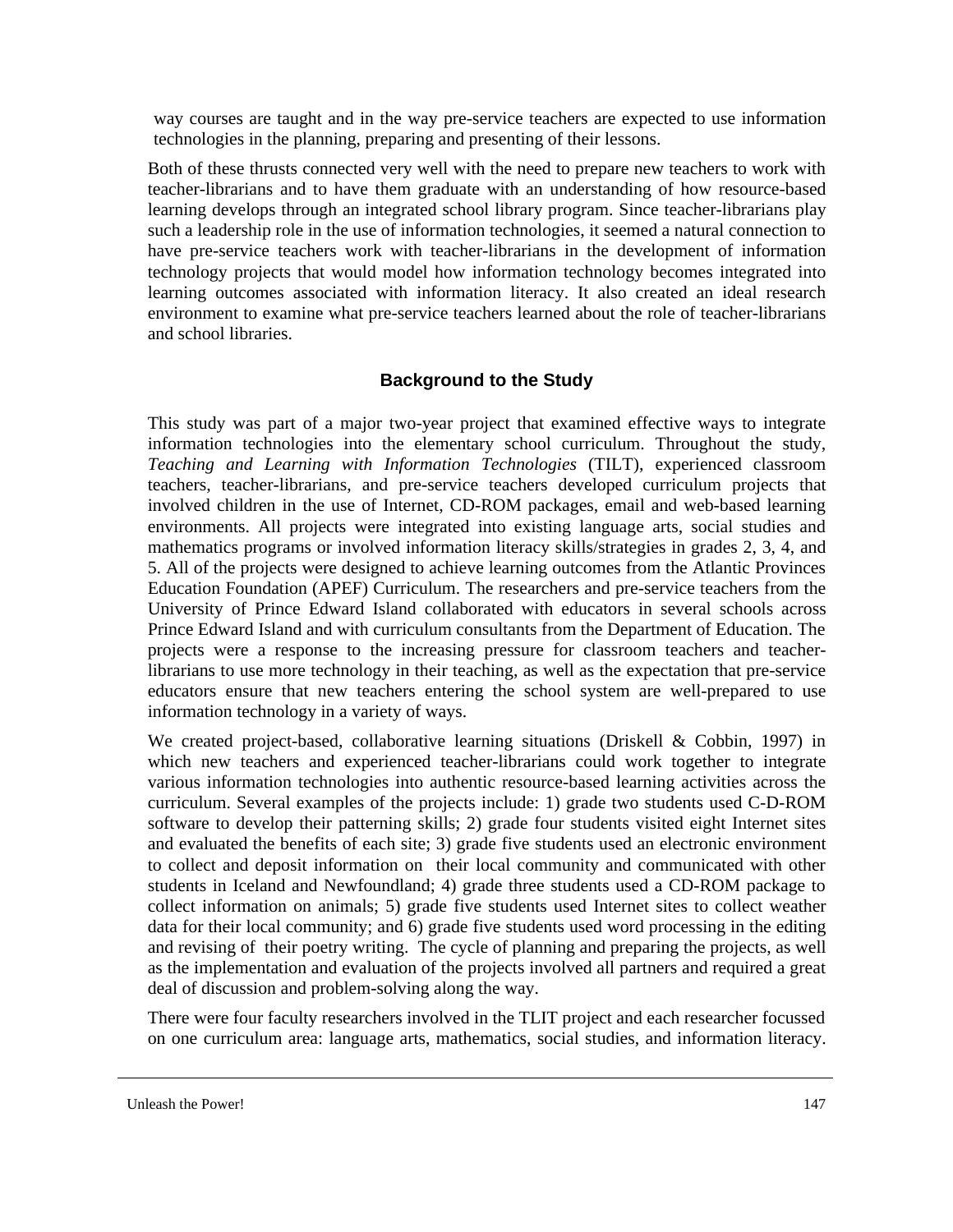Although pre-service teachers and teacher-librarians were involved with projects in all areas, this article shares the results from the work done in the information literacy area and involves results from only two of the six schools that took part in the whole project..

### **Goals of the Study**

Within the larger research project, there were many goals related to information technology. In the context of pre-service teachers working with teacher-librarians, these were the primary goals:

- to create authentic learning situations where pre-service teachers could work along side inservice teachers to develop applications of information technology in existing curriculum,
- to create a collaborative environment for exploring the issues around integrating information technology across the curriculum,
- to develop effective teaching strategies for using information technology across the curriculum,

### **Research Methods**

As part of the whole *Teaching and Learning with Information Technology* project (TLIT), preservice teachers met with teachers and teacher-librarians to design integrated activities that used information technologies. For this study, I was responsible for five pre-service teachers and together we worked with two teacher-librarians in two small elementary schools in Prince Edward Island. These schools had well-established school library programs and a full-time teacherlibrarian. Teachers and the teacher-librarian met regularly to discuss curriculum and to establish resource-based learning activities that were part of the existing school curriculum and that involved children in projects in the school library. The university students were aligned with the teacher-librarians as part of the collaborative planning and teaching team and as someone who would take a leadership role in using information technology.

As the university researcher, I became part of the team to observe how the various educators were dealing with the pressure to use more IT in their programs, how they were making connections to their curriculum and how the pre-service teachers would work when in a collaborative working environment. I made notes during the planning of the projects, as well as keeping a reflective journal between meetings. I met with the teacher-librarians privately to monitor how the preservice students were doing and generally fulfilled my role as faculty supervisor for students who were on a field practicum. I met with the pre-service teachers privately to help them with any questions or concerns they had and to give them information on how the collaborative planning process usually works. I generally modelled for them how teacher-librarians work with teachers to involve them in collaborative curriculum work.

In addition to the data-collection they were expected to do during the actual implementation of the IT projects with children, the pre-service teachers also keep research journals in which they

Unleash the Power!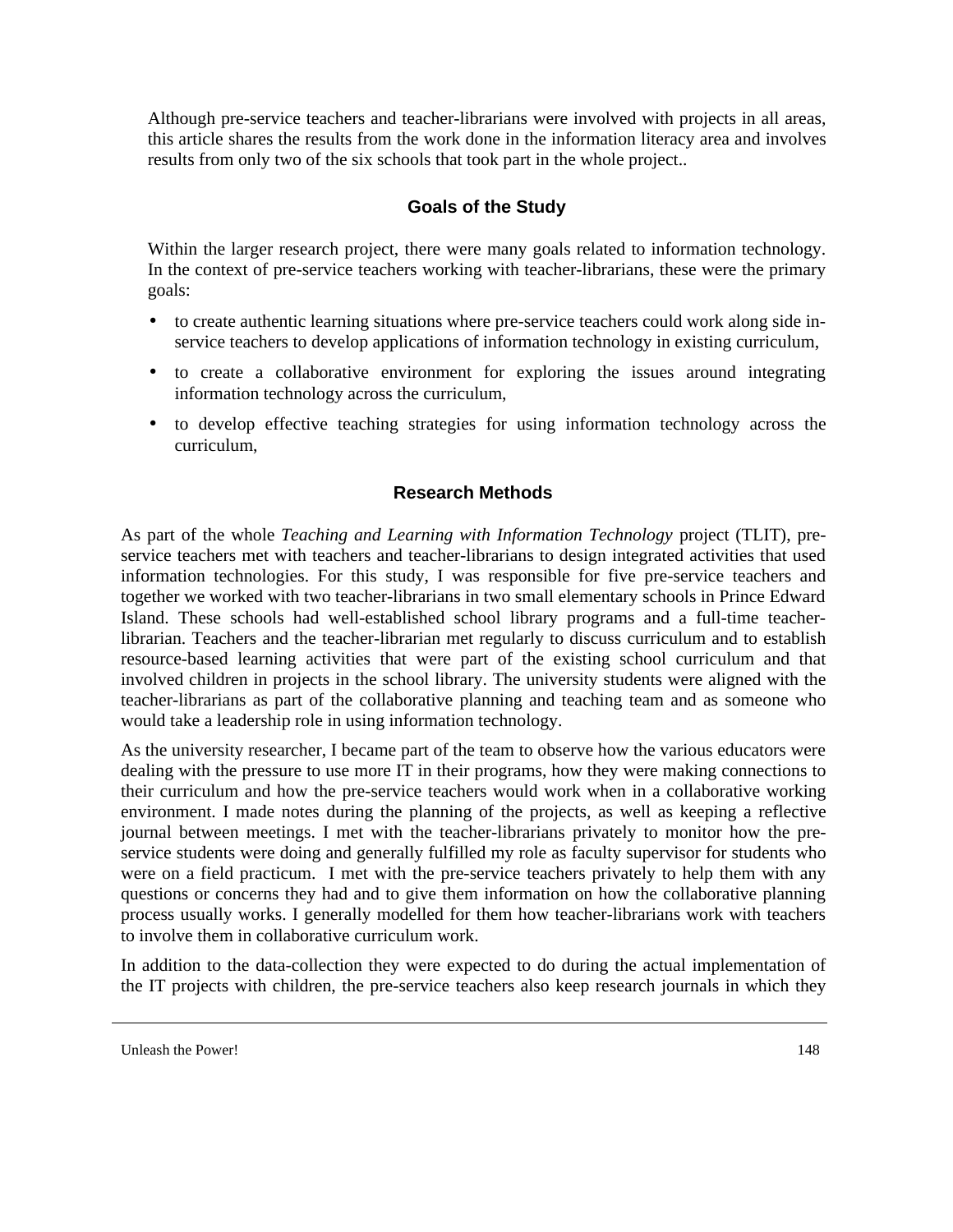were expected to keep notes during their planning sessions and to reflect on the collaborative process at times of their own choosing. These journals and my own journal were examined for common themes and issues and a set of interview questions was developed. Each pre-service teacher was interviewed at the end of the TLIT Project and the results of those interviews form the basis of the present analysis. The five pre-service teachers who were interviewed responded to several questions on their work on the TLIT Project and these three questions related directly to their work with the teacher-librarian: 1) what they learned about the curriculum planning process; 2) how they would use information technology in their own teaching; and 3) what they learned about the role of the teacher-librarian and school library programs.

### **Results of the Interviews**

The interview data was reviewed for details on the three topics for discussion: the curriculum process, instructional uses of IT and working with the teacher-librarian. The questions generated a positive discussion among all of the pre-service teachers and several recurring themes became evident.

### *The Curriculum Process.*

All five pre-service teachers felt that their work on the TLIT project was invaluable in their understanding of the curriculum process. They listed several important areas to be considered in curriculum implementation such as clear objectives, pre-planning and being well-prepared in advance. They had to be sure the technology was working, that the approach they wanted to take was well thought out and that they had considered all potential pitfalls before they proceeded. They felt the activities that they were involved with helped them learn what the prior knowledge the children have of using IT and that these children see using computers as an attractive and enjoyable activity. They also noted how the children need to be taught some basic navigational skills and to move beyond the "game" or "fun" attitude and really be given meaningful learning experiences. They had to explore alternative ways of making the technology available since there was a great deal of variance in the what IT was available and where they could access it. They also note dhow teachers and teacher-librarians are aiming to integrate the technology and not just have it as an add-on to their programs. They noticed how knowledgeable the teacher-librarians were about the information technologies and how they fit in to the overall curriculum.

### *Using IT in their Teaching.*

This question of how the pre-service teachers felt they would use IT in their teaching careers generated a great deal of discussion. Most felt it was "a fact and reality of our future teaching" and that it would be used "in everything I do!" They recognize it as an essential part of how they will teach and how their students will learn. They suggested computers can "accommodate many learning skills and styles" and can make it easier for "dealing with multiple intelligences." They made several references to "using communication technologies to connect students and have them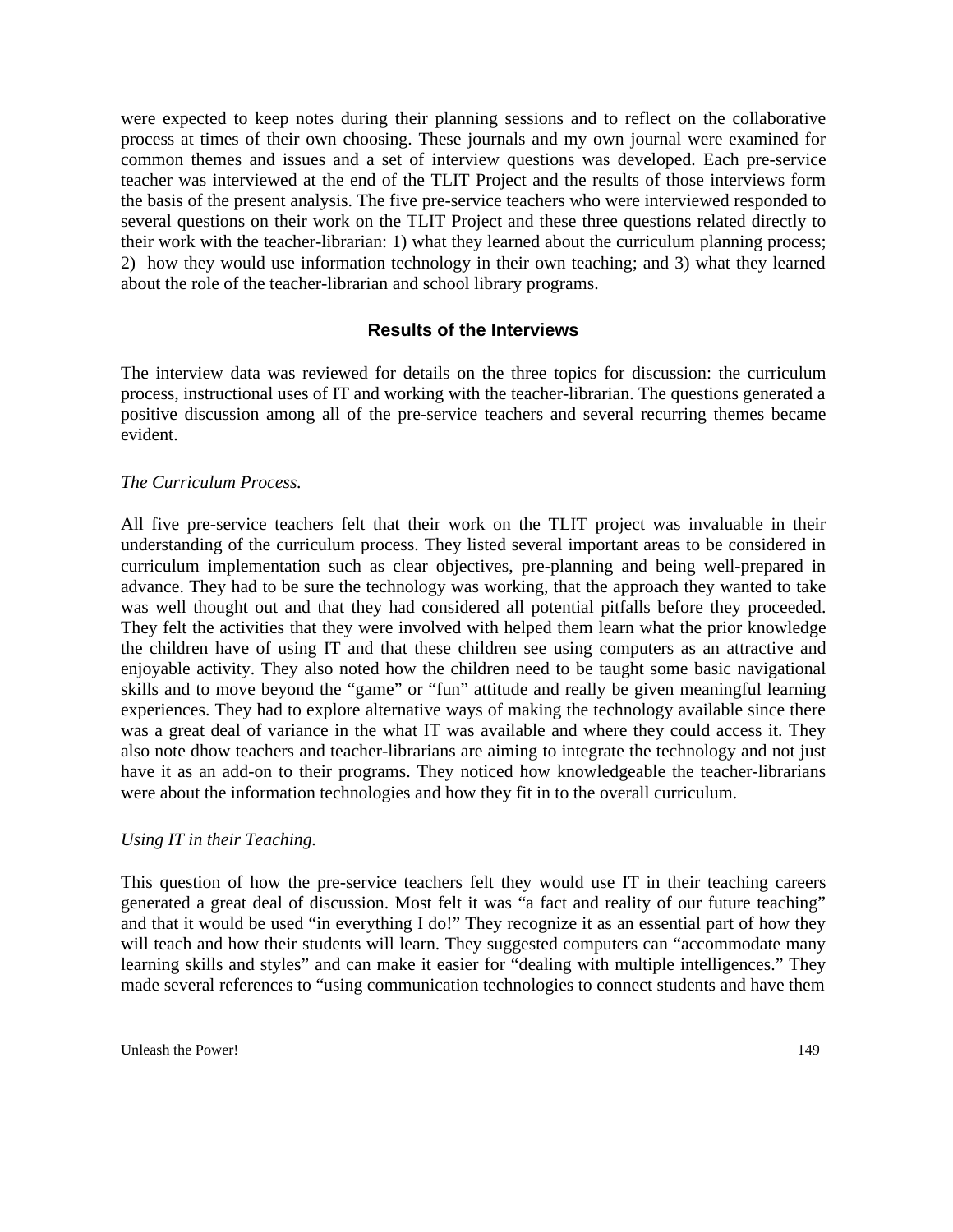collaborate with peers." They predominately cited the technology as an "information resource" that is particularly important in "library research projects" and "as a learning tool to promote critical thinking" and "to teach students to be effective information managers." They were particularly impressed with how the teacher-librarians knew the technology so well and could use it effectively.

### *Working with the Teacher-Librarian.*

All of the pre-service teachers were greatly impressed with the way teacher-librarians ran their school library programs. They were "amazed at how they keep all of the various aspects of their jobs going at once," and "how they want to work so closely with teachers." They expressed great interest in how "all children are welcome in the school library" and how "they can work at their own level in here." In one school, the teacher-librarian had just moved to that school and she was trying to build new relationships with a whole new staff and the pre-service teachers at her school expressed how impressed they were "with the professional way she approached teachers to get them involved in the library." From both schools they recognized how important the principal is and how "he comes into the library often to see what is going on."

The pre-service teachers stated how they "never knew how much teaching goes on in here" and how "the teacher-librarian really knows about technology." It impressed them that teacherlibrarians "make such detailed plans and keep track of everything," and they were impressed with how they work with teachers to evaluate the students' work. They enjoyed the "the learning stations set-up" and how the projects "were more than just fill in the blanks or answering questions." They liked "all the different materials available for teaching," and they "liked working with children from different grades." They repeatedly expressed their great respect for what the teacher-librarians were trying to do.

### *Issues Facing New Teachers.*

The number one issue these pre-service teachers cited was "the lack of information technology resources available to the average teacher." Resources, money and the 'limitations of funds in the schools" were recurring themes. They saw inequity of access to current technologies as a major issue and wondered how the system will "remain current with changes in usable technologies?" One pre-service teacher wondered if the school administrators and fellow teachers on staff will "support my efforts in using available technologies in meeting curriculum goals" and if they will be allowed "to work information technologies into curriculum where it has never been used before." Will they be able "to make it a daily tool?" Three mentioned how they felt other preservice teachers don't know how a school library should work and they are missing what they had during their work with the TLIT Project. They also wondered if they went to other schools would they see teacher-librarians working in the same way as they experienced in these schools.

Two of the participants mentioned issues around security and censorship with questions about "what should be accessible on the Internet." Two were also worried if they will be able to stay current themselves and "keep up to date with software and skills."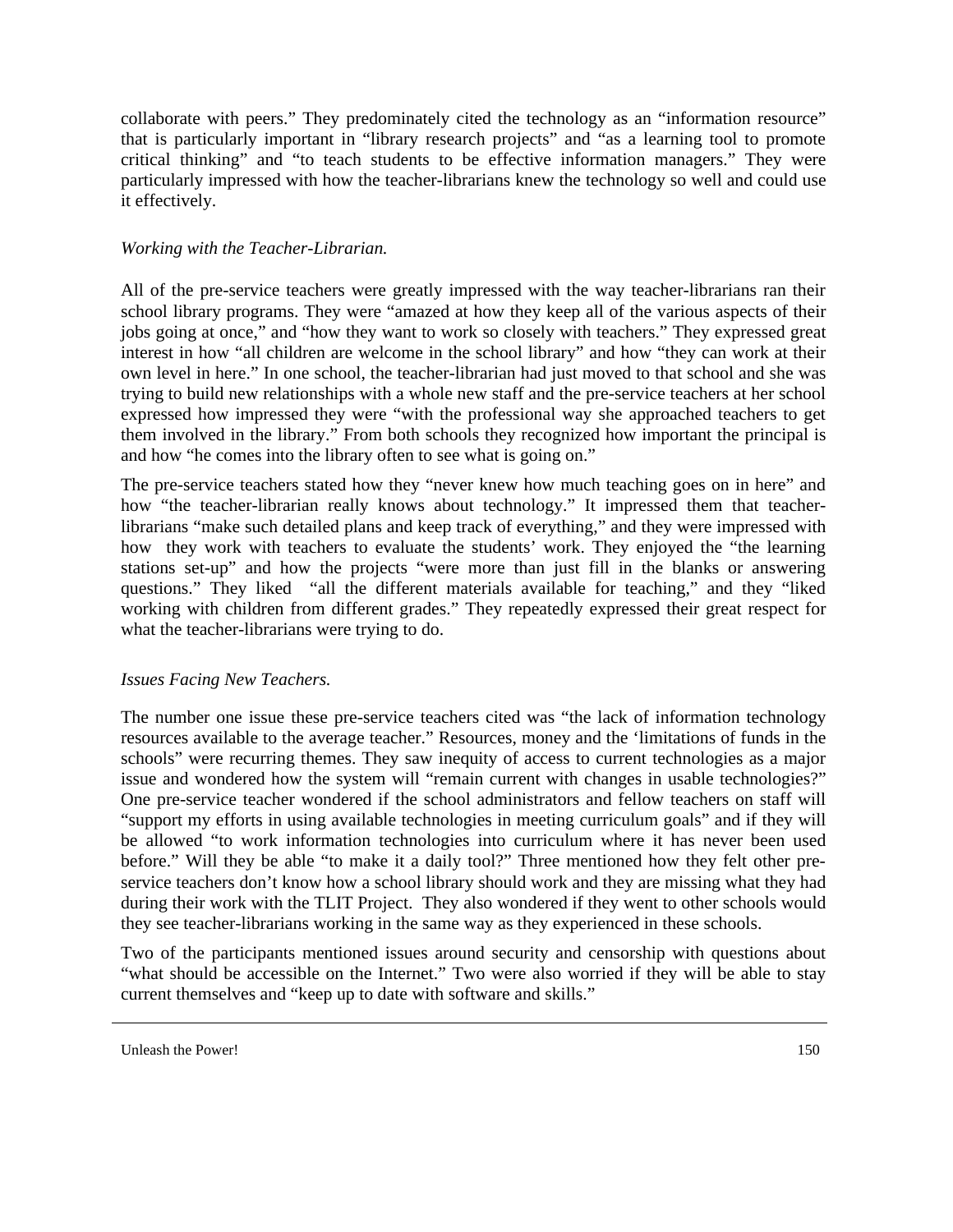### **Discussion**

As a research team, we were cognizant of the limitations of an "intuitive analyses of what works" that Windschitl (1998) claims can limit research results, but we also worked closely as a collaborative team as suggested by John-Steiner, et al. (1999) to ensure "that shared views, construction of new knowledge, and joint work" were significant aspects of our collaboration. The discussion with pre-service teachers before, during and after the projects helped in this process and have provided us with several new understandings that will inform our future work in this area.

In a very real way, we were *modelling the teacher-as-researcher process* for our pre-service teachers. They reacted positively to working in a research environment where they established areas to examine, set up procedures for pursuing their questions, working with the children to complete the projects and then writing about what they observed. They felt they were "able to see the stages of the entire research process" and to see "how educational change can happen." This experience will stay with these pre-service teachers well into their careers and it helped them develop their reflective practice skills that are essential to sustain a life-long teaching career.

Just as importantly, the TLIT project was *an authentic learning environment* for all who were involved with it. It created an environment where we could see what the real problems were facing teachers and teacher-librarians as they attempt to integrate information technologies. In the words of one pre-service teacher, the advantage in working in this environment was "the opportunity to think about and see the potential for using information technologies in what I do and in what I teach." They could also see the many issues facing teacher-librarians who are trying to involve all teachers and their students in information literacy activities.

By mounting IT projects, the pre-service teachers came face-to-face with the types of technology available, with the curriculum into which they must try to integrate IT and with the variety of experiences students and teachers have had with IT. The pre-service teachers identified the availability of computer hardware and other technological resources as the main problem facing them as they take up new teaching positions. There appears to them to be inequity in the quantity and quantity of computer resources, where "some schools have many computers, while others are limited in what is available." They wonder "will there be resources available to me and my students?" or will the system help them in "keeping up to date with software and skills?"

These are the same issues all educators face and the pre-service teachers had many opportunities to explore innovative ways of using IT so that all students had access and opportunities to use it. Teaching and learning activities, such as learning stations in the school library and small group activities for using one computer in the classroom were all modelled for them. The TLIT project placed them in problem-solving situations where they had to find ways to hold to their principles for integrating IT, while trying to deal with the impediments to them such as technical failures, inequitable access and old equipment. In addition to issues around availability of technology, these pre-service teachers worked with two strong models of integrated school library programs and thus have a much better sense of what to expect when they are working in another school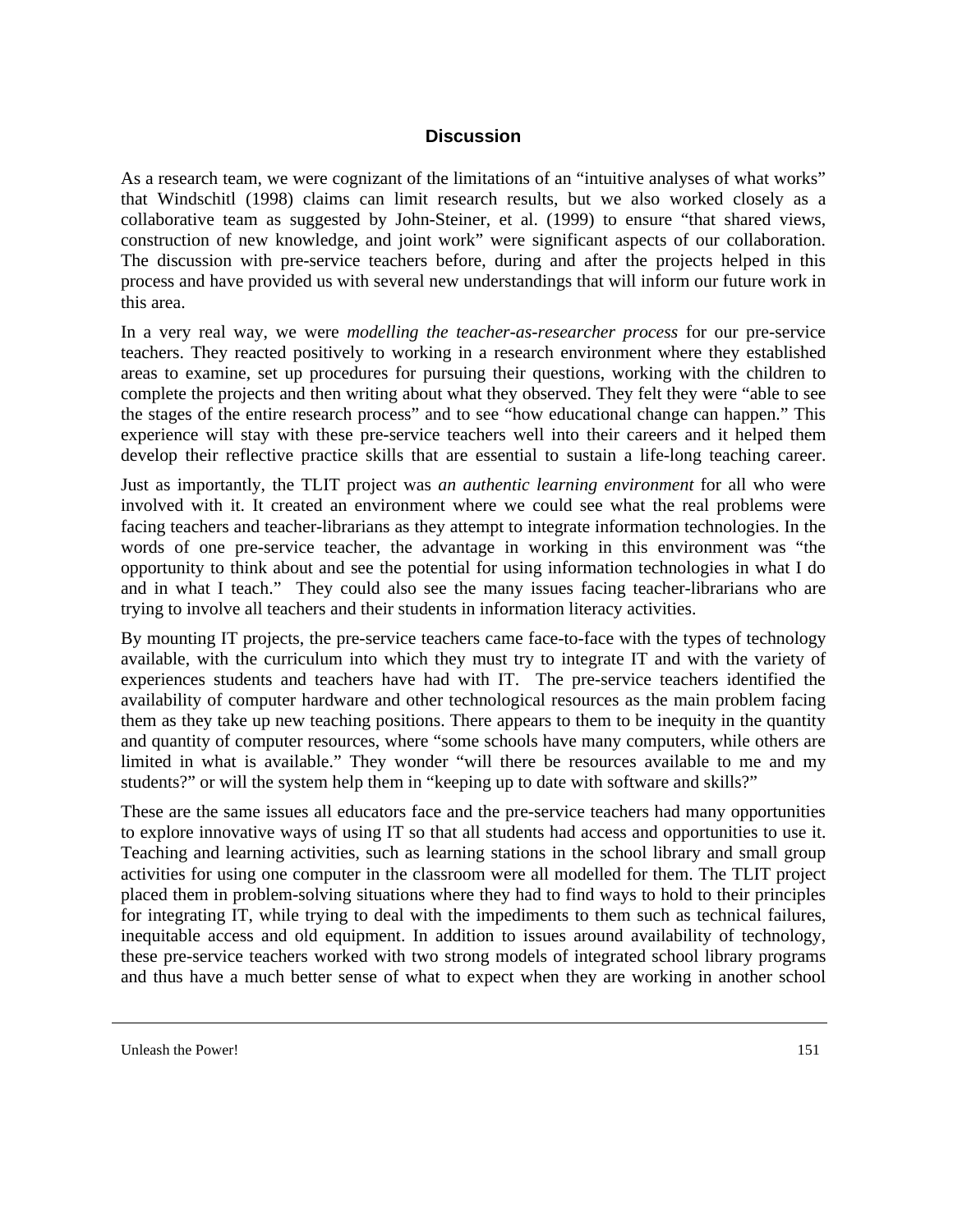situation. Future projects will build on this authenticity and should be encouraged to spread across the pre-service program into other areas of curriculum implementation and pre-service development.

Related to the authentic nature of this project is how curriculum development is often something that pre-service students can learn about in lectures, but never really practice until they get into the school for a practicum or in their first job. In the TLIT project, they practiced many of *the components of the curriculum development process* and the ways teachers and teacher-librarians work with educational innovations to incorporate them into their repertoire as teachers. The preservice teachers had to examine the existing curriculum and the new programs that have been implemented recently, as well as learning how information technology is integrated into learning outcomes. They had to learn about information literacy and how a school library program becomes integrated across the curriculum. They had to establish grouping arrangements, meaningful learning activities, as well as design lessons using IT. They worked with the curriculum process in dynamic and authentic situations with the support of the school-based teacher-librarians and the university researchers. They learned "it is important to have clear objectives," that "it takes a lot of planning" and that they "must maintain good communication." They learned "how to work information technologies into the curriculum", "how students use information and perform research", and "how to use learning stations and information resources." These are all important aspects of curriculum development and these pre-service teachers had a chance to see their plans come to fruition and to analyse their success. These are important skills even if they never become teacher-librarians; they will know how a school library program can help them as classroom teachers and how a teacher-librarian can support them and collaborate with them to make for more effective teaching and learning.

One of the real advantages of this type of project is *how pre-service teachers are empowered* as teachers. They are not simply learning about teaching; they are actively involved in the process of creating learning environments and in this case bringing about innovation. They were able to work along side the in-service educators and make real contributions to the educational programs in these schools. Throughout the TLIT project, we were inching towards a collaboration where the pre-service teacher could show leadership, energy and commitment to something new, while the sponsoring teachers and teacher-librarians were acting in their traditional mentoring roles by accepting the pre-service teachers into their classrooms and school libraries. Not all situations were equally successful, but we were successful in creating many of the conditions essential to the collaborative planning and teaching process. The pre-service teachers responded positively to being part of a team where they had input and a meaningful role to play in the development and implementation of the IT projects. They felt "able to mentor and collaborate with other teachers and administrators" and that they "had first-hand experience in a collaborative educational project."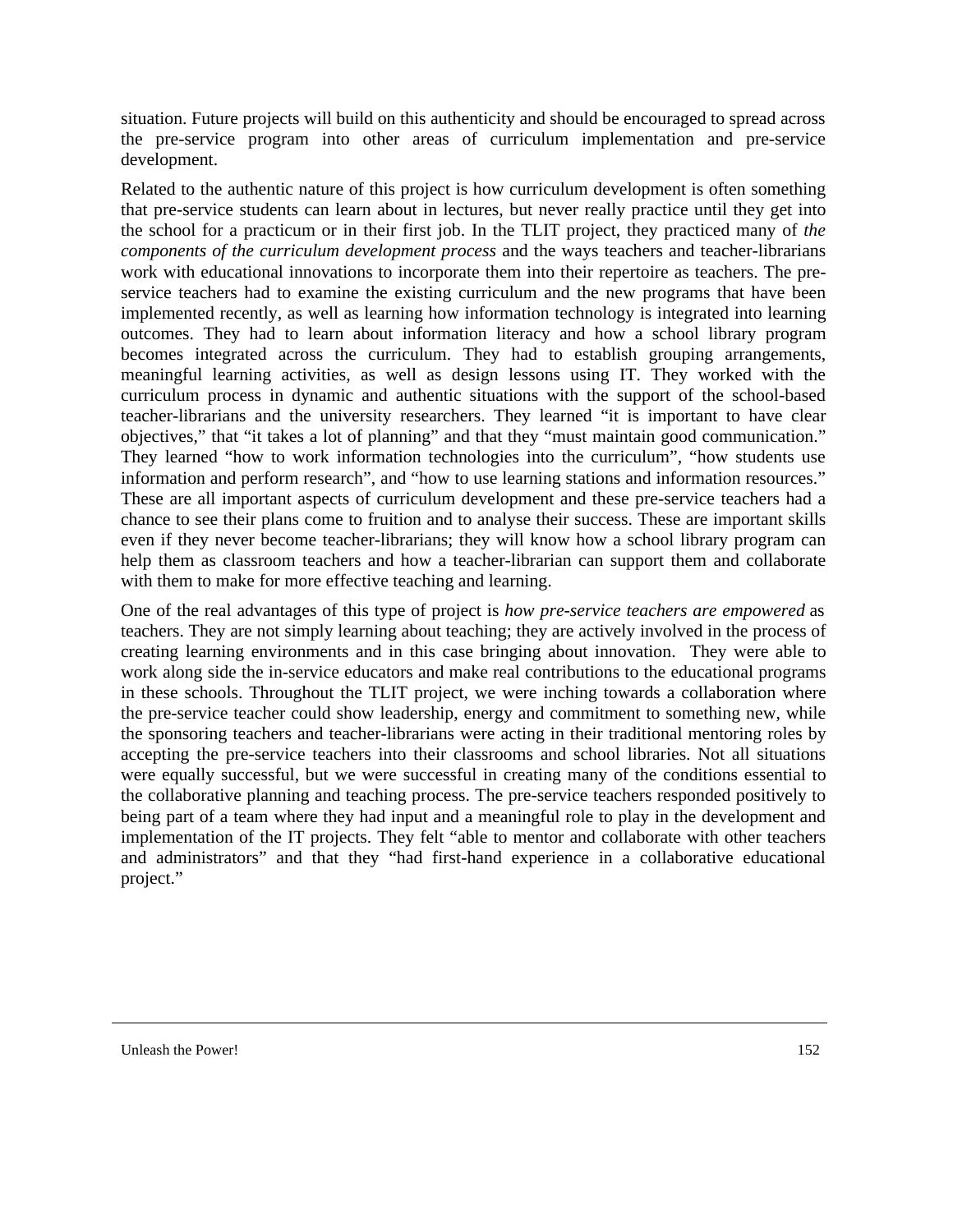### **Implications and Applications**

Although the sample of pre-service teachers used in this study was small, there are at least early indications that setting up collaborative teams that include in-service teachers and teacher/librarians, pre-service teachers, university researchers and education consultants have great potential for affecting change in the way we introduce innovation to the system and how we prepare new teachers. The fact that these four educators came together to explore innovative uses for information technology was feat enough, while the results suggest we have harnessed our separate energies and focussed them on creating real change. This "change as collaborative inquiry approach" (Wagner, 1998) leads to several suggestions for future applications of this emerging model.

First of all, curriculum developers need to recognize pre-service teachers as an untapped resource for introducing educational innovation. They need to be involved as active participants in the change process associated with curriculum innovation and not limited to being perceived as one more target group consultants need to get to early and get them aboard. These pre-service teachers have demonstrated that they can take part as full partners in research projects, curriculum change initiatives and as part of collaborative planning and teaching projects. More importantly, it appears that what they learned from these projects has become part of the way they see themselves as educators. This could be the teaching experience that really creates beginning teachers with a better understanding of the role of teacher-librarians and school libraries. In the future, consultants could involve pre-service teachers in pilot projects, curriculum planning sessions and as workshop presenters and participants.

In a similar vein, curriculum consultants need to recognize the role action research plays in curriculum innovation and so try to have field-based research be part of any new initiatives they want to implement. This will provide them with authentic information on the impact their new program or curriculum change will have on teaching and learning. There are effective models available for implementing field-based research (Hemmeter et al., 1996) and when they are applied within the collaborative approach used in this study, there is a great potential for meaningful change. University educators also should see that placing pre-service teachers with teacher-librarians provides them with authentic learning experiences and teaches them a great deal about effective teaching strategies.

A second implication centres on the relationship between the pre-service teachers and the inservice teachers and teacher-librarians who offer to act as their sponsoring teachers during their school-based practicum. Pre-service teachers in this project acted as mentors to in-service teachers as they led the way with the use of information technology. They were very comfortable with using these technologies and they saw them as natural tools to use in their teaching. This meant the in-service teachers were being supported in their acceptance and application of IT, while the pre-service teachers were supported in their development of management and instructional skills. In the future, other projects could be set up around IT and also other areas of the curriculum, so that the natural curiosity and energy of new teachers can be harnessed and used to help motivate in-service teachers work with new innovations. For example, many of the

Unleash the Power! 153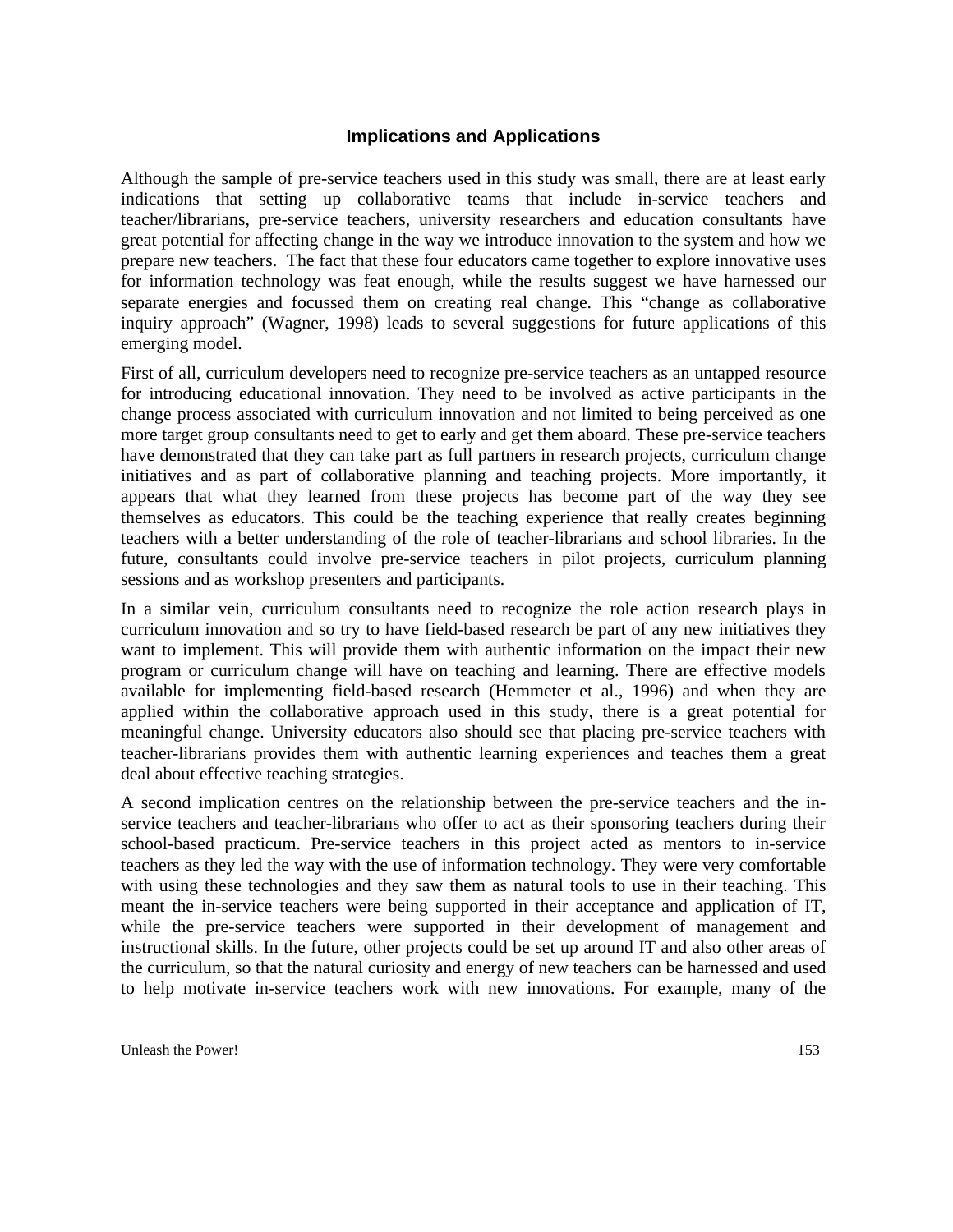constructivist approaches applied in pre-service programs require a great deal of collaborative learning. Pre-service teachers may want to use more cooperative learning in their teaching, but a classroom teacher may not feel like trying it. Together they could both learn by using a similar team approach, where the pre-service teacher could develop activities for using cooperative learning and the in-service teacher could support and facilitate their work with their children. Attaching the pre-service teacher to the teacher-librarian team could also help model for classroom teachers how the collaborative teaching approach found in school library programs really works. The pre-service teachers in this project thrived on this partnership and found the teacher-librarian really acted as a mentor for them.

#### **Conclusion**

Authentic learning environments are easy to identify, but harder to create. Means and Olson (1994) suggest that challenging tasks are the starting point for activities that are seen as worthwhile and meaningful and that heterogeneous and collaborative groups are at the heart of successful learning. From our work on the TLIT project, it is clear that these same principles hold when they are applied to an adult learning situation where educators are exploring the uses of IT for teaching and learning and particularly when working in the collaborative planning and teaching process. If we believe in authentic learning, collaboration and constructivist principles and, if we want to implement collaborative planning and teaching, then this project demonstrates that all educators must be involved in the process and that the change that the role of the teacherlibrarian brings to how we teach and how children learn will not be effective if we do not use approaches like this,

If having a strong commitment to using information technologies (Hope, 1997) and to the role of the teacher-librarian in developing information literacy is essential to the success of students' use of technologies , then these pre-service teachers demonstrated they believe strongly in the use of information technology and that the experience they had with this TLIT project has given them the chance to develop some of the reflective teaching skills necessary to maintain their commitment and to realize their vision for using information technology. In addition, they have not only seen a teacher-librarian working in the collaborative planning and teaching process, they have been part of that process and have developed a deep understanding of how the school library program is essential to the integrated use of information technology and students' information literacy.

Unleash the Power! 154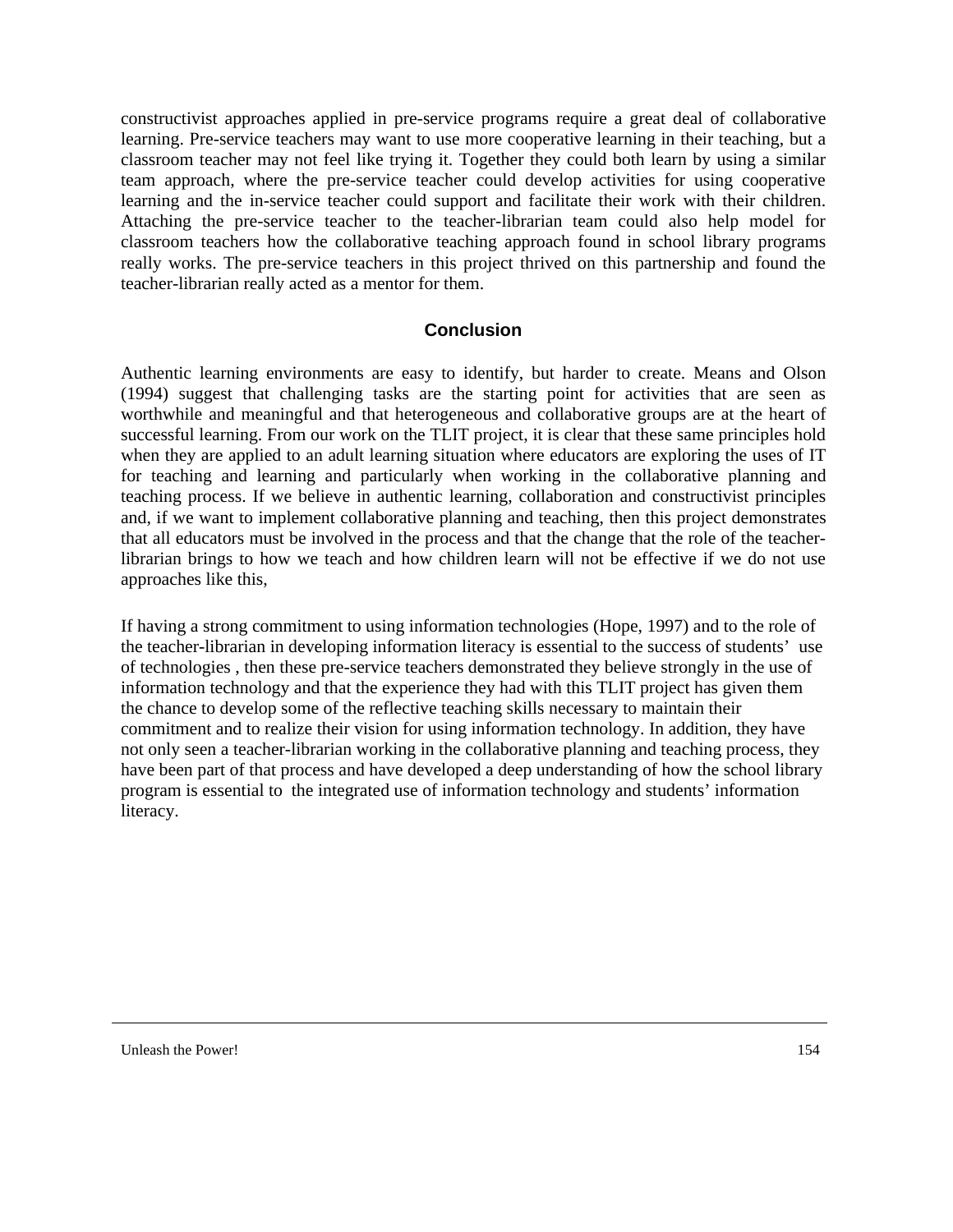#### **References**

- Driskell, T. and Cobbin, J. (1997). A key to technology integration into the classroom: The campus facilitator. *SITE Annual '97, Technology and Teacher Education*, CD-ROM version. Charlottesville, VA: Association for the Advancement of Computing in Education.
- Duffield, J.A. (1997). Trials, tribulations and minor successes: Integrating technology into preservice teacher preparation programs. *TechTrends*, 42 (4), p. 22-26.
- Hemmeter, M.L., Doyle, P.M., Collins, B.C and Ault, M.J. (1996). Checklist for successful implementation of field-based research. *Teacher Education and Special Education*, 19 (4), p. 342-354.
- Hope, W.C. (1997). Teachers, computer technology and the change process. *The Clearing House*, 70 (4). 191-193.
- John-Steiner, V., Weber, R.J., & Minnis, M. (1998). The challenge of studying collaboration. *American Educational Research Journal*, 35 (4), p. 773-783.
- Means, B., & Olson, K. (1994). The link between technology and authentic learning. *Educational Leadership*, 51 (7), p. 15-18.
- Shapson, S.M. (1998). Teacher education at a turning point. *Orbit*, 29 (2), p. 10-14.
- Wagner, T. (1998). Change as collaborative inquiry: A "constructivist" methodology for reinventing schools. *Phi Delta Kappan*, 79 (7), p. 512-517.
- Windschitl, M. (1998). The WWW and classroom research: What path should we take? *Educational Researcher*, 27 (1), p. 28-33.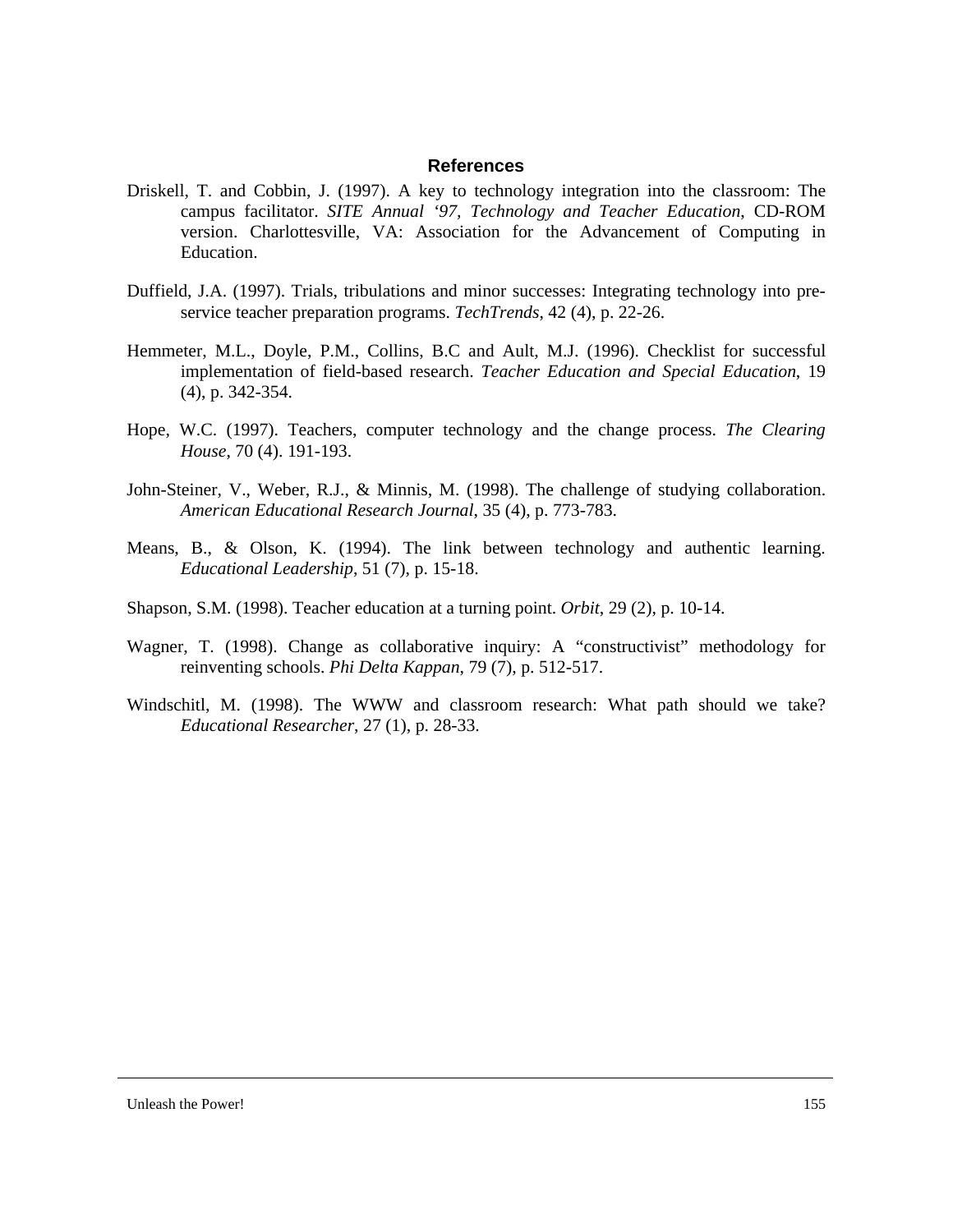# **Assessing Pre-service Teachers' Beliefs About the Role of the Library Media Specialist**

### **Linda L. Wolcott, Ph.D <wolcott@cc.usu.edu>**

*Associate Professor Department of Instructional Technology, Utah State University United States of America*

# **Kimberly A. Lawless, Ph.D**

*Assistant Professor Department of Instructional Technology, Utah State University United States of America*

# **Deborah Hobbs, Ph.D.**

# *Associate Professor Department of Elementary Education, Utah State University United States of America*

*The revision of* Information Power *(1998) focuses on building partnerships for greater student learning. While not a radical departure from the previous edition (1988), the recent document emphasizes both greater collaboration and leadership and increased involvement with the technologies of information and learning. This study set out to determine whether teacher education programs were preparing tomorrow's teachers to expect and accept the redefined role of the school library media specialist. It involved the development and the administration of a scale to assess pre-service teachers' beliefs about the role of the school library media specialist. The results of the pilot study reported here are preliminary but suggest that while pre-service teachers distinguish three distinct sets of functions they place more emphasis on those functions associated with information access and delivery than on those related to learning and teaching. Further, pre-service teachers do not appear to understand the role areas of learning/teaching and program administration.*

## **Introduction**

The recent update of *Information Power* (1998) emphasizes three major areas of the library media specialist's role: learning and teaching, information access and delivery, and program administration. This restatement of the original roles of teacher, information specialist, and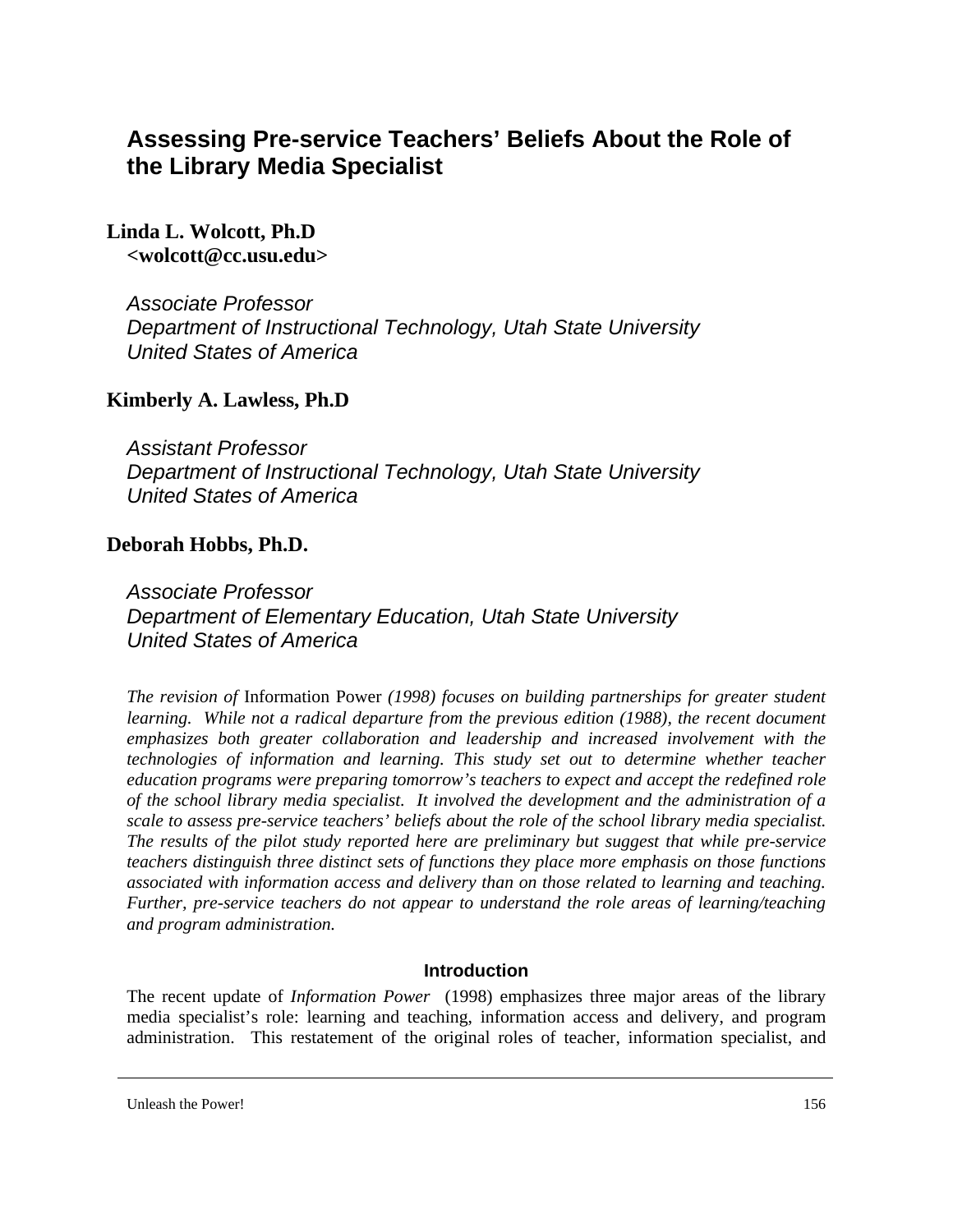instructional consultant, is set in a context of collaboration, leadership, and technology—the unifying themes for partnerships in the information age. The new guidelines introduce the Information Literacy Standards for Student Learning as the foundation for effective library media programs. The Standards firmly establish the library media specialist as an essential partner in fostering student learning.

We asked ourselves whether and to what extent the envisioned roles of the library media specialist match the conception held by pre-service teachers. Do teachers in training share common ground with the drafters of *Information Power*? Are pre-service teachers' beliefs about the role of the library media specialist such that they would be accepting of the newly defined roles? Would their beliefs predispose them to work in partnership with library media specialists in their expanded role?

The research described in this paper sets out to explore pre-service teachers' beliefs about the library media specialist's role. Specifically, the goal of the study was to ascertain the degree of awareness that pre-service teachers have of the three major roles of the library media specialist as delineated in *Information Power: Building Partnerships for Learning*. Responses to this inquiry can help us determine whether teacher education programs are adequately addressing the role of the library media specialist and library media programs in the curriculum. Further, knowledge of pre-service teachers' beliefs can provide us with strategies for building relationships between the library media specialist and novice teachers.

### **Methodology**

To assess pre-service teachers' beliefs about the role of the library media specialist, we undertook the development of a scale. We began by identifying items derived from the principles and goals detailed under each of the three major roles in *Information Power.* We conducted a content analysis of the principles and goals, a process that involved separating, categorizing, and coding individual concepts. By sorting and comparing the statements within each code category, we identified major themes and elements, combined similar items, and eliminated redundant ones. Further, we selected those items that described functions within a role, rather than those that stated a specific task which library media specialist performed or a behavior they exhibited. The process yielded a list of 45 preliminary items.

Our next step involved matching each item to one of the three role areas: learning and teaching, information access and delivery, and program administration. To confirm whether our categorization of items aligned with the role constructs, we collected judgmental validity evidence from graduate students in the Department of Instructional Technology at Utah State University (USA). Using conceptual definitions for each of the hypothesized constructs the students assigned each item to one of the three categories based on these definitions. We ran frequency analyses on the student responses to determine the degree of agreement among item assignments. As a result of the analysis, we collapsed two categories, refined the definitions, and reworded several items to better align them with the construct category. After the revision, we repeated the process with a separate group of undergraduate education majors. The subsequent analysis yielded a list of 43 items.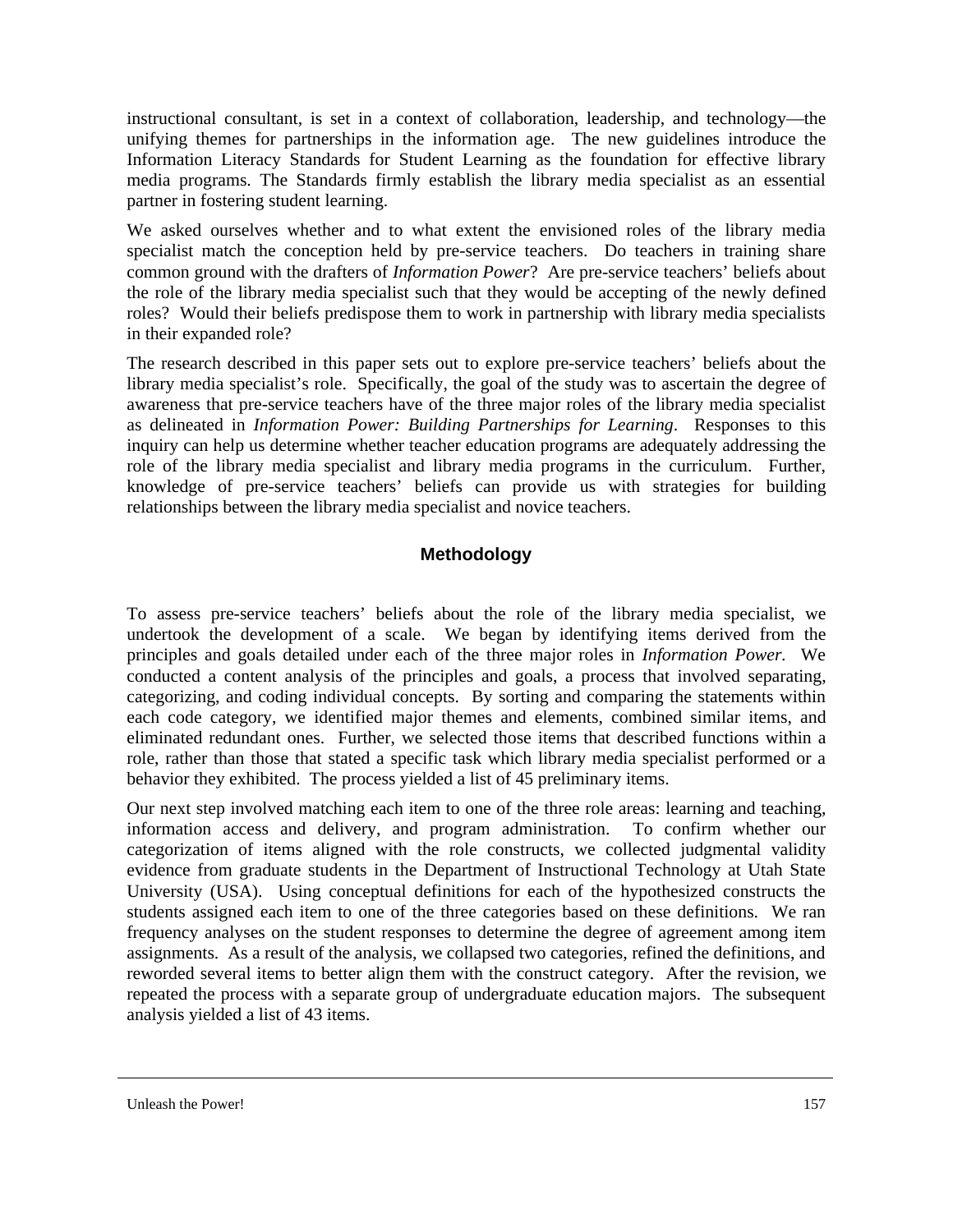With confidence in the conceptual definitions and the operational ability of the items, we prepared the scale using a Likert response ranking, ranging from A, representing strongly disagree, to E, representing strongly agree. We then administered a pilot test of the scale to approximately 300 pre-service teachers enrolled in their junior or senior year at one of three teacher education programs. The institutions represented included a large eastern university, a mid-sized western university, and an eastern teacher education college. Subjects were asked to indicate the degree to which they agreed that each of the items represents a role that a school library media specialist should perform. A total of 262 responses were returned; 63, 177, and 22 from the participating institutions, respectively. The sample consisted predominantly of female students (91%) enrolled in their senior year (58.8%). The average age of subjects was 23, and their average self-reported GPA was 3.5.

Responses to the pilot scale were entered into a spreadsheet file using Microsoft Excel98 and subsequently imported into the statistical package SPSS™. Frequency distributions, means, and standard deviations were obtained for each of the items. To determine the reliability of the scale, an exploratory factor analysis was conducted for all scores. Prior to performing the calculations, data were screened for outliers as well as missing and miscoded data.

### **Results/Findings**

Three factors emerged from the exploratory factor analysis. The factors identified by the preservice teachers account for 49.5% of the variance and closely correspond to the three hypothesized categories. Based on the items that loaded on them, we labeled the resulting factors: curriculum and instruction, resource provision and guidance, and library media center (LMC) administration. With 20 items loading on it, resource provision and guidance was the factor with the highest reliability  $( = .96)$  and the highest mean score (4.41). The second highest factor with a mean of 4.21 and an alpha of .88 consisted of twelve items relating to curriculum and instruction. The third factor was comprised of nine items associated with library media center administration; the mean was  $3.73$  and  $= .89$ . Tables 1, 2, and 3 list the items that loaded on each of the three factors.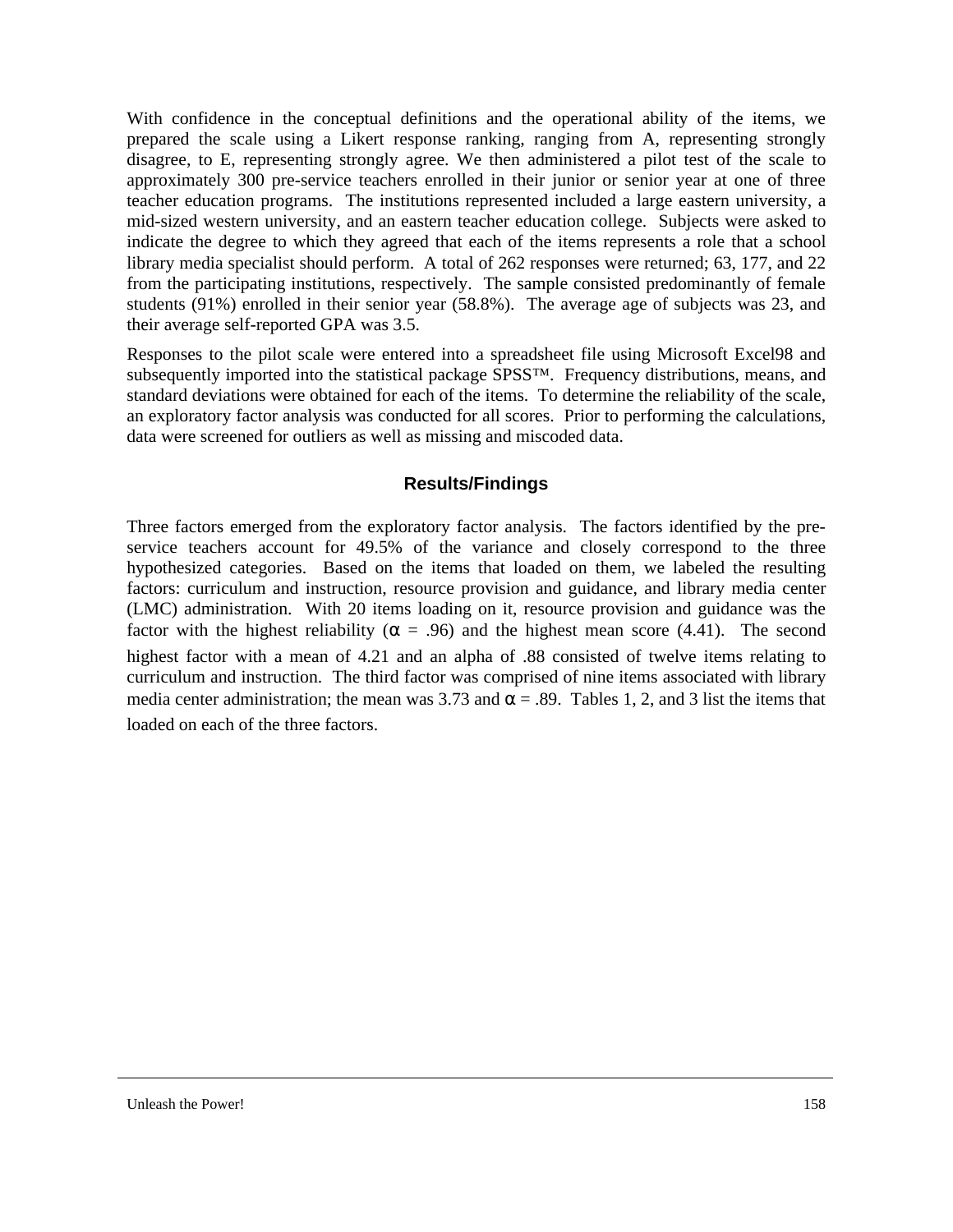### **Table 1. Items Loading on Factor 1: Resource Provision and Guidance**

|                                                                                                                                                                             | Mean | Standard<br>Deviation |
|-----------------------------------------------------------------------------------------------------------------------------------------------------------------------------|------|-----------------------|
| 1. teach students how to conduct research                                                                                                                                   | 4.09 | .91                   |
| 5. provide information resources appropriate to students' information<br>needs and learning tasks                                                                           | 4.58 | .77                   |
| 6. provide information resources that represent diverse points of<br>view                                                                                                   | 4.38 | .85                   |
| 8. create an atmosphere that encourages use of the library media<br>center                                                                                                  | 4.70 | .75                   |
| 9. match the information needs and interests of individual users with<br>appropriate library resources                                                                      | 4.45 | .79                   |
| 10. integrate library media competencies (i.e., skills in using<br>and technology) into the curriculum<br>information<br>and<br>instructional activities                    | 4.22 | .87                   |
| 12. develop a collection of information resources that supports<br>instruction and individual interests                                                                     | 4.44 | .79                   |
| 13. evaluate the effectiveness of library media resources, services,<br>and programs                                                                                        | 4.50 | .84                   |
| 14. teach students information literacy concepts and skills (i.e., how<br>to locate, evaluate, and use information)                                                         | 4.45 | .88                   |
| 16. ensure access to a wide range of information and ideas                                                                                                                  | 4.51 | .83                   |
| 18. provide access to information resources outside the library media<br>center (e.g., through interlibrary loan, electronic networks, and<br>resource sharing              | 4.31 | .87                   |
| 20. provide information resources to accommodate a wide range of<br>abilities, learning styles, and information needs                                                       | 4.38 | .85                   |
| 22. provide information resources and adaptive technologies for<br>students with disabilities or specials needs                                                             | 4.34 | .89                   |
| 23. promote the library media center, its programs and services as<br>essential components of the school's instructional program                                            | 4.48 | .83                   |
| 24. plan for the on-going development of the library media program                                                                                                          | 4.49 | .83                   |
| 29. encourage students to read, view, and listen for enjoyment as<br>well as for information                                                                                | 4.48 | .87                   |
| 33. teach ethical behaviors with respect to the use of information and<br>technologies (e.g., compliance with copyright regulations and<br>responsible use of the Internet) | 4.34 | .87                   |
| 34. develop policies and procedures for use of the library media<br>center and it materials                                                                                 | 4.44 | .85                   |
| 38. organize library resources to facilitate access and use                                                                                                                 | 4.54 | .80                   |
| 41. provide information resources in a wide range of formats (e.g.,<br>traditional as well as computerized resources)                                                       | 4.41 | .83                   |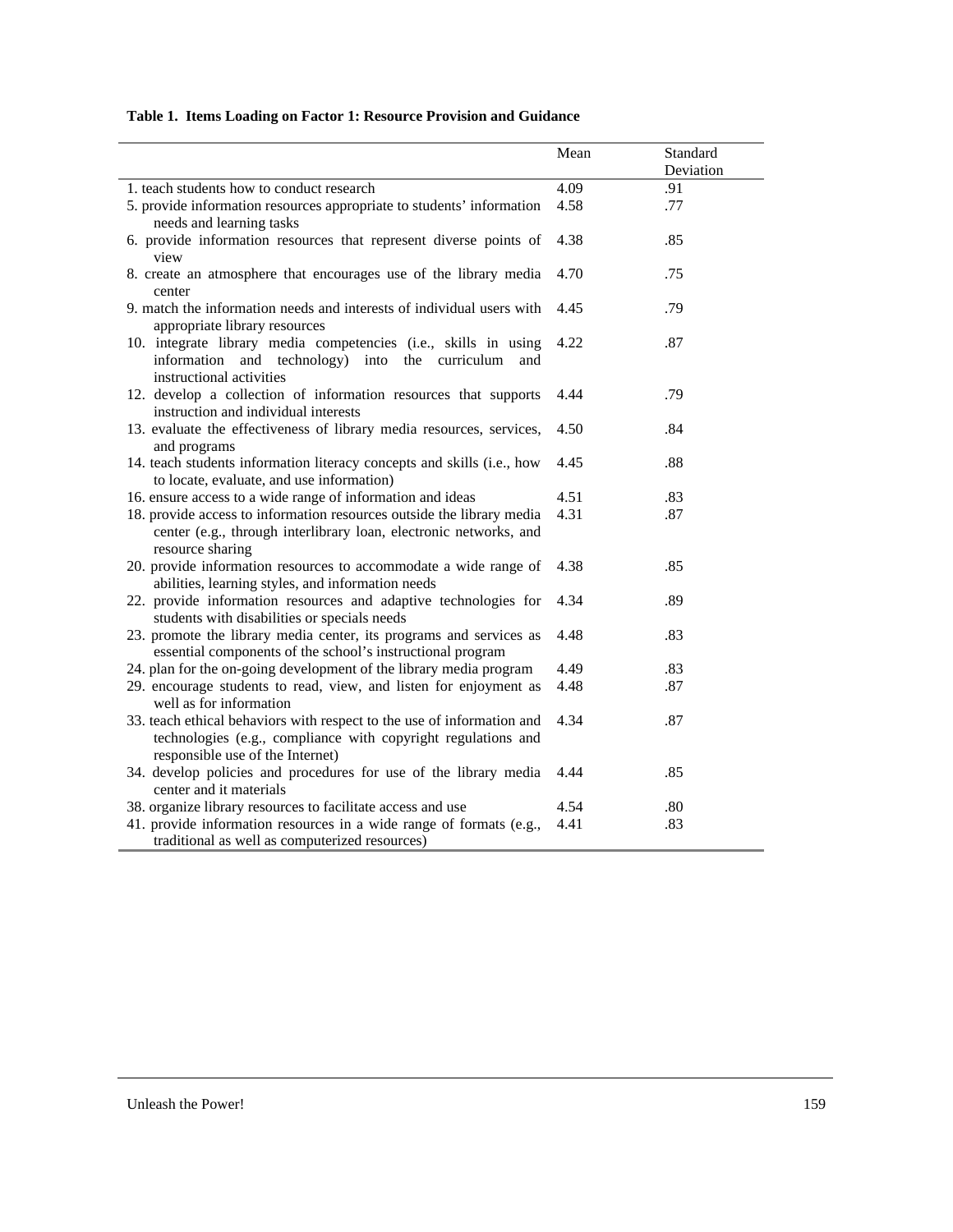#### **Table 2. Items Loading on Factor 2: Curriculum and Instruction**

|                                                                    | Mean | Standard  |
|--------------------------------------------------------------------|------|-----------|
|                                                                    |      | Deviation |
| 3. facilitate teaching of the school's curriculum                  | 3.46 | 1.01      |
| 7. participate in developing school curriculum                     | 3.50 | 1.00      |
| 11. identify needs of the school community                         | 3.74 | .87       |
| 17. teach students how to be independent learners                  | 3.71 | 1.06      |
| 19. plan instructional activities with teachers                    | 3.83 | .94       |
| 21. create instructional materials for teaching and learning       | 3.77 | 1.02      |
| 25. guide teachers in the effective design of instruction          | 3.41 | 1.06      |
| 26. support the concept of the intellectual freedom of information | 3.78 | .97       |
| 35. foster collaborative inquiry as well as individual inquiry     | 3.99 | .90       |
| 39. help students develop life-long learning skills                | 4.04 | 1.07      |
| 40. oversee the allocation of financial resources                  | 3.67 | .99       |
| 42. help students develop critical thinking skills                 | 3.86 | 1.02      |

#### **Table 3. Items Loading on Factor 3: LMC Administration**

|                                                                                                                             | Mean | Standard<br>Deviation |
|-----------------------------------------------------------------------------------------------------------------------------|------|-----------------------|
| 4. serve as a member of the school's administrative team                                                                    | 3.82 | .98                   |
| 15. communicate program needs, goals, and accomplishments with<br>school administrators                                     | 4.13 | .92                   |
| 27. develop programs through the library media center that reflect 4.16<br>the mission, goals, and objectives of the school |      | .93                   |
| 28. provide leadership in using technology for teaching and learning                                                        | 4.31 | .83                   |
| 30. coordinate the purchase of materials including hardware and<br>software for the library media center                    | 4.42 | .88                   |
| 31. help students develop media literacy skills (i.e., how to analyze<br>mass media)                                        | 4.23 | .91                   |
| 32. communicate with parents and other members of the community 4.07<br>about the library media center                      |      | .90                   |
| 36. manage the use of the library media center facilities and 4.47<br>resources                                             |      | .87                   |
| 37. collaborate with district personnel in providing library media 4.30<br>services                                         |      | .81                   |

Only two of the 43 items did not load on any of the three factors; these were items 2, supervise the library media center staff, and 43, train the school staff in the use of information resources and technology. The overall scale reliability was high, reporting a Cronbach's alpha of .96 when subjected to principal axis factoring with equamax rotation.

On which of the 43 items was there the highest agreement? The pre-service teachers most strongly agreed that the library media specialist should create an atmosphere that encourages use of the library media center (79.8%), provide information resources appropriate to students' information needs and learning tasks (68.2%), and organize library resources to facilitate access and use (67.2%). Table 4 lists the ten items with which the subjects most strongly agreed. With two exceptions, these items are associated with Factor 1, resource provision and guidance.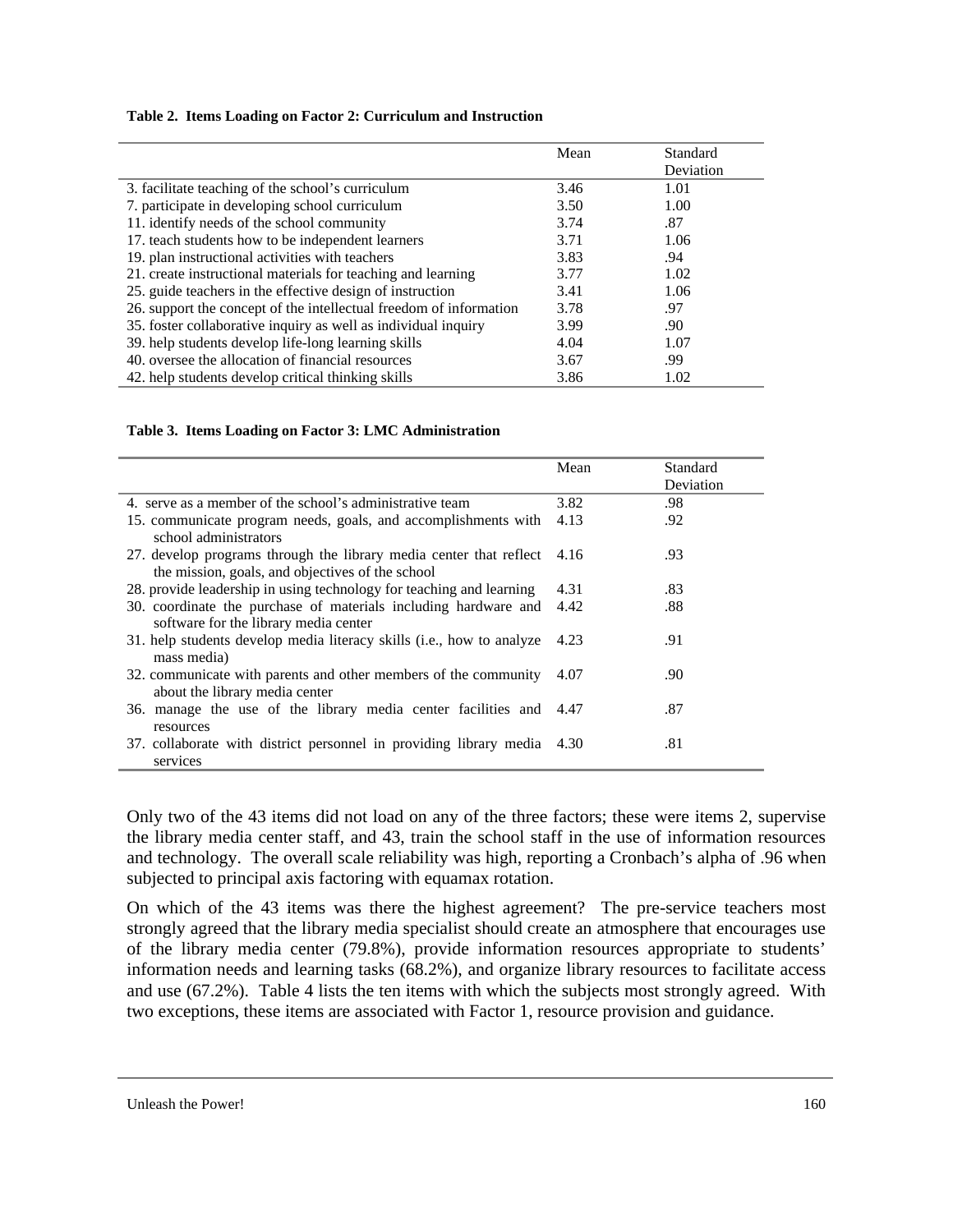|  |  |  |  | <b>Table 4. Items with Strongest Agreement</b> |
|--|--|--|--|------------------------------------------------|
|--|--|--|--|------------------------------------------------|

|                                                                                                                                  | Percent |
|----------------------------------------------------------------------------------------------------------------------------------|---------|
| <b>Item</b>                                                                                                                      |         |
| 8. create an atmosphere that encourages use of the library media center                                                          | 79.8    |
| 5. provide information resources appropriate to students' information needs and learning tasks                                   | 68.2    |
| 38. organize library resources to facilitate access and use                                                                      | 67.2    |
| 29. encourage students to read, view, and listen for enjoyment as well as for information                                        | 65.3    |
| 13. evaluate the effectiveness of library media resources, services, and programs                                                | 64.8    |
| 16. ensure access to a wide range of information and ideas                                                                       | 64.1    |
| 36. manage the use of the library media center facilities and resources                                                          |         |
| 24. plan for the on-going development of the library media program                                                               | 63.7    |
| 23. promote the library media center, its programs and services as essential components of the<br>school's instructional program | 63.4    |
| 14. teach students information literacy concepts and skills (i.e., how to locate, evaluate and use<br>information)               | 63      |
| 30. coordinate the purchase of materials including hardware and software for the library media<br>center                         | 61.3    |
| 34. develop policies and procedures for use of the library media center and its materials                                        |         |

The majority of subjects were in agreement with all of the items; there were no items on which the majority of subjects either disagreed or strongly disagreed. The largest percent of disagreement (20% combined disagree and strongly disagree) was in response to the statement that the library media specialist should guide teachers in the effective design of instruction. The lowest means occurred with items that loaded on Factor 2, dealing with learning and curriculum.

## **Conclusions**

The results of the factor analysis conducted on the pilot administration of the scale validate it as a measure of pre-service teachers' beliefs about the role of the library media specialist. The factors that emerged align with the three major role areas outlined in *Information Power*. However, despite a close correspondence between the factors and the role areas, the distribution of items across the three factors differs somewhat from our categorization of items derived from *Information Power*. Pre-service teachers appear to see the role areas a little differently. For example, Factor 1 focuses on providing resources but also encompasses administrative functions associated with information access and with instruction and guidance in the use of resources. Factor 2 emphasizes functions relating to curriculum and facilitating instruction; there appears to be less involvement on the part of the library media specialist in directly teaching students and teachers in the use of resources and technology. Functions pre-service teachers associate with Factor 3 are, with one exception, administrative but the scope of the factor is limited. Subjects associated a number of clearly administrative functions such as planning and public relations with Factor 1. Subjects in the study do not appear to understand the role areas of learning/teaching and program administration.

Analysis of the individual items provides further evidence of this perception. The items on which subjects expressed strong agreement are primarily those that loaded on Factor 1, resource provision and guidance. Few items related to Factor 3, LMC administration, and none associated with Factor 2, curriculum and instruction, are among the first ten or even 20 items on which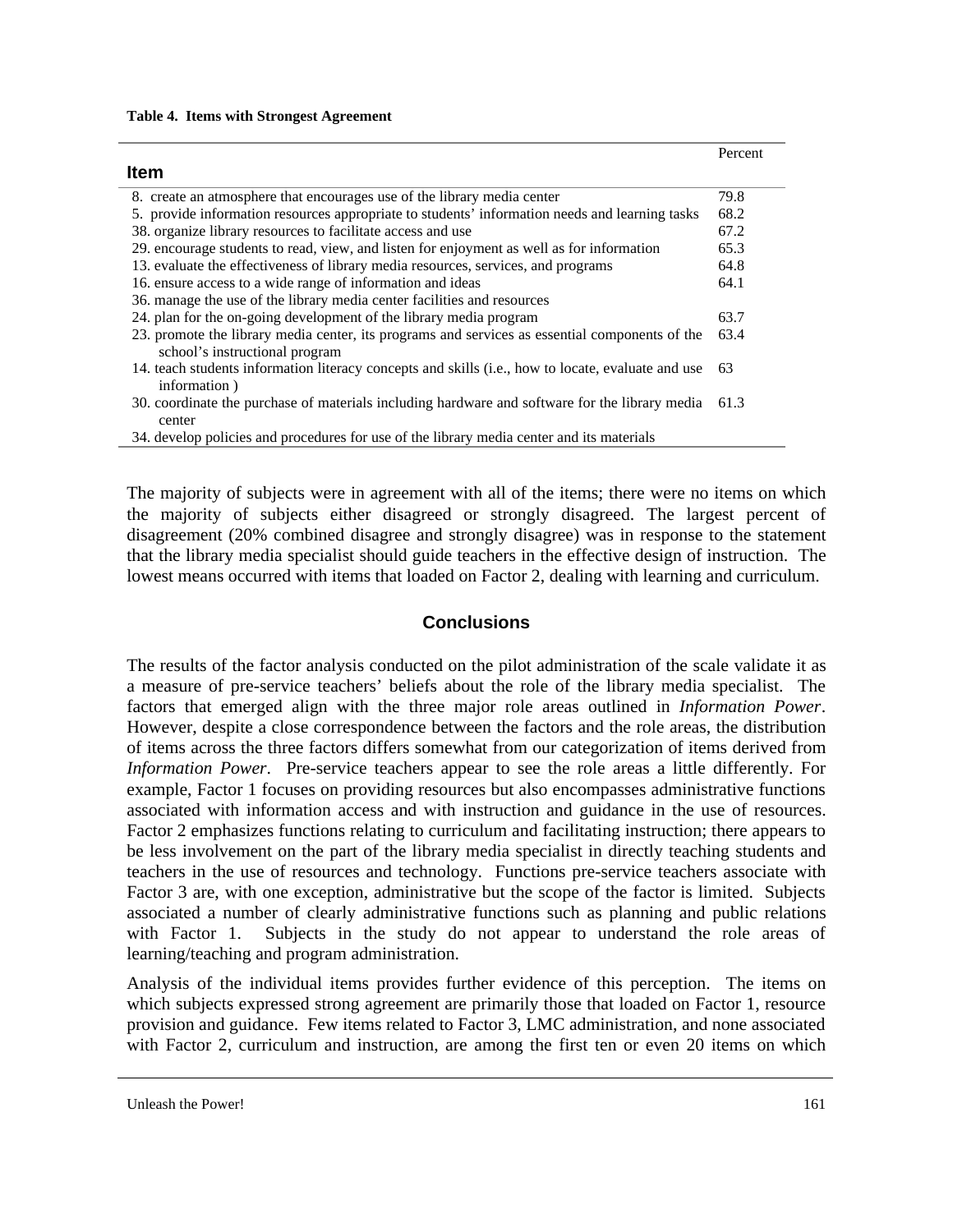students indicated strong agreement. The items receiving the lowest ratings are those that deal with teaching and collaborating with teachers in developing curriculum and instruction.

What does this suggest about pre-service teachers' conception of the library media specialist role? According to the data, we conclude that the pre-service teachers closely identify the library media specialist with the more traditional "librarian" role. The resource manager and information provider functions are closely linked and key aspects in their perception of the library media specialist role. We are gratified to find an acknowledgement of the administrative functions. However, we are concerned that items we associate with the learning and teaching area and those that emerged as Factor 2, are poorly represented among the functions that the preservice teachers believe are integral to the role of the library media specialist.

In summary, pre-service teachers distinguish three distinct sets of functions. Among the role areas, they place more emphasis on those associated with information access and delivery than on those related to learning and teaching. Given the subjects' responses to individual items, we conclude that they do not share the vision of the library media specialist as a collaborative partner and leader in instruction and technology espoused in *Information Power*.

Further development of the instrument will expand our understanding of pre-service teachers' beliefs as we administer the scale to larger sample and apply qualitative approaches to identify alternative role conceptions. Additional analysis will be conducted to identify correlations among individual items and comparisons among groups representing different teacher education programs and stages of academic preparation.

Writers of *Information Power* envisioned collaboration and leadership in instruction and technology as hallmarks of the library media specialist's role. Results of the pilot study of the pre-service teachers' belief scale suggest that in order to build partnerships for student learning, the education community should:

- widely disseminate *Information Power* and *The Information Literacy Standards for Student Learning* to the education community, especially to classroom teachers and teacher educators;
- raise awareness in teacher education courses of the broader role of the library media specialist;
- involve pre-service teachers in field experiences and student teaching with library media specialists who exemplify the principles of *Information Power*;
- model collaboration by partnering with library media educators in teacher education programs; and
- promote *The Information Literacy Standards for Student Learning* along with the core standards of other disciplines.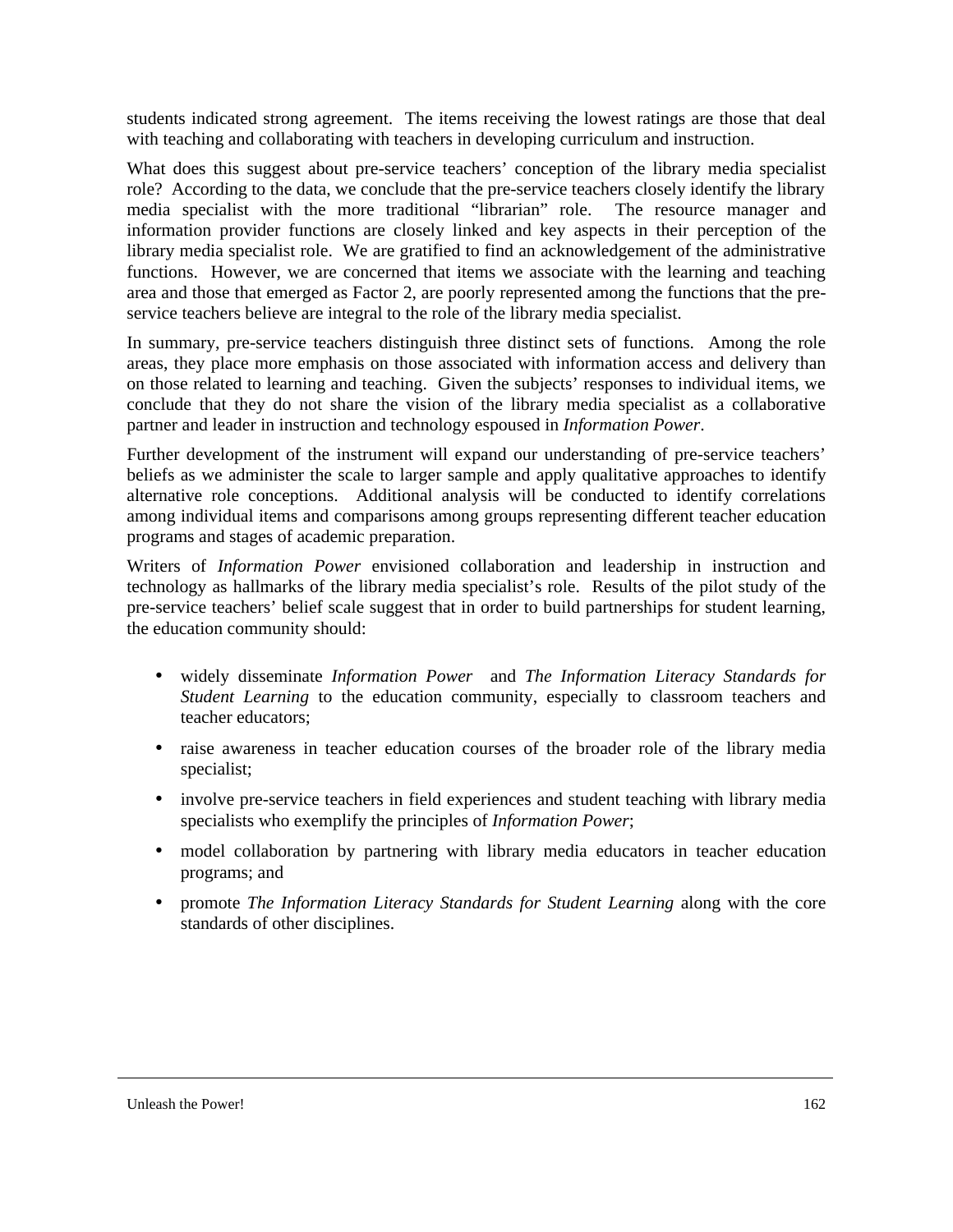### **Notes**

1 This study was funded by a 1998 AASL/Highsmith Research Grant.

### **References**

Information Power: Building Partnerships for Learning. (1998). Chicago: American Library Association.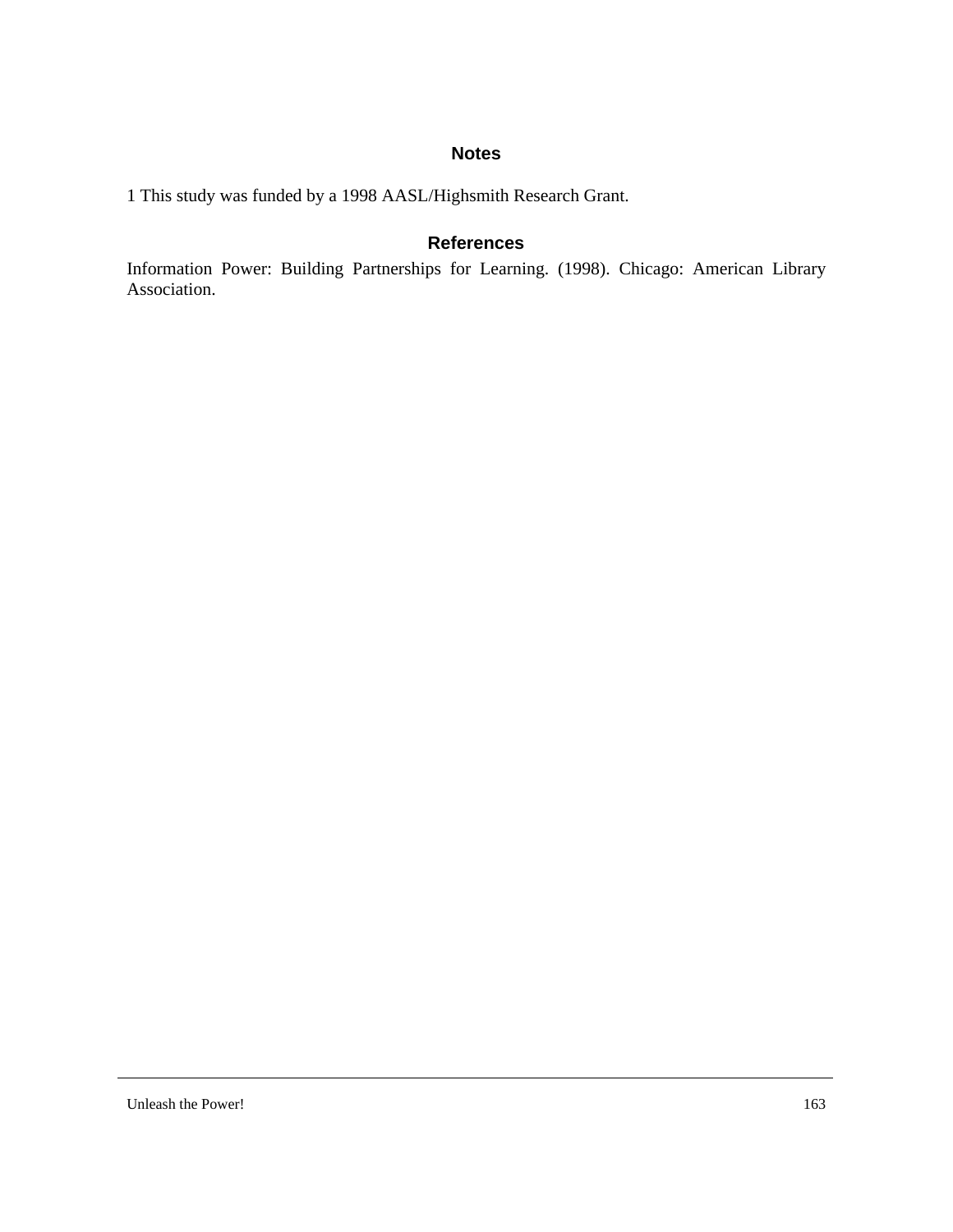# **The Role of the Principal in an Information Literate School Community**

**Findings from an International Research Project**

**Dianne Oberg, Ph.D.**

<doberg@ualberta.ca>

*Associate Professor University of Alberta Canada*

# **Lyn Hay**

*Lecturer Charles Sturt University Australia*

# **James Henri, Ph.D.**

*Senior Lecturer Charles Sturt University Australia*

*This paper reports the results of an international study of the principals' role in developing and supporting information literacy programs in Australia, Canada, Finland, France, Japan, Scotland, and South Korea. Principals and librarians in all countries except South Korea differed significantly on the amount of time they perceived the principal to spend on tasks related to the information literacy program. Principals and librarians in Australia, Finland, and Scotland agreed about the amount of time they thought the principal should spend on such tasks in the future. In Canada, Japan, and South Korea, however, there was a significant difference between the two groups. Overall mean scores on present and future perceptions suggest that in five of the six countries principals and librarians are well-aligned in their beliefs about the role of the principal; the exception was Scotland where school librarians are not qualified teachers. These and other findings should be useful to principals and librarians in schools throughout the world, as they struggle in difficult times to provide quality schooling and information services and to contribute to the development of literate and independent library users.*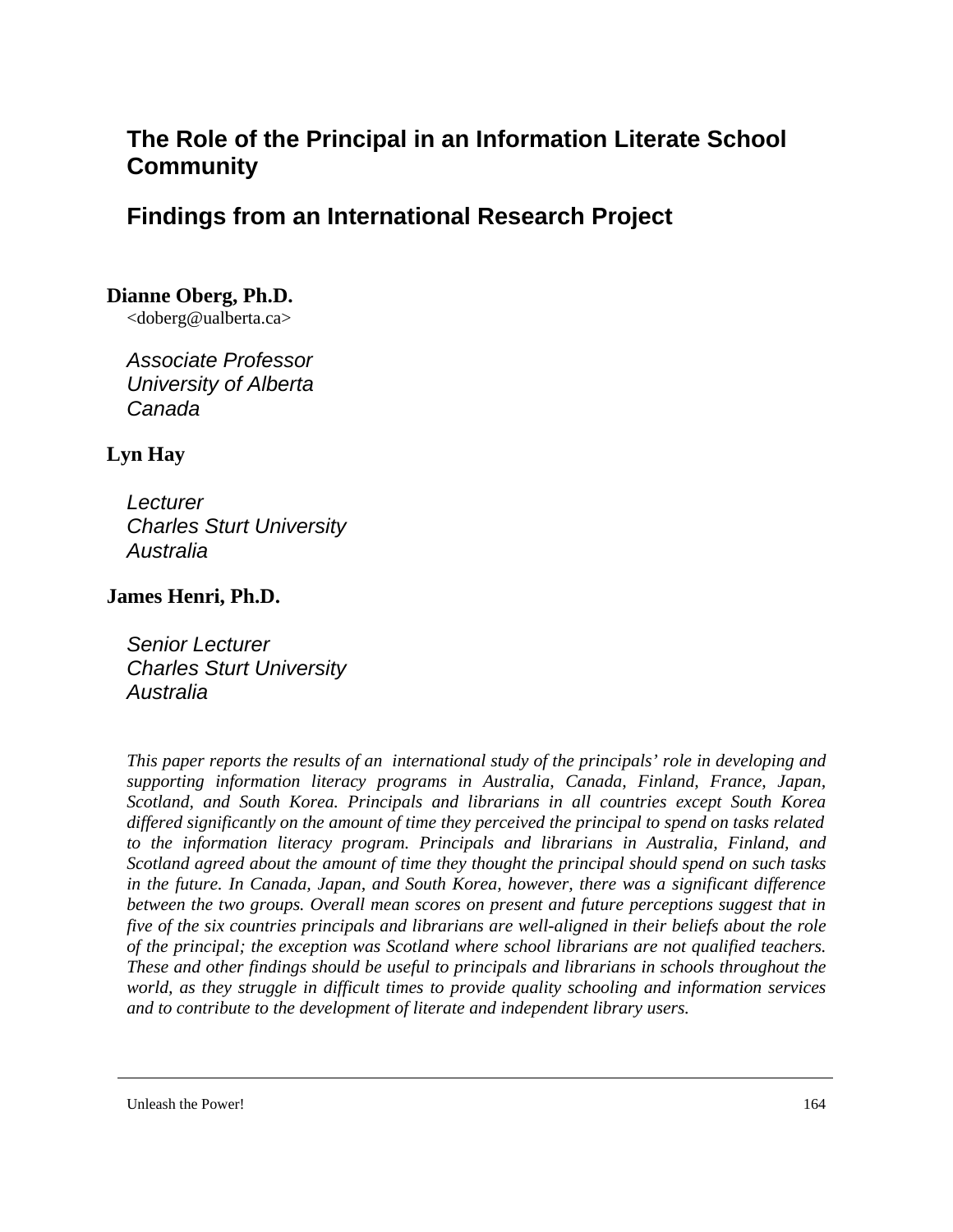### **Introduction**

This research had its origin in projects undertaken by the researchers in Canada and Australia. Lyn Hay and James Henri completed a qualitative study in Australia (Hay & Henri, 1995; Henri & Hay, 1996), based on work done in this area by Dianne Oberg and Linda LaRocque in Canada (LaRocque & Oberg, 1990, 1991; Oberg, 1996). The Canadian project involved five schools in Alberta; the Australian project was undertaken in six schools in New South Wales. The qualitative studies provided in-depth analyses of the ways that principals working within an information literate school community are able to support the librarian. The projects also identified the methods used by librarians to involve the principal in the development of effective library and information services. Having identified the factors of influence and support that exist between the principal and the librarian in schools, the researchers have undertaken a quantitative study to examine these factors across a broader range of schools and contexts.

### **The International Study**

The international study, funded by IFLA and IASL, involved surveying both principals and librarians about principal support. The researchers organized a full day workshop at the 1997 IFLA conference at which four papers were given on the research related to the role of the principal (Dogg Hafsteinsdottir,1997; Henri & Hay, 1997; Moore, 1997; Oberg, 1997). In addition, a workshop was held for members of the International Research Reference Group (IRRG) representing the seven countries involved in this international study (see Table 1). The role of this group was to: (1) provide input and advice regarding the adaptation and translation of the quantitative and qualitative instruments for their country; and (2) plan and administer the procedures for data collection, analysis, and reporting of findings for their country.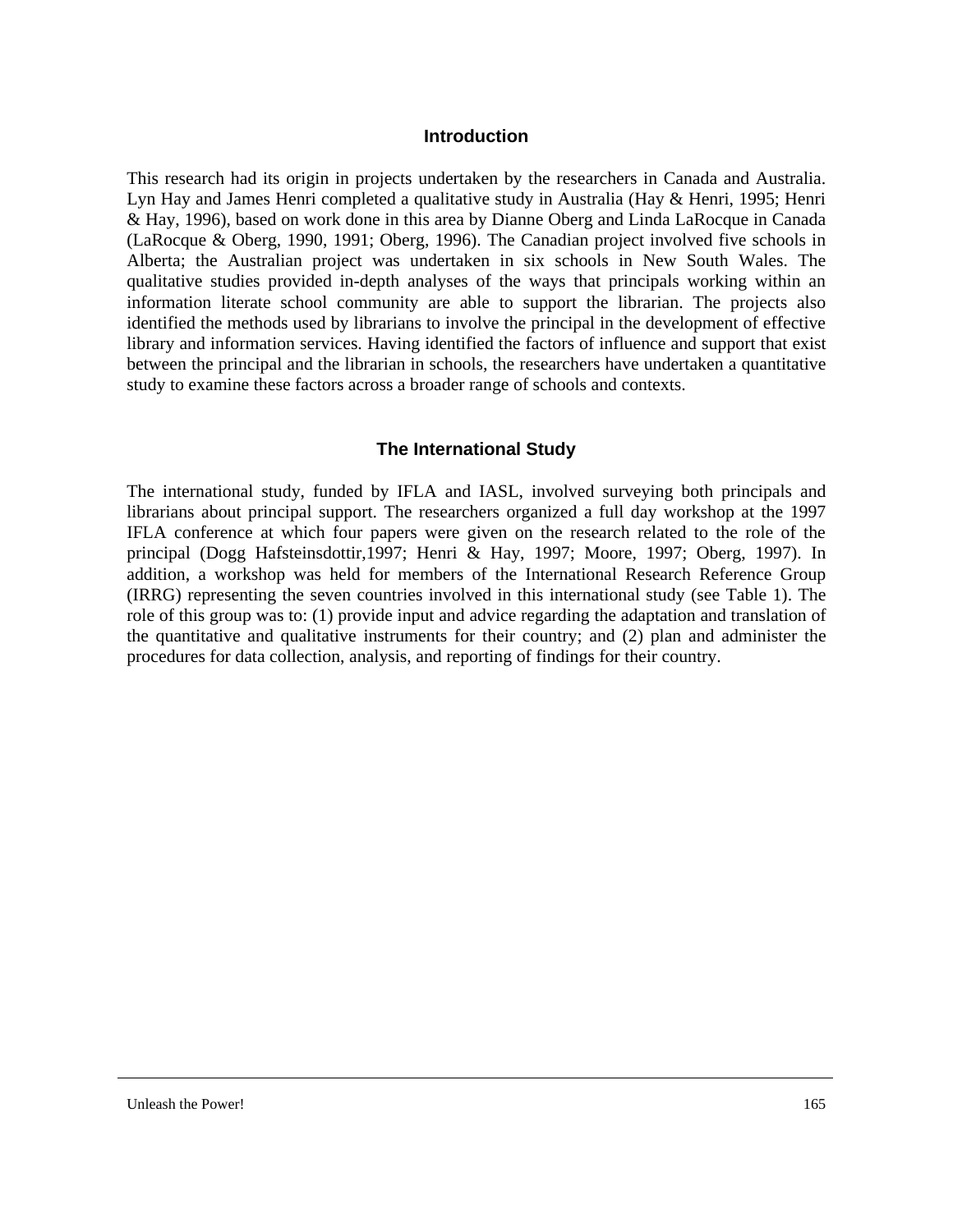| Table 1. International Research Reference Group |  |
|-------------------------------------------------|--|
|-------------------------------------------------|--|

|                  | James Henri       | Senior Lecturer                                                                |
|------------------|-------------------|--------------------------------------------------------------------------------|
| <b>Australia</b> | Lyn Hay           | Lecturer, School of Information Studies, Charles Sturt University, Wagga Wagga |
| Canada           |                   | Associate Professor, School of Library and Information Studies, University of  |
|                  | Dianne Oberg      | Alberta, Edmonton                                                              |
|                  | Liisa Niinikangas | Information Specialist and Partner, Lighthouse Consulting,                     |
| <b>Finland</b>   |                   | Tampere                                                                        |
| France           | Colette Charrier  | President of FADBEN and Teacher-librarian, Lycee Guez de Balzac, Angouleme     |
| Japan            | Setsuko Koga      | Professor, Department of Education, Aoyama Gakuin University, Shibuyaku        |
| Scotland         | James Herring     | Head of School (Acting), Department of Communication and Information Studies,  |
|                  |                   | Queen Margaret College, Aberdeen                                               |
| South Korea      | Yoon Ok Han       | Professor, Department of Library and Information Science, Kyonggi do           |
|                  |                   | University, Suwon-City                                                         |

### *Research Methodology*

Two model questionnaire sets—one for principals and one for librarians—were developed and tested in Australia. The three instruments in each of the questionnaire sets included both closedchoice and open-ended questions.

Instrument 1 to identified demographic variables for each of the country samples including the characteristics of the principals and librarians and the characteristics of individual schools. Principal and librarian respondents provided their own personal and professional details. In addition, the principals provided some whole school data, while the librarians provided specific library data. In this way, the researchers reduced the data input burden for participants and avoided duplication of data.

Instrument 2 was identified the level of principal support for the library program and the librarian. Both principals and librarians answered the same 50 questions (31 perception factors and 19 belief factors), using 5-point rating scales.

In Instrument 3, both principals and librarians responded to the same nine open-ended questions, related to the strengths and challenges of the library, the contributions of librarians to teaching and learning, the nature of information literacy, barriers to integration of information skills, the promotion of the library, and the respondents' roles in developing and supporting an information literate school community. Librarians answered two extra questions related to ways they used to maintain their credibility and ways that their principals could provide them with additional support.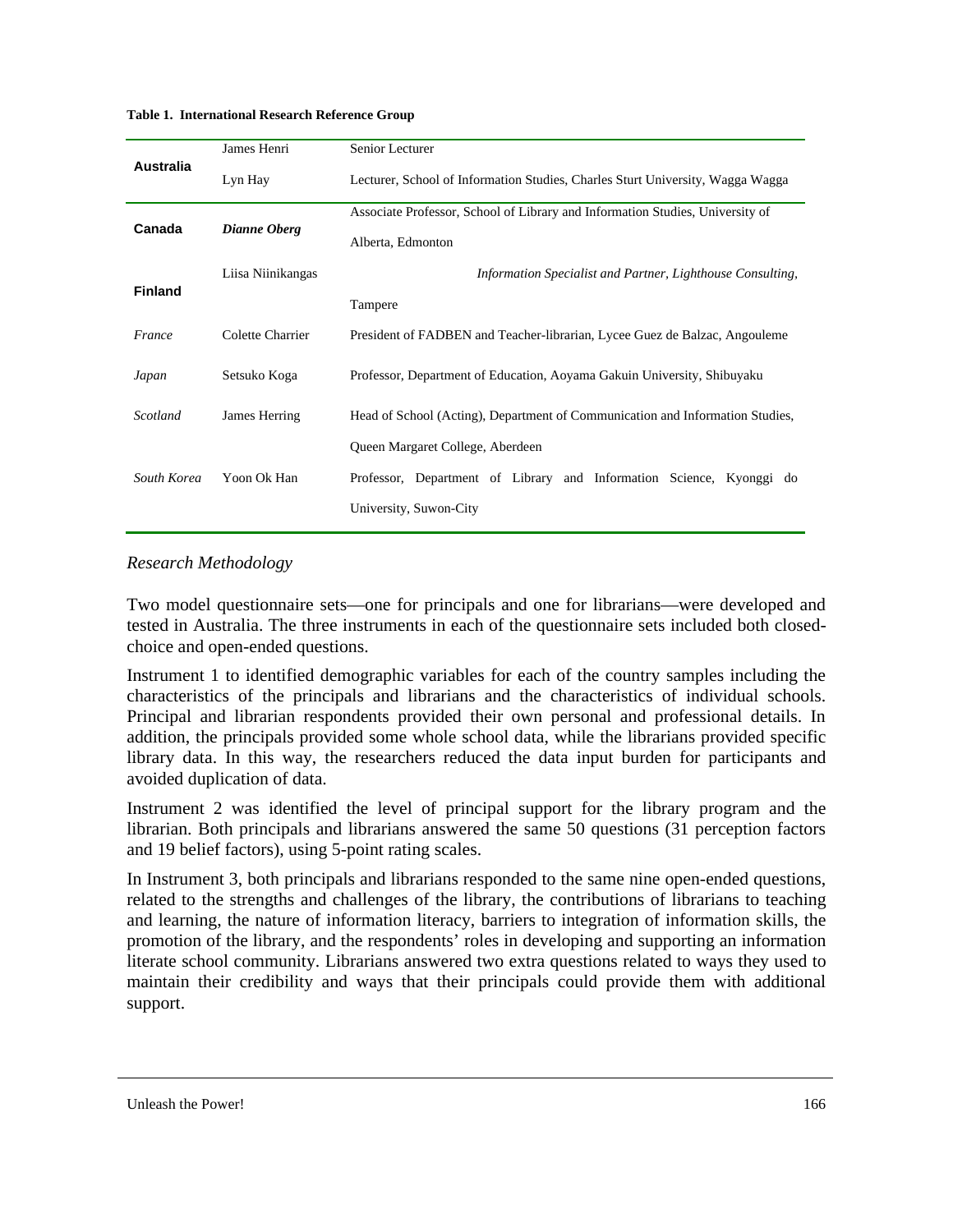Other papers (Hay, Henri & Oberg,1999; Oberg, Hay & Henri, in press) provide more detail in the background and on the design and administration of this international study. Readers should note that the terminology used for principals and librarians in schools varies considerably across the seven countries involved. Except in the case of direct quotes or where clarity of meaning requires, this paper uses the terms "principal," "librarian," and "library."

# **Findings from the International Study**

This section of the paper includes highlights with examples from the findings for individual countries and with examples from the findings of the cross-country comparative analysis. A report homepage including data analysis reports and papers on initial research findings from the IRRG countries is available at <http://farrer.riv.csu.edu.au/principal/survey/report.html>. The researchers in each country selected the survey participants in the way most appropriate to their local context. There was no attempt at a country-wide survey. In several cases, there were not teacher-librarians in many of the schools in the country or in the schools in the regions that could be selected for the study.

In Australia the study was conducted within the Australian Capital Territory (ACT), a relatively homogeneous socio-political area with a population of approximately 310, 000. It included all schools within the ACT—both public and Catholic systems—that employed both a full time principal and a teacher librarian. There were 191 public schools (with K-6, 7-10, and 11-12 schools) and 55 Catholic schools (with K-6 and 7-12 schools) surveyed.

In Canada, the study was conducted in the elementary and secondary schools of the province of Alberta in western Canada. Not all schools in Alberta have teacher-librarians and no school district in the province is large enough to have 200 schools with teacher-librarians. The sample for this study consisted of 252 schools, scattered across the province, with a teacher-librarian assigned at least one-half time to the school library program.

In Finland the study was conducted in 86 upper secondary schools in the south of the country. The Helsinki region (including Helsinki, Espoo, Vantaa, and Kauniainen), the only metropolitan area in Finland with a population of more than one million, was the target area of the research. Two towns to the north of Helsinki, Tampere (population of 180,000) and Lahti (population of 70,000), were also included. Lahti is a town with experimental mixed upper secondary and vocational schools and is well known for its school library development.

In Scotland, virtually all state secondary schools (those with students aged 11-18) have professional librarians who are referred to as "school librarians". This project included only state secondary schools since primary schools in Scotland do not have school librarians and some schools in the private sector do not have qualified librarians. Two hundred schools (50% of all Scottish secondary schools), with an equal balance of urban and rural schools, received the questionnaire.

In Japan the study was conducted in 40 high schools serving students aged 15-18 in Tokyo, an urban context, and in 60 primary and junior high schools serving students aged 6-14 in northern and central Japan, a rather rural area.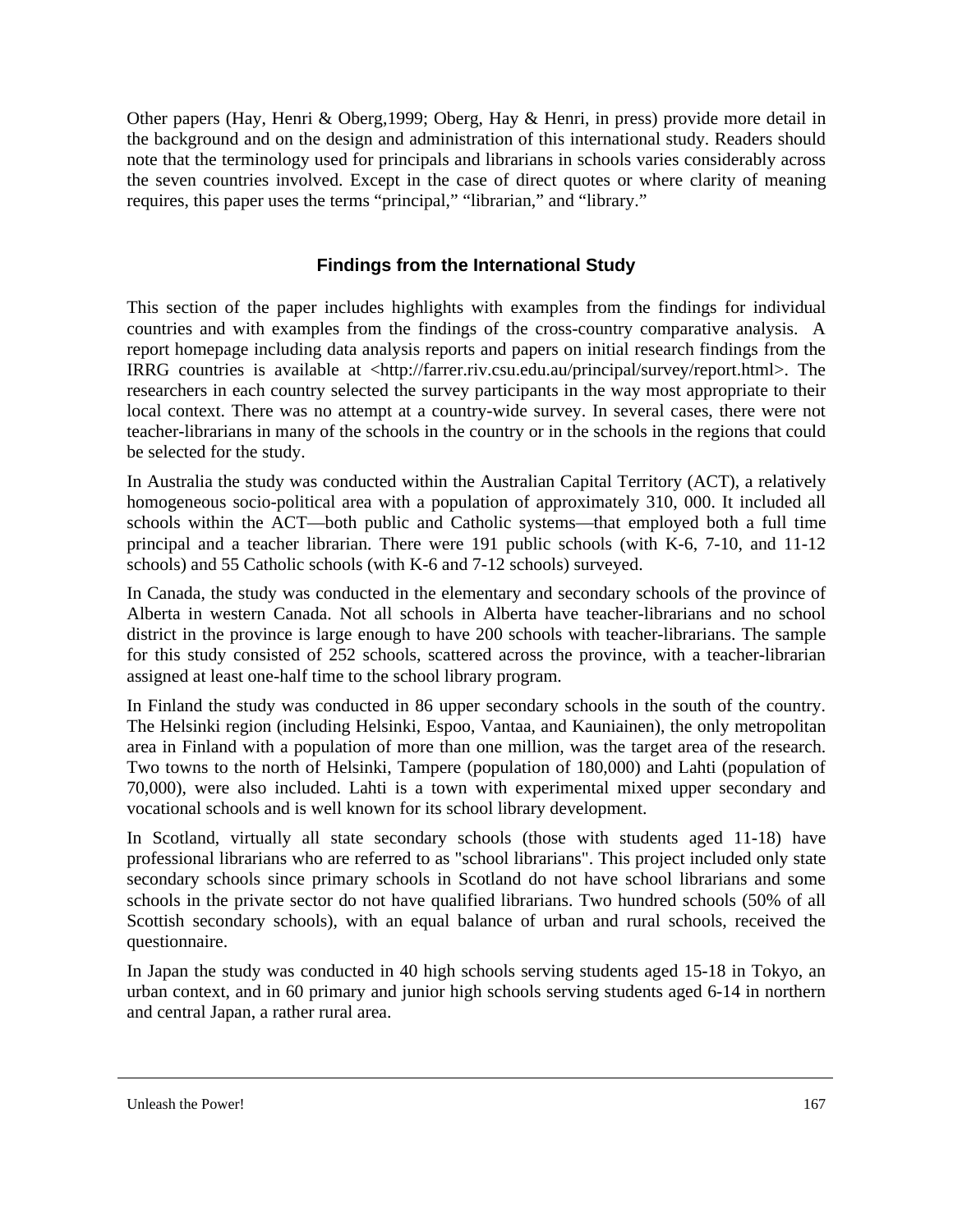In South Korea the study was conducted across the 11 high school districts of Seoul. Random sampling to select research participants was not possible because all high schools in Seoul do not have teacher-librarians. Thus, the 141 high schools in Seoul that have teacher-librarians were selected for the study. In all of Korea there are 252 teacher-librarians and 175 of them are in high schools.

In France the study was conducted in two different educational regions, Grenoble and Nice. The researchers contacted one in three of the schools in the two regions and a total of 295 secondary schools—colleges serving students aged 11-15 and lycees serving students aged 15-18—received the questionnaire. The schools were located in different geographical areas: urban, rural, remote, mountainous, and seaside. The researchers in France completed their own data analysis and reported overall findings at the 1998 IFLA conference. However, the data from that study is not yet available in English and therefore could not be included in this paper.

## **Sample Findings from Instrument 1**

Gender and age were two significant differences evident in the data from Instrument 1. Across all of the countries in the study, most principals were male and most librarians were female. This gender difference was significant for all of the countries in the study, even though the actual gender percentages varied from country to country. The percentages ranged from 57% in Australia to 88% in Japan for male principals and from 74% in France to 100% in Australia for female librarians. Most principals were older than most librarians. This age difference was also significant for all of the countries. Most principals were in their fifties while most librarians were in their forties. The exceptions were in South Korea where most principals were over 60, in Scotland where most principals were in their forties, and in Finland where most librarians were in their fifties.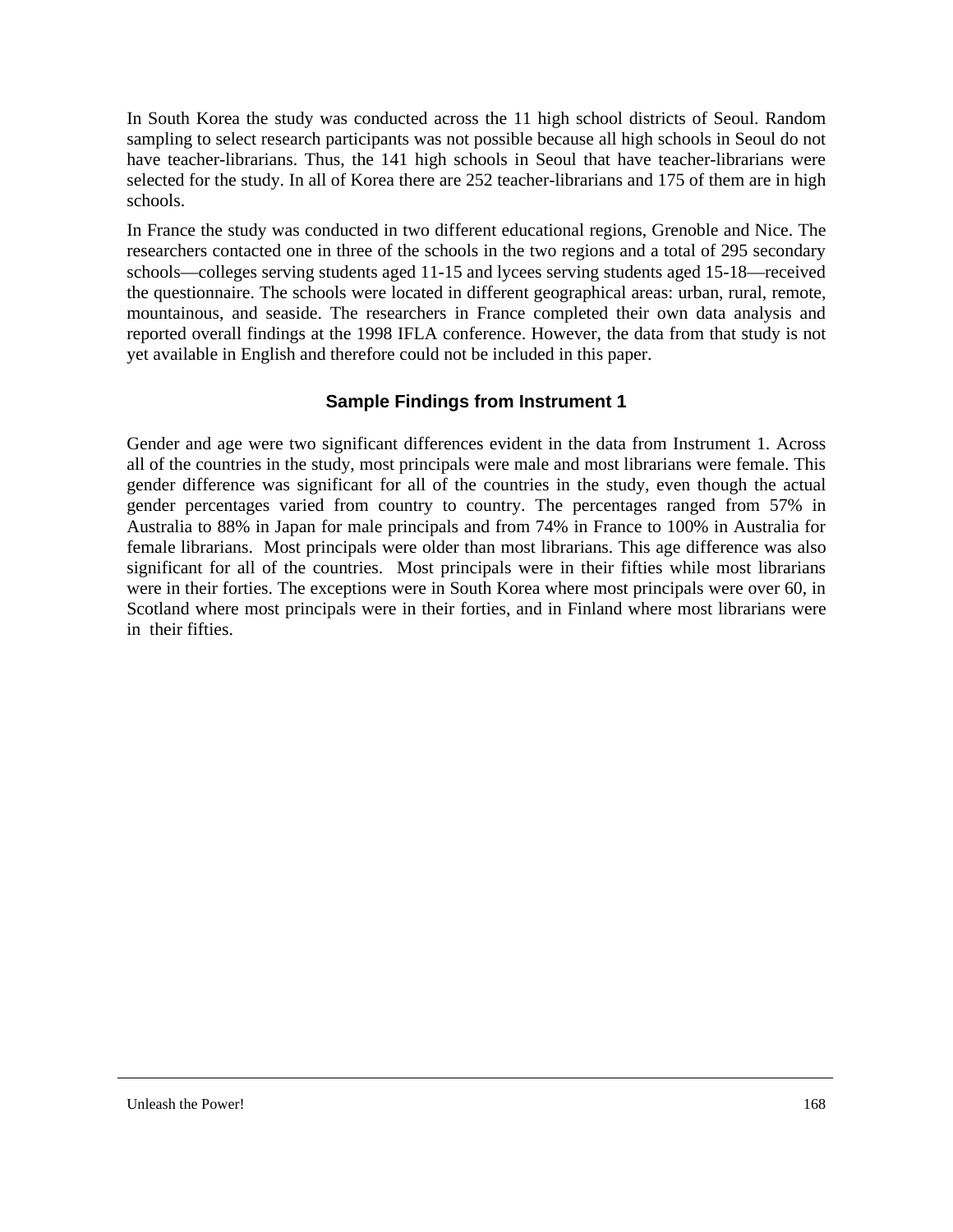



**Sample Findings from Instrument 2 Data**

### *Overall Mean Scores for Perceptions and Beliefs*

In order to get an overall comparison of the data across the countries and to test the correlations between the overall responses of librarians and principals in those countries, overall mean scores were calculated for Present Perceptions, Future Perceptions, and Beliefs for the librarians and the principals in each country. The overall mean scores were obtained by adding together the means of the questions and statements using the 5-point rating scales for Part A: Perception Factors  $(0=no$  comment,  $1=none$ ,  $2=a$  little,  $3=some$ ,  $4=a$  lot), and Part B: Belief Factors  $(0=no$ comment, 1=strongly disagree, 2=disagree, 3=agree, 4=strongly agree). Table 2 reports the overall means and p-values for comparisons.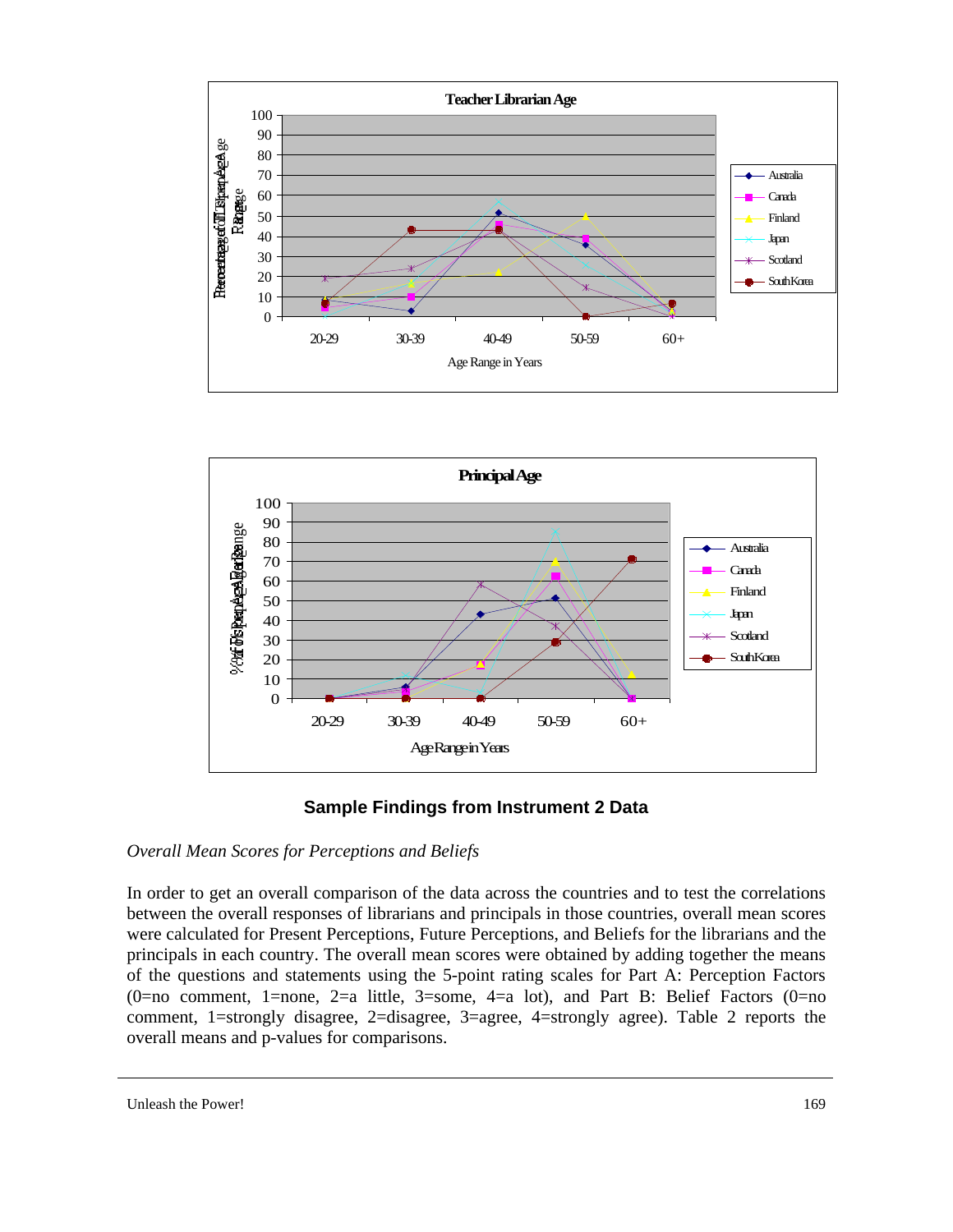|                  | AU     | CA     | <b>FI</b> | J <sub>P</sub> | <b>KR</b> | <b>SC</b> |
|------------------|--------|--------|-----------|----------------|-----------|-----------|
| <b>Present</b>   |        |        |           |                |           |           |
| Librarian - Mean | 88.71  | 95.75  | 66.00     | 71.72          | 73.89     | 73.83     |
| Principal - Mean | 103.03 | 107.14 | 77.88     | 84.07          | 81.76     | 87.07     |
| p-value          | .001   | .003   | .008      | .001           | .038      | .004      |
| <b>Future</b>    |        |        |           |                |           |           |
| Librarian - Mean | 104.29 | 96.85  | 85.19     | 86.99          | 82.70     | 94.67     |
| Principal - Mean | 108.80 | 111.83 | 85.48     | 103.49         | 96.95     | 98.59     |
| p-value          | .254   | .003   | .956      | .000           | .001      | .430      |
| <b>Beliefs</b>   |        |        |           |                |           |           |
| Librarian - Mean | 62.55  | 64.48  | 41.31     | 55.97          | 56.68     | 56.07     |
| Principal - Mean | 60.60  | 64.29  | 44.83     | 60.04          | 54.53     | 50.64     |
| p-value          | .154   | .890   | .169      | .019           | .208      | .001      |

**Table 2. Overall Mean Scores, Present and Future Perceptions**

Based on the above overall mean scores for Present Perceptions, principals and librarians in all countries but South Korea differed significantly on the amount of time they perceived the principal to spend on tasks. The four main tasks with a significant amount of disagreement included:

- advocating and facilitating the development of an information literate school community
- demonstrating support for collaboration between the teacher-librarian and teaching staff
- ensuring that the teacher-librarian has an appropriate allocation of support staff
- allocating adequate, flexible time for the teacher-librarian to administer the school library.

However, in all countries, principals viewed themselves as spending more time or slightly more time on tasks than did the librarians.

According to the overall mean scores for Future Perceptions, principals and librarians in Australia, Finland, and Scotland were aligned (no significant difference) in regards to the amount of time they thought the principal should spend on tasks in the future. In Canada, Japan, and South Korea, however, there were significant differences between the two groups; the principals believed they should spend more time on the tasks in the future than did the librarians. For example, in Canada principals and librarians differed significantly on 22% of the tasks, in South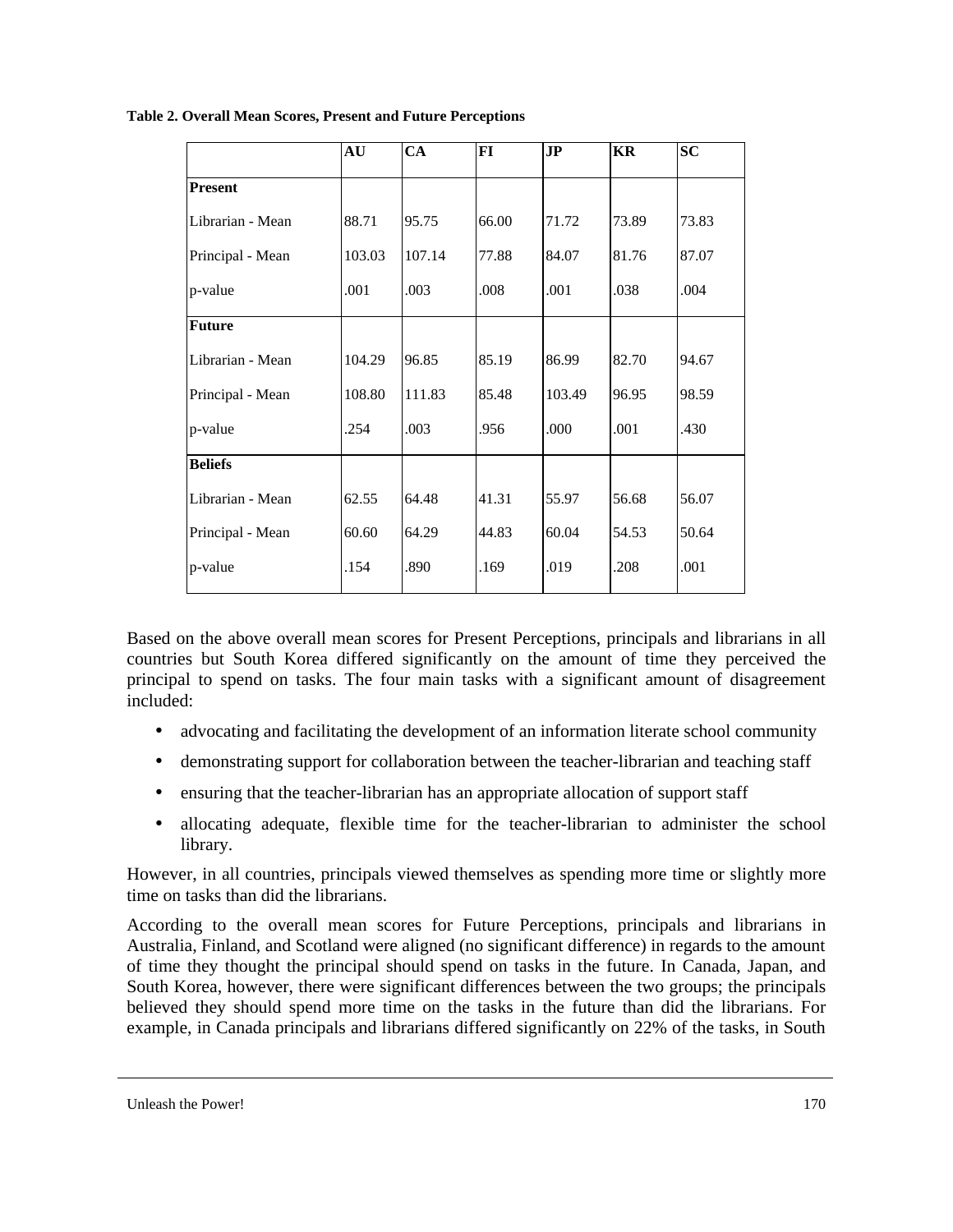Korea, on 42% of the tasks, and in Japan, on 63% of the tasks. The following tasks were common to these three countries where the principal and librarian differed significantly:

- advocating and facilitating the development of an information literate school community
- informing new staff about the importance of collaborating with the teacher-librarian
- encouraging teachers to incorporate the learning and use of a range of information skills into their teaching programs and to assess process skills as well as content.

For each of these tasks librarians thought that their principal could give "a little – some" more attention to these tasks, whereas the principals felt they should give "a lot" more attention to these tasks. This suggests that the librarians in Canada, South Korea, and Japan have relatively low expectations regarding the information literacy advocacy role of the principal in the school.

According to the overall mean scores for Beliefs, principals and librarians in five of the six countries are well-aligned in their beliefs. The exception is Scotland where school librarians are not qualified teachers. This finding is of particular interest to the school library profession in the United Kingdom, as James Herring (1998, pp. 3-4), the Scotland IRRG member observes:

*The school librarians and headteachers differed in that*

- *Headteachers agreed that school librarians should have dual qualifications but school librarians did not agree*
- *Headteachers believed that cooperative planning and teaching should take place in the library and in the classroom*
- *Headteachers did not agree that the school librarian should be an IT leader in the school.*

These disagreements are surprising to this author and it would be interesting to see if the same results occurred from a larger response. If it is true that headteachers favour dual qualifications for Scottish school librarians, then this would raise an issue that has lain dormant in the UK for a number of years. The school librarians' disagreement on the issue of cooperative planning and teaching in the library and the classroom is surprising and, if this reflects a wide held belief, is worrying. School librarians are encouraged to plan cooperatively with teachers and not just with regard to the library. Also, if headteachers **do** believe that school librarians should not be IT leaders in the school, then school librarians need to make headteachers more aware of their IT skills.

### *Overall Task Priorities for Principals*

The researchers next looked at the means for each of the questions related to tasks that the principals might carry out in support of the development of an information literate school community (Questions 1-31). Both principals and librarians rated each of the tasks in terms of the time/attention that the principal was giving the task at present and should give the task in future. Table 3 provides a cross-country comparison of librarian and principal Present versus Future Perceptions based on T-tests results. The letter 'M' identifies those tasks requiring significantly more attention by principals in future.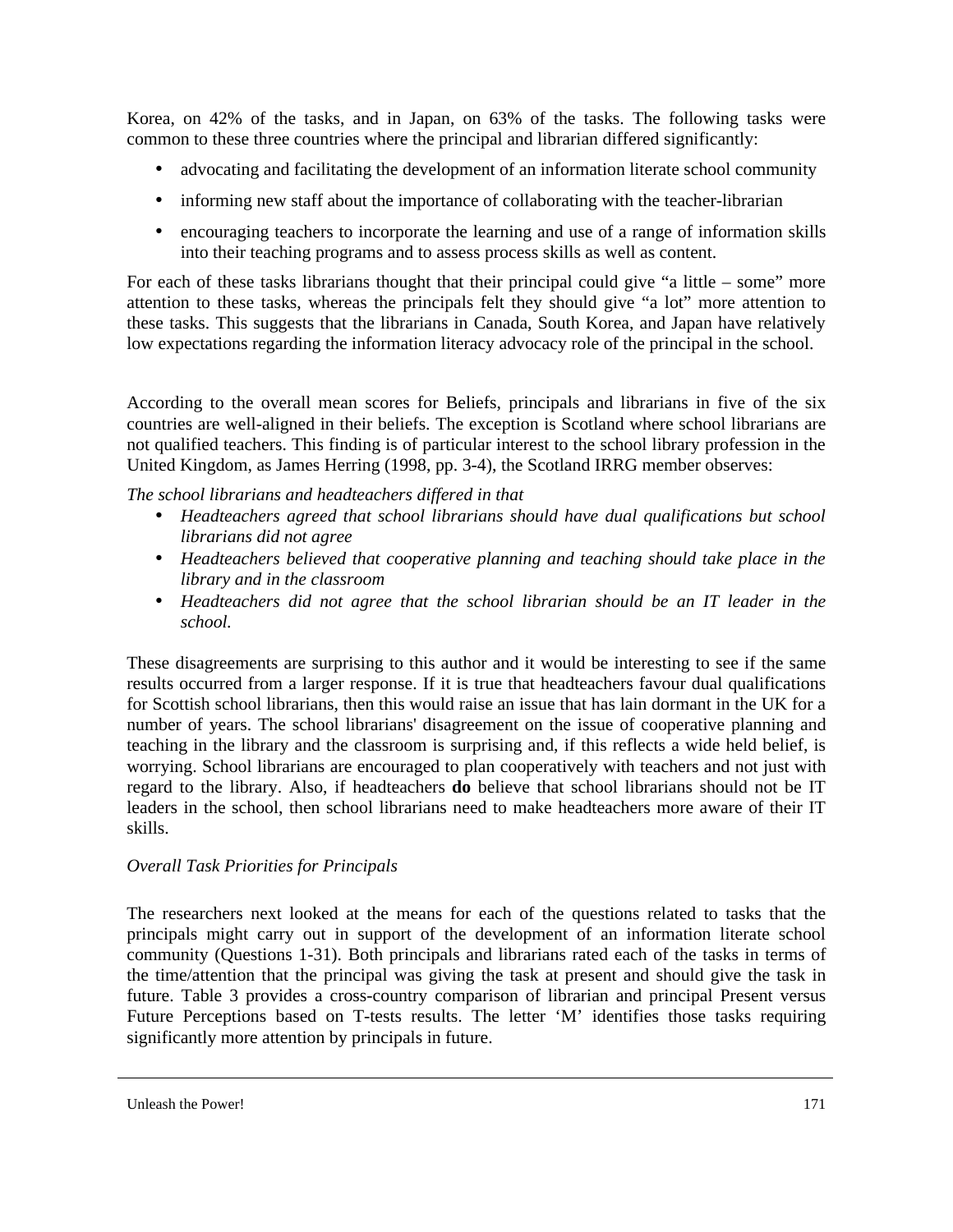Table 3 shows considerable alignment between principals and librarians in both Canada and Japan. However, this alignment occurred at opposite ends of the attention spectrum. While there was overall consensus in Canada that principals *did not* need to focus more attention on the majority of tasks (except for two items, Q.12 and 31), principals and librarians in Japan agreed that principals *did* need to spend more time/attention on nearly two-thirds of the tasks (20 out of 31 tasks). There was only one task that both respondent groups in Japan agreed *did not* require further attention – Q.18 dealing with principal visits to the library to observe the work of the librarian.

In both Japan and South Korea, the principals identified many more tasks that they felt required more of their attention than those identified by the librarians. One possible cause of this high level of Future attention might be that the process of completing these survey instruments acted as an awareness-raising exercise for the principals as to the potential support they could give their librarian. In Australia, respondent groups were aligned on 68% of the tasks; however, seven of the ten remaining tasks were identified by the librarian as requiring more principal attention. This suggests that Australian librarians have higher expectations of principal support than Australian principals do. The top five items identified as requiring significantly more principal attention across all countries included:

- informs new teaching staff about the importance of collaborating with the librarian
- encourages the teaching staff to invest time in cooperatively planning and teaching with the librarian
- actively seeks outside school funding possibilities that can be used to supplement the library budget
- seeks feedback from staff about their impressions of the quality of library services
- works with the librarian to develop the librarian's personal professional development plan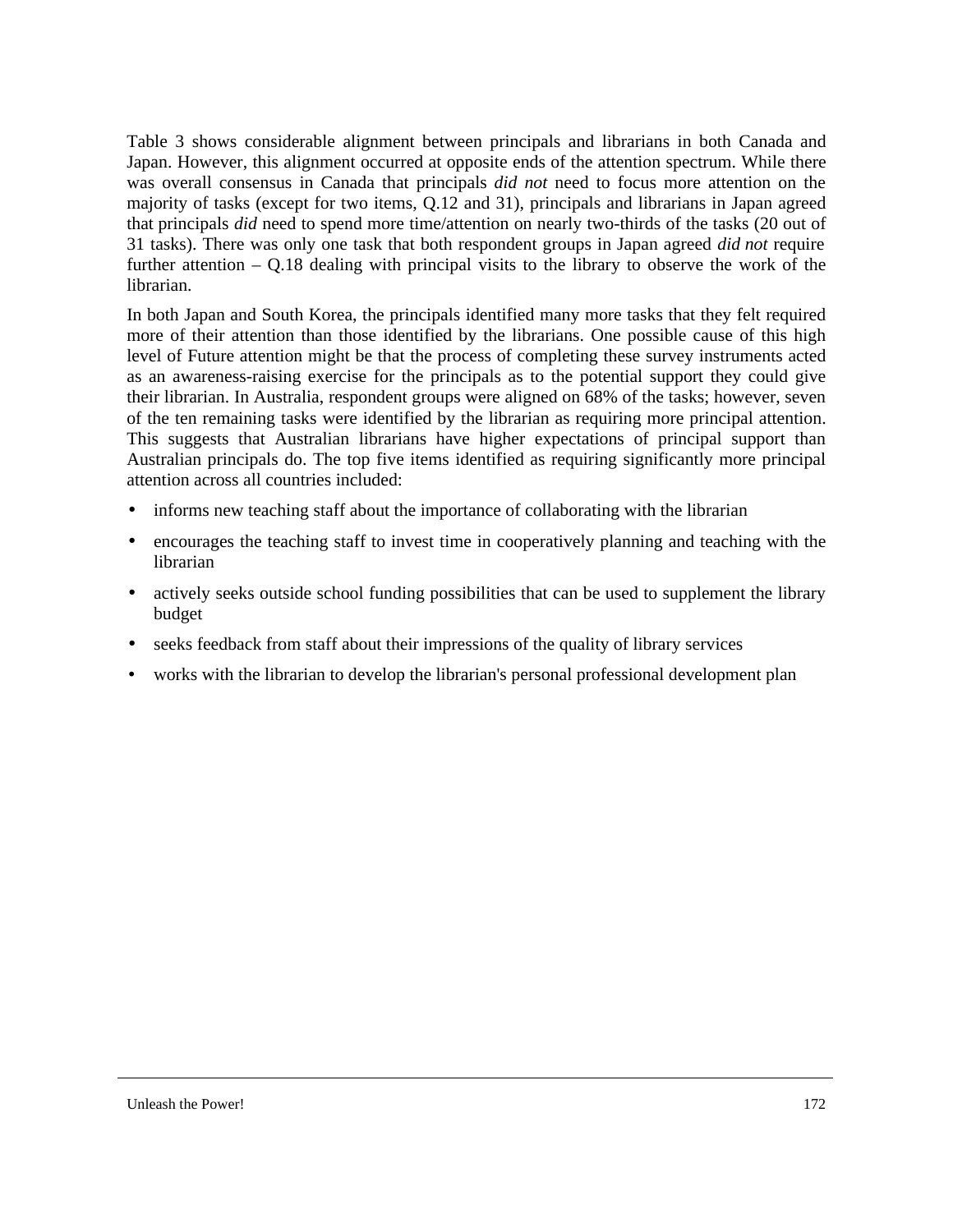Unleash the Power! Unleash the Power!

|                            |                                                                 | Canada       |        | Australia       |                         | Finland        |                     | Scotland                |                 | <b>Sth Korea</b>        |                 | ueder                     |                           |
|----------------------------|-----------------------------------------------------------------|--------------|--------|-----------------|-------------------------|----------------|---------------------|-------------------------|-----------------|-------------------------|-----------------|---------------------------|---------------------------|
| No.                        | Question                                                        | $\mathbf{H}$ | PR     | $\mathbb{H}$    | PR                      | H              | $\blacksquare$<br>₩ | Ę                       | ЯÄ              | 日                       | ER              | H                         | ЫK                        |
|                            | Facilitate development of ILSC                                  |              |        |                 |                         | $\mathbbmss{}$ |                     | $\mathbf X$             | $\mathbbmss{N}$ | $\mathbf X$             | $\mathbb{Z}$    |                           | $\mathbf X$               |
| N                          | Ensure information literacy in school plan                      |              |        | $\geq$          |                         | $\geq$         |                     | $\rm\geq$               | $\mathbf{X}$    | $\mathbbmss{N}$         | $\leq$          |                           | $\,\mathbb{\Xi}$          |
| ىيە                        | Facilitate professional development (PD) of staff               |              |        |                 |                         |                |                     |                         |                 |                         | $\leq$          |                           | $\blacksquare$            |
|                            | Advocate TL role in school curriculum                           |              |        |                 |                         | $\mathbb{Z}$   |                     |                         |                 | N                       | $\mathbbmss{N}$ | $\mathbf{z}$              | $\mathbf X$               |
| <b>UT</b>                  | Support collaboration between TL & staff                        |              |        |                 |                         | $\geq$         |                     |                         |                 |                         | $\mathbb{Z}$    |                           | $\mathbf X$               |
| $\bullet$                  | Ensure SLRC reflects school goals                               |              |        |                 | $\geq$                  | $\geq$         |                     |                         | $\mathbf{z}$    | $\mathbbmss{N}$         |                 |                           | $\mathbf X$               |
| ٦                          | Ensure appropriate allocation of support staff                  |              |        |                 |                         |                |                     | $\geq$                  |                 |                         |                 |                           | $\blacksquare$            |
| $\infty$                   | Allocate adequate, flexible time for TL                         |              |        |                 |                         |                |                     |                         |                 |                         | $\leq$          | $\geq$                    | $\mathbb{R}$              |
| $\bullet$                  | Encourage staff involvement in development of SLRC              |              |        |                 |                         | $\mathbb{X}$   |                     | $\mathbf{X}$            | $\geq$          |                         | $\leq$          | $\geq$                    | $\blacksquare$            |
| 5                          | Encourage staff invest time to CPPT with TL                     |              |        | $\mathbb{K}$    |                         | $\geq$         | $\mathbb{Z}$        | $\overline{\mathbf{N}}$ | Z               | ≍                       | $\leq$          | $\ensuremath{\mathsf{K}}$ | $\leq~\leq$               |
| □                          | Facilitate staff PD in understanding & use of IT                |              |        |                 |                         |                |                     | $\mathbbmss{N}$         |                 | $\blacksquare$          | $\blacksquare$  | $\rm{K}$                  |                           |
| 5                          | Inform new staff re importance of collaboration with TL         |              | $\leq$ | $\mathbb{Z}$    | N                       | $\mathbb{Z}$   | N                   | $\overline{\mathbf{N}}$ | $\leq$          | $\mathbf X$             | $\leq$          | $\ensuremath{\mathsf{K}}$ | $\Xi$                     |
| 5                          | Support currency/relevancy of SLRC collection                   |              |        |                 |                         | $\mathbb{Z}$   |                     |                         |                 | Σ                       | $\leq$          | $\mathbbmss{N}$           | $\Xi$                     |
| 14                         | Encourage staff debate re information policy                    |              |        | $\geq$          | $\overline{\mathbf{N}}$ | $\geq$         |                     | N                       |                 |                         | $\leq$          | $\mathbbmss{N}$           | $\leq$ $\leq$             |
| 5                          | Ensure significant funding allocated to SLRC budget             |              |        |                 |                         | $\geq$         |                     |                         |                 |                         | $\blacksquare$  | Z.                        |                           |
| 5                          | Seek outside funding to supplement SLRC budget                  |              |        | N               |                         | $\geq$         | $\mathbb{K}$        | $\leq$ $\leq$           | $\mathbb{Z}$    | $\mathbbmss{N}$         | $\leq$          | Σ                         | $\leq$ $\leq$             |
| 5                          | Engage in regular/timely communication with TL                  |              |        |                 |                         |                |                     |                         |                 | $\leq$ $\leq$           | $\geq$          |                           |                           |
| 5                          | Visit SLRC to observe work of TL                                |              |        |                 |                         | $\mathbb{Z}$   |                     |                         |                 |                         | $\leq$          |                           |                           |
| 5                          | Encourage TL to debate/justify current practice                 |              |        |                 | $\mathbb{K}$            |                |                     |                         |                 |                         | $\leq$          |                           |                           |
| $\boldsymbol{\mathcal{Z}}$ | Ask questions of $TL$ re teaching $\&$ learning                 |              |        |                 |                         |                |                     |                         | $\mathbf{z}$    |                         | Z               | $\leq$ $\leq$             | $\leq$ $\leq$             |
| 21                         | Rely on TL to keep PR abreast of developments re TL role        |              |        | $\mathbbmss{N}$ |                         |                |                     |                         |                 | $\geq$                  |                 | Σ                         | $\leq~\leq$               |
| 22                         | Seek advice from TL re whole school information management      |              |        | $\geq$          |                         |                |                     | $\geq$                  |                 |                         | $\leq$          | $\mathbbmss{}$            |                           |
| 23                         | Encourage TL to take risks                                      |              |        |                 |                         |                |                     |                         |                 | $\mathbbmss{N}$         | $\mathbb{Z}$    |                           | $\leq$ $\leq$             |
| 24                         | Encourage staff to use wide range of resources in teaching      |              |        |                 | $\mathbb{Z}$            |                |                     | N                       |                 | $\overline{\mathbf{N}}$ | $\leq$          | $\leq$                    |                           |
| 25                         | Encourage TL leadership in development of info skills continuum |              |        |                 |                         |                |                     | $\leq~\leq$             | $Z \times Z$    |                         | $\Xi$           |                           | $\ensuremath{\mathbb{X}}$ |
| 26                         | Work with TL to develop his/her personal PD plan                |              |        |                 |                         | $\mathbb{Z}$   | $\mathbb{Z}$        |                         |                 | $\geq$                  | Z               | $\geq$                    | $Z \nvert Z$              |
| 27                         | Advocate TL as member of key schoolwide committees              |              |        |                 |                         |                |                     |                         |                 |                         | $\leq$          | $\mathbbmss{N}$           |                           |
| 28                         | Encourage information skill integration and assessment by staff |              |        |                 |                         | $\mathbf{X}$   |                     |                         |                 |                         | $\geq$          |                           | $X \times \overline{X}$   |
| 29                         | Provide time release & funding for TL's ongoing PD              |              |        | $\mathbb{Z}$    |                         | $\geq$         | $\mathbbmss{N}$     |                         |                 | N                       | $\mathbbmss{}$  |                           |                           |
| E                          | If TL not on key committee, PR ensures SLRC needs addressed     |              |        | $\mathbb{Z}$    |                         | $\geq$         |                     | $\leq$ $\leq$           |                 |                         | Z               | $Z \times Z$              | $\mathbf{K}$              |
| $\mathbf{E}$               | Seeks staff feedback re quality of SLRC services                | $\mathbb{K}$ |        | N               | $\overline{\mathsf{x}}$ | $\leq$         |                     |                         | $\mathbb{Z}$    |                         | $\leq$          |                           | $\mathbf{X}$              |

**Table 3. Activities Identified as Requiring Significantly More Attention**

Table 3. Activities Identified as Requiring Significantly More Attention

173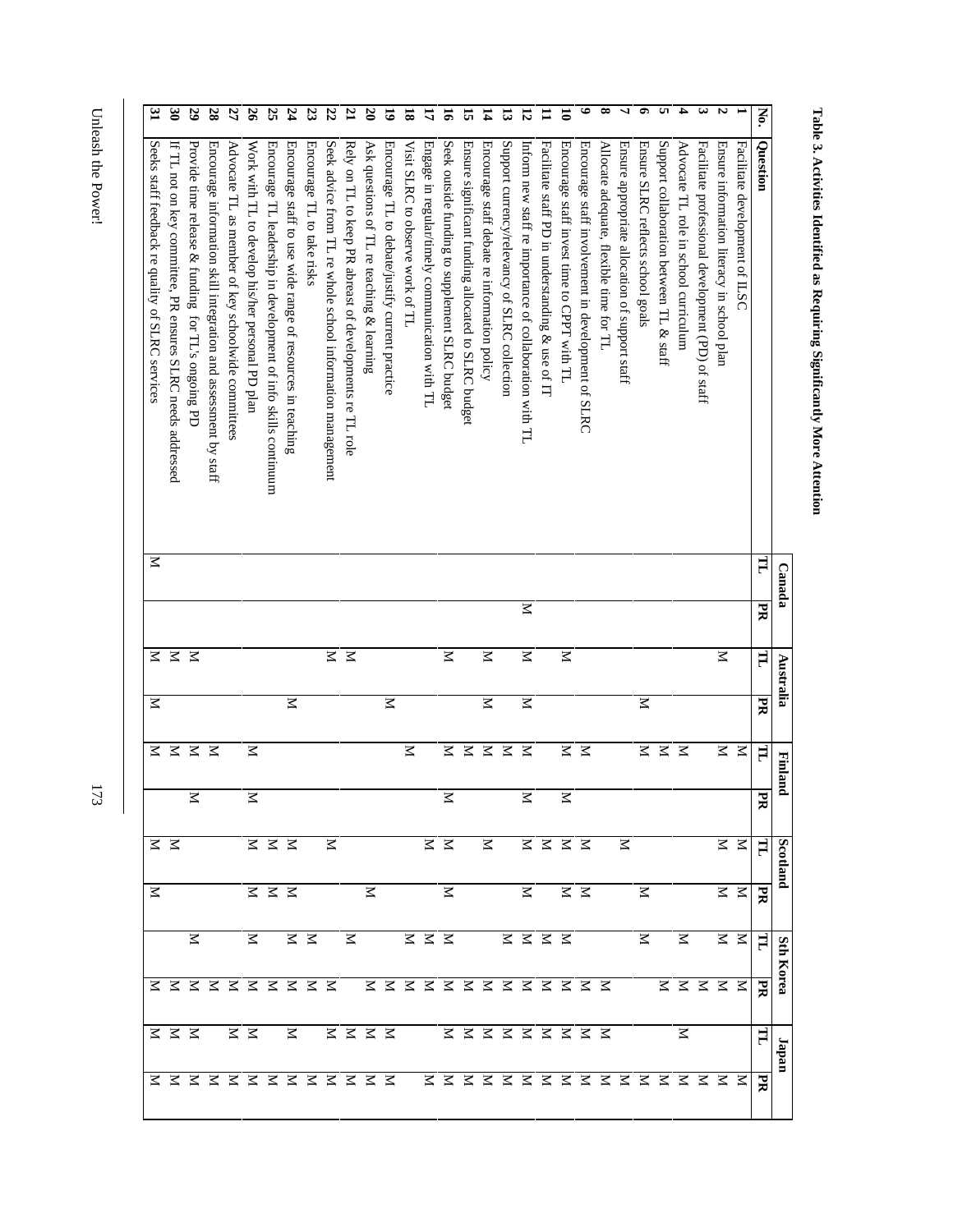# **Sample Findings from Instrument 3**

This section of the paper presents samples of the findings from Instrument 3 based on the studies conducted in Canada, Australia, Scotland, South Korea, and Finland. The Japan study did not include Instrument 3. As well, not all participants who responded to Instrument 1 and 2 completed Instrument 3 and not all those who completed Instrument 3 responded to all of the questions in that instrument. For example, for Canada, the responses of 43-47 of the 59 librarians and 18-31 of the 40 principals who participated in the study provided the themes for each of the open-ended questions from Instrument 3. However, approximately the same proportion (about 75%) of the librarian respondents completed the open-ended questions as did the principal respondents.

The researchers analyzed responses to the open-ended questions on Instrument 3 through a process of reading and rereading responses, noting the content of responses, identifying themes or categories according to the content, and then grouping and re-grouping the responses within the themes or categories. This interpretive process began with reading all the responses to get an overall sense of the data, and then analyzing each of the open-ended questions. This same content-analysis approach provided data for the cross country comparisons.

All of the five countries responding to Instrument 3 reported that two key strengths of the library were an emphasis on supporting staff and students in teaching and learning and the provision of resources and equipment. In all but South Korea, there were frequent mentions of trained and qualified staff as a key strength. In Canada and Finland, the library as an environment that was open, inviting, well-organized, and connected to other libraries was also seen as important.

Funding for school libraries was one of the challenges that was high on the list for all five countries. In some countries this reflected the low levels of funding to education as a whole; in others low salaries for library staff or competition from IT for a piece of the budget pie constituted the challenge. In all but South Korea IT represented an important challenge in terms of the need for constant upgrading of technology and in terms of the demands for staff training and for user education. In Canada, Scotland, and Finland, a key challenge was support for the library from school administrators and from teachers.

Participants in all of the five countries mentioned the provision and organization of information and resources as one of the critical functions of librarians**.** All but South Korea identified providing in-service training for and cooperative planning and teaching as the other two critical contributions that librarians made to the teaching and learning in schools. Principals and librarians in Canada and Australia differed in the emphasis they placed on these two functions: principals tended to focus on the librarians' role in professional development, in enabling things to happen, while librarians tended to focus on the frontline responsibilities of planning, teaching, and evaluating learning as equal partners with other teachers. In Scotland and Australia, the role of the librarian in IT, both IT management and IT user education, was also very critical.

When asked about the effect of the library being closed for more than two weeks, participants in all countries agreed that there would be losses in access to resources and in the teaching of information skills. They suggested that instructional strategies might become less varied and less student-centered and that teachers might rely more on the textbook approach.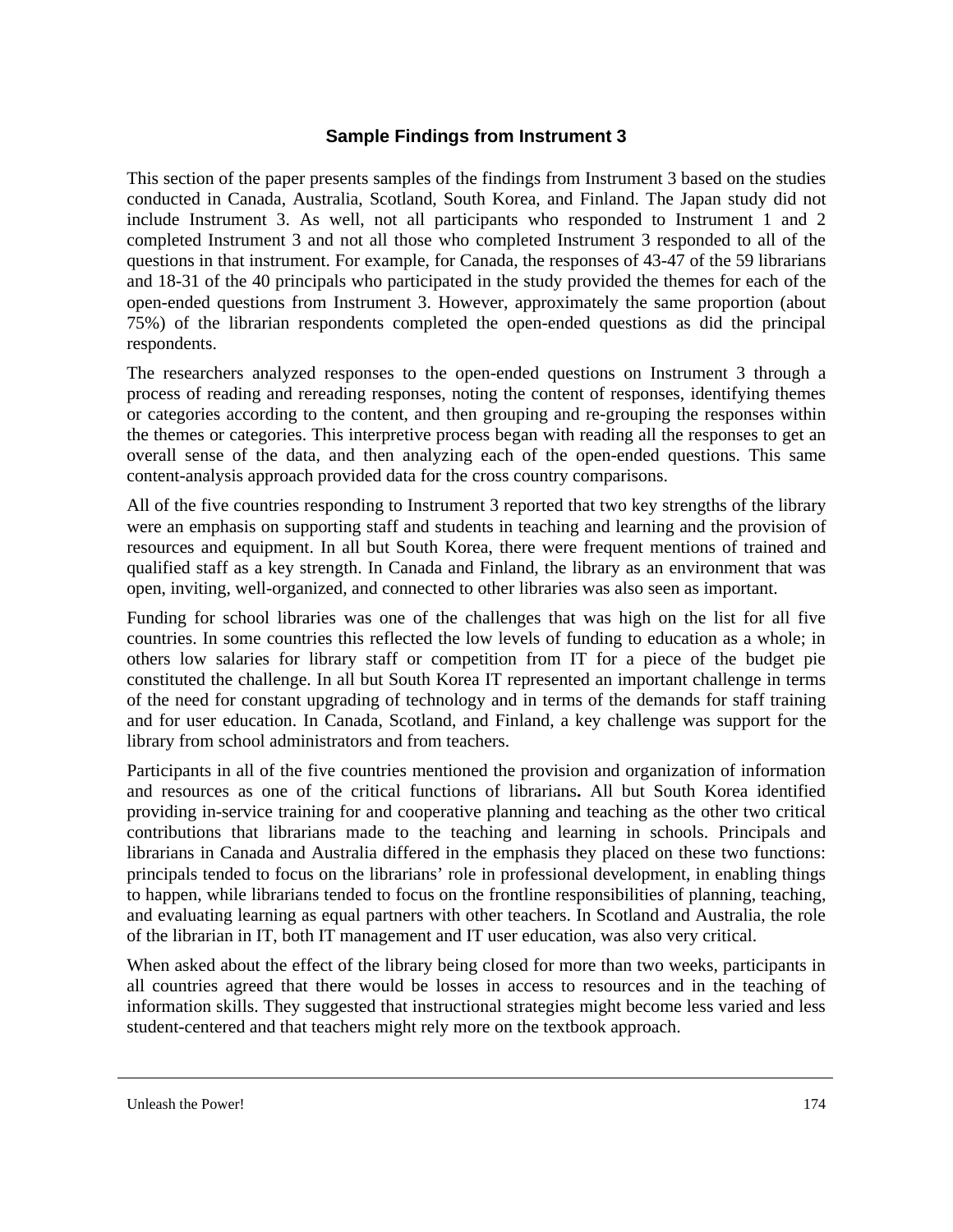The next question asked about the impact of the librarian being absent for more than two weeks. Participants in three out of four of the countries (no responses were available from South Korea for this and the next question) agreed that there would be serious declines in the instructional program related to information skills. The majority of the participants from Finland suggested that there would be little impact on teaching and learning. In order to ensure access to the library when the librarian was absent, participants in Canada and Australia reported that there would be efforts made in some schools to hire a replacement with at least teacher qualifications but generally in Scotland and Finland there would be no such efforts.

When asked to identify the strongest element in the definition of information literacy, participants from all five countries agreed it was the ability to access information from a variety of sources. Principals and librarians in South Korea and Scotland and principals in Australia made special mention of the ability to access information from electronic sources. In all but South Korea there was some recognition of the process approach to information access and use but only in Australia was a specific process model mentioned with any frequency.

Participants in all five countries acknowledged that teachers' attitudes and beliefs constituted one of the major barriers to the integration of information skills across the curriculum. Time available for teachers and librarians to work together was seen a barrier by principals and librarians in Australia, Scotland and Finland and by librarians in Canada. Lack of "top-down support"—limitations in the principal's understanding and leadership and lack of a school information skills policy or curriculum--was seen as a barrier by librarians in all but Finland. Educational practices such as compulsory courses with rigid content requirements, university entrance examinations, and government testing programs were seen as barriers by librarians in South Korea and Canada and by principals in Finland. Funding was seen as a barrier by principals in South Korea, Canada and Scotland.

# **Looking Forward**

This paper has begun to explore the richness of the data and has identified some approaches to a comparative analysis of the findings across the participating nations. The comparative analysis has, in turn, identified some common concerns, priorities, and beliefs of principals and librarians across a diverse range of educational contexts. This is where individual countries could learn from each other regarding programs and strategies that effectively support the development of information literacy in schools. That process has begun, as the following comments from researchers in participating countries illustrate.

*[In South Korea] the principals believed they spend some time and should spend more time on tasks for an information literate school community in the future …. However, the teacher-librarians respond that their principals have no concern for the role of the teacher-librarian in the instructional program, and their principals do not have interest in seeking collaboration of the teacher-librarian with respect to issues of whole school information management. Already the facts have been revealed that the principal's understanding and advocating of the school library is very important for the development of an information literate school community. The Korean principals perceived that the*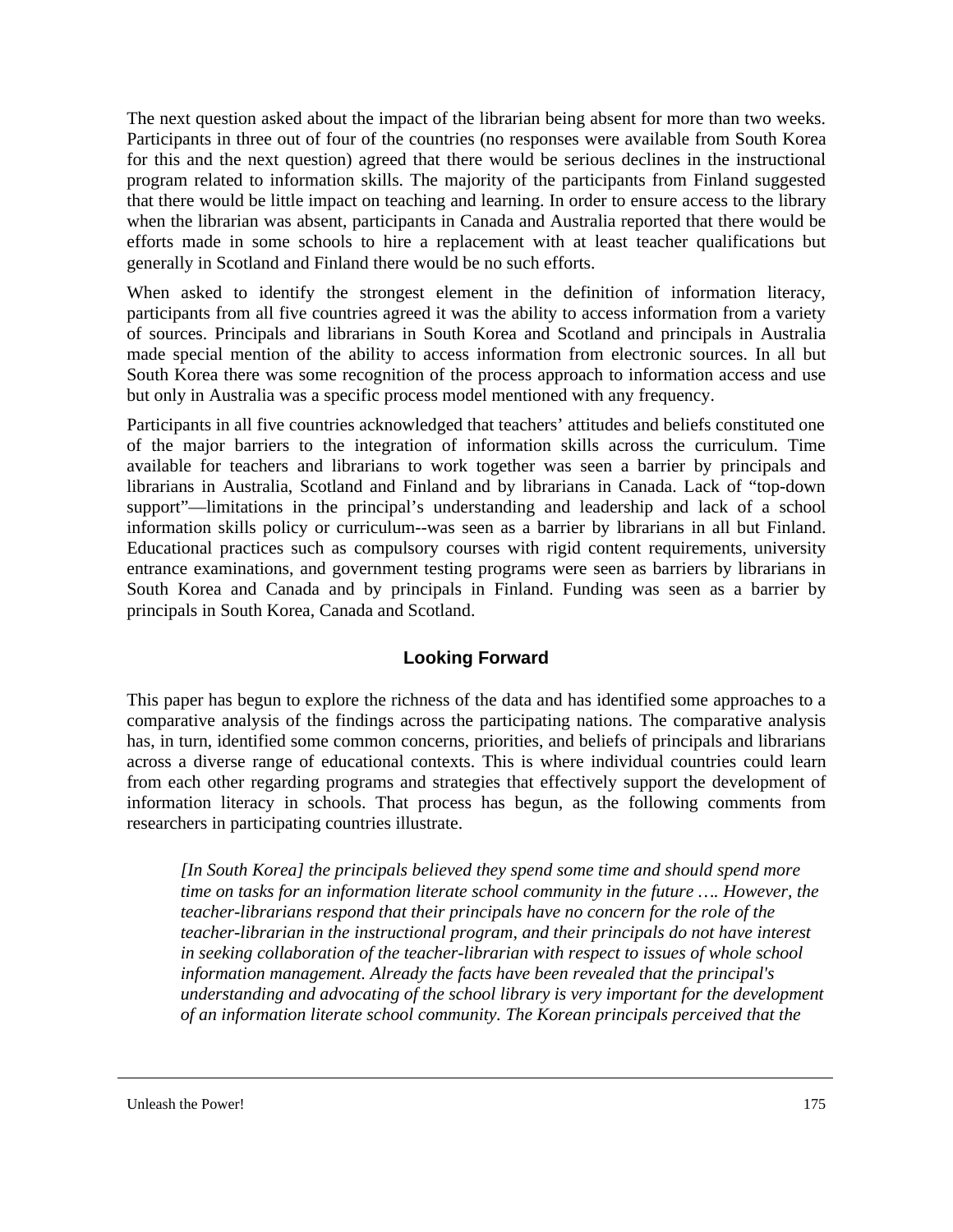*attainment of information literacy is part of the school plan; however, their basic understanding of the school library is not sufficient.* (Han, 1998, p. 8)

*Strategies for improving cooperation between school librarians and headteachers in relation to the development of information skills in schools should be developed and disseminated to both headteachers and school librarians. A follow up study [in Scotland], either to repeat the questionnaire exercise for those who did not respond or to choose a sample of school librarians and headteachers for interview, should be considered. … This study is a valuable contribution to research in the school library/information skills area and has the potential to be of value to school librarians and headteachers in that it highlights the importance of information skills development and the key role which school librarians can play in this area*. (Herring, 1998, p. 4)

*Principals and school librarians should be equal partners in a shared process. The earlier studies … have shown that principal's support is vital to the well-being and development of the school library. The school librarian should also bear her/his part of the challenge of the educational reform. Above all, the educational policy and the socioeconomic factors within each country establish possibilities for school libraries. This research gave some hints for developing Finnish school libraries, whether in collaboration with public libraries or inside schools as the school's learning resource centers. The results of the research may not be valid for a small amount of the participating schools, but they can and need to be used for the benefit of Finnish learners and teachers.* (Niinikangas, 1998, p. 13)

The Australian findings demonstrate that there is a significant affinity between principals and teacher librarians with respect to information literacy issues. This will allow a concentration on those issues that are seen as contentious and will facilitate the development of a short instrument that could be used to generate data on these key issues. (Henri, 1998, p. 6)

## **Acknowledgements**

The authors acknowledge with thanks the contributions of: Geoff Fellows of the Internet Special Project Group (ISPG) at Charles Sturt University for his programming knowledge and general technical expertise; Natasha Wood, Charles Sturt University Psychology Honours graduate for her data analysis and reporting of Instruments 1 and 2; Heather Empey, University of Alberta MLIS graduate for her work with NUDIST\*QSR on the data from Instrument 3; and Jennifer Branch, University of Alberta PhD Candidate, for her work on the cross country analysis for Instrument 3 data.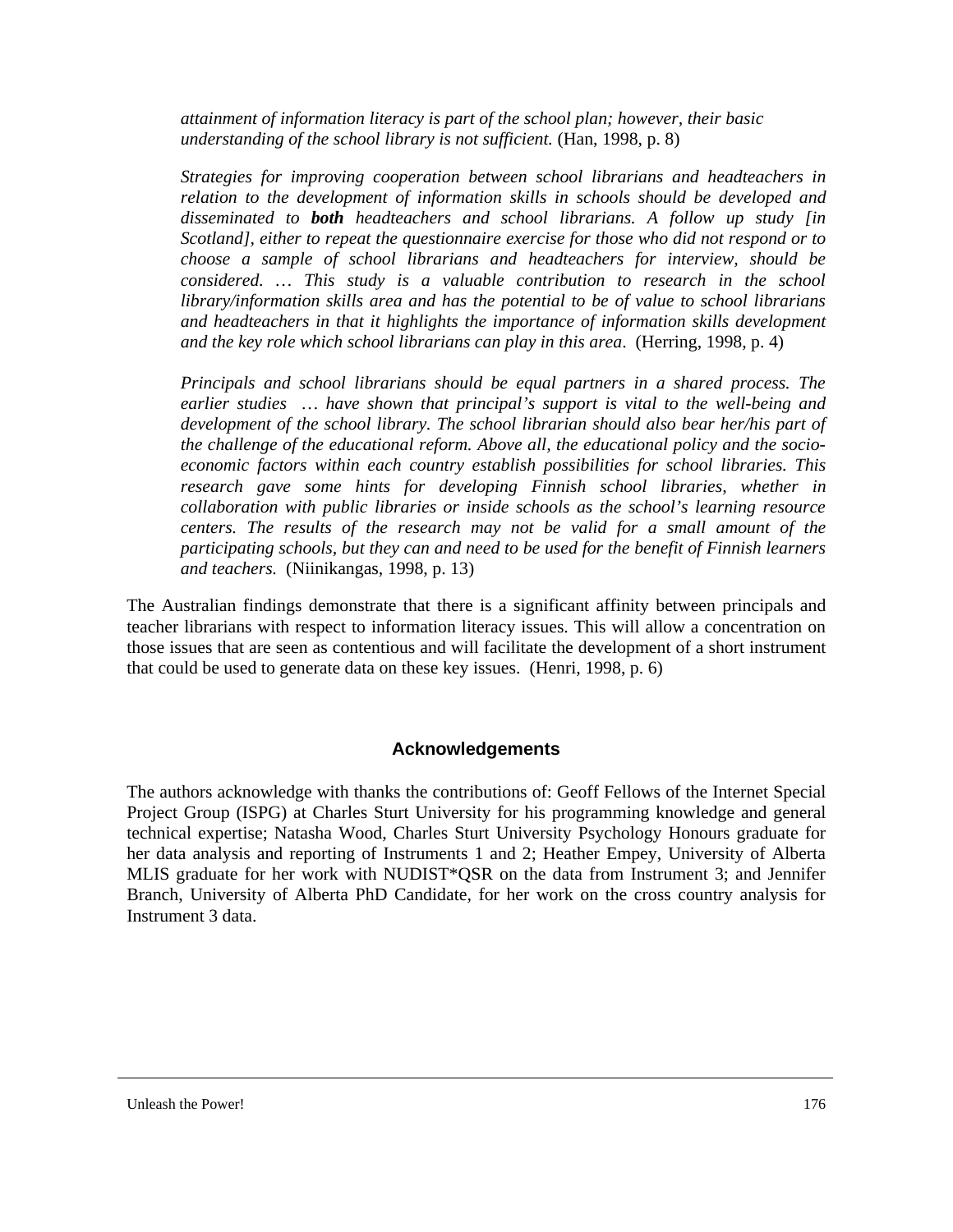#### **References**

Charrier, Colette, Bacconnier, Brigitte, & Van Cuyck, Alain. (1998). The France experience . [The role of the principal in an information literate school community: An international research panel]. Paper presented at the IFLA Conference, Section of School Libraries and Resource Centres, Amsterdam, Holland.

Available online: <http://farrer.riv.csu.edu.au/principal/survey/report/paper\_FR.html>.

Dogg Hafsteinsdottir, Hafdis. (1997). The attitude of Icelandic principals towards school libraries: A survey. Paper presented at the IFLA Conference, Section of School Libraries and Resource Centres, Copenhagen, Denmark.

Available online: <http://www.ifla.org/IV/ifla63/63hafh.htm>.

- Han, Yook-ok. (1998). Principals and school librarians working within an information literate school community: Research from Korea [The role of the principal in an information literate school community: An international research panel]. Paper presented at the IFLA Conference, Section of School Libraries and Resource Centres, Amsterdam, Holland. Available online: <http://farrer.riv.csu.edu.au/principal/survey/report/paper\_SK.html>.
- Hay, Lyn, & Henri, James. (1995). Leadership for collaboration: Making vision work. Paper presented at the IFLA Conference, School Libraries Programme Session, Istanbul, Turkey. Available online: <http://www.ifla.org/IV/ifla61/61-hayl.htm>.
- Hay, Lyn, Henri, James, & Oberg, Dianne. (1999). The role of the principal in an information literate school community: Think global, act local. In James Henri, & Karen Bonanno (Eds.), *The information literate school community: Best practice* (pp.119-144). Wagga Wagga, Australia: CIS.
- Hay, Lyn, Henri, James, & Oberg, Dianne. (1998). The principal's role in developing information literacy: Findings from Australia and Canada. In S. Shoham & M. Yitzhaki (Eds.), *Education for all: Culture, reading and information* (pp. 69-80). Proceedings of the 27th International Conference of the International Association of School Librarianship, Ramat-Gan, Israel.
- Henri, James. (1998). Developing information literate schools: Findings from Australia [The role of the principal in an information literate school community: An international research panel]. Paper presented at the IFLA Conference, Section of School Libraries and Resource Centres, Amsterdam, Holland.

Available online: <http://farrer.riv.csu.edu.au/principal/survey/report/paper\_AU.html>.

Henri, James, & Hay, Lyn. (1996). The principal's role in developing and supporting an information literate school community. In *Beyond the Horizon: Conference Proceedings*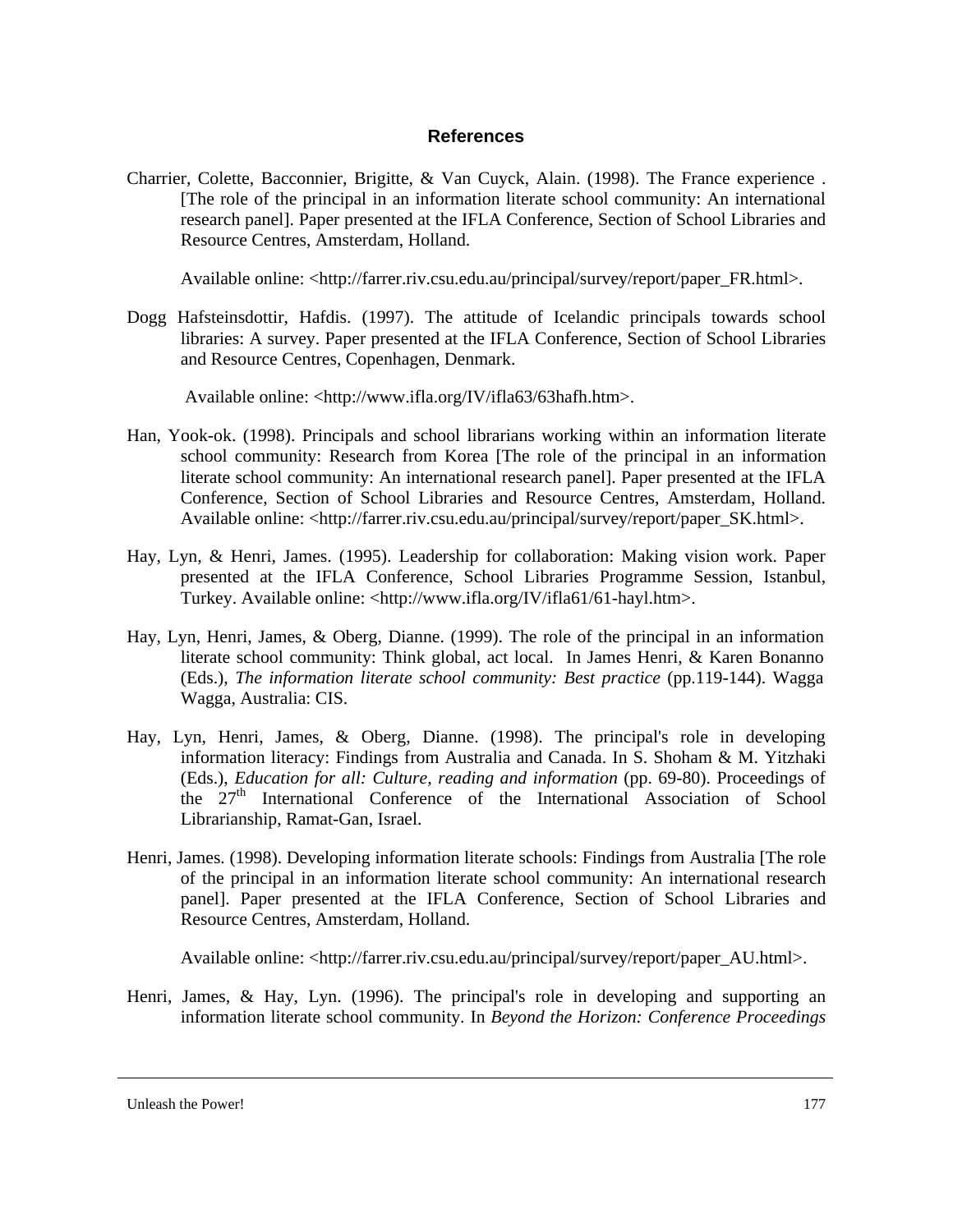*of the Fourteenth Biennial Conference of the Australian School Library Association* (pp. 111-125). West Perth, Australia: ASLA.

Henri, James, & Hay, Lyn. (1997). Understanding principal patronage: Developing and piloting a quantitative instrument. Paper presented at the IFLA Conference, Section of School Libraries and Resource Centres, Copenhagen, Denmark.

Available online: <http://www.ifla.org/IV/ifla63/63heha.htm>.

Herring, James. (1998). The Scotland experience: A report [The role of the principal in an information literate school community: An international research panel]. Paper presented at the IFLA Conference, Section of School Libraries and Resource Centres, Amsterdam, Holland.

Available online: <http://farrer.riv.csu.edu.au/principal/survey/report/paper\_SC.html>.

- LaRocque, Linda, & Oberg, Dianne. (1990). Building bridges between the library and the principal's office. *Proceedings of the 19th Annual Conference of the International Association of School Librarianship,* Umea, Sweden.
- LaRocque, Linda, & Oberg, Dianne. (1991). The principal's role in a successful library program. *The Canadian School Executive*, 11 (4), 17-21.
- Moore, Penny. (1997). Teaching information problem solving in primary schools: An information literacy survey. Paper presented at the IFLA Conference, Section of School Libraries and Resource Centres, Copenhagen, Denmark.

Available online: <http://www.ifla.org/IV/ifla63/63moop.htm>.

Niinikangas, Liisa. (1998). Principals and school librarians working within an information literate school community: The case of Finland [The role of the principal in an information literate school community: An international research panel]. Paper presented at the IFLA Conference, Section of School Libraries and Resource Centres, Amsterdam, Holland.

Available online: <http://farrer.riv.csu.edu.au/principal/survey/report/paper\_FI.html>.

Oberg, Dianne. (1996). Principal support: What does it mean to teacher-librarians? In Laurel A. Clyde (Ed.), *Sustaining the vision: A collection of articles and papers on research in school librarianship in honor of Jean E. Lowrie (*pp*.* 221-230). Castle Rock, CO: Hi Willow Research.

Available online: <http://www.ualberta.ca/~doberg/prcsup.htm>.

Oberg, Dianne. (1997). Principal support: Research from Canada. Paper presented at the IFLA Conference, Section of School Libraries and Resource Centres, Copenhagen, Denmark. Available online: <http://www.ifla.org/IV/ifla63/63obed.htm>.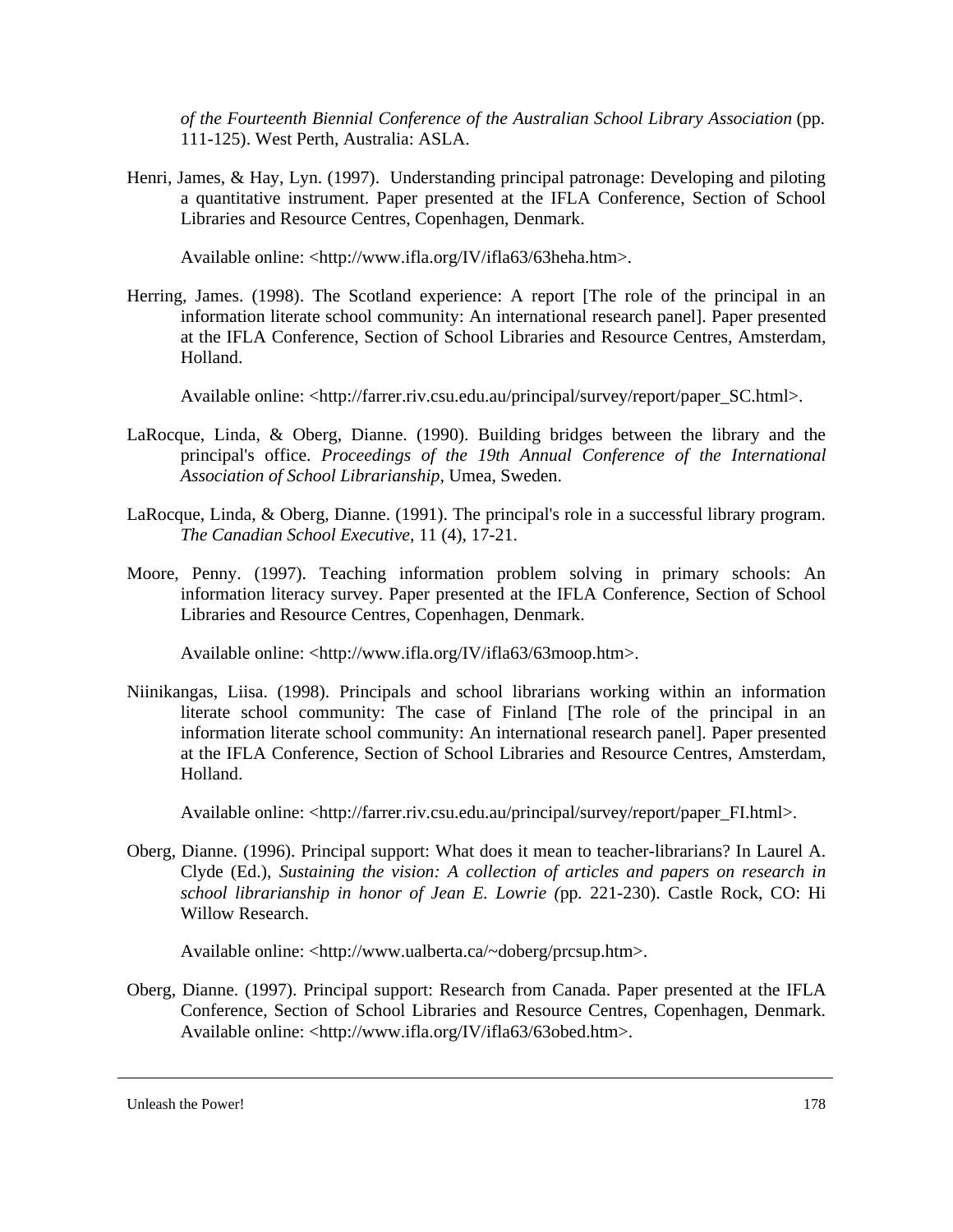- Oberg, Dianne. (1998). The Canadian experience: Research report [The role of the principal in an information literate school community: An international research panel]. Paper presented at the IFLA Conference, Section of School Libraries and Resource Centres, Amsterdam, Holland.
- Oberg, Dianne, Hay, Lyn, & Henri, James. (in press). The role of the principal in an information literate school community: Design and administration of an international research project**.** *School Library Media Research.*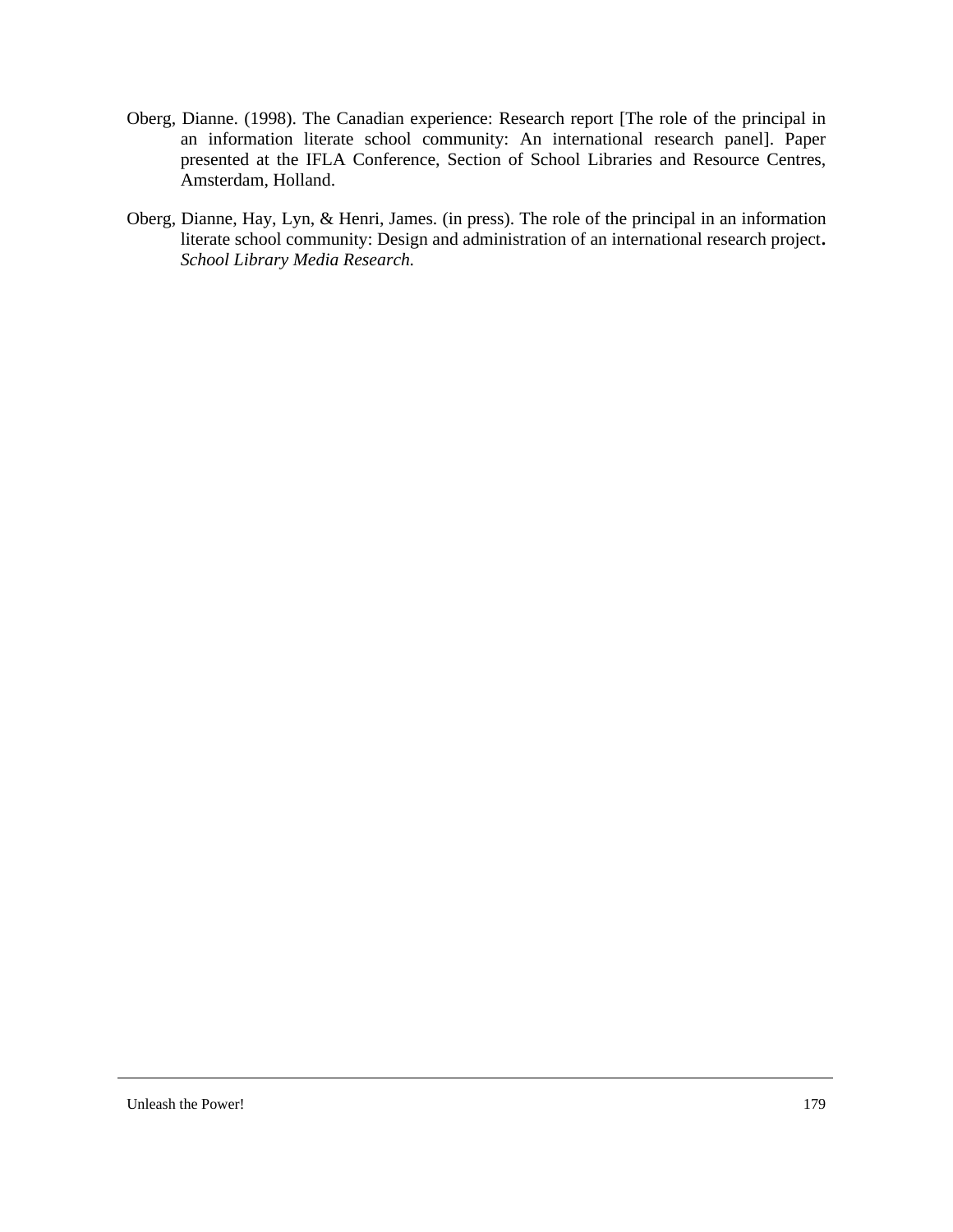# **Part 5:**

# **Powerful technologies**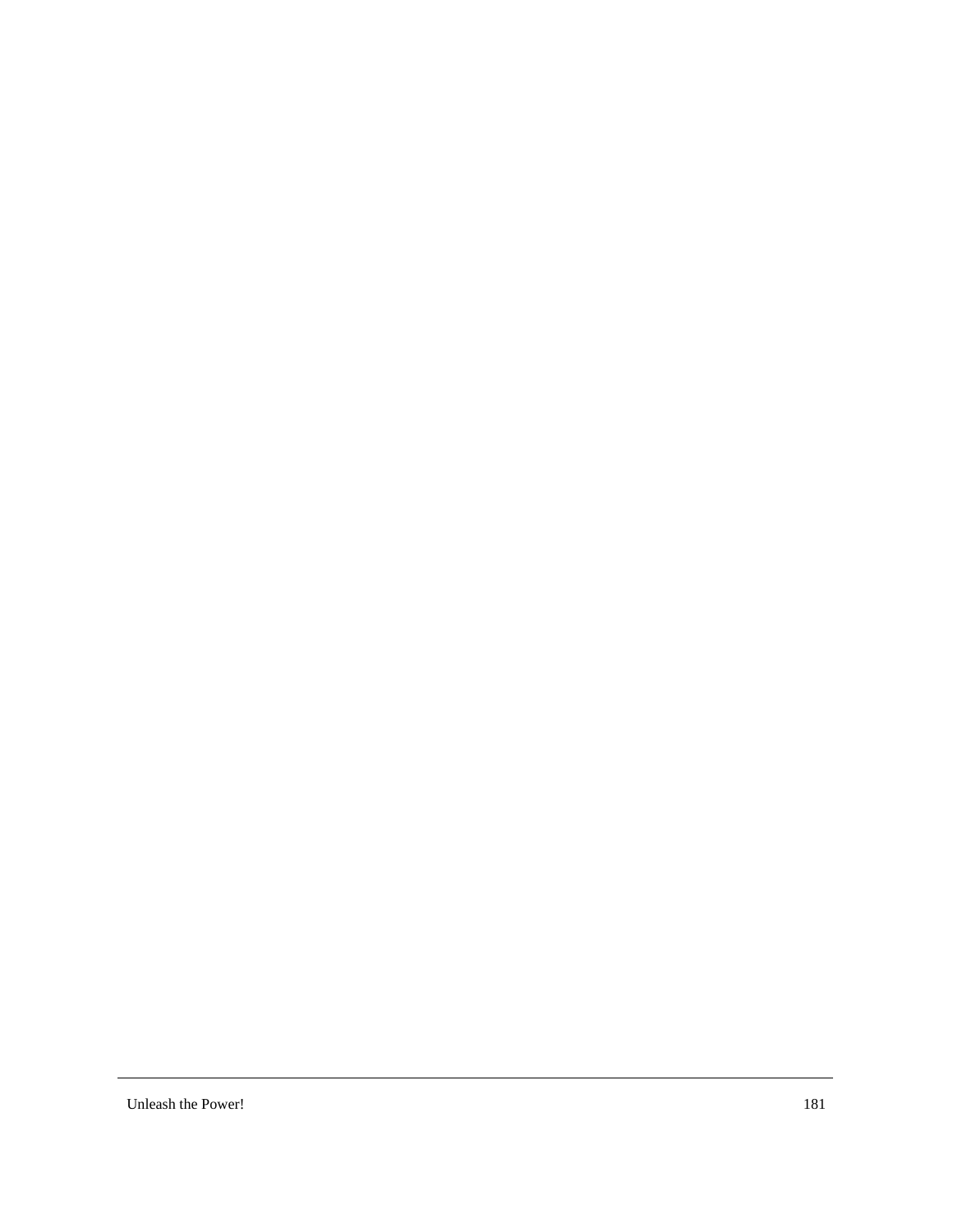# **The Changing Powers of Readers in a Time of New Technology**

# **Margaret Mackey, Ph.D.**

<margaret.mackey@ualberta.ca>

# *Assistant Professor School of Library and Information Studies, University of Alberta Canada*

*Today's young people are used to moving in a world of multiple media and formats; they take the ability to move from one platform to another completely for granted. A qualitative study enlisted a small number of students in fifth and eighth grades (all with a background of domestic computer ownership and use) for intensive work with texts in different media. This report on part of that study demonstrates that those who have grown up with domestic access to video, computers, and the Internet are often relatively neutral when it comes to platform, preferring to judge texts by issues of personal salience and fluency of access.*

## **Introduction**

There are three things that have revolutionized academic life in the last twenty years, though very few people have woken up to the fact: jet travel, direct-dialling telephones and the Xerox machine. – *Professor Morris Zapp* (Lodge, 1984, p.43)

Morris Zapp, speaking in David Lodge's *Small World: An Academic Romance*, describes a revolution that many of us will remember. Lodge's novel, after all, was published as recently as 1984 and set in 1979 – hardly remote history. Yet Morris Zapp's revolution seems in retrospect to be both short-lived and remarkably cumbersome. Seen from the vantage point of a mere fifteen years later, it is startling to see Lodge's academics, presumably on the front line of communicating information, yet still dealing with the material movement of ideas. In our own era of cut-and-paste, downloaded documents, and email attachments, their reliance on actual transport, real-time communication, and ever-increasing stacks of paper looks remarkably laborious.

1984, the year of *Small World*, also marked the birth of babies who are now fifteen years old. In the West, many of these young people have grown up in a world where information has lost its dependence on real time, real movement, and real paper. They may take a historical interest in Morris Zapp's version of revolution, but what they truly take for granted is instant access and a broad range of media and technologies. Adults, of course, also know about the technological developments but may find it more difficult to comprehend the impact of the *taking for granted* part of this description. This paper explores this issue.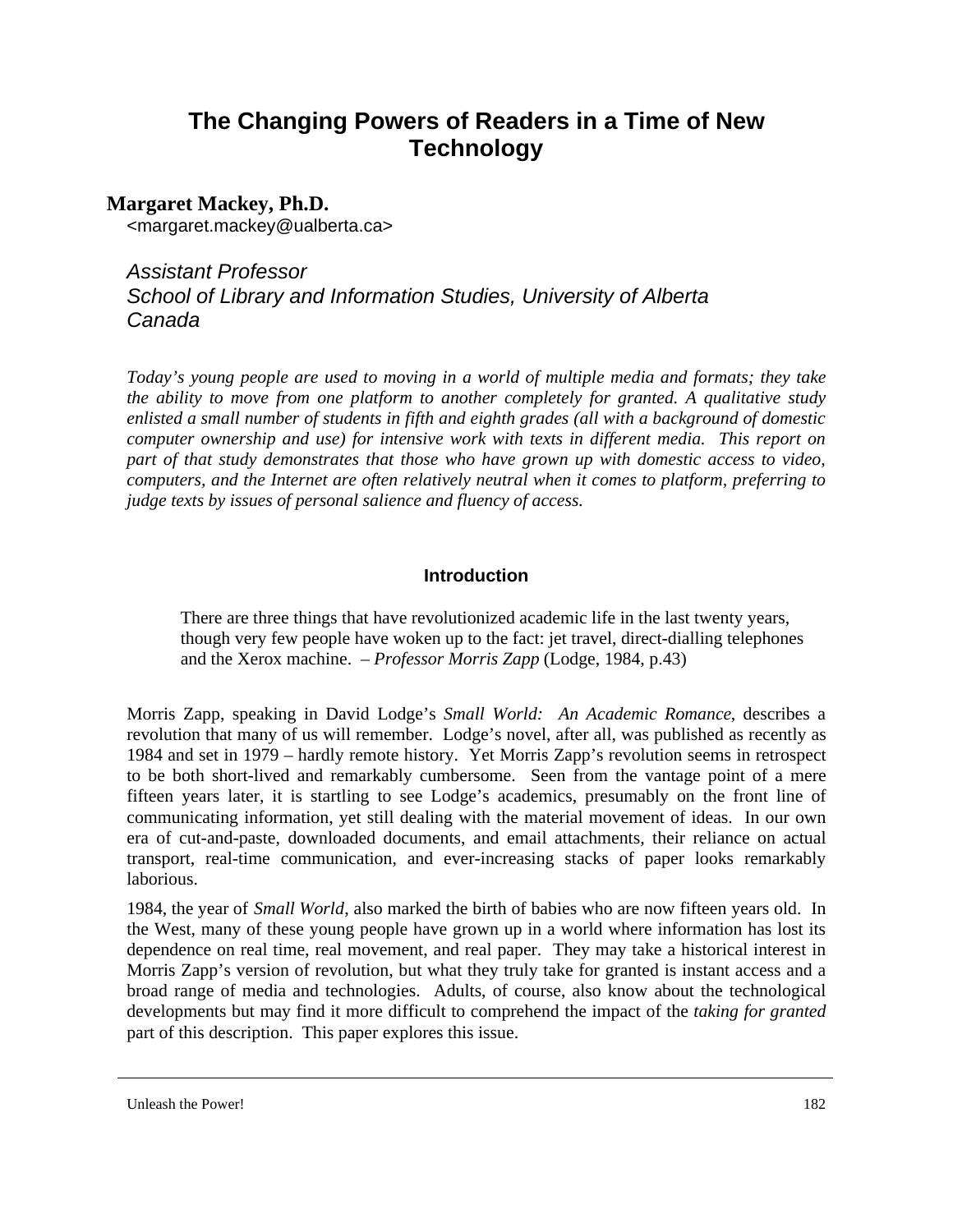It is an exciting time to be interested in broad questions of literacy. Even a definition of what we mean today when we use the word "reading" is fluid; does it include issues of visual literacy, media literacy, computer literacy, consumer literacy? Even if we define reading strictly as the processing of print, there is no question that what young people learn about approaching print is affected by what they know about texts in other media. Children who have watched many hours of television have certain expectations about the shaping of a story; children who gain a great deal of their information online or from CD-ROM encyclopedias are influenced in how they learn to establish what is salient to their search by skimming and scanning.

Only by standing back a little can we gauge the scale of contemporary change. There was a time long ago when, for large numbers of people, print offered the only real and regular entrance point to somebody else's imagined world. Drama was live; it took place in the theatre or on the village green. It was also correspondingly rare, compared to the dozens of hours now available on television every single day.

Raymond Williams draws our attention to the impact of media changes on our perceptions of drama:

It is in our own century, in cinema, in radio and in television, that the audience for drama has gone through a qualitative change. I mean not only that *Battleship Potemkin* and *Stagecoach* have been seen by hundreds of millions of people, in many places and over a continuing period, nor only that a play by Ibsen or O'Neill is now seen simultaneously by ten to twenty million people on television. This, though the figures are enormous, is still an understandable extension. It means that for the first time a majority of the population has regular and constant access to drama, beyond occasion or season. But what is really new – so new I think that it is difficult to see its significance – is that it is not just a matter of audiences for particular plays. It is that drama, in quite new ways, is built into the rhythms of everyday life. On television alone it is normal for viewers – the substantial majority of the population – to see anything up to three hours of drama, of course drama of several different kinds, a day. And not just one day; almost every day. This is part of what I mean by a dramatized society. In earlier periods drama was important at a festival, in a season, or as a conscious journey to a theatre; from honouring Dionysis or Christ to taking in a show. What we now have is drama as habitual experience: more in a week, in many cases, than most human beings would previously have seen in a lifetime. (1983, p.12)

In this past era, other forms of mediated text were very rare or nonexistent. So print carried the imaginations of millions into far-flung realms - and also carried the can for the mind-rot that set in as a consequence! We may be a bit inclined to look back on a golden age of print, but it seems clear that people in the past saw as many problems with too much print fiction as they do nowadays with violent video games. Catherine Sheldrick Ross, writing about series books, quotes the chief librarian of the Boy Scouts of America who, in 1914, complained as follows about dime novels: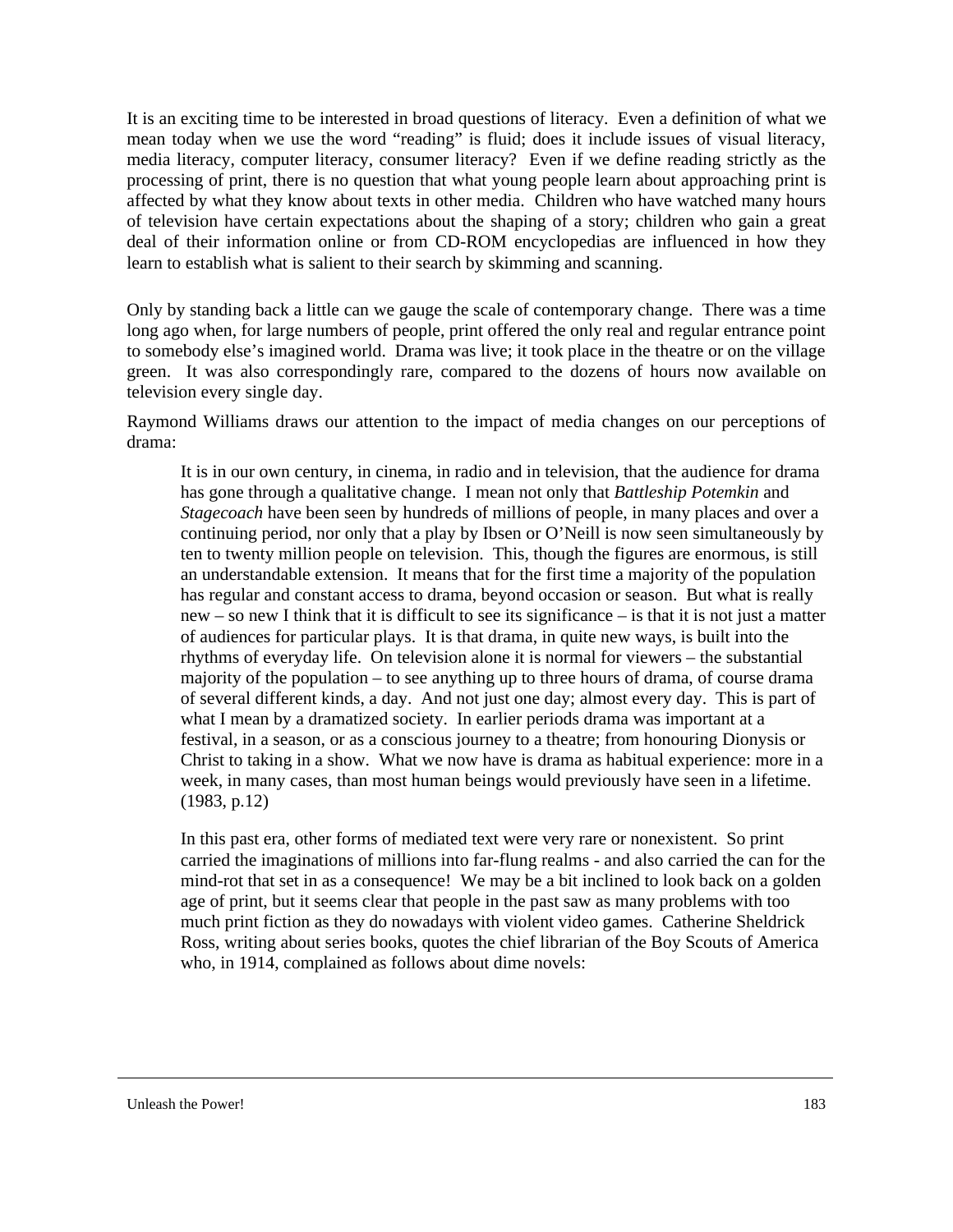The fact is that the harm done [by these cheap books] is incalculable. I wish I could label each one of these books: "Explosive! Guaranteed to Blow Your Boy's Brains Out."... [A]s some boys read such books, their imaginations are literally "blown out," and they go into life as terribly crippled as though by some material explosion they had lost a hand or foot. (quoted in Ross, 1995, p.203)

The tone of the complaint is surprisingly familiar but we are not used to hearing such strictures applied to print works; this kind of vocabulary is now reserved for movies and video games.

Nowadays, of course, young people in the West at least can enter imaginary worlds through a variety of portals: print, television, video, computer game, movie, audio text, interactive website (multi-user dungeons and so forth). It is now an unusual child who sticks completely to one medium alone. Our understanding of how literacy works for today's young people will be broader and more useful if we take account of how they accommodate and make sense of texts in different formats.

Access to media and technology is expanding rapidly, especially in North America, though it is a long way from universal. According to Nua's ongoing survey of online numbers worldwide, as of June 1999 102.03 million people, both adults and children, in Canada and the United States have accessed the Internet at least once during the three months prior to being surveyed. The world figure for the same date was 179 million. (<http://www.nua.ie/surveys/how\_many\_online /index.html>, June 25, 1999) Another survey, based on questionnaires mailed to 50,000 homes in the United States, found that, by the end of 1998, 50.3% of American homes had at least one computer. (Half of U.S. households, C5) Nua's estimates for the future are also startling: they suggest that 13.7 under-eighteen-year-olds in North America are expected to be online by 2001, a number that will "surge" to 36.9 million by 2005. Not surprisingly, the North American total stands out as a disproportionate fraction of the estimated 77 million youths worldwise who are expected to be online by the year 2005. (<http://www.nua.ie/surveys/index.  $cgi?f=VS&art\_id=905354860&rel=true>$ , June 29, 1999)

In North America, ownership of television sets is very close to 100% and all indications are that ownership of at least one VCR is moving towards 90% of households. Radio is similarly ubiquitous. CD-players, tape recorders, and Walkmans are commonplace.

# **Research Questions**

Thus it really makes sense to talk about reading in expanded terms that take account of broadbased access to many different media. Very few people indeed come to print texts without a vast background of exposure to texts in many other media. Understanding the consequences of this phenomenon raises a number of interesting questions.

- What are the consequences of multimedia exposure and experience for readers' tacit understandings of how texts work?
- What repertoires of strategies and behaviours help people to process story and information in different media?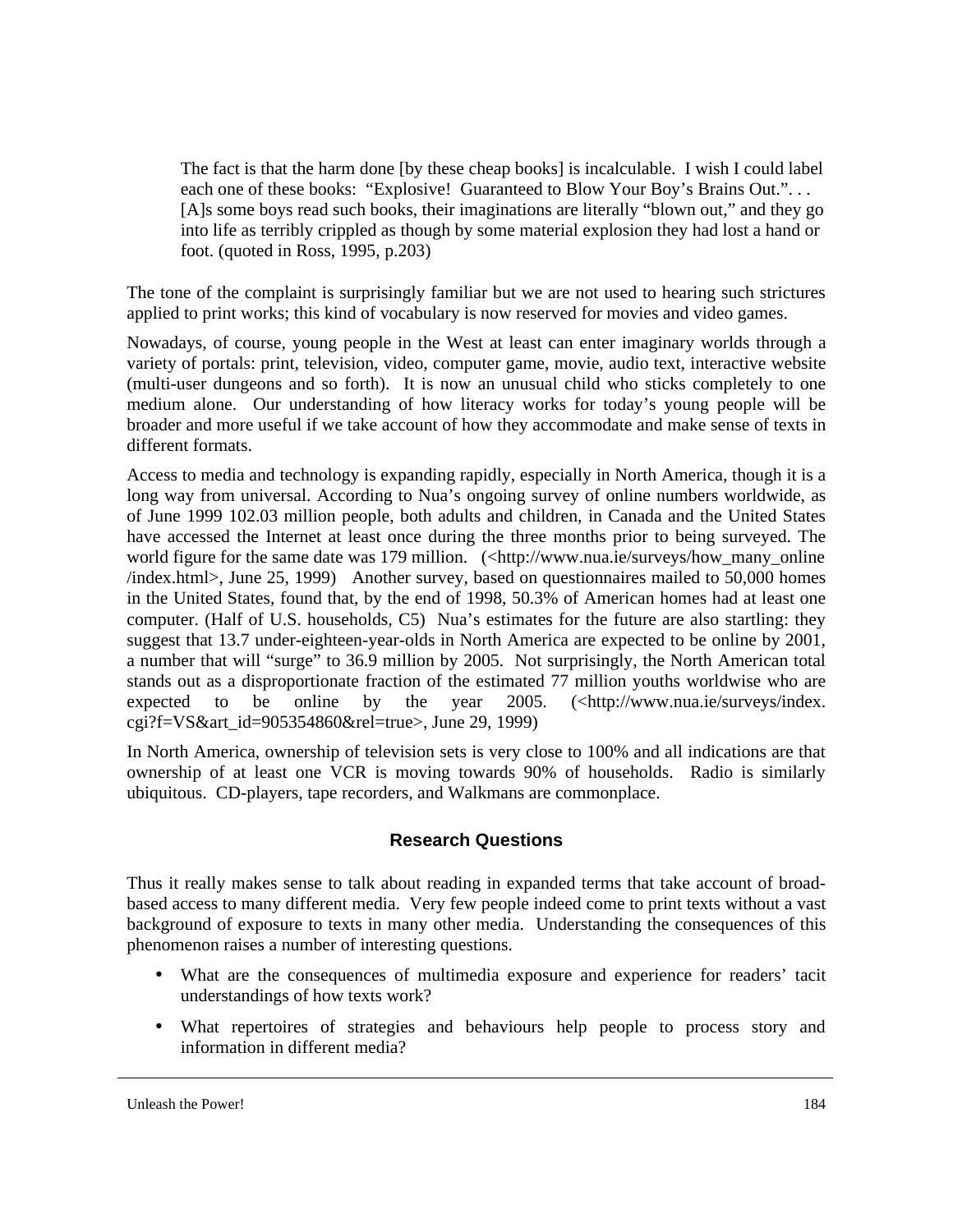- How does experience in different media and platforms affect people's strategic approaches to texts in different formats?
- What individual quirks or patterns of response, if any, manifest themselves across media boundaries?

A longitudinal study of a small number of young people who were in fifth, eighth, and eleventh grades when the work began was the basis for an exploration of these questions. A total of nineteen students participated in all or part of the project, which lasted for about twenty months. This report describes part of the first section of that study, namely the responses of some of these participants in fifth and eighth grades to the openings of fifteen texts in three different media. Their reactions give some glimpses of a new textual world.

# **Methodology**

The researcher worked with a small number of school students in fifth, eighth and eleventh grades, monitoring their responses to texts in print, video and CD-ROM form in order to explore such questions. These students are bright and privileged. They have access to computers at home and have done so since they were young children, they are used to playing multimedia games, they take home video equipment utterly for granted – and, it is important to stress, they still like to read books. The eighth-graders were all born in 1984, the year David Lodge published *Small World* with its account of an information revolution that was already being superseded. To all of these young people, the revolution described by Morris Zapp would indeed seem like ancient history; some of them, most likely, have never used a dial telephone.

The choice to work with young people who have access to a wide variety of media was deliberate in the interest of exploring what happens to young readers who grow up in a setting where they can take the proliferation of home technology as a given. The issue of differential access to technology is a vast and important question but not explored here. Hoping to gain some sense of what the future may look like, the researcher selected participants who are at home in a multimedia world already.

One participant at a time, thirteen students looked at the first page of five different novels, the opening credits of five movies on video, and the early stages of five narrative-based CD-ROMs. Students were to say if they would continue further with each text and why, and what they thought might happen in each story based on what they had seen so far. Their responses were audio-recorded and transcribed.

I held some titles in common across grade levels, and also offered some titles in more than one medium. The complete list follows: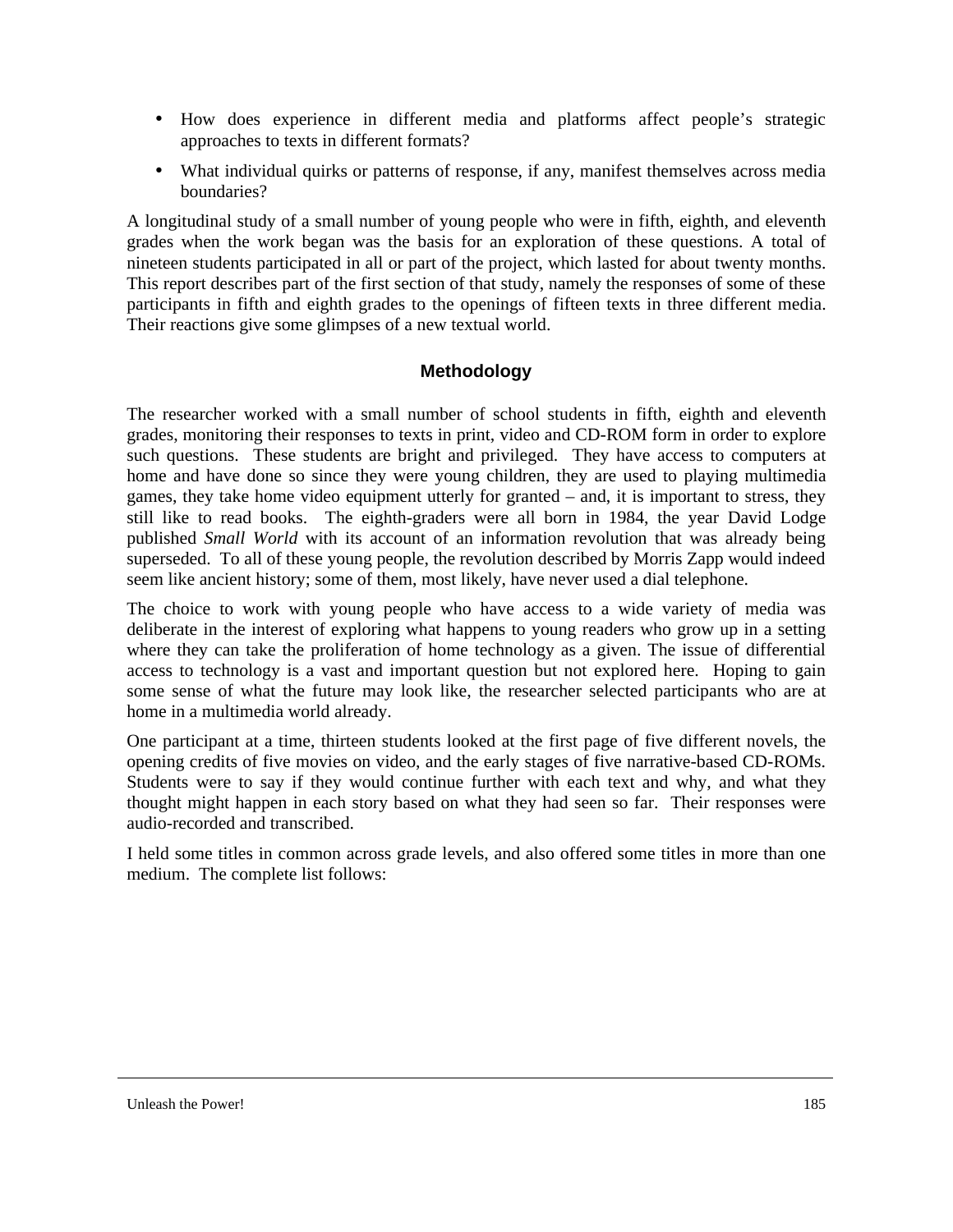| $5^{th}$ grade: | <b>Books</b>                 | Videos                          | CD-ROM <sub>s</sub>    |
|-----------------|------------------------------|---------------------------------|------------------------|
|                 | Anne of Green Gables         | Anne of Green Gables            | Anne of Green Gables   |
|                 | The Secret Garden            | The Secret Garden               | Oregon Trail           |
|                 | My Teacher is an Alien       | Toy Story                       | My Teacher is an Alien |
|                 | The Watsons Go to Birmingham | Air Bud                         | The Jolly Post Office  |
|                 | The Golden Compass           | <i>Little Women</i> (animation) | Alien Tales            |

| $8^{th}$ grade: | <b>Books</b>                 | Videos               | CD-ROM <sub>s</sub>    |
|-----------------|------------------------------|----------------------|------------------------|
|                 | Anne of Green Gables         | Anne of Green Gables | Anne of Green Gables   |
|                 | My Teacher is an Alien       | Toy Story            | My Teacher is an Alien |
|                 | The Watsons Go to Birmingham | Casablanca           | Virtual Springfield    |
| Cat's Eve       |                              | Men in Black         | Men in Black           |
|                 | The Golden Compass           | Benny and Joon       | Discworld II           |

| $11^{th}$ grade:<br><b>Books</b> | Videos         | CD-ROM <sub>s</sub>     |
|----------------------------------|----------------|-------------------------|
| Cat's Eve                        | Casablanca     | Tex Murphy              |
| <b>Soul Music</b>                | Benny and Joon | <b>Starship Titanic</b> |
| Middlemarch                      | Middlemarch    | <i>Discworld</i>        |
| Sophie's World                   | Toy Story      | Sophie's World          |
| The Golden Compass               | Men in Black   | Men in Black            |

# **Findings**

There is not room in a short paper to outline detailed responses to each of these texts. A few general observations, supported with details from the transcripts, make the point.

Overall, these readers were relatively indifferent to platform. They showed no signs of having an automatic preference for one medium over another; instead, they judged each text on its merits. No one rejected all the texts in a single medium or selected all the texts in a single medium without qualification.

#### Unleash the Power! 186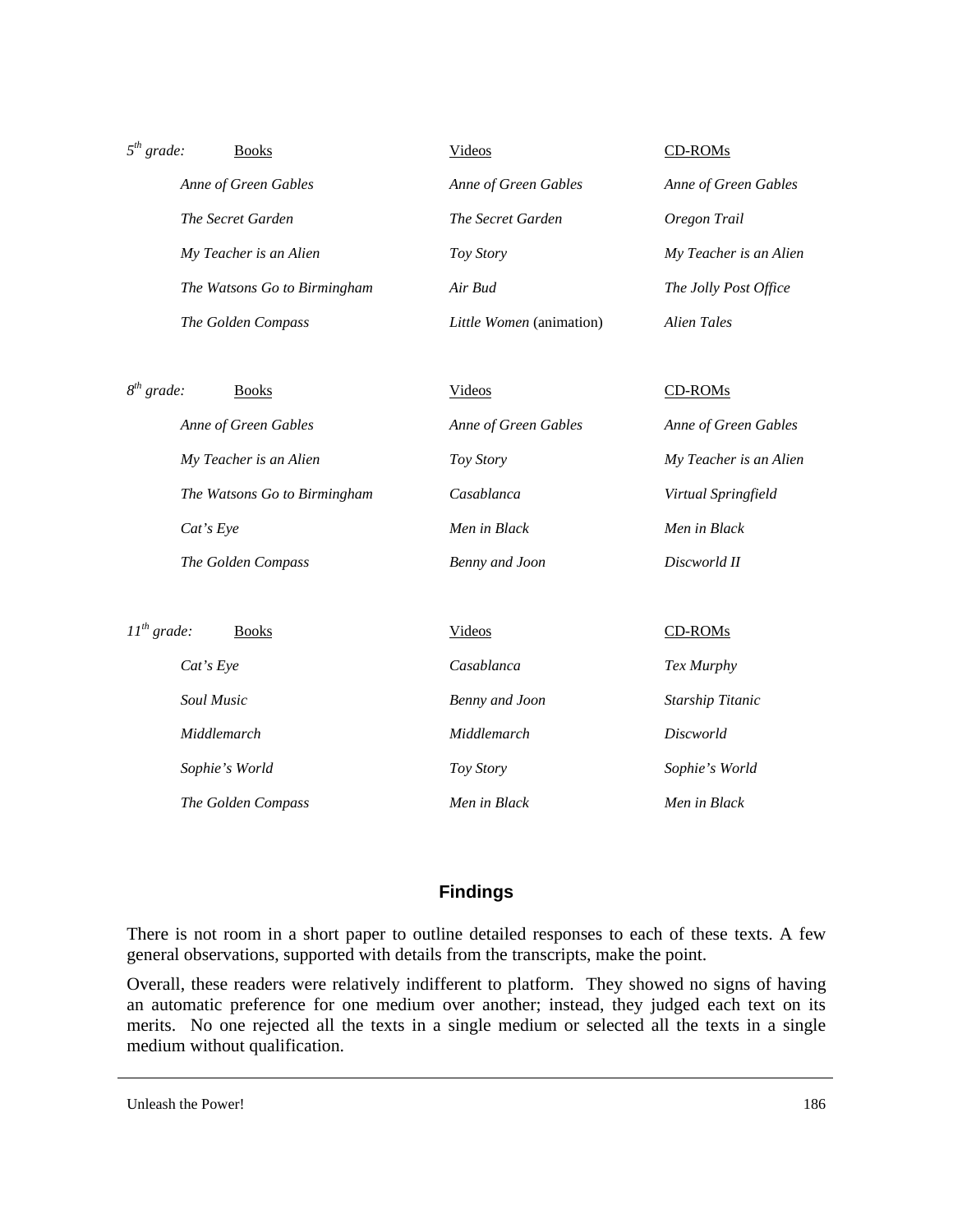In many cases, the students applied a yardstick to the text in question that can best be described as a balance between questions of salience and questions of fluency, or ease of access. They queried whether the text was saying something that they wanted to hear, for whatever reason. They also queried whether they could gain access to that text without undue aggravation or difficulty. These questions arose in all media and were sometimes answered differently for the same title when it appeared in more than one format.

# *Example 1: The Fifth-Graders*

Questions of salience as weighed against fluency came up in many different forms. Here, for example, is Colin, a fifth-grader, on the book version of *My Teacher is an Alien*. He would not read further than page one in this book:

I don't really like books about boys and they pick on little people and then there's little people trying to find ways, like, to get away from the bullies or whatever. . . . It's about, kind of like, like school kids that kind of, umn, like, he likes to read and, like, he's getting picked on by the bully guy.

Colin's aversion to reading about bullies was his primary response to the book. He was much more attracted to the CD-ROM version of the story, which, not surprisingly, places a much stronger emphasis on the game-playing side of things. Colin played the game for as long as I allowed him, and said he would play much more given the opportunity. It was the different salience that he commented on, rather than the shift of medium. He would expect that "you would keep on going to different classrooms and find different things and then find the classroom with the Principal guy in it."

Colin also took fluency into account with some of his decision-making. He rejected the blackand-white video of the old movie version of *The Secret Garden*: "I don't really like movies in black and white because it's kind of hard to decipher one thing from another."

Megan, also a fifth-grader, looked at the book of *Anne of Green Gables* and also made a decision based on ease of access: "I don't think I would read that one. They use big words and it's sort of confusing." Asked what sort of story she would expect it to be, Megan said, "Umh, like one where she ventures a lot and stuff. I've read one like it." The combination of big words and perceived lukewarm plot is clearly unappealing.

Yet Megan did not reject dense text outright. Given the first page of *The Golden Compass,* she said she would read it because "it describes a lot, like the things. I like that because you can, like, picture it." And Megan did not reject the "ventures and stuff" of Anne Shirley when presented with the story in video form, where the emotional impact of the unwanted orphan is more instantly established. She would watch more, she said, because "I would want to see, like, what happened to Anne."

Megan's responses show an active balancing between how difficult and how interesting she found the stories. The fourth word of *The Golden Compass* is "daemon," a more challenging concept than any of the words or ideas in the opening page of *Anne of Green Gables*. Yet the leisurely discourse of the Montgomery book does not offer her any reason to persevere with the story, even though, as she demonstrated over and over again during this project, she is a reader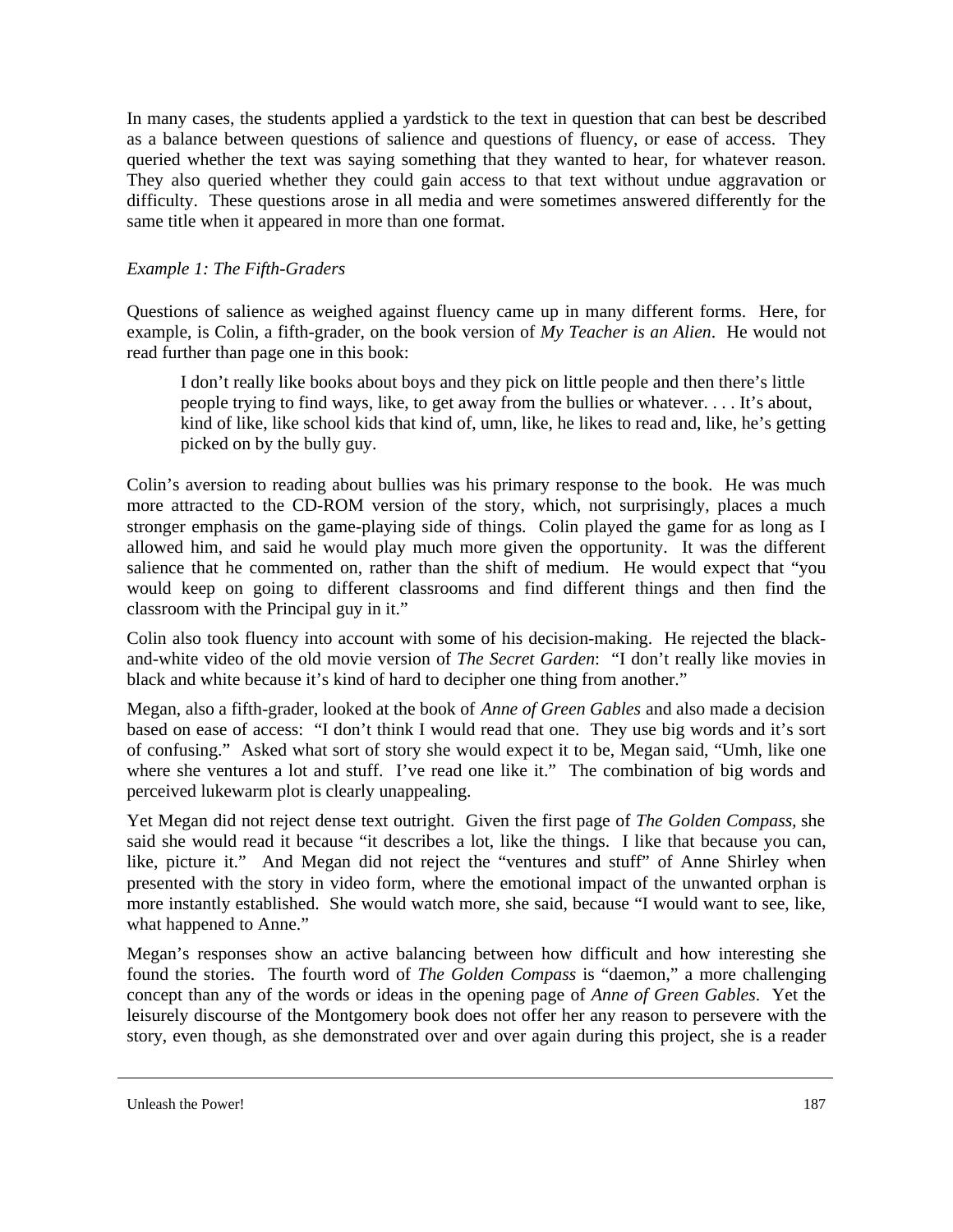who actively enjoys description. The direct narrative compulsion of the opening page of *The Golden Compass* clearly caught her attention in a more dynamic way that outweighed any obstacles that unfamiliar words might present.

Megan and Colin present an interesting contrast when shown the early stages of the video of a Japanese animation of *Little Women*. Megan rejected the idea of watching any further; she had read an abridged version of the novel and not cared for it; furthermore, " I don't really like the way, like, they're drawn and stuff. They're sort of different. I don't like it that way." She also rejected the plot line: "Like umh, the father is gone and everything like that. Umh, and that's like, what they talk about a lot and so it's mostly, like, there's stuff happening but they also just talk about that lots."

Colin, on the other hand, was reminded of a Japanese animation he described as his favourite movie. He would watch more of *Little Women*, he said, because "I like the animation and it's kind of gotten an interesting start."

Angela, a third fifth-grader, was explicit about issues of adaptation. She preferred the movie of *Anne of Green Gables* to the book by a slim margin, having experienced both:

Well, it's kind of hard to say. You had to sit quite long through the movie. It was pretty long but it, you could, it almost expressed the, umh, what was happening better 'cause you could actually see. Like when she dyed her hair green and whatever. That was, I think, better. I like imagining it well enough but the movie was pretty good.

Yet Angela normally prefers the book version:

I don't usually always like the movies. Sometimes they change things a whole bunch. So they're not – well, to some people they might be better, but to me, I like them the way they kind of were in the book. Like, sometimes they, some movies that they've made, they just twisted the stories around and if I had read the story first I probably would have liked it because it was more realistic and original….

As a reader of *Little Women*, Angela rejected the Japanese animated version for two reasons: "it's not really like the book and it's…the characters look like *Sailor Moon* characters. Like, I would watch it but it wouldn't be a main priority." Asked whether she thought the animation did justice to the characters of the book, she said:

They're not exactly, well they have the same hobbies and everything, but they just don't seem the way they are in the book so – maybe not the same, well I noticed that Meg didn't have the same hair or whatever, or they didn't – usually they act all together and not separate. And well, I know that Jo likes to write stories and she's a bit of a free will, but I mean, in cartoons I don't think it looks as good.

These fifth-graders are explicitly drawing on intertextual references to help them establish issues of salience and accessibility. There are many versions of, "I read/saw/played one like this and it was satisfying/frustrating," both in terms of content and in terms of processing. Similarly, questions of provenance and recommendation arise often. In conversation students often make reference to how they had encountered a book and what impact this had on their selections. A friend's seal of approval, a formal award, some recognition that someone else had enjoyed this story, might predispose these participants to look more favourably on an opening scene.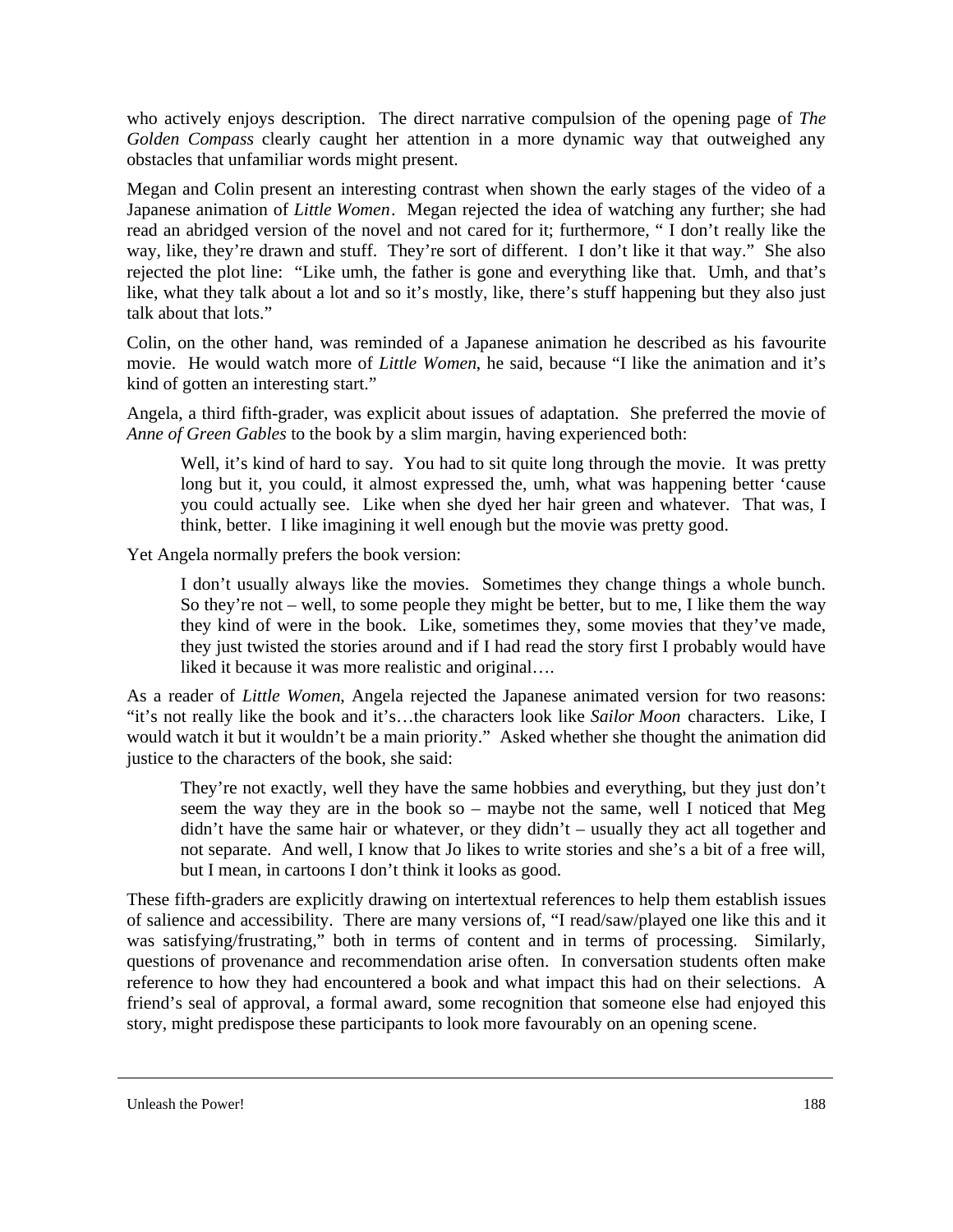*Example 2: The Eighth-Graders*

Nasrin, an eighth-grader, was explicit about questions of salience and fluency in her discussion of *Anne of Green Gables.*

On first looking at a photocopy of page one of *Anne of Green Gables*, Nasrin said, "This seems a little too advanced, umh, of what I would normally read, but if it was recommended by a friend or had won an award, then I'd probably read it." Questions of fluency would impinge on her interest in the book, on the strength of the first page only, but might be over-ridden by some form of recommendation. As she picked up the book and looked at it, however, we can see issues of salience take over. After a single glance at the back of the book she said,

Now I'd probably read it! The back simplifies it, from the first text, from the page on the first text so I – actually I like books like this because I, I'd also pick it because I'm not an orphan and I'd probably want to know how it feels to be an orphan, so just for the experience of it, 'cause a lot of books, they can do that.

The leisurely and loquacious introduction to *Anne of Green Gables* antagonized many of these young readers, but not all, and one exception was a reminder that gender stereotypes are not necessarily the whole story when it comes to describing readers. Jack was an eighth-grader who would keep reading *Anne of Green Gables*:

I would definitely keep going because it sounds like a book that would tell a good story. It would tell a descriptive story that made a lot of sense. I like the way it's written. . . . I mean, I found some old books that I wouldn't read recently, and it was all like, "Bob said…" and it was written not, they were good stories, but it wasn't written well enough to keep me interested – so I like this book a lot.

One of the interesting elements of the students' responses is that issues of salience and fluency apply to all the media we explored. Here, for example, is Anita, an eighth-grader, asked if she would watch more of the movie *Casablanca*:

Probably not because even from the start I didn't even understand it so, umh, it seems more like a history movie to me. Although I don't really think that's what it's supposed to be, but I think I probably just wouldn't pay attention, I'd just lose track. It would be a waste of my time.

Fluency and salience are both affected by repertoire in this instance. Anita makes a genre link to a history movie of the kind that would be offered in a social studies class, and this is not an unreasonable connection given the introductory map and the newsreel-style voiceover at the outset of *Casablanca*. At the same time, she recognizes that she does not have an immediately accessible repertoire of background information that would render this movie quickly transparent to her, so she rules it out.

The computer game of *Men in Black* provided some interesting examples of differing responses. The question of fluent access arose very sharply for many users. Unlike all the other games on offer, it runs on keyboard controls rather than on the mouse. The opening scenes are rigidly organized and if you do not choose correctly you are blown up very quickly. On the other hand, most of the eighth-graders who looked at this game were familiar with the movie and indeed had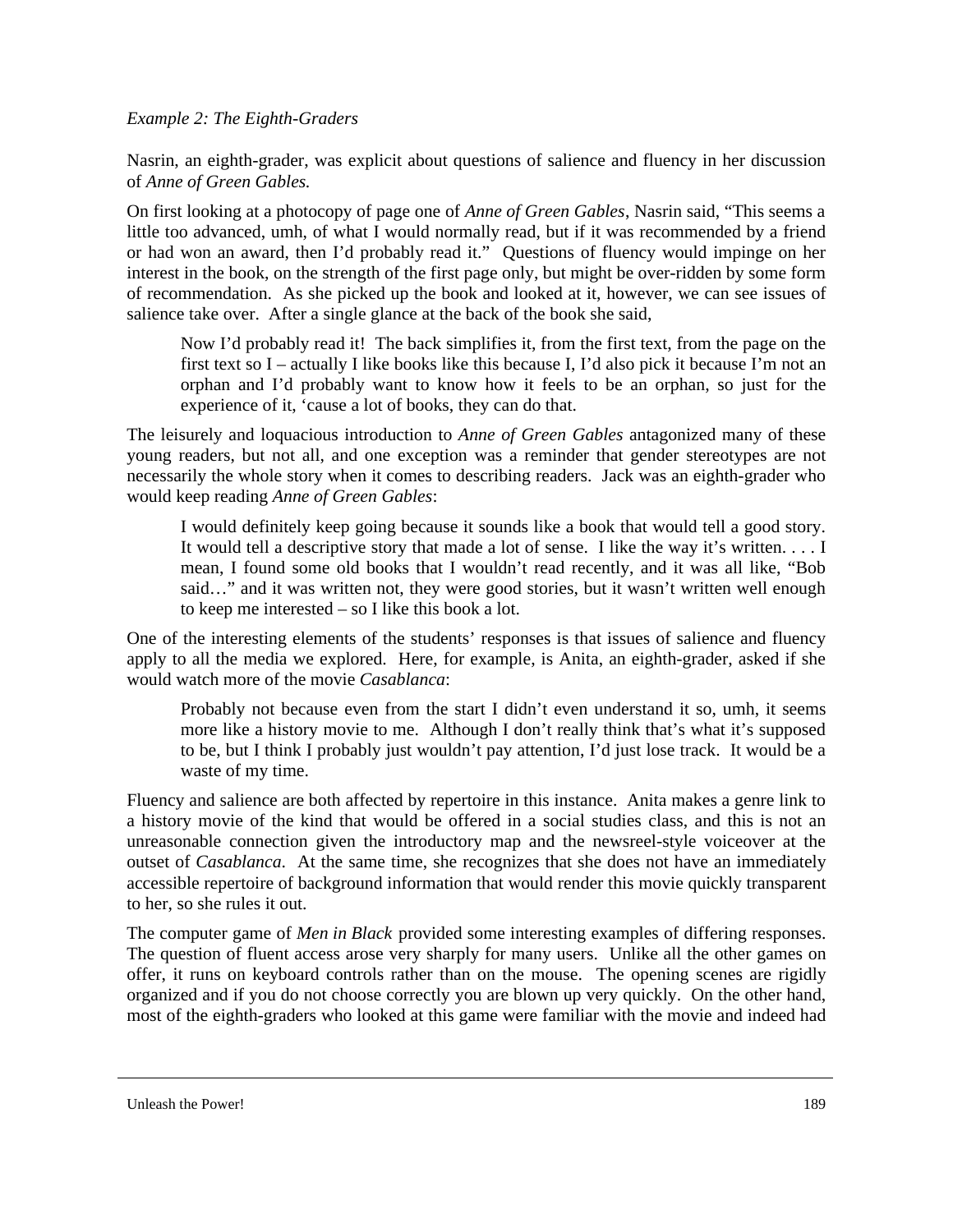just seen the opening credits as part of the video collection, so some questions of salience were straightforward.

Anita rejected the CD-ROM because of the violence, though she had enjoyed the movie. She also disliked the keyboard control. Catherine also rejected it, but more for the absence of action combined with the cumbersome quality of the keyboard controls: "It's pretty complicated and you just get to walk around and that." Madeleine was another player who rejected the game; she likes action games but only if they are easy to play and this one was too complicated for her – a textbook case of balancing salience and fluency.

In this case, Jack proved that gender stereotypes sometimes do ring true. He knew the movie well and had actually played a demo version of the computer game of *Men in Black*. The issue of fluency played itself out differently for him: "I like the keyboard because you, it's – because I think you have more control. You know where you're going, you can't skip." Possessing a set of skills more appropriate to the requirements of the game, he was able to comment, "I like it. I think it's easy to navigate and, umh, it makes sense. There's a story that begins to develop and ah, yeah, it's more fun!" Again, it is possible to see him weighing the trade-off between interest and accessibility.

# **Conclusions**

The above sampling of comments gives only a taster of a fascinating collection of responses. These young people are clearly accustomed to making judgments about whether a text is worth the investment of their time and were able to articulate their reasoning in a very informative way. It is very clear from the transcripts that these students are used to having a broad range of texts to choose from; they did not express any great commitment to persevering with a story that struck them as dull, although one or two did mention that they might expect a text to get better after the first confusing stages.

Weighing the balance between personal salience and fluency of access was a strategy that manifested itself across all three media and for many different texts. The students explicitly worked on a kind of trade-off: the more salient the story, the more prepared they were to invest time and effort into reading or viewing or playing. It is worth noting that there were some examples in which fluency and salience were a two-way measure; students rejected some texts because they seemed too simple either in terms of writing or in terms of content.

Students were clear that some stories work better in one format than in another, but at all times it appeared to be the story they were judging; the platform was an issue only as it provided appropriate access to the story in question. All students testified to enjoying stories in each of the three media we were discussing—print, video, and CD-ROM.

Asked a general question about which of the fifteen texts they would most like to take home, the students came had varied answers. Six said they would take a book. Three opted for video and two for a CD-ROM. Three added a qualifier that they would not really like to choose between one and another, that they have different preferences at different times of day and so forth. Whatever the effects of easy access to different media upon these students, it is clear that the book continues to be a meaningful choice for them.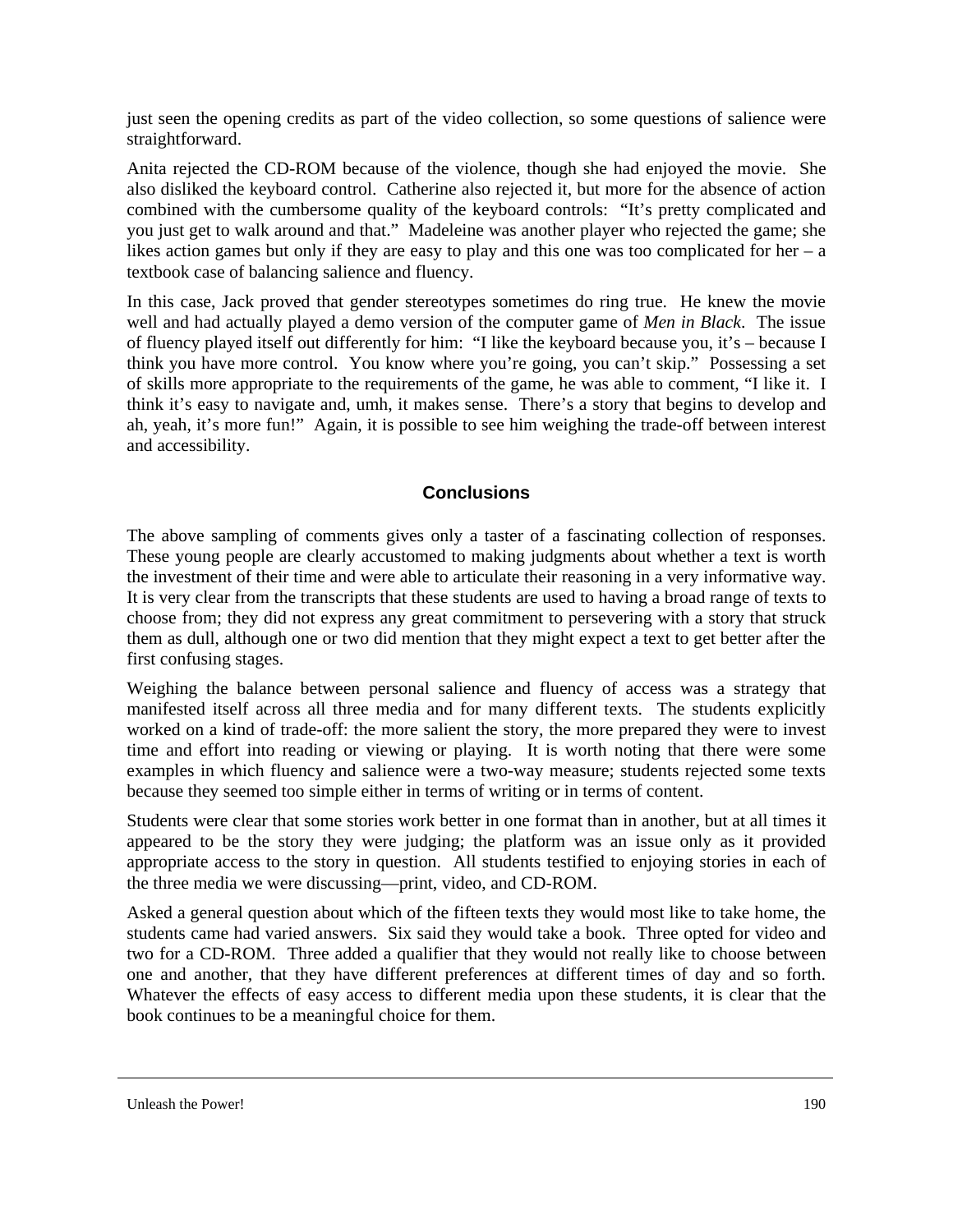If a single sentence could sum up this part of the project, it would be that these young people demonstrate a predilection not for "either/or" when it comes to media but rather for "both/and." They are interested in and also selective about all forms of media. They are able to discriminate in meaningful ways among texts and to articulate the reasons for their choices. They are neither overly dazzled by bells and whistles, nor dismissive of print. They confound many stereotypes about their generation and perhaps about the nature of the communications revolution. We may learn much of value about the future of stories in many media through listening to their youngest consumers.

## **References**

- Computer economics: 77 million under 18s online globally by 2005. <http://www.nua.ie/surveys/index.cgi?f=VS&art\_id=905354860&rel=true> (June 29, 1999).
- Half of U.S. households have PCs, survey says. (March 30, 1999). *Globe and Mail*, C5.
- Lodge, David. (1984). *Small world: An academic romance*. London: Penguin Books, 1985.
- Nua Internet How Many Online. <http://www.nua.ie/surveys/how\_many\_online/index.html.> (June 25, 1999).
- Ross, Catherine Sheldrick. (1995) "If they read Nancy Drew, so what?": Series book readers talk back. *Library and Information Science Research* 17, 201-236.

Williams, R. (1983). *Writing in society*. London: Verso.

## **Appreciation**

Appreciation is extended to the Social Sciences and Humanities Research Council of Canada for assistance in doing this research.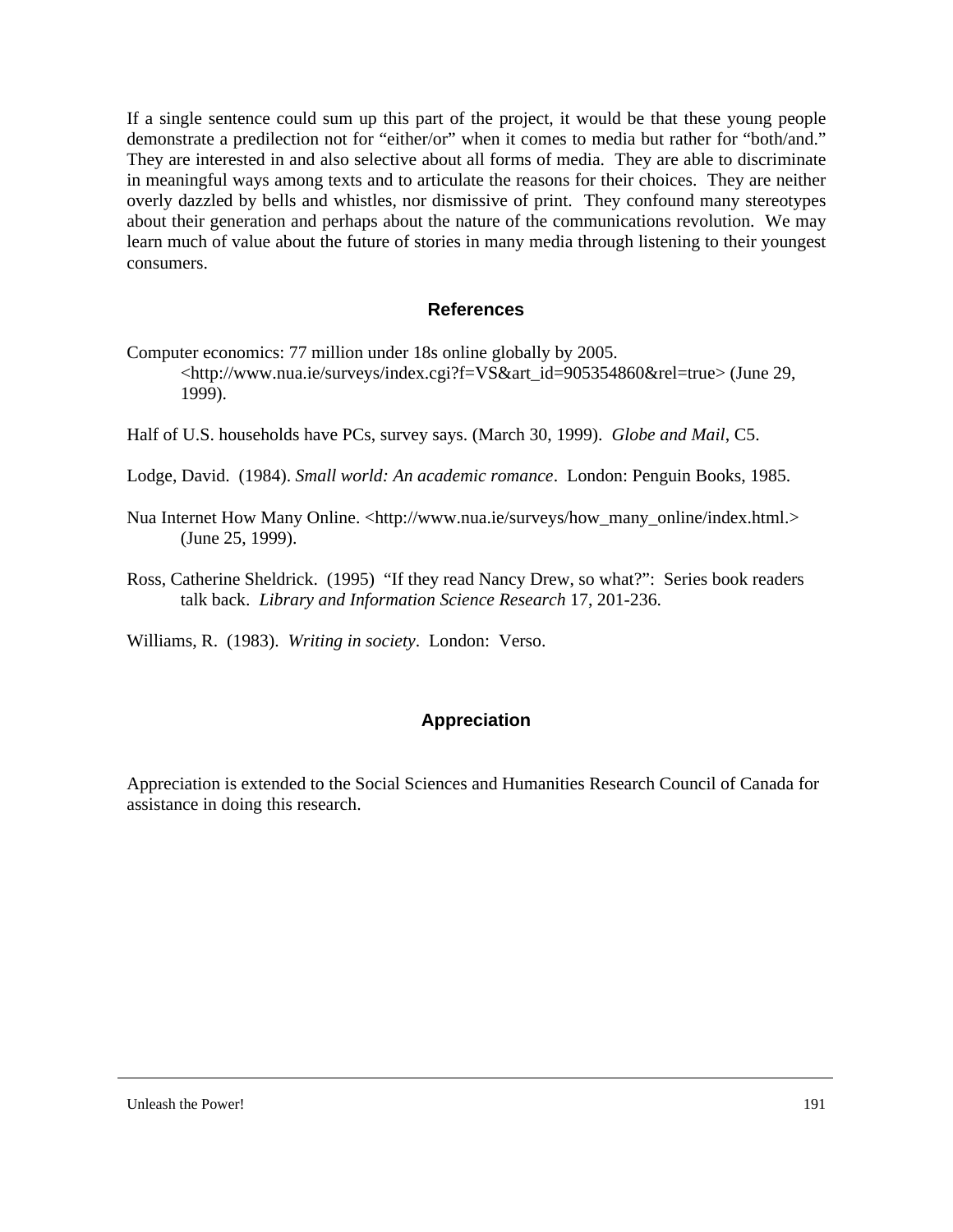# **Students and the World Wide Web**

# **Issues of Confidence and Competence**

**Jinx Stapleton Watson, Ph.D. <Jinx-Watson@utk.edu>**

*Assistant Professor School of Information Sciences, University of Tennessee United States of America*

*As students ponder their use of the new technologies in schools and at home, what issues are raised for librarians and teachers? Do teens exaggerate their confidence and competence as they report their perceptions of using technology? In this study, four 16 year olds discussed their personal experiences in using the Internet for work and for pleasure. From their musings, we may begin to see a pattern of developmentally specific activities for using the new technologies that differs from adult expectations.*

## **Introduction**

In a previous study (Watson, 1998), I examined the perceptions of a small group of eighth grade students regarding their experience with technology. The students offered insights into *personal attributes* that included expressing self-confidence as they negotiated their way through the World Wide Web. They articulated *particular skills* in reading and managing information needed for electronic searches. The overall tone of the students' interviews revealed a sense of familiarity, openness, and independence regarding their use of the Internet, especially the World Wide Web. In the first interview, the students had been involved in a public school system's special technology program for three years. However, in that study, few of the students suggested ways to assess information nor evaluated the quality of search results. Therefore, I wondered whether these particular teens' tone of assurance and sense of confidence matched their specific skills and competence in using the Web. In adolescence, students may project a sense of assurance to mask insecurity or mimic adult behaviors, without sustaining the emotional maturity which adults should exhibit (Erikson, 1950, 1993; Meeks, 1986). Therefore, I wanted to interview the same students two and a half years later to see if their perceptions reflected a similar tone of confidence and competence. I also wanted to hear from the same students because of their unique circumstances, the benefit of their early years in the "twenty-first century" classrooms provided by state funding (Tennessee Code Annotated 493-351). That is, I wondered whether a tone of bravado might emerge because of their developmental age or whether these students genuinely expressed confidence because of their particular competencies from sustained use. I was eager to discover any new issues that these particular students would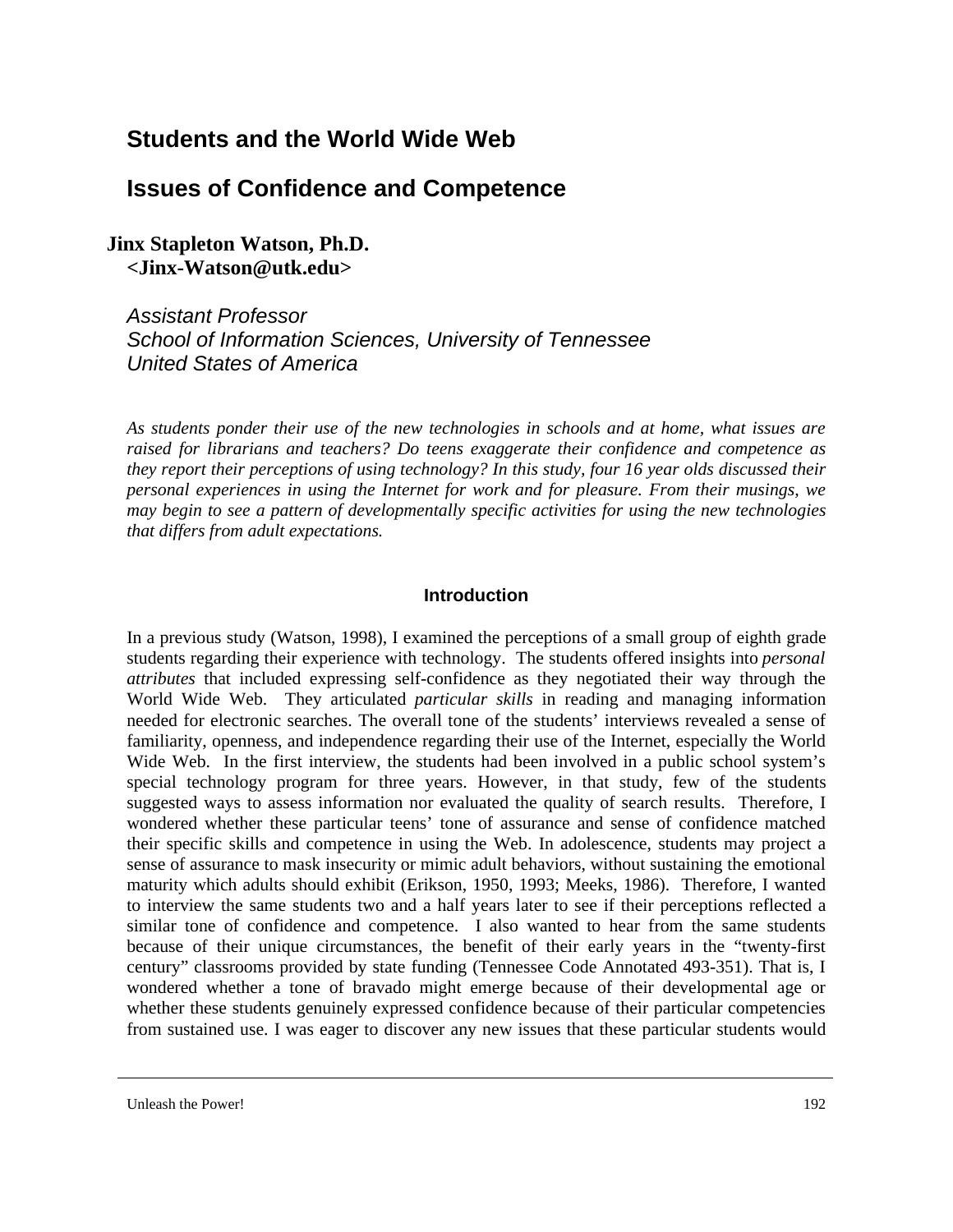raise. I embarked upon locating as many as possible of the original nine students whose comments I had analyzed for the previous study.

# **Research Questions**

My umbrella question overlay all subsequent queries and probes: "How do you use the new electronic technologies?" I sought examples of ordinary and special use of technology, specifically of the Internet, to assess how these young people used the World Wide Web as a resource and how they used e-mail, chat rooms and other communication opportunities. I wanted to understand what I had previously perceived as the teens' overt projection of confidence and what skills and competence levels they revealed as they spoke of using technology. I asked how they learned to search for and access information. I listened for instances in which the young people analyzed the quality of information. I probed for examples of critical thinking and evaluation in searching. I remained open to hearing ways of using the Internet that might be particularly youthful endeavors, reflective of teens' developmental needs.

# **Methodology**

Taking my lead from Dervin's (1977) charge to begin understanding more "about how people make use of libraries, or, for that matter, how they make use of the prime collateral of libraries - information" (p. 17), I continue to seek understanding of young people's perceptions of their use of the new technologies. Since perceptions are not easily measurable, I strive to make sense of others' sense-making (Dervin, 1986) by interpreting incidents and experiences. "The interpretive task begins with perception when a person first encounters new information" (Kuhlthau, 1993, p. 342) and ends with noting patterns, making inferences and going beyond the information given (Bruner, 1973). I wanted to explore each student's experiences, to go beyond them by listening to specific examples, connections and tone, and to probe to make some meaning. As a qualitative interview study, I dedicated myself to listening to what students revealed to me rather than imposing an hypothesis.

I asked how each student used the technologies on his or her own initiative and for school research assignments. Although my interviews followed an open-ended, conversational approach, I prompted each of the interviewees in similar ways by asking for examples. I asked how they assessed sites and books as credible sources of information.

I read each transcribed interview to shed light on a single student's experience. I immersed myself in the text to examine the key phenomena offered to explicate my question, "How do you use the new electronic technologies?" Pollio, Henley & Thompson (1997) in writing that "the objects of our awareness reveal what is noteworthy for us" (p. 8), suggest that what students choose to share, to tell about their life experiences with technologies will be, indeed, what is important to each as a user. In closely reading a single text, I began to hear what phenomenologists (Gadamer, 1975; Pollio, et. al., 1997) call "a stance." Students appeared to be in the process of creating a singular relationship with the computer, specifically, the Internet, and its capabilities. Each interview text revealed a distinctive stance of use, comfort level, trust, and understanding between individual user and the Internet. I plan to analyze a single student's characteristics and changes in a future study.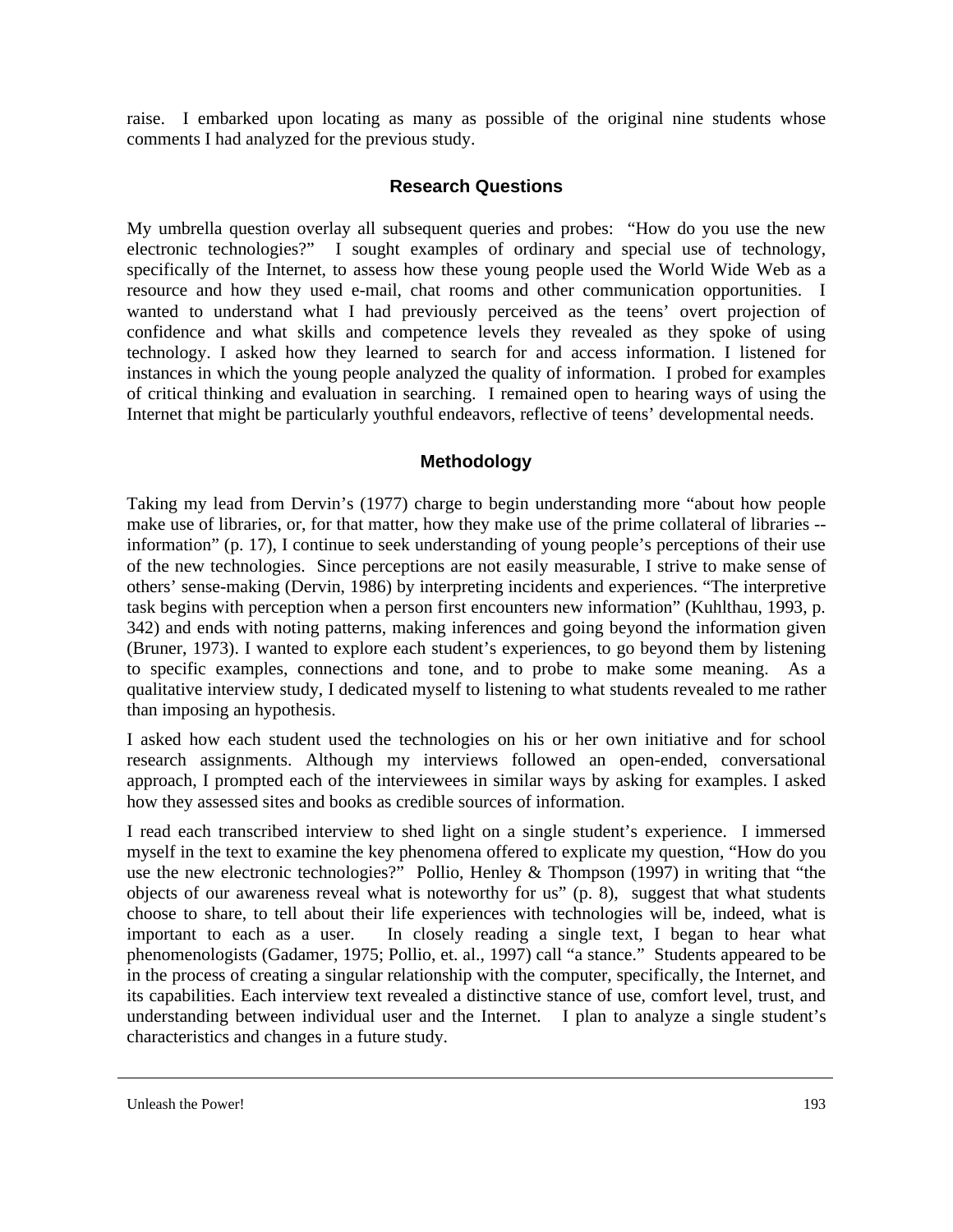I reviewed all the interview texts as a whole in order to discern patterns amongst the users. In reading widely across all four texts, I noted similarities in the students' stories. For example, I found that their stories shared a common stance regarding *personal use* as different from *school use*. I noted that each of the students seemed relaxed and proficient in personally using the Internet, but wary of accessing websites for school research purposes. These commonalities offer teachers and librarians a challenge: can we find ways of using students fondness for personal communication as an enticement for school research use? In appreciating what some students say about their use of technology, and in knowing about adolescent developmental needs, we begin to gain understanding about their sense of the current electronic technologies.

#### *Students*

For the current study, each student—formerly eighth graders—was preparing to enter their junior (i.e., penultimate) year of high school. Of the nine students who participated in the original study, I was able to interview three: Polly, J.R., and Mike (aliases from the earlier study). Two students had moved. Although I contacted four others, one declined (Lauralee) saying she was unable to participate. Two (Will and Vel) were unreachable. Will's grandmother said, "In the summer, he hits the streets." Vel's grandmother arranged a time, but was unable to keep him in the house for the time she had set. Another student, Bryce, spent the summer out of town.

To supplement the three student voices, I added comments from another sixteen year old (Tara). As an eighth grader, two and a half years ago, she participated in the phone interview regarding the question, "How do you find information for a research report?" (Watson, unpublished). For purposes of the current study, she interviewed by email. In reading the interviews of Polly, J.R., Mike, and Tara, I note some common themes of use.

## *Limitations of study*

In making meaning of student perceptions, it is necessary to be cautious in generalizing or drawing conclusions. Nevertheless, discussions with teens can offer insights to those who care to motivate and extend students' learning. Listening to student voices may provide a tip or two; a small but successful idea from young people may lead adults to consider employing it with others. Perceptions also may not constitute reality or truth. Even so, "Understanding the meaning of some experience requires us to describe the intentional stance (or situated perspective) of the event from the point of view of the experiencing person" (Pollio, et al., 1997, p. 8).

I analyzed three reasons why I might not have gained the interest of the students who did not participate in the second study. First, I realized that the previous study tapped a captive audience during school hours. Students may relish an opportunity to get out of class; to be interviewed appears as a novelty. Summertime interviews for young people may not appear as an attractive competitor for leisure time. Second, three of the four who did not participate had no access to home computers. In my earlier study (Watson, 1998), I wondered whether the notion of access offered a stimulant for self-confidence. I suggested that,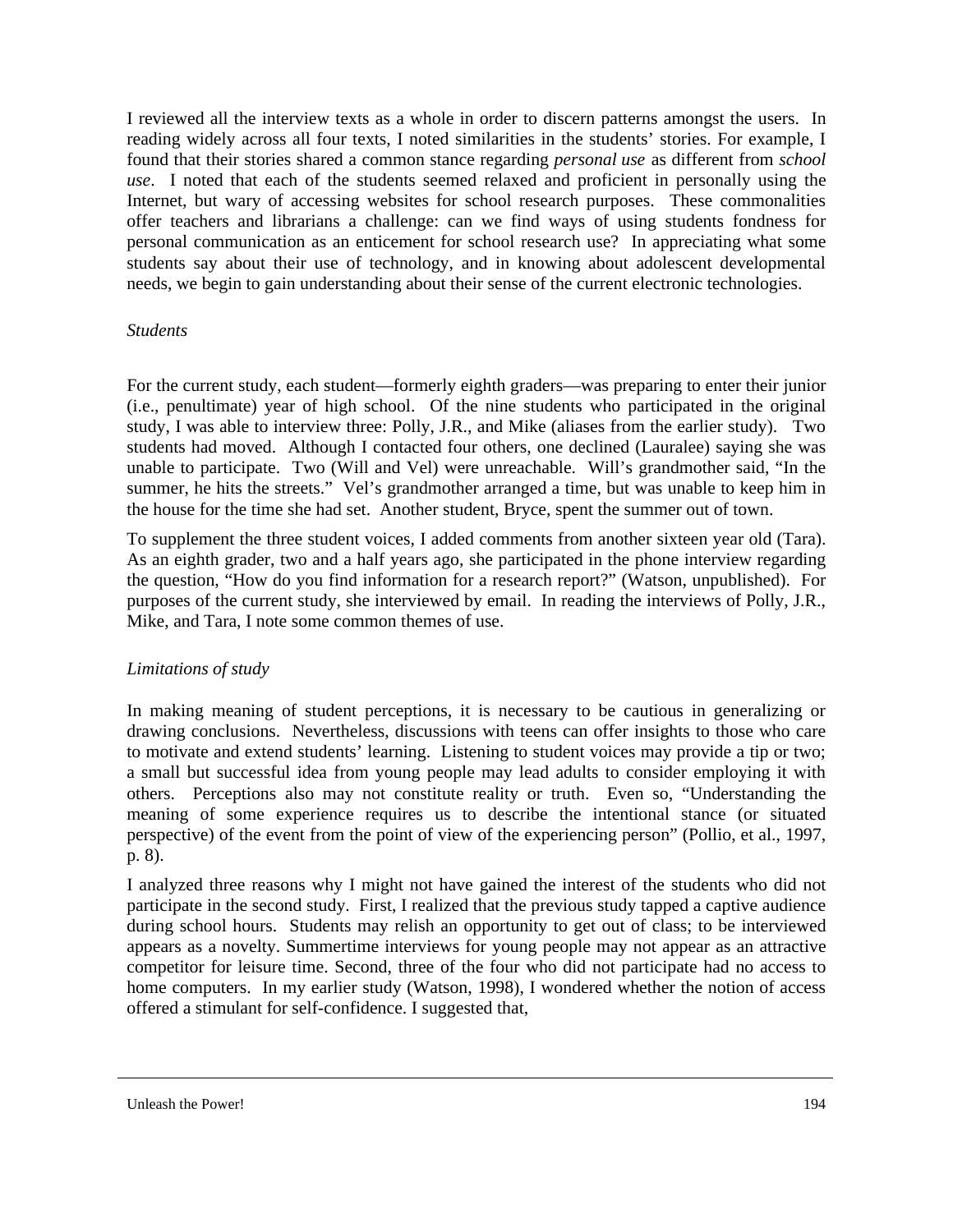Knowing that one has access and knowing how to access technology may suggest a kind of powerful knowing. In an emergent culture such as one which unfolds before us technologically, learners must feel assured that they can have access, belong to and stay close to the changing culture, rather than fearing its new iterations (p. 1027).

My sense is that, for the students declining to be interviewed—who have no access to the Internet in their own homes, and who have less access to technology in the high school than in their middle school program—a lack of confidence overpowered their sense of the interview as novelty. During their eighth grade years, both Vel and Will regularly used the public library to access Web sites. As sixteen year olds with new interests in work and leisure, being seen at the public library might not as easily fit in with their new roles and images. And third, the "Hawthorne effect" of the state's technology program might offer some insight into the documented enthusiasm and confidence of the eighth grade students in contrast to their current lack of interest in being interviewed. Three students interviewed (J.R., Mike and Tara) had Internet access in their homes. Polly used school and public library access.

# **Discussion**

To examine notions of confidence and competence in using the Internet, I noted the difference in the tone of talk regarding *personal use* as opposed to accessing information for *school use*. The students' words provide two entry points for looking at *personal use:* "E-mail was a gift from the gods" (Tara) and "I feel . . . confident, just mainly through experience" (Mike).

To examine the broad category of *school use*, student statements reveal the suspicion and reticence with which some regard searching the World Wide Web for information. I use Jason's statement as a header -- "[Web authors] are citing their (sic) selves pretty much" -- to examine the students' hesitation to use the Web for school research. Polly offers the header for discussing technology training, "I don't remember any classes about using the Web."

## *Personal use: "E-mail was a gift from the gods" (Tara)*

Most teachers and librarians would agree with scholars who suggest that the adolescent period is marked by teens' reaching out and forming strong links to their peers as "an important source of information and opportunity for socialization" (Lefrancois, 1999, p. 348). The four students perceived the Internet mail services as first priority. Each enthusiastically shared their experience and perceptions of communicating with friends and with strangers who share similar hobbies and interests. Tara and Polly, the two females, correspond with friends far and wide, out of state and away at college. Tara wants very much to "keep in touch. . .with a lot of friends who live out of state," so, besides her e-mail account, she downloads instant messenger services to "see which friends are online and to chat with them." She says the difference between this format and chat rooms is you don't talk with "a bunch of random people. . .making it a lot safer, in addition to a lot more interesting."

Polly uses email to "talk to some of my friends in college" and her Chilean exchange student friend "e-mails her family and friends and stuff from school."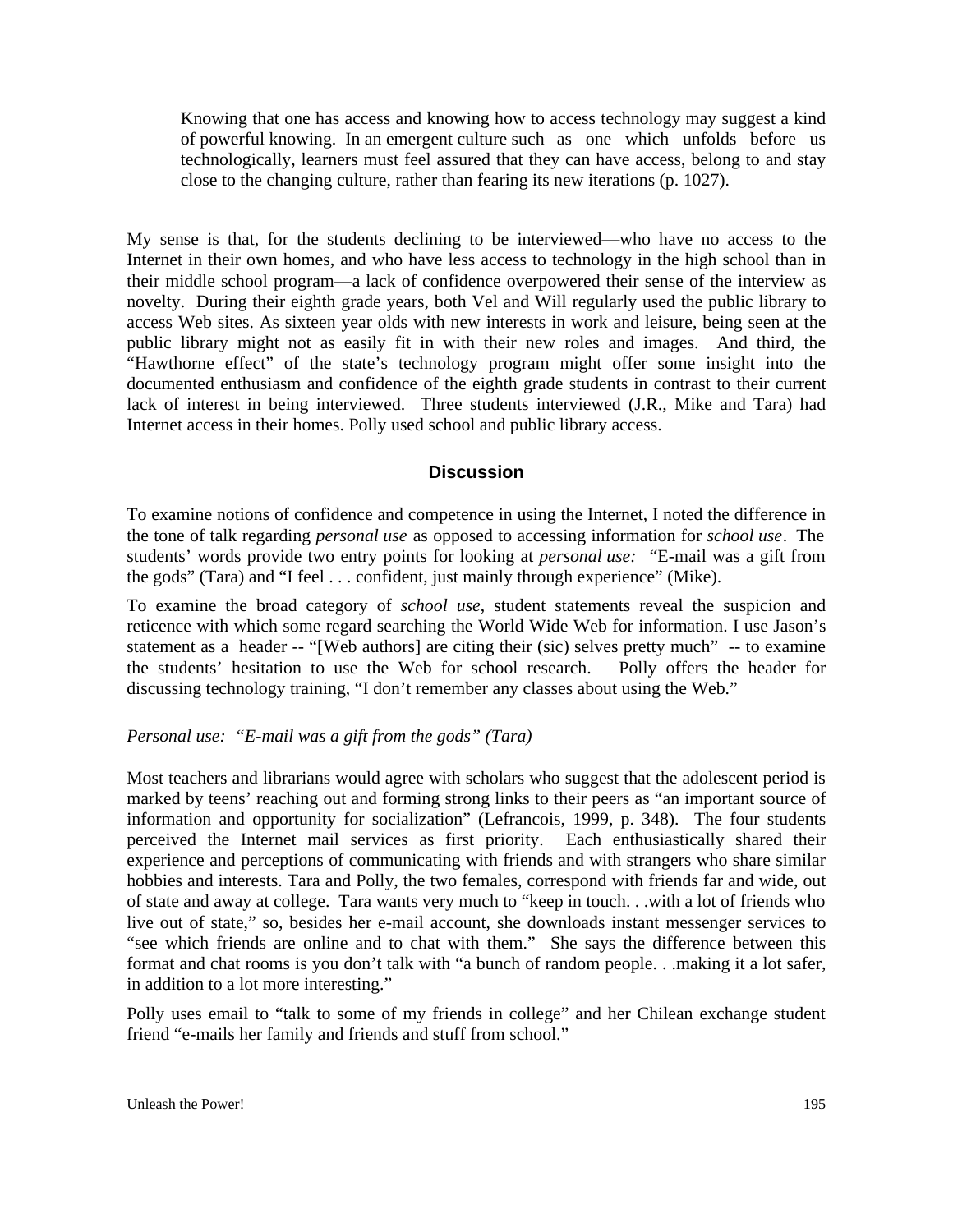Jason and his girlfriend use WebTV to chat. "We just talk about sports and stuff. . .we just set up a time when we can both be on. It's not that much different than using a phone." He also emails "a couple of girls and a couple of guys. We correspond about sports and tips."

It should come as no surprise that teens embrace the Internet as a tool for communicating with their friends and acquaintances. Internet mail services allow teens to keep in touch with many friends, "always" (Tara). To maintain communication effectiveness, teens have learned the latest technologies such as "instant messenger services." Communicating, in all its iterations, fits the developmental need for socialization at this age.

Employing electronic mail services as a more formal source of information, Mike assesses his experience with chat rooms:

bad situations don't arise in a chat room unless you are ignorant to them. . .a lot of chat rooms are designed for one hobby or sport and you can go in those and meet people from all over the world in different countries. . . I'm a soccer player and I'm a knife collector, as a hobby, and I'm an avid outdoorsman. And so, for each of those three, there's a different chat room set up explicitly for that. . . . in the knife one, I find myself giving a lot of information. In the hunting one, I've always been an avid outdoorsman, but as far as a hunter I'm very new, and so in that one, I receive a lot more information. . . I talk to people who are at University of Florida, . . . UCLA, Indiana, North Carolina, Virginia, the big soccer schools. And I get feedback from them about how they got there, what they like and don't like about their soccer program.

We interpret that Mike perceives himself as knowledgeable of chat rooms. He has considered the reputation of chat rooms, suggesting that one must negotiate them. He uses the chat rooms for focus areas, negotiating familiar terrain. Mike perceives specialty chat rooms as a reference source for his information needs. Selected chat rooms offer him the opportunity to share his expertise and to develop his interests, by offering and seeking information.

Mike manifests two adolescent attributes, that of metacognition, showing one's thinking about thinking or knowing about knowing, and traditional adolescent egocentrism (Vartanian and Powlishta, 1996). As we consider the information processing approach of intelligence, we are reminded that individuals both create a knowledge base and develop cognitive strategies, thus "gradually developing an awareness of self as a knower" (Lefrancois, p. 257). By discussing his interaction with chat rooms and by expressing his opinions in acknowledging both expertise and novice levels of knowledge, Mike illustrates that he thinks about his own thinking (metacognition). Yet, his self-assured and lengthy speech-like responses to the question of "How do you use the technologies," reflect an "adolescent egocentrism" whereby teens perceive that everyone is watching them because they are a special model or example. Pride in knowing how to use the electronic technologies offers a perfect medium for such egocentrism. Many adults lack Mike's experience and self-assurance about using the Internet. The interview experience, also, adds to the perception that he is being singled out for his specialness. Jason, too, portrays himself as confident, "I give . . .(my brothers) tips. . .I'm sixteen and my brothers are 20 and 14 . . . and over the years, I just pretty much taught myself."

Papert (1993) has called the computer the "children's machine," because today's young people and the computer technologies have grown up together. Young people may express selfconfidence when adults ask them to discuss what they know about technology. Students may

Unleash the Power!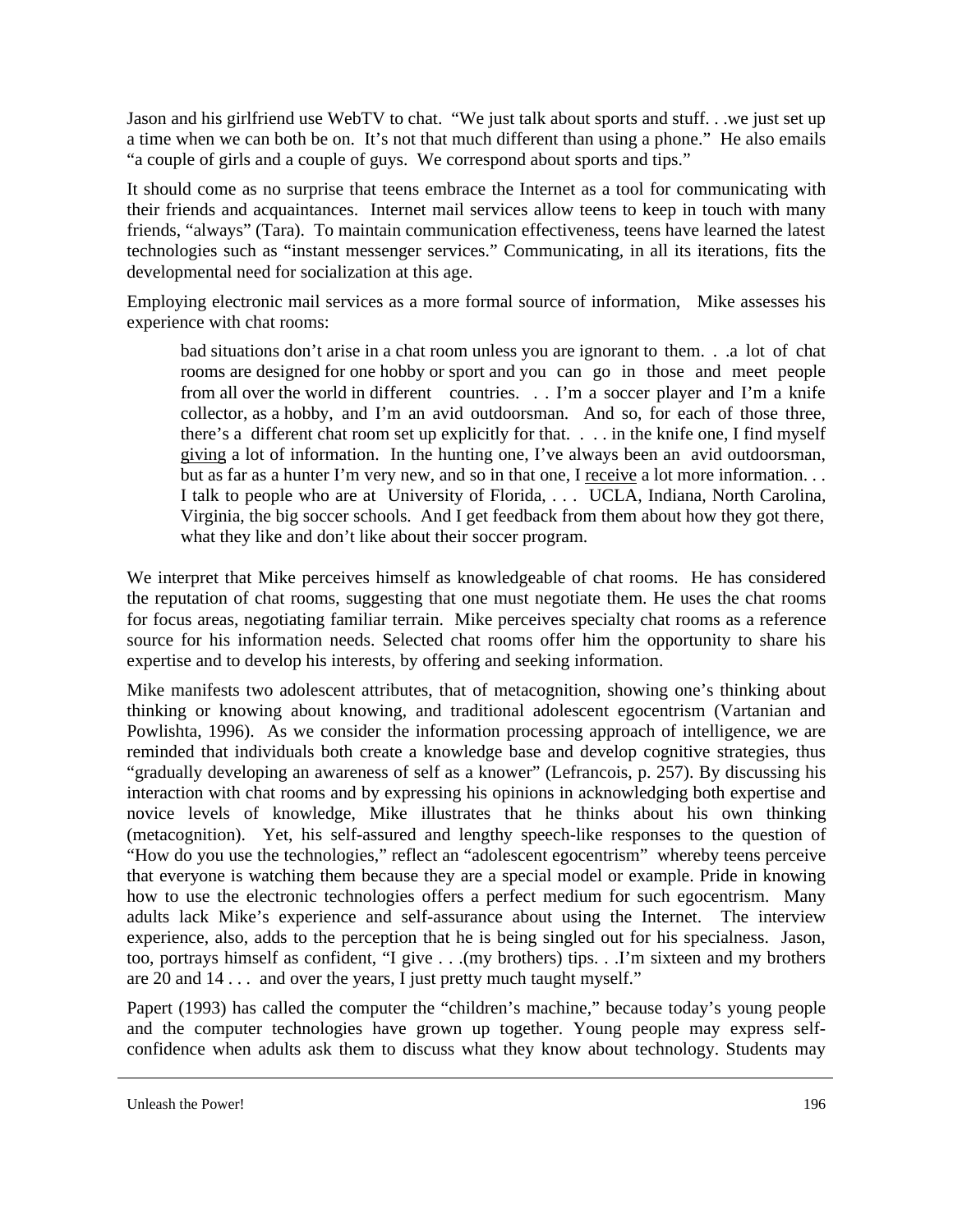believe that the questioner or interviewer does not really know about the technologies, per se, rather than appreciating that she is inquiring about the individual's own perceptions as a key to understanding more about use.

#### *Personal use: "I feel . . . confident just mainly through experience." (Mike).*

Tara, Jason, and Mike expressed ease and authority in their discussion of personal use. Polly's use was more limited because of lack of convenience, requiring school and public library access to the Web. For her, the "nice thing is the maps. Well, I look at information for colleges." Tara and Jason access music and information about their favorite groups via the Web. Jason reported, "I . . . search what I'm looking for and just type in the words and it will take me right to whatever I want . . . I'm pretty successful, not usually frustrated." Tara "checks up on mostly humorous" Websites. And she "rarely surfs aimlessly. That's just pointless." Thus, we begin to appreciate these students' focused searches for specific topics of personal interest. One can appreciate that these users become more expert because of their regular access and assessment of sites in which they are knowledgeable. The students display a level of critical thinking in their comments about use. Their decisions to accept or reject sites and to know why they do so, show an understanding of how the Web works.

If we begin to understand the characteristics of adolescent behavior, then we appreciate that the confidence exhibited by the adolescents, both at ages thirteen and sixteen, may arise from two sources: one, the natural developmental stage and the other, the students' long-term use. What I named "bravado" in the earlier study (Watson, 1998) may suggest a common teen characteristic. But what we might add to the interpretation is the evidence that these particular students are regular users who feel comfortable and knowledgeable in their use of the Internet mail services and Web sites for their personal use. Thus, in the personal realm, for both communicating and information-gathering and exchanging, these students' self-perceptions show both confidence and competence.

#### *School Use: "[Web authors] are citing their [sic] selves pretty much." (Jason).*

The students do not show the same kind of confidence in using the Web for school research. Polly revealed that "it's not my first choice for information, when I want information, unless there's no other way to get it." She suggests that Web sources may conflict, "even with itself or some things that you know yourself that are just not true." For her research on the artist Giotto, Polly found sites that had "dates that were off by ten years for different things. . .like his different works." She trusts the authority of print publishing, by adding that books have "the editor and people like that to go through them." Jason agrees by suggesting that "people just mess around on it (the Web) so much that they're citing their (sic) selves pretty much." Mike adds that "you have to take what you know and apply it to what you read. . .because of the sites that will just be hair-brained or off the wall."

From their assessment, the students claim some frustrations around locating and trusting "official" information required for their school assignments. Polly suggests that "not knowing what's useable" suggests frustration from wanting to learn about the topic as a novice. With little background to assess the veracity of the site information, when one finds dates conflicting or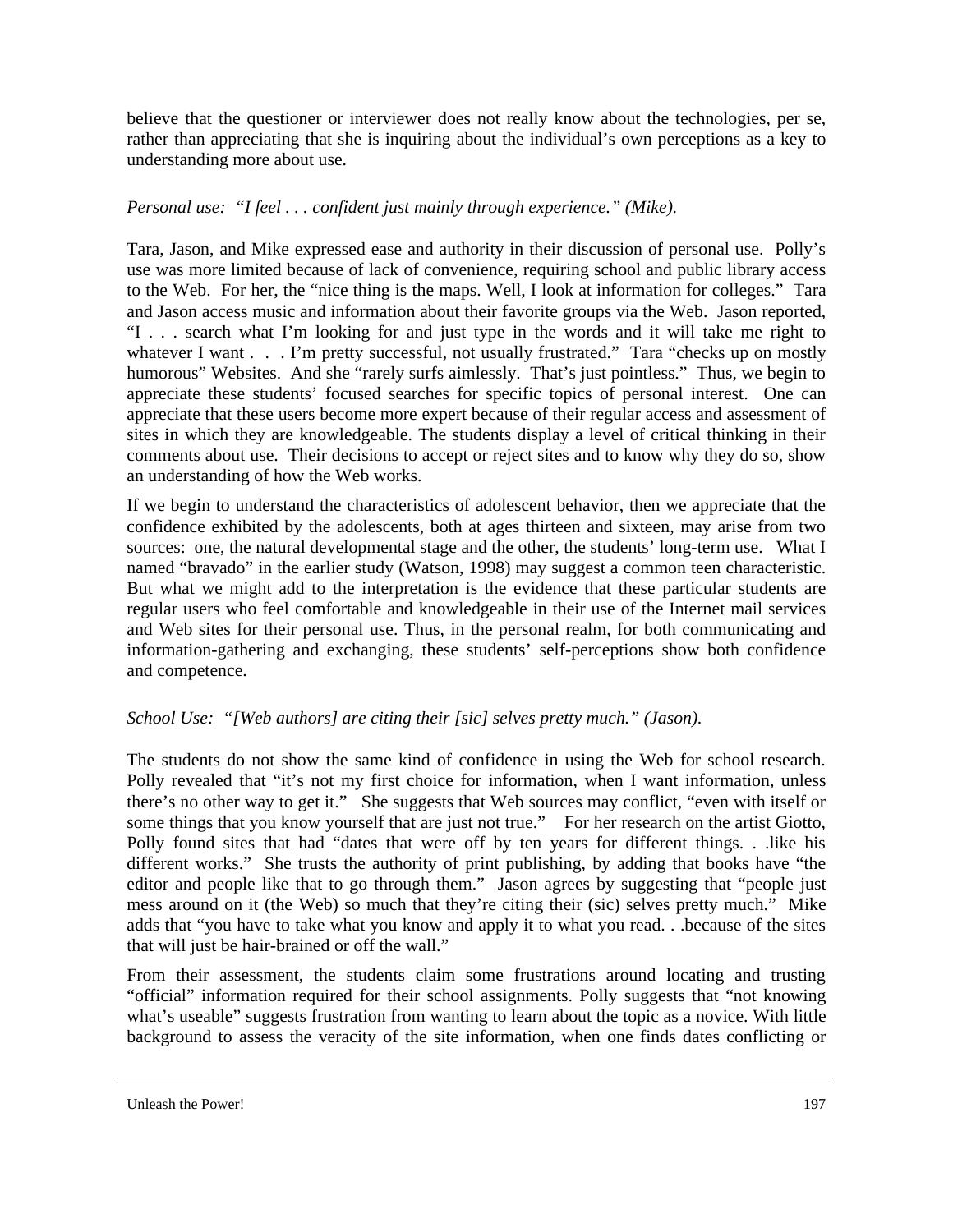other small errors, one is wary of trusting the site as a whole. And Mike knowingly alludes to the fact that one must know about the topic in order to measure or evaluate trustworthiness. Tara adds to the same concern,

sometimes I use the Internet to find information, but only when I have exhausted other alternatives, like the phone book or the encyclopedia. Generally the Internet is not a good place to find information -- it's way too disorganized, and it's more self-aggrandizing junk out there than anything else. However, if you have the patience to wade through the garbage, you can find useful things . . . academically, the plain old Internet is pretty useless. Few Websites are concerned with presenting unbiased information. Online magazine archives that people like J. (her step-mother and also a librarian) have access to are useful, but I don't know how to use them. That's probably my fault, though.

Comments about disorganization, about bias do not appear in these students' reflections on their personal use. Willing to accept or reject their peers' or fellow hobbyists' insights into familiar topics, these users perceive that assessment is not easy with new subject matter. How does one gauge information on Websites? Jason and Mike seek "official" markers to find the best electronic sources. Jason suggests, that if a site says, "Fred's Web site or something, well, you know that that's probably not going to be real."

Understanding that online magazine and document archives exist, Tara admits that she doesn't know how to use them and assumes some responsibility for that lack of knowledge. In effect, none of the four students interviewed suggested any systematic training in information literacy. Mike said to learn the directions for Website use, "Ironically all you have to do is read the paper. They'll present it right in front of you after you do a search; it will say. . . it's got to be very specific but very accurate as well."

The level of self-direction and training varies amongst individuals. A self-proclaimed "directions reader" (Jason) with hands-on experience may begin to refine the skills of electronic searching, but what kinds of formal introduction to information literacy have these four students received?

## *School Use: "I don't remember any classes about using the Web." (Polly).*

Mike suggests, "the one formal class I ever took which was a required class . . . was a keyboarding class." He further explains, "there are Internet classes that you can take as an elective but, in order to take that, you know, you can't take your required, your 'meat' classes. Not many people do that that I know of." College-bound students, such as Mike, find it difficult to schedule the elective technology classes. And so, one wonders how classroom teachers might infuse teaching information literacy throughout their 'meat' classes?

In a recent essay, Cuban (1999) addresses the question, "Why is greater access not translating into better classroom use?" He suggests that seven of ten American teachers, "Have computers at home and use them to prepare lessons, communicate with colleagues and friends, search the Internet, and conduct personal business. . . (using) computers at home more than at school. No technophobes here" (p. 68). However, in examining day to day working conditions and expectations for school success, he finds that teachers encounter such "contradictory advice from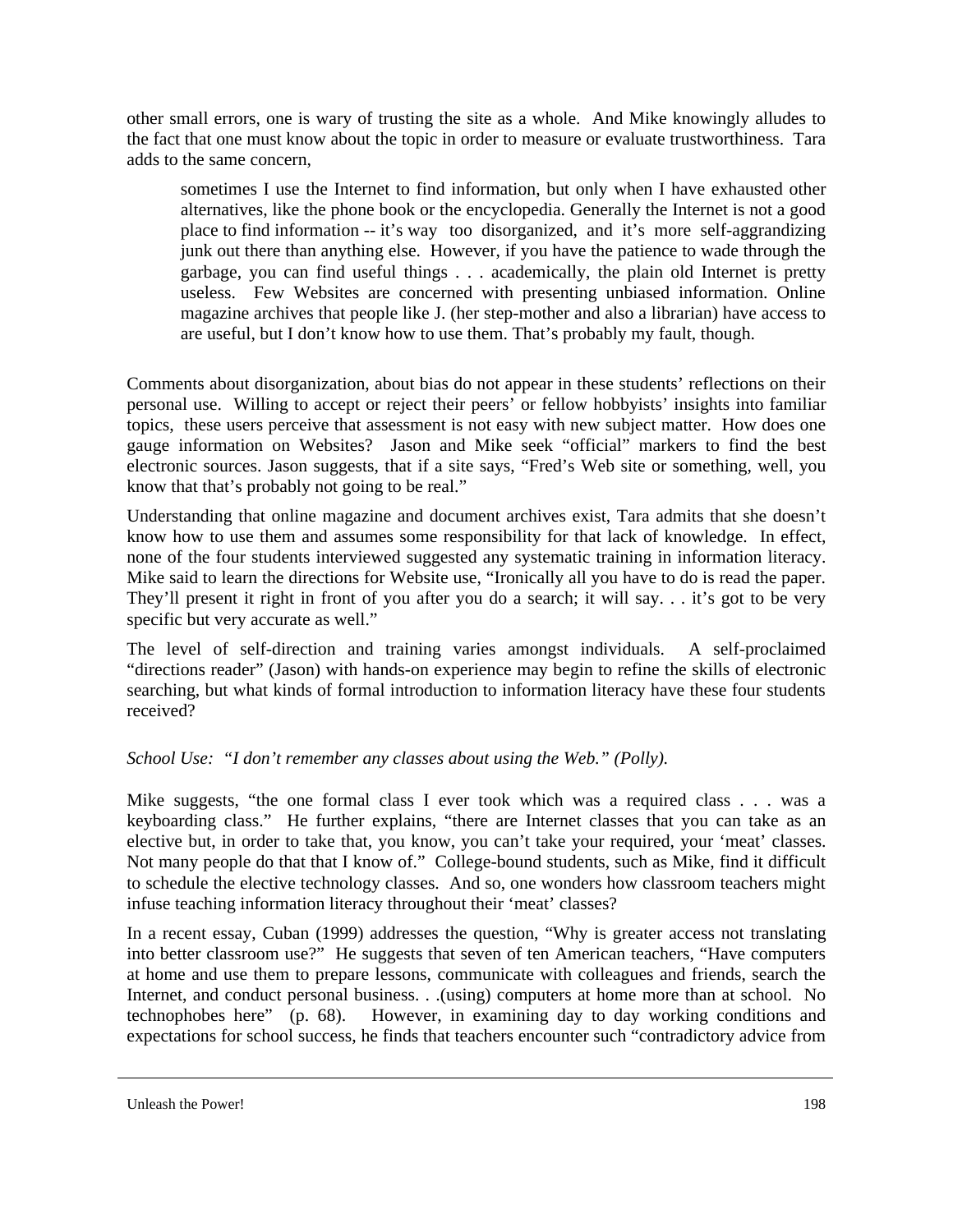experts" (Cuban, 1999, p. 68) and "inherent unreliability of technology" (ibid., p. 47) as well as other challenges, that fewer than two out of ten "are serious users of computers and other information technologies in their classrooms" (ibid., p. 68). Meghagbhab (1997) found the same in her Georgia study. Thus, one might suggest that the teachers' use mirrors the students' model of personal use. Public school policy makers may begin to understand that it is not enough to supply schools with hardware and software without re-structuring fundamental curriculum expectations and offering staff support.

## **Conclusion**

In listening to a small sample of high school students who have been exposed to classroom computers since their fifth grade, we find that they express greater self-confidence and competence -- expertise -- in using the Internet for their personal use than for their school use. Bilal (in progress) has found similar response 8th graders' searching both self-selected and teacher-assigned topics. Sternberg's (1998) work on developing expertise suggests that, although rates of learning differ in individuals, the amount of direct instruction, the amount of problem solving, the amount of time and effort spent in thinking about problems in the area influence levels of competence, and resulting users' confidence. Direct instruction and practice in solving the problems of seeking and evaluating information may strengthen research skills for school assignments.

How can we initiate ways to offer direct instruction for solving research problems? More than simply suggesting schools add to a school media specialist's workload, we might consider individual teachers and librarians collaborating in teaching information literacy. Learning from students' informal and personal use of the Internet, we might inspire school research through individual interests. In appreciating that exploring and assessing information --both print and electronic -- requires "problem solving" and "practice time" (Sternberg, 1998), we may gain new understanding of how to create the conditions for engaging in research projects within a school program.

School reform, curriculum and professional role changes assume commitment, hard work and time. But, if we believe that the Internet offers valuable resources to students, educators must seize ways to assist all students to learn the new tools and ways of thinking about such tools. In considering how to expand students' competence with the "children's machine" (Papert, 1986), we may not create generalized or prescribed solutions. But the first step may call for listening to the students, teachers and librarians within a single school. In such a learning situation, we assume a reflective mode of learning from the known (when do students and teachers feel confident and competent?) in order to gain insight for the unknown (how may we expand levels of confidence and competence in research skills?). Over time, we may begin to gather information from individuals to create ways of furthering the relationship between user and electronic technologies.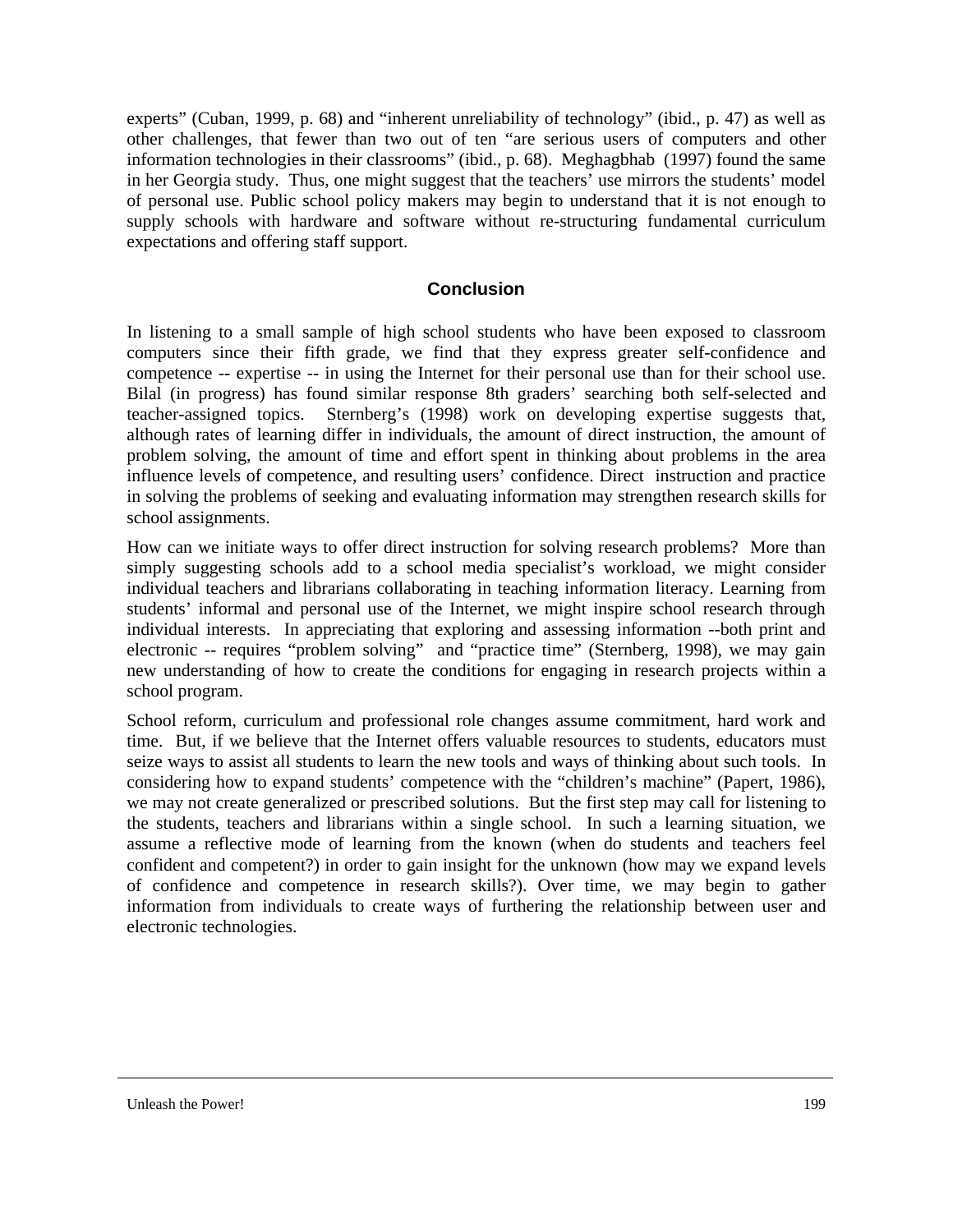#### **References**

- Bilal, D. (in progress). *Children's use of the Yahooligans! Web search engine, III: A comparison and a mapping methodology of cognitive behavior on different types of search tasks*.
- Bruner, J. (1973). *Beyond the information given: Studies in the psychology of knowing*. New York: Norton.
- Cuban, L. (1999). The technology puzzle: Why is greater access not translating into better classroom use? *Education Week*, August 4, pp. 68, 47.
- Dervin, B. & Nilan, M. (1986). Information needs and uses. *Annual Review of Information Science and Technology*, 21, 3-33.
- Dervin, B. (1977). Useful theory for librarianship. Communication, not information. *Drexel Library Quarterly*, 13 (3), 16-32.
- Erikson, E. (1950). *Childhood and society*. New York: W.W. Norton and Company.
- Gadamer, H. (1975). *Truth and method* (G. Barden & J. Cumming, Eds. and Trans.), New York: The Seabury Press.
- Kuhlthau, C. (1993). A principle of uncertainty for information seeking. *The Journal of Documentation*, 49, 339-355.
- Lefrancois, G. (1999). *The lifespan*, (6th ed.). Belmont, CA: Wadsworth Publishing Co.
- Meeks, J. (1990). *The fragile alliance* (4th ed.). Malabar, FLA: Robert E. Krieger Publishing Company.
- Meghabghab, D. & Price, C. (1997, July). The impact of a technology-rich environment. *Proceedings of the International Association of School Librarianship*, pp. 137-141.
- Papert, S. (1993). *The children's machine: Rethinking school in the age of the computer*. New York: Basic Books.
- Pollio, H., Henley, T. & Thompson, C. (1997*). The Phenomenology of everyday life*. New York: Cambridge University Press.
- Sternberg (1998). Abilities are forms of developing expertise. *Educational Researcher*, 27 (3), 11-20.
- Vartanian, L.R., & Powlishta, K.K. (1996). A longitudinal examination of the social-cognitive foundations of adolescent egocentrism. *Journal of Early Adolescence*, 16,157-178.

Unleash the Power! 200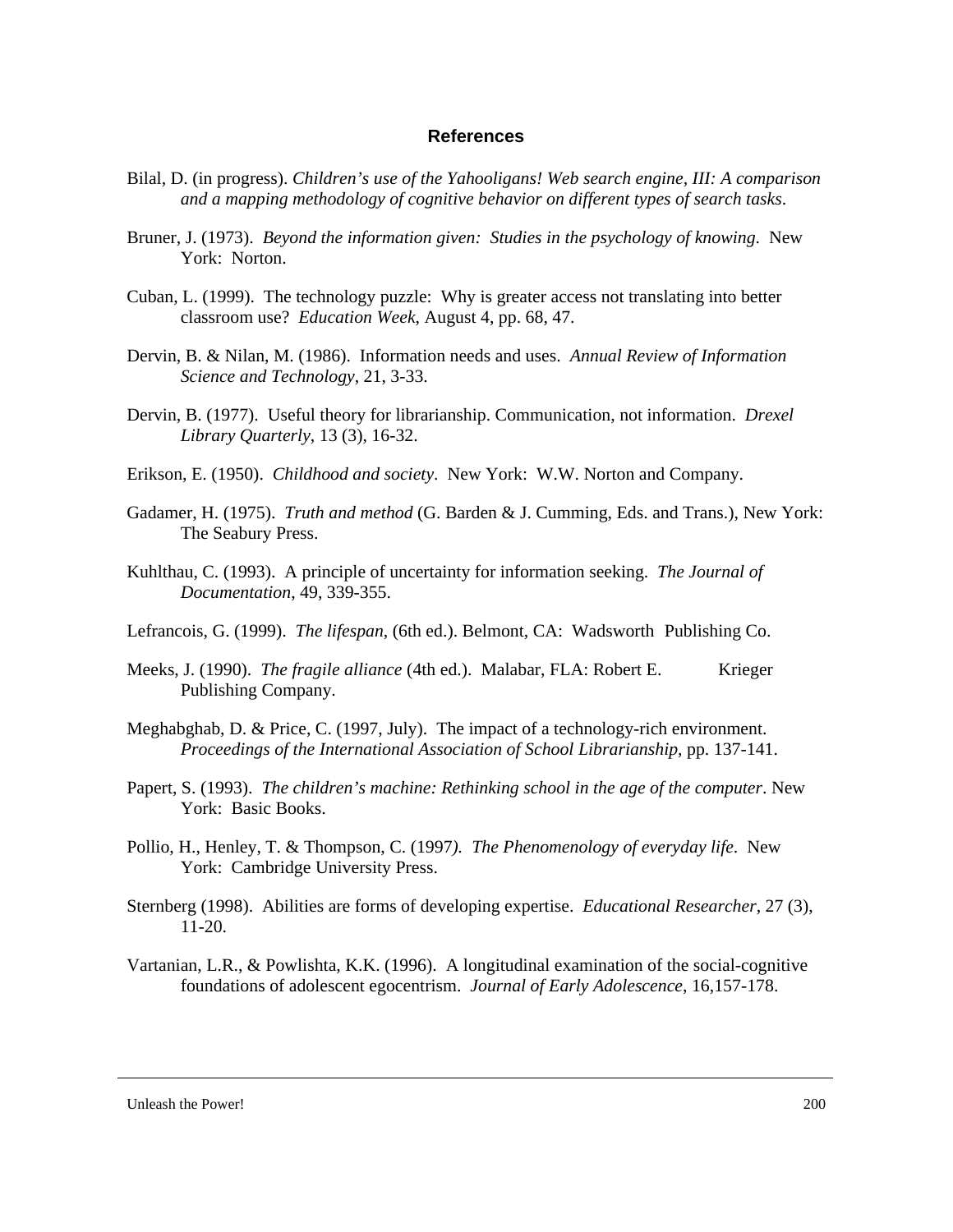Watson, J. S. (1998). "If you don't have it, you can't find it:" A close look at students' perceptions of using technology. Journal of the American Society for Information Science, 49, 1024-1036.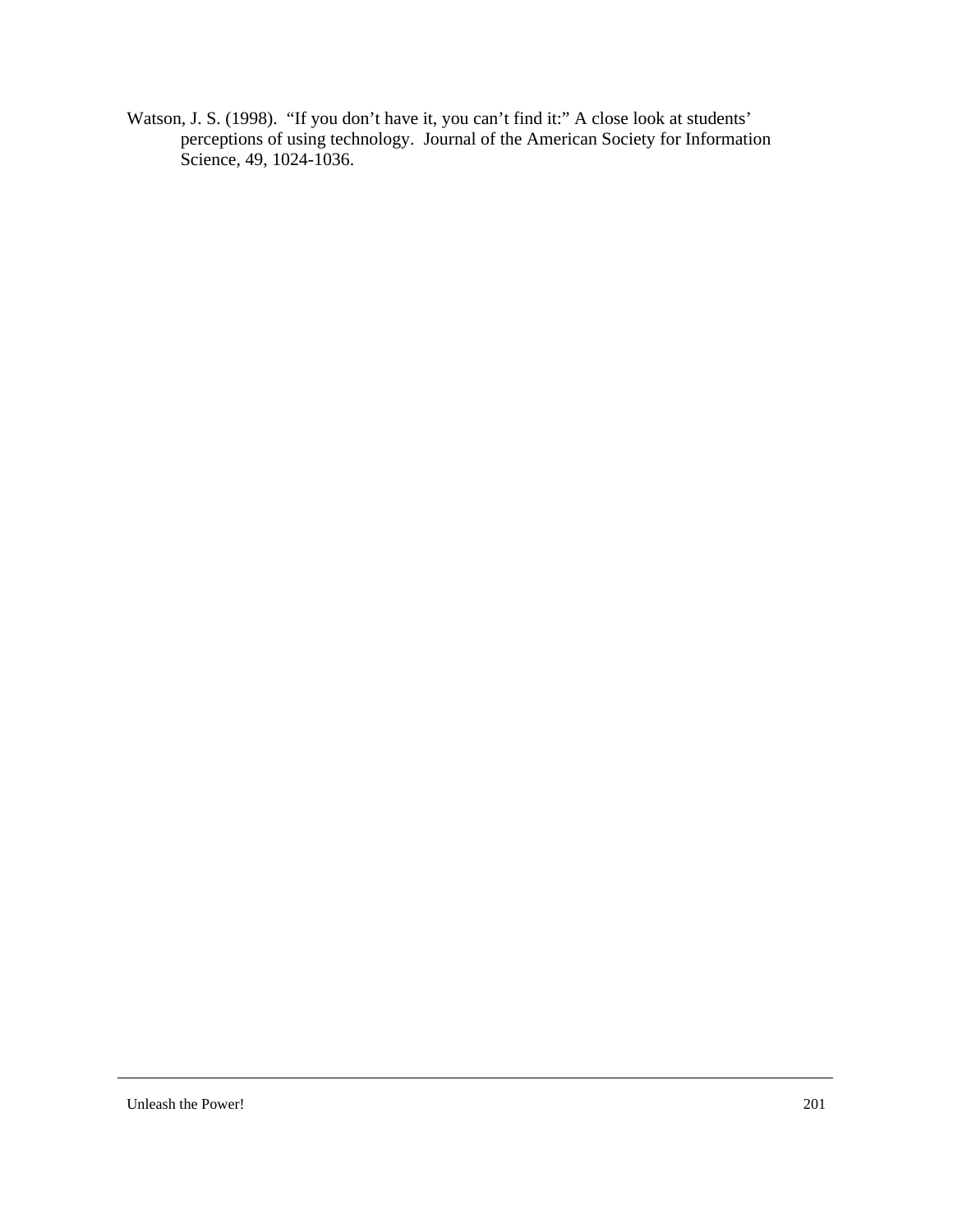# **Evaluating Web Sites**

# **A Critical Information Skill**

**Ruth V. Small, Ph.D. <drruth@mailbox syr.edu>**

*Associate Professor School of Information Studies, Syracuse University United States of America*

**Marilyn P. Arnone, Ph.D.**

*President, New Product Research and Development Creative Media Solutions, Syracuse, New York United States of America*

*The evaluation of Web resources has become a critical information skill for students. Because of the uniqueness of these resources, new tools are required that not only assess the content validity and mechanical functionality of a Web site, but also its motivational quality. This paper describes the development and validation of a set of Web evaluation tools (Website Motivational Analysis Checklist: WebMAC), designed for use by students in grades 1-12, that are based on motivation theory and provide multiple feedback mechanisms.*

# **Introduction**

Just as with the growth of print resources, as the number of electronic resources continues to escalate, the need to evaluate those resources increases in importance. The evaluation of networked information resources, such as Web sites, requires new tools that encompass a broader concept of evaluation, In addition to the appropriateness and authenticity of content and soundness of the design, other evaluation criteria include such issues as currency and coverage (Alexander & Tate, 1998). Furthermore, assessing the functionality of the various mechanisms of a site to identify technical problems and improve user control and Web site consistency is important (Nielsen, 1994).

A number of evaluation instruments (e.g. Caywood, 1998; Schrock, 1997) have been developed to help library media specialists and teachers judge the suitability of a Web site for their instructional needs. Some focus heavily on content validity issues while others focus on functionality issues. While these issues are extremely important, there is another issue that has

Unleash the Power! 202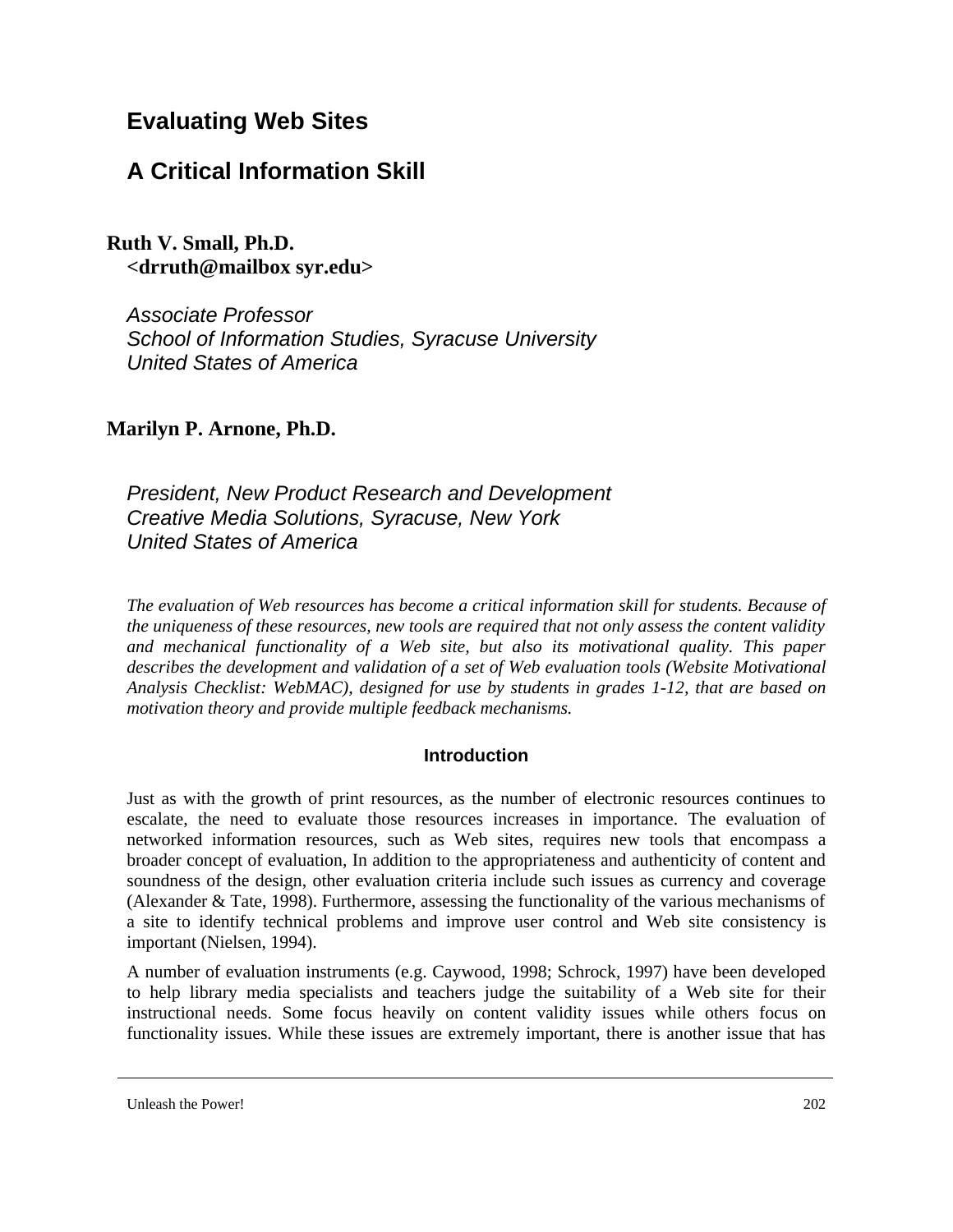largely been ignored by other instruments; i.e. the *motivational quality* of a Web site. Motivational quality refers to the site's ability to motivate users to visit, engage, and return to it. Furthermore, most Web site evaluation instruments are designed for use by adults; few are created for independent use by students or as a tool for teaching students a structured method for evaluating Web sites. Finally, few instruments have detailed scoring mechanisms that allow visual analysis and interpretation for improving the site.

Until now, there have been no Web site evaluation instruments that both focus on motivational quality (how well the site attracts and engages the user) and are designed for use by both students and educators. *The Website Motivational Analysis Checklist (WebMAC*) is a series of 7 instruments, five of which are designed for use in education contexts. *WebMAC Senior* (Small & Arnone, 1998), a 32-item instrument, was designed to be used with students in grades 9 and up. All other instruments were adapted from *WebMAC Senior*. *WebMAC Junior* (Arnone & Small, 1999), a 16-item instrument is targeted toward students in grades 1-4. Two other versions of *WebMAC Junior*, *WebMAC Investigator* (Arnone & Small, 1999) a 12-item instrument and *WebMAC Junior---Long Form* (Arnone & Small, 1998), a 24-item instrument, are also available for this level. *WebMAC Middle* (Small & Arnone, 1998), a 24-item instrument, is intended for students in grades 5-8;

All of these instruments emphasize motivational quality while including functionality and content validity items, framed in terms of their effect on motivation. These instruments differ from other Web site evaluation instruments because they are (1) theoretically based, (2) usercentered, (3) use a research approach, and (4) allow feedback for improvement from multiple viewpoints (Nielsen, 1994).

# **Research Questions**

This evaluation study documents the creation and testing of these Web site evaluation instruments and describes their potential applications in instruction. Research questions include:

- 1. What motivation theory(ies) are most appropriate as a basis for the comprehensive evaluation of Web sites?
- 2. Do the *WebMAC* instruments adequately and validly test the motivational quality of Web sites?

# **Methodology**

A survey of the motivational literature was conducted to investigate Research Question #1. A comprehensive, well-researched theory that could be adapted to the assessment of electronic environments (particularly Web sites) was sought. Formative evaluation methods that included iterative testing of the instruments were implemented with educators and children while factor analyses were conducted to confirm the theoretical basis of the instrument. These provided evidence for Research Question #2.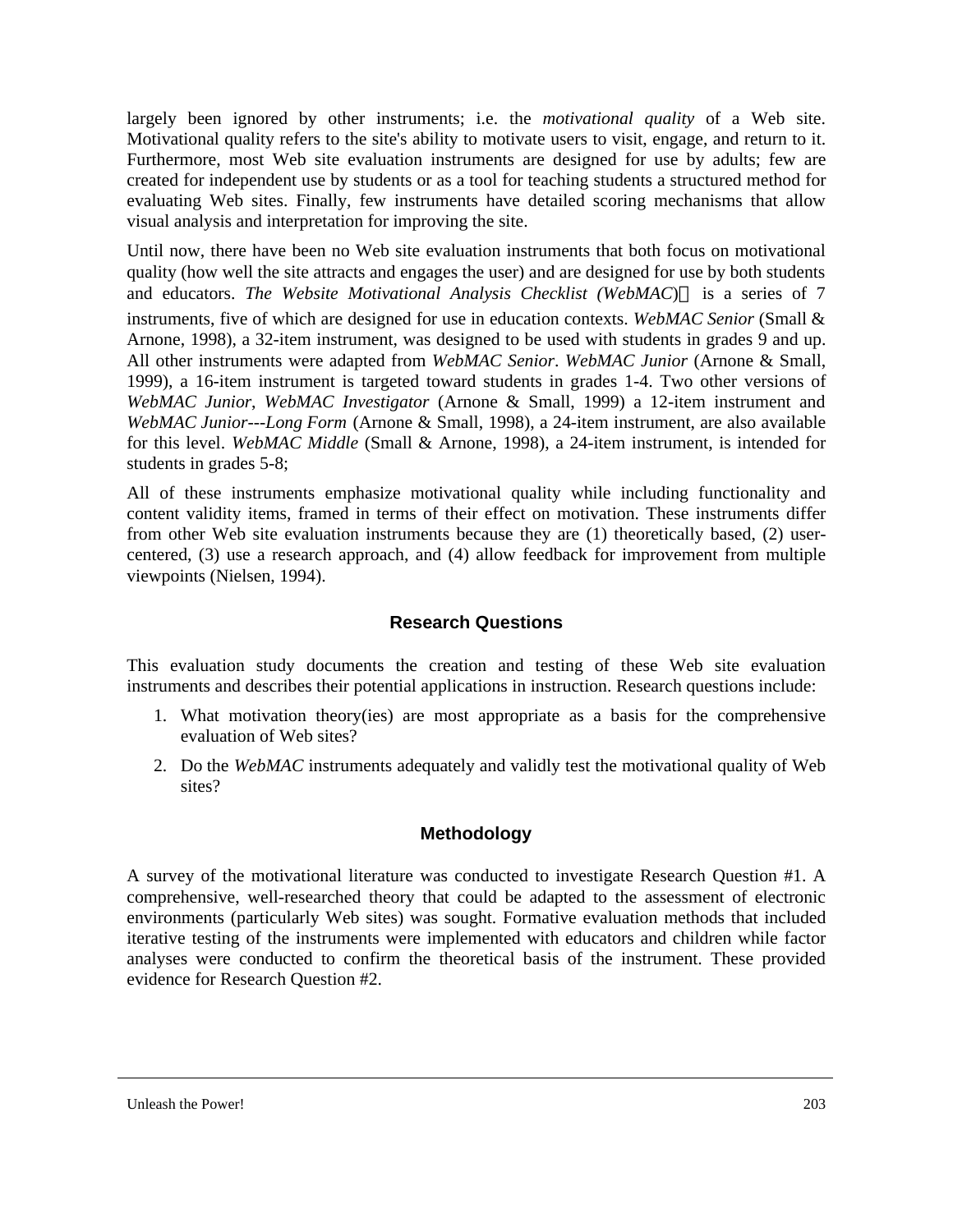# **Results**

#### *Research Question #1.*

A survey of the motivation literature revealed one long standing, well-researched theory that appeared to be both highly applicable to and comprehensive for the evaluation of Web sites. Expectancy-value (E-V) theory (e.g. Vroom, 1964) states that motivation is defined by the type and amount of effort an individual exerts on a task. It further specifies two prerequisites to effort: value and the expectation for success. Both prerequisites must be met for effort (motivation) to result.

While E-V theory has been widely supported in research on motivation in the work environment, it is only recently that this theory has been applied to research on motivation in electronic environments. For example, Burton et al. (1992-1003) and Snead and Harrell (1994) found E-V theory a useful theoretical framework for studying motivation in evaluation of expert systems and of electronic decision support systems.

E-V theory forms the theoretical basis for the *WebMAC* instruments described in this paper; i.e., the degree to which both value and expectation for success are attained comprises the motivational quality of a Web site. Value is defined in terms of two attributes---how stimulating and how meaningful the Web site is to the user. Expectation for Success is also defined in terms of two attributes---how organized and how easy-to-use the Web site is for the user.

The *WebMAC* instruments use Likert-type items (strongly agree-strongly disagree; not applicable) for evaluating a Web site. "Not Applicable" items are further scored in relation to their appropriateness for that site.

Examples of Value and Expectation for Success items from *WebMAC Senior* are:

9. This Web site is fun and interesting to explore. (Value: Stimulating)

 16. Navigating this Web site does not require any special skills or experience. (Expectation for Success: Easy-to-Use)

*WebMAC Middle* uses the same format as *WebMAC Senior* but uses simpler language and slightly different ratings (definitely agree - do NOT agree). There is no "Not Applicable" designation. Examples of Value and Expectation for Success items from *WebMAC Middle* are:

19. The information at this Web site is useful to me. (Value: Meaningful)

10. There is a menu or site map that helps me understand how much and what kinds of information I will find there. (Expectation for Success: Organized)

The *WebMAC Junior* items use smiley faces (excellent-very poor) to represent response choices. It does not break items down into the four attributes but simply categorizes items by Value and Expectation for Success. An example of Value and Expectation for Success items from *WebMAC Junior* are: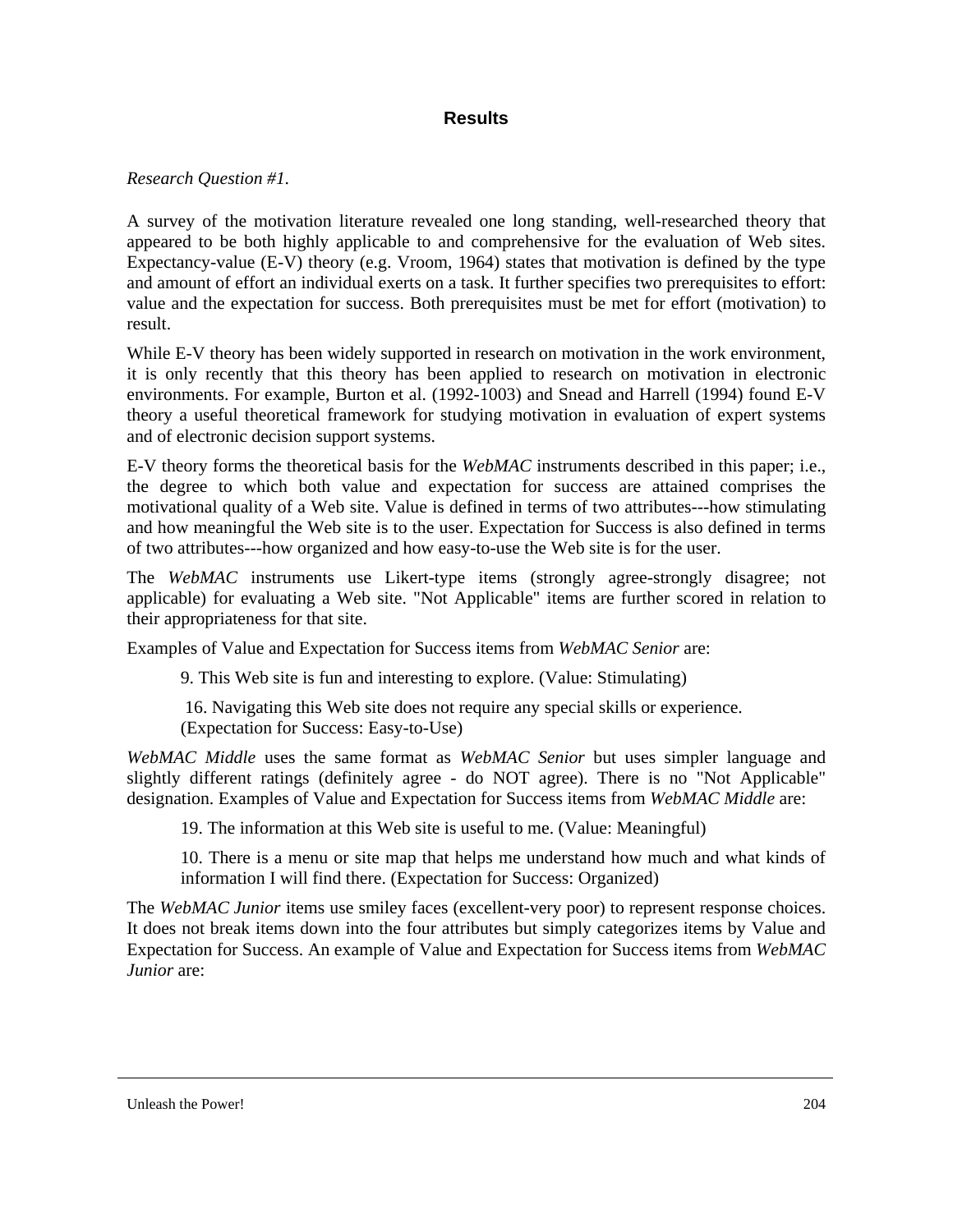1. When you first arrived at this Web site, did it look like this would be an interesting or fun Web site to explore? (Value)



2. Was it easy to find your way around the different parts of this Web site? (Expectation for Success)



After completing the scoring of all items on a *WebMAC* instrument, the student transfers scores to the appropriate E-V category columns and totals scores. Totaled scores are plotted on scoring graphs and grids for quick visual assessment of the strengths and weaknesses of the site and comparison among evaluations.

#### *Research Question #2:*

 More than 100 students and educators have participated in iterative testing and validation of these instruments during the past two years. Initial testing focused on *WebMAC Senior* since it was the first instrument developed and the other instruments were adapted from it.

A group of 23 graduate students was asked to independently evaluate an assigned Web site using a 60-item *WebMAC Senior*. Items were randomly ordered to prevent clustering and categorization. Analysis focused on the distribution of item scores. Items with a wide spread of scores (set at 1.00+ standard deviation) were either revised or eliminated, resulting in a 40-item instrument.

Two additional tests of the 40-item *WebMAC Senior* were conducted in which 34 graduate and undergraduate students were observed as they evaluated one of two pre-selected Web sites that were considered moderately motivating. They provided qualitative feedback on each item and on the overall instrument. Finally, the instrument was administered to 226 graduate and undergraduate students who were asked to assess the same Web site. Factor analyses were conducted to verify clustering of items into proposed categories, resulting in the final 32-item instrument.

The original *WebMAC Junior* (24-item) and *WebMAC Middle* (32-item) instruments were reviewed by 21 educators for clarity, comprehensibility, and face validity, resulting in minor modifications. *WebMAC Junior* was subsequently tested with ten children in a formative evaluation conducted by the producers of a nationally-televised children's television program. Information about individual items was collected to determine how children understood and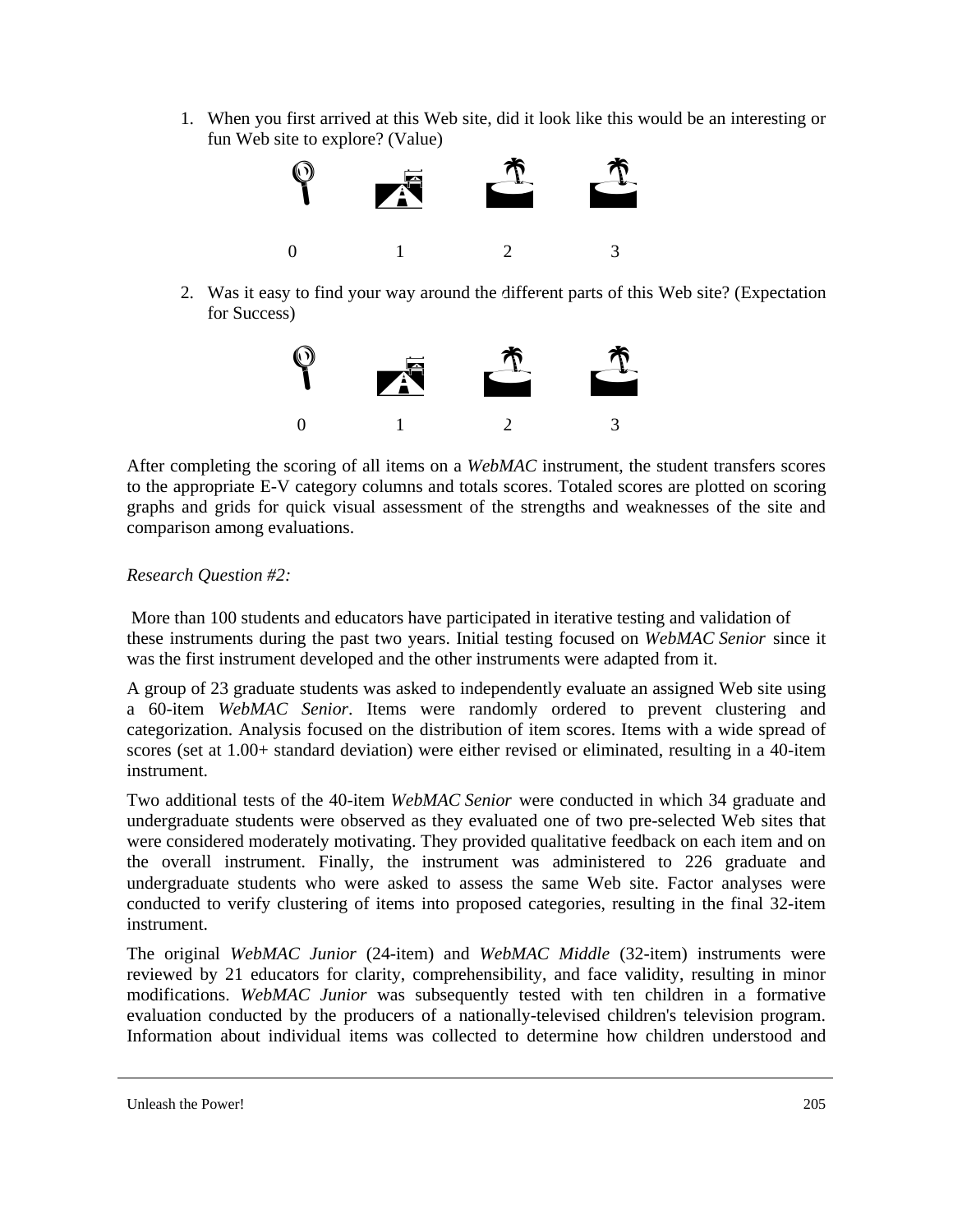interpreted each question. Additional observations and focus group interviews yielded rich qualitative data and provided a more in-depth understanding of children's attitudes toward the instrument.

Finally, a large-scale pilot test was conducted on *WebMAC Junior*, with over 500 students (grades 1-4) participating in testing the instrument. As a result, the wording of several items was modified and the shorter, 16-item instrument was created. Factor analyses on the results will be conducted and reported. Based on the results of testing the other *WebMAC* instruments, *WebMAC Middle* was modified to a 24-item instrument.

The *WebMAC* instruments are currently being used by educators around the world. *WebMAC Senior* has been translated into Portuguese for use in Brazil and *WebMAC Junior* has been translated into Japanese and Portuguese. In addition, the instrument has been used in more than 40 schools and colleges across the United States. Complete background information, descriptions, the instruments, their scoring and administration directions, and stories of implementation in a variety of contexts are contained in our books, "Motivation Mining: Using Evaluation Skills to Find Web Treasures(Grades 1-6) and "Motivation Mining: Using Evaluation Skills to Find Web Treasures (Grades 7-12), available this fall from Linworth Publishing, Inc.

#### **References**

- Alexander, J., & Tate, M. (1998). Teaching Web evaluation. *Internet Trend Watch for Libraries., 3* (2), Librarians and Educators Online.
- Arnone, M.P., and Small, R.V. (1999). *WebMAC Investigator*. The Motivation Mining Company, Fayetteville, NY.
- Arnone, M.P., and Small, R.V. (1999). *WebMAC Junior*. The Motivation Mining Company, Fayetteville, NY.
- Arnone, M.P., and Small, R.V. (1998). *WebMAC Junior: Long Form*. The Motivation Mining Company, Fayetteville, NY.
- Burton, F.G., Chen, Y., Grover, V., & Stewart, K.A. (1993). An application of expectancy theory for assessing user motivation to utilize an expert system. *Journal of Management Information Systems, 9* (3), 183-198.
- Caywood, C. (1998). *Library Selection Criteria for WWW Resources.* <http://www.pilot.infi.net/~carilyn/criteria.html>.
- Nielsen, J. (1994). Heuristic evaluation. In J. Nielsen and R.L. Mack (Eds.). *Usability Inspection Methods.* New York: John Wiley & Sons.
- Schrock, K. (1997). *Kathy Schrock's Guide for Educators: Critical Evaluation Surveys*. <http://www.capecod.net/schrockguide/eval.htm>.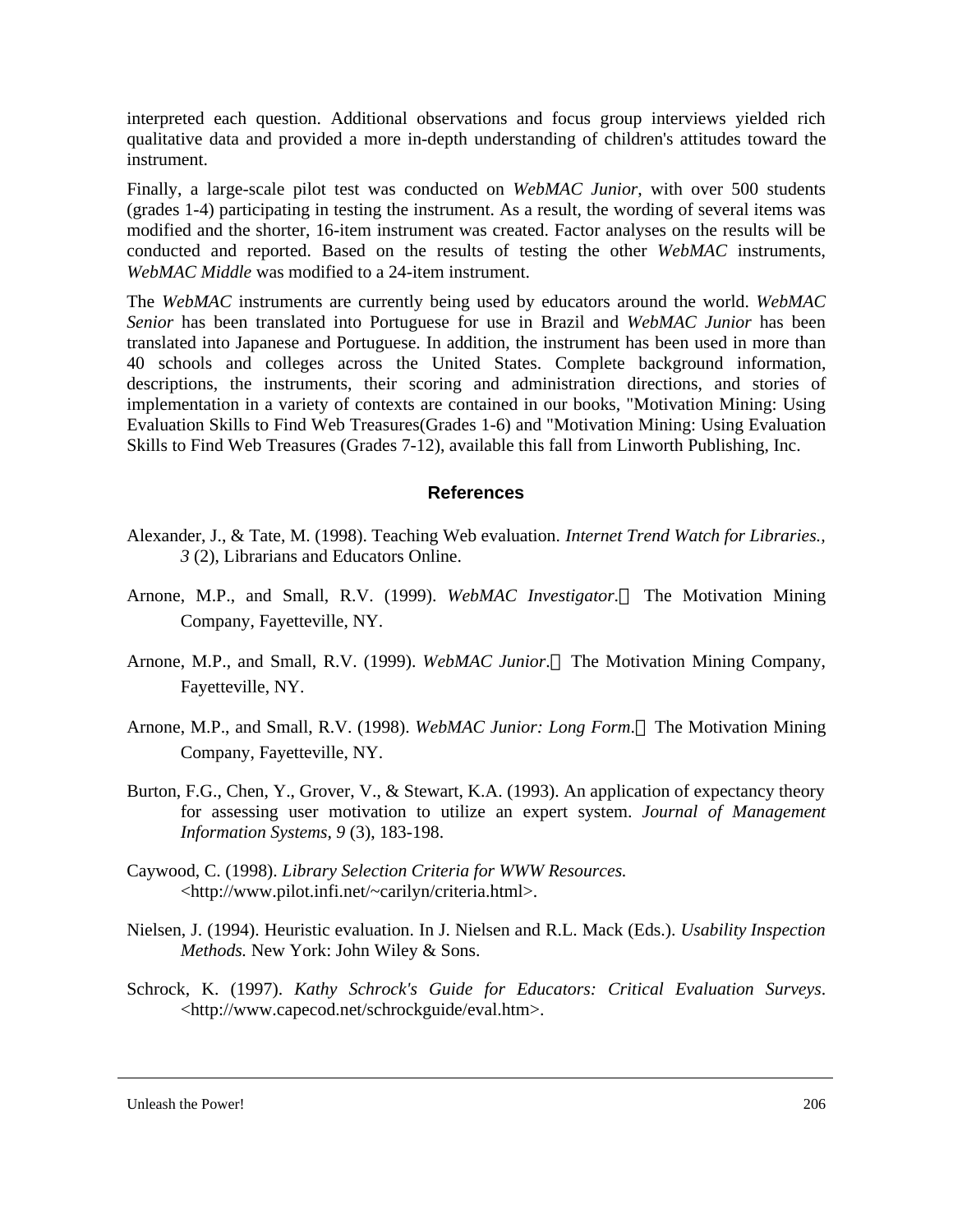- Small, R.V., and Arnone, M.P. (1998). *WebMAC Middle* . The Motivation Mining Company, Fayetteville, NY.
- Small, R.V., and Arnone, M.P. (1998). *WebMAC Senior* . The Motivation Mining Company, Fayetteville, NY.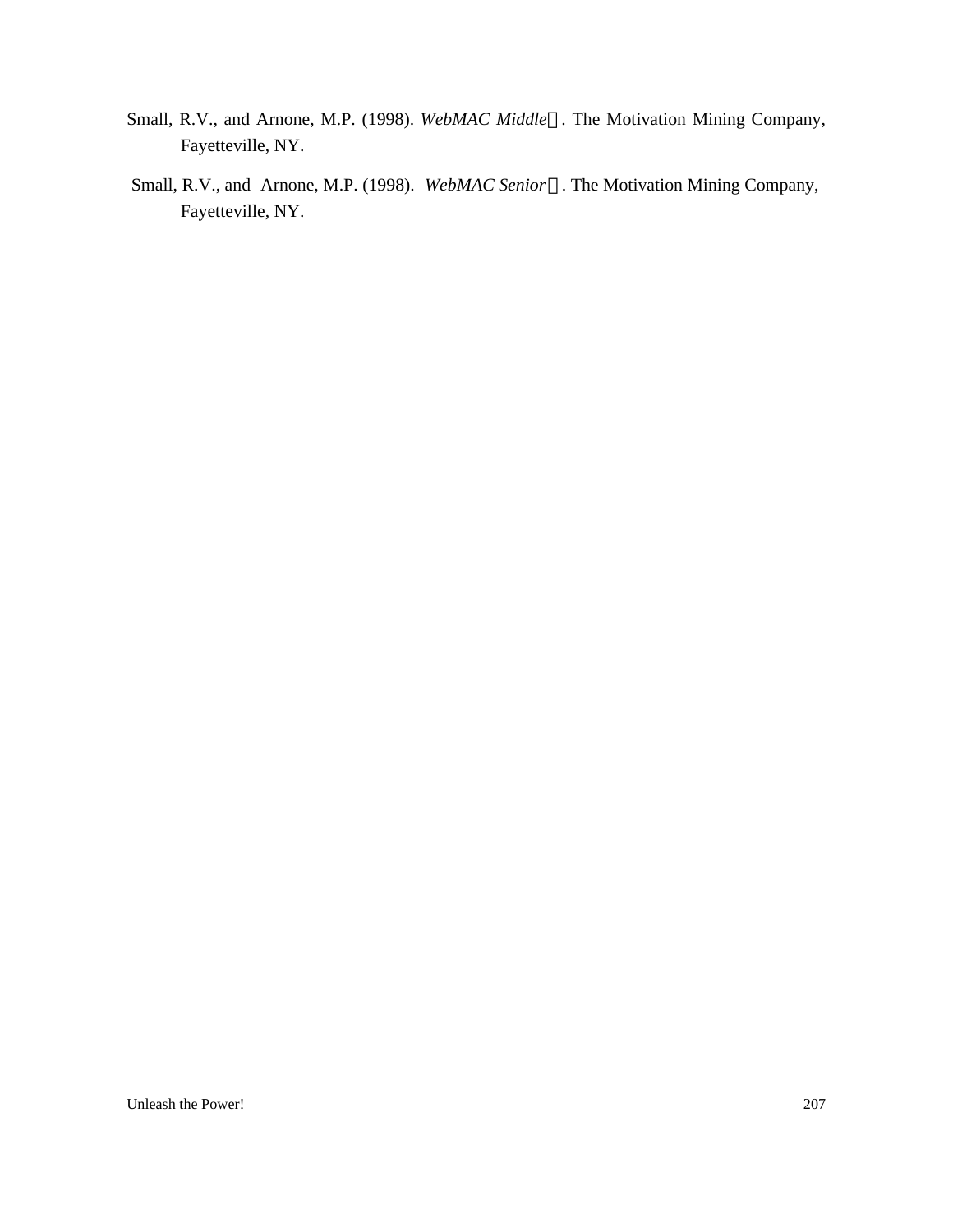# **Web-based Instruction for School Library Media Specialists**

# **Unleash the Power of the World Wide Web**

**Mary Ann Hindes, Ph.D.**

<mhindes@gsu.edu>

*Assistant Professor, Library Media Technology Georgia State University United States of America*

*A Web-based distance learning course developed with World Wide Web Courseware (WebCT) is the focus of this study. The course, Advanced Reference: Online Searching Techniques, concentrated on assisting students in developing skills for searching Internet resources, in particular the resources and databases of the Georgia Library Learning Online (GALILEO) initiative. The sources of data were logs from the synchronous chat area, bulletin board postings, e-mail communications, course usage statistics, student projects, and structured interviews with the participating students. Results from the preliminary study indicate the following: (1) participants' attitudes towards Web-based instruction are positive and (2) Webbased instruction provides a learning environment in which participants can develop electronic literacy skills and share their ideas and projects.*

## **Introduction**

In the fall of 1998, eighty-nine percent of public schools were connected to the Internet with 51% of classrooms, computer labs, and libraries having Internet access; the percentages were 27% in 1997, and only 3% in 1994 (U.S. Department of Education, 1999). Vast technological changes are taking place in schools. Unfortunately preparation programs for school library media specialists are not providing a technology-rich environment where students can develop the requisite skills to become instructional leaders. Collaboration, leadership, and technology are seen as the underlying themes for guiding the library media specialist in developing an effective, student-centered program (Hopkins, 1999). The three themes are intrinsically inter-related. To effectively collaborate and lead, media specialists must be equipped with the skills necessary to assist students and teachers in using online as well as print resources. The situation is not new, but has been exacerbated by the significant and rapid adoption of computer-based information technologies in many schools. An often-heard lament is "the things I didn't learn in library school."

 Marcia Bates (1999) in a paper presented at The American Library Association Congress on Professional Education made the following comment concerning information technology and library education: "To get out there in that wider information world we do have to have a better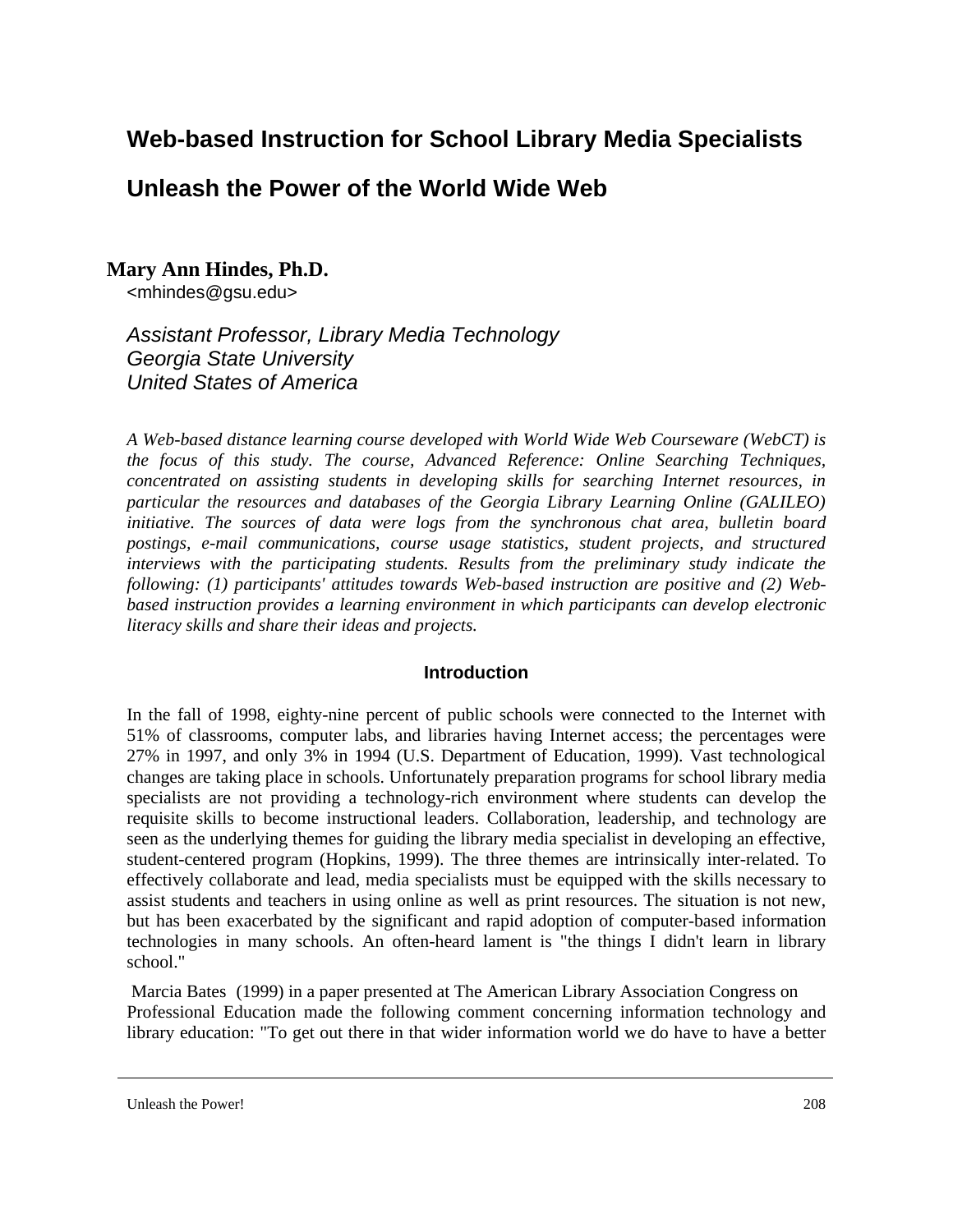understanding of the information technology than library education has typically afforded" (2c). Main (1998) suggests that "requiring all students to take a class through a Web-based virtual classroom ensures that students learn in an environment in which they will have to work" (p. 341). In the fall of 1998 Georgia State University began supporting Web-based distance education, thus providing an opportunity to use information technology to teach a course that focused on information retrieval and use.

# **Background**

Advanced Reference: Online Searching Techniques had traditionally been taught on campus. In the spring of 1999 it was offered as a pilot distance learning course. World Wide Web Course Tools (WebCT) was the course management and delivery system employed to make the course available in a distance learning environment. Piloting the course offered the instructor an opportunity to evaluate the course and determine if Web-based distance learning was a feasible and effective means of delivery for this particular course content. Using the data gathered during this research, the course content and features are being revised. The course will be offered again in the spring of 2000. School library media specialists enrolled in the Educational Specialist Degree Program with a concentration in library media technology are the targeted audience for the course*.*

#### *Course Design*

Alessi and Trollip (1991) identify four components for effective instruction: (a) information presentation, (b) learner guidance, (c) practice with feedback, and (d) learning assessment. Webbased instruction can support any or all of these elements of effective instruction. These four components guided the design of the course.

**Information presentation.** The course was developed as an information "container" with course tools, assignments, and hyperlinks to external web sites. Information was presented primarily using WWW pages.

Learner guidance. The chat room provided a means of synchronously communicating with students to discuss course content and exercises. Students submitted assignments electronically as attachments to e-mail. Private mail provided an audit trail and permitted a means of quick response to student questions.

**Practice with feedback.** Six sets of reference questions were posted in the bulletin board area. Practice searching helped refine students' search strategies. Feedback was provided during chat and grades (or points earned) were posted in the student grade area.

Learning assessment. Student projects were shared in the student presentation area. Collaborative tools such as e-mail, live chat, and a shared space for student presentations were used for learner guidance, dialogue, and practice activities.

The course provided an opportunity for students to develop and practice the following technology-based skills in an Internet environment; skills that are certainly required if school library media specialists are to successfully model information literacy skills for others. The skills encompass the following areas: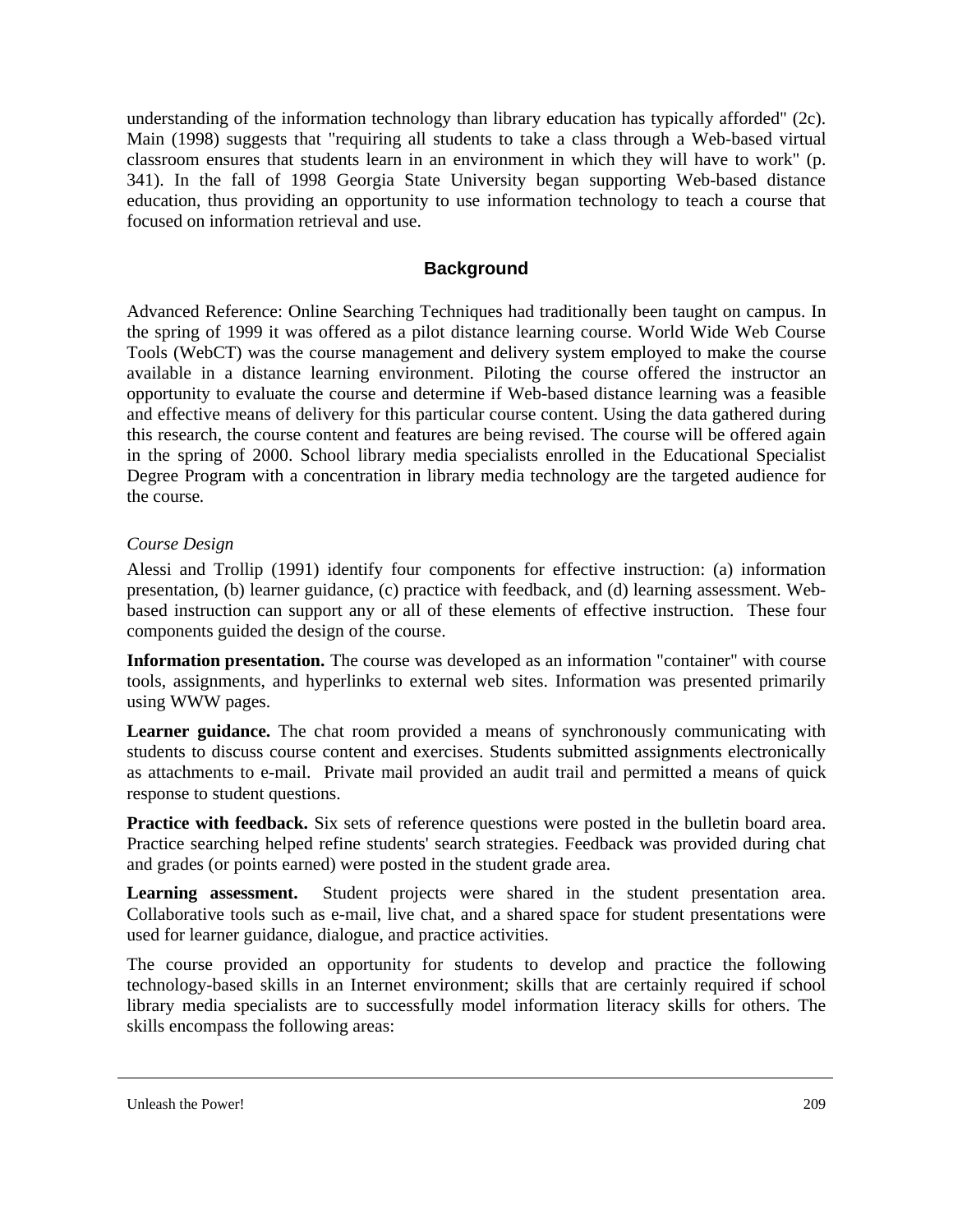- 1. computer skills
- 2. communication skills (including electronic mail skills)
- 3. online information retrieval skills
- 4. web editing skills
- 5. evaluation and synthesis skills

#### *World Wide Web Course Tools (WebCT)*

Web-based instruction is viewed as an innovative approach for delivering instruction to a remote audience, using the Web as the medium (Khan, 1997). WebCT is a tool that facilitates the creation of Web-based learning environments. The first page of a WebCT course is the course home page. The home page can be configured as needed. Tool pages can be created and linked from the course home page. The designer can choose what tools to use.



**Figure 1. Course Home Page for ELMT 8370**

In Advanced Online Searching, the participants used the bulletin board, the electronic mail tool, and the real-time chat facility. Students published their class projects in the student presentation area. Six sets of reference questions were posted on the reference question tool page and students e-mailed their responses to the instructor. The grade tool allowed students to monitor their posted grades.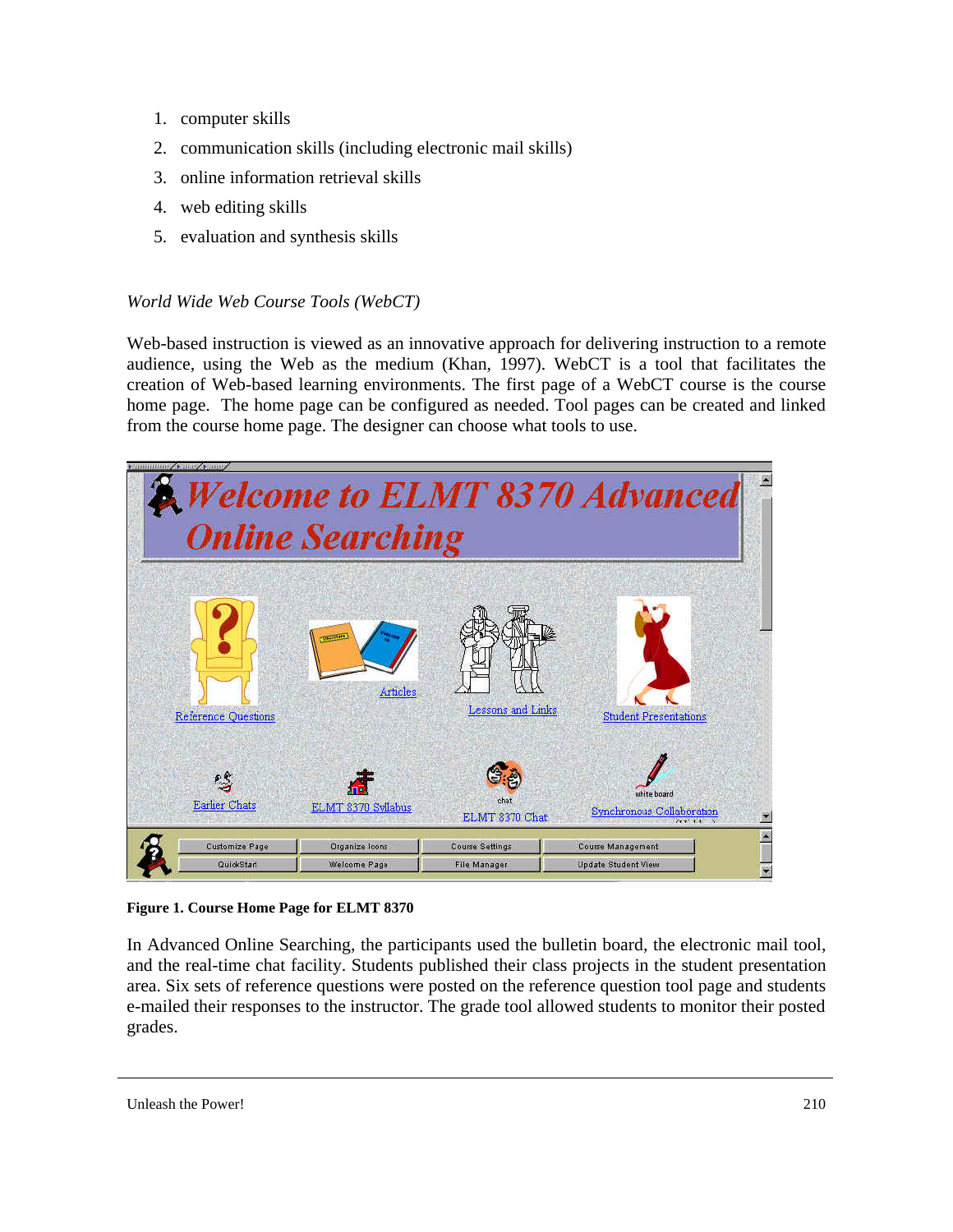| Ref. Ques. Set 4<br><u>Edit</u><br><b>Graph</b><br>Out of 25 | Ref. Ques. Set 5<br><u>Edit</u><br><u>Graph</u><br>Out of 25 | Ref. Ques. Set 6<br><u>Edit</u><br><u>Graph</u><br>Out of 25 | Citation Guide<br>Edit<br><u>Graph</u><br>Out of 30 | Web Page Virtual Library Guide<br>Edit<br>Graph<br>Out of 100 |
|--------------------------------------------------------------|--------------------------------------------------------------|--------------------------------------------------------------|-----------------------------------------------------|---------------------------------------------------------------|
| $13(25 \text{ of } 25)$                                      | $9(25 \text{ of } 25)$                                       | $8(20 \text{ of } 25)$                                       | 30                                                  | 100                                                           |
| $13(25 \text{ of } 25)$                                      | $9(25 \text{ of } 25)$                                       | $10(25 \text{ of } 25)$                                      | 15                                                  | 90                                                            |
| $13(25 \text{ of } 25)$                                      | $9(25 \text{ of } 25)$                                       | $10(25 \text{ of } 25)$                                      | 25                                                  | 90                                                            |

**Figure 2. Student Grade Tool**

In addition to responding to six sets of reference questions, the students also developed a collection of annotated bookmarks for important WWW resources, created an electronic guide to citing sources, and designed and published a virtual library guide for a specific audience. Students uploaded their hypertext markup language (html) files and associated image files to their individual directories in WebCT. Eight discussions were held online using the chat facility. The lengthy sessions are automatically archived and the transcripts of the past sessions were posted on the main course page. The chat sessions provided an avenue for discussing the assignments and readings.

The first half of the course focused on Internet information resources and the second half focused on the information provided in the Georgia Library Learning Online (GALILEO) databases.

## *GeorgiA LIbrary LEarning Online (GALILEO)*

In Georgia locating information is facilitated by the GALILEO initiative. GALILEO, A World Wide Web-based virtual library (http://www.galileo.peachnet.edu) provides access to multiple information resources, including secured access to licensed products. Institutions that participate may access over 100 databases indexing thousands of periodicals and scholarly journals. Over 2000 journal titles are provided in full text. Other resources include encyclopedias, business directories, and various government publications. Students developed precision search strategies and practiced marking and e-mailing citations and full-text documents.

## **Research Questions**

The purpose of the study was (a) to evaluate the use of a Web-based course tool to deliver instruction dealing with online search strategies; and (b) to determine if Web-based distance education was an effective means of helping school library media specialists develop the skills needed to successfully model information literacy skills for teachers and students. The research questions:

- 1. Is Web-based course delivery an effective way to prepare school library media specialists in the instructional uses of Internet information resources?
- 2. Is Web-based instruction a successful medium for helping school library media specialists develop skills in searching and evaluating the Georgia Library Learning Online (GALILEO) databases?
- 3. How do participants react to Web-based instruction?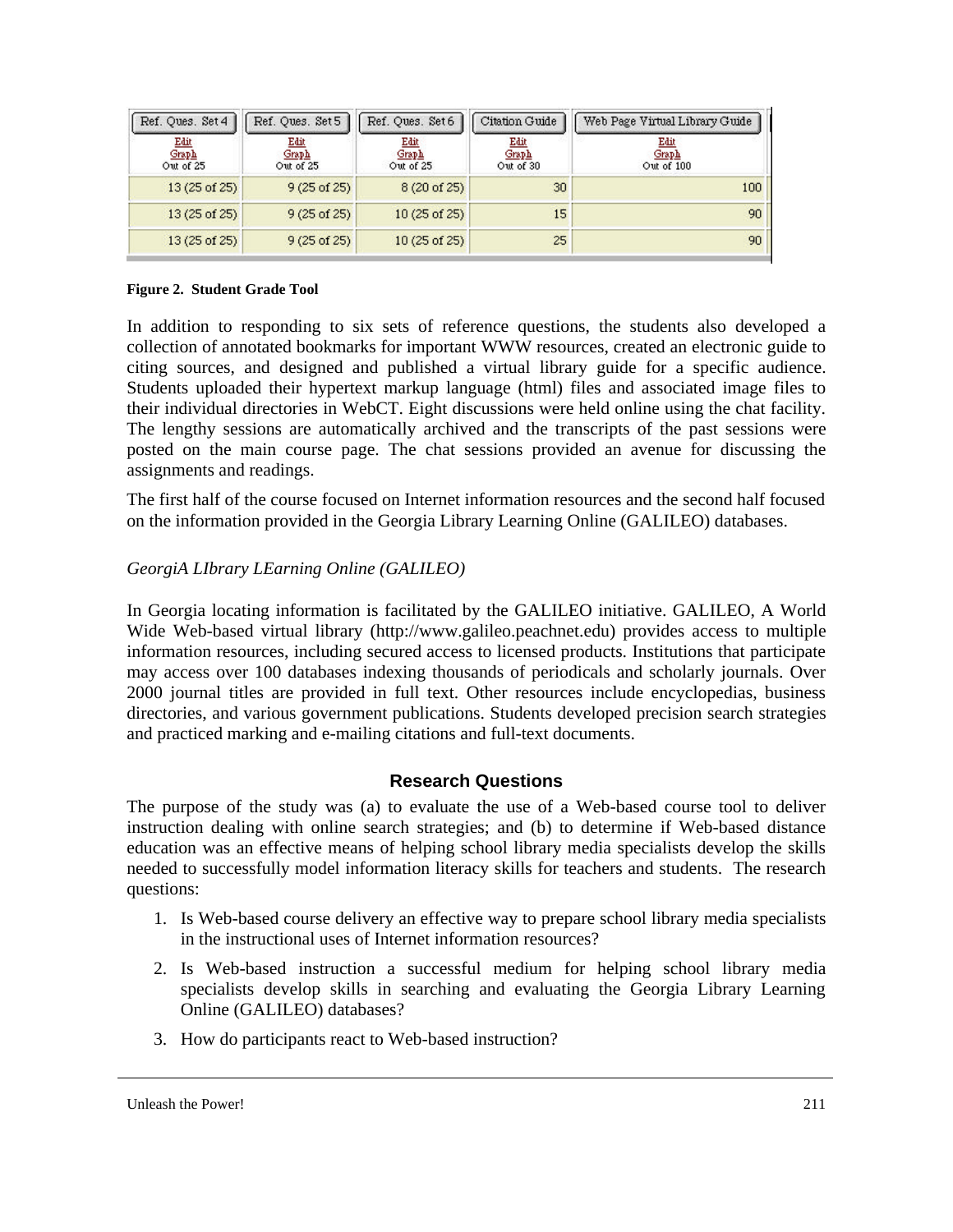## **Research Design and Methodology**

Qualitative research uses a naturalistic approach that seeks to understand phenomena in context specific settings. The study employed the techniques and methods associated with qualitative research. Purposive sampling is based on the assumption that the researcher wants to discover, understand and gain insight regarding a phenomenon; therefore, the researcher selects a sample from which the most can be learned (Merriam, 1988). For this study the subjects were the graduate students taking the course. A limitation of this study is the sample size; there were only three graduate students in the course. Knowing that the enrollment in the Educational Specialist Program was going to significantly increase the following year, the course was offered despite the small class size. This afforded an opportunity to pilot the course before officially listing it as a Web-based distance education course.

#### *Sampling Error*

There are three types of sampling error that can occur in qualitative research. The first relates to distortions caused by insufficient breadth in sampling; the second from distortion introduced by changes over time; and the third from distortions caused by lack of depth in data collection (Patton, 1990). The study is limited by the first, breadth in sampling.

#### *Data Collection*

The sources of data were logs from the synchronous chat area, bulletin board postings, e-mail communications, course usage statistics, student projects and assignments, and a focus group session. Collection of data took place throughout the fifteen-week semester. Each chat session was approximately two hours in length. Since WebCT automatically saves a log of the sessions to the chat directory, entire transcripts of the discussion sessions were available for data analysis. Student could access the chat log archives from the WebCT home page for the course.



**Figure 3. Chat Logs for ELMT 8370**

The data in qualitative research encompass the things that are going on the environment being studied; the phenomena being observed; and the perceptions of the participants. Meeting on campus for the final session, the group discussed the course content and the technical issues involved in accessing Web-based course. Thirteen focus questions guided this discussion. The session was audio taped and provided additional data for analysis.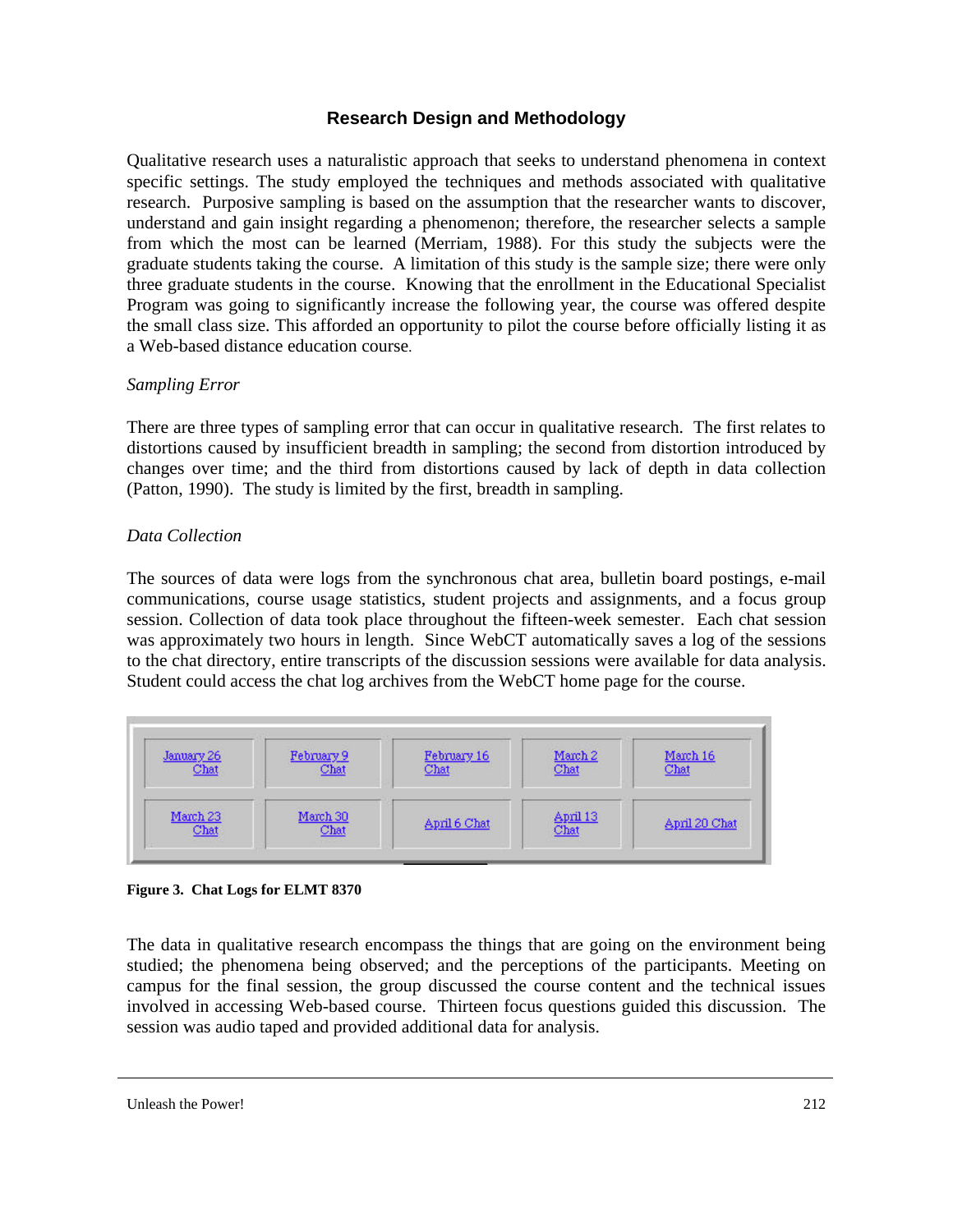Data was sorted into categories, depending on what themes, words, behaviors, patterns, or other phenomena emerged. Certain tentative themes began to emerge early in the analysis of the data. The categories changed, or were dropped, depending on whether new data supported or contradicted the direction of the categories. The initial research questions guided the classification of the themes.

#### **Results**

The findings of the study as they relate to the research questions:

#### *Is Web-based course delivery an effective way to prepare school library media specialists in the instructional uses of Internet information resources?*

Web-based course delivery is probably the only way this course should be offered. A Web-based learning environment allowed the students to explore online reference resources available on the Internet. Students developed powerful search strategies and clearly demonstrated their ability to locate and use the information they retrieved. Creating guides in the form of Web pages allowed the students to synthesize and share their knowledge with others. The objectives of the course were achieved. The course could be offered in a computer lab with Internet access, but the experiences would be extremely different. The participants agreed that the topic of the course and the instructional delivery were positively matched.

#### *Is Web-based instruction a successful medium for helping school library media specialists develop skills in searching and evaluating the Georgia Library Learning Online (GALILEO) databases?*

Although all the students had used GALILEO before enrolling in the course, they developed additional search strategies related to refining and narrowing their searches. One student had always used the ERIC databases, but was unaware of the availability of the full-text articles available in the Periodical Abstracts and EBSCO databases. Electronic mailing of citations and/or full-text articles was another new area for two students. Students limited searches to publication types such as editorials, software reviews, ethnic recipes, etc. Participants had a much easier time locating information in the proprietary databases in GALILEO, as opposed to trying to locate information from Internet sites.

#### *How do participants react to Web-based instruction?*

The participants had positive attitudes towards Web-based instruction in general. Eliminating the time spent driving to class and back was considered a big advantage and students loved being able to communicate from home. On another level, they missed seeing each other. A significant amount of time was spent socializing, checking up on one another, and discussing their day jobs.

Some additional comments concerning the delivery system were: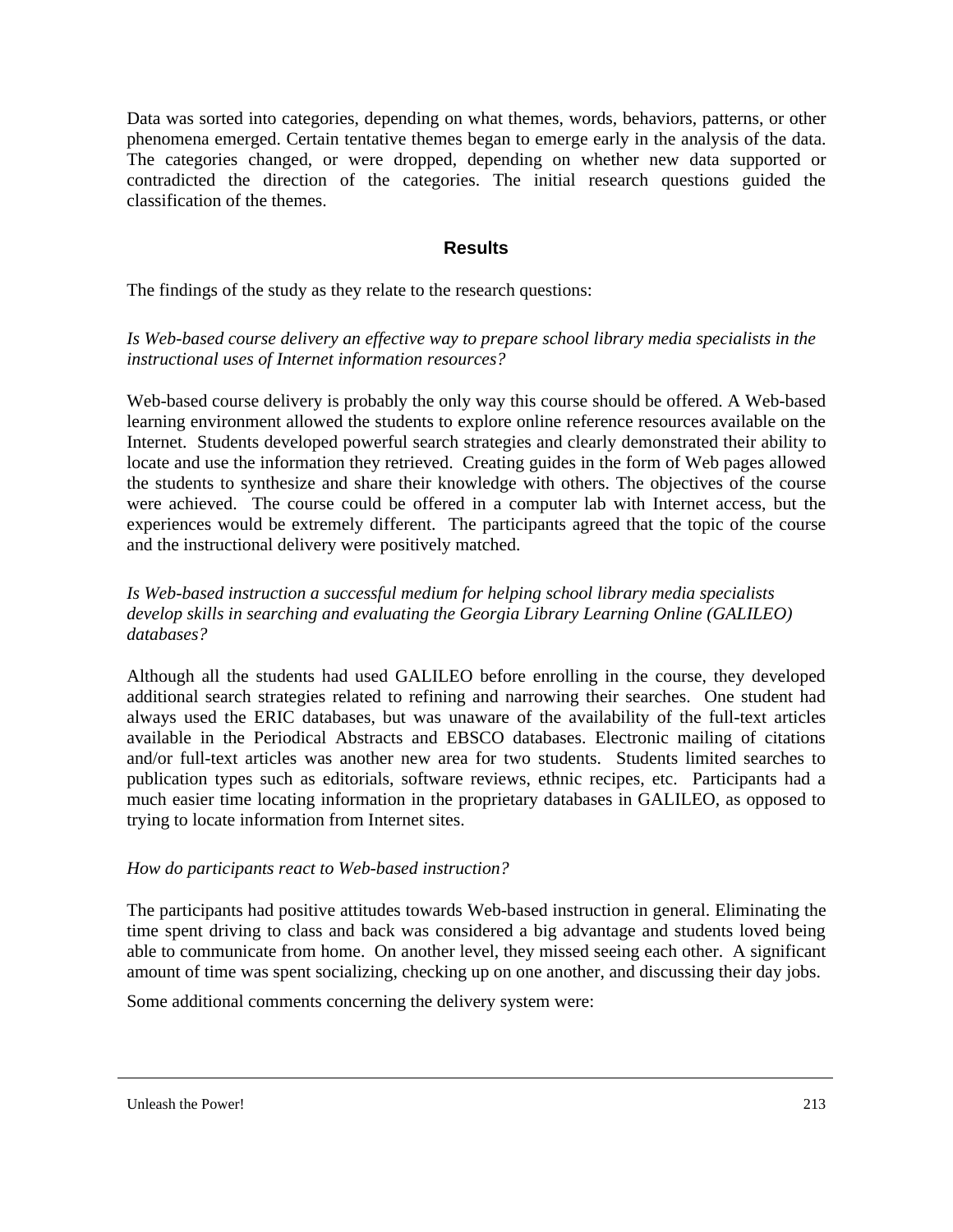"I have enjoyed using WebCT in the class." "The interface, links, and icons are clearly presented." "I sincerely have no complaints with regard to the application or its interface."

Another student commented:

I think WebCT is a wonderful way for the instructor to share information with the students in an asynchronous manner. I even think the chat room is a great place for students to meet and work on a project (it beats those 2 o'clock on Sunday afternoon meetings at the library hands down!). But I think extended and regular distance learning segments are better held in voice-permissive environments such as video conferencing or tools like NetMeeting. An advantage I can see WebCT having over these two methods is the archive function that saves the full chat (but then again, NetMeeting has a chat feature and an archive function).

## **Conclusion**

From this limited initial study, there is no clear evidence to support specific conclusions at this time. However, several themes do emerge. The students felt the content and the delivery system were well matched. Their ability to locate electronic information was clearly confirmed and the projects they uploaded to the student presentation area demonstrated their ability to instruct and guide others in retrieving and using electronic information. The discussion or chat logs revealed that students needed time to communicate about matters other than the course content. Students indicated that they missed face-to-face social interaction with each other. They also expressed concern about the different levels of expertise that future students might have when entering the course, and suggested additional instructional time be provided for those who needed help in developing some basic technology skills, especially Web-editing skills.

## **Discussion**

*Recommendations for the instructor*

- Allow adequate time to design, develop, and upload course materials.
- Develop course materials in html format, using Web-editing software such as Netscape Composer. Learning html code is not necessary.
- Pilot the course with a small group of students before officially offering the Web-based course.
- Plan a session on campus for students who need to learn how to use Web-editing software to create Web pages.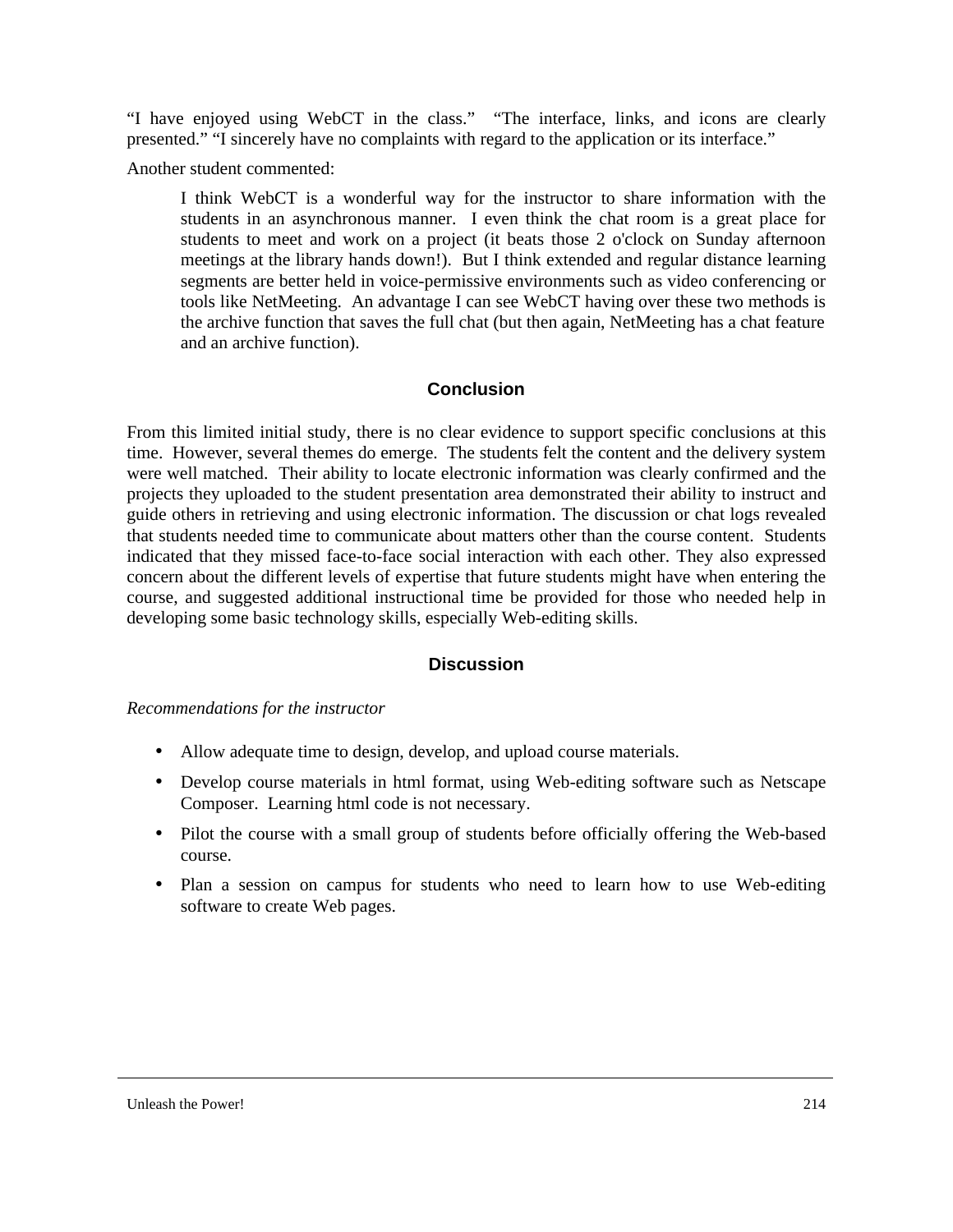#### *Caveats*

- Advise students that some computers are not powerful enough to handle Web-based delivery of instruction. Computers must have java-capable browsers. One student came to campus to access the course from a computer lab because she could not access the program from home.
- Synchronous chat is not possible from some school networks due to administrative security concerns. Firewalls prevent using the chat facility.
- Learning to use the courseware and developing the course materials can be timeconsuming.

#### *Information Technology and the School Library Media Specialist*

School media specialists have access to a large population of users. Ninety-six percent of public schools in the United States have library media centers while eighty percent of private schools have library media centers (U.S. Department of Education, 1998). School library media specialists have the potential to make a significant impact on the instructional environment in our schools, especially in the area of electronic information literacy. The technological changes in our culture and schools must be reflected in the education of school library media specialists. As the depth, diversity, and value of Web-based information continue to grow exponentially, professional organizations are developing information literacy standards for student learning. The following statement from the American Association of School Librarians applies not only to students, but to educators as well, especially school library media specialists.

Today's student lives and learns in a world that has been radically altered by the ready availability of vast stores of information in a variety of formats. The learning process and the information search process mirror each other: students actively seek to construct meaning from the sources they encounter and to create products that shape and communicate that meaning effectively. Developing expertise in accessing, evaluating, and using information is in fact the authentic learning that modern education seeks to promote (Marcoux, 1996).

#### **Notes**

1. WebCT screen shots used with permission.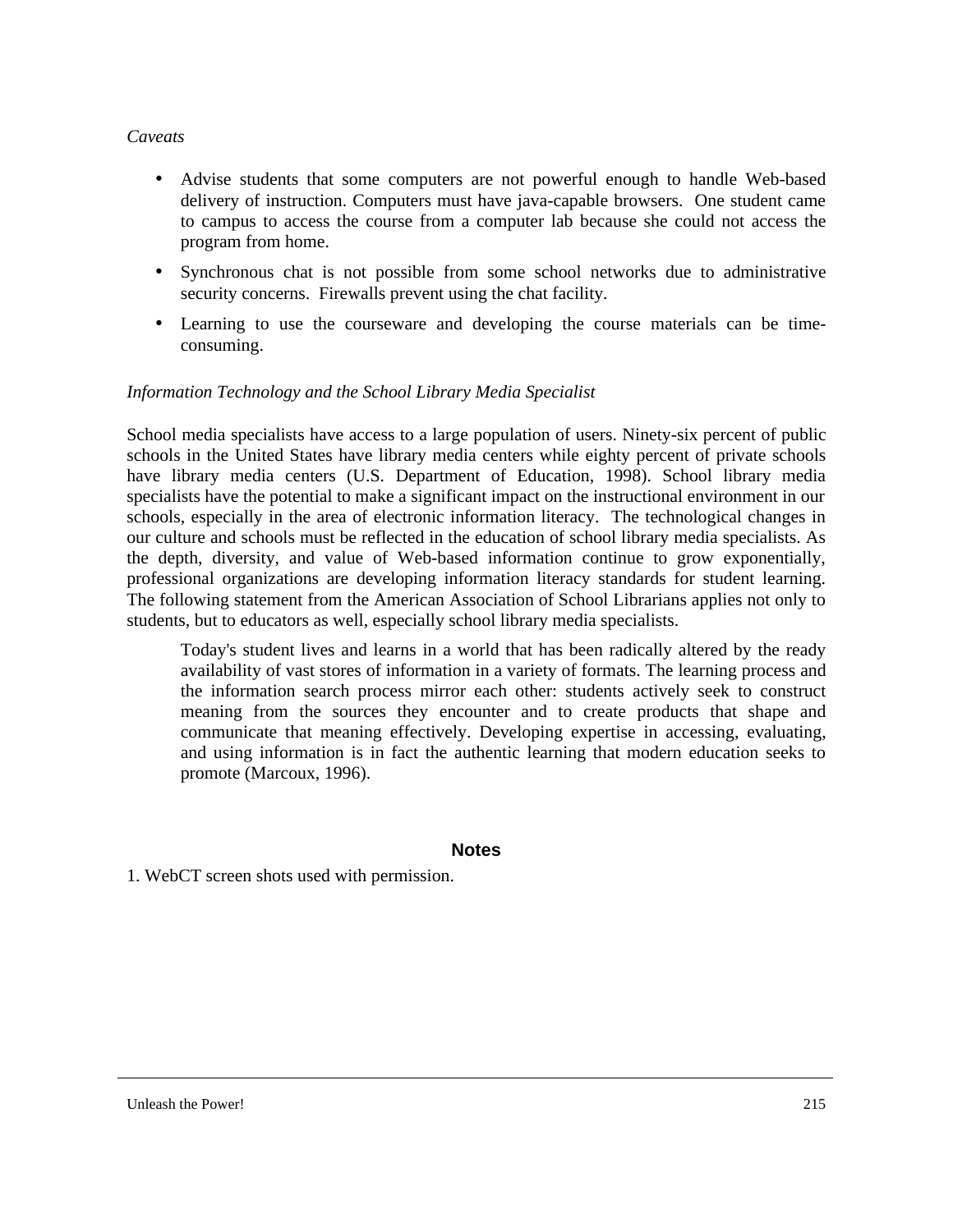#### **References**

- Alessi, S. M., & Trollip, S. R. (1991). *Computer-based instruction: Methods and development*. Englewood Cliffs, N. J.: Prentice Hall.
- Bates, Marcia. (1999). *Information curriculum for the 21st century*. <http://www.ala.org/congress/bates.html> (June 24, 1999).
- Hopkins, Dianne McAfee. (1999). *Issues in the education of school library media specialists.* <http://www.ala.org/congress/hopkins.html> (June 24, 1999).
- Khan, Badrul H. (1997). Web-based instruction (WBI): What is it and why is it? In B. H. Khan (Ed.), *Web-based instruction* (pp. 5-18). Englewood Cliffs: Education Technology.
- Main, Linda. (1998). The "visible college" WOOing the millennium. *Journal of Education for Information Science*, 39 (4).
- Marcoux, Betty. (1996). Information literacy standards for student learning*. AASL Hotline/Connections*, 4 (1).
- Merriam, Sharan. (1988). *Case study research in education*. San Francisco: Jossey-Bass.
- Patton, M. Q. (1990). *Qualitative evaluation and research methods*. (2nd ed.). Newbury Park, CA: Sage Publications.
- U.S. Department of Education. (1998). *School library media centers: 1993-94*, [document in PDF format]. National Center for Education Statistics <http://nces.ed.gov/pubsearch/pubsinfo.asp?pubid=98282> (June 10, 1999).
- U.S. Department of Education. (1999). *Internet access in public schools and classrooms: 1994-* 98. National Center for Education Statistics. <http://nces.ed.gov/pubs99/1999017.html> (June 10, 1999).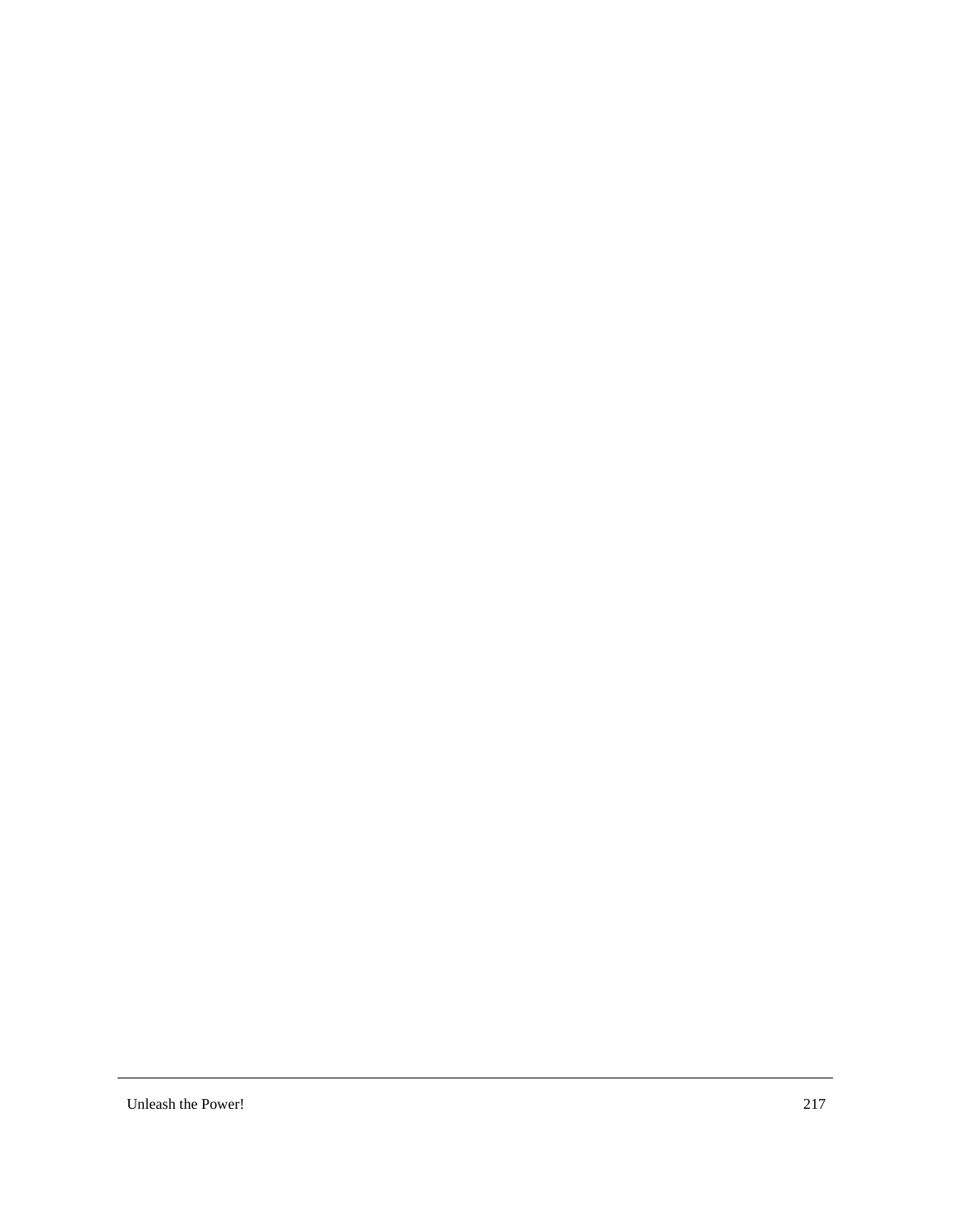# **The Use of the Internet in School Libraries**

# **An International and Comparative Survey**

# **James E. Herring**

<jherring@mail.qmced.ac.uk>

# *Head of Information Management Group Faculty of Arts, Queen Margaret University College Scotland*

*This research sought to gain an impression of the use of the Internet by school librarians in the United Kingdom and South Africa. The research questions addressed the issues of access to the Internet by school librarians, the purposes for which school librarians used email and the Web, the demand from teachers for access to the Web, the key issues identified by school librarians in relation to the use of the Internet in schools in the next five years, and any differences between the responses of librarians from the two countries. The key findings were that there was limited access to the Internet in the respondents' schools; school librarians used the Web mainly for curricular material; science and geography departments were the heaviest users of the Web; and the key future issues identified included information skills, cost, inservice training, and the role of the school librarian. There were no significant differences between the two countries studied.*

#### **Introduction**

The availability of the Internet and especially the World Wide Web (Web) in schools across the world has transformed access to curriculum-related information resources. In all of the developed countries, governments are investing heavily in providing schools with access to the Internet with initiatives such as the United Kingdom's "National Grid for Learning" (Department for Education and Employment, 1997) which will ensure that by the year 2002, all schools will be broadband connected to the Internet and all teachers and pupils will have their own email addresses and file space. This vast increase in the availability of electronic information resources can be seen as both an opportunity and a threat for school librarians. The opportunity is to manage this new information resource to enrich the school curriculum and to be a key player in the school's Information Technology (IT) development. The threat lies in the possibility that the school librarian will NOT be seen as an important contributor to the school's effective use of IT and will be marginalized.

Writers such as Herring (1998), Clyde (1997), Kulthau et al. (1997), Valauskas and Ertel (1996) have identified a range of issues that affect the use of the Internet in school libraries including: teaching information skills in relation to use of the Web, integrating use of the Web into the school curriculum, evaluating websites, acceptable use policies, censorship and the Web, and the use of email and listservs. There is also an increasing number of articles relating to the use of the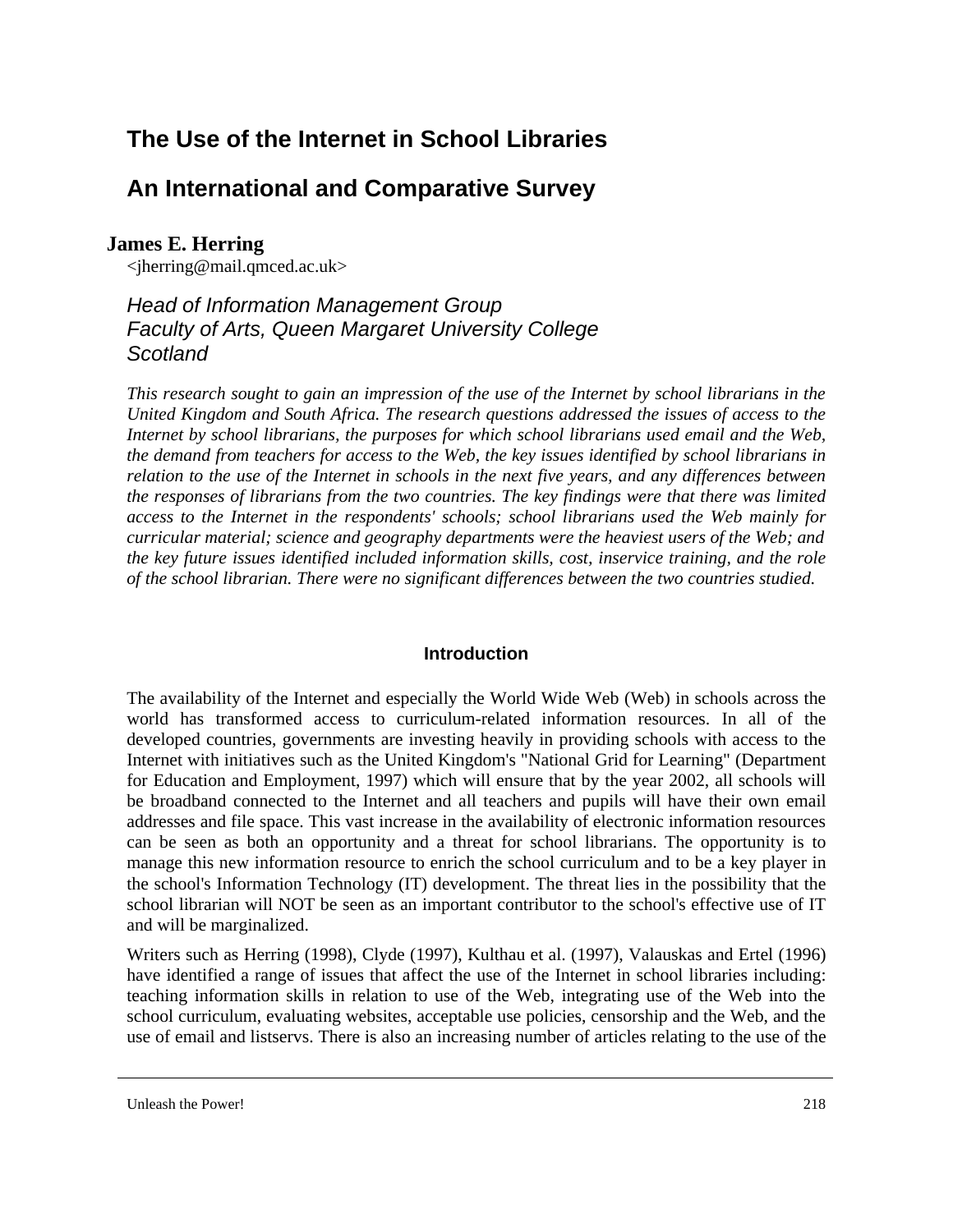Internet in journals such as *Emergency Librarian* [now *Teacher Librarian*]*, School Library Media Quarterly* [now replaced in part in print by *Knowledge Quest* and in part online by *School Library Media Research* <http://www.ala.org/aasl/SLMR/index.html>] and *School Libraries Worldwide*. An increasing range of educational periodicals across the world also deal with issues relating to the Internet, often in the form of an IT column. There is, therefore, no shortage of opinion on how the Internet should be used in schools and a range of case studies can be found in journals such as the United Kingdom's *Computers don't bite*.

There have been surveys of Internet use by schools and school librarians but many of these remain unpublished. The present survey was undertaken to gain an impression of what could be considered as the state of the art situation in two countries. The value of this study lies not only in the quantitative and qualitative data which emerged from analysis of the questionnaire responses but in the issues that it highlights, the comparison with existing literature, and the possible future use of a similar study in the countries covered here as well as in other countries.

#### **Research Questions**

The purpose of this study was to examine the use of the Internet by school librarians in the United Kingdom (UK) and in South Africa (SA). The study sought to focus on the following research questions :

- What kind of access did school librarians have to the Internet?
- To what extent and for what purposes did school librarians use email and the Web?
- What was the demand from teachers for access to the Web?
- What did school librarians identify as the key issues in the use of the Internet in the next 5 years?
- Were there any significant differences between the two countries studied?

## **Scope of the study and sampling**

The original intention of this study was to survey UK school librarians attending the annual School Libraries Group (SLG) conference in Cambridge in April 1998, as the delegates represented a sample of the total school librarian population in the UK. The inclusion of the South African school librarians followed an invitation to the author to be the keynote speaker at the biennial Independent Schools Conference in Johannesburg in April 1998. This provided an opportunity to compare results from both countries in order to identify similarities and differences. The survey aimed to cover school librarians' access to the Internet and their use of email and the Web.

Using the delegates at the two conferences can be viewed as studying a sample of school librarians in both the UK and South Africa and *may* allow some generalizations to be made.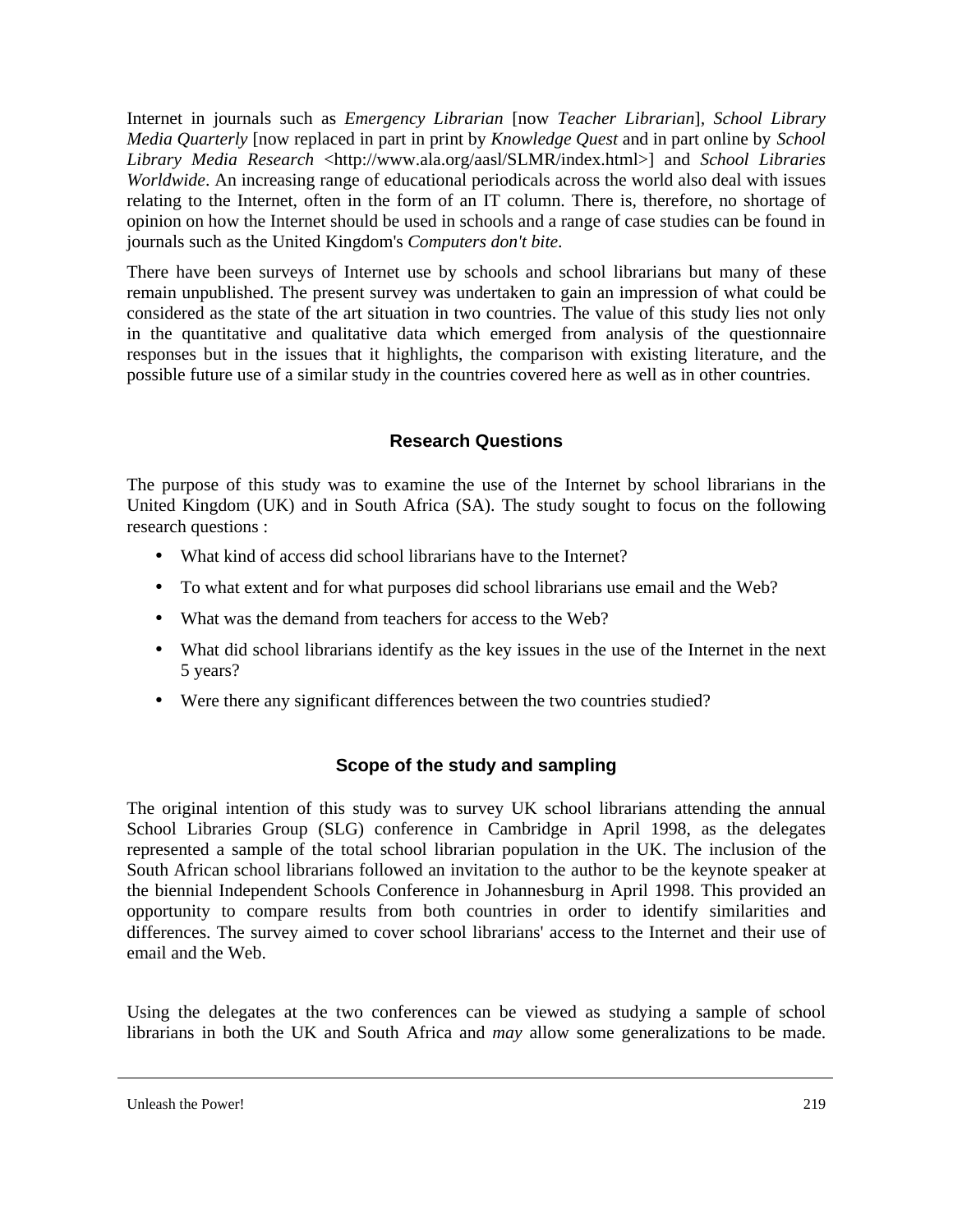Bouma and Atkinson argue that "the manner in which the sample is drawn determines to what extent we can generalize from findings" (Bouma and Atkinson, 1995, p. 138). This author's approach can be seen as using purposive sampling, and Bouma and Atkinson state that purposive sampling is appropriate where researchers "using their own judgement and intuition" select appropriate groups to be studied. However, they caution that "if a purposive sample is studied, only tentatively suggested generalisations can be made" (Bouma and Atkinson, 1995, p. 143). It is important to recognize that the school librarians attending both conferences are not necessarily a representative sample of the total population of school librarians in each country for the following reasons:

- While the UK sample contains school librarians from both the state and independent sector, those attending the annual SLG conference could be viewed as non-typical in that conference attendees may be seen as more motivated and more initiative driven and therefore more likely to have gained Internet access in their schools. In the author's experience, delegates at this conference *do* represent a fair cross section of the UK school librarian population in that the conference delegates come from a range of well-funded, moderately-funded, and poorly funded schools.
- The South African conference consisted almost entirely of school librarians from independent schools, all of which are well funded in relation to technology. Thus the South African sample can be seen as representing a fair cross section of South African *independent* school librarians but not as a sample of South African school librarians as a whole.

#### **Methodology**

The author chose to issue a questionnaire to delegates at both conferences. To ensure a high response, delegates filled in the questionnaire immediately after it was issued. Authors such as Czaja and Blair (1996), Alreck and Settle (1995) and Fink (1995) identify the use of questionnaires as a sound research method for gaining information from a defined population. The analysis of the responses was done using Pinpoint, and the results are presented in narrative and tabular form.

#### **Results**

The research questions posed above provided the basis for analyzing the results, with comparisons between the two countries made where appropriate. Tables are used to illustrate findings in relation to some topics.

*What kind of access did school librarians have to the Internet?*

The results showed that 93% of UK and 87% of South African (SA) schools had access to the Internet and those who did not have access expected to be connected within one year. However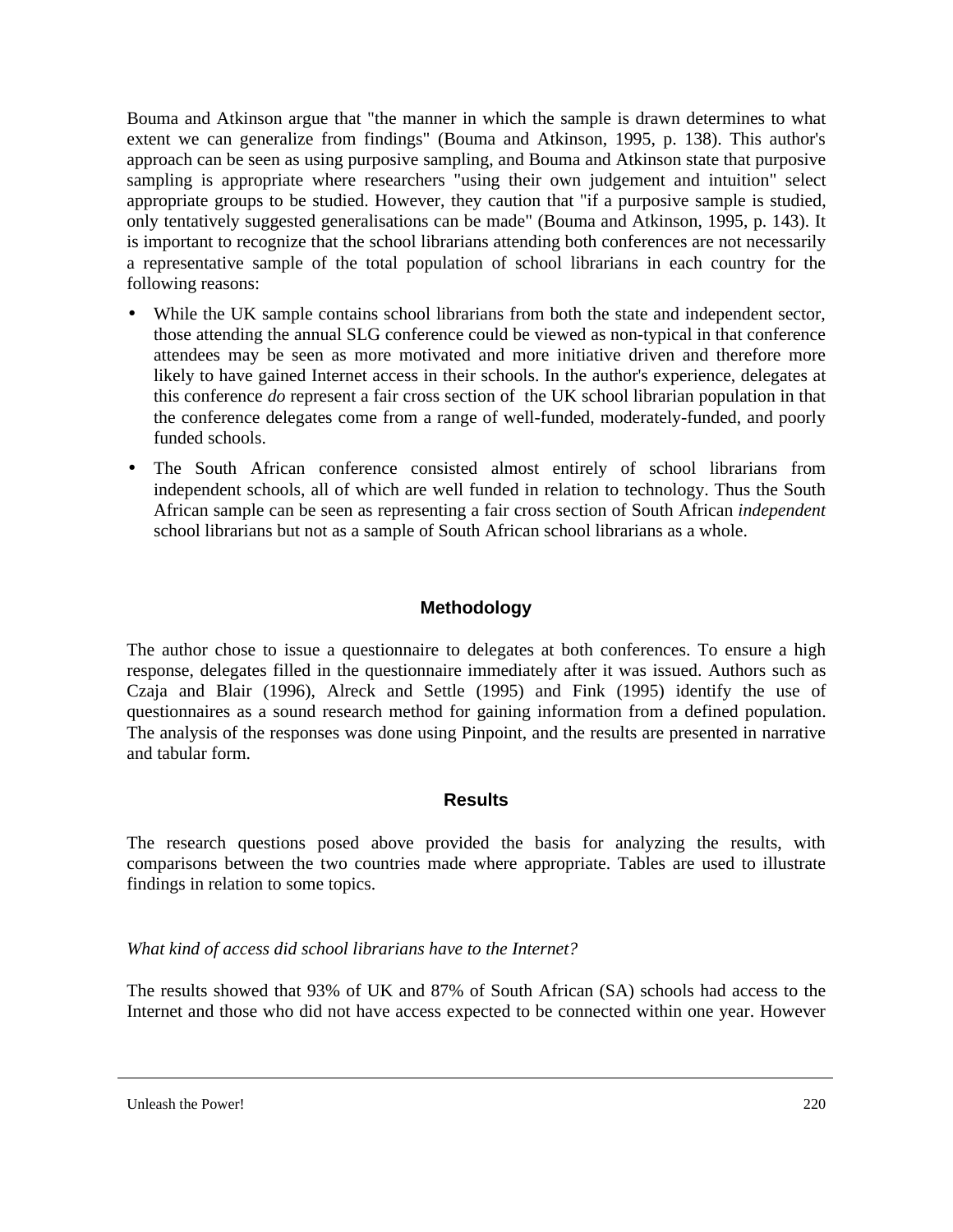as shown in Table 1, the very high percentage access rates for the schools were not matched by very high access from the school library: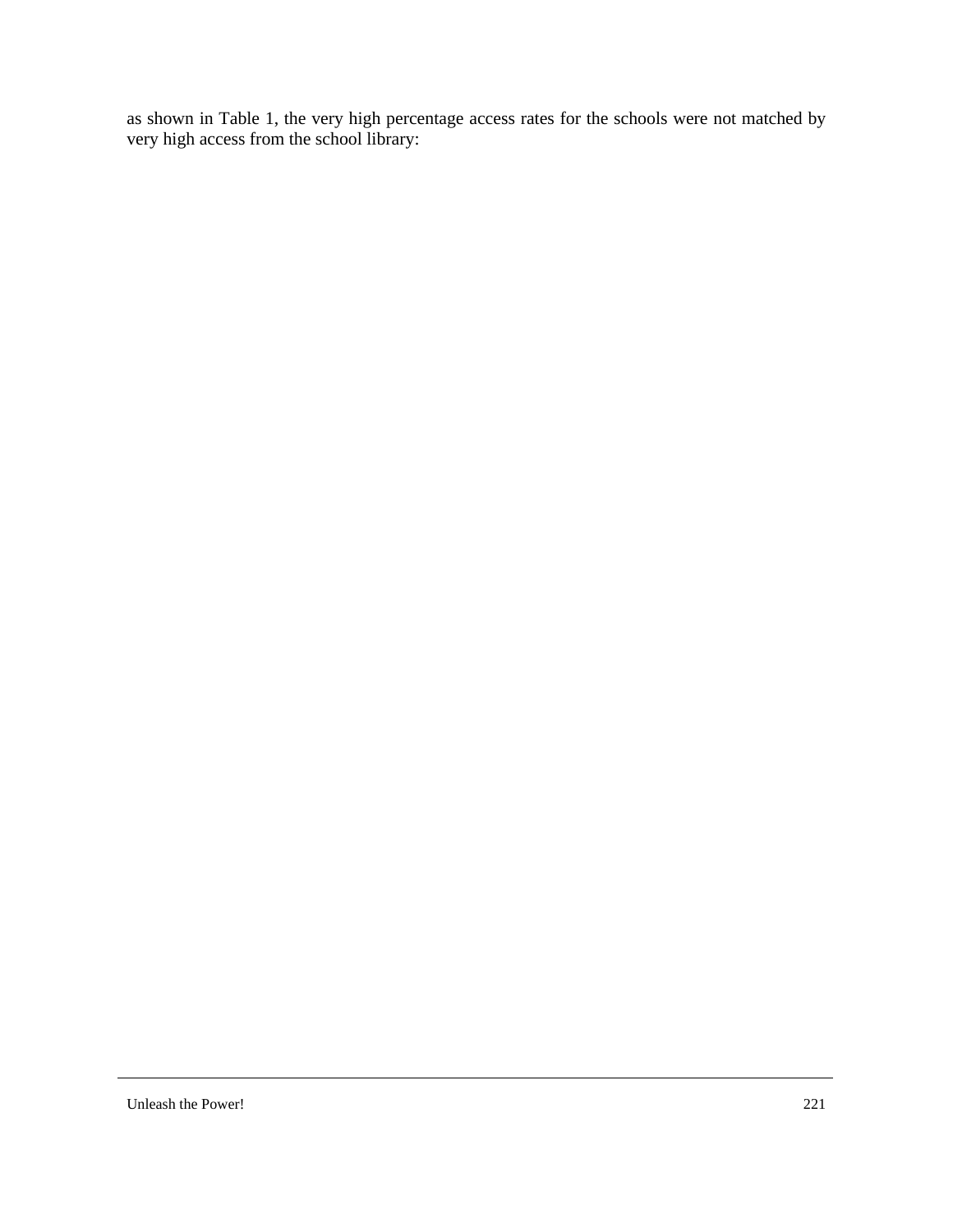| Table 1: Internet access in the school library |         |         |                |  |  |
|------------------------------------------------|---------|---------|----------------|--|--|
| Country                                        | Yes $%$ | No $\%$ | No answer $\%$ |  |  |
|                                                | D4      |         |                |  |  |
|                                                |         |         |                |  |  |

School librarians in this survey had access to email and the World Wide Web (WWW) and also to other online services, as shown in Table 2.

|         | Table 2: Access to email, WWW and other online services |       |          |             |  |  |
|---------|---------------------------------------------------------|-------|----------|-------------|--|--|
| Country | Email %                                                 | WWW % | Others % | No answer % |  |  |
|         |                                                         |       |          |             |  |  |
|         | 70                                                      |       |          |             |  |  |

The online services which were accessed by only a small percentage of respondents included *Reuters*, *FT Profile*, *Britannica Online* in the UK and *Reuters*, *Sabinet* and *Britannica Online* in South Africa.

In relation to use of the Internet in the school as a whole, there were very similar responses by both sets of librarians, and it is interesting to note that a much smaller percentage of administrative staff in schools had access than senior management, teachers and pupils, as shown in Table 3.

| Table 3: Access to the internet in the school |                                |  |    |                                     |               |                |
|-----------------------------------------------|--------------------------------|--|----|-------------------------------------|---------------|----------------|
| Country                                       | <b>Senior</b><br>$\frac{6}{9}$ |  |    | Mgt Teachers % Admin Staff % Pupils | $\frac{6}{6}$ | No answer $\%$ |
| UK                                            |                                |  |    | 54                                  |               |                |
| SА                                            |                                |  | 80 |                                     | 80            |                |

Access to the Internet is a very recent phenomenon in both UK and SA schools. Table 4 shows that most schools had no access before 1996 and only in 1997 did a majority of the school surveyed have access.

| Table 4: Year of access to the Internet |  |    |                                    |  |  |       |           |                |
|-----------------------------------------|--|----|------------------------------------|--|--|-------|-----------|----------------|
| Country                                 |  |    | 1998\% 1997\% 1996\% 1995\% 1994\% |  |  | 1993% | 1992 and  | N <sub>0</sub> |
|                                         |  |    |                                    |  |  |       | earlier % | answer %       |
| UK                                      |  |    | 30                                 |  |  |       |           | Iб             |
| SА                                      |  | 41 |                                    |  |  |       |           |                |

The questionnaire asked respondents to indicate who had initiated the development of access to the Internet in the school, and the results showed that school librarians were involved in gaining access in 25% of the UK respondents' schools and in 24% of the SA respondents' schools. These percentages may be higher if school librarians served on an IT/Resources committee since in both countries such a committee was identified as the initiator. These results are very encouraging in that they demonstrate that the school librarians in the schools concerned were playing a leadership role in introducing new technology.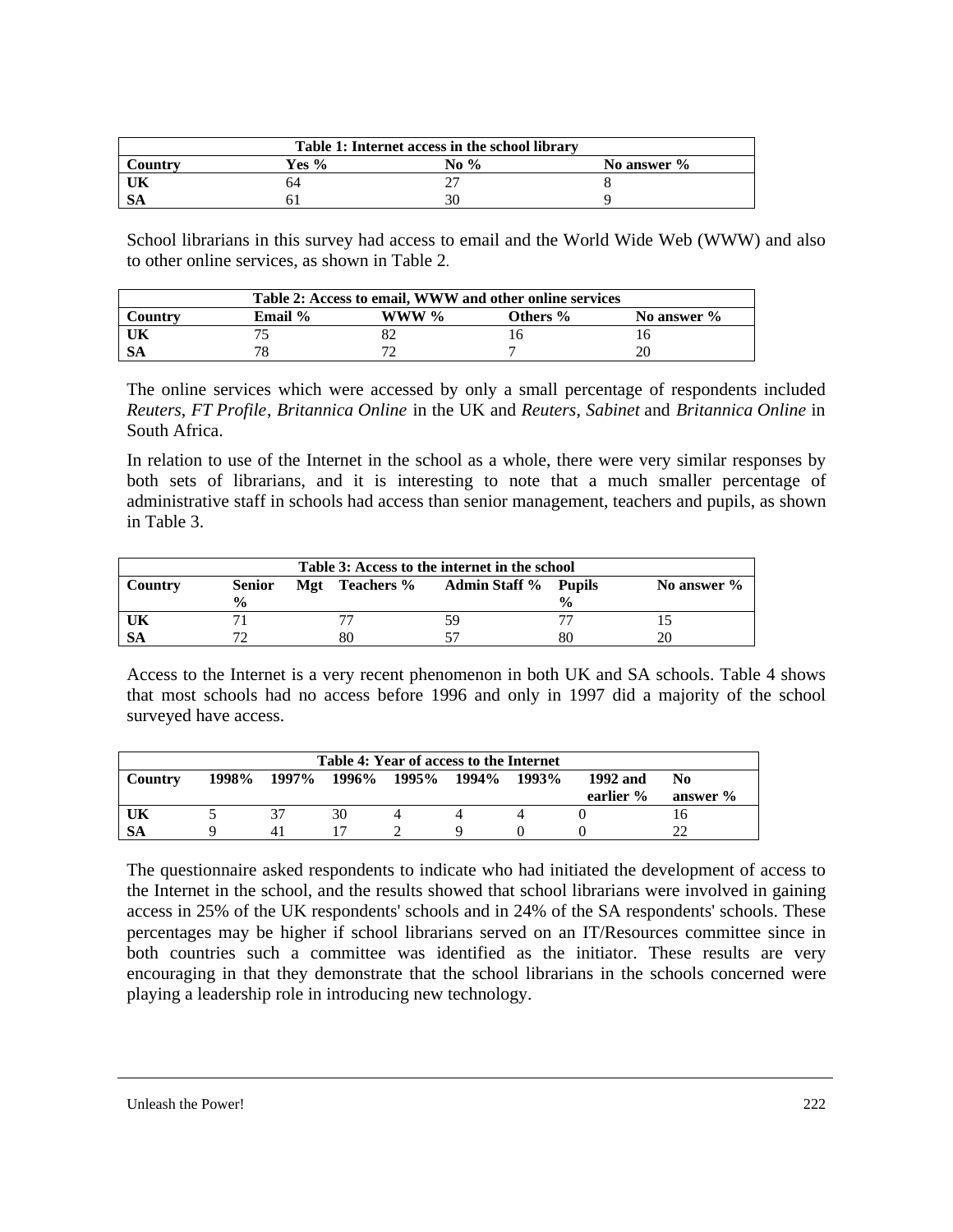The form of access differed between the two countries. In the UK, 60% of the respondents' schools had modem access and 15% had broadband access, whereas in the SA respondents' schools, 33% had modem access and 26% had broadband access. This difference a temporary one, however, as Table 5 shows that a significant proportion of UK respondents' schools were likely to have better access within one year. While the UK schools might narrow the difference in better access, Table 5 also shows that in most respondents' schools, there would be no improvement.

| Table 5: Likelihood of improved access within one year |         |       |                |  |  |
|--------------------------------------------------------|---------|-------|----------------|--|--|
| Country                                                | Yes $%$ | No %  | No answer $\%$ |  |  |
|                                                        |         |       |                |  |  |
|                                                        |         | $70-$ |                |  |  |

*To what extent and for what purposes did school librarians use email and the Web?*

The study sought to determine the school librarians' use of the Internet not only in relation to their use of the Web but also how they used email. Email can now be viewed as a professional resource that school librarians can use for providing services to teachers and pupils as well as for contacting fellow professionals. It is certain that in the future all school librarians, teachers and pupils will have personal email addresses. Indeed, the UK's National Grid for Learning has this as one of its stated aims (Herring 1999). Table 6 shows that, at the time of the study, fewer than half UK respondents had a *personal* email address whereas the SA figure was significantly higher. The results indicated that a further 27% of UK respondents shared an email address with others as did a further 24% of SA respondents.

| Table 6: Personal email addresses |         |         |             |  |  |  |
|-----------------------------------|---------|---------|-------------|--|--|--|
| Country                           | Yes $%$ | No $\%$ | No answer % |  |  |  |
|                                   |         |         |             |  |  |  |
| ЭA                                | ٢q      | ി0      |             |  |  |  |

Table 7 shows how often the respondents checked their email, and the relatively low percentage of respondents checking their email at least once a day may be directly related to the access to email that the respondents had when the email address was shared. It may also reflect a situation where the culture of using email as a daily means of communication within and outside the school had not been established.

| Table 7: How often email was checked |                             |                             |                                   |                            |  |  |
|--------------------------------------|-----------------------------|-----------------------------|-----------------------------------|----------------------------|--|--|
| Country                              | More than once<br>a day $%$ | Once a day<br>$\frac{0}{0}$ | Less than once a<br>$\bf{d}$ av % | No answer<br>$\frac{0}{0}$ |  |  |
| UK                                   |                             |                             |                                   |                            |  |  |
|                                      |                             |                             |                                   |                            |  |  |

Respondents were asked with whom they had email contact, both within and beyond the school, and the results showed that the main contact in school for UK respondents was with teachers and senior staff, whereas for SA respondents the main contact was with pupils and teachers. These results most likely reflect the greater access to email by pupils in SA independent schools. Jervis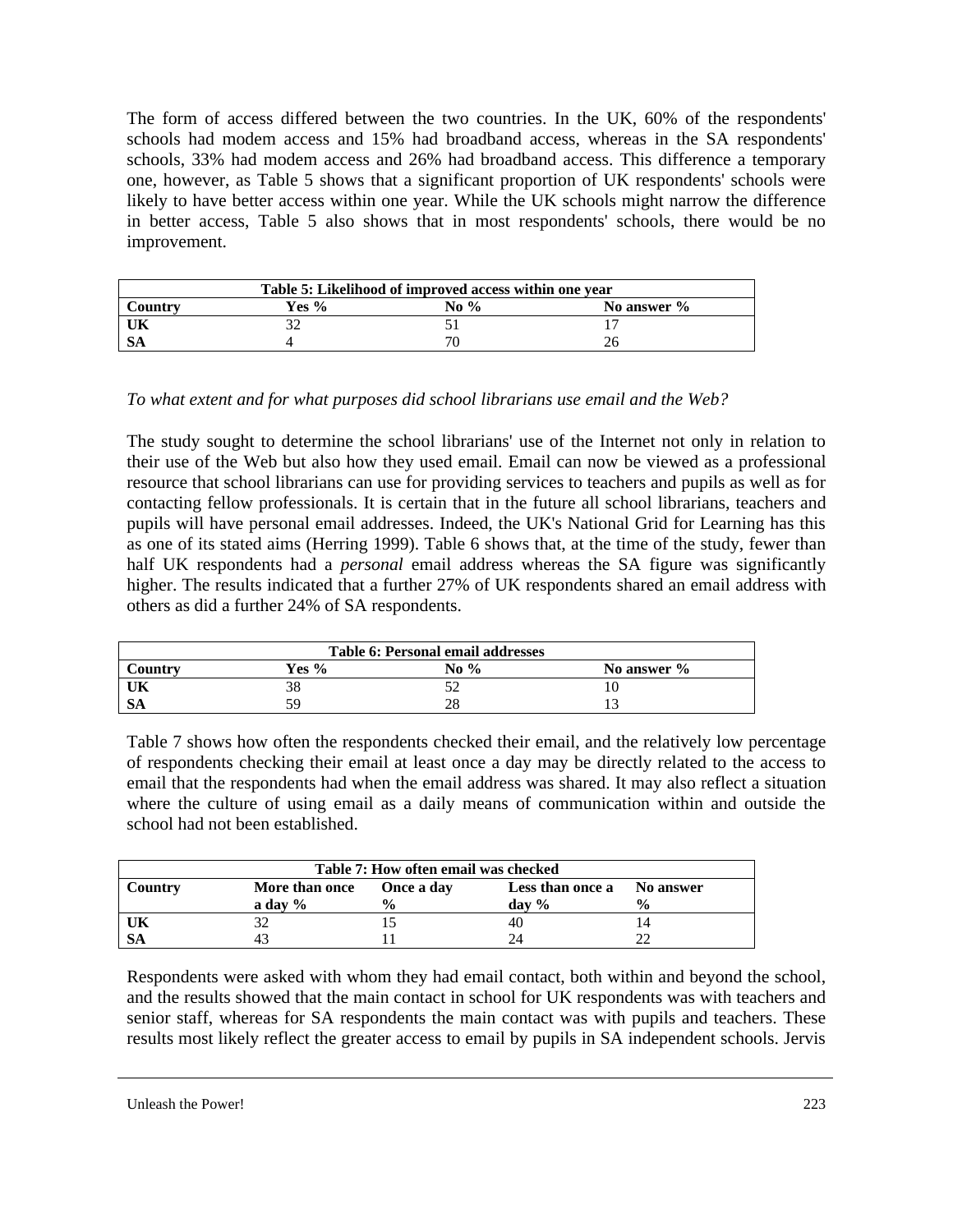and Steeg (1998) reported in their study of UK schools that only 28% of pupils had access to individual email accounts.

The use of email to contact people outside the school showed that both UK and SA respondents made most contact with other school librarians. Other contacts included friends, relatives, other libraries, and commercial organizations. One of the main uses of email for school librarians in North America and Australia is to participate in listservs such as LM\_NET, ATLC FORUM and OZTL NET. The respondents to this survey did not contribute to listservs in a significant way, with only 3% of UK respondents and 17% of SA respondents stating that they used a listserv. The key reasons for this are the absence of a UK listserv for school librarians and the fact that a new listserv for SA school librarians had only been recently established. This author as set up a new listserv entitled SL\_NET for UK school librarians and membership is growing steadily.

When asked about the main benefits of using email, there was general agreement amongst UK and SA respondents that the key advantages of email included speed, cost, efficiency, access, networking, convenience, duplication, easy communication, global communication, instant communication and information about the World Wide Web, and overcoming professional isolation. In relation to problems identified in the use of email, there was again general agreement amongst both UK and SA respondents in that they identified junk email, address problems, server problems, lack of response, and the time consuming nature of email use as the key issues to be explored.

The survey revealed an encouragingly wide use of Web by school librarians in both countries. Table 8 shows the purposes for which respondents used the Web:

| Table 8: Use of the Web |                    |               |               |               |               |  |  |
|-------------------------|--------------------|---------------|---------------|---------------|---------------|--|--|
| Country                 | <b>Information</b> | Other         | No answer     |               |               |  |  |
|                         | for yourself       | for teachers  | for pupils    | purposes $\%$ | $\frac{6}{9}$ |  |  |
|                         | $\frac{6}{9}$      | $\frac{6}{9}$ | $\frac{0}{0}$ |               |               |  |  |
| UK                      | 62                 | 66            | 66            | 32            | 26            |  |  |
| <b>SA</b>               | 59                 |               | 59            | 20            |               |  |  |

Respondents were asked to provide examples of use of the Web in relation to the above purposes and there was general agreement that the key uses of the Web for information for the school librarian were related to professional development, curricular topics, and books. Under "Information for teachers" respondents agreed in that all topics identified were related to curricular topics such as the industrial revolution, politics, European information, textiles and poetry for UK respondents and El Niño volcanoes, poetry, business economics, apartheid, and films for SA respondents. Information for pupils derived from the Web was also curriculum related and included topics such as environmental issues, Japanese art, salmonella, and euthanasia for UK respondents and children's authors, volcanoes, geological disasters, and river flow statistics for SA respondents.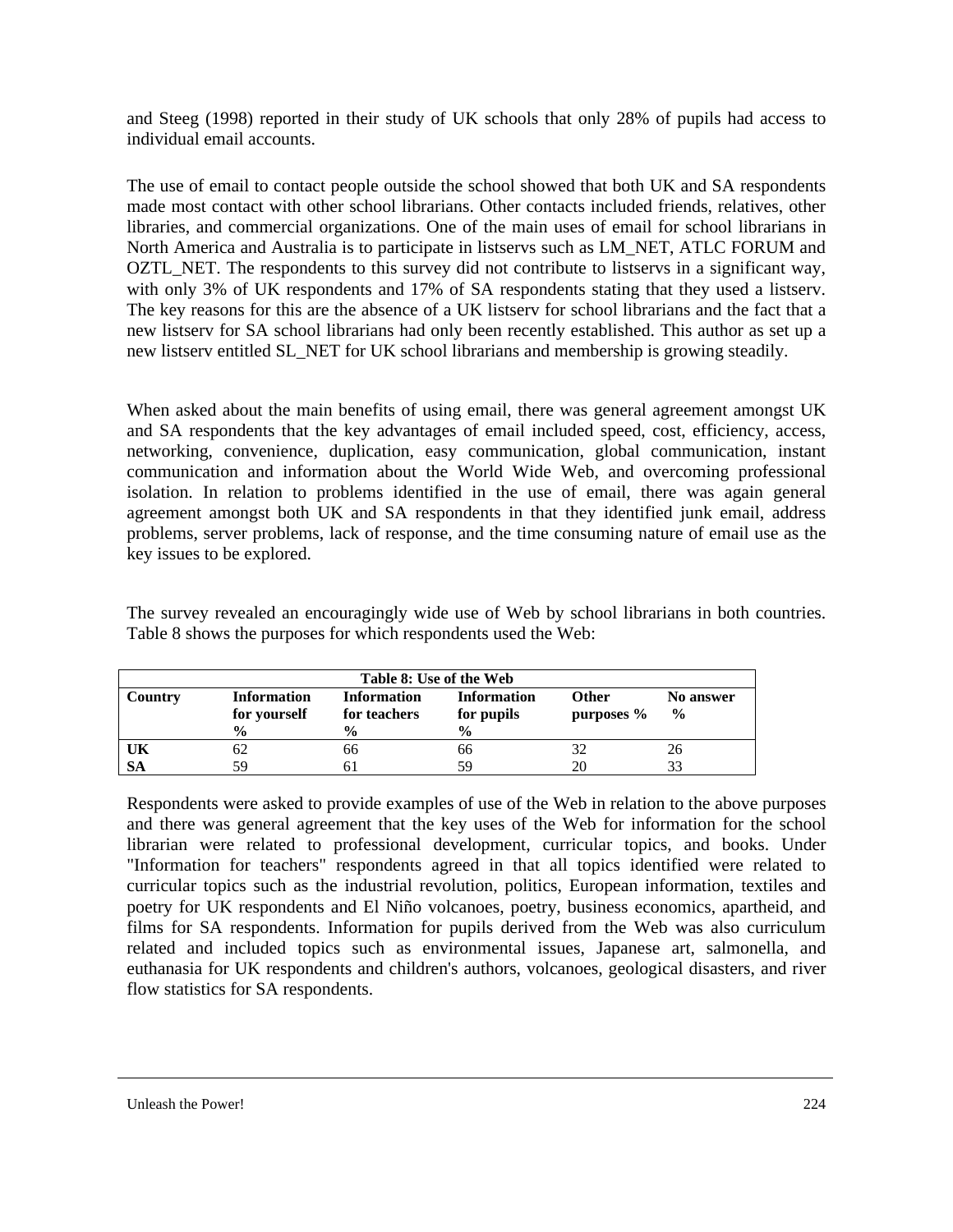#### *What was the demand from teachers for access to the Web?*

The survey sought to identify the use of the Web not only by school librarians but also by their teaching colleagues. Table 9 shows the extent of use by teachers in departments, and it is interesting to note that there was a significantly higher use by teachers in SA schools.

|         | Table 9: Teachers' use of the World Wide Web in their departments |         |                |  |  |
|---------|-------------------------------------------------------------------|---------|----------------|--|--|
| Country | Yes $%$                                                           | No $\%$ | No answer $\%$ |  |  |
|         | 4.                                                                |         |                |  |  |
|         |                                                                   |         |                |  |  |

Respondents were also asked to identify which departments were the heaviest users of the Web in the school in both the department and in the library. It was clear from the responses that in both the UK and SA, geography and science teachers made much more use of the Web than other teachers. Amongst other departments, business studies, languages and English were viewed as moderate users by UK respondents, as were English and history by SA respondents. The key reasons identified by both UK and SA respondents for heavier use by some departments than others were teacher enthusiasm, IT literacy and the appropriateness and currency of the information available.

Interestingly, 56% of UK respondents and 50% of SA respondents stated that there had been an increase in the use of the library by teachers as a result of Web access and that the departments whose use of the library increased included (in the UK) science, geography, modern languages, and history and (in SA) science, geography, biology, and technology. This is an encouraging response in that it indicates not only that the Web can be used by school librarians as a way of attracting teachers to the library but also that this may facilitate better integration of online and print resources.

#### *What did school librarians identify as the key issues in the use of the Internet in the next 5 years?*

The survey sought to identify the respondents' views on the future use of the Internet in UK and SA schools, especially the use of email and the Web. The questionnaire first asked how respondents saw the use of the Internet expanding in the next 5 years. There was general agreement amongst both UK and SA respondents that the use of email would greatly expand in that all staff and pupils would have personal emails, there would be much more access to email in the school as a whole and in the library in particular, there would be much more contact with other schools and school librarians, and there would be a great improvement in communication generally but especially in relation to professional contacts. There was also general agreement that the use of the Web would greatly expand because of greater access for both staff and pupils and that this would lead to greater use of Web resources in the curriculum, more emphasis on information skills, improved training for staff and the development of a school intranet.

The questionnaire then asked respondents to identify the key issues respecting the future use of the Web as an information resource. Both UK and SA respondents identified the following key issues: information skills development, the role of the school librarian as an information professional in the school, censorship, access, control, time management, and pupil supervision. UK respondents also identified demand from teachers and pupils, INSET for teachers,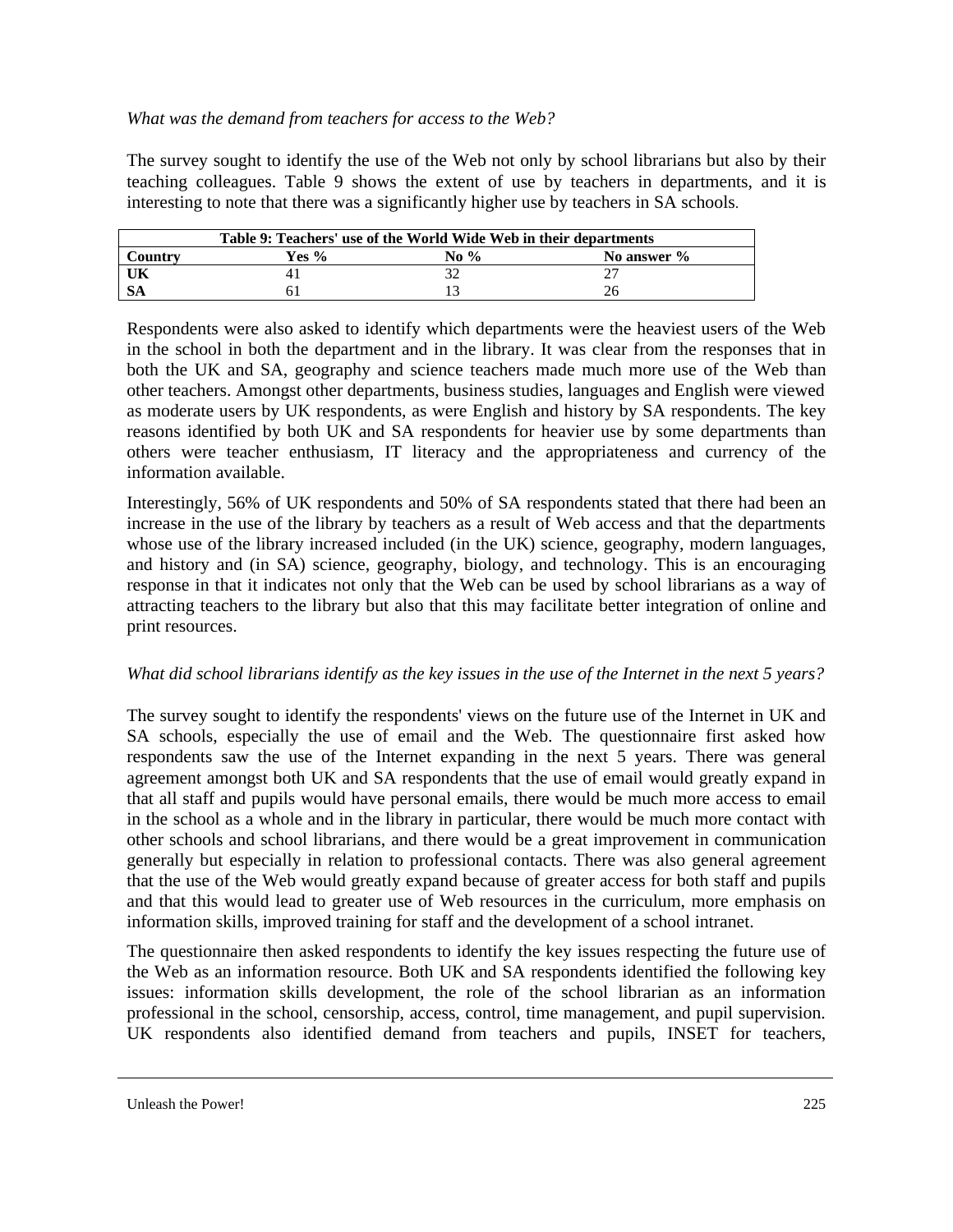establishing an intranet, IT policy development, and possible decline in library use as related issues. SA respondents identified promotion of the Web, plagiarism, support, finance, downloading, flexible learning, and management of resources as related issues. It was very clear that the issues surrounding Internet development were of great concern to the respondents as this question was answered in much more detail than any other in the questionnaire.

The key results from this survey show that, while almost all schools have Internet access, there is no Internet access in one third of school libraries, most schools access the internet via a modem, fewer than half of school librarians in the UK had a personal email address, very few school librarians in either country accessed a listserv, school librarians used the Web mainly to gain information for themselves or teachers and pupils, and that this information was curriculum related. In both countries, the geography and science departments were the heaviest users of the Web. The key issues facing school librarians in the using the Web over the next five years included teaching information skills, cost, inservice training, censorship and the future role of the school librarian as an information professional in the school. In general, there was little difference between the two countries studied.

## **Conclusions**

This study makes a useful contribution to the research relating to Internet use in schools and in school libraries. The research questions attempted to provide evidence of Internet use by school librarians in UK secondary schools and SA independent schools. While it cannot be argued that the results can be generalised to *all* UK secondary and SA independent schools, this author would argue that the respondents represented a valid sample of the total population in each category and that therefore some general conclusions can be drawn from this study in relation to most schools in each category. The study represents a snapshot of what progress had (and had not) been made in relation to the use of the Internet by school librarians in 1998, and it clearly shows that use of the Internet in schools was patchy, with some school librarians having full access (e.g., broadband connection and personal email address) and others having limited access. Of particular interest are the views of school librarians on the expansion of Internet use in their schools and the potential problems identified. Future research in this area could either replicate this study in the countries concerned or in other countries or it could focus on the *actual* changes in Internet use by school librarians over a certain period.

Comparing the results of this survey to the existing literature, it is clear that the introduction of the Internet into schools has had a major effect on the role of the school librarian as educator and as manager of the school's information resources. It is also clear that government initiatives will radically improve access to the Internet in the future and this will lead to *more* use of the Web in the school and greater demands on the school librarian from subject teachers. It is interesting to note that the issues identified by the school librarians in this study are the same as those discussed in the literature by authors such as Herring (1999), Kuhlthau (1997), and Clyde (1997).

This survey highlights a number of key implications for school librarians. First among these is that school librarians must play a significant role in deciding how Internet resources can best be exploited in the school to complement other resources. School librarians must keep current with developments in this area by either education or inservice training. School librarians must develop and implement effect information skills programs in their schools in order to ensure that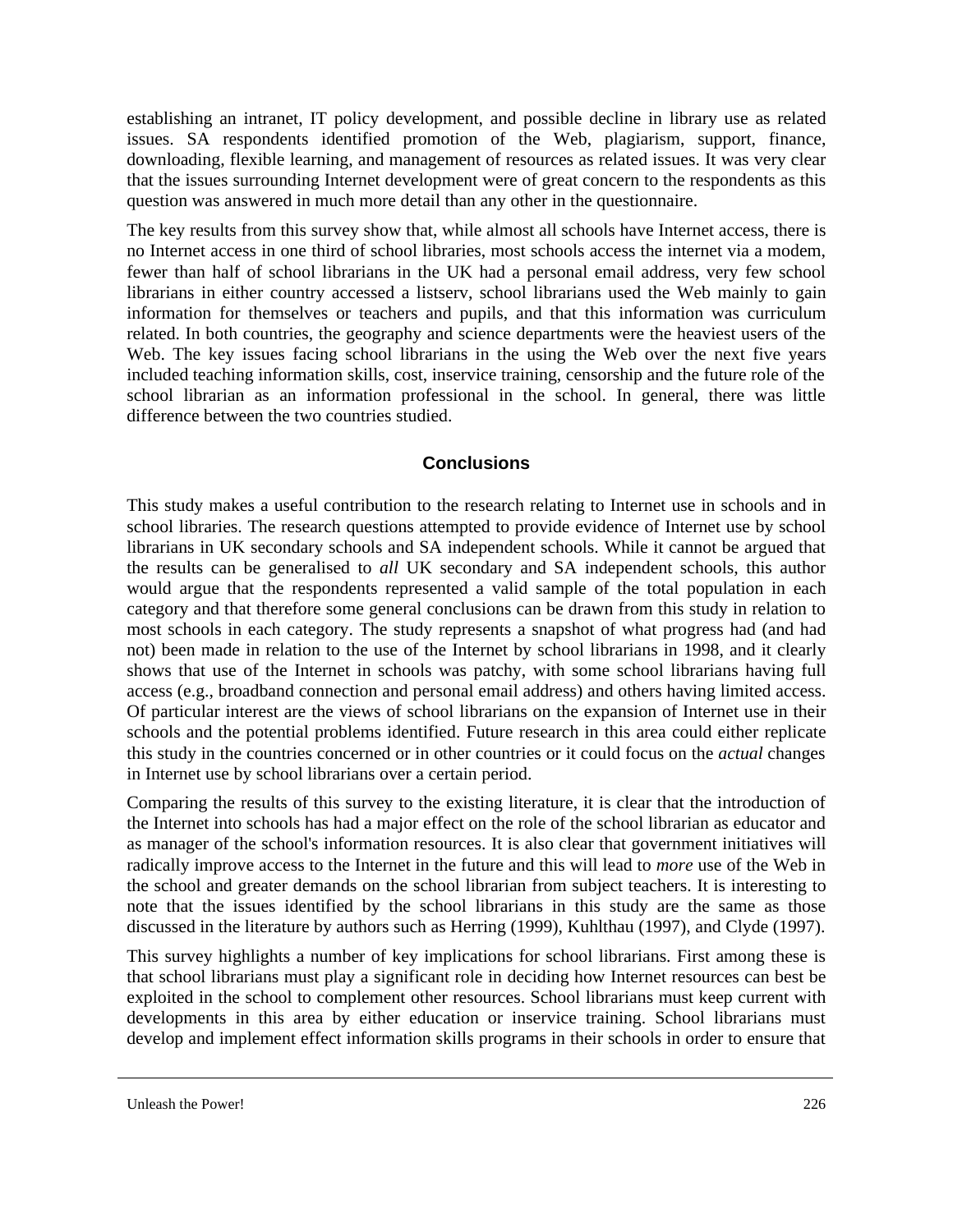pupils become effective Internet users. The important areas not covered by this survey relate to the development of intranets in schools and the use of instructional websites in the school curriculum.

#### **References**

- Alreck, P., & Settle, R. (1995). *The survey research handbook*. 2<sup>nd</sup> ed. Chicago: Irwin.
- Bouma, G. & Atkinson, G. (1995). *A handbook of social science research*. 2<sup>nd</sup> ed. OUP.
- Clyde, L. (1997). *School libraries and the electronic community*. Lanham, MD: Scarecrow Press.
- Czaja, R. & Blair, J. (1996). *Designing surveys*. Thousand Oaks, CA: Pine Forge Press.
- Fink, A. (1995). *How to ask survey questions*. Thousand Oaks, CA: Sage.
- Great Britain. Department for Education and Employment (1997). *Connecting the learning society*. Department for Education and Employment.
- Herring, J. E. (1998). *Exploiting the Internet as an information resource in schools*. London: Library Association Publishing.
- Jervis, A. & Steeg, T. (199?). *The Internet in secondary schools*. University of Manchester. Summary available at http://www.man.ac.uk/CME/IT/summary.htm
- Kuhlthau, C et al. (Eds.). (1997). *The virtual school library*. Englewood, CO: Libraries Unlimited.
- Valauskas, E. & Ertel, M. (1996). *The Internet for teachers and school library media specialists*. New York: Neal-Schuman.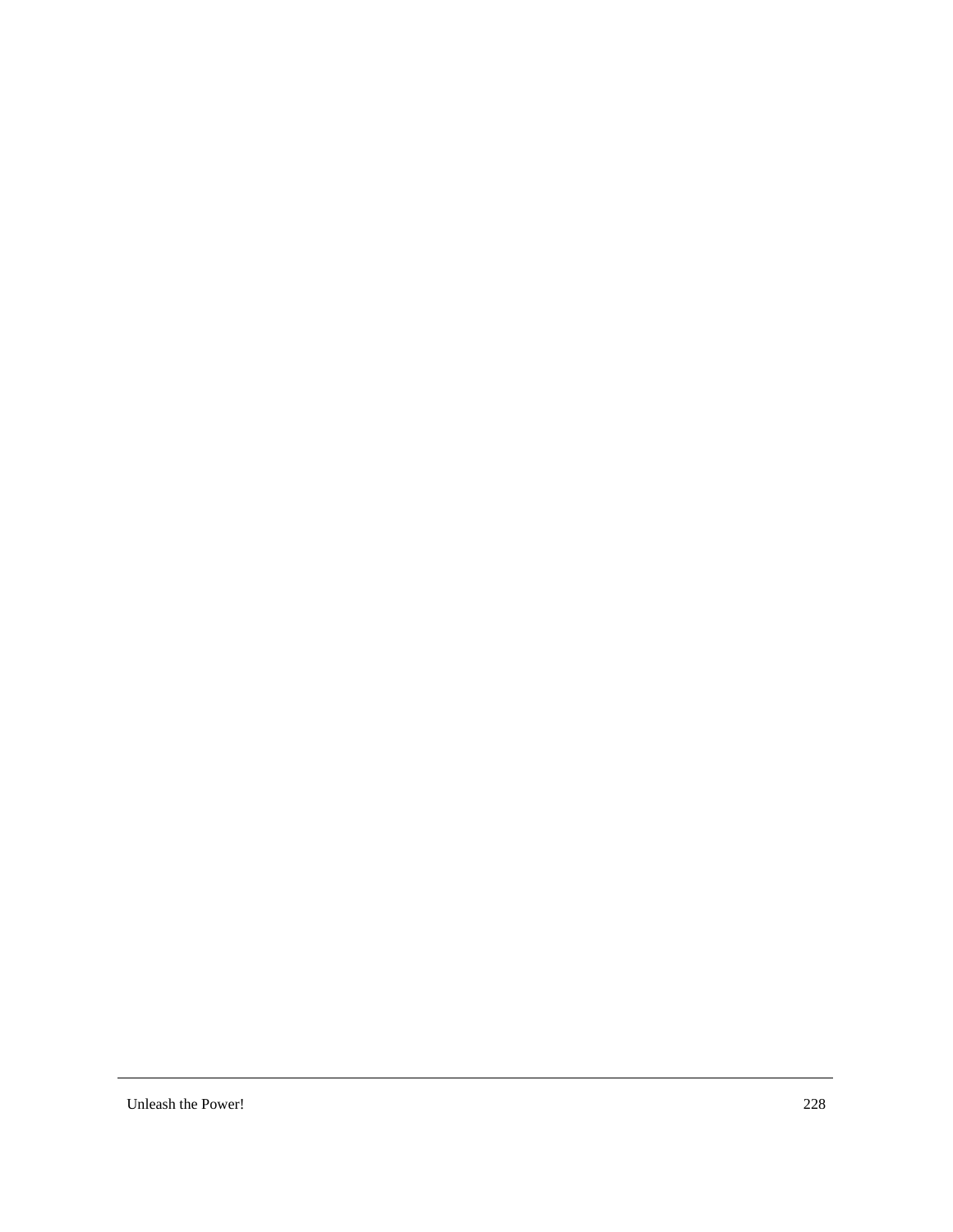# **The School Library Web Site**

# **On the Information Highway or Stalled in the Carpark?**

**Laurel A. Clyde, Ph.D.**

<anne@rhi.hi.is>

# *Professor Faculty of Social Science, University of Iceland Iceland*

*Based on research conducted by the author in 1996 and 1999, this paper discusses theoretical issues and provides an overview of the purposes for which school libraries are creating and maintaining home pages or Web sites. The research has implications for those who are planning a Web page or site for their school library/media center; among other things, it provides information about what other school libraries/media centers have done and suggests some pitfalls that might be avoided. It also suggests areas for further study, notably the possible development of a model that might be used for the evaluation of school library Web sites.*

## **Background**

By 1995, some school libraries were establishing home pages on the World Wide Web, and this activity increased in 1996; a few school libraries even had small Web sites consisting of several pages of information and links to Internet resources. Reflecting these developments, two international directories of school library home pages were created by school library media specialists in the United States: Peter Milbury's "School Library and School Librarian Web Pages" (now called "K12 School Library Web Pages Maintained by Their Librarians"); and Linda Bertland's "School Library Pages". Through them, school librarians could explore the pages that had been developed by other school librarians to see what was being done in schools similar to their own and to collect ideas. However, even a cursory view of the school library Web pages listed by Milbury and Bertland showed a wide range of style, content, and level of Web page development skills, and suggested that the page developers had very different ideas about the aims and purposes of a school library Web page or Web site.

To test this impression, a formal small-scale investigation of school library Web pages was carried out by the author in the second half of 1996 (Clyde, 1996a; Clyde, 1996b). This investigation took the form of a content analysis of 50 school library home pages or Web sites, the aim of which was to identify the characteristics and features of school library home pages/sites, and the kinds of information that school libraries were providing through their pages. The research was purely descriptive -- an attempt to provide a picture of the then current "state of the art" in relation to school library Web pages/sites. As such, it served a useful purpose in that it established a base line against which to measure future developments. It was also useful for

Unleash the Power! 229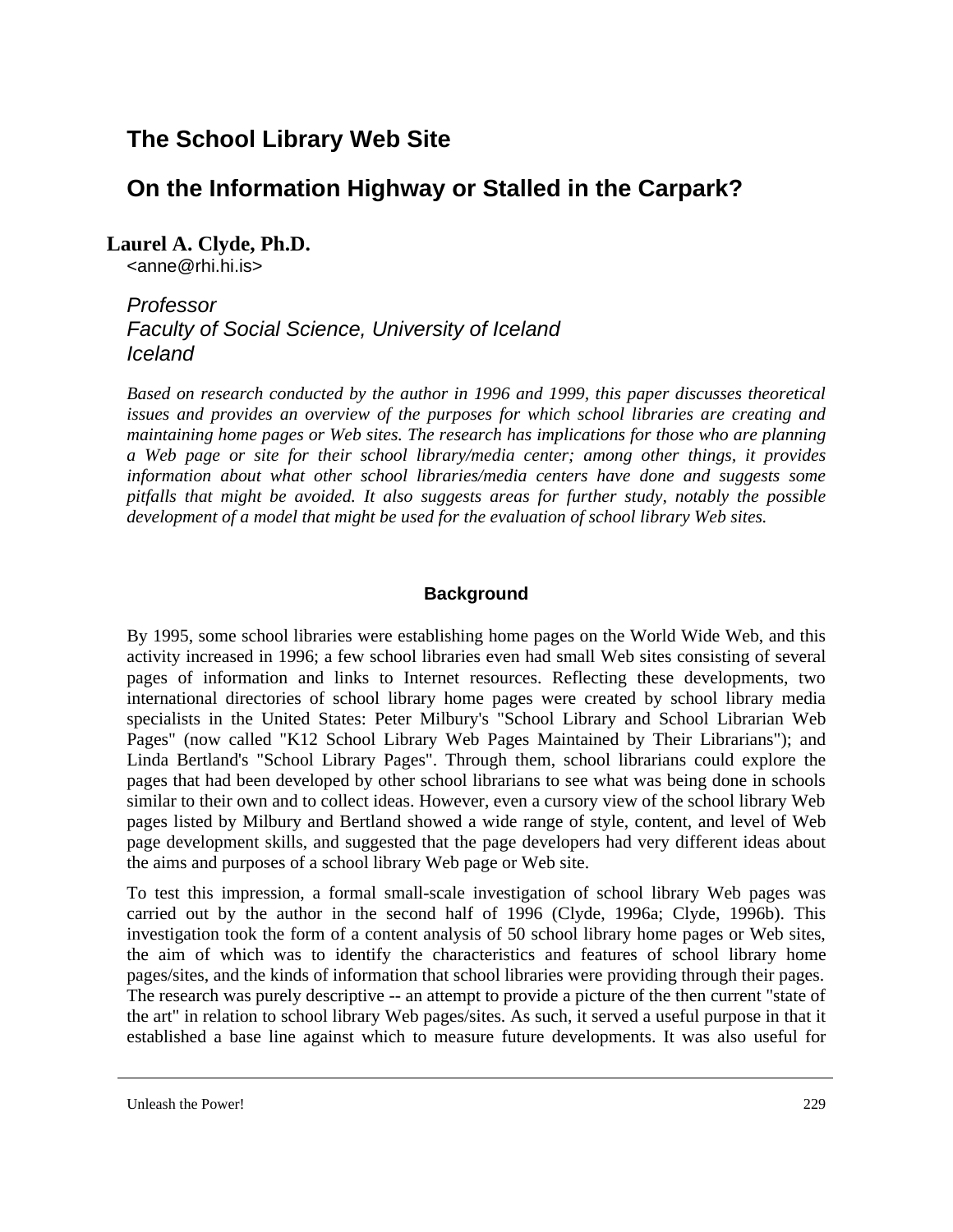trainers (including the author) who were conducting Web "pagemaking" courses for school librarians.

The Web pages/sites for inclusion in the study were located using the directories of Milbury and Bertland. A little over half of the school libraries in the sample were in the United States, with the rest coming from eight different countries: Australia, Canada, Sweden, Singapore, Iceland, Kuwait, New Zealand, and Norway. There were many more secondary/high schools than elementary/primary schools, with some middle schools, K-12 schools, and special schools. All of the pages included in the study were accessed on the one day (19 August 1996) and a matrix was used to record the features of each page/site. Table 1 provides a summary of the content analysis of the pages/sites.

| <b>FEATURE</b>                                                           | No. OF PAGES/SITES |
|--------------------------------------------------------------------------|--------------------|
| Name of school and library                                               | 41                 |
| Links to selected Internet resources/sites                               | 31                 |
| Information about the school library                                     | 29                 |
| Interactive email content address                                        | 28                 |
| Links to a school home page                                              | 24                 |
| Date of the last update of the page/site                                 | 19                 |
| Links to Internet search engines                                         | 15                 |
| Address of the school/library                                            | 14                 |
| Counter                                                                  | 11                 |
| Information about Internet projects undertaken in/through the library    | 9                  |
| Research skills information, e.g., the "Big 6", "Be Definite", research  | 8                  |
| guides                                                                   |                    |
| Links to Internet resources for teachers                                 | 8                  |
| Links to Internet resources for school librarians                        | 8                  |
| List of CD-ROMs in the school library                                    | 8                  |
| Book reviews, lists of books recommended by students, school book club   | 7                  |
| choices, etc.                                                            |                    |
| Photograph of the school library                                         | 6                  |
| Information (or links to information) about citing Internet resources in | 6                  |
| bibliographies                                                           |                    |
| Links to HTML guides or information about creating a home page           | 5                  |
| Links to resources about the local area/region                           | 5                  |
| News about the library or library activities                             | $\overline{4}$     |
| Information about the Internet for library users                         | 4                  |
| Internet tutorial                                                        | $\overline{4}$     |
| Online reference desk for email inquiries                                | 3                  |
| Information about Internet access and policies in the school/library     | 3                  |
| The library rules                                                        | $\overline{c}$     |
| Electronic magazines                                                     | 1                  |

|  |  | Table 1: Contents of School Library Web Pages/Sites 1996 (n=50) |  |
|--|--|-----------------------------------------------------------------|--|
|  |  |                                                                 |  |

The design, format, and content of these school library Web pages/sites did indeed suggest that school libraries may have very different aims in developing their pages. However, some pages had no readily-discernable aim or purpose, and only a few actually identified the intended audience (either by a statement of purpose or by clear implication). Seven had been developed for students in the school, to help them to find Internet resources, or to help them to search for materials, while one was aimed at teachers in the school. One was developed for "students,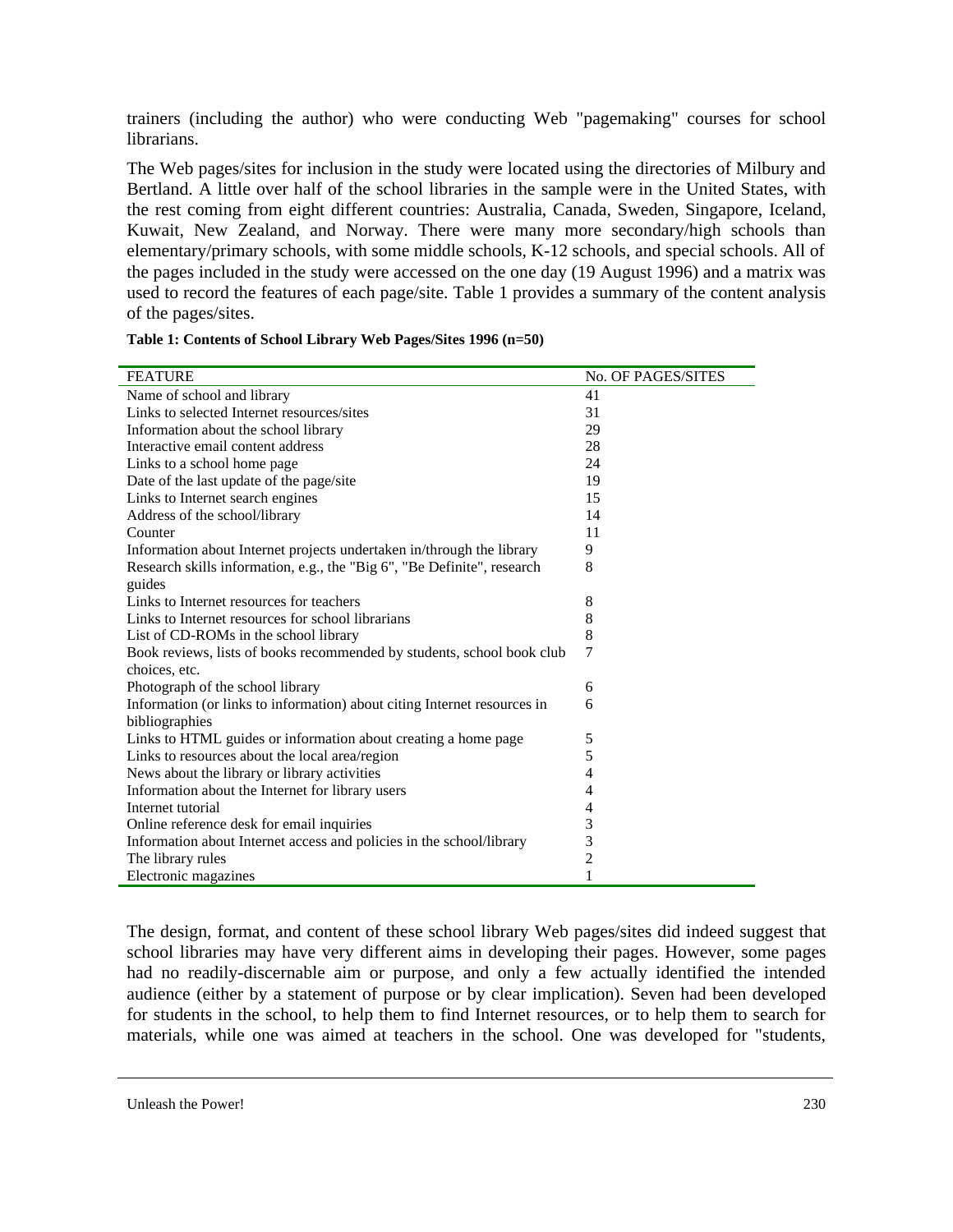teachers, and visitors" -- a diverse group with very different needs; another was for "students, teachers and parents". Six were clearly intended for online visitors from outside the school, in that they were little more than selections from a school prospectus transferred from print to the Internet. The intended audience for the other 34 school library pages/sites was impossible to discern from the pages themselves, and it may be that they had been created with no particular audience in mind. It is very difficult to select and present information to meet the needs of users if neither the potential users nor their needs have been identified, and so these pages tended to include a miscellany of material and links, at a variety of levels, usually without any indication of purpose and without any linking theme. It is interesting that eight of the pages provided links to Internet resources for school librarians, suggesting that in some cases the school library staff themselves were among the main users of the pages.

Just as the intended audience for these school library Web pages/sites (where known) was varied, so too were the contents (see Table 1). What is most surprising here is that nine of the Web pages/sites did not include the most basic of identifying information, the name of the school and the library. Although 28 home pages provided an interactive email address for contact with the library staff, only 14 provided the street address of the school library, and some did not even name the town, state/province, or country. Some 29 of the 50 pages/sites provided other information about the school library, this material ranging in length from a few sentences to detailed descriptions of buildings, collections, services, and policies. Six incorporated a photograph of the school library and four had photographs of the school library staff, but more than one-third had no visual information at all (beyond decorative lettering and/or graphics). While the information provided on several pages indicated that the school library had a computer-based catalog, none of the Web pages provided search access to the catalog, though one Australian school library page showed this as a future development.

One of the more common features of the school library pages/sites was the provision of links to resources on the Internet (31 of the 50), though the number of links varied greatly from school to school. Sometimes there was just a plain list of links, perhaps with a short description or annotation for each link. However, some school libraries seem to have given considerable thought to how these links would be presented. The strategies adopted included listing by broad topic, by school subject, by the name of the course for which they would be used, by the curriculum unit, by the actual assignment or project for which they would be used. Occasionally another classification scheme was employed -- for example, a geographical arrangement (such as "resources in the school", "resources in our local community", "resources in our state", "resources in other places"), or even an arrangement based on the main Dewey classes. There appears, then, to be very little agreement about the most appropriate or effective ways in which to organize links on Web pages created for school libraries. This is clearly an area in which further work is needed, and it was anticipated that a follow-up study might identify trends since 1996.

Just under one-third of the pages were apparently designed (at least in part) to help school students (and sometimes their teachers as well) to use the Internet and to incorporate information from the Internet into their work. Eight pages/sites had (or had links to) information skills resources, usually presented for students; the most popular was the "Big 6" information skills sequence developed by Michael Eisenberg and Bob Berkowitz (1990) in the United States, but two Australian pages/sites presented information skills guides developed in Australia. To assist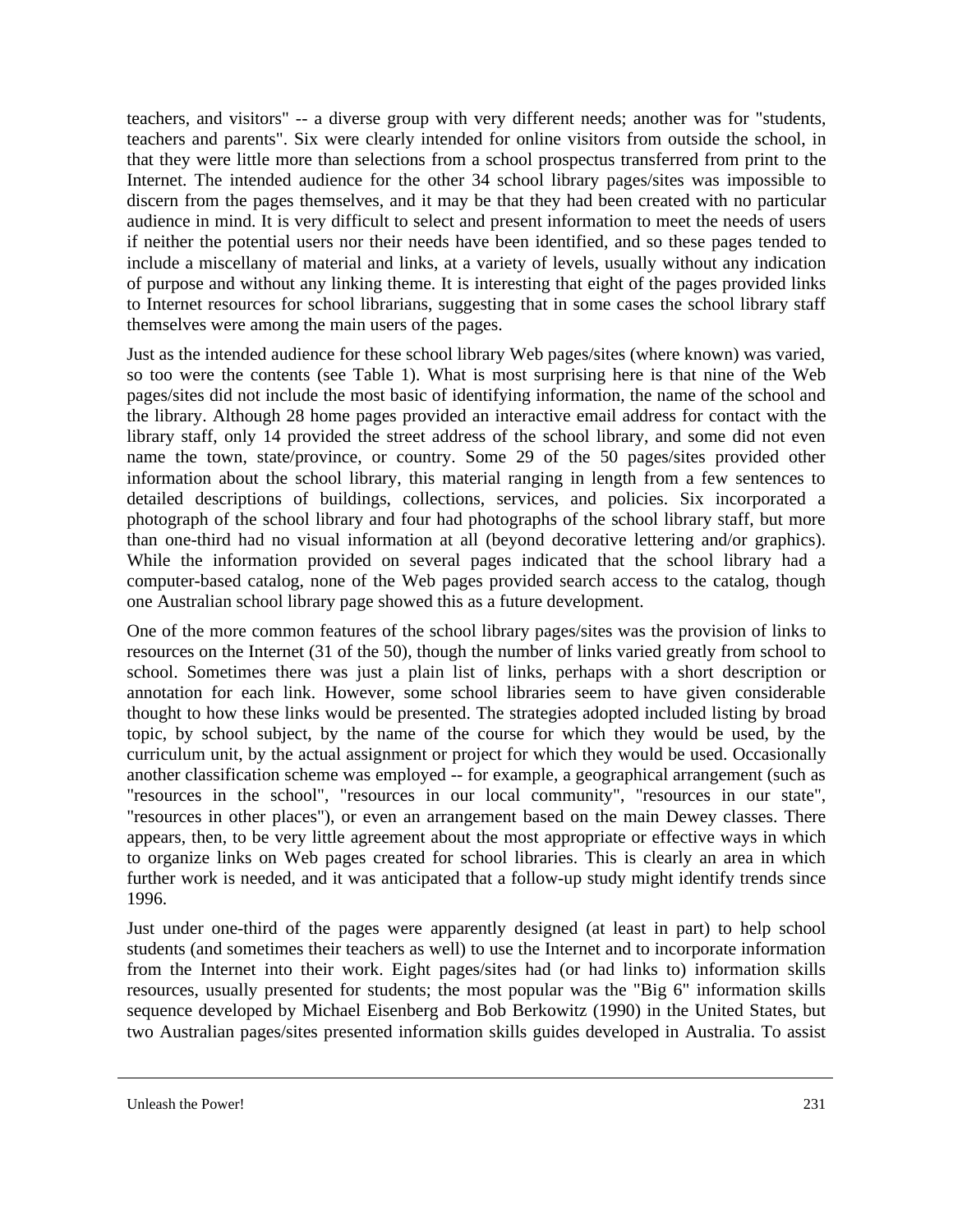students to use Internet resources appropriately, six of the pages/sites had information (or links to information) about citing Internet resources, and general information about preparing bibliographies. Four pages/sites had Internet tutorials designed to help students to understand the Internet and to use it more effectively; one of these presented the material in an interesting way in the form of training for an "Internet Driver's License".

The 1996 content analysis gave an indication of the wide range of possibilities for school library Web page/site organization and the information that might be provided through Web pages. As such, it was a useful source of ideas for school librarians who were planning to take their school library "onto the information superhighway" by developing a Web page or site. However, the analysis also gave an indication of how many of the school library Web pages/sites were falling short of even the most basic expectations in August 1996, effectively being "stalled in the carpark" before the access road to the information highway. It also suggested that many did not reflect the educational function of the modern school library/media center.

#### **The Literature**

The 1996 study described above was planned and carried out at a time when the professional and research literature related to the topic was sparse. Monitoring of the literature has continued in the period from 1996 onwards; while the situation has improved, there are nevertheless considerable gaps, and the professional literature related to school library Web pages/sites far exceeds the research literature. This is probably understandable when developments in technology (and the adoption of the technology in schools) are occurring at such a fast pace.

A number of books have been published in the last three or four years that provide information for teachers and others who are developing school Web sites (see, for example, Classroom Connect, 1998; Hixson & Schrock, 1998; Barron, 1997); these tend to focus on the curriculum applications of Web pages, or "Web publishing as a learning tool" (Hixson & Schrock, 1998). At the same time, articles and books have appeared to support the work of librarians who are developing Web sites for their libraries or information agencies (see, for example, Garlock & Piontek, 1996; Champelli & Rosenbaum, 1997). The latter tend to see the Web site as "a promotional tool for the library and its parent organization" (Boudreau, 1998, p.264), or in terms of library functions such as reference work, catalog access, or publishing; educational applications are seldom mentioned as a priority. School library needs have tended to fall somewhere between the educational or curriculum-related sites and the library-related sites, sometimes reflecting aspects of both, as the 1996 study suggested, though without any strong trends emerging at that time. This raises the question of whether or not school libraries have unique needs in terms of Web page/site advice, beyond that written for teachers of for libraries in general. The results of the 1996 study, suggest that some guidance is needed, though more work would be needed to confirm the nature of the needs.

The articles that are available tend to reinforce the general impression of differences between advice given to librarians and advice given to teachers. Guides for teachers (for example, School Web Site..., 1998) suggest that student work should form the basis of a school Web site. Advice for librarians, on the other hand, tends to focus on provision of quality information (National Library of Australia, 1999; Raitt, 1998), reference assistance and library guides (Cooper, 1997),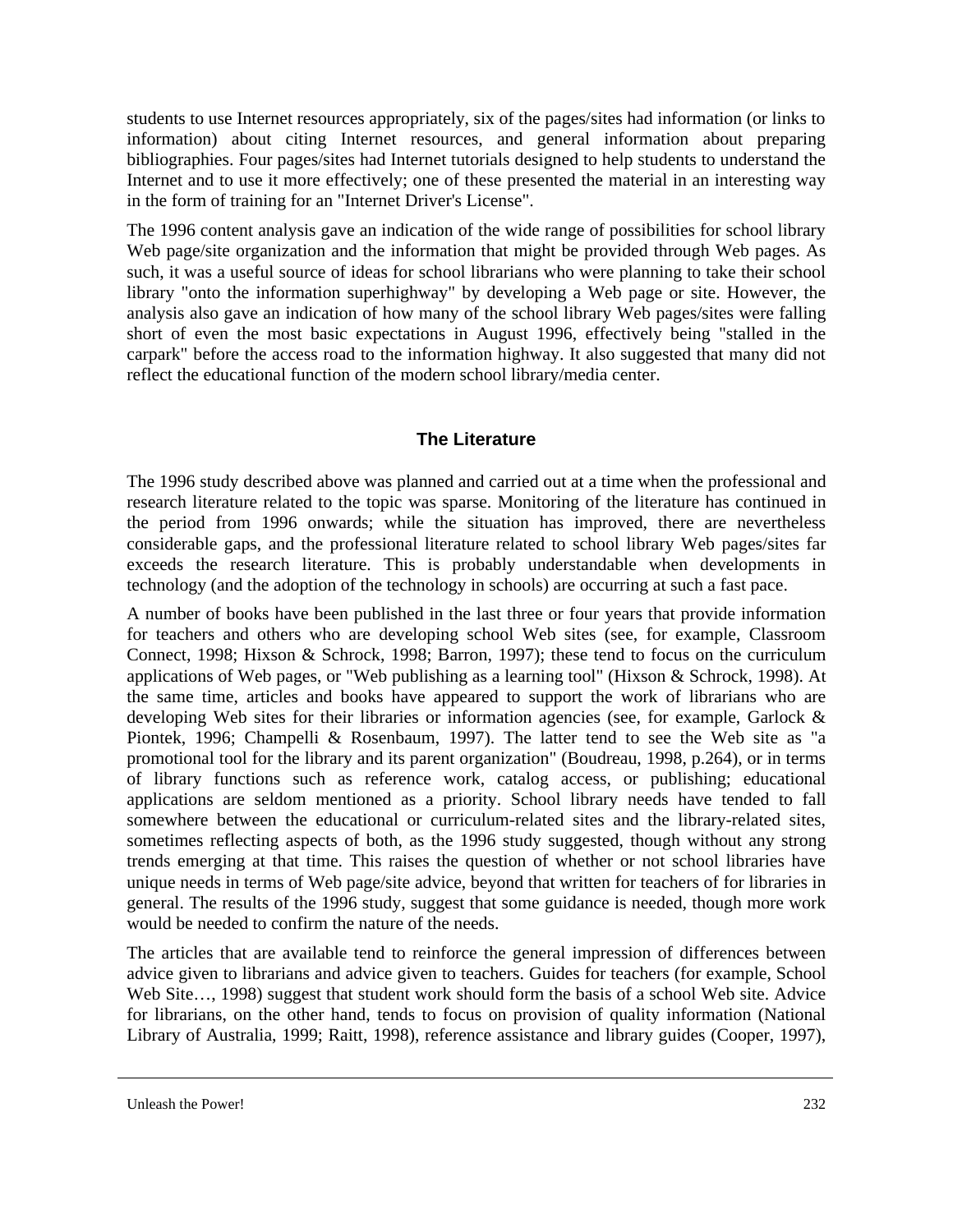and provision of access to databases (Xiao, Mosley & Cornish, 1997), among other library- and information-related applications. Articles written specifically for school librarians tend to reflect both the educational aspects and the library- and information-related aspects: for example, Hewer (1998) emphasizes publicity and public relations ("raising your library's profile within your school and beyond, while emphasizing the wide reaching and influential role of the teacher librarian"); meanwhile, Mitchell (1998) concentrates on the school library Web site as a way of helping teachers and students to navigate the Internet and find curriculum-related resources. Clearly, we cannot look to the professional literature for consensus on school library Web pages.

Two very different research studies highlight both the diversity in school Web sites and library Web sites, and, in many instances, their lack of focus. The report of a descriptive pilot study of school Web sites in the United States (Gray, Romano & Clark, 1998) noted that "unfortunately, the impetus to create school Web pages has preceded the development of a theory governing their contents"; further, "in the brave new world of instantaneous, world-wide digital communications, the first impression is one of school Web site developers who do not seem to know why they've put their sites there. Or, if they do know why, they're apparently lacking in the knowledge of how to achieve their goals" (Carlson, 1998). Not only that, but "whatever the numbers, a tour of school Web sites leaves the impression that they are mostly inadequate or counterproductive, with a lot of time, energy, and in some cases, money downright wasted" (Carlson, 1998). In 1998, Leticia Morito Lopez (1998) carried out a comparative study of Icelandic and Spanish library Web sites, based on the content analysis methodology developed by the author for the 1996 study of school library Web pages/sites. One of the problems she identified was "confusion over the concept of the home page"; another was a "lack of strategic planning" -- when librarians are developing a Web site, "they don't usually think about what they really want to do with the site". She notes that librarians should "know what they want to transmit with their new site, the potential users who might consult the pages, and the aims in creating this new service". While her remarks are directed at libraries in general (reflecting the basis of her study), they could also be directed to the school libraries whose Web pages/sites were included in the author's 1996 study.

With no consensus on what a school, library, or school library Web site should be like, it is not surprising that there is a wide range of views about, and strategies for, Web page/site evaluation. Librarians (including some school librarians) tend to see Web site evaluation as an extension of the evaluation of library resources in other formats (including books and audiovisual materials). Consequently, their schemes for Web page evaluation usually reflect traditional library criteria such as "authority", "reliability", "accuracy", "recency", "ease of use", and "appropriateness for the needs of users" (see, for example, ICONnect, 1999; Caywood, 1999; Schrock, 1998/1999; Everhart, 1998). Evaluation strategies designed for teachers, on the other hand, tend to emphasize curriculum-related traits or applications in the evaluation of Web pages/sites. For example, the Blue Web'n Web site evaluation rubric (used for evaluating sites being considered for the Blue Web'n searchable database of educational Internet resources) includes a section on "learning process", covering, among other things, "higher-order thinking". The "Evaluation Rubrics for Websites" developed for the Loogootee Community Schools in Indiana focus on the assessment of Web pages created by children as part of their school work. The Website Motivational Analysis Checklist (WebMAC) (Small, 1997), an instrument designed for assessing "the motivational quality of World Wide Web sites" for education, is based on John M. Keller's ARCS Model of Motivational Design (1987a; 1987b; 1989), Taylor's Value-Added Model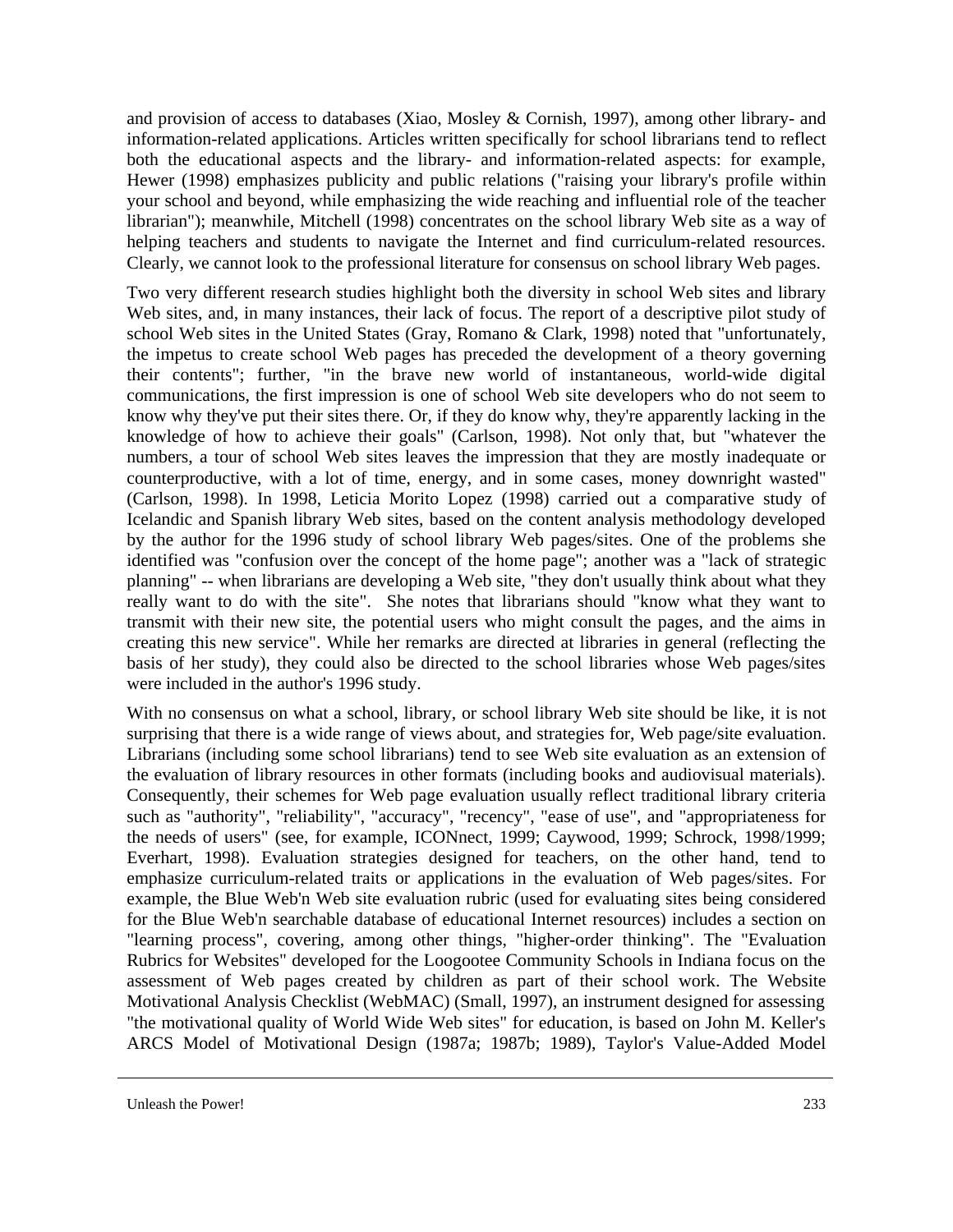(1986), and research on relevance and information retrieval (Schramber, 1994); it included (at the developmental stage in 1998) some 60 items in four basic categories: "engaging", "meaningful", "organized", and "enjoyable". The VOICES model for school Web site evaluation (Rutkowski, 1997a; Rutkowski, 1997b), on the other hand, incorporated the following "equallyweighted criteria": "vision", "originality", "integrity", "community", "empowerment", and "structure". Not all of these criteria would be appropriate for many school library Web pages/sites, depending on the aim or purpose of the pages/site. The author's own teaching Web page on "Evaluation of Resources on the Internet" (Clyde, 1999) highlights the diversity in criteria, strategies, and tools for evaluation of Web pages/sites.

It would appear that current descriptive research that identifies the purposes for which school libraries are creating Web pages/sites, and the information and resources provided through those pages/sites, is necessary before tools that are designed specifically for the evaluation of school library Web pages/sites can be developed. While tools for the evaluation of school library Web sites might be based on current educational and librarianship tools, it is already clear, from the author's 1996 work, that these do not represent the whole answer. School libraries have functions that are related to both librarianship and education but transcend both. Their Web sites seem to reflect this, at least in those cases where the purpose is clear.

#### **Research Questions**

The 1996 study identified many problems associated with school library Web pages/sites, including a lack of appreciation of what a school library Web site might achieve and how such a site should be developed. Has the situation improved since 1996? Have school library Web pages/sites become more sophisticated in their aims, purposes, design, organization, and content? Are they now, as a whole, more closely identified with the educational functions of the school library than they were in 1996?

The online directories of school library Web pages indicate that considerably more school libraries have established a Web presence since then: in August 1996, Milbury's directory listed 55 school library home pages that were maintained by school librarians, of which only 39 were available or responding on the day of the survey, whereas in August 1998, there were 191 listed (an increase of 347.2% over two years). The same kind of increase is apparent in Bertland's directory, but because her criteria for inclusion are wider (the school library Web page does not have to be maintained by the school librarian), she listed a larger number of pages/sites than Milbury in both 1996 and 1998. However, an increase in numbers is no guarantee of an overall improvement in presentation or content.

Consequently, a decision was taken to extend the 1996 study into a longitudinal study covering three years, 1996 to 1999. Ongoing developments are being monitored, and a second content analysis of school library Web pages/sites will be undertaken in August 1999. The longitudinal study is designed to address the following research questions:

1. Have the Web pages/sites that were included in the 1996 study been developed further or improved over the three years?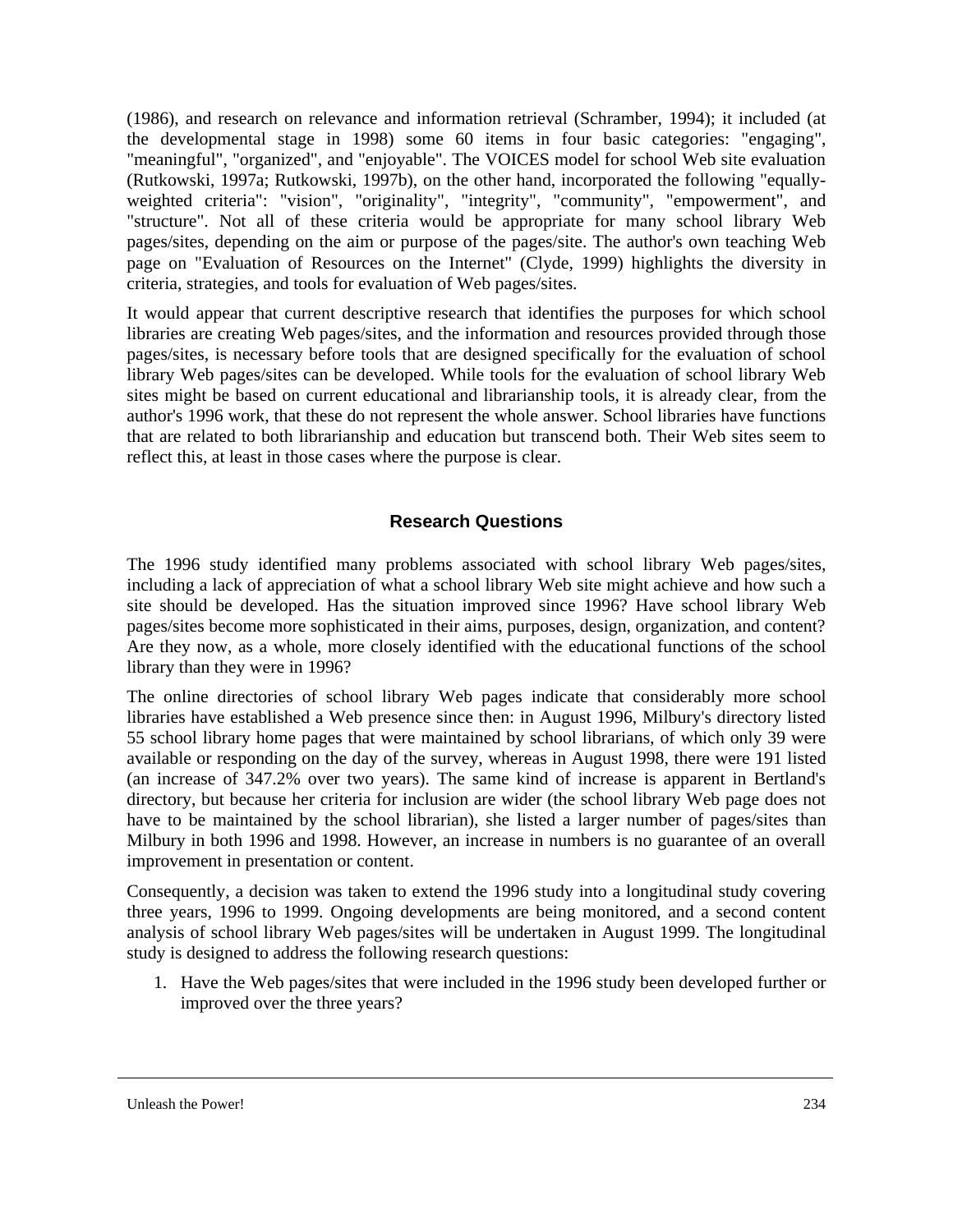- 2. What is the current "state of the art" (as of August 1999) in terms of school library Web pages/sites?
- 3. Has there been an overall improvement in the school library Web pages/sites over the three years?
- 4. Are there any differences in aims, purposes, design, organization, and content of school library Web pages/sites between 1996 and 1999?
- 5. Have any new ways of organizing links on school library Web pages emerged over the three years? Is there any evidence of a developing consensus about the best way or ways of organizing links for effective use?

#### **Methodology**

The research outlined in this paper is designed to be descriptive. The basic aims are to identify the current status of school library Web pages/sites and to compare this with the results of the 1996 study to identify changes over time. Given these specific aims, and a topic where little baseline information is readily available, descriptive research techniques are the most appropriate for the study. Researchers looking at Web pages in other fields have come to similar conclusions. For example, Cano and Prentice (1998), who studied Web pages created by or for the tourism industry in Scotland, used a methodology that "consisted of the identification of sites, the development of a content-based classification scheme, and the detailed examination of sites…" to present an overview of "the availability of homepages for the promotion of tourism in Scotland". Gray, Romano and Clark (1998) used a statistically-based content analysis of a random sample of school Web sites in the United States "to establish a baseline describing the state of current practice". However, just as Cano and Prentice identified policy and research implications associated with their findings, and Gray, Romano and Clark identified the need for "effective models" for Web site development in schools, it is anticipated that the results of this longitudinal study of school library Web pages/sites will provide a basis for development work and further research in the future.

As for the 1996 study, the main research methodology to be employed in the longitudinal study will be content analysis of Web pages/sites. However, the analysis to be carried out in August 1999 will have an additional component, a comparative analysis of the results of the 1996 and 1999 studies, with the results of the 1996 study being treated as baseline data for comparative purposes.

There are some problems associated with the use of content analysis to study Web pages, and these problems have an effect on some aspects of the application of the research methodology. Because Web pages are easily updated, they are often updated frequently -- as indeed they should be. As a result, pages may change substantially over a relatively short space of time. This means that the pages/sites selected for analysis must all be viewed within a very short time frame. Fifty pages/sites were included in the 1996 analysis because that proved to be the highest number that could be analyzed by one person within a 24-hour period. The original intention had been to either print the pages for analysis or download them to a database program or a text analysis program, on the one day, and then to carry out the analyses later. This strategy would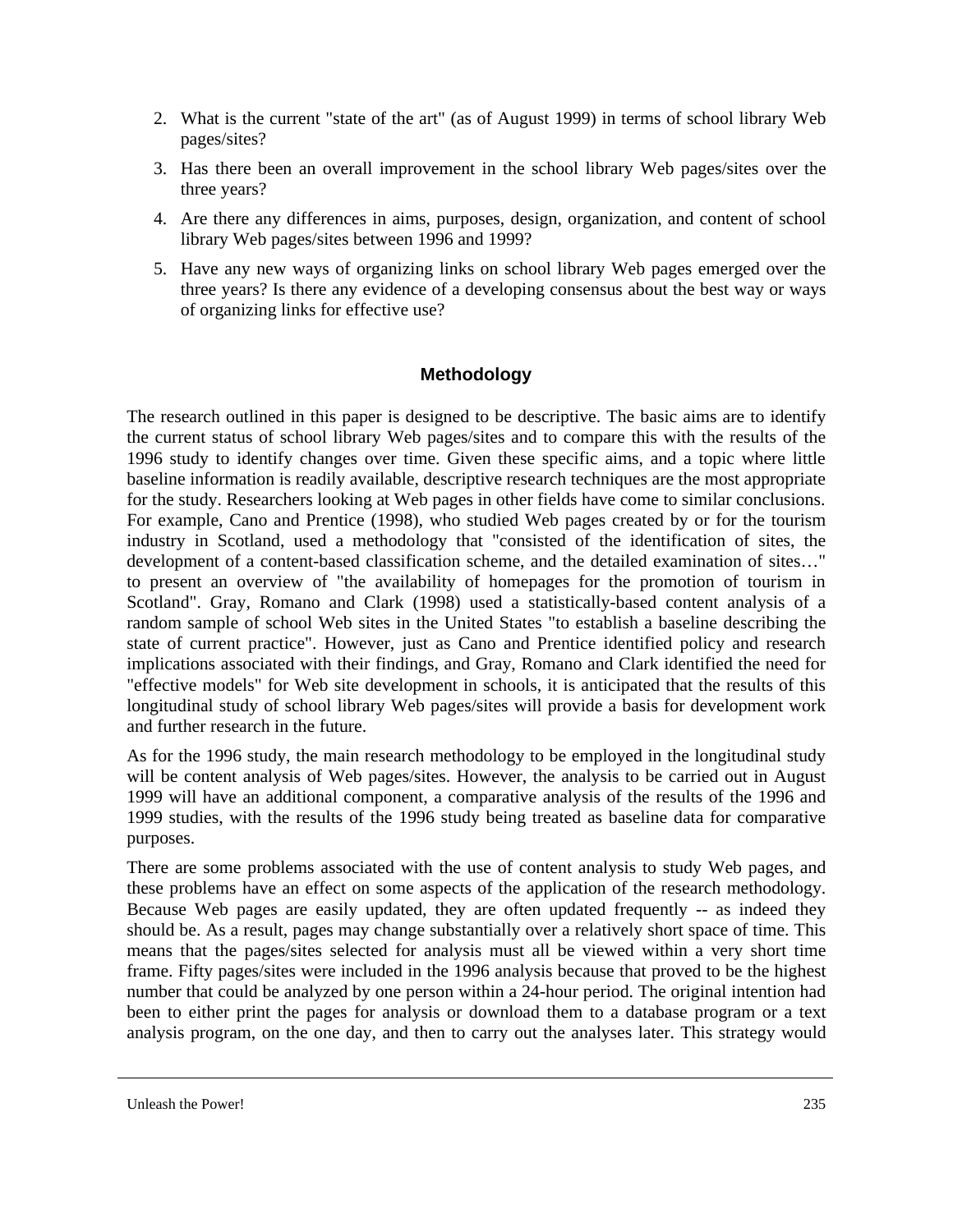have allowed more pages/sites to be included in the study. However, legal advice indicated that this procedure might contravene the copyright laws of some countries, which prohibit, among other things, the storage of a copy of copyright text in a database system. A secondary problem emerged when some of the author's own pages were downloaded to test the efficacy of this method: some context information was lost (through the loss of linked text such as information about the school or school system); and it was not possible to evaluate any links to resources on the Internet.

The longitudinal study has incorporated ongoing monitoring of developments through regular searches of the literature, and through regular checking of a number of school library Web pages/sites. The following procedures will be carried out in August 1999:

- 1. A content analysis of the 50 Web pages/sites that were included in the 1996 study (or those of the 50 that still exist), using the same matrix that was used in 1996 to record the information. The matrix will be extended as necessary to allow for recording new features and developments since August 1996. This analysis will be used to assess the extent to which the Web pages/sites that were included in the 1996 study have been developed further over the years.
- 2. A content analysis of 50 randomly-selected school library Web pages/sites, selected using the same procedures as were used to select the 50 pages/sites in the 1996 study. The matrix that was used for the 1996 study will form the basis of the matrix that will be used to record the information; however, it will be extended to allow for new features and developments since August 1996, and a section will be added specifically related to the organization of links on the pages. This analysis will be used to assess the current "state of the art" (as of August 1999) of school library Web pages/sites.
- 3. Using the matrices, the results of this second 1999 content analysis of 50 pages/sites will be compared with the results of the 1996 analysis, to answer the following research questions: "Has there been an overall improvement in school library Web pages/sites over the three years?" and "Are there any differences in aims, purposes, design, organization, and content of school library Web pages between 1996 and 1999?". In addition, this comparative analysis will answer the final research question, "Have any new ways of organizing links on school library Web pages emerged over the three years? Is there any evidence of a developing consensus about the best way or ways to organize links for effective use?".

## **Results**

The results of the 1999 content analyses and the comparative analyses will be presented at the joint American Association of School Librarians (AASL) and International Association of School Librarianship (IASL) conference in Birmingham, Alabama, in November 1999. They will also be summarized on a Web page that will be developed to support the conference presentation, so that conference participants will have access to the information during and after the conference.

As indicated earlier, it is anticipated that the results of the study will be of particular interest to school librarians/school library media specialists who maintain a school library Web page/site or

Unleash the Power! 236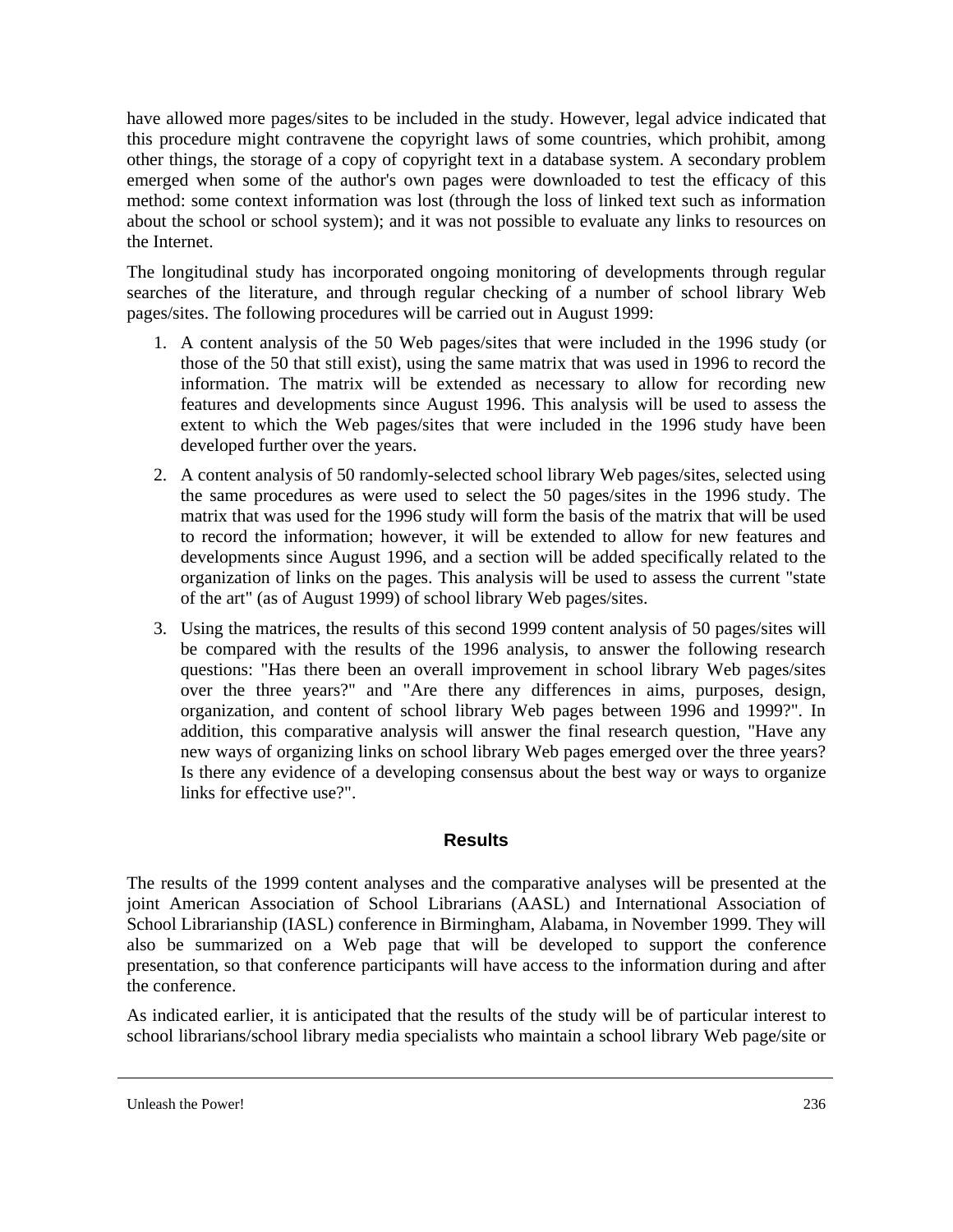who are planning to develop a Web presence. They will also be of interest to educational administrators, educators who are planning pre-service or professional development courses for school librarians/school library media specialists, information technology specialists and network coordinators in schools, and other researchers in this field.

#### **Research Implications**

It is clear that large numbers of school libraries have created Web sites, and more would like to do so, though there appears to be little commonality of aims and purposes. However, this raises the larger question, should the school library be developing Web pages at all? Is this activity useful, and, if it is, then how can its value be measured? If it is useful, then what kind of models are available to guide school library Web site development? To what extent are these appropriate? What constitutes "a good school library Web site"? Even at the stage at which this conference paper was written (June 1999), it was clear that quality issues and Web page evaluation criteria/strategies were emerging concerns. The research project described in this paper will provide baseline data which can be used in further studies that address these issues.

The assessment and evaluation of Web sites is becoming more and more important, as sites proliferate and school libraries attempt to provides guides that will lead their users through the best of what is available. In addition, with accountability becoming more critical as a factor in school management, school librarians will be expected to show proof that the time and resources that are devoted to developing a school library Web site are worthwhile. Again, this highlights the importance of evaluation of Web sites. Consequently, a number of models or strategies for Web page/site evaluation have been developed, many of which have some applicability in the school or library setting, including those cited earlier in this paper. It would be well worth testing these through further work with the Web pages/sites created by school libraries, with the aim of developing a model that might be used specifically for the evaluation of school library Web sites.

#### **References**

- Barron, A.E. (1997). *How to create great school Web pages.* Lancaster, PA: Classroom Connect (Binder and CD-ROM).
- Bertland, Linda (1999). School library pages. http://www.libertynet.org/~bertland/libs.html
- Blue Web'n (1999). Blue Web'n site evaluation rubric. <http://www.kn.pacbell.com/wired/bluewebn/rubric.html>
- Boudreau, Andre (1998). Developing Web pages: points to consider. *MmIT,* 24(4), 263-267.
- Cano,Virginia and Prentice, Richard (1998). WWW homepages for the tourism industry: The Scottish experience. *ASLIB Proceedings,* 50(3), March, 61-68.
- Carlson, Carl E. (1998). Introduction. In What's on the menu? School Web sites in the United States, 1998. <http://www.teacherzone.com/specialreports/onmenu/index.htm>

Cayward, Carolyn (1999). Library selection criteria for WWW resources. <http://www.keele.ac.uk/depts/cs/Stephen\_Bostock/Internet/criteria.html>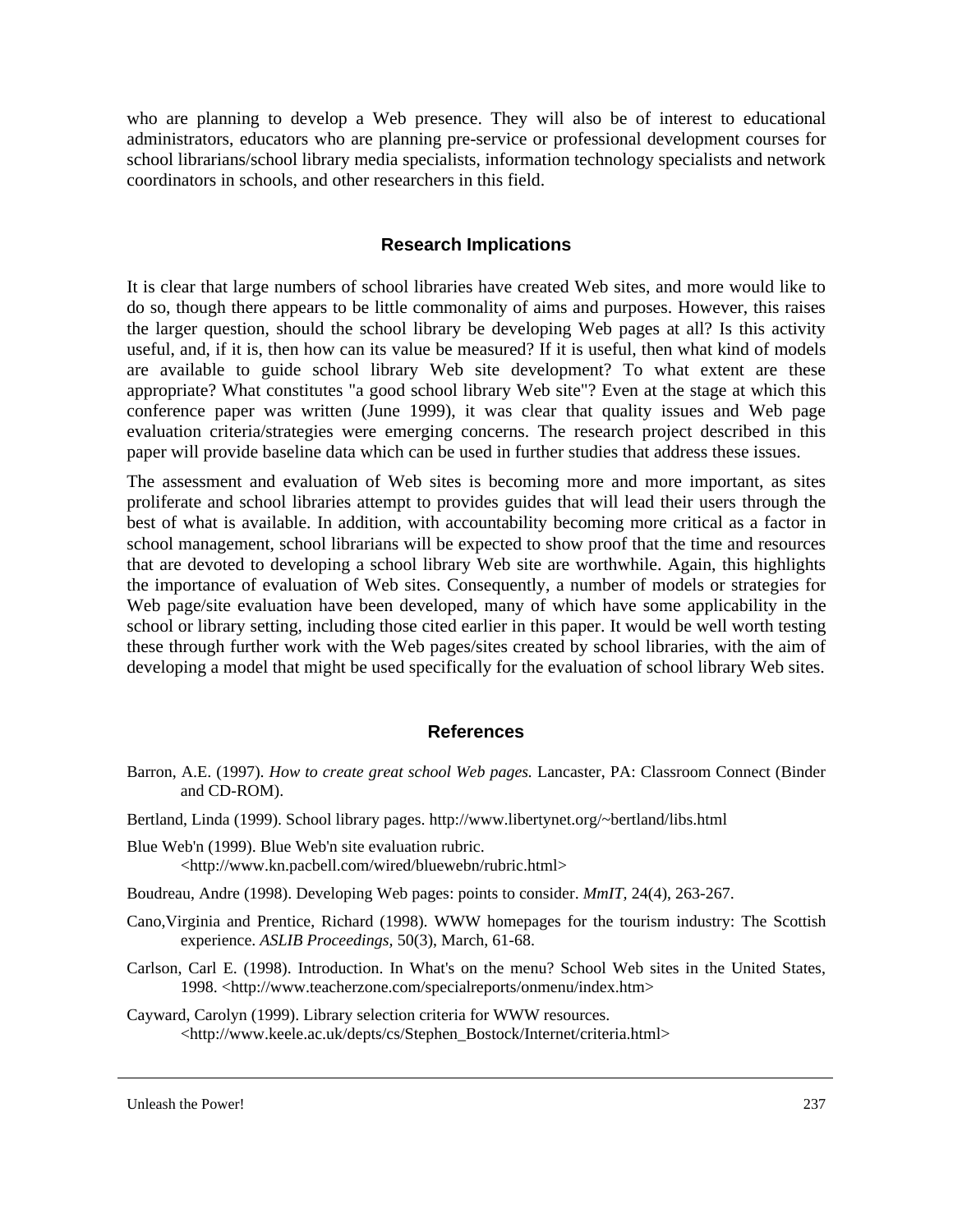- Champelli, L. and Rosenbaum, H. (1997). *Neal-Schuman Webmaster.* New York: Neal-Schuman (Book and CD-ROM).
- Classroom Connect (1998). *School Web page design guide.* Torrance, CA: Classroom Connect.
- Clyde, Laurel A. (1996a). The library as information provider: The home page. *The Electronic Library,* 14(6), December, 549-558.
- Clyde, Laurel A. (1996b). School libraries: At home on the World Wide Web? *Scan,* 15(4), November, 53-56.
- Clyde, Laurel A. (1999). Evaluation of resources on the Internet. <http://www.hi.is/~anne/webeval.html>
- Cooper, Eric A. (1997). Library guides on the Web: Traditional tenets and internal issues. *Computers in Libraries,* 17(9), October, 52-56.
- Eisenberg, Michael and Berkowitz, Robert (1990). *Information problem-solving: The big six skills approach to library and information skills instruction.* Norwood, NJ: Ablex.
- Everhart, Nancy (1998). Web page evaluation. *Emergency Librarian*, 25(5), May-June, 22.
- Garlock, Kristin L. and Piontek, Sherry (1996). *Building the service-based library Web site: A step-bystep guide to design and options.* Chicago, IL: American Library Association.
- Gray, Terrie, Romano, Joanne, and Clark, Jennifer (1998). What's on the menu? School Web sites in the United States, 1998. <http://www.teacherzone.com/specialreports/onmenu/index.htm>
- Hewer, Sharron (1998). 'Promise… is the soul of advertisement': Considerations while planning a school library home page. In Lyn Hay and James Henri (Eds). *A meeting of the minds 2: ITEC virtual conference '97, Proceedings.* (pp.296-301). Canberra, ACT: Australian School Library Association.
- Hixson, Susan and Schrock, Kathleen (1998). *Beginner's handbook: Developing Web pages for the classroom.* Seattle, WA: Teacher Created Materials, Inc.
- ICONnect (1999). Evaluation criteria rating system for Web sites. American Library Association. <http://www.ala.org/ICONN/rating.html>
- Keller, John M. (1983). Motivational design of instruction. In C.M. Reigeluth (Ed.). *Instructional design theories and models: An overview of their current status.* Hillsdale, NJ: Erlbaum.
- Keller, John M. (1987a). Strategies for stimulating the motivation to learn. *Performance and Instruction,* 26(8), October, 1-7.
- Keller, John M. (1987b). *IMMS Instructional materials motivation survey.* Florida State University.
- Keller, John M. and Keller, B.H. (1989). *Motivational delivery checklist.* Florida State University.
- Loogootee Community Schools (1999). Evaluation rubrics for Websites, developed for the Loogootee Community Schools. http://www.siec.k12.in.us/~west/online/eval.html
- Lopez, Leticia Morito (1998). Icelandic and Spanish libraries Web pages: A comparison. Independent Study Project, Library and Information Science Department, University of Iceland, Reykjavik.
- Milbury, Peter (1999). K12 School Library Web Pages Maintained by Their Librarians. <http://wombat.cusd.chico.k12.ca.us/~pmilbury/lib.html>
- Mitchell, Pru (1998). Developing the school library home page. In Lyn Hay and James Henri (Eds). *A meeting of the minds 2: ITEC virtual conference '97, Proceedings.* (pp.302-308). Canberra, ACT: Australian School Library Association.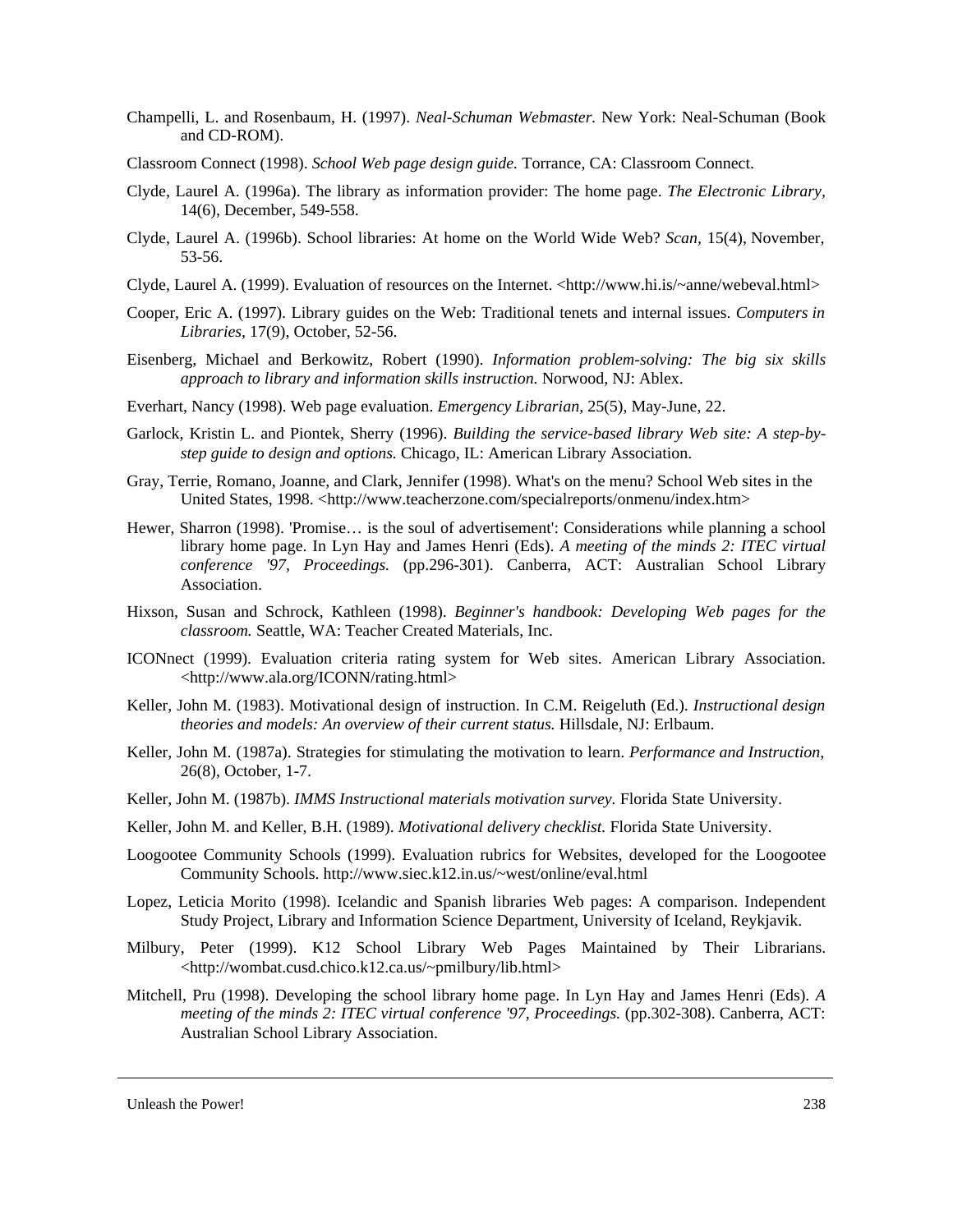- National Library of Australia (1999). Australian libraries gateway -- Guidelines for the content of library Websites. <http://www.nla.gov.au/libraries/guidelines.html>
- Phillips, Marc (1998). Benchmarking top Web sites in Oz. *ANG,* March, 38-40.
- Raitt, David (1998). Factors and issues in creating an Internet strategy. *The Electronic Library,* 16(3), June, 155-159.
- Richmond, Betsy (1998). CCCCCCC.CCC (Ten Cs) for evaluating Internet resources. *Emergency Librarian,* 25(5), May-June, 20-23.
- Rutkowski, Kathleen (1997a). Foreign K-12 schools on the Web. "Voices of the Web". *MultiMedia Schools,* 4(3), May/June, <http://www.infotoday.com/MMSchools/may97/voice597.htm>
- Rutkowski, Kathleen (1997b). School cyberlibraries. "Voices of the Web". *MultiMedia Schools,* 4(5), November/December, <http://www.infotoday.com/MMSchools/nov97/voic1197.htm>
- (1998). School Web site style guide: How to turn your Web site into an aesthetically pleasing Net destination. *Classroom Connect,* May, 16-17.
- Schramber, L. (1994). Relevance and information behavior. In *Annual review of information science and technology.* Medford, NJ: Learned Information.
- Schrock, Kathy (1998/1999). The ABCs of Web site evaluation. *Classroom Connect,* December/January, 4-6.
- Singh, Bhavneet (1998). Designing Webpages -- Hit. Posting to the OZTL\_NET listserv on the Internet, 30 September.
- Small, Ruth V. (1997). *Assessing the motivational quality of World Wide Websites.* ERIC Clearinghouse on Information and Technology (IR 018 331).
- Sowards, S.W. (1997). Save the time of the surfer: Evaluating Web sites for users. *Library Hi Tech,* 15(3/4), 155-158.
- Taylor, R.S. (1986). *Value-added processes in information systems.* Norwood, NJ: Ablex.
- Xiao, Daniel, Mosley, Pixie Anne, and Cornish, Alan. (1997). Library services through the World Wide Web. *The Public-Access Computer Systems Review,* 8(4), http://info.lib.uh.edu/pr/v8/n4/ Xiao8n4.html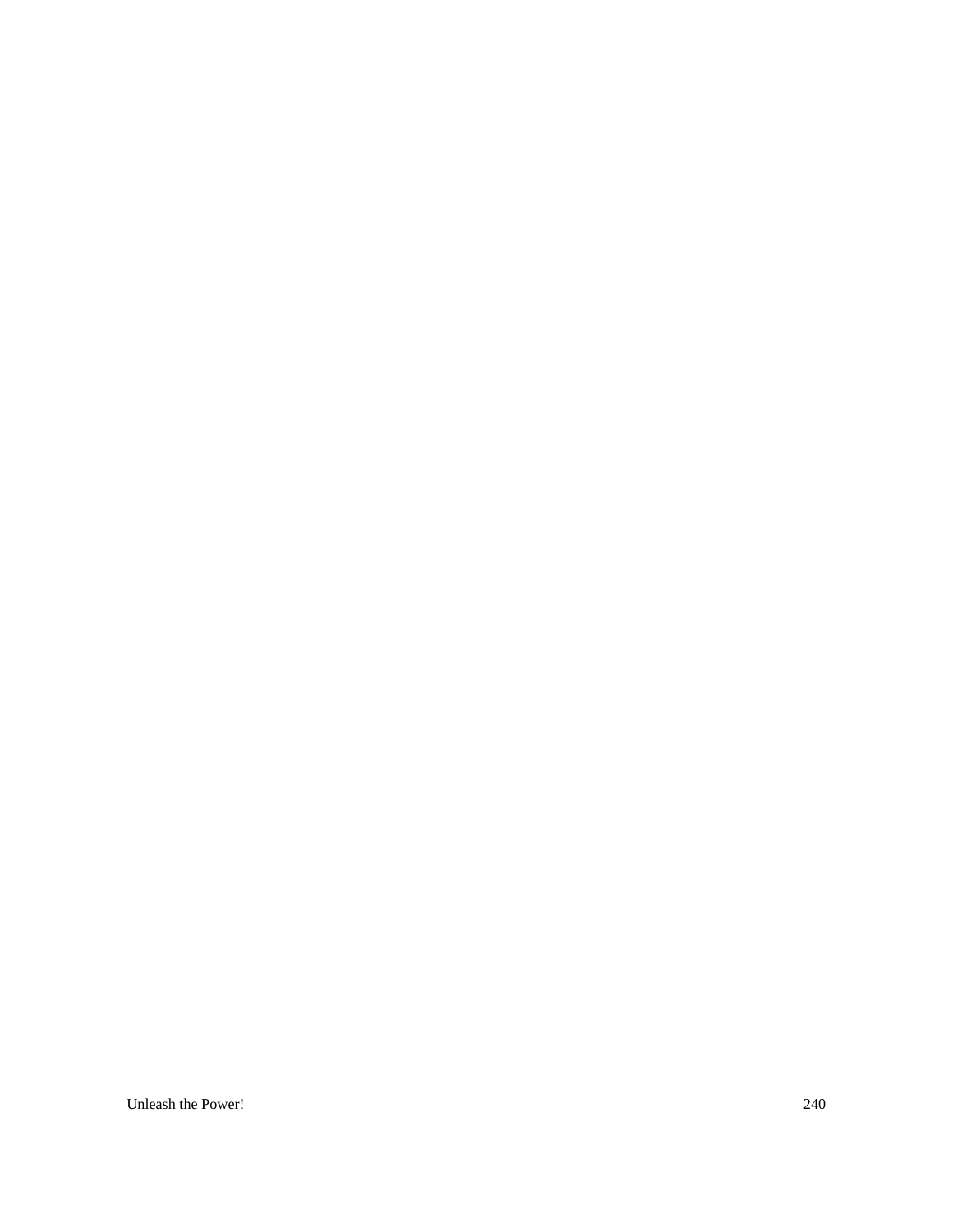# The Contributors

**Marilyn P. Arnone**, a children's media consultant and producer, has co-authored two books with Ruth V. Small on the WebMAC (Website Motivational Analysis Checklist) instruments *Motivation Mining: Finding Web Treasures to Teach Evaluation Skills* for elementary and for secondary educators available in fall 1999 from Linworth Publishing, Her research interests have centered on exploring children's motivation and learning in interactive multimedia environments.

**Kay Bishop** is a faculty member at the School of Library and Information Science at the University of South Florida, where she teaches courses to prepare school library media specialists. She serves on the research committees of the American Association for School Librarians and the Young Adult Library Services Association.

**Pat Cavill** is President of Pat Cavill Consulting, a library marketing and advocacy training firm. Ms. Cavill is a past president of the Canadian Library Association and expert consultant since 1998 to the national implementation strategy for the American Association of School Librarians.

**Amy Chamberlain** is a Master's candidate in English literature at Mills College in Oakland, California. In 1997, she assisted the Children's Literature Research Unit at the University of South Africa. In addition, she has worked for children's book review journals and publishers.

**Elizabeth B. Danley**, now a reference librarian for the Arkansas State (USA) Library, adjunct instructor in the Department of Academic Technologies and Educational Leadership at the University of Central Arkansas, and certified media specialist, formerly coordinated children's services for a public library system of eight Florida libraries.

**Ray Doiron** teaches courses in early literacy, thematic teaching, and school librarianship. as serves as Coordinator of a ten-course Diploma Program in School Librarianship. Presently President of the Canadian School Library Association, Ray is an active researcher in the use of information technology in school library programs and in children's interest in reading information books.

**Shirley Fitzgibbons**, who teaches in the areas of literature for youth, storytelling, and youth library services, is currently president of the Association for Library and Information Science Education and a member of the IFLA's Section on Reading. Recent publications include a paper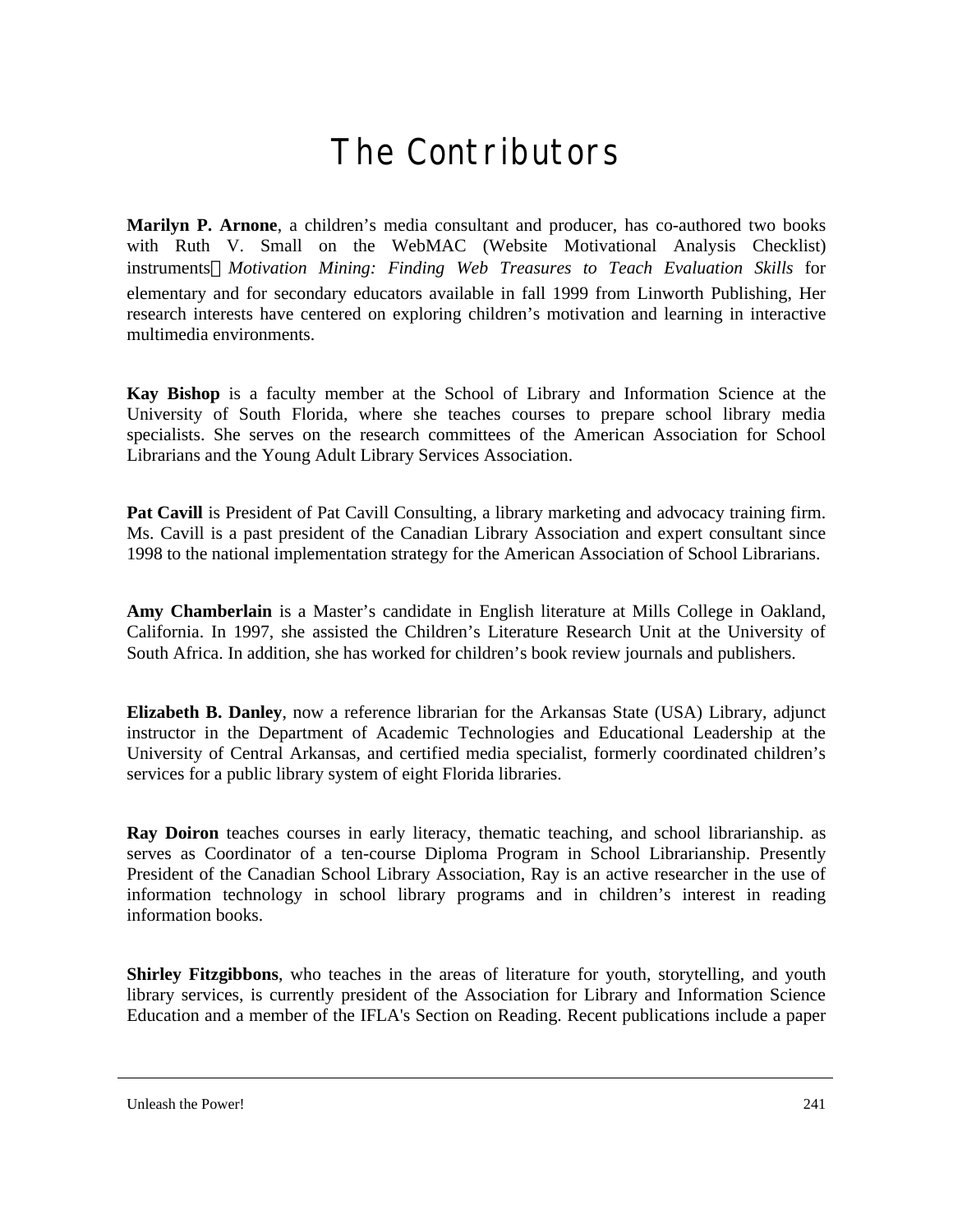of school/public library cooperation (1998) and an article on poverty and books for young children (1997).

**Janet Lynch Forde** recently retired as College Librarian of the Sir Arthur Lewis Community College in St Lucia. She is a member of IASL, ALA and is immediate past president of the St Lucia Association of Information Resource Services. She has been involved in training both teachers and librarians for over a quarter of a century.

As a member of the Centre for Studies in Teacher Librarianship, **Lyn Hay** coordinates a number of Internet-based professional development initiatives for the teacher librarianship community in Australia. Her current research involves the development of MOO pedagogy models and the application of literature circles in MOO-based virtual classroom environments for schools.

**Ken Haycock** is professor and director of the graduate School of Library, Archival and Information Studies [SLAIS] at The University of British Columbia. Dr. Haycock has been president of a number of national and international professional associations and is a frequent conference speaker, consultant and trainer.

**James Henri** fills a number of roles at Charles Sturt University (Australia) including Director of the Centre for Studies in Teacher Librarianship and Coordinator of graduate programs in teacher librarianship. His teaching and research interests are in the areas of: the information literate community, learning communities and collaborative cultures, leadership, and change practice.

**James E. Herring**, an educator and researcher in the field of school librarianship for twenty years, is the author of a number of books in this field including *Teaching Information Skills in Schools (1996)* and *Exploiting the Internet as an Information Resource in Schools (1998),* and numerous articles. He is currently researching the impact of intranets in schools.

**Mary Ann Hindes**, Assistant Professor at Georgia State University (USA), teaches courses in the areas of cataloging, reference, and computer use in libraries. She is a former classroom teacher and media specialist. Her research interests include evaluating the effects of infusing technology across course offerings for school librarians and computer-based information retrieval.

**Deborah Hobbs** is an associate professor in the Department of Elementary Education at Utah State University. In the teacher education program, she emphasizes language arts and children's literature, and is widely recognized for her work in the area of gifted and talented education.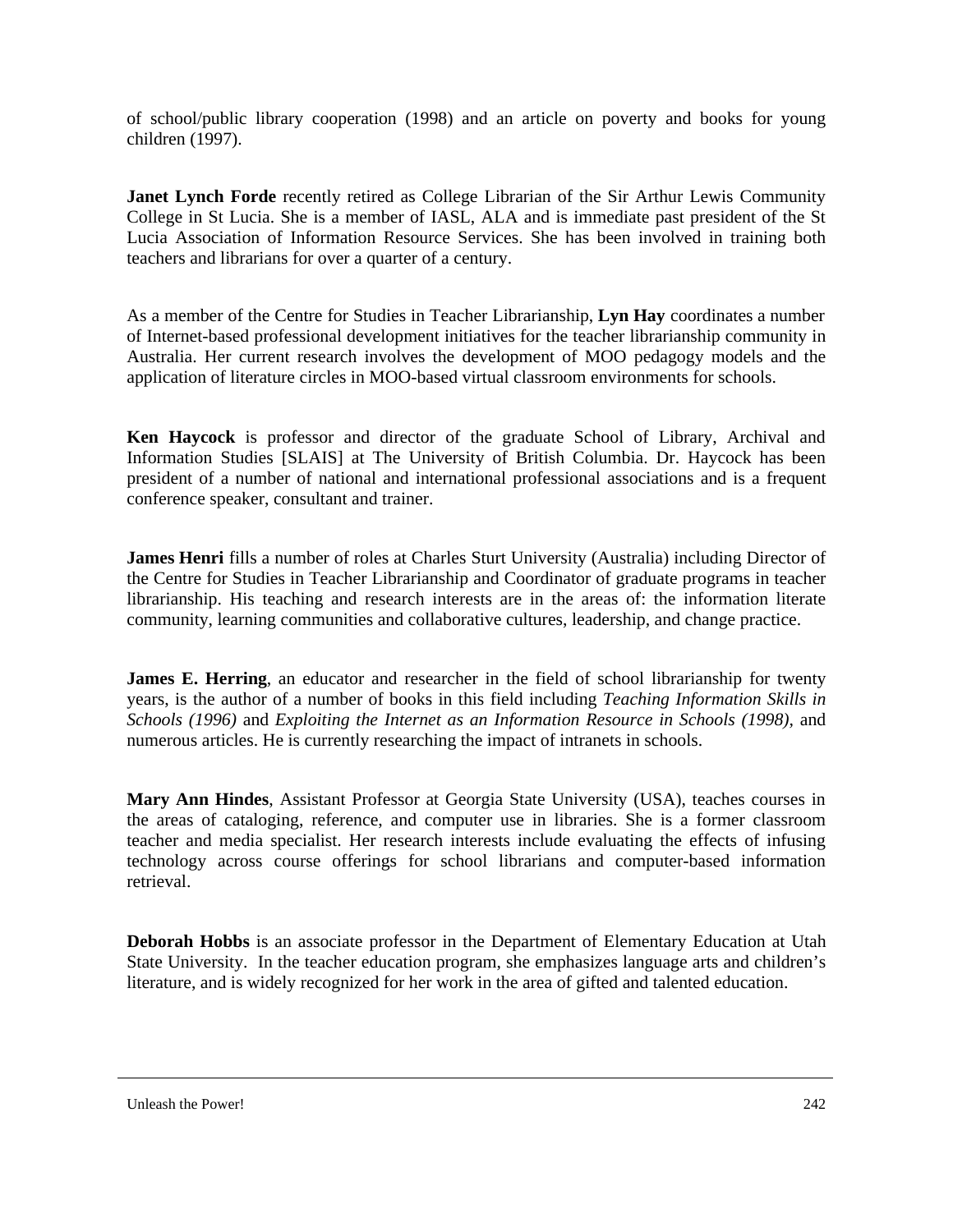**Dianne McAfee Hopkins** is a Professor in the School of Library and Information Studies, University of Wisconsin-Madison, where she is the faculty coordinator for the school library media program. She has had a career-long interest in teaching and learning through school library media programs, and research in intellectual freedom.

**Sandra Hughes** is currently Assistant Professor in the College of Information Science and Technology, Drexel University. She is former director of the Philadelphia Library Power Project.

**Jo Ann Lahmon** is currently Project and Information Systems Manager of the Howard Thurman Papers Project, a project of the Leadership Center at Morehouse College, Atlanta, Georgia, USA.

**Kimberly Lawless** is an assistant professor in the Department of Instructional Technology at Utah State University. Her research emphases are reading and hypertext navigation.

**Joy McGregor** continues to prepare professionals for service in libraries, in particular, school libraries. Her research agenda includes studies involving mental models, information use, plagiarism, as well as library issues including flexible and fixed scheduling.

**Margaret Mackey**, the School of Library and Information Studies at the University of Alberta, (Canada), is the author of *The Case of Peter Rabbit: Changing Conditions of Literature for Children* and the North American editor of *Children's Literature in Education.* She has written many articles about young people's literacy in changing times.

**Myrna Machet** has contributed to a number of books and published many scholarly articles, one of which was awarded the distinguished Achievement Award by the Educational Press Association of America in 1993. Her areas of specialization include the effect of multiculuralism on the child reader and literacy.

**Beverly K. Maddox** teaches eighth grade in the Little Rock School District (Arkansas) and values collaboration with school and public librarians in the education of her students. Currently, she is involved in training LRSD teachers for the restructuring of junior high schools to middle schools.

**Penny Moore** initially examined the thinking processes underlying information problem solving among children aged 10 to 11 in order to understand metacognitive processes. This has led to a concern with professional development for teachers and promotion of information literacy. She now works as an independent educational research consultant in Wellington, New Zealand.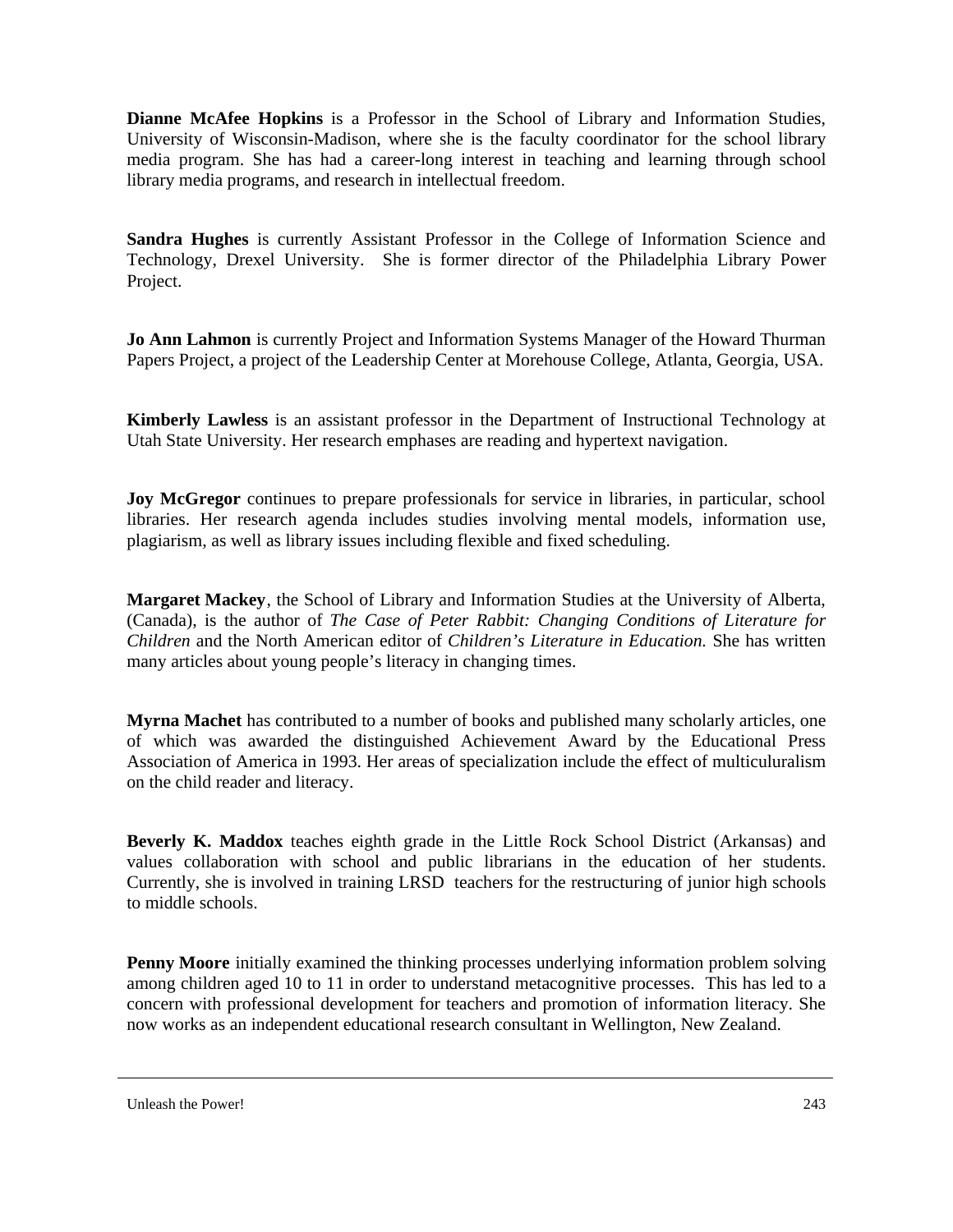**Jan Murray** has been a Lecturer in information management at several Australian universities and is an information management consultant whose and past clients include several academic and public libraries. Jan's experience as a librarian includes work in school, special, and public libraries in Australia and the United Kingdom.

**Dianne Oberg's** research focuses on the implementation and evaluation of school library programs, teaching the research process, and the use of Internet in schools. Dianne has many years of experience as a classroom teacher and teacher-librarian in elementary and secondary schools, and has been actively involved in school library association work from the local to the international level.

**Sandra Olën** has a B.A. honours degree in philosophy, a higher education diploma and a Ph.D. in Information Science. She is IASL's Regional Director for Africa: sub-Sahara. She has contributed to a number of books and has had over thirty articles published in South African and international journals.

**Ruth V. Small,** recipient of the 1997 AASL/Highsmith Research Award, has published over fifty articles and book chapters on motivation. She is co-author, with Marilyn P. Arnone, of *Turning Kids On To Research: The Power of Motivation*, available in the fall of 1999 from Libraries Unlimited, Inc.

After receiving her doctorate in Early Childhood Education and Library Information Science, **Denise Streitenberger** relocated to Seattle, Washington (USA) where she has been the School Library Media Specialist at a K-3 primary school.

**Carol L. Tilley**, a former high school library media specialist, is an adjunct lecturer and doctoral student in the School of Library and Information Science, Indiana University (USA) where she focuses on school library media services. She is a junior scholar with the Association of Library and Information Science Education KALIPER Project.

**Linda Wolcott** is an associate professor and the interim department head of the Department of Instructional Technology at Utah State University. A former school library media specialist, she teaches and advises graduate students in the library media and instructional design programs, and is widely published in the field of distance education.

**Douglas Zweizig** is a Professor in the School of Library and Information Studies, University of Wisconsin-Madison. He has developed tools for library evaluation such as Output Measures for Public Libraries (ALA. 1982) and The TELL IT! Manual: The Complete Program for Evaluating Library Performance. (ALA, 1996) and has conducted national studies of adult literacy services in libraries and public library involvement with the Internet. He investigates, writes and consults on evaluation and planning of library services.